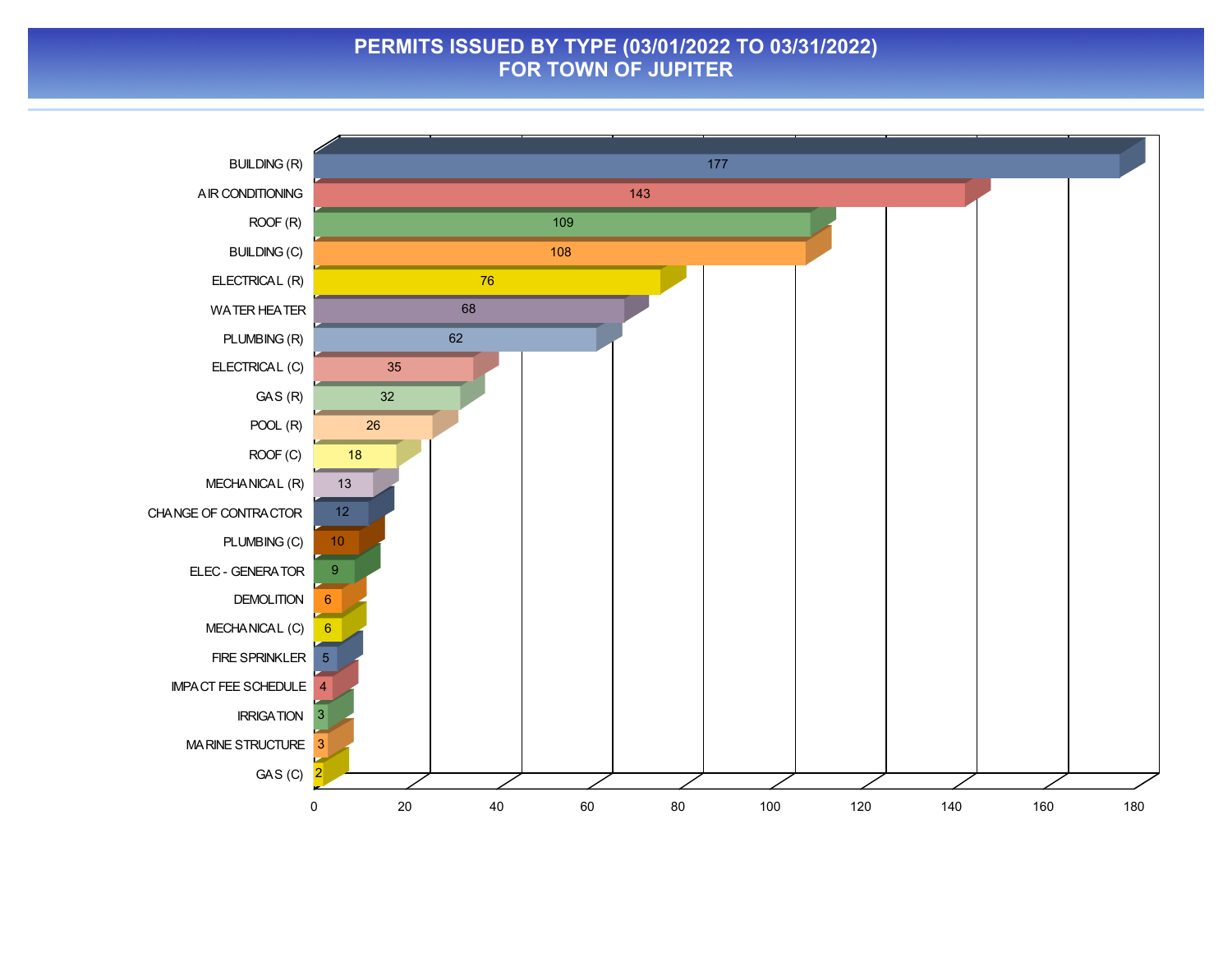|                         |                                                              |                                                                                                               |                                                          |                                                                   | PERMITS ISSUED BY TYPE (03/01/2022 TO 03/31/2022)                                            |                                         |                          |                           |
|-------------------------|--------------------------------------------------------------|---------------------------------------------------------------------------------------------------------------|----------------------------------------------------------|-------------------------------------------------------------------|----------------------------------------------------------------------------------------------|-----------------------------------------|--------------------------|---------------------------|
| Permit#                 | <b>Type</b><br><b>Application Date</b><br>Zone               | <b>Workclass</b><br><b>Issue Date</b><br>Sq Ft                                                                | <b>Status</b><br>Expiration<br>Valuation                 | <b>Main Address</b><br><b>Last Inspection</b><br><b>Fee Total</b> | <b>Finaled Date</b><br><b>Assigned To</b>                                                    | <b>Project</b><br><b>Applied Online</b> | <b>District</b>          | <b>Parcel</b>             |
| <b>AIR CONDITIONING</b> |                                                              |                                                                                                               |                                                          |                                                                   |                                                                                              |                                         |                          |                           |
| 22-060654-AC            | Air Conditioning<br>02/28/2022                               | Change Out<br>03/01/2022<br>0<br>Description: Rheem 3 ton, 16 seer complete ac system ac change out.          | 70 - Issued<br>08/29/2022<br>\$5,375.00                  | 1454 Sunshine Dr, Jupiter, FL 33458<br>\$111.50                   | Ellis Baird                                                                                  | Yes                                     | Town of Jupiter -<br>All | 304241140900024<br>$00\,$ |
| 22-060629-AC            | Air Conditioning<br>02/25/2022                               | Change Out<br>03/01/2022<br>3,180<br>Description: AC change out 1.5 ton 14 seer Bryant vertical 5 kw          | 99 - Closed -<br><b>JCDS</b><br>09/07/2022<br>\$6,424.00 | 03/11/2022<br>\$132.48                                            | 169 Promenade Way, Jupiter, FL 33458<br>03/14/2022<br><b>Building-Department Completed</b>   | Yes                                     | Town of Jupiter -<br>ΑIΙ | 304241241400000<br>10     |
| 22-060645-AC            | Air Conditioning<br>02/25/2022                               | Change Out<br>03/01/2022<br>1,152<br>Description: Install 3 ton Ruud pkg unit with 10 KW heat                 | 70 - Issued<br>08/29/2022<br>\$6,990.00                  | 400 N A1A, 59, Jupiter, FL 33477<br>\$143.90                      | <b>Ellis Baird</b>                                                                           | Yes                                     | Town of Jupiter -<br>All | 304341060300005<br>90     |
| 22-060649-AC            | Air Conditioning<br>02/26/2022                               | Change Out<br>03/01/2022<br>1,244<br>Description: Like for Like - 2.5 Ton 16 SEER Rheem Vertical Split System | 99 - Closed -<br><b>JCDS</b><br>09/19/2022<br>\$6,195.00 | 03/23/2022<br>\$127.90                                            | 1001 Wingfoot Dr, C, Jupiter, FL 33458<br>03/24/2022<br><b>Building-Department Completed</b> | Yes                                     | Town of Jupiter -<br>ΑIΙ | 304241102101000<br>13     |
| 22-060626-AC            | Air Conditioning<br>02/25/2022<br>Description: A/C CHANGEOUT | Change Out<br>03/01/2022<br>2,520                                                                             | 99 - Closed -<br><b>JCDS</b><br>09/12/2022<br>\$6,370.00 | 1237 Dakota Dr, Jupiter, FL 33458<br>03/14/2022<br>\$131.40       | 03/15/2022<br><b>Building-Department Completed</b>                                           | Yes                                     | Town of Jupiter -<br>All | 304241142000035<br>50     |
| 22-060621-AC            | Air Conditioning<br>02/25/2022                               | Change Out<br>03/01/2022<br>1,889<br>Description: HVAC CHANGEOUT SAME LOCATION                                | 70 - Issued<br>08/29/2022<br>\$7,495.00                  | \$154.15                                                          | 128 Ocean Pines Ter, Jupiter, FL 33477<br><b>Ellis Baird</b>                                 | Yes                                     | Town of Jupiter -<br>All | 304341160200002<br>00     |
| 22-060655-AC            | Air Conditioning<br>02/28/2022                               | Change Out<br>03/01/2022<br>4,378<br>Description: 2 TON LENNOX A/C CHANGE-OUT                                 | 70 - Issued<br>08/29/2022<br>\$21,000.00                 | 160 Partisan Ct, Jupiter, FL 33478<br>\$430.50                    | <b>Ellis Baird</b>                                                                           | Yes                                     | Town of Jupiter -<br>All | 304241040100703<br>30     |
| 22-060607-AC            | Air Conditioning                                             | Change Out                                                                                                    | 99 - Closed -<br><b>JCDS</b>                             | 33477                                                             | 200 Old Jupiter Beach Rd, Jupiter, FL                                                        |                                         | Town of Jupiter -<br>ail | 304341064800000<br>10     |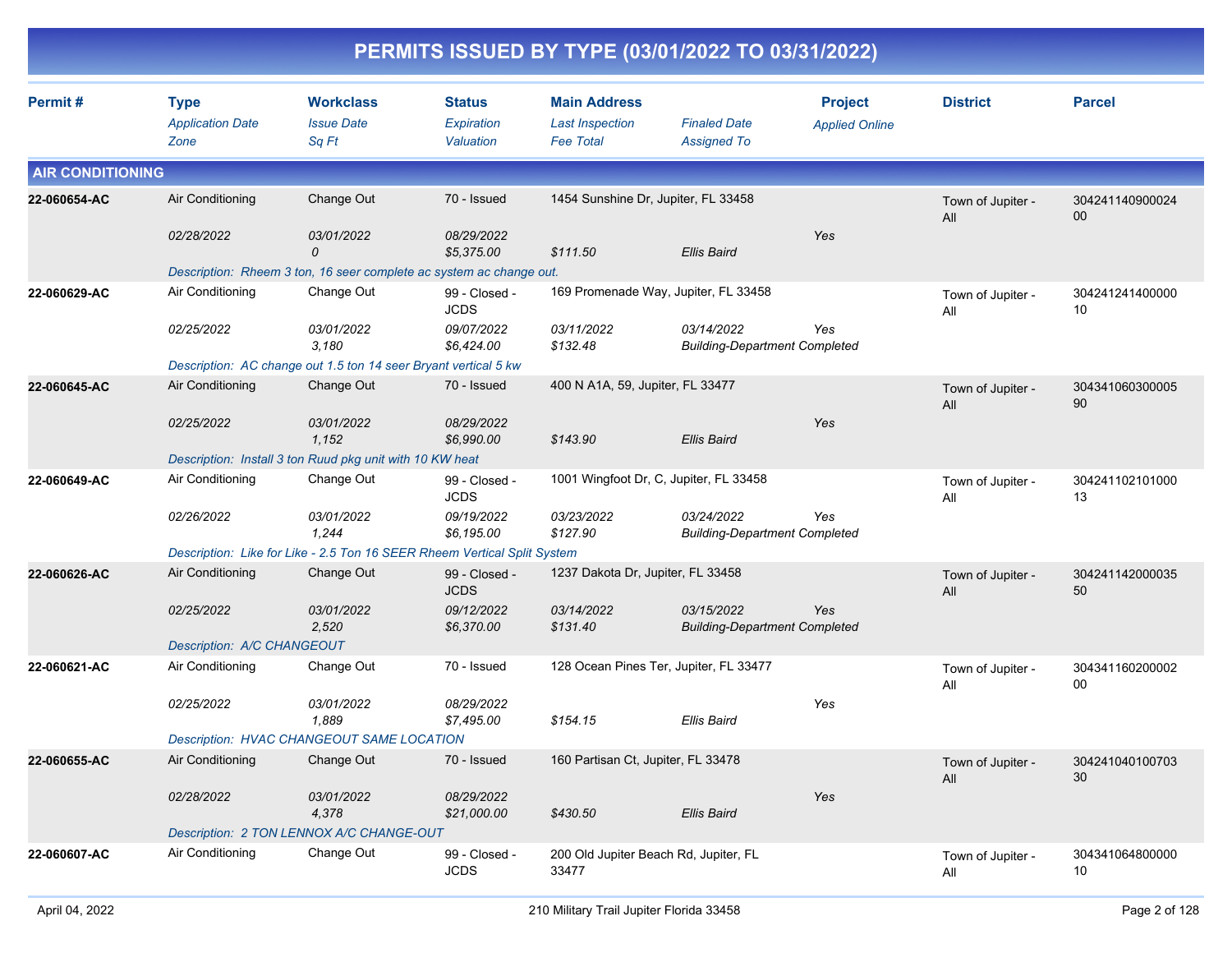| Permit#      | <b>Type</b><br><b>Application Date</b> | <b>Workclass</b><br><b>Issue Date</b>                                           | <b>Status</b><br>Expiration  | <b>Main Address</b><br><b>Last Inspection</b>  | <b>Finaled Date</b>                                       | <b>Project</b><br><b>Applied Online</b> | <b>District</b>          | <b>Parcel</b>         |
|--------------|----------------------------------------|---------------------------------------------------------------------------------|------------------------------|------------------------------------------------|-----------------------------------------------------------|-----------------------------------------|--------------------------|-----------------------|
|              | Zone                                   | Sq Ft                                                                           | Valuation                    | <b>Fee Total</b>                               | <b>Assigned To</b>                                        |                                         |                          |                       |
|              | 02/24/2022                             | <i>03/01/2022</i><br>4,693                                                      | 09/26/2022<br>\$15,100.00    | 03/28/2022<br>\$309.55                         | <i>03/30/2022</i><br><b>Building-Department Completed</b> | Yes                                     |                          |                       |
|              | <b>Description: LIKE FOR LIKE</b>      |                                                                                 |                              |                                                |                                                           |                                         |                          |                       |
| 22-060537-AC | Air Conditioning                       | Change Out                                                                      | 99 - Closed -<br><b>JCDS</b> | 6331 Dania St, Jupiter, FL 33458               |                                                           |                                         | Town of Jupiter -<br>All | 304241150103301<br>60 |
|              | 02/23/2022<br><b>R1R1</b>              | 03/01/2022<br>0                                                                 | 09/06/2022<br>\$5,498.00     | 03/09/2022<br>\$113.96                         | 03/10/2022<br><b>Building-Department Completed</b>        | Yes                                     |                          |                       |
|              |                                        | Description: Exact CO of 5 ton ac new 5 ton 14 seer Bryant 114CNA060, FB4CNP060 |                              |                                                |                                                           |                                         |                          |                       |
| 22-060567-AC | Air Conditioning                       | Change Out                                                                      | 70 - Issued                  | 1200 Town Center Dr, 321, Jupiter, FL<br>33458 |                                                           |                                         | Town of Jupiter -<br>All | 304241230800532<br>10 |
|              | 02/23/2022<br><b>MXD MXD</b>           | 03/02/2022<br>968                                                               | 08/29/2022<br>\$4,800.00     | \$100.00                                       | <b>Ellis Baird</b>                                        | Yes                                     |                          |                       |
|              |                                        | Description: AC Change Out like for like 1.5 Ton 5KW Heat                       |                              |                                                |                                                           |                                         |                          |                       |
| 16-002426-AC | Air Conditioning                       | Change Out                                                                      | 99 - Closed -<br><b>JCDS</b> | 301 Stillwater Dr, Jupiter, FL                 |                                                           |                                         | Town of Jupiter -<br>All | 304241020600002<br>92 |
|              | 02/04/2016                             | 03/03/2022<br>$\mathcal{O}$                                                     | 08/31/2022<br>\$3,000.00     | 03/04/2022<br>\$79.00                          | 03/07/2022<br><b>Building-Department Completed</b>        | Yes                                     |                          |                       |
|              | Description: AC Change out             |                                                                                 |                              |                                                |                                                           |                                         |                          |                       |
| 22-060674-AC | Air Conditioning                       | Change Out                                                                      | 70 - Issued                  | 4302 Fairway Dr N, Jupiter, FL 33477           |                                                           |                                         | Town of Jupiter -<br>All | 304341052000043<br>02 |
|              | 02/28/2022                             | 03/03/2022<br>1,346                                                             | 08/30/2022<br>\$5,845.00     | \$120.90                                       | <b>Ellis Baird</b>                                        | Yes                                     |                          |                       |
|              |                                        | Description: HVAC CHANGEOUT SAME LOCATION                                       |                              |                                                |                                                           |                                         |                          |                       |
| 22-060657-AC | Air Conditioning                       | Change Out                                                                      | 70 - Issued                  | 118 S Village Way, Jupiter, FL 33458           |                                                           |                                         | Town of Jupiter -<br>All | 304241130900010<br>90 |
|              | 02/28/2022                             | 03/03/2022<br>5,444                                                             | 08/30/2022<br>\$4,642.00     | \$96.84                                        | <b>Ellis Baird</b>                                        | Yes                                     |                          |                       |
|              | Description: ac change out             |                                                                                 |                              |                                                |                                                           |                                         |                          |                       |
| 22-060675-AC | Air Conditioning                       | Change Out                                                                      | 70 - Issued                  | 1201 Seafarer Cir, 405, Jupiter, FL 33477      |                                                           |                                         | Town of Jupiter -<br>All | 304341201101240<br>50 |
|              | 02/28/2022                             | <i>03/03/2022</i><br>1,385                                                      | 08/30/2022<br>\$5,444.00     | \$112.88                                       | <b>Ellis Baird</b>                                        | Yes                                     |                          |                       |
|              | Description: EXACT AC CHANGE OUT       |                                                                                 |                              |                                                |                                                           |                                         |                          |                       |
| 22-060659-AC | Air Conditioning                       | Change Out                                                                      | 99 - Closed -<br><b>JCDS</b> | 18671 Misty Lake Dr, Jupiter, FL 33458         |                                                           |                                         | Town of Jupiter -<br>All | 304240340900013<br>90 |
|              | 02/28/2022                             | 03/03/2022<br>2,922                                                             | 08/31/2022<br>\$5,200.00     | 03/04/2022<br>\$108.00                         | 03/07/2022<br><b>Building-Department Completed</b>        | Yes                                     |                          |                       |
|              | Description: Like for like             |                                                                                 |                              |                                                |                                                           |                                         |                          |                       |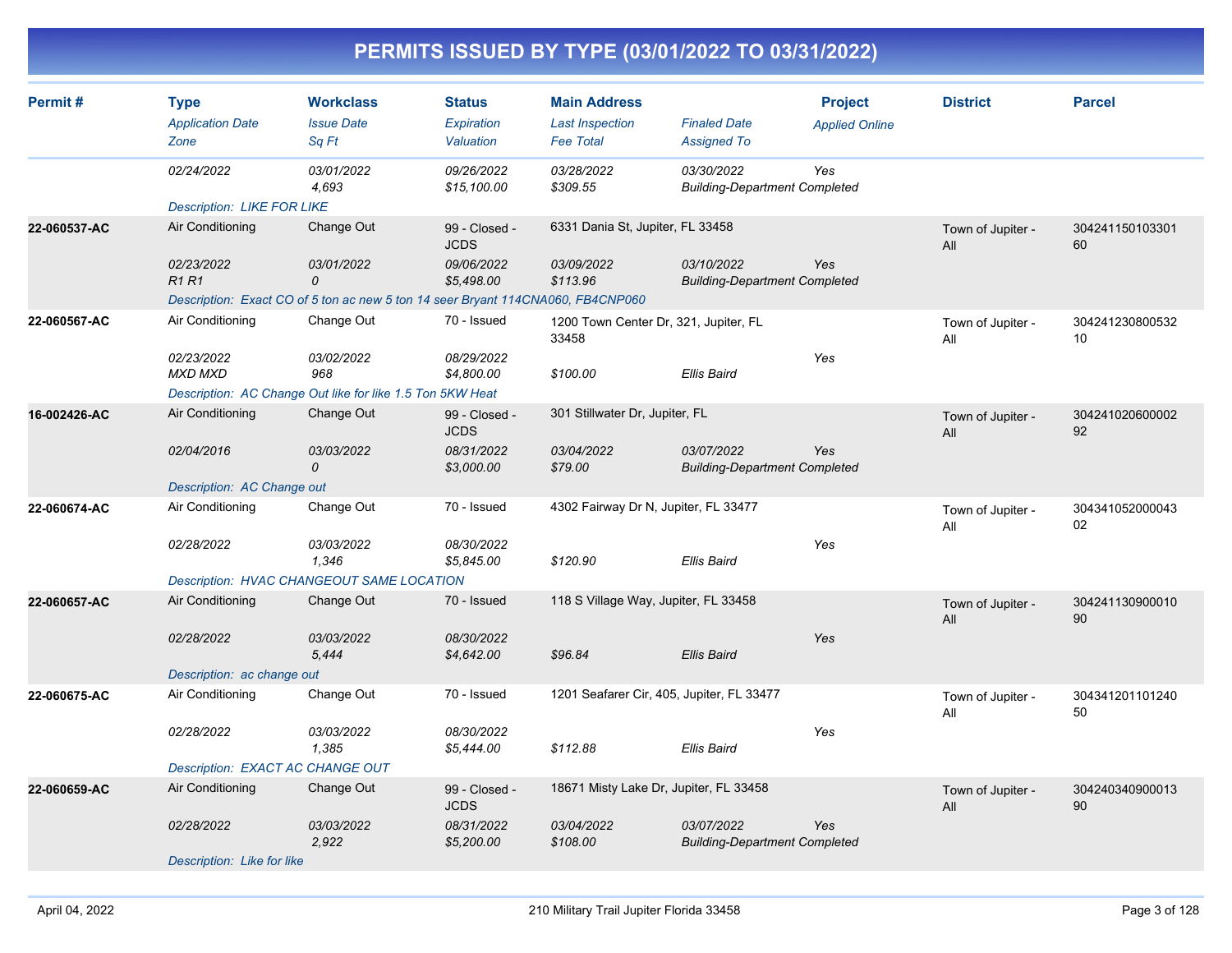| Permit#      | <b>Type</b><br><b>Application Date</b><br>Zone | <b>Workclass</b><br><b>Issue Date</b><br>Sq Ft                                       | <b>Status</b><br>Expiration<br>Valuation | <b>Main Address</b><br><b>Last Inspection</b><br><b>Fee Total</b> | <b>Finaled Date</b><br><b>Assigned To</b>          | <b>Project</b><br><b>Applied Online</b> | <b>District</b>          | <b>Parcel</b>         |
|--------------|------------------------------------------------|--------------------------------------------------------------------------------------|------------------------------------------|-------------------------------------------------------------------|----------------------------------------------------|-----------------------------------------|--------------------------|-----------------------|
| 22-060662-AC | Air Conditioning                               | Change Out                                                                           | 99 - Closed -<br><b>JCDS</b>             | 1801 S Us Highway 1, 5D, Jupiter, FL<br>33477                     |                                                    |                                         | Town of Jupiter -<br>All | 304341081600000<br>54 |
|              | 02/28/2022                                     | 03/03/2022<br>1.100                                                                  | 09/26/2022<br>\$5,315.00                 | 03/28/2022<br>\$110.30                                            | 03/30/2022<br><b>Building-Department Completed</b> | Yes                                     |                          |                       |
|              | Description: Residential Ac Change Out         |                                                                                      |                                          |                                                                   |                                                    |                                         |                          |                       |
| 22-060681-AC | Air Conditioning                               | Change Out                                                                           | 99 - Closed -<br><b>JCDS</b>             | 501 South Seas Dr, 403, Jupiter, FL 33477                         |                                                    |                                         | Town of Jupiter -<br>All | 304341160500540<br>30 |
|              | 02/28/2022                                     | <i>03/04/2022</i>                                                                    | 09/12/2022<br>\$6,695.00                 | 03/16/2022<br>\$137.91                                            | 03/17/2022<br><b>Building-Department Completed</b> | Yes                                     |                          |                       |
|              |                                                | Description: exact a/c change out, no ductwork                                       |                                          |                                                                   |                                                    |                                         |                          |                       |
| 22-060678-AC | Air Conditioning                               | Change Out                                                                           | 99 - Closed -<br><b>JCDS</b>             | 1393 Islamorada Dr, Jupiter, FL 33458                             |                                                    |                                         | Town of Jupiter -<br>All | 304241140900009<br>30 |
|              | 02/28/2022                                     | 03/04/2022<br>2,852                                                                  | 09/06/2022<br>\$6,460.00                 | 03/08/2022<br>\$133.20                                            | 03/09/2022                                         | Yes                                     |                          |                       |
|              |                                                | Description: AIR CONDITIONING SYSTEM CHANGE OUT - NO DUCTWORK INCLUDED               |                                          |                                                                   |                                                    |                                         |                          |                       |
| 22-060766-AC | Air Conditioning                               | Change Out                                                                           | 70 - Issued                              | 109 Coral Fish Ln E, Jupiter, FL 33477                            |                                                    |                                         | Town of Jupiter -<br>All | 304341081000802<br>30 |
|              | 03/02/2022                                     | 03/04/2022<br>2,382                                                                  | 08/31/2022<br>\$5,700.00                 | \$118.00                                                          | <b>Ellis Baird</b>                                 | Yes                                     |                          |                       |
|              |                                                | Description: Replacement of existing Trane 3 Ton system with new Trane 3 Ton System. |                                          |                                                                   |                                                    |                                         |                          |                       |
| 22-060741-AC | Air Conditioning                               | Change Out                                                                           | 70 - Issued                              | 6536 Chasewood Dr, F, Jupiter, FL 33458                           |                                                    |                                         | Town of Jupiter -<br>All | 304241031400000<br>46 |
|              | 03/02/2022<br>R3 R3                            | 03/04/2022<br>$\Omega$                                                               | 08/31/2022<br>\$5,134.38                 | \$106.69                                                          | Ellis Baird                                        | Yes                                     |                          |                       |
|              |                                                | Description: exact ac change out, no ductwork                                        |                                          |                                                                   |                                                    |                                         |                          |                       |
| 22-060725-AC | Air Conditioning                               | Change Out                                                                           | 99 - Closed -<br><b>JCDS</b>             | 613 N Pennock Ln, Jupiter, FL 33458                               |                                                    |                                         | Town of Jupiter -<br>All | 304241010100401<br>40 |
|              | 03/01/2022                                     | 03/04/2022<br>1,200                                                                  | 09/27/2022<br>\$7,250.00                 | 03/31/2022<br>\$149.18                                            | 04/01/2022<br><b>Building-Department Completed</b> | Yes                                     |                          |                       |
|              |                                                | Description: REPLACE 2.5 TOB AC SYSTEM                                               |                                          |                                                                   |                                                    |                                         |                          |                       |
| 22-060788-AC | Air Conditioning                               | Change Out                                                                           | 99 - Closed -<br><b>JCDS</b>             | 132 Stillwater Cir, Jupiter, FL 33458                             |                                                    |                                         | Town of Jupiter -<br>All | 304241101500001<br>70 |
|              | 03/03/2022                                     | 03/04/2022<br>0                                                                      | 09/13/2022<br>\$5,500.00                 | 03/17/2022<br>\$114.00                                            | 03/18/2022<br><b>Building-Department Completed</b> | Yes                                     |                          |                       |
|              |                                                | Description: replace a/c equipment like for like change                              |                                          |                                                                   |                                                    |                                         |                          |                       |
| 22-060787-AC | Air Conditioning                               | Change Out                                                                           | 70 - Issued                              | 1000 N Us Highway 1, 702, Jupiter, FL<br>33477                    |                                                    |                                         | Town of Jupiter -<br>All | 304340312800000<br>12 |
|              | 03/03/2022                                     | <i>03/04/2022</i><br>1,200                                                           | 08/31/2022<br>\$6,809.00                 | \$140.22                                                          | <b>Ellis Baird</b>                                 | Yes                                     |                          |                       |
|              |                                                |                                                                                      |                                          |                                                                   |                                                    |                                         |                          |                       |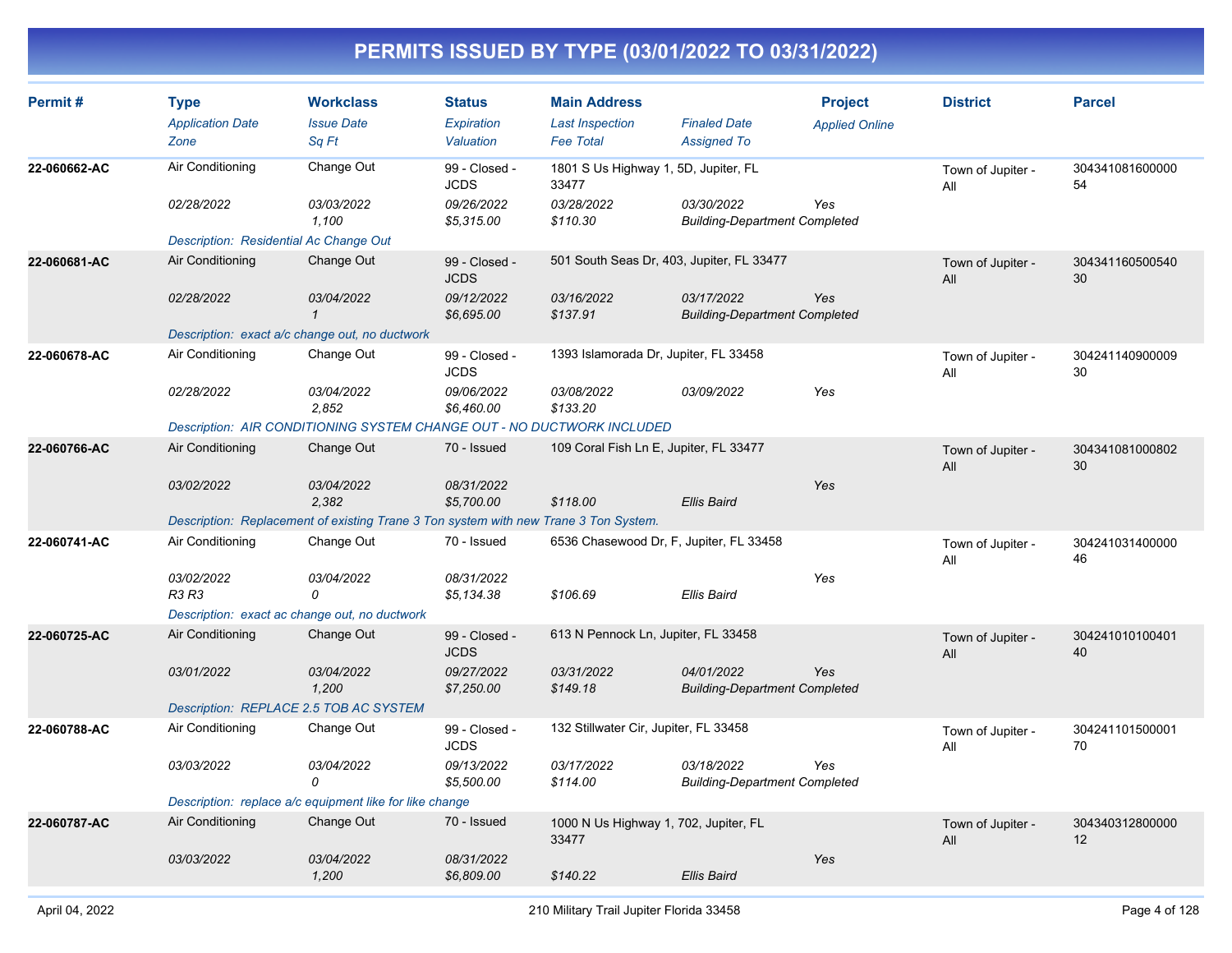|              |                                                                                                            |                                                                        |                                          |                                                                   | PERMITS ISSUED BY TYPE (03/01/2022 TO 03/31/2022)  |                                         |                                               |                       |
|--------------|------------------------------------------------------------------------------------------------------------|------------------------------------------------------------------------|------------------------------------------|-------------------------------------------------------------------|----------------------------------------------------|-----------------------------------------|-----------------------------------------------|-----------------------|
| Permit#      | <b>Type</b><br><b>Application Date</b><br>Zone                                                             | <b>Workclass</b><br><b>Issue Date</b><br>Sq Ft                         | <b>Status</b><br>Expiration<br>Valuation | <b>Main Address</b><br><b>Last Inspection</b><br><b>Fee Total</b> | <b>Finaled Date</b><br><b>Assigned To</b>          | <b>Project</b><br><b>Applied Online</b> | <b>District</b>                               | <b>Parcel</b>         |
|              |                                                                                                            | Description: REPLACE 4 TON AC SYSTEM                                   |                                          |                                                                   |                                                    |                                         |                                               |                       |
| 22-060774-AC | Air Conditioning                                                                                           | Change Out                                                             | 70 - Issued                              |                                                                   | 175 Jones Creek Dr, Jupiter, FL 33458              |                                         | Town of Jupiter -<br>All                      | 304241112300010<br>10 |
|              | 03/03/2022                                                                                                 | 03/04/2022<br>1                                                        | 08/31/2022<br>\$7,855.00                 | \$161.46                                                          | <b>Ellis Baird</b>                                 | Yes                                     |                                               |                       |
|              | <b>NO DUCTWORK</b><br>4 TON LENNOX 14-SEER<br>CU=ML14XC1048<br>AHU=CBA25UH048 10KW<br>AHRI CERT #202540500 | <b>Description: LIKE FOR LIKE AC CHANGE OUT</b>                        |                                          |                                                                   |                                                    |                                         |                                               |                       |
| 22-060697-AC | Air Conditioning                                                                                           | Change Out                                                             | 70 - Issued                              | 207 Micmac Ln, Jupiter, FL 33458                                  |                                                    |                                         | Town of Jupiter -<br>All                      | 304241110200007<br>80 |
|              | 03/01/2022                                                                                                 | 03/04/2022<br>9,688                                                    | 09/06/2022<br>\$6,128.00                 | 03/08/2022<br>\$126.56                                            | <b>Ellis Baird</b>                                 | Yes                                     |                                               |                       |
|              |                                                                                                            | Description: AIR CONDITIONING SYSTEM CHANGE OUT - NO DUCTWORK INCLUDED |                                          |                                                                   |                                                    |                                         |                                               |                       |
| 22-060695-AC | Air Conditioning                                                                                           | Change Out                                                             | 99 - Closed -<br><b>JCDS</b>             | 6371 Fox Run Cir, Jupiter, FL 33458                               |                                                    |                                         | <b>Water Service</b><br>Area - Out of<br>Town | 004240270200003<br>40 |
|              | 03/01/2022                                                                                                 | 03/04/2022<br>2,602                                                    | 09/12/2022<br>\$6,780.00                 | 03/15/2022<br>\$139.63                                            | 03/16/2022<br><b>Building-Department Completed</b> | Yes                                     |                                               |                       |
|              |                                                                                                            | Description: EXACT AC CHANGE OUT                                       |                                          |                                                                   |                                                    |                                         |                                               |                       |
| 22-060813-AC | Air Conditioning                                                                                           | Change Out                                                             | 70 - Issued                              |                                                                   | 4425 Military Trl, 110, Jupiter, FL 33458          |                                         | Town of Jupiter -<br>All                      | 304241242000011<br>00 |
|              | 03/04/2022                                                                                                 | 03/04/2022<br>$\mathcal I$                                             | 08/31/2022<br>\$7,264.00                 | \$149.46                                                          | <b>Ellis Baird</b>                                 | Yes                                     |                                               |                       |
|              | Description: A/C exact change out                                                                          |                                                                        |                                          |                                                                   |                                                    |                                         |                                               |                       |
| 22-060810-AC | Air Conditioning                                                                                           | Change Out                                                             | 99 - Closed -<br><b>JCDS</b>             | 2704 Sunbury Dr, Jupiter, FL 33458                                |                                                    |                                         | Town of Jupiter -<br>All                      | 304241141600000<br>90 |
|              | 03/04/2022                                                                                                 | 03/04/2022<br>3,122                                                    | 09/06/2022<br>\$5,640.00                 | 03/09/2022<br>\$116.80                                            | 03/10/2022<br><b>Building-Department Completed</b> | Yes                                     |                                               |                       |
|              | Description: Like for like                                                                                 |                                                                        |                                          |                                                                   |                                                    |                                         |                                               |                       |
| 22-060812-AC | Air Conditioning                                                                                           | Change Out                                                             | 99 - Closed -<br><b>JCDS</b>             |                                                                   | 128 W Bay Cedar Cir, Jupiter, FL 33458             |                                         | Town of Jupiter -<br>All                      | 304241121500002<br>00 |
|              | 03/04/2022                                                                                                 | 03/04/2022<br>2,520                                                    | 09/26/2022<br>\$3,984.00                 | 03/28/2022<br>\$83.68                                             | 03/30/2022<br><b>Building-Department Completed</b> | Yes                                     |                                               |                       |
|              |                                                                                                            | Description: hvac equipment change out                                 |                                          |                                                                   |                                                    |                                         |                                               |                       |
| 22-060683-AC | Air Conditioning                                                                                           | Change Out                                                             | 70 - Issued                              |                                                                   | 4425 Military Trl, 109, Jupiter, FL 33458          |                                         | Town of Jupiter -<br>All                      | 304241242000010<br>90 |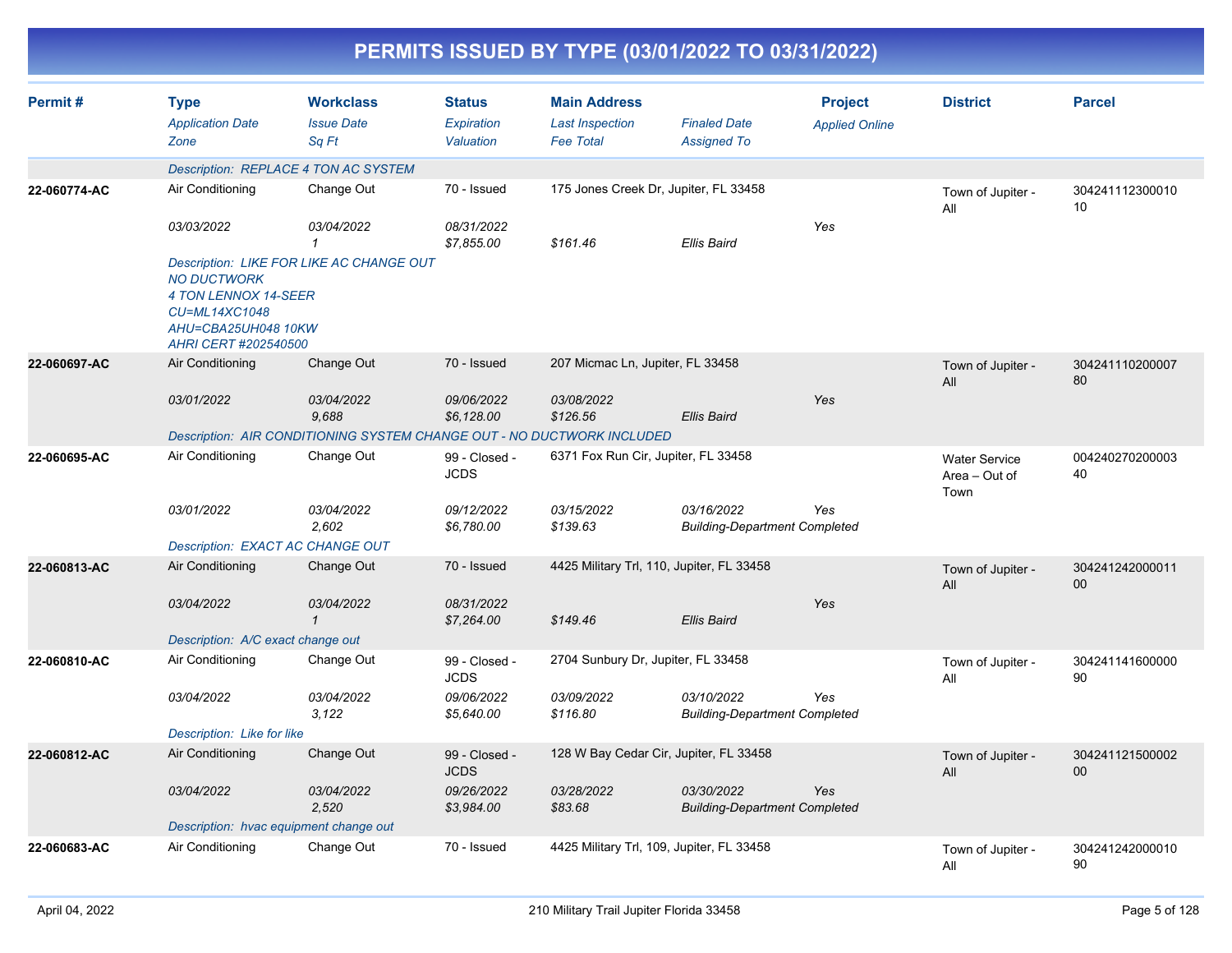| Permit#      | <b>Type</b>                             | <b>Workclass</b>                                                                                                  | <b>Status</b>                | <b>Main Address</b>                            |                                                    | <b>Project</b>        | <b>District</b>          | <b>Parcel</b>         |
|--------------|-----------------------------------------|-------------------------------------------------------------------------------------------------------------------|------------------------------|------------------------------------------------|----------------------------------------------------|-----------------------|--------------------------|-----------------------|
|              | <b>Application Date</b><br>Zone         | <b>Issue Date</b><br>Sa Ft                                                                                        | Expiration<br>Valuation      | <b>Last Inspection</b><br><b>Fee Total</b>     | <b>Finaled Date</b><br><b>Assigned To</b>          | <b>Applied Online</b> |                          |                       |
|              | 03/01/2022                              | 03/07/2022<br>3,000                                                                                               | 09/06/2022<br>\$11,156.00    | \$228.70                                       | Angela Carpentiere                                 | Yes                   |                          |                       |
|              |                                         | Description: Replace existing AC with 5 ton 16 seer Bryant horizontal 10 kw                                       |                              |                                                |                                                    |                       |                          |                       |
| 22-060849-AC | Air Conditioning                        | Change Out                                                                                                        | 70 - Issued                  | 223 W Bay Cedar Cir, Jupiter, FL 33458         |                                                    |                       | Town of Jupiter -<br>All | 304241121500006<br>30 |
|              | 03/05/2022                              | 03/07/2022<br>3,121                                                                                               | 09/06/2022<br>\$6,120.00     | \$126.40                                       | <b>Ellis Baird</b>                                 | Yes                   |                          |                       |
|              | Description: replacing 2 ton a/c system |                                                                                                                   |                              |                                                |                                                    |                       |                          |                       |
| 22-060834-AC | Air Conditioning                        | Change Out                                                                                                        | 99 - Closed -<br>Cancelled   | 559 Dakota Dr, Jupiter, FL 33458               |                                                    |                       | Town of Jupiter -<br>All | 304241132300020<br>90 |
|              | 03/04/2022                              | 03/07/2022<br>2.016                                                                                               | 09/06/2022<br>\$12,200.00    | \$250.10                                       | 03/08/2022<br><b>Building-Department Completed</b> | Yes                   |                          |                       |
|              |                                         | Description: LENNOX 2.5 TON A/C CHANGE-OUT                                                                        |                              |                                                |                                                    |                       |                          |                       |
| 22-060831-AC | Air Conditioning                        | Change Out                                                                                                        | 70 - Issued                  | 165 E Bay Cedar Cir, Jupiter, FL 33458         |                                                    |                       | Town of Jupiter -<br>All | 304241121500024<br>20 |
|              | 03/04/2022<br>R3 R3                     | 03/07/2022<br>2.778                                                                                               | 09/06/2022<br>\$7,024.00     | \$144.59                                       | Ellis Baird                                        | Yes                   |                          |                       |
|              |                                         | Description: REmoving the existing 4 ton slpit system and installing a new Trane 4 ton, 17.0 seer. w/10kw heater. |                              |                                                |                                                    |                       |                          |                       |
| 22-060830-AC | Air Conditioning                        | Change Out                                                                                                        | 70 - Issued                  | 108 Bonefish Cir W, Jupiter, FL 33477          |                                                    |                       | Town of Jupiter -<br>All | 304341080500500<br>80 |
|              | 03/04/2022                              | 03/07/2022<br>$\mathbf{1}$                                                                                        | 09/06/2022<br>\$5,395.00     | \$111.90                                       | <b>Ellis Baird</b>                                 | Yes                   |                          |                       |
|              |                                         | Description: EXACT A/C CHANGE OUT, NO DUCTWORK                                                                    |                              |                                                |                                                    |                       |                          |                       |
| 22-060828-AC | Air Conditioning                        | Change Out                                                                                                        | 99 - Closed -<br><b>JCDS</b> | 107 Clipper Ln, Jupiter, FL 33477              |                                                    |                       | Town of Jupiter -<br>All | 304341070900001<br>50 |
|              | 03/04/2022                              | 03/07/2022<br>1,400                                                                                               | 09/26/2022<br>\$6,989.00     | 03/28/2022<br>\$143.88                         | 03/30/2022<br><b>Building-Department Completed</b> | Yes                   |                          |                       |
|              | Description: REPLACE 5 TON AC SYSTEM    |                                                                                                                   |                              |                                                |                                                    |                       |                          |                       |
| 22-060573-AC | Air Conditioning                        | Change Out                                                                                                        | 70 - Issued                  | 467 Oriole Ln, Jupiter, FL 33458               |                                                    |                       | Town of Jupiter -<br>All | 304241150200019<br>70 |
|              | 02/23/2022<br><b>R1 R1</b>              | 03/07/2022<br>2,000                                                                                               | 09/06/2022<br>\$7,000.00     | \$144.10                                       | <b>Ellis Baird</b>                                 | Yes                   |                          |                       |
|              |                                         | Description: AN EXACT AC CHANGE OUT, NO DUCT WORK.                                                                |                              |                                                |                                                    |                       |                          |                       |
| 22-060825-AC | Air Conditioning                        | Change Out                                                                                                        | 99 - Closed -<br><b>JCDS</b> | 1000 N Us Highway 1, 817, Jupiter, FL<br>33477 |                                                    |                       | Town of Jupiter -<br>All | 304340313500001<br>90 |
|              | 03/04/2022                              | 03/07/2022<br>1,947                                                                                               | 09/12/2022<br>\$8,639.00     | 03/16/2022<br>\$177.37                         | 03/17/2022<br><b>Building-Department Completed</b> | Yes                   |                          |                       |
|              |                                         | Description: 4-Ton 16 SEER Rheem Vertical Split System                                                            |                              |                                                |                                                    |                       |                          |                       |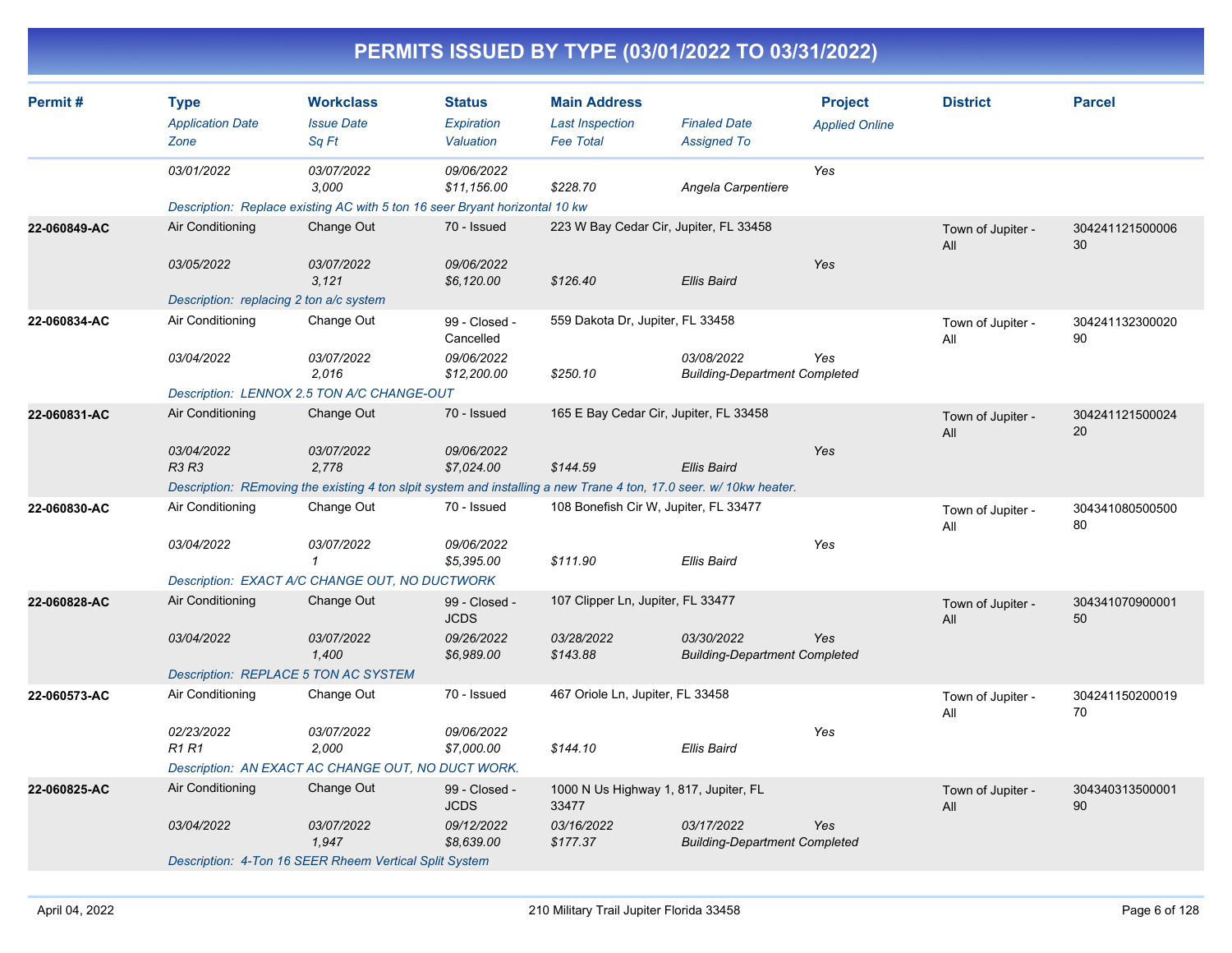| Permit#       | <b>Type</b><br><b>Application Date</b><br>Zone                                        | <b>Workclass</b><br><b>Issue Date</b><br>Sq Ft         | <b>Status</b><br><b>Expiration</b><br>Valuation | <b>Main Address</b><br><b>Last Inspection</b><br><b>Fee Total</b>                                                   | <b>Finaled Date</b><br><b>Assigned To</b>          | <b>Project</b><br><b>Applied Online</b> | <b>District</b>          | <b>Parcel</b>         |
|---------------|---------------------------------------------------------------------------------------|--------------------------------------------------------|-------------------------------------------------|---------------------------------------------------------------------------------------------------------------------|----------------------------------------------------|-----------------------------------------|--------------------------|-----------------------|
| 22-060887-AC  | Air Conditioning                                                                      | Change Out                                             | 70 - Issued                                     | 353 S Us Highway 1, B402, Jupiter, FL<br>33477                                                                      |                                                    |                                         | Town of Jupiter -<br>All | 304341051500240<br>20 |
|               | 03/08/2022                                                                            | 03/08/2022<br>1,056                                    | 09/04/2022<br>\$5,995.00                        | \$123.90                                                                                                            | Debbie Rogers                                      | Yes                                     |                          |                       |
|               |                                                                                       | <b>Description: HVAC CHANGEOUT SAME LOCATION</b>       |                                                 |                                                                                                                     |                                                    |                                         |                          |                       |
| 22-060877-AC  | Air Conditioning                                                                      | Change Out                                             | 99 - Closed -<br><b>JCDS</b>                    | 227 Brier Cir, Jupiter, FL 33458                                                                                    |                                                    |                                         | Town of Jupiter -<br>All | 304241103400005<br>50 |
|               | 03/07/2022                                                                            | <i>03/08/2022</i><br>1,200                             | 09/19/2022<br>\$5,861.00                        | 03/22/2022<br>\$121.22                                                                                              | 03/23/2022<br><b>Building-Department Completed</b> | Yes                                     |                          |                       |
|               |                                                                                       | Description: REPLACE 2.5 TON AC SYSTEM                 |                                                 |                                                                                                                     |                                                    |                                         |                          |                       |
| 22-060876-AC  | Air Conditioning                                                                      | Change Out                                             | 70 - Issued                                     | 1200 Town Center Dr, 419, Jupiter, FL<br>22458                                                                      |                                                    |                                         | Town of Jupiter -<br>All | 304241230800541<br>90 |
|               | 03/07/2022<br><b>MXD MXD</b>                                                          | 03/08/2022<br>$\mathbf{1}$                             | 09/06/2022<br>\$5,848.00                        | \$120.96                                                                                                            | <b>Ellis Baird</b>                                 | Yes                                     |                          |                       |
|               | BRYANT 1.5-TON 15.0 SEER<br>CU=116BNA018<br>AHU=BMA4X18 W/5KW<br>AHRI CERT #201851845 | <b>Description: LIKE FOR LIKE AC SYSTEM CHANGE OUT</b> |                                                 |                                                                                                                     |                                                    |                                         |                          |                       |
| 22-060862-AC  | Air Conditioning                                                                      | Change Out                                             | 99 - Closed -<br><b>JCDS</b>                    | 6120 Ungerer Sq, Jupiter, FL 33458                                                                                  |                                                    |                                         | Town of Jupiter -<br>All | 304241150101100<br>20 |
|               | 03/07/2022<br>R1 R1                                                                   | 03/08/2022<br>2,208                                    | 09/12/2022<br>\$4,400.00                        | 03/15/2022<br>\$92.00                                                                                               | 03/16/2022<br><b>Building-Department Completed</b> | Yes                                     |                          |                       |
|               | Description: Exactly Ac Change out                                                    |                                                        |                                                 |                                                                                                                     |                                                    |                                         |                          |                       |
| 22-060743-AC* | Air Conditioning                                                                      | Change Out                                             | <b>NOC</b><br>Required                          | 632 White Pelican Way, Jupiter, FL 33477                                                                            |                                                    |                                         | Town of Jupiter -<br>All | 304341191300001<br>50 |
|               | 03/02/2022                                                                            | 03/08/2022<br>3,011                                    | 09/06/2022<br>\$18,195.00                       | \$373.00                                                                                                            | <b>Ellis Baird</b>                                 | Yes                                     |                          |                       |
|               |                                                                                       |                                                        |                                                 | Description: AC change out 2 systems 4 ton 16 seer Bryant horizontal 10 kw and 2 ton 14 seer Bryant horizontal 5 kw |                                                    |                                         |                          |                       |
| 22-059769-AC  | Air Conditioning                                                                      | Change Out                                             | 70 - Issued                                     | 342 Jacaranda Dr, Jupiter, FL 33458                                                                                 |                                                    |                                         | Town of Jupiter -<br>All | 304241240100016<br>00 |
|               | 01/28/2022                                                                            | <i>03/08/2022</i><br>$\mathbf{1}$                      | 09/06/2022<br>\$4,237.00                        | \$88.74                                                                                                             | <b>Ellis Baird</b>                                 | Yes                                     |                          |                       |
|               |                                                                                       | Description: REPLACE A/C LIKE FOR LIKE                 |                                                 |                                                                                                                     |                                                    |                                         |                          |                       |
| 22-060684-AC  | Air Conditioning                                                                      | Change Out                                             | 70 - Issued                                     | 101 Harbourside Cir, Jupiter, FL 33477                                                                              |                                                    |                                         | Town of Jupiter -<br>All | 304341170200010<br>47 |
|               | 03/01/2022                                                                            | 03/08/2022<br>2,540                                    | 09/06/2022<br>\$7,475.00                        | \$153.74                                                                                                            | Shandre Kellerman                                  | Yes                                     |                          |                       |
|               | <b>Description: HVAC CHANGEOUT SAME LOCATION</b>                                      |                                                        |                                                 |                                                                                                                     |                                                    |                                         |                          |                       |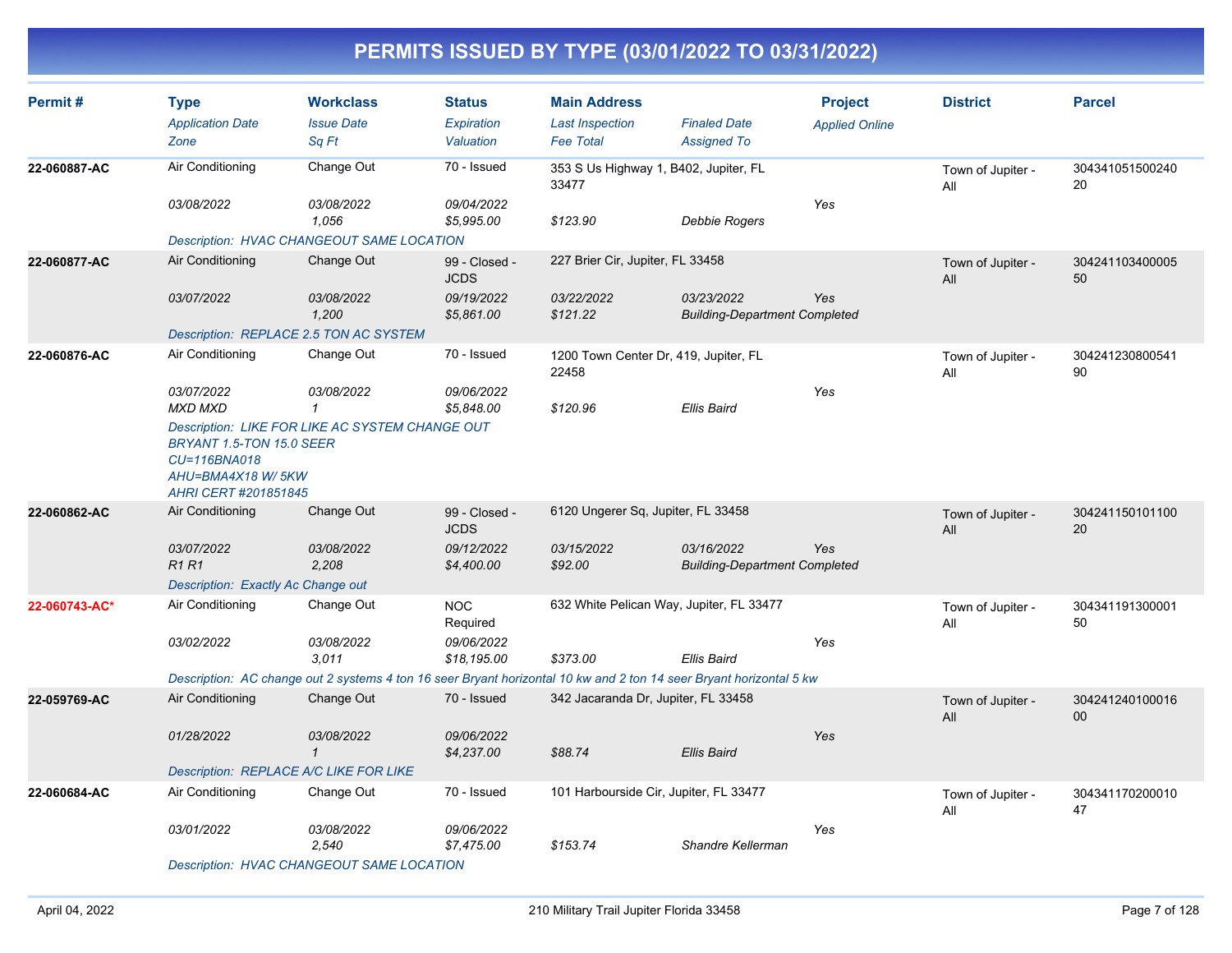| Permit#       | <b>Type</b><br><b>Application Date</b><br>Zone                | <b>Workclass</b><br><b>Issue Date</b><br>Sq Ft                                                   | <b>Status</b><br>Expiration<br>Valuation | <b>Main Address</b><br><b>Last Inspection</b><br><b>Fee Total</b> | <b>Finaled Date</b><br><b>Assigned To</b>          | <b>Project</b><br><b>Applied Online</b> | <b>District</b>          | <b>Parcel</b>         |
|---------------|---------------------------------------------------------------|--------------------------------------------------------------------------------------------------|------------------------------------------|-------------------------------------------------------------------|----------------------------------------------------|-----------------------------------------|--------------------------|-----------------------|
| 22-060900-AC  | Air Conditioning                                              | Change Out                                                                                       | 70 - Issued                              | 516 E Whitney Dr, Jupiter, FL 33458                               |                                                    |                                         | Town of Jupiter -<br>All | 304241010101201<br>70 |
|               | 03/08/2022<br><b>R1 R1</b><br>Description: A/C Change Out     | 03/08/2022<br>1,512                                                                              | 09/06/2022<br>\$6,604.00                 | \$136.08                                                          | Debbie Rogers                                      | Yes                                     |                          |                       |
| 22-060917-AC  | Air Conditioning                                              | Change Out                                                                                       | 70 - Issued                              | 121 Marlberry Cir, Jupiter, FL 33458                              |                                                    |                                         | Town of Jupiter -<br>All | 304241240900015<br>50 |
|               | 03/08/2022<br><b>MXD MXD</b>                                  | 03/09/2022<br>$\mathcal I$                                                                       | 09/06/2022<br>\$9.036.00                 | \$185.43                                                          | Debbie Rogers                                      | Yes                                     |                          |                       |
|               | CU=EL16XC1-047<br>AHU=CBA25UH-048 10KW<br>AHRI CERT#202540620 | Description: LIKE FOR LIKE AC REPLACE LENNOX 4-TON 15.1 SEER                                     |                                          |                                                                   |                                                    |                                         |                          |                       |
| 22-060897-AC  | Air Conditioning                                              | Change Out                                                                                       | 99 - Closed -<br><b>JCDS</b>             | 101 Ocean Bluffs Blvd, 202, Jupiter, FL<br>33477                  |                                                    |                                         | Town of Jupiter -<br>All | 304341160300120<br>20 |
|               | 03/08/2022                                                    | 03/09/2022<br>1.385                                                                              | 09/06/2022<br>\$4,500.00                 | 03/10/2022<br>\$94.00                                             | 03/11/2022<br><b>Building-Department Completed</b> | Yes                                     |                          |                       |
|               |                                                               | Description: Exact HVAC system change-out                                                        |                                          |                                                                   |                                                    |                                         |                          |                       |
| 22-060901-AC  | Air Conditioning                                              | Change Out                                                                                       | 99 - Closed -<br><b>JCDS</b>             | 1155 Main St, 219, Jupiter, FL 33458                              |                                                    |                                         | Town of Jupiter -<br>All | 304241230802521<br>90 |
|               | 03/08/2022                                                    | 03/09/2022<br>1.008                                                                              | 09/26/2022<br>\$3,900.00                 | 03/29/2022<br>\$82.00                                             | 03/30/2022<br><b>Building-Department Completed</b> | Yes                                     |                          |                       |
|               |                                                               | Description: ac change out 2.5 ton Bryant 14.5 seer                                              |                                          |                                                                   |                                                    |                                         |                          |                       |
| 22-060889-AC* | Air Conditioning                                              | Change Out                                                                                       | NOC<br>Required                          | 227 Shorewood Way, Jupiter, FL 33458                              |                                                    |                                         | Town of Jupiter -<br>All | 304240271200004<br>60 |
|               | 03/08/2022<br>$R1-A R1-A$                                     | 03/09/2022<br>2,907                                                                              | 09/06/2022<br>\$12,769.00                | \$261.76                                                          | Debbie Rogers                                      | Yes                                     |                          |                       |
|               |                                                               | Description: exact location 4 ton 17 seer Trane Equip (4TTR7048B1000A/TAM9A0C48V41DA with 10 KW) |                                          |                                                                   |                                                    |                                         |                          |                       |
| 22-060891-AC  | Air Conditioning                                              | Change Out                                                                                       | 99 - Closed -<br><b>JCDS</b>             | 2532 W Indiantown Rd, 8, Jupiter, FL<br>33458                     |                                                    |                                         | Town of Jupiter -<br>All | 304241030000071<br>30 |
|               | 03/08/2022<br>C2C2                                            | 03/09/2022<br>1,400                                                                              | 09/12/2022<br>\$5,700.00                 | 03/14/2022<br>\$118.00                                            | 03/15/2022<br><b>Building-Department Completed</b> | Yes                                     |                          |                       |
|               | suite B-5                                                     | Description: exact changeout of rooftop pack unit                                                |                                          |                                                                   |                                                    |                                         |                          |                       |
| 22-060914-AC  | Air Conditioning                                              | Change Out                                                                                       | 70 - Issued                              | 246 Seabreeze Cir, Jupiter, FL 33477                              |                                                    |                                         | Town of Jupiter -<br>All | 304341080700024<br>60 |
|               | 03/08/2022<br><b>R3 R3</b>                                    | 03/09/2022<br>1,620                                                                              | 09/06/2022<br>\$5,966.00                 | \$123.32                                                          | Debbie Rogers                                      | Yes                                     |                          |                       |
|               | Description: ac change out                                    |                                                                                                  |                                          |                                                                   |                                                    |                                         |                          |                       |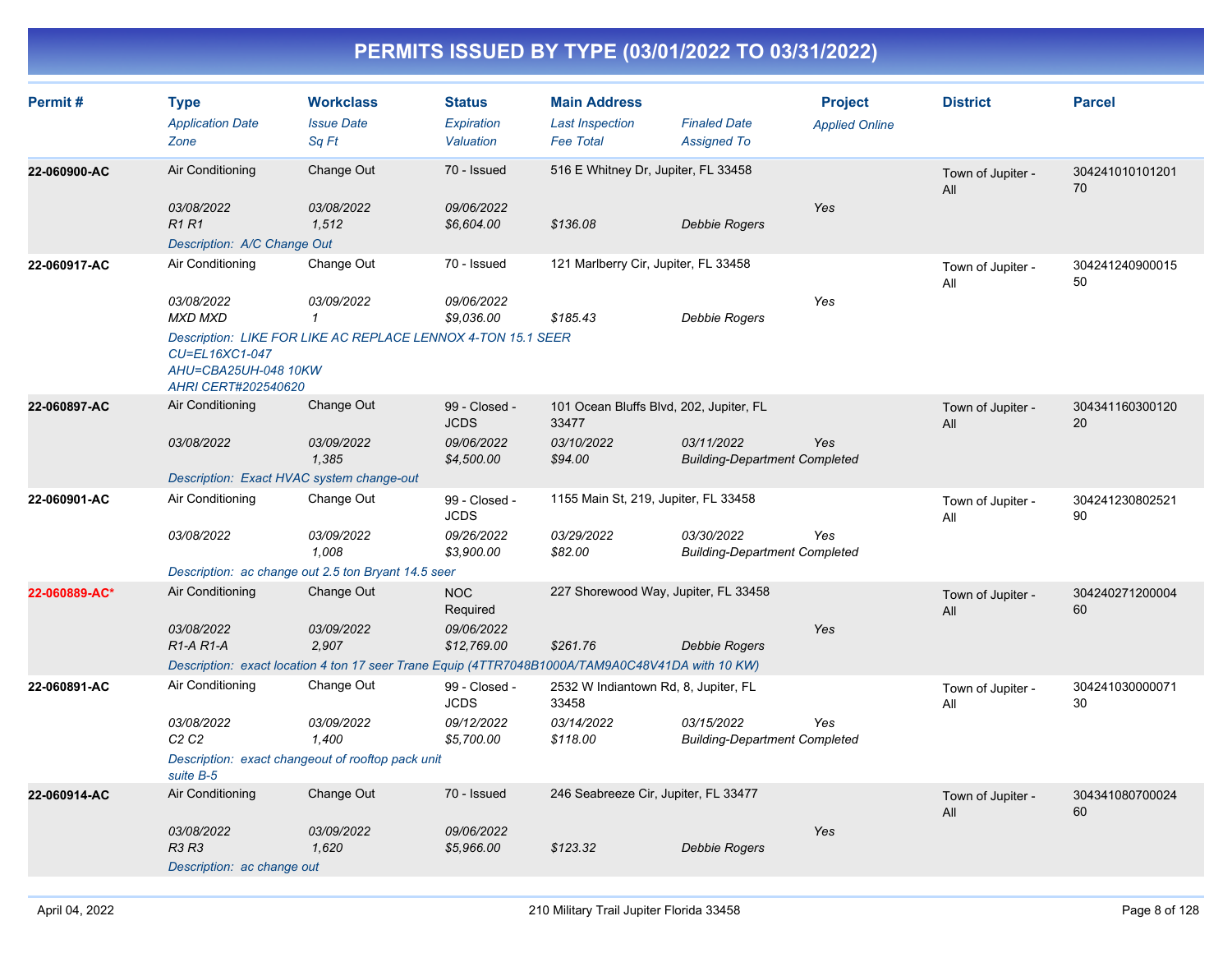| Permit#      | <b>Type</b><br><b>Application Date</b><br>Zone          | <b>Workclass</b><br><b>Issue Date</b><br>Sa Ft                      | <b>Status</b><br><b>Expiration</b><br>Valuation | <b>Main Address</b><br><b>Last Inspection</b><br><b>Fee Total</b> | <b>Finaled Date</b><br><b>Assigned To</b>          | <b>Project</b><br><b>Applied Online</b> | <b>District</b>          | <b>Parcel</b>         |
|--------------|---------------------------------------------------------|---------------------------------------------------------------------|-------------------------------------------------|-------------------------------------------------------------------|----------------------------------------------------|-----------------------------------------|--------------------------|-----------------------|
| 22-060966-AC | Air Conditioning                                        | Change Out                                                          | 70 - Issued                                     | 157 Carina Dr, Jupiter, FL 33478                                  |                                                    |                                         | Town of Jupiter -<br>All | 304241080200000<br>50 |
|              | 03/09/2022<br><b>R1R1</b><br>Description: AC Change Out | 03/10/2022<br>3,293                                                 | 09/06/2022<br>\$8,570.46                        | \$175.98                                                          | Debbie Rogers                                      | Yes                                     |                          |                       |
| 22-060912-AC | Air Conditioning                                        | Change Out                                                          | 99 - Closed -<br><b>JCDS</b>                    | 1226 12Th Ct, Jupiter, FL 33477                                   |                                                    |                                         | Town of Jupiter -<br>All | 304341200600001<br>02 |
|              | 03/08/2022                                              | 03/10/2022<br>$\mathcal{I}$                                         | 09/12/2022<br>\$5,300.00                        | 03/16/2022<br>\$110.00                                            | 03/17/2022<br><b>Building-Department Completed</b> | Yes                                     |                          |                       |
|              |                                                         | Description: REPLACEMENT OF EXISTING AC LIKE FOR LIKE SYSTEM ONLY   |                                                 |                                                                   |                                                    |                                         |                          |                       |
| 22-060971-AC | Air Conditioning                                        | Change Out                                                          | 70 - Issued                                     | 6142 Garrett St, Jupiter, FL 33458                                |                                                    |                                         | Town of Jupiter -<br>All | 304241150101500<br>40 |
|              | 03/09/2022                                              | 03/10/2022<br>$\mathcal I$                                          | 09/06/2022<br>\$6,139.05                        | \$126.78                                                          | Ellis Baird                                        | Yes                                     |                          |                       |
|              |                                                         | Description: exact ac changeout. American standard 2 ton 17 seer    |                                                 |                                                                   |                                                    |                                         |                          |                       |
| 22-060936-AC | Air Conditioning                                        | Change Out                                                          | 70 - Issued                                     | 2601 Marina Isle Way, 101, Jupiter, FL<br>33477                   |                                                    |                                         | Town of Jupiter -<br>All | 304341201102610<br>10 |
|              | 03/09/2022                                              | 03/10/2022<br>1,385                                                 | 09/06/2022<br>\$6,045.00                        | \$124.90                                                          | Ellis Baird                                        | Yes                                     |                          |                       |
|              | Description: EXACT AC CHANGE OUT                        |                                                                     |                                                 |                                                                   |                                                    |                                         |                          |                       |
| 22-060934-AC | Air Conditioning                                        | Change Out                                                          | 99 - Closed -<br><b>JCDS</b>                    | 1000 N Us Highway1, An303, Jupiter, FL<br>33458                   |                                                    |                                         | Town of Jupiter -<br>All | 304340312300530<br>30 |
|              | 03/09/2022<br>R3 R3                                     | <i>03/10/2022</i><br>0                                              | 09/19/2022<br>\$6,200.00                        | 03/23/2022<br>\$128.00                                            | 03/24/2022<br><b>Building-Department Completed</b> | Yes                                     |                          |                       |
|              |                                                         | Description: New Rheem 3.5 ton 16 seer complete ac system vertical. |                                                 |                                                                   |                                                    |                                         |                          |                       |
| 22-060931-AC | Air Conditioning                                        | Change Out                                                          | 70 - Issued                                     | 6023 Wolfe St, Jupiter, FL 33458                                  |                                                    |                                         | Town of Jupiter -<br>All | 304241220309201<br>30 |
|              | 03/09/2022                                              | 03/10/2022<br>0                                                     | 09/06/2022<br>\$5,390.00                        | \$111.80                                                          | Ellis Baird                                        | Yes                                     |                          |                       |
|              |                                                         | Description: New Rheem 3.5 ton 16 seer complete ac system vertical. |                                                 |                                                                   |                                                    |                                         |                          |                       |
| 22-060930-AC | Air Conditioning                                        | Change Out                                                          | 99 - Closed -<br><b>JCDS</b>                    | 1000 N Us Highway 1, Be301, Jupiter, FL<br>33477                  |                                                    |                                         | Town of Jupiter -<br>All | 304340312100030<br>10 |
|              | 03/09/2022<br>R3 R3                                     | 03/10/2022<br>0                                                     | 09/19/2022<br>\$5,680.00                        | 03/23/2022<br>\$117.60                                            | 03/24/2022<br><b>Building-Department Completed</b> | Yes                                     |                          |                       |
|              |                                                         | Description: New Rheem 4 ton 16 seer complete ac system vertical.   |                                                 |                                                                   |                                                    |                                         |                          |                       |
| 22-060929-AC | Air Conditioning                                        | Change Out                                                          | 70 - Issued                                     | 6272 Dania St, Jupiter, FL 33458                                  |                                                    |                                         | Town of Jupiter -<br>All | 304241150102900<br>90 |
|              | 03/09/2022                                              | 03/10/2022<br>0                                                     | 09/06/2022<br>\$5,200.00                        | \$108.00                                                          | Ellis Baird                                        | Yes                                     |                          |                       |
|              |                                                         |                                                                     |                                                 |                                                                   |                                                    |                                         |                          |                       |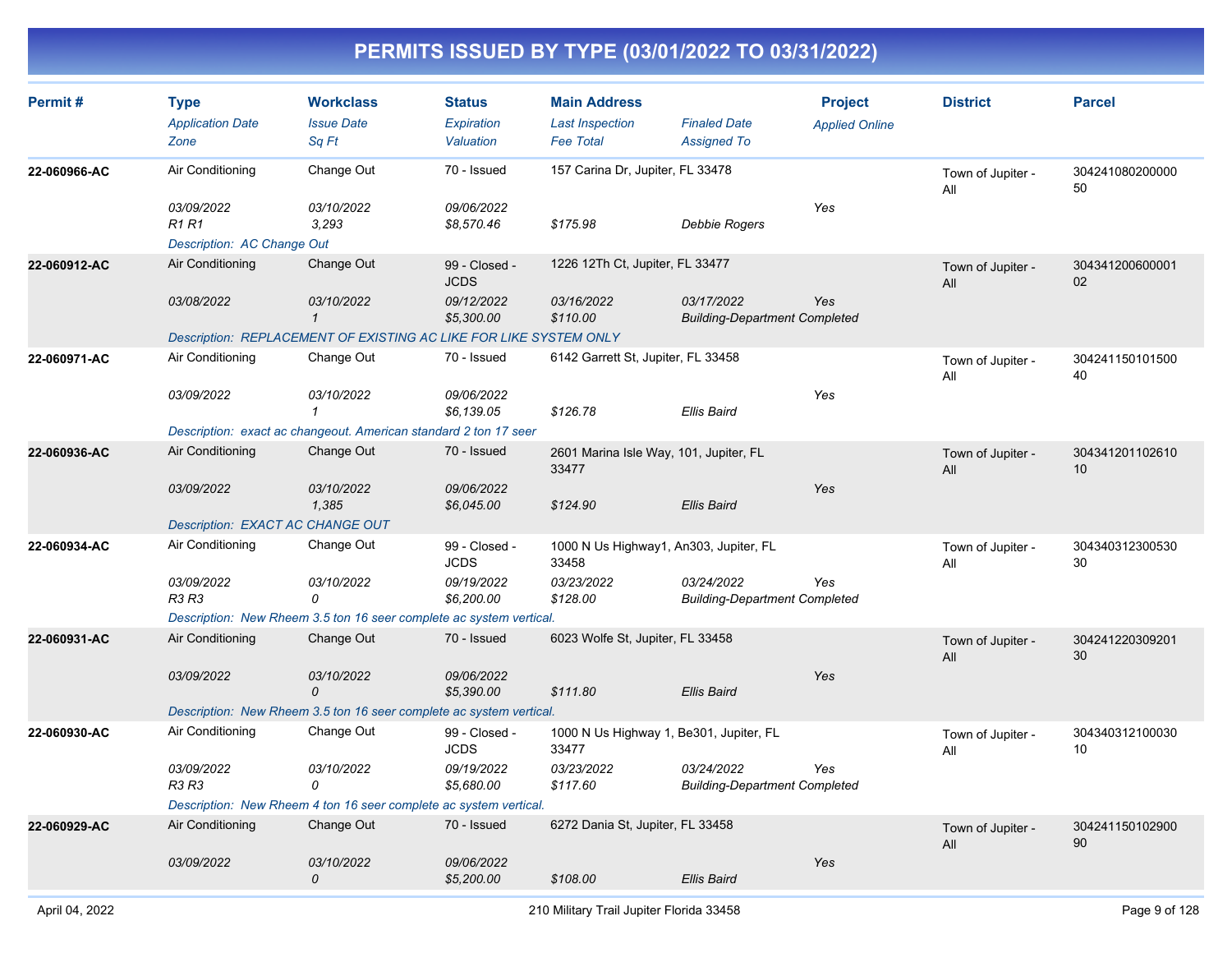|               |                                                |                                                                                            |                                          |                                                                   | PERMITS ISSUED BY TYPE (03/01/2022 TO 03/31/2022)  |                                         |                          |                       |
|---------------|------------------------------------------------|--------------------------------------------------------------------------------------------|------------------------------------------|-------------------------------------------------------------------|----------------------------------------------------|-----------------------------------------|--------------------------|-----------------------|
| Permit#       | <b>Type</b><br><b>Application Date</b><br>Zone | <b>Workclass</b><br><b>Issue Date</b><br>Sq Ft                                             | <b>Status</b><br>Expiration<br>Valuation | <b>Main Address</b><br><b>Last Inspection</b><br><b>Fee Total</b> | <b>Finaled Date</b><br><b>Assigned To</b>          | <b>Project</b><br><b>Applied Online</b> | <b>District</b>          | <b>Parcel</b>         |
|               |                                                | Description: New Rheem 3 ton 16 seer complete ac system vertical.                          |                                          |                                                                   |                                                    |                                         |                          |                       |
| 22-060927-AC* | Air Conditioning                               | Change Out                                                                                 | <b>NOC</b><br>Required                   |                                                                   | 1025 Military Trl, 209, Jupiter, FL 33458          |                                         | Town of Jupiter -<br>All | 304241120000011<br>30 |
|               | 03/09/2022                                     | 03/10/2022                                                                                 | 09/06/2022<br>\$11,290.00                | \$231.45                                                          | <b>Ellis Baird</b>                                 | Yes                                     |                          |                       |
|               |                                                | Description: A/C change out 3 TON (#2) 5 TON (#3) 14 SEER. Exact replacement like for like |                                          |                                                                   |                                                    |                                         |                          |                       |
| 22-060974-AC  | Air Conditioning                               | Change Out                                                                                 | 70 - Issued                              |                                                                   | 6685 Winding Lake Dr, Jupiter, FL 33458            |                                         | Town of Jupiter -<br>All | 304240341000034<br>00 |
|               | 03/10/2022                                     | 03/10/2022<br>2,398                                                                        | 09/06/2022<br>\$7,412.00                 | \$152.46                                                          | <b>Ellis Baird</b>                                 | Yes                                     |                          |                       |
|               | Description: a/c change out exact              |                                                                                            |                                          |                                                                   |                                                    |                                         |                          |                       |
| 22-060982-AC  | Air Conditioning                               | Change Out                                                                                 | 99 - Closed -<br><b>JCDS</b>             | 148 Key Ln, Jupiter, FL 33477                                     |                                                    |                                         | Town of Jupiter -<br>All | 304341082300003<br>10 |
|               | 03/10/2022<br>R3 R3                            | 03/10/2022<br>2,157                                                                        | 09/28/2022<br>\$5,775.00                 | 04/01/2022<br>\$119.50                                            | 04/04/2022<br><b>Building-Department Completed</b> | Yes                                     |                          |                       |
|               |                                                | Description: 2.5-ton Rheem Split System                                                    |                                          |                                                                   |                                                    |                                         |                          |                       |
| 22-060973-AC  | Air Conditioning                               | Change Out                                                                                 | 70 - Issued                              |                                                                   | 275 Palm Ave, D203, Jupiter, FL 33477              |                                         | Town of Jupiter -<br>All | 304341051600420<br>30 |
|               | 03/10/2022<br>R3 R3                            | 03/10/2022<br>1,250                                                                        | 09/06/2022<br>\$6,800.00                 | \$140.04                                                          | <b>Debbie Rogers</b>                               | Yes                                     |                          |                       |
|               |                                                | Description: (1) 2 TON RUUD A/C CHANGE-OUT                                                 |                                          |                                                                   |                                                    |                                         |                          |                       |
| 22-060881-AC  | Air Conditioning                               | Change Out                                                                                 | 70 - Issued                              |                                                                   | 135 Rosewood Cir, Jupiter, FL 33458                |                                         | Town of Jupiter -<br>All | 304241101000047<br>60 |
|               | 03/07/2022<br>R <sub>2</sub> R <sub>2</sub>    | 03/11/2022<br>1,590                                                                        | 09/07/2022<br>\$5,600.00                 | \$116.00                                                          | Ellis Baird                                        | Yes                                     |                          |                       |
|               |                                                | Description: AC CHANGE OUT OF BOTH HANDLER AND CONDENSER                                   |                                          |                                                                   |                                                    |                                         |                          |                       |
| 22-060984-AC  | Air Conditioning                               | Change Out                                                                                 | 70 - Issued                              |                                                                   | 1502 Pinecrest Cir, B, Jupiter, FL 33458           |                                         | Town of Jupiter -<br>All | 304241102601500<br>22 |
|               | 03/10/2022                                     | 03/11/2022<br>0                                                                            | 09/07/2022<br>\$4.885.00                 | \$101.70                                                          | <b>Ellis Baird</b>                                 | Yes                                     |                          |                       |
|               |                                                | Description: Ac Changeout. New is 2.5-ton, 16 SEER, 5 KW heat, RUUD brand.                 |                                          |                                                                   |                                                    |                                         |                          |                       |
| 22-060992-AC  | Air Conditioning                               | Change Out                                                                                 | 70 - Issued                              |                                                                   | 186 Golf Village Blvd, Jupiter, FL 33458           |                                         | Town of Jupiter -<br>All | 304241130200003<br>00 |
|               | 03/10/2022                                     | 03/11/2022<br>4,934                                                                        | 09/07/2022<br>\$6,750.00                 | \$139.02                                                          | <b>Ellis Baird</b>                                 | Yes                                     |                          |                       |
|               |                                                | Description: (1) RHEEM/FIRST CHOICE 1.5 TON A/C CHANGE-OUT                                 |                                          |                                                                   |                                                    |                                         |                          |                       |
| 22-061001-AC* | Air Conditioning                               | Change Out                                                                                 | <b>NOC</b><br>Required                   |                                                                   | 505 Commerce Way E, Jupiter, FL 33458              |                                         | Town of Jupiter -<br>All | 304241020900200<br>40 |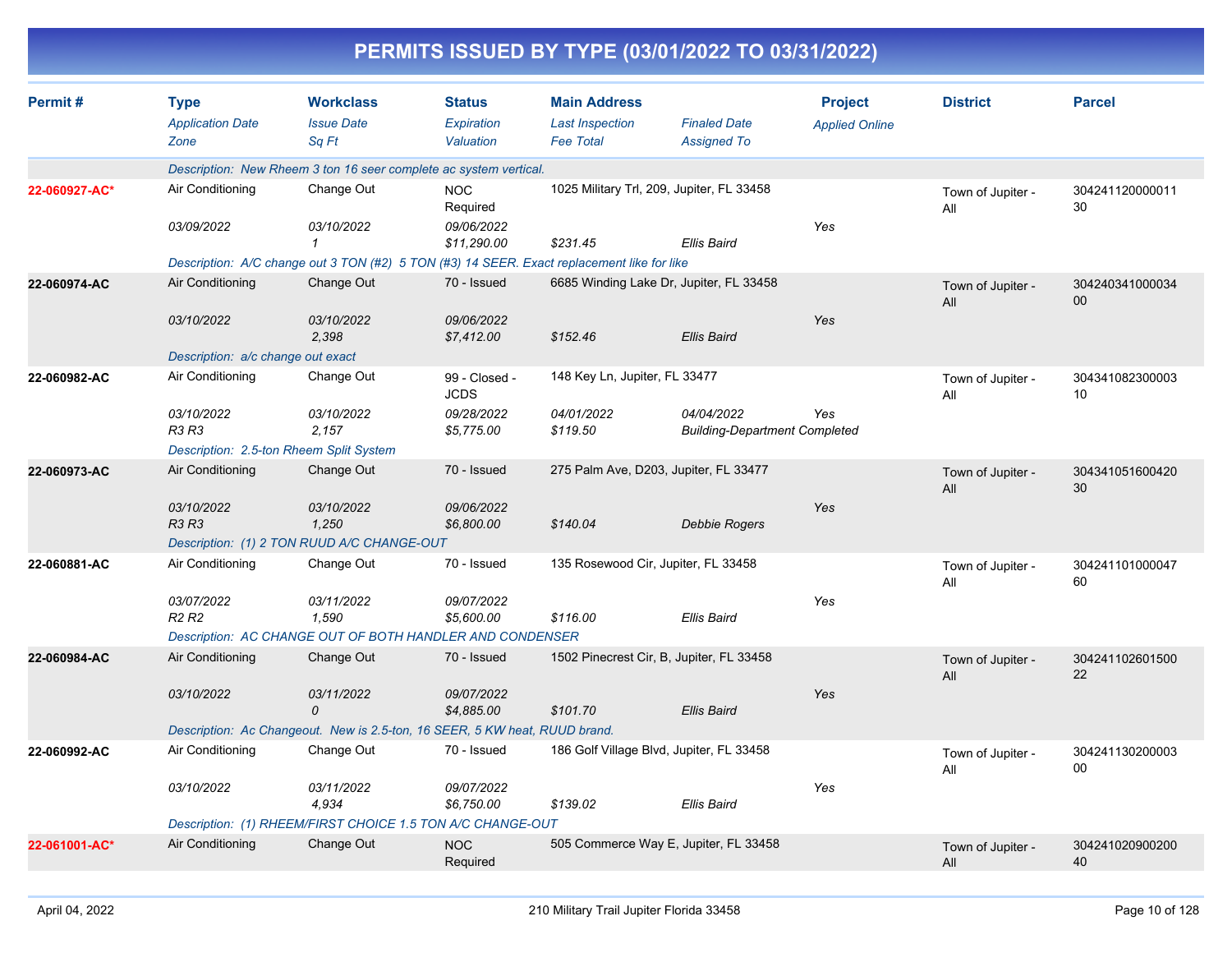| Permit#      | <b>Type</b><br><b>Application Date</b><br>Zone | <b>Workclass</b><br><b>Issue Date</b><br>Sq Ft                                                                                   | <b>Status</b><br>Expiration<br>Valuation | <b>Main Address</b><br><b>Last Inspection</b><br><b>Fee Total</b> | <b>Finaled Date</b><br><b>Assigned To</b>          | <b>Project</b><br><b>Applied Online</b> | <b>District</b>          | <b>Parcel</b>         |
|--------------|------------------------------------------------|----------------------------------------------------------------------------------------------------------------------------------|------------------------------------------|-------------------------------------------------------------------|----------------------------------------------------|-----------------------------------------|--------------------------|-----------------------|
|              | 03/10/2022                                     | 03/11/2022<br>$\mathbf{1}$                                                                                                       | 09/07/2022<br>\$8,157.00                 | \$167.59                                                          | <b>Ellis Baird</b>                                 | Yes                                     |                          |                       |
|              |                                                | Description: EXACT AC CHANGE OUT OF A 4 TON 16 SEER LENNOX SYSTEM                                                                |                                          |                                                                   |                                                    |                                         |                          |                       |
| 22-060663-AC | Air Conditioning                               | Change Out                                                                                                                       | 99 - Closed -<br><b>JCDS</b>             | 102 Lakewood Dr, 22B, Jupiter, FL 33458                           |                                                    |                                         | Town of Jupiter -<br>All | 304241101600002<br>22 |
|              | 02/28/2022                                     | 03/11/2022<br>1.435                                                                                                              | 09/12/2022<br>\$4,800.00                 | 03/16/2022<br>\$100.00                                            | 03/17/2022<br><b>Building-Department Completed</b> | Yes                                     |                          |                       |
|              | Description: Like for like AC change out       |                                                                                                                                  |                                          |                                                                   |                                                    |                                         |                          |                       |
| 22-061008-AC | Air Conditioning                               | Change Out                                                                                                                       | 70 - Issued                              | 1406 14Th Ct, Jupiter, FL 33477                                   |                                                    |                                         | Town of Jupiter -<br>All | 304341200600001<br>44 |
|              | 03/11/2022<br>R <sub>2</sub> R <sub>2</sub>    | 03/11/2022<br>1.188                                                                                                              | 09/07/2022<br>\$6,441.00                 | \$132.82                                                          | Angela Carpentiere                                 | Yes                                     |                          |                       |
|              | Description: AC Change Out                     |                                                                                                                                  |                                          |                                                                   |                                                    |                                         |                          |                       |
| 22-060976-AC | Air Conditioning                               | Change Out                                                                                                                       | 99 - Closed -<br><b>JCDS</b>             | 353 Eagle Dr, Jupiter, FL 33477                                   |                                                    |                                         | Town of Jupiter -<br>All | 304341180700056<br>40 |
|              | 03/10/2022<br><b>R1 R1</b>                     | 03/11/2022<br>0                                                                                                                  | 09/12/2022<br>\$6,250.00                 | 03/16/2022<br>\$129.00                                            | 03/17/2022<br><b>Building-Department Completed</b> | Yes                                     |                          |                       |
|              |                                                | Description: Replace existing 3 ton ac system with a new 3 ton 17 seer Carrier air conditioning system.24APB636A003 FV4CNF005L00 |                                          |                                                                   |                                                    |                                         |                          |                       |
| 22-061009-AC | Air Conditioning                               | Change Out                                                                                                                       | 70 - Issued                              | 115 Knoll Way, Jupiter, FL 33477                                  |                                                    |                                         | Town of Jupiter -<br>All | 304341160200045<br>60 |
|              | 03/11/2022<br><b>R2 R2</b>                     | 03/11/2022<br>2,105                                                                                                              | 09/07/2022<br>\$9,542.95                 | \$195.72                                                          | <b>Ellis Baird</b>                                 | Yes                                     |                          |                       |
|              | Description: AC Change Out                     |                                                                                                                                  |                                          |                                                                   |                                                    |                                         |                          |                       |
| 22-061012-AC | Air Conditioning                               | Change Out                                                                                                                       | 70 - Issued                              | 6532 Chasewood Dr, G, Jupiter, FL 33458                           |                                                    |                                         | Town of Jupiter -<br>All | 304241031400000<br>17 |
|              | 03/11/2022                                     | 03/11/2022<br>1,082                                                                                                              | 09/07/2022<br>\$6,086.00                 | \$125.72                                                          | <b>Ellis Baird</b>                                 | Yes                                     |                          |                       |
|              | Description: A/C Change Out                    |                                                                                                                                  |                                          |                                                                   |                                                    |                                         |                          |                       |
| 22-061022-AC | Air Conditioning                               | Change Out                                                                                                                       | 99 - Closed -<br><b>JCDS</b>             | 6110 Kendrick St, Jupiter, FL 33458                               |                                                    |                                         | Town of Jupiter -<br>All | 304241220310100<br>40 |
|              | 03/11/2022                                     | 03/11/2022<br>1.011                                                                                                              | 09/21/2022<br>\$7,214.00                 | 03/25/2022<br>\$148.44                                            | 03/28/2022<br><b>Building-Department Completed</b> | Yes                                     |                          |                       |
|              |                                                | Description: Replace existing AC with 2.5 ton 16 seer Bryant horizontal 5 kw                                                     |                                          |                                                                   |                                                    |                                         |                          |                       |
| 22-061035-AC | Air Conditioning                               | Change Out                                                                                                                       | 70 - Issued                              | 104 Old Jupiter Beach Rd, Jupiter, FL<br>33477                    |                                                    |                                         | Town of Jupiter -<br>All | 304341064000000<br>20 |
|              | 03/11/2022                                     | 03/14/2022<br>2,410                                                                                                              | 09/12/2022<br>\$6,500.00                 | \$134.00                                                          | <b>Ellis Baird</b>                                 | Yes                                     |                          |                       |
|              | <b>Description: LIKE FOR LIKE</b>              |                                                                                                                                  |                                          |                                                                   |                                                    |                                         |                          |                       |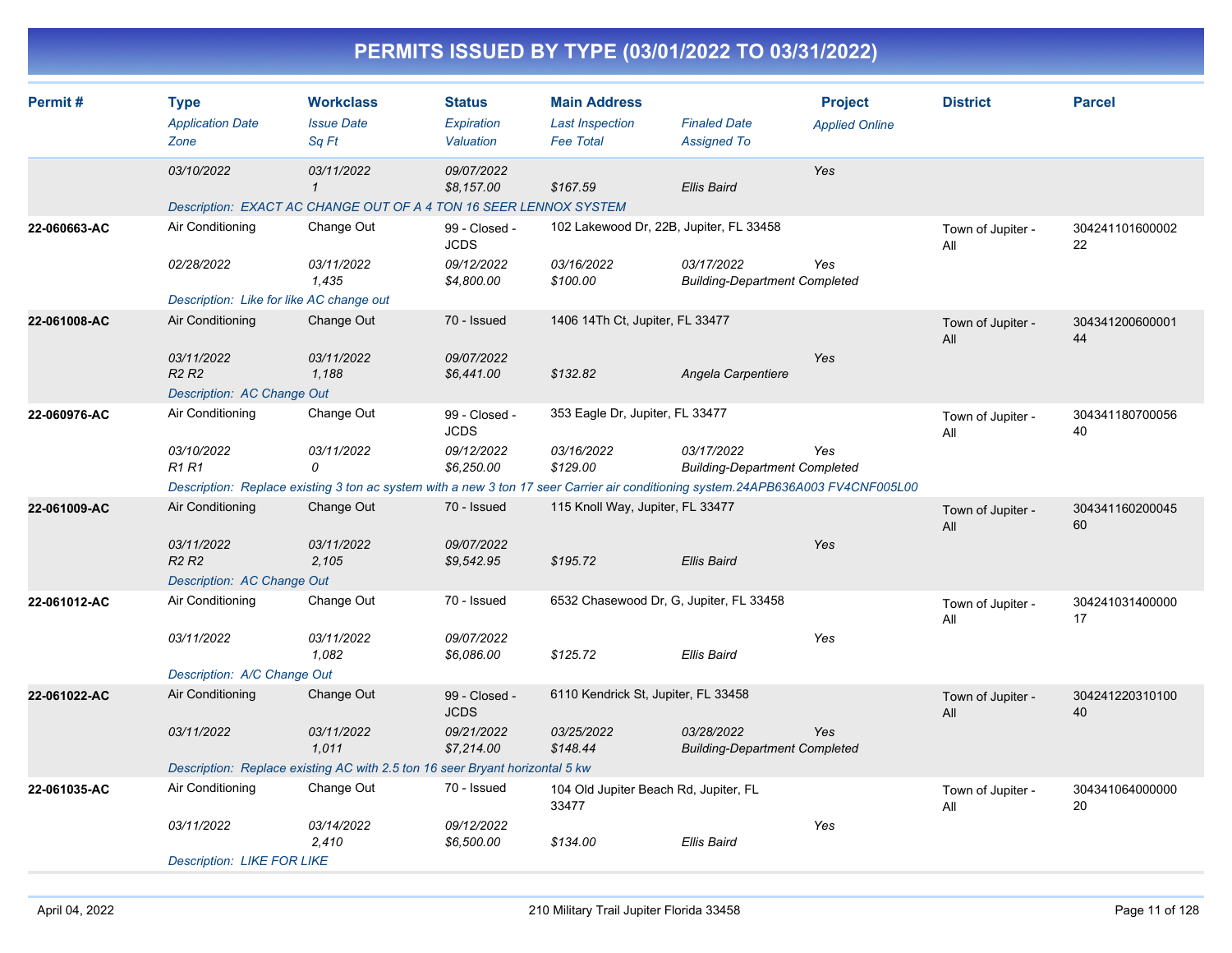| Permit#       | <b>Type</b><br><b>Application Date</b><br>Zone                                                   | <b>Workclass</b><br><b>Issue Date</b><br>Sq Ft                                   | <b>Status</b><br><b>Expiration</b><br>Valuation | <b>Main Address</b><br><b>Last Inspection</b><br><b>Fee Total</b> | <b>Finaled Date</b><br><b>Assigned To</b>          | <b>Project</b><br><b>Applied Online</b> | <b>District</b>          | <b>Parcel</b>         |
|---------------|--------------------------------------------------------------------------------------------------|----------------------------------------------------------------------------------|-------------------------------------------------|-------------------------------------------------------------------|----------------------------------------------------|-----------------------------------------|--------------------------|-----------------------|
| 22-061043-AC  | Air Conditioning                                                                                 | Change Out                                                                       | 70 - Issued                                     | 144 Radcliffe Ct, Jupiter, FL 33458                               |                                                    |                                         | Town of Jupiter -<br>All | 304241230600011<br>50 |
|               | 03/11/2022<br><b>Description: LIKE FOR LIKE AC REPLACE</b><br>2.5 TON, 16-SEER<br>CU=ML14XC1S030 | 03/14/2022<br>$\mathcal I$                                                       | 09/12/2022<br>\$6,417.00                        | \$132.34                                                          | <b>Ellis Baird</b>                                 | Yes                                     |                          |                       |
|               | AHU=CBA25UHV-030 7.5KW<br>AHRI=202540550                                                         |                                                                                  |                                                 |                                                                   |                                                    |                                         |                          |                       |
| 22-061046-AC* | Air Conditioning                                                                                 | Change Out                                                                       | <b>NOC</b><br>Required                          | 120 Date Palm Dr, Jupiter, FL 33458                               |                                                    |                                         | Town of Jupiter -<br>All | 304241240100013<br>20 |
|               | 03/11/2022                                                                                       | 03/14/2022<br>3,440                                                              | 09/12/2022<br>\$10,095.00                       | \$206.95                                                          | Ellis Baird                                        | Yes                                     |                          |                       |
|               | <b>Description: LIKE FOR LIKE</b>                                                                |                                                                                  |                                                 |                                                                   |                                                    |                                         |                          |                       |
| 21-051702-AC  | Air Conditioning                                                                                 | Change Out                                                                       | 70 - Issued                                     | 221 Commodore Dr, Jupiter, FL 33477                               |                                                    |                                         | Town of Jupiter -<br>All | 304341070900010<br>60 |
|               | 04/09/2021                                                                                       | 03/15/2022<br>4,600                                                              | 09/12/2022<br>\$6,954.00                        | \$143.17                                                          | Suzanne Harrison                                   | Yes                                     |                          |                       |
|               |                                                                                                  | Description: CHANGE EXISTING 5 TON RHEEM UNIT FROM NEW 5 TON 16 SEER BRYANT UNIT |                                                 |                                                                   |                                                    |                                         |                          |                       |
| 22-061057-AC  | Air Conditioning                                                                                 | Change Out                                                                       | 99 - Closed -<br><b>JCDS</b>                    | 6287 Riverwalk Ln, 5, Jupiter, FL 33458                           |                                                    |                                         | Town of Jupiter -<br>All | 304241031601700<br>50 |
|               | 03/14/2022<br>R3 R3                                                                              | 03/15/2022<br>1,564                                                              | 09/14/2022<br>\$3,250.00                        | 03/18/2022<br>\$79.00                                             | 03/21/2022<br><b>Building-Department Completed</b> | Yes                                     |                          |                       |
|               | Description: hvac change out like for like                                                       |                                                                                  |                                                 |                                                                   |                                                    |                                         |                          |                       |
| 22-061079-AC  | Air Conditioning                                                                                 | Change Out                                                                       | 99 - Closed -<br><b>JCDS</b>                    | 6247 Allen St, Jupiter, FL 33458                                  |                                                    |                                         | Town of Jupiter -<br>All | 304241220309600<br>60 |
|               | 03/14/2022                                                                                       | 03/15/2022<br>1,100                                                              | 09/19/2022<br>\$4,635.00                        | 03/23/2022<br>\$96.70                                             | 03/24/2022<br><b>Building-Department Completed</b> | Yes                                     |                          |                       |
|               | Description: 2 ton Change out                                                                    |                                                                                  |                                                 |                                                                   |                                                    |                                         |                          |                       |
| 22-061065-AC  | Air Conditioning                                                                                 | Change Out                                                                       | 70 - Issued                                     | 5821 Stonewood Ct, Jupiter, FL 33458                              |                                                    |                                         | Town of Jupiter -<br>All | 304241022100007<br>50 |
|               | 03/14/2022<br><b>R1 R1</b>                                                                       | 03/15/2022<br>2,198                                                              | 09/12/2022<br>\$7,434.27                        | \$152.92                                                          | <b>Ellis Baird</b>                                 | Yes                                     |                          |                       |
|               |                                                                                                  | Description: AC CHANGE OUT - MARY JANE ROJAS                                     |                                                 |                                                                   |                                                    |                                         |                          |                       |
| 22-061103-AC  | Air Conditioning                                                                                 | Change Out                                                                       | 70 - Issued                                     | 1625 Venus Ave, Jupiter, FL 33469                                 |                                                    |                                         | Town of Jupiter -<br>All | 304340310900100<br>10 |
|               | 03/15/2022                                                                                       | 03/15/2022<br>2,388                                                              | 09/12/2022<br>\$6,661.00                        | \$137.22                                                          | <b>Ellis Baird</b>                                 | Yes                                     |                          |                       |
|               | <b>Description: LIKE FOR LIKE</b>                                                                |                                                                                  |                                                 |                                                                   |                                                    |                                         |                          |                       |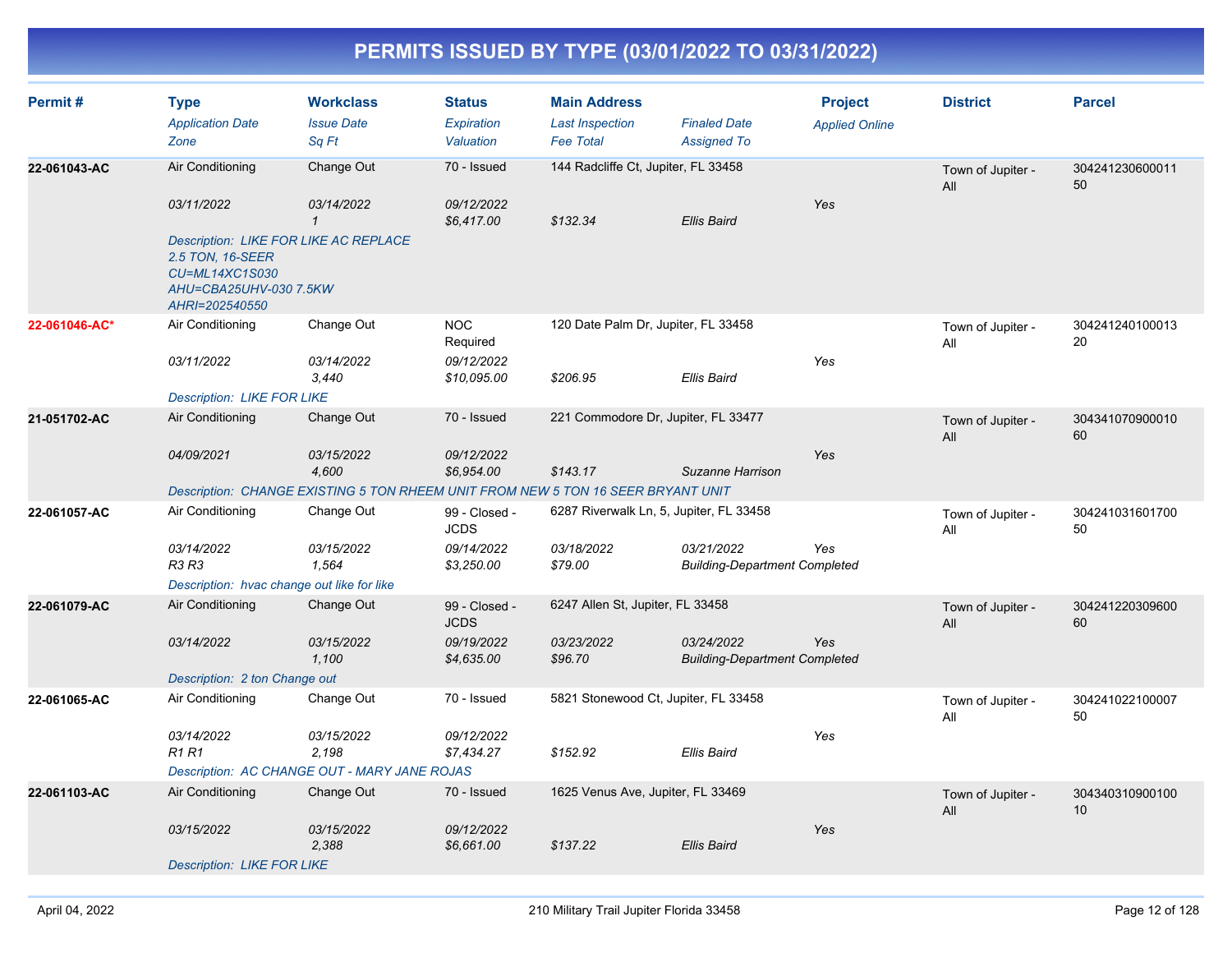| Permit#      | <b>Type</b><br><b>Application Date</b><br>Zone | <b>Workclass</b><br><b>Issue Date</b><br>Sq Ft                                                           | <b>Status</b><br>Expiration<br>Valuation | <b>Main Address</b><br><b>Last Inspection</b><br><b>Fee Total</b> | <b>Finaled Date</b><br><b>Assigned To</b>          | <b>Project</b><br><b>Applied Online</b> | <b>District</b>          | <b>Parcel</b>                      |
|--------------|------------------------------------------------|----------------------------------------------------------------------------------------------------------|------------------------------------------|-------------------------------------------------------------------|----------------------------------------------------|-----------------------------------------|--------------------------|------------------------------------|
| 22-061089-AC | Air Conditioning                               | Change Out                                                                                               | 70 - Issued                              | 247 Hampton PI, Jupiter, FL 33458                                 |                                                    |                                         | Town of Jupiter -<br>All | 304241111500035<br>70              |
|              | 03/15/2022                                     | 03/15/2022<br>$\mathcal I$<br>Description: AC AIR HANDLER & CONDENSOR CHANGE OUT                         | 09/12/2022<br>\$6,500.00                 | \$134.00                                                          | <b>Ellis Baird</b>                                 | Yes                                     |                          |                                    |
| 22-061087-AC | Air Conditioning                               | Change Out                                                                                               | 70 - Issued                              |                                                                   | 190 Commodore Dr, Jupiter, FL 33477                |                                         | Town of Jupiter -<br>All | 304341070900014<br>$00\,$          |
|              | 03/15/2022                                     | 03/15/2022<br>6,234                                                                                      | 09/12/2022<br>\$6,390.00                 | \$131.80                                                          | <b>Ellis Baird</b>                                 | Yes                                     |                          |                                    |
|              |                                                | Description: REMOVING THE EXISTING A/C SYSTEM TO REPLACE WITH AN A/C SYSTEM THAT IS LIKE FOR LIKE        |                                          |                                                                   |                                                    |                                         |                          |                                    |
| 22-061104-AC | Air Conditioning                               | Change Out                                                                                               | 70 - Issued                              |                                                                   | 110 W Village Way, Jupiter, FL 33458               |                                         | Town of Jupiter -<br>All | 304241130500007<br>30              |
|              | 03/15/2022                                     | 03/15/2022<br>1,200                                                                                      | 09/12/2022<br>\$4,768.00                 | \$99.36                                                           | Ellis Baird                                        | Yes                                     |                          |                                    |
|              |                                                | Description: A/C changeout with no duct work like for like system                                        |                                          |                                                                   |                                                    |                                         |                          |                                    |
| 22-061072-AC | Air Conditioning                               | Change Out                                                                                               | 99 - Closed -<br><b>JCDS</b>             | 103 Valencia Blvd, Jupiter, FL 33458                              |                                                    |                                         | Town of Jupiter -<br>All | 304241131700006<br>10 <sup>°</sup> |
|              | 03/14/2022                                     | 03/15/2022<br>5,215                                                                                      | 09/19/2022<br>\$7,593.00                 | 03/22/2022<br>\$156.14                                            | 03/23/2022<br><b>Building-Department Completed</b> | Yes                                     |                          |                                    |
|              |                                                | Description: AIR CONDITIONING SYSTEM CHANGE OUT - NO DUCTWORK INCLUDED PER PLANS                         |                                          |                                                                   |                                                    |                                         |                          |                                    |
| 22-061117-AC | Air Conditioning                               | Change Out                                                                                               | 70 - Issued                              | 197 Carina Dr, Jupiter, FL 33478                                  |                                                    |                                         | Town of Jupiter -<br>All | 304241080200001<br>50              |
|              | 03/15/2022<br><b>R1 R1</b>                     | 03/16/2022<br>$\mathbf{1}$                                                                               | 09/12/2022<br>\$4,550.00                 | \$95.00                                                           | <b>Ellis Baird</b>                                 | Yes                                     |                          |                                    |
|              |                                                | Description: REPLACE 2TON SYSTEM FOR MASTER BEDROOM                                                      |                                          |                                                                   |                                                    |                                         |                          |                                    |
| 22-060686-AC | Air Conditioning                               | Change Out                                                                                               | 70 - Issued                              | 6026 Linton St, Jupiter, FL 33458                                 |                                                    |                                         | Town of Jupiter -<br>All | 304241150808200<br>30              |
|              | 03/01/2022                                     | 03/16/2022<br>1,896                                                                                      | 09/12/2022<br>\$5,650.00                 | \$117.00                                                          | <b>Kelly Hills</b>                                 | Yes                                     |                          |                                    |
|              | Description: ac exact change out               |                                                                                                          |                                          |                                                                   |                                                    |                                         |                          |                                    |
| 22-061144-AC | Air Conditioning                               | Change Out                                                                                               | 70 - Issued                              | 33458                                                             | 6167 Riverwalk Ln, Unit# 2, Jupiter, FL            |                                         | Town of Jupiter -<br>All | 304241032003400<br>20              |
|              | 03/16/2022<br>R3 R3                            | 03/17/2022<br>1,176                                                                                      | 09/13/2022<br>\$5,544.00                 | \$114.88                                                          | <b>Ellis Baird</b>                                 | Yes                                     |                          |                                    |
|              |                                                | Description: Removing an existing split system and installing a new Rheem 2 ton, 16.0 seer w/5kw heater. |                                          |                                                                   |                                                    |                                         |                          |                                    |
| 22-061130-AC | Air Conditioning                               | Change Out                                                                                               | 70 - Issued                              |                                                                   | 4775 Chancellor Dr, 14, Jupiter, FL 33458          |                                         | Town of Jupiter -<br>All | 304241230801701<br>40              |
|              | 03/16/2022<br><b>MXD MXD</b>                   | 03/17/2022<br>596                                                                                        | 09/13/2022<br>\$5,004.00                 | \$104.08                                                          | <b>Ellis Baird</b>                                 | Yes                                     |                          |                                    |
|              |                                                |                                                                                                          |                                          |                                                                   |                                                    |                                         |                          |                                    |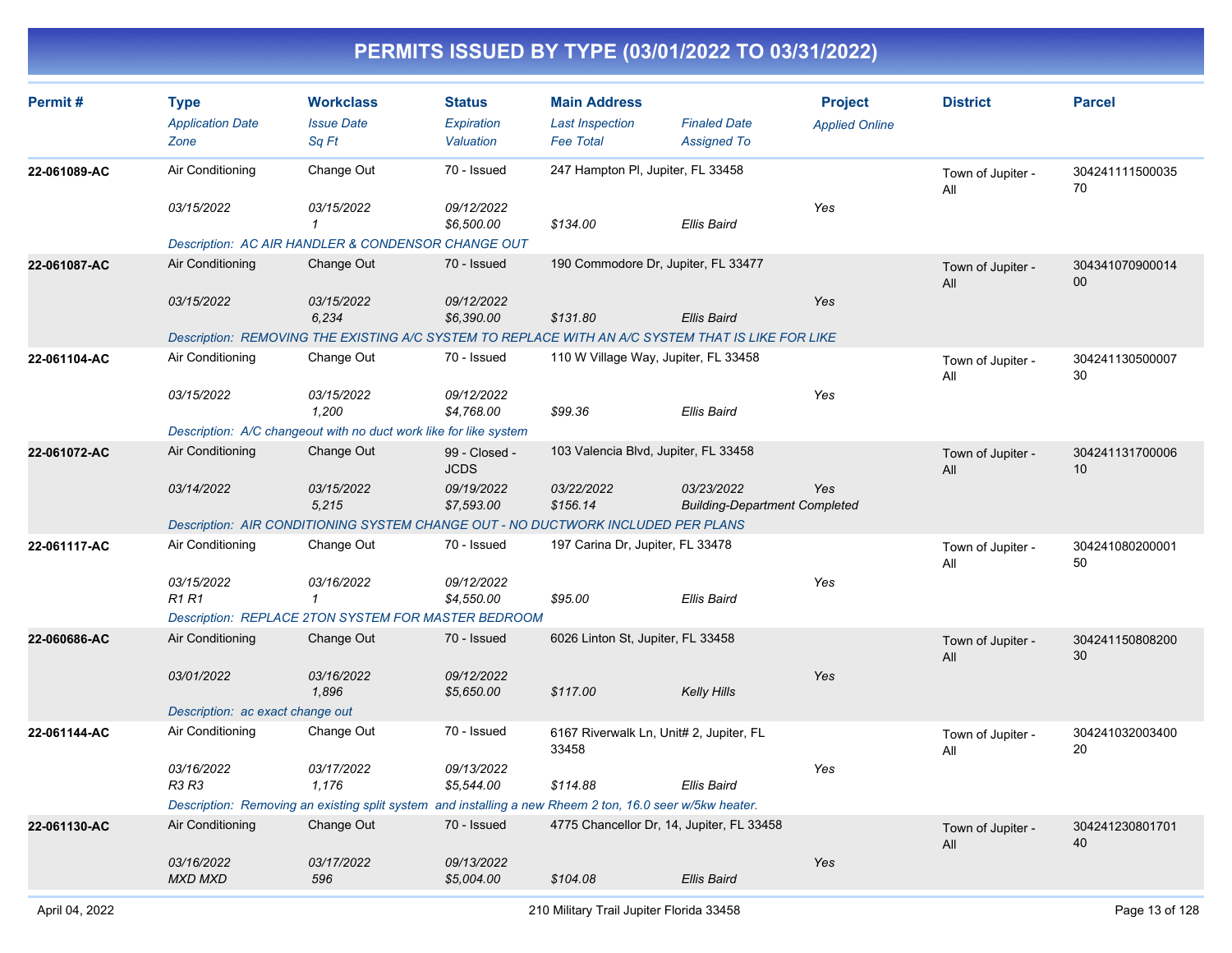|               |                                                  |                                                                                                          |                                          |                                                                   | PERMITS ISSUED BY TYPE (03/01/2022 TO 03/31/2022)                                                                       |                                         |                          |                       |
|---------------|--------------------------------------------------|----------------------------------------------------------------------------------------------------------|------------------------------------------|-------------------------------------------------------------------|-------------------------------------------------------------------------------------------------------------------------|-----------------------------------------|--------------------------|-----------------------|
| Permit#       | <b>Type</b><br><b>Application Date</b><br>Zone   | <b>Workclass</b><br><b>Issue Date</b><br>Sq Ft                                                           | <b>Status</b><br>Expiration<br>Valuation | <b>Main Address</b><br><b>Last Inspection</b><br><b>Fee Total</b> | <b>Finaled Date</b><br><b>Assigned To</b>                                                                               | <b>Project</b><br><b>Applied Online</b> | <b>District</b>          | <b>Parcel</b>         |
|               |                                                  | Description: INSTALL 1.5 TON 15.5 SEER 5KW RHEEM SYTEM                                                   |                                          |                                                                   |                                                                                                                         |                                         |                          |                       |
| 22-061140-AC  | Air Conditioning                                 | Change Out                                                                                               | 70 - Issued                              | 364 Eagle Dr, Jupiter, FL 33477                                   |                                                                                                                         |                                         | Town of Jupiter -<br>All | 304341180700053<br>30 |
|               | 03/16/2022<br><b>R1 R1</b>                       | 03/17/2022<br>5,880                                                                                      | 09/13/2022<br>\$6,563.00                 | \$135.26                                                          | Ellis Baird                                                                                                             | Yes                                     |                          |                       |
|               |                                                  | Description: Removing existing split system and installing a new Rheem 2.5 ton, 16.0 seer, w/8kw heater. |                                          |                                                                   |                                                                                                                         |                                         |                          |                       |
| 22-061163-AC  | Air Conditioning                                 | Change Out                                                                                               | 99 - Closed -<br><b>JCDS</b>             |                                                                   | 153 North River Dr E, Jupiter, FL 33458                                                                                 |                                         | Town of Jupiter -<br>All | 304240271400007<br>40 |
|               | 03/17/2022                                       | 03/17/2022<br>3,440                                                                                      | 09/19/2022<br>\$7,032.00                 | 03/23/2022<br>\$144.75                                            | 03/24/2022<br><b>Building-Department Completed</b>                                                                      | Yes                                     |                          |                       |
|               |                                                  | Description: INSTALLATION OF A 5 TON AMERICAN STANDARD SPLIT AIR CONDITIONING SYSTEM                     |                                          |                                                                   |                                                                                                                         |                                         |                          |                       |
| 22-061070-AC  | Air Conditioning                                 | Change Out                                                                                               | 70 - Issued                              | 1047 Tiki Dr, Jupiter, FL 33458                                   |                                                                                                                         |                                         | Town of Jupiter -<br>All | 304241141000042<br>80 |
|               | 03/14/2022                                       | 03/18/2022<br>1                                                                                          | 09/14/2022<br>\$4,550.00                 | \$95.00                                                           | Ellis Baird                                                                                                             | Yes                                     |                          |                       |
|               |                                                  | Description: To install 2 zone mini split into the garage                                                |                                          |                                                                   |                                                                                                                         |                                         |                          |                       |
| 22-061195-AC* | Air Conditioning                                 | Change Out                                                                                               | <b>NOC</b><br>Required                   | 75 E Indiantown Rd, 602, Jupiter, FL<br>33477                     |                                                                                                                         |                                         | Town of Jupiter -<br>All | 304341060000202<br>20 |
|               | 03/17/2022                                       | 03/18/2022<br>$\mathcal I$                                                                               | 09/14/2022<br>\$8,359.00                 | \$171.69                                                          | Ellis Baird                                                                                                             | Yes                                     |                          |                       |
|               | GOODMAN GPC1460M41A 10KW<br>AHRI CERT #201186898 | Description: LIKE FOR LIKE PACKAGE A/C REPLACE                                                           |                                          |                                                                   |                                                                                                                         |                                         |                          |                       |
| 22-061167-AC* | Air Conditioning                                 | Change Out                                                                                               | <b>NOC</b><br>Required                   | 112 Bears Club Dr, Jupiter, FL 33477                              |                                                                                                                         |                                         | Town of Jupiter -<br>All | 304341190100005<br>60 |
|               | 03/17/2022                                       | 03/18/2022<br>-1                                                                                         | 09/14/2022<br>\$21,900.00                | \$448.95                                                          | Ellis Baird                                                                                                             | Yes                                     |                          |                       |
|               |                                                  |                                                                                                          |                                          |                                                                   | Description: Replace 3 a/c units like for like, 1st unit is 3.5ton 10kw, 2nd unit is 4ton 10kw, 3rd unit is 1.5ton 5kw. |                                         |                          |                       |
| 22-061181-AC  | Air Conditioning                                 | Change Out                                                                                               | 99 - Closed -<br><b>JCDS</b>             | 116 Oakwood Dr, Jupiter, FL 33458                                 |                                                                                                                         |                                         | Town of Jupiter -<br>All | 304241100400036<br>10 |
|               | 03/17/2022                                       | 03/18/2022<br>1,279                                                                                      | 09/27/2022<br>\$4,530.58                 | 03/31/2022<br>\$94.61                                             | <i>04/01/2022</i><br><b>Building-Department Completed</b>                                                               | Yes                                     |                          |                       |
|               | Description: AC CHANGE OUT                       |                                                                                                          |                                          |                                                                   |                                                                                                                         |                                         |                          |                       |
| 22-061138-AC* | Air Conditioning                                 | Change Out                                                                                               | <b>NOC</b><br>Required                   | 33477                                                             | 2001 Marina Isle Way, 104, Jupiter, FL                                                                                  |                                         | Town of Jupiter -<br>ail | 304341201102010<br>40 |
|               | 03/16/2022<br>R <sub>2</sub> R <sub>2</sub>      | 03/18/2022<br>1,385                                                                                      | 09/14/2022<br>\$7,928.00                 | \$162.94                                                          | Ellis Baird                                                                                                             | Yes                                     |                          |                       |
|               |                                                  | Description: exact location 3 ton 16.5 trane (4TTR6036J1000A/TEM6A0C36H31SB with 8KW)                    |                                          |                                                                   |                                                                                                                         |                                         |                          |                       |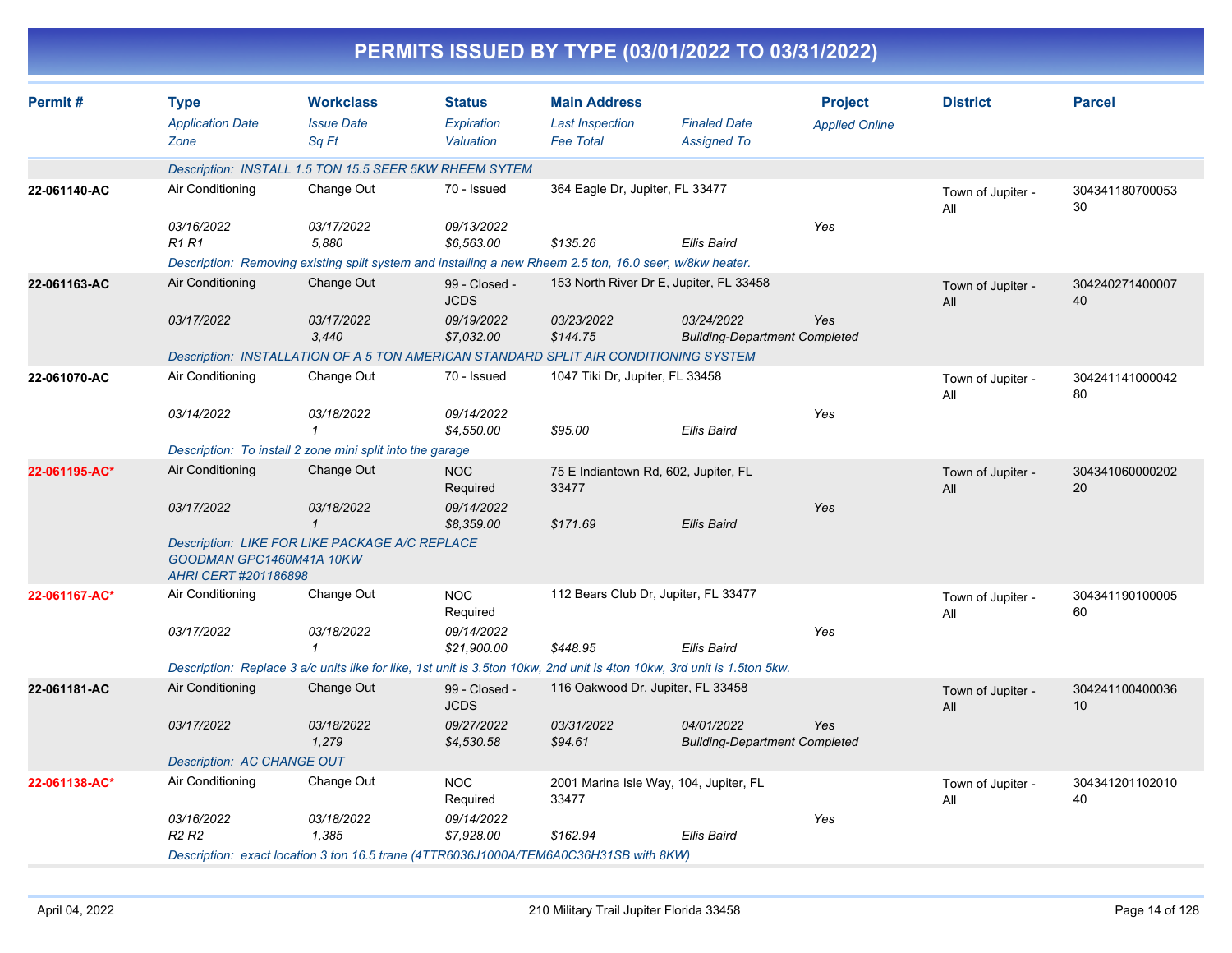| Permit#       | <b>Type</b><br><b>Application Date</b><br>Zone | <b>Workclass</b><br><b>Issue Date</b><br>Sq Ft              | <b>Status</b><br>Expiration<br>Valuation | <b>Main Address</b><br><b>Last Inspection</b><br><b>Fee Total</b> | <b>Finaled Date</b><br><b>Assigned To</b>          | <b>Project</b><br><b>Applied Online</b> | <b>District</b>          | <b>Parcel</b>         |
|---------------|------------------------------------------------|-------------------------------------------------------------|------------------------------------------|-------------------------------------------------------------------|----------------------------------------------------|-----------------------------------------|--------------------------|-----------------------|
| 22-061247-AC  | Air Conditioning<br>03/18/2022                 | Change Out<br>03/21/2022                                    | 70 - Issued<br>09/19/2022                | 2704 Wymberly Dr, Jupiter, FL 33458                               |                                                    | Yes                                     | Town of Jupiter -<br>All | 304241141900013<br>80 |
|               | Description: a/c change out                    | $\Omega$                                                    | \$4,500.00                               | \$94.00                                                           | <b>Ellis Baird</b>                                 |                                         |                          |                       |
| 22-061246-AC  | Air Conditioning                               | Change Out                                                  | 70 - Issued                              | 1208 Sweet Hill Dr, Jupiter, FL 33458                             |                                                    |                                         | Town of Jupiter -<br>All | 304241141600006<br>90 |
|               | 03/18/2022                                     | 03/21/2022<br>2.520                                         | 09/19/2022<br>\$5,700.00                 | \$118.00                                                          | Ellis Baird                                        | Yes                                     |                          |                       |
|               |                                                | Description: HVAC CHANGEOUT SAME LOCATION                   |                                          |                                                                   |                                                    |                                         |                          |                       |
| 22-061224-AC  | Air Conditioning                               | Change Out                                                  | 70 - Issued                              | 115 Victorian Ln, Jupiter, FL 33458                               |                                                    |                                         | Town of Jupiter -<br>All | 304240271400006<br>70 |
|               | 03/18/2022<br>$R1-A R1-A$                      | 03/21/2022<br>3,356                                         | 09/19/2022<br>\$15,493.22                | \$317.61                                                          | <b>Ellis Baird</b>                                 | Yes                                     |                          |                       |
|               | Description: AC Change Out                     |                                                             |                                          |                                                                   |                                                    |                                         |                          |                       |
| 22-060977-AC  | Air Conditioning                               | Change Out                                                  | 70 - Issued                              | 1701 Indian Creek Pkwy, Jupiter, FL 33458                         |                                                    |                                         | Town of Jupiter -<br>All | 304241110000070<br>40 |
|               | 03/10/2022                                     | 03/21/2022<br>118,115                                       | 09/19/2022<br>\$68,765.00                | \$1,409.68                                                        | <b>Ellis Baird</b>                                 | Yes                                     |                          |                       |
|               |                                                | Description: LIKE FOR LIKE A/C CHANGE OUT                   |                                          |                                                                   |                                                    |                                         |                          |                       |
| 22-060953-AC  | Air Conditioning                               | Change Out                                                  | 99 - Closed -<br><b>JCDS</b>             | 266 Iris Dr, Jupiter, FL 33458                                    |                                                    |                                         | Town of Jupiter -<br>All | 304241240100011<br>70 |
|               | 03/09/2022                                     | 03/22/2022<br>1,276                                         | 09/19/2022<br>\$4,500.00                 | 03/23/2022<br>\$94.00                                             | 03/24/2022<br><b>Building-Department Completed</b> | Yes                                     |                          |                       |
|               |                                                | Description: HVAC Emergency Change out, AC stopped working. |                                          |                                                                   |                                                    |                                         |                          |                       |
| 22-061281-AC  | Air Conditioning                               | Change Out                                                  | 70 - Issued                              | 300 N A1A, H103, Jupiter, FL 33477                                |                                                    |                                         | Town of Jupiter -<br>All | 304341050400810<br>30 |
|               | 03/21/2022                                     | 03/22/2022<br>1                                             | 09/19/2022<br>\$5,175.00                 | \$107.50                                                          | <b>Ellis Baird</b>                                 | Yes                                     |                          |                       |
|               |                                                | Description: EXACT AC CHANGEOUT RUUD 3TON 15SEER 7KW        |                                          |                                                                   |                                                    |                                         |                          |                       |
| 22-061280-AC  | Air Conditioning                               | Change Out                                                  | 70 - Issued                              | 1429 Kingsley Rd, Jupiter, FL 33469                               |                                                    |                                         | Town of Jupiter -<br>All | 304240360901000<br>10 |
|               | 03/21/2022                                     | 03/22/2022<br>1,300                                         | 09/19/2022<br>\$4,000.00                 | \$84.00                                                           | <b>Ellis Baird</b>                                 | Yes                                     |                          |                       |
|               | Description: AC Change Out                     |                                                             |                                          |                                                                   |                                                    |                                         |                          |                       |
| 22-061279-AC* | Air Conditioning                               | Change Out                                                  | <b>NOC</b><br>Required                   | 135 Dunes Edge Rd, Jupiter, FL 33477                              |                                                    |                                         | Town of Jupiter -<br>All | 304341160200020<br>70 |
|               | 03/21/2022                                     | 03/22/2022<br>1,889                                         | 09/19/2022<br>\$9,010.00                 | \$184.90                                                          | Ellis Baird                                        | Yes                                     |                          |                       |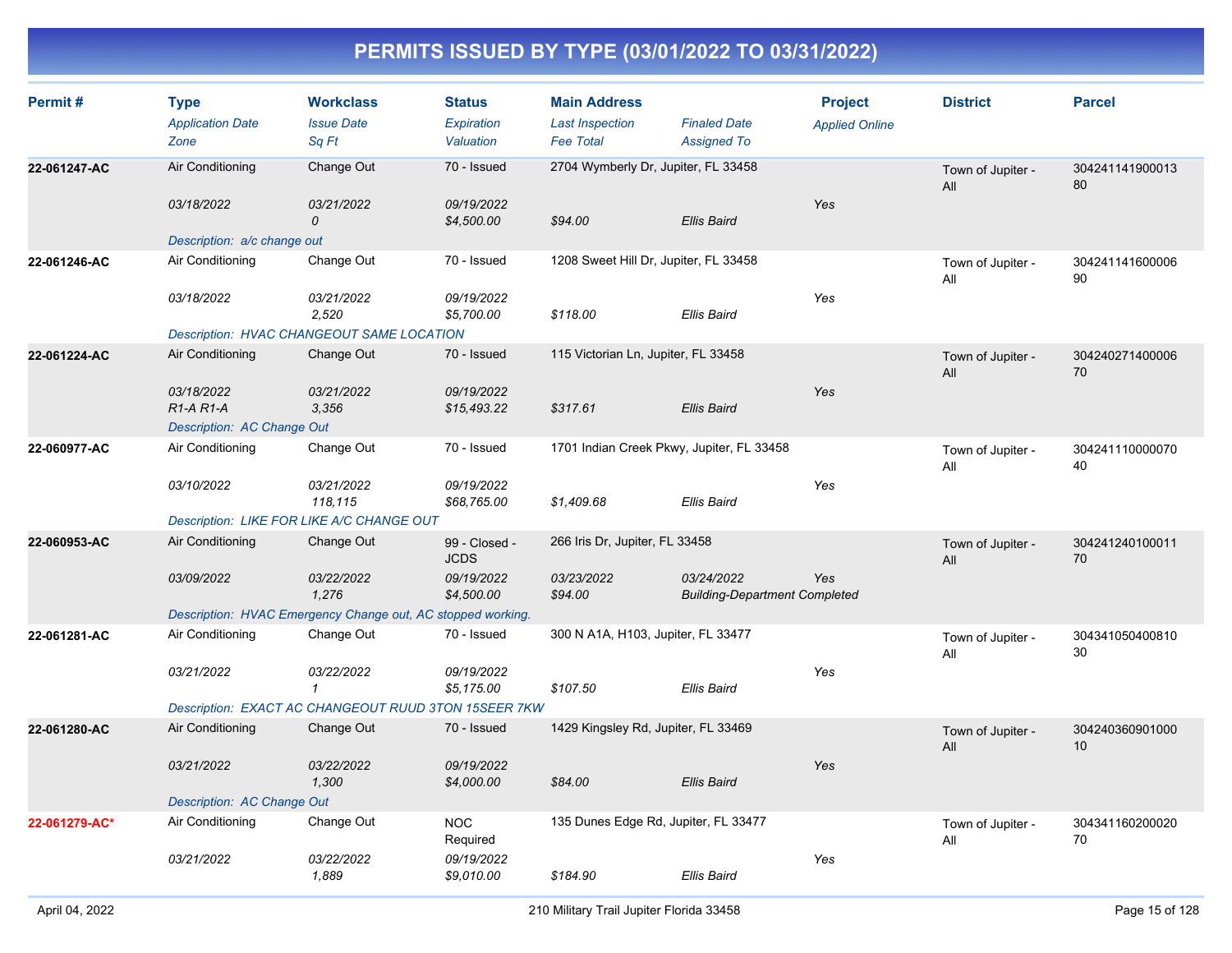| Permit#      | <b>Type</b><br><b>Application Date</b><br>Zone | <b>Workclass</b><br><b>Issue Date</b><br>Sq Ft            | <b>Status</b><br>Expiration<br>Valuation | <b>Main Address</b><br><b>Last Inspection</b><br><b>Fee Total</b> | <b>Finaled Date</b><br><b>Assigned To</b>          | <b>Project</b><br><b>Applied Online</b> | <b>District</b>          | <b>Parcel</b>         |
|--------------|------------------------------------------------|-----------------------------------------------------------|------------------------------------------|-------------------------------------------------------------------|----------------------------------------------------|-----------------------------------------|--------------------------|-----------------------|
|              | <b>Description: AC CHANGEOUT</b>               |                                                           |                                          |                                                                   |                                                    |                                         |                          |                       |
| 22-061262-AC | Air Conditioning                               | Change Out                                                | 70 - Issued                              | 107 Egret Dr, Jupiter, FL 33458                                   |                                                    |                                         | Town of Jupiter -<br>All | 304241112200000<br>20 |
|              | 03/21/2022                                     | 03/22/2022<br>2.030                                       | 09/19/2022<br>\$6,950.00                 | \$143.08                                                          | <b>Ellis Baird</b>                                 | Yes                                     |                          |                       |
|              | Description: A/C CHANGE OUT                    |                                                           |                                          |                                                                   |                                                    |                                         |                          |                       |
| 22-061249-AC | Air Conditioning                               | Change Out                                                | 70 - Issued                              | 6120 Mullin St, Jupiter, FL 33458                                 |                                                    |                                         | Town of Jupiter -<br>All | 304241150101700<br>20 |
|              | 03/19/2022<br>R1 R1                            | 03/22/2022<br>2,451                                       | 09/19/2022<br>\$6,585.00                 | \$135.70                                                          | Ellis Baird                                        | Yes                                     |                          |                       |
|              | Description: AC CHANGE OUT                     |                                                           |                                          |                                                                   |                                                    |                                         |                          |                       |
| 22-061292-AC | Air Conditioning                               | Change Out                                                | 70 - Issued                              |                                                                   | 435 Rudder Cay Way, Jupiter, FL 33458              |                                         | Town of Jupiter -<br>All | 304240320100015<br>80 |
|              | 03/22/2022                                     | 03/22/2022<br>4,588                                       | 09/19/2022<br>\$29,428.00                | \$603.28                                                          | <b>Ellis Baird</b>                                 | Yes                                     |                          |                       |
|              | Description: A/C CHANGE OUT                    |                                                           |                                          |                                                                   |                                                    |                                         |                          |                       |
| 22-061287-AC | Air Conditioning                               | Change Out                                                | 70 - Issued                              | 196 Regatta Dr, Jupiter, FL 33477                                 |                                                    |                                         | Town of Jupiter -<br>All | 304341072500072<br>30 |
|              | 03/22/2022                                     | 03/22/2022<br>3,372                                       | 09/19/2022<br>\$13,000.00                | \$266.50                                                          | Ellis Baird                                        | Yes                                     |                          |                       |
|              | Description: like for like                     |                                                           |                                          |                                                                   |                                                    |                                         |                          |                       |
| 22-061314-AC | Air Conditioning                               | Change Out                                                | 70 - Issued                              | 120 Sweet Bay Cir, Jupiter, FL 33458                              |                                                    |                                         | Town of Jupiter -<br>All | 304241240100000<br>60 |
|              | 03/22/2022                                     | 03/23/2022<br>1,962                                       | 09/19/2022<br>\$8,250.00                 | \$169.48                                                          | <b>Ellis Baird</b>                                 | Yes                                     |                          |                       |
|              | <b>Description: LIKE FOR LIKE</b>              |                                                           |                                          |                                                                   |                                                    |                                         |                          |                       |
| 22-061303-AC | Air Conditioning                               | Change Out                                                | 70 - Issued                              | 2031 20Th Ct, Jupiter, FL 33477                                   |                                                    |                                         | Town of Jupiter -<br>All | 304341200600006<br>42 |
|              | 03/22/2022                                     | 03/23/2022<br>1,236                                       | 09/19/2022<br>\$5,147.00                 | \$106.94                                                          | <b>Ellis Baird</b>                                 | Yes                                     |                          |                       |
|              |                                                | Description: HVAC CHANGEOUT SAME LOCATION                 |                                          |                                                                   |                                                    |                                         |                          |                       |
| 19-034384-AC | Air Conditioning                               | Change Out                                                | 99 - Closed -<br><b>JCDS</b>             | 807 University Blvd, 302, Jupiter, FL<br>33458                    |                                                    |                                         | Town of Jupiter -<br>All | 304241241300200<br>00 |
|              | 07/19/2019<br><b>MXD MXD</b>                   | 03/23/2022<br>$\mathbf{1}$                                | 09/26/2022<br>\$2,200.00                 | 03/28/2022<br>\$79.00                                             | 03/30/2022<br><b>Building-Department Completed</b> | Yes                                     |                          |                       |
|              |                                                | Description: REPLACE A 2.5 TON A/C W/ GOODMAN 2.5 TON A/C |                                          |                                                                   |                                                    |                                         |                          |                       |
| 22-061329-AC | Air Conditioning                               | Change Out                                                | 70 - Issued                              |                                                                   | 1363 Jupiter Park Dr, Jupiter, FL 33458            |                                         | Town of Jupiter -<br>All | 304241090300003<br>02 |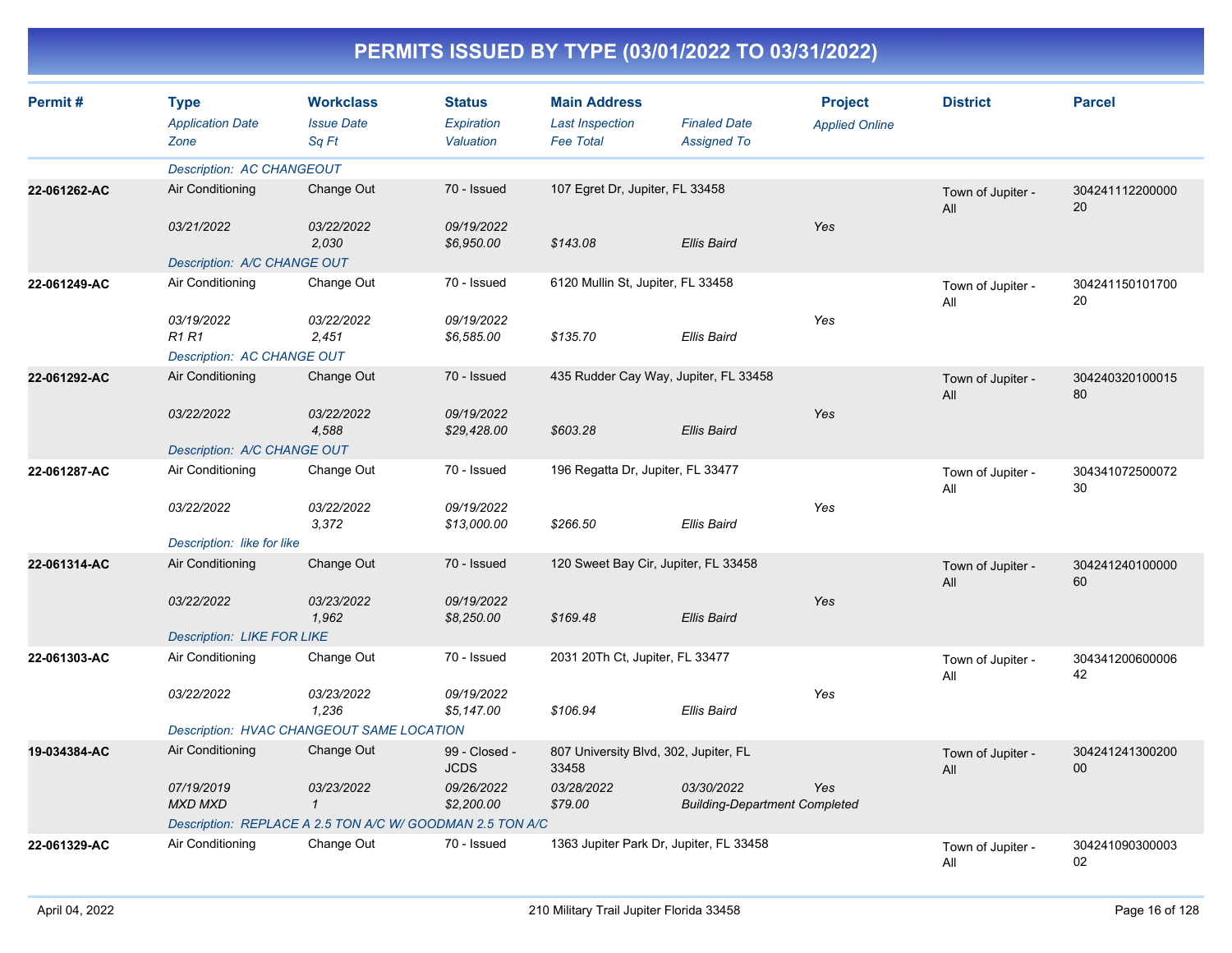| Permit#      | <b>Type</b><br><b>Application Date</b><br>Zone | <b>Workclass</b><br><b>Issue Date</b><br>Sq Ft                                                                        | <b>Status</b><br>Expiration<br>Valuation | <b>Main Address</b><br><b>Last Inspection</b><br><b>Fee Total</b> | <b>Finaled Date</b><br><b>Assigned To</b>          | <b>Project</b><br><b>Applied Online</b> | <b>District</b>          | <b>Parcel</b>             |
|--------------|------------------------------------------------|-----------------------------------------------------------------------------------------------------------------------|------------------------------------------|-------------------------------------------------------------------|----------------------------------------------------|-----------------------------------------|--------------------------|---------------------------|
|              | 03/22/2022                                     | 03/23/2022<br>1                                                                                                       | 09/19/2022<br>\$3,945.00                 | \$82.90                                                           | <b>Ellis Baird</b>                                 | Yes                                     |                          |                           |
|              | Description: (1) Daikin 1.5 ton mini split     |                                                                                                                       |                                          |                                                                   |                                                    |                                         |                          |                           |
| 22-061331-AC | Air Conditioning                               | Change Out                                                                                                            | 70 - Issued                              | 355 Caravelle Dr, Jupiter, FL 33458                               |                                                    |                                         | Town of Jupiter -<br>All | 304241140700041<br>20     |
|              | 03/22/2022                                     | 03/23/2022<br>$\mathbf{1}$                                                                                            | 09/19/2022<br>\$5,690.00                 | \$117.80                                                          | <b>Ellis Baird</b>                                 | Yes                                     |                          |                           |
|              | 15.5 seer                                      | Description: A/C changeout. Remove existing system. Install new Trane 2.5 ton condenser & air handler with 8 kw heat. |                                          |                                                                   |                                                    |                                         |                          |                           |
| 22-061337-AC | Air Conditioning                               | Change Out                                                                                                            | 99 - Closed -<br><b>JCDS</b>             | 815 University Blvd, 305, Jupiter, FL<br>33458                    |                                                    |                                         | Town of Jupiter -<br>All | 304241241300200<br>$00\,$ |
|              | 03/22/2022                                     | 03/23/2022<br>$\mathbf 1$                                                                                             | 09/26/2022<br>\$2,100.00                 | 03/28/2022<br>\$79.00                                             | 03/30/2022<br><b>Building-Department Completed</b> | Yes                                     |                          |                           |
|              |                                                | Description: Remove 2.5 ton AC system and replace with new Goodman 2.5 ton AC system.                                 |                                          |                                                                   |                                                    |                                         |                          |                           |
| 22-061336-AC | Air Conditioning                               | Change Out                                                                                                            | 99 - Closed -<br><b>JCDS</b>             | 833 University Blvd, 307, Jupiter, FL<br>33458                    |                                                    |                                         | Town of Jupiter -<br>All | 304241241300200<br>00     |
|              | 03/22/2022                                     | 03/23/2022<br>$\mathbf{1}$                                                                                            | 09/21/2022<br>\$2,100.00                 | 03/25/2022<br>\$79.00                                             | 03/28/2022<br><b>Building-Department Completed</b> | Yes                                     |                          |                           |
|              |                                                | Description: Remove 2.5 ton AC system and replace with new Goodman 2.5 ton AC system.                                 |                                          |                                                                   |                                                    |                                         |                          |                           |
| 22-061339-AC | Air Conditioning                               | Change Out                                                                                                            | 99 - Closed -<br><b>JCDS</b>             | 1605 S Us Highway 1, D-205, Jupiter, FL<br>33477                  |                                                    |                                         | Town of Jupiter -<br>All | 304341081200420<br>50     |
|              | 03/23/2022                                     | 03/24/2022<br>860                                                                                                     | 09/26/2022<br>\$4,900.00                 | 03/29/2022<br>\$102.00                                            | 03/30/2022<br><b>Building-Department Completed</b> | Yes                                     |                          |                           |
|              |                                                | Description: AIR CONDITIONING SYSTEM CHANGE OUT - NO DUCTWORK INCLUDED PER PLANS                                      |                                          |                                                                   |                                                    |                                         |                          |                           |
| 22-061340-AC | Air Conditioning                               | Change Out                                                                                                            | 70 - Issued                              | 700 S Us Highway 1, 502, Jupiter, FL<br>33477                     |                                                    |                                         | Town of Jupiter -<br>All | 304341065000150<br>20     |
|              | 03/23/2022<br>US-1/ICW US-1/ICW                | 03/24/2022<br>2,259                                                                                                   | 09/20/2022<br>\$6,677.80                 | \$137.56                                                          | <b>Ellis Baird</b>                                 | Yes                                     |                          |                           |
|              | Description: AC Change Out                     |                                                                                                                       |                                          |                                                                   |                                                    |                                         |                          |                           |
| 22-061343-AC | Air Conditioning                               | Change Out                                                                                                            | 70 - Issued                              | 105 E Indian Crossing Cir, Jupiter, FL<br>33458                   |                                                    |                                         | Town of Jupiter -<br>All | 304241241200001<br>50     |
|              | 03/23/2022<br><b>MXD MXD</b>                   | 03/24/2022<br>2,274                                                                                                   | 09/20/2022<br>\$6,846.59                 | \$140.98                                                          | <b>Ellis Baird</b>                                 | Yes                                     |                          |                           |
|              | Description: AC Change Out                     |                                                                                                                       |                                          |                                                                   |                                                    |                                         |                          |                           |
| 22-061345-AC | Air Conditioning                               | Change Out                                                                                                            | 70 - Issued                              | 1035 Tiki Dr, Jupiter, FL 33458                                   |                                                    |                                         | Town of Jupiter -<br>All | 304241141000042<br>50     |
|              | 03/23/2022<br><b>MXD MXD</b>                   | 03/24/2022<br>2,691                                                                                                   | 09/20/2022<br>\$7,488.00                 | \$154.01                                                          | <b>Ellis Baird</b>                                 | Yes                                     |                          |                           |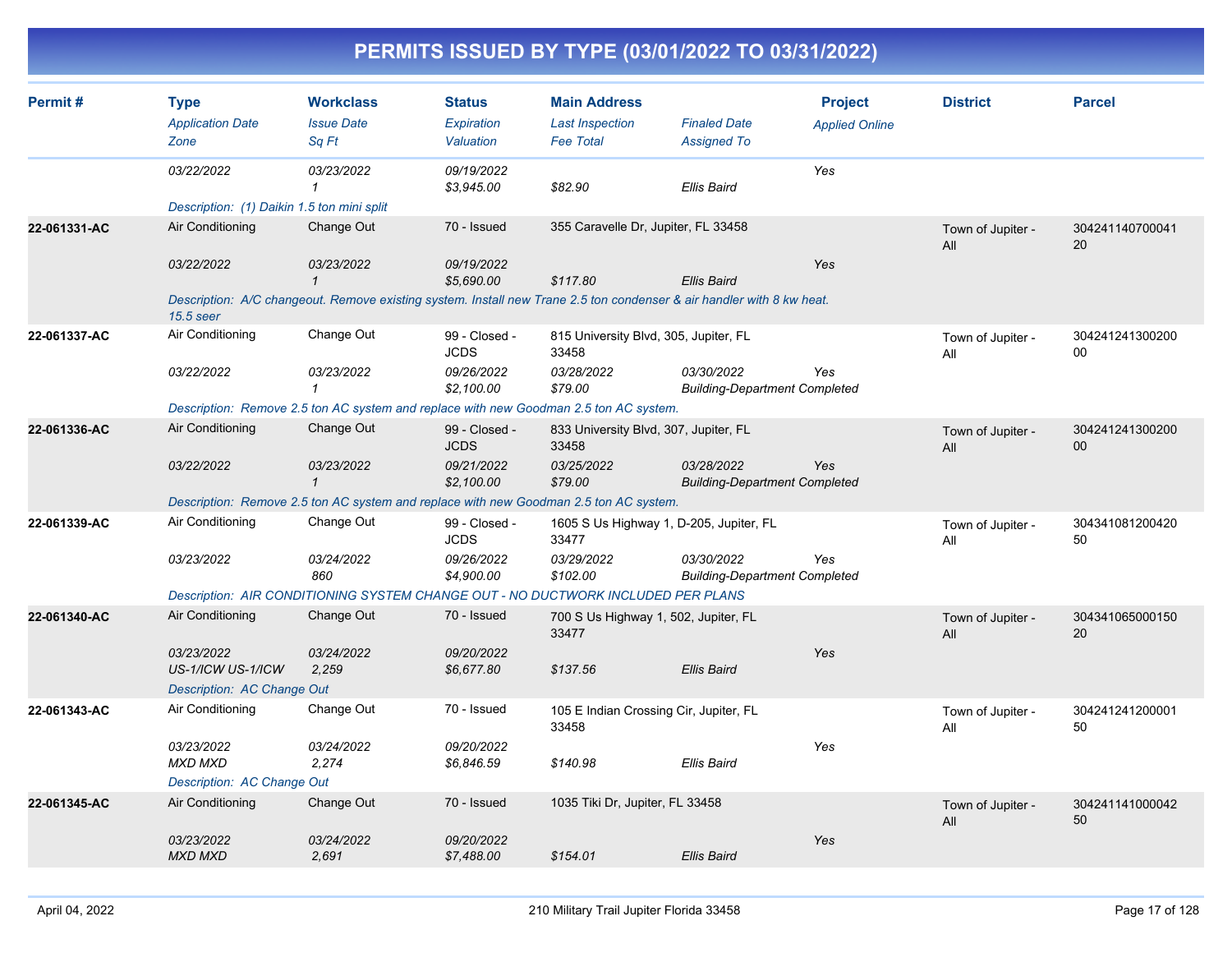| Permit#      | <b>Type</b><br><b>Application Date</b><br>Zone       | <b>Workclass</b><br><b>Issue Date</b><br>Sq Ft                                              | <b>Status</b><br>Expiration<br>Valuation | <b>Main Address</b><br><b>Last Inspection</b><br><b>Fee Total</b> | <b>Finaled Date</b><br><b>Assigned To</b> | <b>Project</b><br><b>Applied Online</b> | <b>District</b>          | <b>Parcel</b>         |
|--------------|------------------------------------------------------|---------------------------------------------------------------------------------------------|------------------------------------------|-------------------------------------------------------------------|-------------------------------------------|-----------------------------------------|--------------------------|-----------------------|
|              | Description: AC Change Out<br>from Lennox to Carrier |                                                                                             |                                          |                                                                   |                                           |                                         |                          |                       |
| 22-061358-AC | Air Conditioning                                     | Change Out                                                                                  | 70 - Issued                              | 1901 Fairway Dr S, Jupiter, FL 33477                              |                                           |                                         | Town of Jupiter -<br>All | 304341050800219<br>01 |
|              | 03/23/2022                                           | 03/24/2022<br>1,530                                                                         | 09/20/2022<br>\$5,743.00                 | \$118.86                                                          | Ellis Baird                               | Yes                                     |                          |                       |
|              |                                                      | Description: AIR CONDITIONING SYSTEM CHANGE OUT - NO DUCTWORK INCLUDED PER PLANS            |                                          |                                                                   |                                           |                                         |                          |                       |
| 22-061361-AC | Air Conditioning                                     | Change Out                                                                                  | 70 - Issued                              | 3312 W Community Dr, Jupiter, FL 33458                            |                                           |                                         | Town of Jupiter -<br>All | 304241140600016<br>80 |
|              | 03/23/2022                                           | 03/25/2022<br>$\mathbf{1}$                                                                  | 09/21/2022<br>\$7,000.00                 | \$144.10                                                          | <b>Ellis Baird</b>                        | Yes                                     |                          |                       |
|              |                                                      | Description: replace a/c like for like change out                                           |                                          |                                                                   |                                           |                                         |                          |                       |
| 22-061364-AC | Air Conditioning                                     | Change Out                                                                                  | 70 - Issued                              | 717 S Us Highway 1, 603, Jupiter, FL<br>33477                     |                                           |                                         | Town of Jupiter -<br>All | 304341050500060<br>30 |
|              | 03/23/2022                                           | 03/25/2022<br>1,315                                                                         | 09/21/2022<br>\$4,800.00                 | \$100.00                                                          | <b>Ellis Baird</b>                        | Yes                                     |                          |                       |
|              | Ahu: Rh1P3017<br><b>Cond: Ra1430</b>                 | Description: Replace A/c system, with Rheem 2.5 ton 14 seer straight cool system, 7kw heat. |                                          |                                                                   |                                           |                                         |                          |                       |
| 22-061370-AC | Air Conditioning                                     | Change Out                                                                                  | 70 - Issued                              | 110 Raintree Trl, Jupiter, FL 33458                               |                                           |                                         | Town of Jupiter -<br>All | 304241102200007<br>20 |
|              | 03/24/2022                                           | 03/25/2022<br>2,113                                                                         | 09/21/2022<br>\$13,000.00                | \$266.50                                                          | <b>Ellis Baird</b>                        | Yes                                     |                          |                       |
|              |                                                      | Description: (1) 3 TON LENNOX A/C CHANGE-OUT                                                |                                          |                                                                   |                                           |                                         |                          |                       |
| 22-061375-AC | Air Conditioning                                     | Change Out                                                                                  | 70 - Issued                              | 188 Behring Way, Jupiter, FL 33458                                |                                           |                                         | Town of Jupiter -<br>All | 304240330500003<br>80 |
|              | 03/24/2022                                           | 03/25/2022<br>3,931                                                                         | 09/21/2022<br>\$7,750.00                 | \$159.32                                                          | <b>Ellis Baird</b>                        | Yes                                     |                          |                       |
|              | <b>Description: LIKE FOR LIKE</b>                    |                                                                                             |                                          |                                                                   |                                           |                                         |                          |                       |
| 22-061391-AC | Air Conditioning                                     | Change Out                                                                                  | 70 - Issued                              | 163 Bayberry Cir, Jupiter, FL 33458                               |                                           |                                         | Town of Jupiter -<br>All | 304241110100600<br>90 |
|              | 03/24/2022                                           | 03/25/2022<br>$\mathbf{1}$                                                                  | 09/21/2022<br>\$7,441.00                 | \$153.05                                                          | <b>Ellis Baird</b>                        | Yes                                     |                          |                       |
|              |                                                      | Description: Replace a/c like for like, 4ton, 10kw.                                         |                                          |                                                                   |                                           |                                         |                          |                       |
| 22-061398-AC | Air Conditioning                                     | Change Out                                                                                  | 70 - Issued                              | 6341 Winding Lake Dr, Jupiter, FL 33458                           |                                           |                                         | Town of Jupiter -<br>All | 304240341100040<br>60 |
|              | 03/24/2022                                           | 03/25/2022<br>2,230                                                                         | 09/21/2022<br>\$7,375.00                 | \$151.71                                                          | <b>Ellis Baird</b>                        | Yes                                     |                          |                       |
|              |                                                      | Description: CHANGE OUT OF 4 TON A/C SYSTEM                                                 |                                          |                                                                   |                                           |                                         |                          |                       |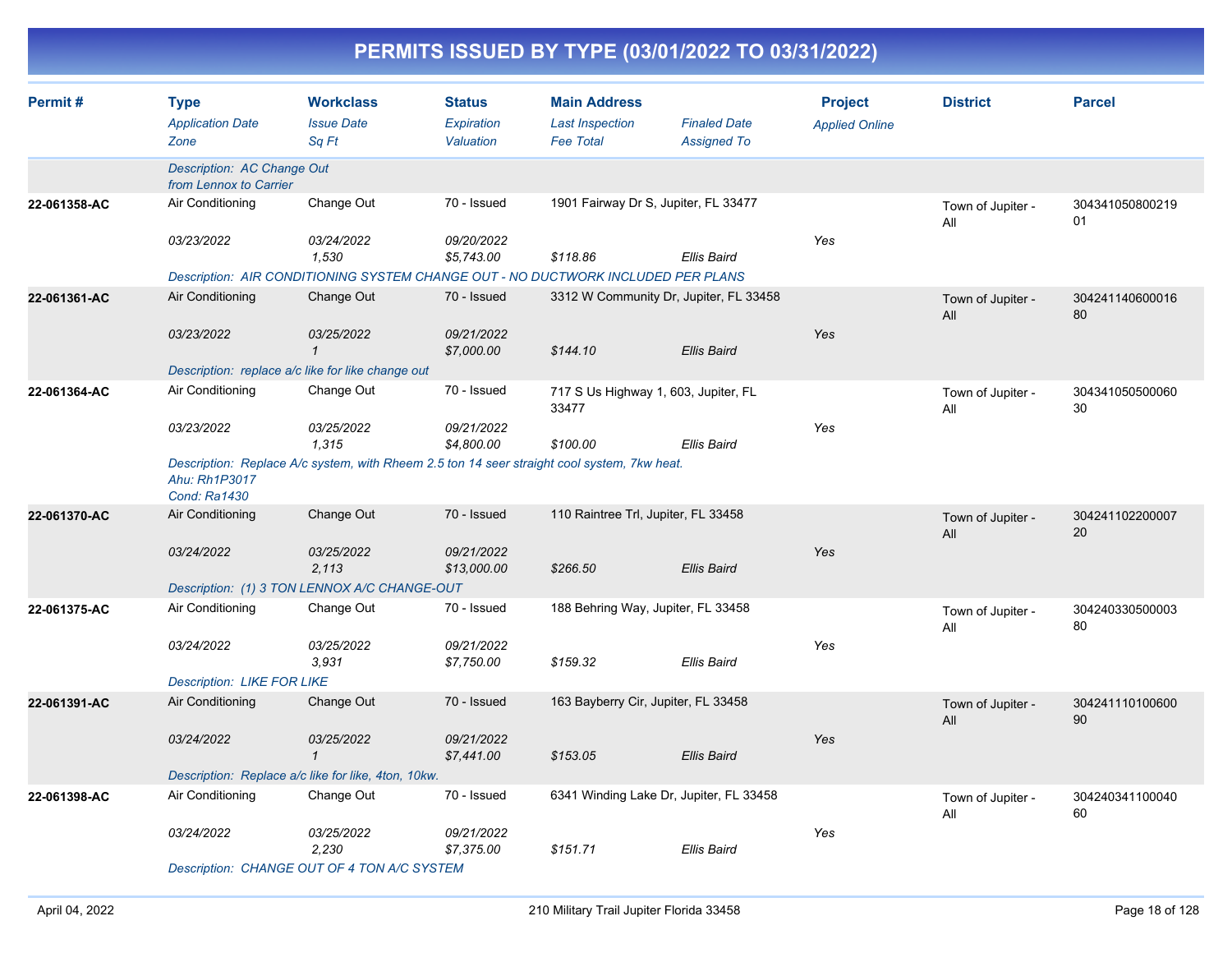| Permit#       | <b>Type</b><br><b>Application Date</b><br>Zone                | <b>Workclass</b><br><b>Issue Date</b><br>Sq Ft                              | <b>Status</b><br>Expiration<br>Valuation | <b>Main Address</b><br><b>Last Inspection</b><br><b>Fee Total</b> | <b>Finaled Date</b><br><b>Assigned To</b> | <b>Project</b><br><b>Applied Online</b> | <b>District</b>          | <b>Parcel</b>         |
|---------------|---------------------------------------------------------------|-----------------------------------------------------------------------------|------------------------------------------|-------------------------------------------------------------------|-------------------------------------------|-----------------------------------------|--------------------------|-----------------------|
| 22-061415-AC  | Air Conditioning                                              | Change Out                                                                  | 70 - Issued                              |                                                                   | 2000 Via Royale, 2006, Jupiter, FL 33458  |                                         | Town of Jupiter -<br>All | 304241121400100<br>10 |
|               | 03/25/2022                                                    | 03/28/2022<br>950                                                           | 09/26/2022<br>\$3,000.00                 | \$79.00                                                           | <b>Ellis Baird</b>                        | Yes                                     |                          |                       |
|               | Description: A/C CHANGE OUT                                   |                                                                             |                                          |                                                                   |                                           |                                         |                          |                       |
| 22-061419-AC* | Air Conditioning                                              | Change Out                                                                  | <b>NOC</b><br>Required                   | 208 Barbados Dr, Jupiter, FL 33458                                |                                           |                                         | Town of Jupiter -<br>All | 304241230400009<br>40 |
|               | 03/25/2022                                                    | 03/28/2022<br>1,962                                                         | 09/26/2022<br>\$8,472.00                 | \$173.98                                                          | <b>Ellis Baird</b>                        | Yes                                     |                          |                       |
|               |                                                               | Description: Replace existing AC with 4 ton 15 seer Bryant horizontal 10 kw |                                          |                                                                   |                                           |                                         |                          |                       |
| 22-061425-AC  | Air Conditioning                                              | Change Out                                                                  | 70 - Issued                              |                                                                   | 102 Wingfoot Dr, B, Jupiter, FL 33458     |                                         | Town of Jupiter -<br>All | 304241102100100<br>22 |
|               | 03/25/2022                                                    | 03/28/2022<br>1,244                                                         | 09/26/2022<br>\$6,696.00                 | \$137.93                                                          | <b>Ellis Baird</b>                        | Yes                                     |                          |                       |
|               | Description: A/C CHANGEOUT                                    |                                                                             |                                          |                                                                   |                                           |                                         |                          |                       |
| 22-061427-AC* | Air Conditioning                                              | Change Out                                                                  | <b>NOC</b><br>Required                   | 186 Hampton Cir, Jupiter, FL 33458                                |                                           |                                         | Town of Jupiter -<br>All | 304241111500021<br>60 |
|               | 03/25/2022                                                    | 03/28/2022<br>2,449                                                         | 09/26/2022<br>\$8,654.00                 | \$177.68                                                          | <b>Ellis Baird</b>                        | Yes                                     |                          |                       |
|               | Description: A/C CHANGEOUT                                    |                                                                             |                                          |                                                                   |                                           |                                         |                          |                       |
| 22-061434-AC  | Air Conditioning                                              | Change Out                                                                  | 70 - Issued                              | 140 Caravelle Dr, Jupiter, FL 33458                               |                                           |                                         | Town of Jupiter -<br>All | 304241140600003<br>20 |
|               | 03/25/2022                                                    | 03/28/2022<br>1,200                                                         | 09/26/2022<br>\$6,700.00                 | \$138.01                                                          | <b>Ellis Baird</b>                        | Yes                                     |                          |                       |
|               |                                                               | Description: REPLACE 2.5 TON AC SYSTEM                                      |                                          |                                                                   |                                           |                                         |                          |                       |
| 22-061363-AC  | Air Conditioning                                              | Change Out                                                                  | 70 - Issued                              | 513 E Whitney Dr, Jupiter, FL 33458                               |                                           |                                         | Town of Jupiter -<br>All | 304241010100702<br>10 |
|               | 03/23/2022                                                    | 03/28/2022<br>1,485                                                         | 09/26/2022<br>\$4,000.00                 | \$84.00                                                           | <b>Ellis Baird</b>                        | Yes                                     |                          |                       |
|               | Description: Ac change out like for like<br>3ton split system |                                                                             |                                          |                                                                   |                                           |                                         |                          |                       |
| 22-060536-AC* | Air Conditioning                                              | Change Out                                                                  | <b>NOC</b><br>Required                   | 150 Carmela Ct, Jupiter, FL 33478                                 |                                           |                                         | Town of Jupiter -<br>All | 304241040100204<br>00 |
|               | 02/23/2022<br>R1R1                                            | 03/28/2022<br>3,948                                                         | 09/26/2022<br>\$9,171.00                 | \$188.17                                                          | Angela Carpentiere                        | Yes                                     |                          |                       |
|               |                                                               | Description: hvac equipment change out (2)                                  |                                          |                                                                   |                                           |                                         |                          |                       |
| 22-061520-AC  | Air Conditioning                                              | Change Out                                                                  | 70 - Issued                              |                                                                   | 1102 Wingfoot Dr, B, Jupiter, FL 33458    |                                         | Town of Jupiter -<br>All | 304241102101100<br>22 |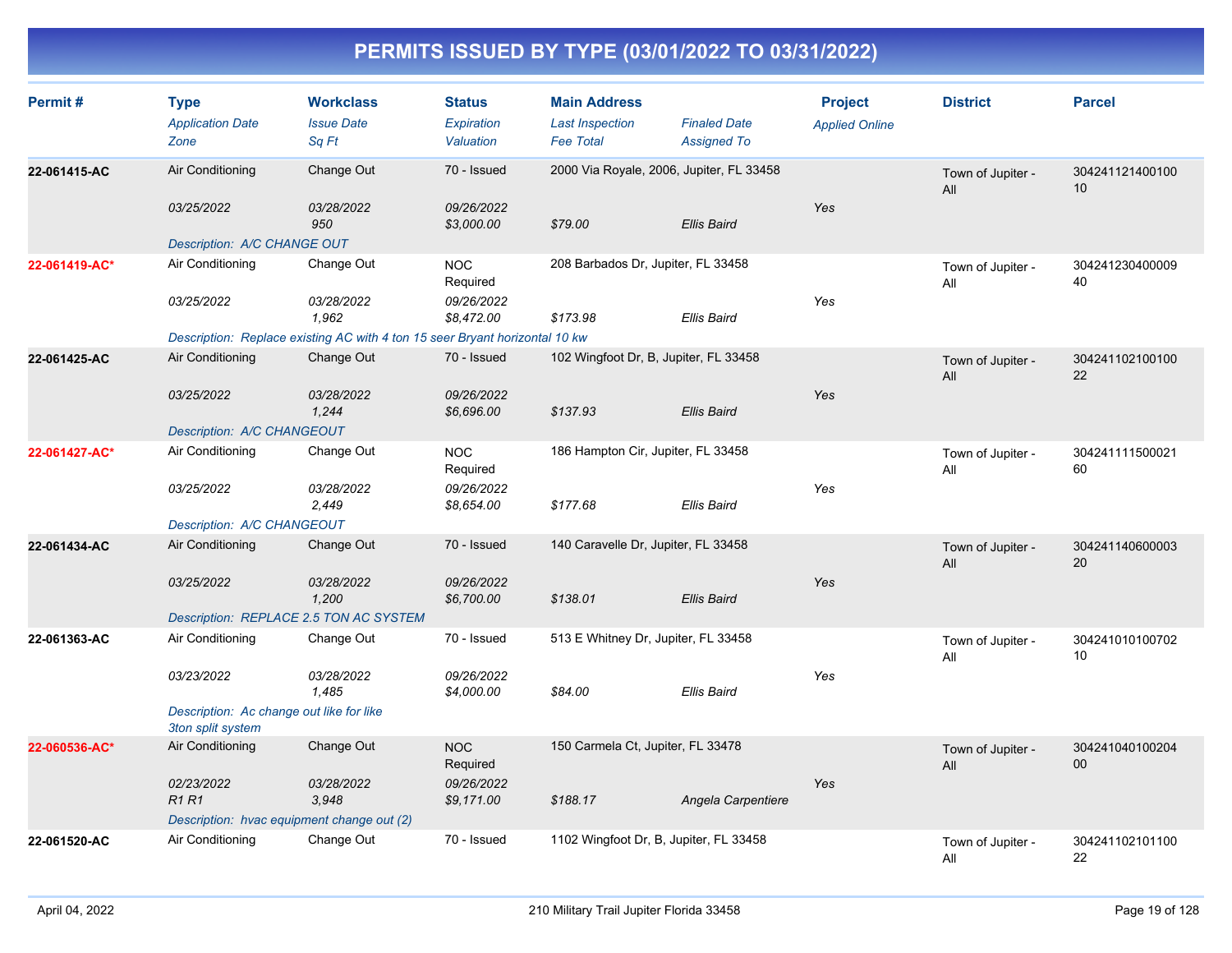| Permit#       | <b>Type</b><br><b>Application Date</b><br>Zone | <b>Workclass</b><br><b>Issue Date</b><br>Sq Ft                           | <b>Status</b><br>Expiration<br>Valuation | <b>Main Address</b><br><b>Last Inspection</b><br><b>Fee Total</b> | <b>Finaled Date</b><br><b>Assigned To</b>          | <b>Project</b><br><b>Applied Online</b> | <b>District</b>          | <b>Parcel</b>         |
|---------------|------------------------------------------------|--------------------------------------------------------------------------|------------------------------------------|-------------------------------------------------------------------|----------------------------------------------------|-----------------------------------------|--------------------------|-----------------------|
|               | 03/29/2022                                     | <i>03/30/2022</i><br>1,387                                               | 09/26/2022<br>\$6,212.00                 | \$128.24                                                          | Angela Carpentiere                                 | Yes                                     |                          |                       |
|               | <b>Description: LIKE FOR LIKE</b>              |                                                                          |                                          |                                                                   |                                                    |                                         |                          |                       |
| 22-061380-AC  | Air Conditioning                               | Change Out                                                               | 70 - Issued                              | 500 S Us Highway 1, 404, Jupiter, FL<br>33477                     |                                                    |                                         | Town of Jupiter -<br>All | 304341064600040<br>40 |
|               | 03/24/2022                                     | 03/30/2022<br>3,057                                                      | 09/26/2022<br>\$8,909.00                 | \$182.85                                                          | Debbie Rogers                                      | Yes                                     |                          |                       |
|               |                                                | Description: Replace existing AC with 5 ton 14 seer Bryant vertical 8 kw |                                          |                                                                   |                                                    |                                         |                          |                       |
| 22-061494-AC  | Air Conditioning                               | Change Out                                                               | 70 - Issued                              | 126 Lucia Ct, Jupiter, FL 33478                                   |                                                    |                                         | Town of Jupiter -<br>All | 304241080300006<br>50 |
|               | 03/28/2022                                     | 03/30/2022<br>2.630                                                      | 09/26/2022<br>\$6,235.00                 | \$128.70                                                          | Angela Carpentiere                                 | Yes                                     |                          |                       |
|               | Description: HVAC Equipment change out         |                                                                          |                                          |                                                                   |                                                    |                                         |                          |                       |
| 22-061526-AC  | Air Conditioning                               | Change Out                                                               | 70 - Issued                              | 6068 Dania St, Jupiter, FL 33458                                  |                                                    |                                         | Town of Jupiter -<br>All | 304241150100900<br>40 |
|               | 03/29/2022                                     | 03/30/2022<br>2,016                                                      | 09/26/2022<br>\$6,067.00                 | \$125.34                                                          | Angela Carpentiere                                 | Yes                                     |                          |                       |
|               | <b>Description: LIKE FOR LIKE</b>              |                                                                          |                                          |                                                                   |                                                    |                                         |                          |                       |
| 22-061527-AC* | Air Conditioning                               | Change Out                                                               | <b>NOC</b><br>Required                   | 244 Newhaven Blvd, Jupiter, FL 33458                              |                                                    |                                         | Town of Jupiter -<br>All | 304241240900018<br>70 |
|               | 03/29/2022<br><b>MXD MXD</b>                   | 03/30/2022<br>2,848                                                      | 09/26/2022<br>\$8,209.27                 | \$168.65                                                          | Angela Carpentiere                                 | Yes                                     |                          |                       |
|               | Description: AC Change Out                     |                                                                          |                                          |                                                                   |                                                    |                                         |                          |                       |
| 22-061456-AC  | Air Conditioning                               | Change Out                                                               | 70 - Issued                              | 137 Cape Pointe Cir, Jupiter, FL 33477                            |                                                    |                                         | Town of Jupiter -<br>All | 304341160200059<br>20 |
|               | 03/28/2022<br><b>R2 R2</b>                     | 03/30/2022<br>2,528                                                      | 09/26/2022<br>\$7,469.00                 | \$153.62                                                          | <b>Debbie Rogers</b>                               | Yes                                     |                          |                       |
|               |                                                | Description: HVAC CHANGEOUT SAME LOCATION                                |                                          |                                                                   |                                                    |                                         |                          |                       |
| 22-061465-AC  | Air Conditioning                               | Change Out                                                               | 70 - Issued                              | 212 St Charles Ct, Jupiter, FL 33477                              |                                                    |                                         | Town of Jupiter -<br>All | 304341170200011<br>33 |
|               | 03/28/2022<br>R <sub>2</sub> R <sub>2</sub>    | 03/30/2022<br>2,540                                                      | 09/26/2022<br>\$6,250.00                 | \$129.00                                                          | Debbie Rogers                                      | Yes                                     |                          |                       |
|               | Description: exact change out                  |                                                                          |                                          |                                                                   |                                                    |                                         |                          |                       |
| 22-061536-AC  | Air Conditioning                               | Change Out                                                               | 99 - Closed -<br><b>JCDS</b>             | 248 Clocktower Dr, Jupiter, FL 33458                              |                                                    |                                         | Town of Jupiter -<br>All | 304241014100001<br>20 |
|               | 03/30/2022                                     | 03/30/2022<br>2,125                                                      | 09/28/2022<br>\$6,013.00                 | 04/01/2022<br>\$124.26                                            | 04/04/2022<br><b>Building-Department Completed</b> | Yes                                     |                          |                       |
|               |                                                | Description: A/C Changeout with no duct work like for like system        |                                          |                                                                   |                                                    |                                         |                          |                       |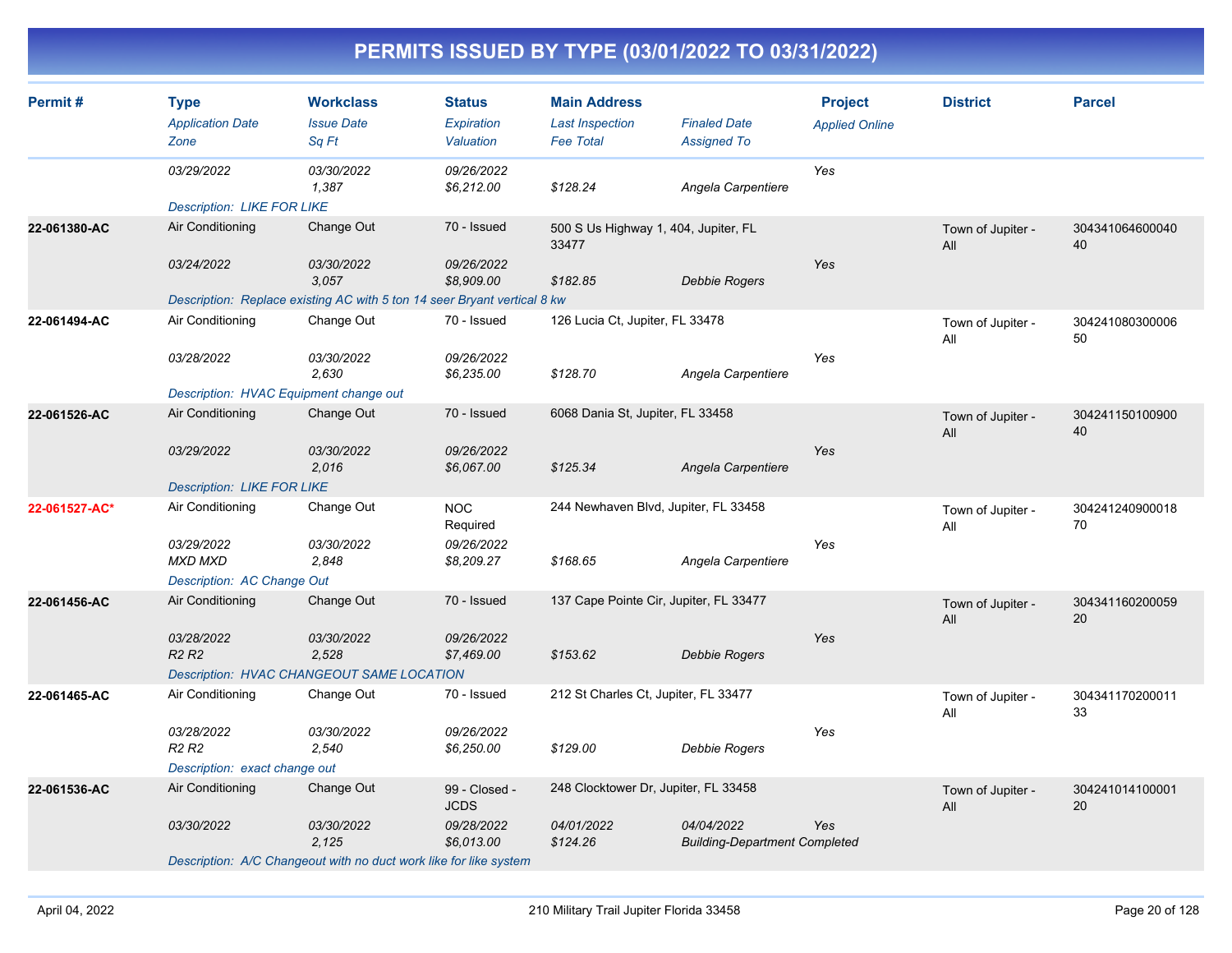| Permit#             | <b>Type</b>                                              | <b>Workclass</b>                                                                                                                                           | <b>Status</b>                | <b>Main Address</b>                        |                                                    | <b>Project</b>        | <b>District</b>                             | <b>Parcel</b>         |
|---------------------|----------------------------------------------------------|------------------------------------------------------------------------------------------------------------------------------------------------------------|------------------------------|--------------------------------------------|----------------------------------------------------|-----------------------|---------------------------------------------|-----------------------|
|                     | <b>Application Date</b><br>Zone                          | <b>Issue Date</b><br>Sq Ft                                                                                                                                 | Expiration<br>Valuation      | <b>Last Inspection</b><br><b>Fee Total</b> | <b>Finaled Date</b><br><b>Assigned To</b>          | <b>Applied Online</b> |                                             |                       |
| 22-061538-AC        | Air Conditioning                                         | Change Out                                                                                                                                                 | 70 - Issued                  | 242 Bluejay Ln, Jupiter, FL 33458          |                                                    |                       | Town of Jupiter -<br>All                    | 304241150200003<br>30 |
|                     | 03/30/2022<br><b>R1 R1</b><br>Description: A/C CHANG OUT | 03/30/2022<br>3,467                                                                                                                                        | 09/26/2022<br>\$23,897.00    | \$489.89                                   | Debbie Rogers                                      | Yes                   |                                             |                       |
| 22-061562-AC        | Air Conditioning                                         | Change Out                                                                                                                                                 | 70 - Issued                  |                                            | 1375 Ramsey Way, Jupiter, FL 33458                 |                       | Town of Jupiter -<br>All                    | 304241140900010<br>20 |
|                     | 03/30/2022                                               | 03/31/2022<br>1,200                                                                                                                                        | 09/27/2022<br>\$4,800.00     | \$100.00                                   | <b>Kelly Hills</b>                                 | Yes                   |                                             |                       |
|                     |                                                          | Description: Replacing existing 3 ton air conditioning system straight cool with a new Ruud 3 Ton 16 seer straight cool like for like EMERGENCY CHANGE OUT |                              |                                            |                                                    |                       |                                             |                       |
|                     |                                                          |                                                                                                                                                            |                              |                                            |                                                    |                       | <b>PERMITS ISSUED FOR AIR CONDITIONING:</b> | 143                   |
| <b>BUILDING (C)</b> |                                                          |                                                                                                                                                            |                              |                                            |                                                    |                       |                                             |                       |
| 22-060351-COMM      | Building (C)                                             | Awning                                                                                                                                                     | 99 - Closed -<br><b>JCDS</b> |                                            | 1001 E Indiantown Rd, Jupiter, FL 33477            |                       | Town of Jupiter -<br>All                    | 304341050000200<br>22 |
|                     | 02/16/2022<br>C <sub>2</sub> C <sub>2</sub>              | 03/01/2022<br>$\mathbf{1}$                                                                                                                                 | 09/13/2022<br>\$100,932.00   | 03/17/2022<br>\$2,623.77                   | 03/21/2022<br><b>Building-Department Completed</b> | Yes                   |                                             |                       |
|                     |                                                          | Description: Aluminum Canopies, Sunshades, & Decorative Wall Panel                                                                                         |                              |                                            |                                                    |                       |                                             |                       |
| 22-059899-COMM      | Building (C)                                             | Fence                                                                                                                                                      | 70 - Issued                  | 1701 Military Trl, Jupiter, FL 33458       |                                                    |                       | Town of Jupiter -<br>All                    | 304241120000051<br>00 |
|                     | 02/02/2022                                               | 03/01/2022<br>108                                                                                                                                          | 08/29/2022<br>\$3,917.50     | 03/24/2022<br>\$182.35                     | <b>Ellis Baird</b>                                 | Yes                   |                                             |                       |
|                     |                                                          | Description: Install 108' of 4' aluminum fence with (1) 8' double gate & (1) 4' single gate                                                                |                              |                                            |                                                    |                       |                                             |                       |
| 22-060255-COMM      | Building (C)                                             | Windows, Doors,<br>Garage Doors                                                                                                                            | 70 - Issued                  | 33477                                      | 400 Ocean Trail Way, 1402, Jupiter, FL             |                       | Town of Jupiter -<br>All                    | 304341051400414<br>02 |
|                     | 02/14/2022                                               | 03/01/2022<br>197                                                                                                                                          | 08/29/2022<br>\$17,866.00    | \$366.25                                   | Shandre Kellerman                                  | Yes                   |                                             |                       |
|                     |                                                          | Description: Replacement of 3 windows and 2 sliding glass doors for hurricane impact. No opening will change                                               |                              |                                            |                                                    |                       |                                             |                       |
| 21-057236-COMM      | Building (C)                                             | Windows, Doors,<br>Garage Doors                                                                                                                            | 70 - Issued                  |                                            | 318 S Us Highway 1, Jupiter, FL 33477              |                       | Town of Jupiter -<br>All                    | 304341065100100<br>40 |
|                     | 10/14/2021                                               | 03/01/2022<br>4,151                                                                                                                                        | 09/26/2022<br>\$41,512.20    | 03/30/2022<br>\$1,108.55                   | <b>Kelly Hills</b>                                 | Yes                   |                                             |                       |
|                     |                                                          | Description: JUPITER YACHT CLUB PL NO 1 TR A4 K/A DEV DIVE BAR                                                                                             |                              |                                            |                                                    |                       |                                             |                       |
| 22-059163-COMM      | Building (C)                                             | Alteration                                                                                                                                                 | 99 - Closed -<br><b>JCDS</b> | 33477                                      | 185 E Indiantown Rd, 203, Jupiter, FL              |                       | Town of Jupiter -<br>All                    | 304341060000204<br>10 |
|                     | 01/06/2022<br>C2C2                                       | 03/02/2022<br>9                                                                                                                                            | 09/06/2022<br>\$850.00       | 03/07/2022<br>\$79.00                      | 03/08/2022<br><b>Building-Department Completed</b> | Yes                   |                                             |                       |
|                     |                                                          | Description: Installation of non illuminated dimensions letters                                                                                            |                              |                                            |                                                    |                       |                                             |                       |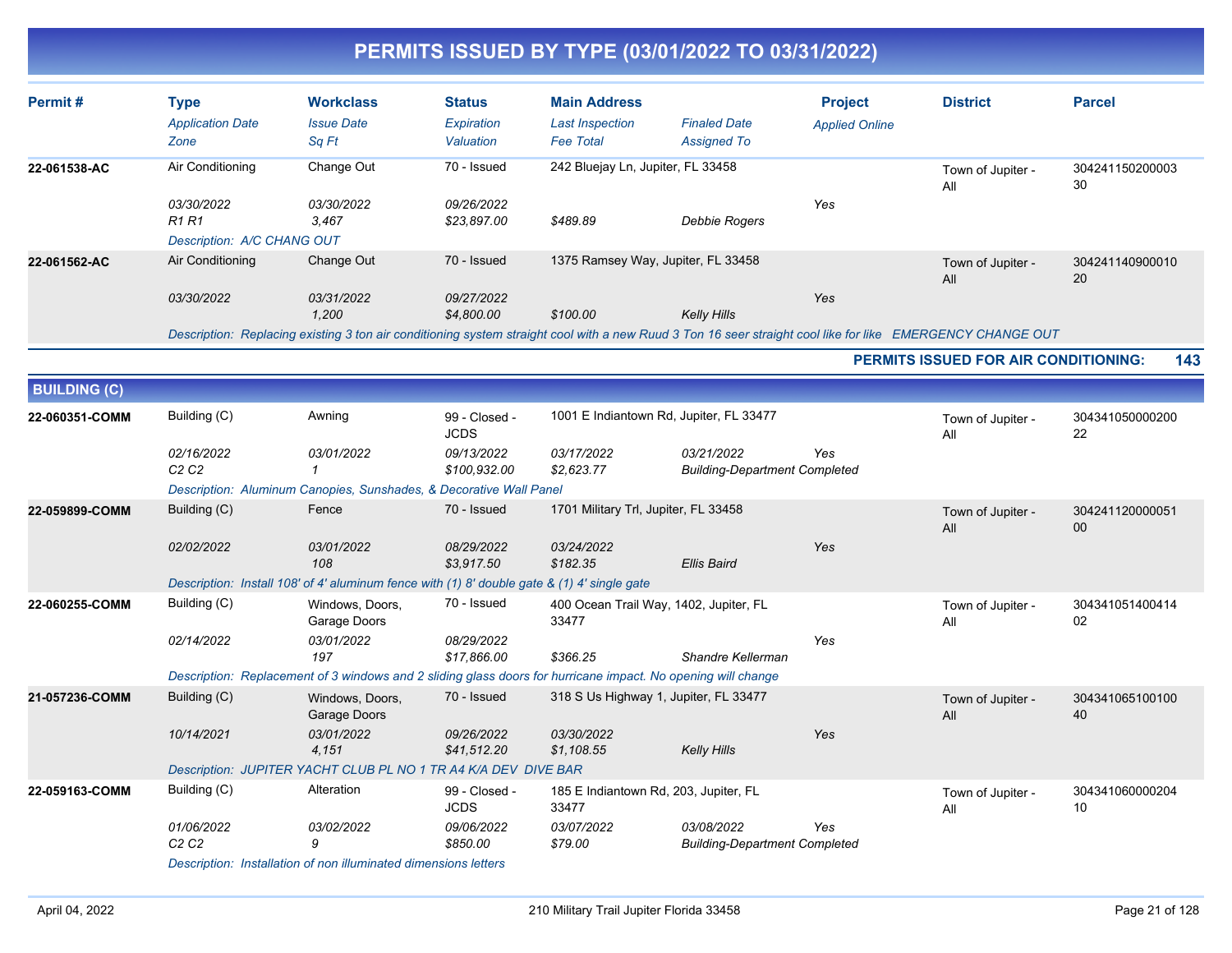| Permit#         | <b>Type</b><br><b>Application Date</b><br>Zone                                      | <b>Workclass</b><br><b>Issue Date</b><br>Sq Ft                 | <b>Status</b><br>Expiration<br>Valuation | <b>Main Address</b><br><b>Last Inspection</b><br><b>Fee Total</b> | <b>Finaled Date</b><br><b>Assigned To</b>          | <b>Project</b><br><b>Applied Online</b> | <b>District</b>          | <b>Parcel</b>         |
|-----------------|-------------------------------------------------------------------------------------|----------------------------------------------------------------|------------------------------------------|-------------------------------------------------------------------|----------------------------------------------------|-----------------------------------------|--------------------------|-----------------------|
| 22-060510-COMM  | Building (C)                                                                        | Shutter                                                        | 99 - Closed -<br><b>JCDS</b>             | 1091 Keystone Dr N, A, Jupiter, FL 33458                          |                                                    |                                         | Town of Jupiter -<br>All | 304241103000500<br>11 |
|                 | 02/22/2022                                                                          | 03/02/2022<br>$\mathbf 1$                                      | 09/26/2022<br>\$7,280.00                 | 03/28/2022<br>\$149.78                                            | 03/30/2022<br><b>Building-Department Completed</b> | Yes                                     |                          |                       |
|                 |                                                                                     | Description: INSTALLATION OF HURRICANE PROTECTION ON 1 OPENING |                                          |                                                                   |                                                    |                                         |                          |                       |
| 22-060690-COMM* | Building (C)                                                                        | Windows, Doors,<br>Garage Doors                                | <b>NOC</b><br>Required                   | 337 1St St, Jupiter, FL 33458                                     |                                                    |                                         | Town of Jupiter -<br>All | 304241010702801<br>50 |
|                 | 03/01/2022<br>C2C2                                                                  | 03/02/2022<br>186                                              | 08/29/2022<br>\$8,846.00                 | \$181.57                                                          | <b>Debbie Rogers</b>                               | Yes                                     |                          |                       |
|                 |                                                                                     | Description: REMOVE AND REPLACE EXISTING STEEL ROLL UP DOOR.   |                                          |                                                                   |                                                    |                                         |                          |                       |
| 22-060306-COMM  | Building (C)                                                                        | Alteration                                                     | 99 - Closed -<br><b>JCDS</b>             | 241 Murray Ct, Jupiter, FL 33458                                  |                                                    |                                         | Town of Jupiter -<br>All | 304241230100004<br>80 |
|                 | 02/15/2022                                                                          | 03/02/2022<br>$\mathbf{1}$                                     | 09/19/2022<br>\$10,500.00                | 03/22/2022<br>\$215.25                                            | 03/29/2022<br><b>Building-Department Completed</b> | Yes                                     |                          |                       |
|                 | Description: 241, 245, 249 Murray Ct<br><b>Bldg #10</b><br><b>Structural Repair</b> |                                                                |                                          |                                                                   |                                                    |                                         |                          |                       |
| 22-060496-COMM  | Building (C)                                                                        | Shutter                                                        | 70 - Issued                              | 502 Pinecrest Cir, D, Jupiter, FL 33458                           |                                                    |                                         | Town of Jupiter -<br>All | 304241102600500<br>24 |
|                 | 02/22/2022                                                                          | 03/02/2022<br>1                                                | 08/29/2022<br>\$3,550.00                 | \$79.00                                                           | Angela Carpentiere                                 | Yes                                     |                          |                       |
|                 | Description: Installing 1 accordion shutter                                         |                                                                |                                          |                                                                   |                                                    |                                         |                          |                       |
| 21-056539-COMM  | Building (C)                                                                        | Alteration                                                     | 70 - Issued                              | 861 Jupiter Park Dr, A, Jupiter, FL 33458                         |                                                    |                                         | Town of Jupiter -<br>All | 304241090500000<br>10 |
|                 | 06/01/2021<br>1111                                                                  | 03/03/2022<br>3,837                                            | 08/30/2022<br>\$76,800.00                | \$2,008.40                                                        | Alicia Hertzog                                     | Yes                                     |                          |                       |
|                 | Description: Interior alteration to Suite A                                         |                                                                |                                          |                                                                   |                                                    |                                         |                          |                       |
| 22-060309-COMM  | Building (C)                                                                        | Alteration                                                     | 99 - Closed -<br><b>JCDS</b>             | 266 Murray Ct, Jupiter, FL 33458                                  |                                                    |                                         | Town of Jupiter -<br>All | 304241230100003<br>80 |
|                 | 02/15/2022                                                                          | 03/03/2022<br>$\mathbf{1}$                                     | 09/19/2022<br>\$10,500.00                | 03/22/2022<br>\$215.25                                            | 03/23/2022<br><b>Building-Department Completed</b> | Yes                                     |                          |                       |
|                 | Description: 266, 270, 274 Murray Ct<br>$B$ ldg #12<br><b>Structural Repair</b>     |                                                                |                                          |                                                                   |                                                    |                                         |                          |                       |
| 22-060308-COMM  | Building (C)                                                                        | Alteration                                                     | 99 - Closed -<br><b>JCDS</b>             | 244 Murray Ct, Jupiter, FL 33458                                  |                                                    |                                         | Town of Jupiter -<br>All | 304241230100005<br>30 |
|                 | 02/15/2022                                                                          | 03/03/2022<br>$\mathbf{1}$                                     | 09/19/2022<br>\$10,500.00                | 03/21/2022<br>\$215.25                                            | 03/22/2022<br><b>Building-Department Completed</b> | Yes                                     |                          |                       |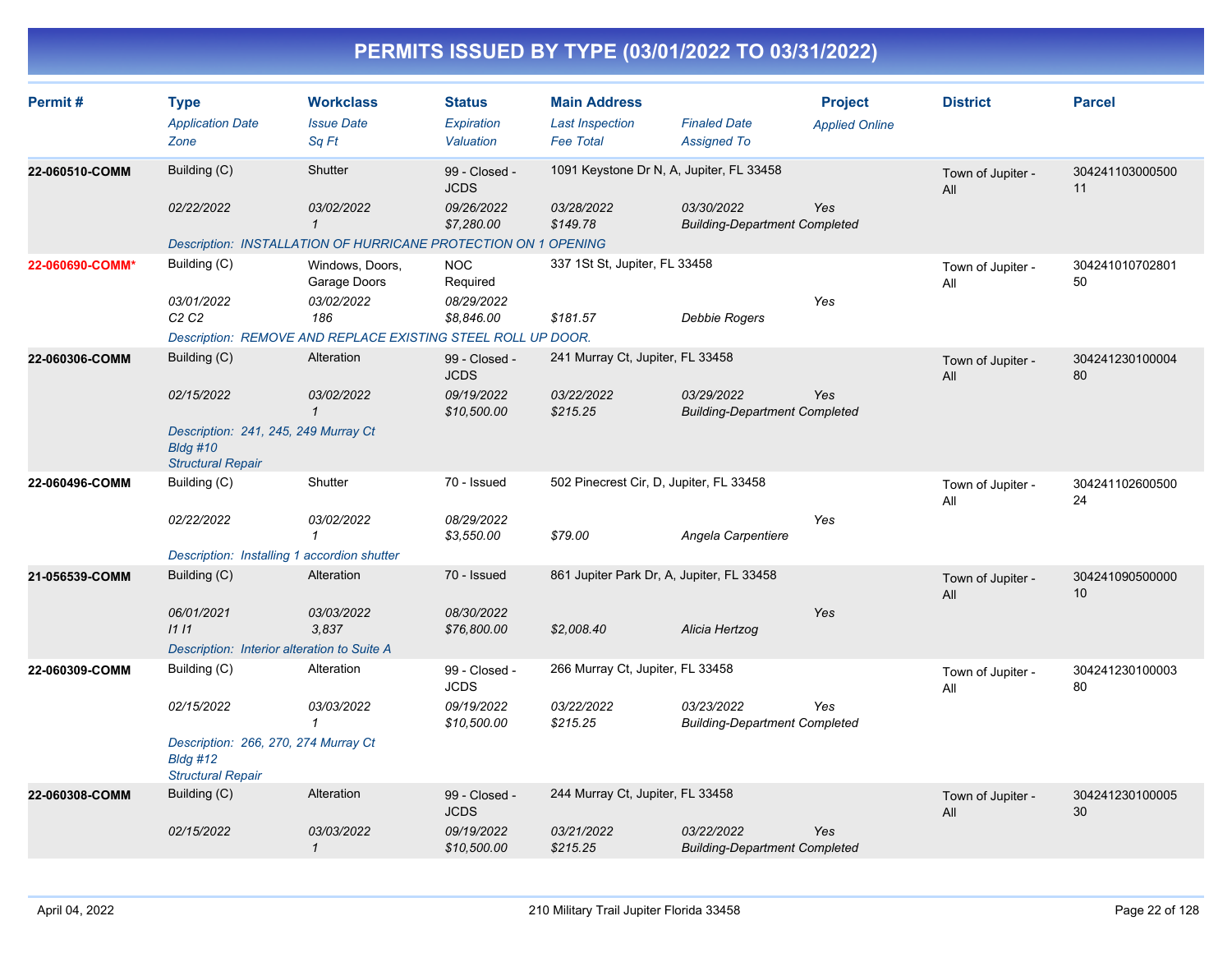|--|

| Permit#        | <b>Type</b><br><b>Application Date</b><br>Zone                                  | <b>Workclass</b><br><b>Issue Date</b><br>Sa Ft                                                               | <b>Status</b><br>Expiration<br>Valuation | <b>Main Address</b><br><b>Last Inspection</b><br><b>Fee Total</b> | <b>Finaled Date</b><br><b>Assigned To</b>          | <b>Project</b><br><b>Applied Online</b> | <b>District</b>          | <b>Parcel</b>         |
|----------------|---------------------------------------------------------------------------------|--------------------------------------------------------------------------------------------------------------|------------------------------------------|-------------------------------------------------------------------|----------------------------------------------------|-----------------------------------------|--------------------------|-----------------------|
|                | Description: 244, 248, 252 Murray Ct<br>$B$ ldg #11<br><b>Structural Repair</b> |                                                                                                              |                                          |                                                                   |                                                    |                                         |                          |                       |
| 22-060752-COMM | Building (C)                                                                    | Shutter                                                                                                      | 70 - Issued                              | 502 Wingfoot Dr, D, Jupiter, FL 33458                             |                                                    |                                         | Town of Jupiter -<br>All | 304241102100500<br>24 |
|                | 03/02/2022                                                                      | 03/03/2022<br>$\mathcal I$                                                                                   | 08/30/2022<br>\$6,000.00                 | \$124.00                                                          | Sara Frogner                                       | Yes                                     |                          |                       |
|                | <b>Description: Installing 6 Accordion Shutters</b>                             |                                                                                                              |                                          |                                                                   |                                                    |                                         |                          |                       |
| 22-060767-COMM | Building (C)                                                                    | Windows, Doors,<br>Garage Doors                                                                              | 70 - Issued                              | 100 Ocean Trail Way, 508, Jupiter, FL<br>33477                    |                                                    |                                         | Town of Jupiter -<br>All | 304341050900205<br>08 |
|                | 03/02/2022                                                                      | 03/04/2022<br>203                                                                                            | 08/31/2022<br>\$21,003.00                | \$430.56                                                          | <b>Kelly Hills</b>                                 | Yes                                     |                          |                       |
|                |                                                                                 | Description: Replacement of 4 windows and 2 sliding glass doors for hurricane impact. No opening will change |                                          |                                                                   |                                                    |                                         |                          |                       |
| 22-059407-COMM | Building (C)                                                                    | Alteration                                                                                                   | 70 - Issued                              | 0 Church St, E OF SCHOOL, Jupiter, FL                             |                                                    |                                         | Town of Jupiter -<br>All | 304240340801500<br>00 |
|                | 01/17/2022<br>$R1-A R1-A$                                                       | 03/04/2022<br>650                                                                                            | 08/31/2022<br>\$25,000.00                | \$512.50                                                          | Ellis Baird                                        | Yes                                     |                          |                       |
|                | Description: 650ft of 6ft chain link repair<br>ADJ TO E ENTRANCE OF SCHOOL      |                                                                                                              |                                          |                                                                   |                                                    |                                         |                          |                       |
| 22-060696-COMM | Building (C)                                                                    | Windows, Doors,<br>Garage Doors                                                                              | 70 - Issued                              | 1660 S A1A, 312, Jupiter, FL 33477                                |                                                    |                                         | Town of Jupiter -<br>All | 304341082800303<br>12 |
|                | 03/01/2022                                                                      | 03/07/2022<br>2,200                                                                                          | 09/06/2022<br>\$56,950.00                | \$1,167.47                                                        | <b>Kelly Hills</b>                                 | Yes                                     |                          |                       |
|                |                                                                                 | Description: installing impact windows & doors: (6)sgd, (5)sh= 11 total                                      |                                          |                                                                   |                                                    |                                         |                          |                       |
| 22-059692-COMM | Building (C)                                                                    | Alteration                                                                                                   | 70 - Issued                              | 225 Chimney Corner Ln, 1011, Jupiter, FL<br>33458                 |                                                    |                                         | Town of Jupiter -<br>All | 304241243200110<br>10 |
|                | 01/27/2022                                                                      | 03/08/2022<br>$\mathbf{1}$                                                                                   | 09/21/2022<br>\$200,000.00               | 03/25/2022<br>\$5,150.00                                          | Alicia Hertzog                                     | Yes                                     |                          |                       |
|                |                                                                                 | Description: replace existing ct - minor interior work                                                       |                                          |                                                                   |                                                    |                                         |                          |                       |
| 22-059992-COMM | Building (C)                                                                    | Windows, Doors,<br>Garage Doors                                                                              | 99 - Closed -<br><b>JCDS</b>             | 5770 Woodland Estates Dr, Jupiter, FL<br>33458                    |                                                    |                                         | Town of Jupiter -<br>All | 304241022100200<br>00 |
|                | 02/04/2022                                                                      | 03/08/2022<br>$\mathbf 1$                                                                                    | 09/20/2022<br>\$6,000.00                 | 03/24/2022<br>\$124.00                                            | 03/25/2022<br><b>Building-Department Completed</b> | Yes                                     |                          |                       |
|                |                                                                                 | Description: Install fiberglass doors on pool house                                                          |                                          |                                                                   |                                                    |                                         |                          |                       |
| 22-060300-COMM | Building (C)                                                                    | Alteration                                                                                                   | 70 - Issued                              | 240 W Indiantown Rd, 108, Jupiter, FL<br>33458                    |                                                    |                                         | Town of Jupiter -<br>All | 304241010301000<br>10 |
|                | 02/15/2022                                                                      | 03/08/2022<br>23                                                                                             | 09/06/2022<br>\$1,100.00                 | \$79.00                                                           | Theo Jackson                                       | Yes                                     |                          |                       |
|                |                                                                                 | Description: routed 3/4" pvc letters pin mount to facade back of building                                    |                                          |                                                                   |                                                    |                                         |                          |                       |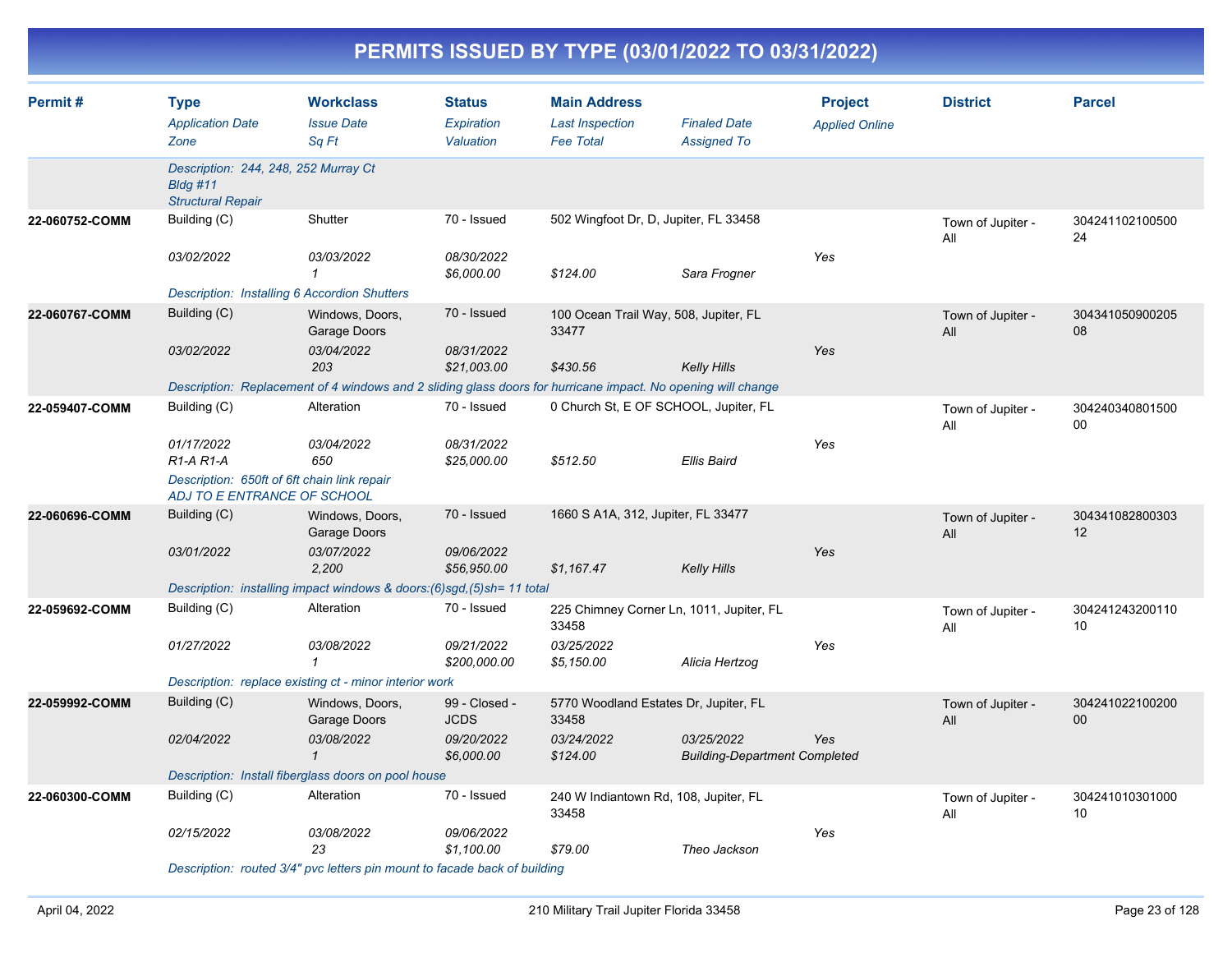| Permit#        | <b>Type</b><br><b>Application Date</b><br>Zone      | <b>Workclass</b><br><b>Issue Date</b><br>Sq Ft                                    | <b>Status</b><br>Expiration<br>Valuation | <b>Main Address</b><br><b>Last Inspection</b><br><b>Fee Total</b> | <b>Finaled Date</b><br><b>Assigned To</b>          | <b>Project</b><br><b>Applied Online</b> | <b>District</b>          | <b>Parcel</b>         |
|----------------|-----------------------------------------------------|-----------------------------------------------------------------------------------|------------------------------------------|-------------------------------------------------------------------|----------------------------------------------------|-----------------------------------------|--------------------------|-----------------------|
| 22-060299-COMM | Building (C)                                        | Alteration                                                                        | 70 - Issued                              | 240 W Indiantown Rd, 108, Jupiter, FL<br>33458                    |                                                    |                                         | Town of Jupiter -<br>All | 304241010301000<br>10 |
|                | 02/15/2022                                          | <i>03/08/2022</i><br>30                                                           | 09/06/2022<br>\$2,200.00                 | \$79.00                                                           | Theo Jackson                                       | Yes                                     |                          |                       |
|                |                                                     | Description: class 2 channel letter sign on front of facade facing indiantown rd  |                                          |                                                                   |                                                    |                                         |                          |                       |
| 22-060737-COMM | Building (C)                                        | Alteration                                                                        | 99 - Closed -<br><b>JCDS</b>             | 401 S A1A, Jupiter, FL 33477                                      |                                                    |                                         | Town of Jupiter -<br>All | 304341050000400<br>60 |
|                | 03/01/2022                                          | 03/09/2022<br>400                                                                 | 09/14/2022<br>\$400.00                   | 03/18/2022<br>\$79.00                                             | 03/21/2022<br><b>Building-Department Completed</b> | Yes                                     |                          |                       |
|                |                                                     | Description: Tent Permit Application for Special Event Set Up 3/18 Breakdown 3/20 |                                          |                                                                   |                                                    |                                         |                          |                       |
| 22-060806-COMM | Building (C)                                        | Shutter                                                                           | 99 - Closed -<br><b>JCDS</b>             | 100 Ocean Trail Way, 902, Jupiter, FL<br>33477                    |                                                    |                                         | Town of Jupiter -<br>All | 304341050900209<br>02 |
|                | 03/03/2022                                          | 03/09/2022<br>$\mathcal I$                                                        | 09/13/2022<br>\$950.00                   | 03/17/2022<br>\$79.00                                             | 03/18/2022<br><b>Building-Department Completed</b> | Yes                                     |                          |                       |
|                |                                                     | <b>Description: HURRICANE SHUTTERS 1 ACCORDION</b>                                |                                          |                                                                   |                                                    |                                         |                          |                       |
| 22-060421-COMM | Building (C)                                        | Alteration                                                                        | 70 - Issued                              | 1500 Corbison Point PI, Jupiter, FL 33458                         |                                                    |                                         | Town of Jupiter -<br>All | 304241230700800<br>00 |
|                | 02/18/2022<br><b>MXD MXD</b>                        | 03/09/2022<br>$\overline{4}$                                                      | 09/06/2022<br>\$1,288.00                 | \$79.00                                                           | Theo Jackson                                       | Yes                                     |                          |                       |
|                | Description: face change on existing entry          |                                                                                   |                                          |                                                                   |                                                    |                                         |                          |                       |
| 22-059279-COMM | Building (C)                                        | Shutter                                                                           | 99 - Closed -<br><b>JCDS</b>             | 2001 Marina Isle Way, 304, Jupiter, FL<br>33477                   |                                                    |                                         | Town of Jupiter -<br>All | 304341201102030<br>40 |
|                | 01/11/2022                                          | <i>03/09/2022</i><br>$\mathcal I$                                                 | 09/06/2022<br>\$3,497.00                 | 03/10/2022<br>\$79.00                                             | 03/11/2022<br><b>Building-Department Completed</b> | Yes                                     |                          |                       |
|                | <b>Description: Installing 2 Accordion Shutters</b> |                                                                                   |                                          |                                                                   |                                                    |                                         |                          |                       |
| 22-060420-COMM | Building (C)                                        | Alteration                                                                        | 70 - Issued                              | 1500 Corbison Point PI, Jupiter, FL 33458                         |                                                    |                                         | Town of Jupiter -<br>All | 304241230700800<br>00 |
|                | 02/18/2022<br><b>MXD MXD</b>                        | 03/09/2022<br>$\overline{4}$                                                      | 09/06/2022<br>\$1,288.00                 | \$79.00                                                           | Theo Jackson                                       | Yes                                     |                          |                       |
|                | Description: face change on exisitng entry          |                                                                                   |                                          |                                                                   |                                                    |                                         |                          |                       |
| 22-060418-COMM | Building (C)                                        | Alteration                                                                        | 70 - Issued                              | 1500 Corbison Point PI, Jupiter, FL 33458                         |                                                    |                                         | Town of Jupiter -<br>All | 304241230700800<br>00 |
|                | 02/18/2022<br><b>MXD MXD</b>                        | <i>03/09/2022</i><br>$\overline{4}$                                               | 09/06/2022<br>\$1,288.00                 | \$79.00                                                           | Theo Jackson                                       | Yes                                     |                          |                       |
|                | Description: face change on exisiting entry         |                                                                                   |                                          |                                                                   |                                                    |                                         |                          |                       |
| 22-060416-COMM | Building (C)                                        | Alteration                                                                        | 70 - Issued                              | 1500 Corbison Point PI, Jupiter, FL 33458                         |                                                    |                                         | Town of Jupiter -<br>All | 304241230700800<br>00 |
|                | 02/18/2022<br><b>MXD MXD</b>                        | 03/09/2022<br>4                                                                   | 09/06/2022<br>\$1,288.00                 | \$79.00                                                           | Theo Jackson                                       | Yes                                     |                          |                       |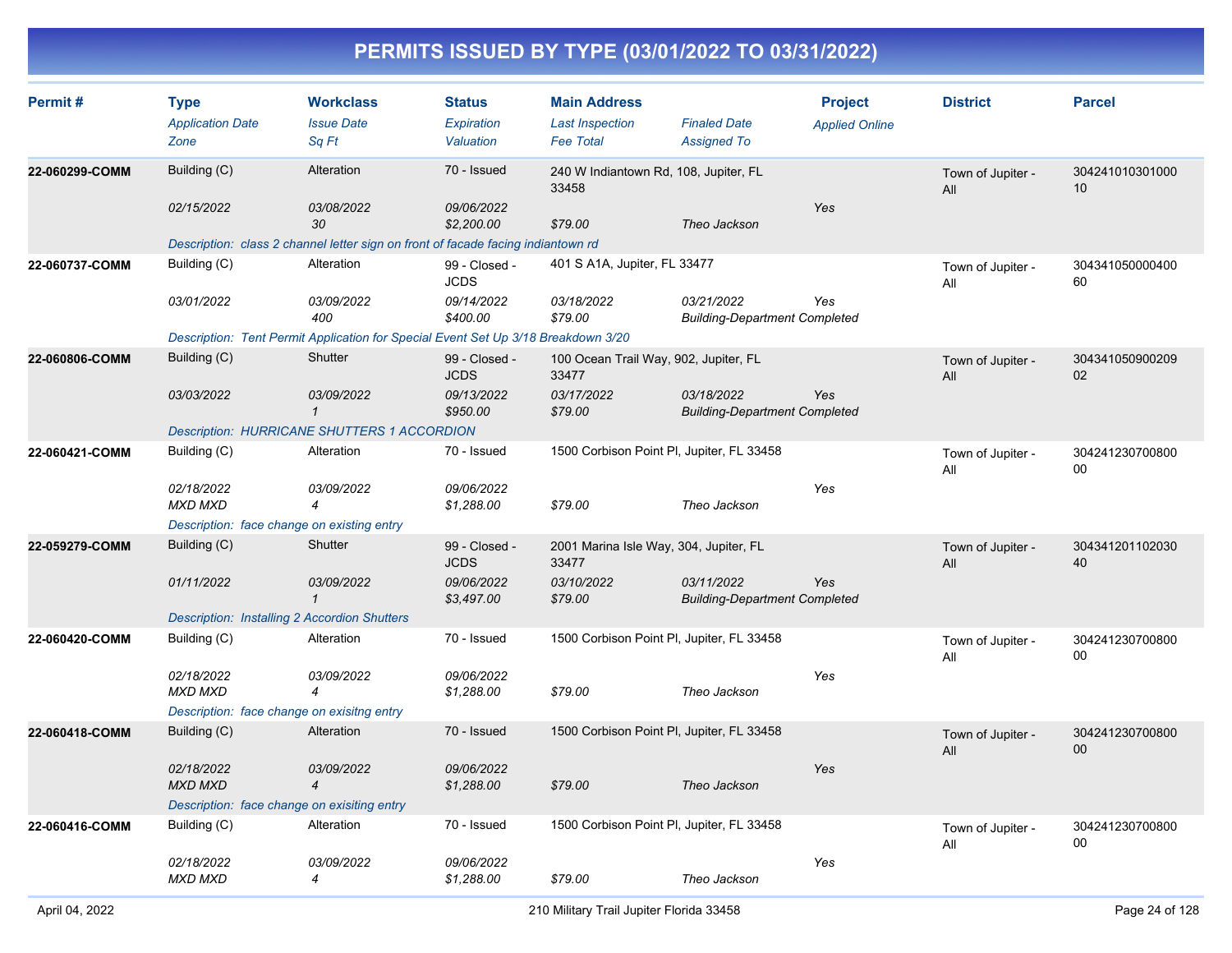| Permit#         | <b>Type</b><br><b>Application Date</b><br>Zone      | <b>Workclass</b><br><b>Issue Date</b><br>Sq Ft                                                               | <b>Status</b><br>Expiration<br>Valuation | <b>Main Address</b><br><b>Last Inspection</b><br><b>Fee Total</b> | <b>Finaled Date</b><br><b>Assigned To</b>          | <b>Project</b><br><b>Applied Online</b> | <b>District</b>          | <b>Parcel</b>         |
|-----------------|-----------------------------------------------------|--------------------------------------------------------------------------------------------------------------|------------------------------------------|-------------------------------------------------------------------|----------------------------------------------------|-----------------------------------------|--------------------------|-----------------------|
|                 |                                                     | Description: face change on existing entry sign                                                              |                                          |                                                                   |                                                    |                                         |                          |                       |
| 21-058858-COMM  | Building (C)                                        | Alteration                                                                                                   | 70 - Issued                              | 6650 W Indiantown Rd, Jupiter, FL 33458                           |                                                    |                                         | Town of Jupiter -<br>All | 304241030000070<br>20 |
|                 | 12/20/2021                                          | 03/09/2022<br>48                                                                                             | 09/06/2022<br>\$2,000.00                 | \$79.00                                                           | Theo Jackson                                       | Yes                                     |                          |                       |
|                 |                                                     | Description: copy change on existing monument sign                                                           |                                          |                                                                   |                                                    |                                         |                          |                       |
| 22-060805-COMM  | Building (C)                                        | Shutter                                                                                                      | 70 - Issued                              | 100 Ocean Trail Way, 506, Jupiter, FL<br>33477                    |                                                    |                                         | Town of Jupiter -<br>All | 304341050900205<br>06 |
|                 | 03/03/2022                                          | 03/09/2022<br>1                                                                                              | 09/06/2022<br>\$3,100.00                 | \$79.00                                                           | <b>Kelly Hills</b>                                 | Yes                                     |                          |                       |
|                 |                                                     | <b>Description: HURRICANE SHUTTERS 1 ACCORDION</b>                                                           |                                          |                                                                   |                                                    |                                         |                          |                       |
| 21-053461-COMM  | Building (C)                                        | Sign                                                                                                         | 99 - Closed -<br><b>JCDS</b>             |                                                                   | 650 Pioneer Rd, BLDG 5, Jupiter, FL 33458          |                                         | Town of Jupiter -<br>All | 304241243000100<br>00 |
|                 | 06/02/2021<br><b>MXD MXD</b>                        | 03/09/2022<br>$\mathbf 1$                                                                                    | 09/21/2022<br>\$9,745.00                 | 03/25/2022<br>\$199.82                                            | 03/28/2022<br><b>Building-Department Completed</b> | Yes                                     |                          |                       |
|                 | Luxe Healthcare at Jupiter.                         | Description: Install one set reverse lit channel letters on the south elevation. Text -                      |                                          |                                                                   |                                                    |                                         |                          |                       |
| 22-060417-COMM  | Building (C)                                        | Alteration                                                                                                   | 70 - Issued                              | 1500 Corbison Point PI, Jupiter, FL 33458                         |                                                    |                                         | Town of Jupiter -<br>All | 304241230700800<br>00 |
|                 | 02/18/2022<br>MXD MXD                               | 03/09/2022<br>4                                                                                              | 09/06/2022<br>\$1,288.00                 | \$79.00                                                           | Theo Jackson                                       | Yes                                     |                          |                       |
|                 |                                                     | Description: face change on existing entry                                                                   |                                          |                                                                   |                                                    |                                         |                          |                       |
| 22-060565-COMM* | Building (C)                                        | Windows, Doors,<br>Garage Doors                                                                              | <b>NOC</b><br>Required                   | 402 Mainsail Cir, Jupiter, FL 33477                               |                                                    |                                         | Town of Jupiter -<br>All | 304341160800440<br>20 |
|                 | 02/23/2022                                          | 03/09/2022<br>1,620                                                                                          | 09/06/2022<br>\$24,100.00                | \$494.05                                                          | Suzanne Harrison                                   | Yes                                     |                          |                       |
|                 |                                                     | Description: WE ARE TO REPLACE 9 WINDOWS AND 1 DOOR                                                          |                                          |                                                                   |                                                    |                                         |                          |                       |
| 22-060790-COMM  | Building (C)                                        | Windows, Doors,<br>Garage Doors                                                                              | 70 - Issued                              | 400 Ocean Trail Way, 1107, Jupiter, FL<br>33477                   |                                                    |                                         | Town of Jupiter -<br>All | 304341051400411<br>07 |
|                 | 03/03/2022                                          | 03/09/2022<br>201                                                                                            | 09/06/2022<br>\$21,003.00                | \$430.56                                                          | <b>Kimberly Slater</b>                             | Yes                                     |                          |                       |
|                 |                                                     | Description: Replacement of 4 windows and 2 sliding glass doors for hurricane impact. No opening will change |                                          |                                                                   |                                                    |                                         |                          |                       |
| 22-059853-COMM  | Building (C)                                        | Shutter                                                                                                      | <b>NOC</b><br>Required                   | 100 Ocean Trail Way, 604, Jupiter, FL<br>33477                    |                                                    |                                         | Town of Jupiter -<br>All | 304341050900206<br>04 |
|                 | 02/01/2022                                          | 03/09/2022<br>$\mathcal I$                                                                                   | 09/06/2022<br>\$3,650.00                 | \$79.00                                                           | Suzanne Harrison                                   | Yes                                     |                          |                       |
|                 | <b>Description: HURRICANE SHUTTERS 2 ACCORDIONS</b> |                                                                                                              |                                          |                                                                   |                                                    |                                         |                          |                       |
| 22-060869-COMM  | Building (C)                                        | Windows, Doors,<br>Garage Doors                                                                              | 70 - Issued                              | 4206 Fairway Dr N, Jupiter, FL 33477                              |                                                    |                                         | Town of Jupiter -<br>All | 304341052000042<br>06 |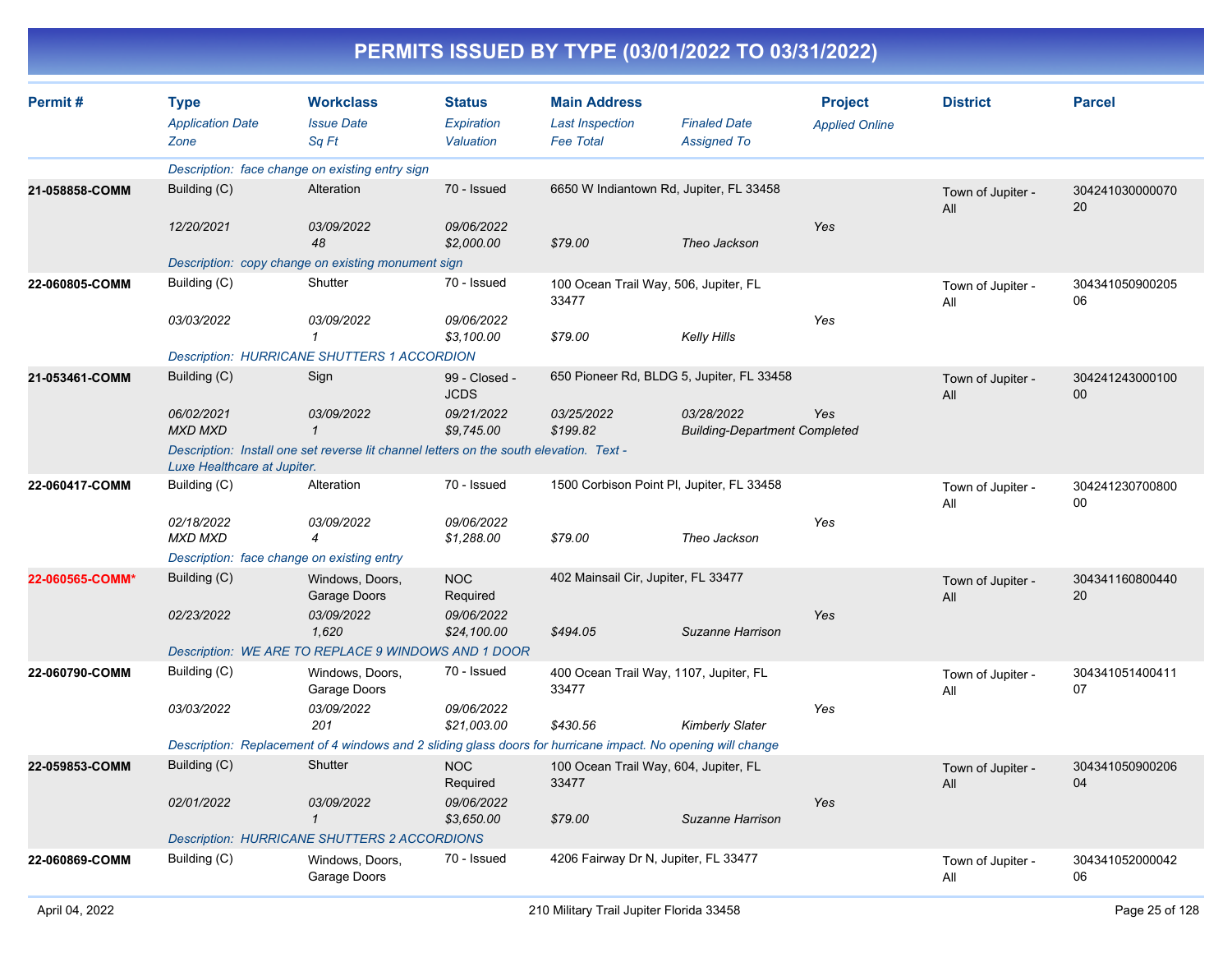| Permit#         | <b>Type</b><br><b>Application Date</b><br>Zone | <b>Workclass</b><br><b>Issue Date</b><br>Sq Ft                                                                                                | <b>Status</b><br>Expiration<br>Valuation | <b>Main Address</b><br><b>Last Inspection</b><br><b>Fee Total</b> | <b>Finaled Date</b><br><b>Assigned To</b>          | <b>Project</b><br><b>Applied Online</b> | <b>District</b>          | <b>Parcel</b>         |
|-----------------|------------------------------------------------|-----------------------------------------------------------------------------------------------------------------------------------------------|------------------------------------------|-------------------------------------------------------------------|----------------------------------------------------|-----------------------------------------|--------------------------|-----------------------|
|                 | 03/07/2022                                     | 03/09/2022<br>1.346                                                                                                                           | 09/19/2022<br>\$5,000.00                 | 03/22/2022<br>\$104.00                                            | <b>Kelly Hills</b>                                 | Yes                                     |                          |                       |
|                 |                                                | Description: Install new windows and sliding glass doors                                                                                      |                                          |                                                                   |                                                    |                                         |                          |                       |
| 21-057873-COMM  | Building (C)                                   | Alteration                                                                                                                                    | 76 - Permit -<br>CO/CC                   | 516 Commerce Way E, Jupiter, FL 33458                             |                                                    |                                         | Town of Jupiter -<br>All | 304241020900300<br>70 |
|                 | 11/09/2022<br>12 <sub>12</sub>                 | 03/09/2022<br>4,784                                                                                                                           | 09/12/2022<br>\$2,400.00                 | 03/14/2022<br>\$179.00                                            | 03/17/2022<br><b>Building-Department Completed</b> | Yes                                     |                          |                       |
|                 |                                                | Description: install portable office inside existing building. 128 SQ FT/entire building 4784                                                 |                                          |                                                                   |                                                    |                                         |                          |                       |
| 22-060949-COMM  | Building (C)                                   | Fence                                                                                                                                         | 99 - Closed -<br><b>JCDS</b>             | 1260 University Blvd, Jupiter, FL 33458                           |                                                    |                                         | Town of Jupiter -<br>All | 304241230302400<br>00 |
|                 | 03/09/2022                                     | 03/10/2022<br>840                                                                                                                             | 09/07/2022<br>\$2,100.00                 | 03/11/2022<br>\$179.00                                            | 03/14/2022<br><b>Building-Department Completed</b> | Yes                                     |                          |                       |
|                 |                                                | Description: Temporary fence for the Jupiter Irish Fest                                                                                       |                                          |                                                                   |                                                    |                                         |                          |                       |
| 22-060013-COMM  | Building (C)                                   | Alteration                                                                                                                                    | 70 - Issued                              | 206 Tresana Blvd, 10, Jupiter, FL 33478                           |                                                    |                                         | Town of Jupiter -<br>All | 304241040300100<br>10 |
|                 | 02/07/2022<br><b>R1R1</b>                      | 03/10/2022<br>320                                                                                                                             | 09/26/2022<br>\$2,600.00                 | 03/29/2022<br>\$79.00                                             | <b>Kimberly Slater</b>                             | Yes                                     |                          |                       |
|                 | <b>Description: Aluminum Screen Porch</b>      |                                                                                                                                               |                                          |                                                                   |                                                    |                                         |                          |                       |
| 22-060951-COMM  | Building (C)                                   | Alteration                                                                                                                                    | 99 - Closed -<br><b>JCDS</b>             | 1260 University Blvd, Jupiter, FL 33458                           |                                                    |                                         | Town of Jupiter -<br>All | 304241230302400<br>00 |
|                 | 03/09/2022                                     | 03/11/2022<br>400                                                                                                                             | 09/07/2022<br>\$900.00                   | 03/11/2022<br>\$179.00                                            | 03/14/2022<br><b>Building-Department Completed</b> | Yes                                     |                          |                       |
|                 | Description: (3) 20 x 20 tents                 |                                                                                                                                               |                                          |                                                                   |                                                    |                                         |                          |                       |
| 21-057224-COMM* | Building (C)                                   | Alteration                                                                                                                                    | 70 - Issued                              | 150 S Us Highway 1, Jupiter, FL 33477                             |                                                    |                                         | Town of Jupiter -<br>All | 304341065100100<br>10 |
|                 | 10/14/2021                                     | 03/11/2022<br>5,215                                                                                                                           | 09/07/2022<br>\$275,000.00               | \$4,312.50                                                        | Suzanne Harrison                                   | Yes                                     |                          |                       |
|                 | floor                                          | Description: INTERIOR ALTERATION WITH OPEN WORKSTATION AREAS ON (3) SIDES OF THE CENTRAL CORE AND CONFERENCE ROOMS AND OFFICES - Truist - 4th |                                          |                                                                   |                                                    |                                         |                          |                       |
| 22-060755-COMM  | Building (C)                                   | Shutter                                                                                                                                       | 70 - Issued                              | 353 S Us Highway 1, F402, Jupiter, FL<br>33477                    |                                                    |                                         | Town of Jupiter -<br>All | 304341051500640<br>20 |
|                 | 03/02/2022<br>R3 R3                            | 03/11/2022<br>$\mathcal I$                                                                                                                    | 09/07/2022<br>\$7,250.00                 | \$149.18                                                          | Debbie Rogers                                      | Yes                                     |                          |                       |
|                 | <b>Description: Installing 2 Armor Screen</b>  |                                                                                                                                               |                                          |                                                                   |                                                    |                                         |                          |                       |
| 22-060523-COMM  | Building (C)                                   | Windows, Doors,<br>Garage Doors                                                                                                               | 70 - Issued                              | 301 Pinecrest Cir, F, Jupiter, FL 33458                           |                                                    |                                         | Town of Jupiter -<br>All | 304241102600300<br>16 |
|                 | 02/22/2022                                     | 03/11/2022<br>$\mathcal I$                                                                                                                    | 09/07/2022<br>\$4,219.00                 | \$88.38                                                           | <b>Kelly Hills</b>                                 | Yes                                     |                          |                       |
|                 |                                                | Description: Replacing on existing openings 3 impact windows                                                                                  |                                          |                                                                   |                                                    |                                         |                          |                       |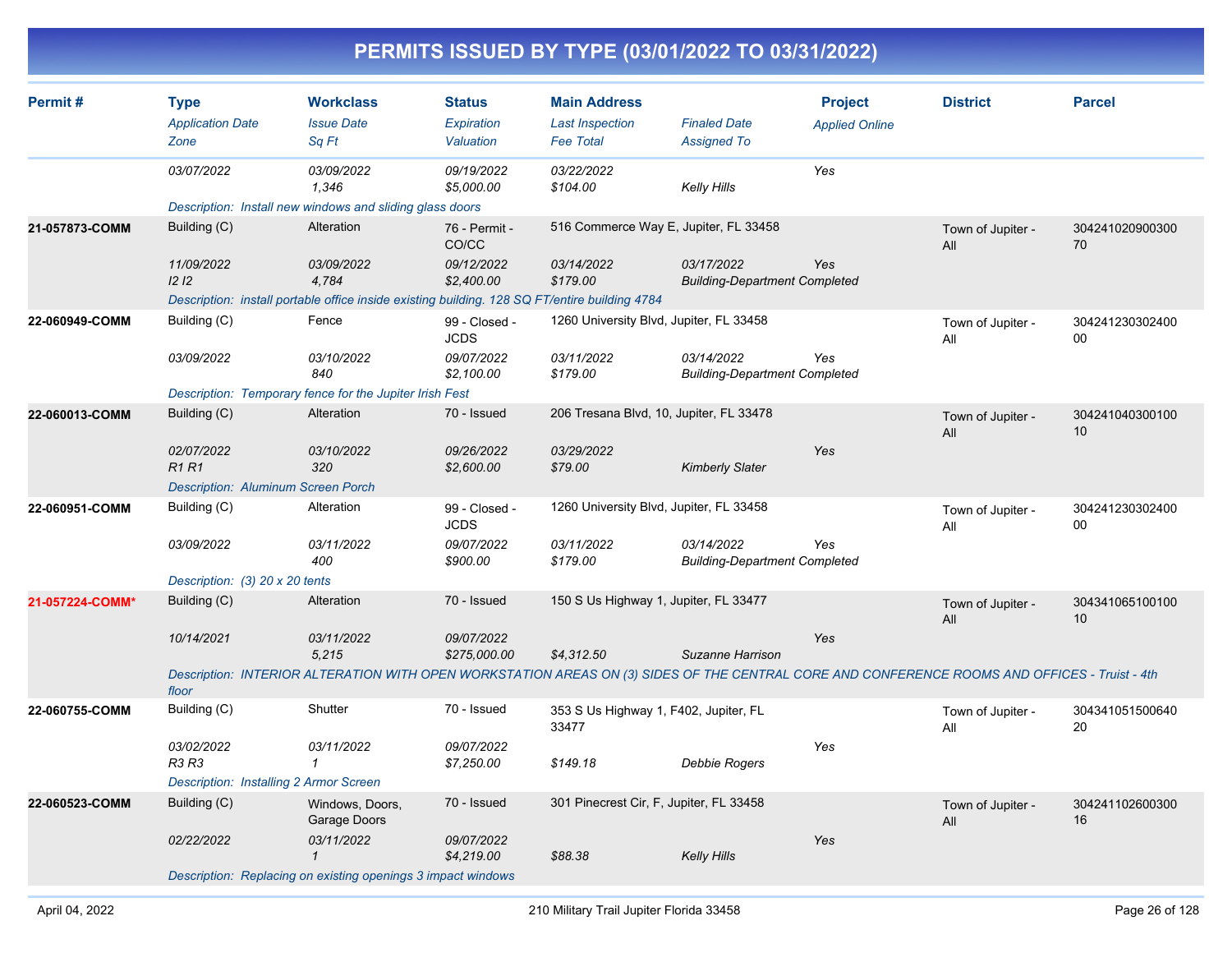| Permit#        | <b>Type</b><br><b>Application Date</b><br>Zone | <b>Workclass</b><br><b>Issue Date</b><br>Sq Ft                                  | <b>Status</b><br>Expiration<br>Valuation            | <b>Main Address</b><br><b>Last Inspection</b><br><b>Fee Total</b> | <b>Finaled Date</b><br><b>Assigned To</b>          | <b>Project</b><br><b>Applied Online</b> | <b>District</b>          | <b>Parcel</b>             |
|----------------|------------------------------------------------|---------------------------------------------------------------------------------|-----------------------------------------------------|-------------------------------------------------------------------|----------------------------------------------------|-----------------------------------------|--------------------------|---------------------------|
| 21-057776-COMM | Building (C)                                   | Alteration                                                                      | 70 - Issued<br>4206 Fairway Dr N, Jupiter, FL 33477 |                                                                   |                                                    | Town of Jupiter -<br>All                | 304341052000042<br>06    |                           |
|                | 11/04/2021<br>R3 R3                            | 03/11/2022<br>1,346                                                             | 09/07/2022<br>\$56,820.00                           | \$1,164.81                                                        | <b>Kimberly Slater</b>                             | Yes                                     |                          |                           |
|                |                                                | Description: remove and replace cabinetry and fixtures in kitchen and bathrooms |                                                     |                                                                   |                                                    |                                         |                          |                           |
| 22-060848-COMM | Building (C)                                   | Alteration                                                                      | 99 - Closed -<br><b>JCDS</b>                        | 405 Mainsail Cir, Jupiter, FL 33477                               |                                                    |                                         | Town of Jupiter -<br>All | 304341160800440<br>50     |
|                | 03/05/2022                                     | 03/14/2022<br>-1                                                                | 09/20/2022<br>\$1,200.00                            | 03/24/2022<br>\$79.00                                             | 03/25/2022<br><b>Building-Department Completed</b> | Yes                                     |                          |                           |
|                |                                                | Description: REPLACING 8X7 GARAGE DOOR WITH IMPACT RATED DOOR                   |                                                     |                                                                   |                                                    |                                         |                          |                           |
| 22-060847-COMM | Building (C)                                   | Alteration                                                                      | 99 - Closed -<br><b>JCDS</b>                        | 803 Mainsail Cir, Jupiter, FL 33477                               |                                                    |                                         | Town of Jupiter -<br>All | 304341160800880<br>30     |
|                | 03/05/2022                                     | 03/14/2022<br>$\mathbf{1}$                                                      | 09/20/2022<br>\$1,200.00                            | 03/24/2022<br>\$79.00                                             | 03/25/2022<br><b>Building-Department Completed</b> | Yes                                     |                          |                           |
|                |                                                | Description: REPLACING 8X7 GARAGE DOOR WITH IMPACT RATED DOOR                   |                                                     |                                                                   |                                                    |                                         |                          |                           |
| 22-060846-COMM | Building (C)                                   | Alteration                                                                      | 99 - Closed -<br><b>JCDS</b>                        | 1807 Mainsail Cir, Jupiter, FL 33477                              |                                                    |                                         | Town of Jupiter -<br>All | 304341160801818<br>07     |
|                | 03/05/2022                                     | 03/14/2022<br>$\mathbf{1}$                                                      | 09/19/2022<br>\$1,200.00                            | 03/23/2022<br>\$79.00                                             | 03/24/2022<br><b>Building-Department Completed</b> | Yes                                     |                          |                           |
|                |                                                | Description: replacing 8x7 garage door with impact rated door                   |                                                     |                                                                   |                                                    |                                         |                          |                           |
| 21-058502-COMM | Building (C)                                   | Alteration                                                                      | 70 - Issued                                         | 250 W Indiantown Rd, 106, Jupiter, FL<br>33458                    |                                                    |                                         | Town of Jupiter -<br>All | 304241010301000<br>10     |
|                | 12/07/2021                                     | 03/15/2022<br>19                                                                | 09/12/2022<br>\$6,350.00                            | \$131.00                                                          | Theo Jackson                                       | Yes                                     |                          |                           |
|                |                                                | Description: Install illuminated channel letter sign on north elevation.        |                                                     |                                                                   | Sign text "Lymphedema Treatment Center"            |                                         |                          |                           |
| 22-060560-COMM | Building (C)                                   | Alteration                                                                      | 70 - Issued                                         | 6773 W Indiantown Rd, Jupiter, FL 33458                           |                                                    |                                         | Town of Jupiter -<br>All | 304241030000032<br>00     |
|                | 02/23/2022<br>C2C2                             | 03/15/2022<br>37                                                                | 09/12/2022<br>\$2,358.00                            | \$79.00                                                           | Theo Jackson                                       | Yes                                     |                          |                           |
|                |                                                | Description: Face replacements of ill. monument sign                            |                                                     |                                                                   |                                                    |                                         |                          |                           |
| 21-053470-COMM | Building (C)                                   | Sign                                                                            | 99 - Closed -<br><b>JCDS</b>                        |                                                                   | 650 Pioneer Rd, BLDG 5, Jupiter, FL 33458          |                                         | Town of Jupiter -<br>All | 304241243000100<br>$00\,$ |
|                | 06/02/2021<br><b>MXD MXD</b>                   | 03/15/2022<br>28                                                                | 09/21/2022<br>\$10,171.00                           | 03/25/2022<br>\$208.50                                            | 03/28/2022<br><b>Building-Department Completed</b> | Yes                                     |                          |                           |
|                |                                                | Description: Install 7 post and panel wayfinding signs, non illuminated.        |                                                     |                                                                   |                                                    |                                         |                          |                           |
| 22-060267-COMM | Building (C)                                   | Alteration                                                                      | 70 - Issued                                         | 4751 Main St, Jupiter, FL 33458                                   |                                                    |                                         | Town of Jupiter -<br>All | 304241131001900<br>10     |
|                | 02/15/2022                                     | 03/15/2022<br>875                                                               | 09/19/2022<br>\$60,000.00                           | 03/23/2022<br>\$1,230.00                                          | <b>Kellie Doherty</b>                              | Yes                                     |                          |                           |
|                |                                                |                                                                                 |                                                     |                                                                   |                                                    |                                         |                          |                           |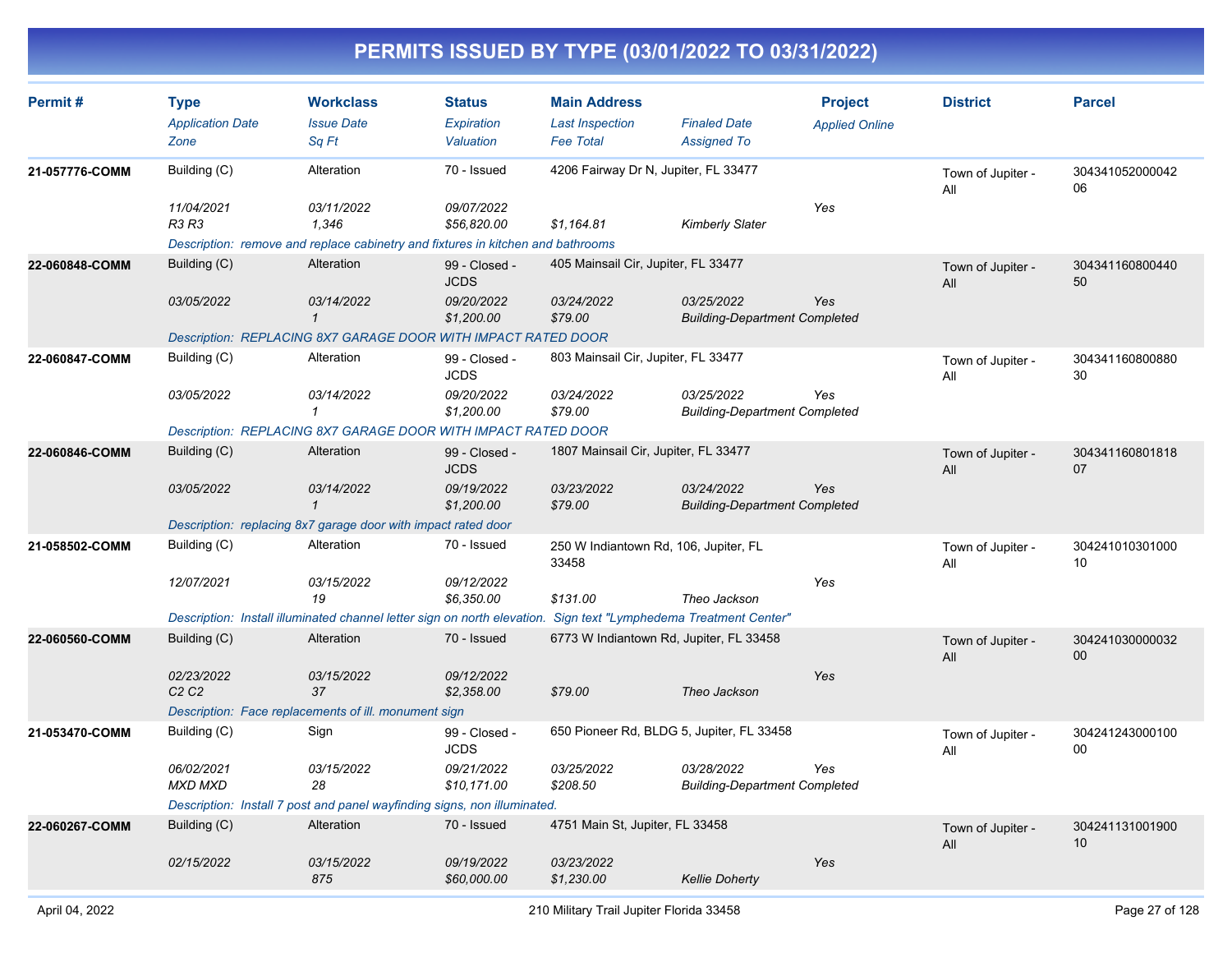|                | PERMITS ISSUED BY TYPE (03/01/2022 TO 03/31/2022) |                                                                                                                                           |                                          |                                                                   |                                           |                                         |                          |                           |  |  |  |
|----------------|---------------------------------------------------|-------------------------------------------------------------------------------------------------------------------------------------------|------------------------------------------|-------------------------------------------------------------------|-------------------------------------------|-----------------------------------------|--------------------------|---------------------------|--|--|--|
| Permit#        | <b>Type</b><br><b>Application Date</b><br>Zone    | <b>Workclass</b><br><b>Issue Date</b><br>Sq Ft                                                                                            | <b>Status</b><br>Expiration<br>Valuation | <b>Main Address</b><br><b>Last Inspection</b><br><b>Fee Total</b> | <b>Finaled Date</b><br><b>Assigned To</b> | <b>Project</b><br><b>Applied Online</b> | <b>District</b>          | <b>Parcel</b>             |  |  |  |
|                |                                                   | Description: Remove existing Left Field video display and replace with new video display on existing structure. (Roger Dean Stadium)      |                                          |                                                                   |                                           |                                         |                          |                           |  |  |  |
| 21-058503-COMM | Building (C)                                      | Alteration                                                                                                                                | 70 - Issued                              | 33458                                                             | 250 W Indiantown Rd, 106, Jupiter, FL     |                                         | Town of Jupiter -<br>All | 304241010301000<br>10     |  |  |  |
|                | 12/07/2021                                        | 03/15/2022<br>15                                                                                                                          | 09/12/2022<br>\$3,211.40                 | \$79.00                                                           | Theo Jackson                              | Yes                                     |                          |                           |  |  |  |
|                |                                                   | Description: Install non-illuminated dimensional letter sign on south elevation exterior wall. Text of sign "Lymphedema Treatment Center" |                                          |                                                                   |                                           |                                         |                          |                           |  |  |  |
| 22-060439-COMM | Building (C)                                      | Alteration                                                                                                                                | 70 - Issued                              |                                                                   | 6773 W Indiantown Rd, Jupiter, FL 33458   |                                         | Town of Jupiter -<br>All | 304241030000032<br>$00\,$ |  |  |  |
|                | 02/18/2022<br>C <sub>2</sub> C <sub>2</sub>       | 03/15/2022<br>17<br>Description: INSTALL ILLUMINATED LETTERSET (S02)                                                                      | 09/12/2022<br>\$985.55                   | \$79.00                                                           | Theo Jackson                              | Yes                                     |                          |                           |  |  |  |
| 22-060438-COMM | Building (C)                                      | Alteration                                                                                                                                | 70 - Issued                              |                                                                   | 6773 W Indiantown Rd, Jupiter, FL 33458   |                                         |                          | 304241030000032           |  |  |  |
|                |                                                   |                                                                                                                                           |                                          |                                                                   |                                           |                                         | Town of Jupiter -<br>All | 00                        |  |  |  |
|                | 02/18/2022<br>C <sub>2</sub> C <sub>2</sub>       | 03/15/2022<br>17                                                                                                                          | 09/12/2022<br>\$985.55                   | \$79.00                                                           | Theo Jackson                              | Yes                                     |                          |                           |  |  |  |
|                |                                                   | <b>Description: INSTALL ILLUMINATED LETTERSET</b>                                                                                         |                                          |                                                                   |                                           |                                         |                          |                           |  |  |  |
| 22-060415-COMM | Building (C)                                      | Alteration                                                                                                                                | 70 - Issued                              |                                                                   | 1500 Corbison Point PI, Jupiter, FL 33458 |                                         | Town of Jupiter -<br>All | 304241230700800<br>00     |  |  |  |
|                | 02/18/2022<br><b>MXD MXD</b>                      | 03/15/2022<br>$\overline{4}$                                                                                                              | 09/12/2022<br>\$1,288.00                 | \$79.00                                                           | Theo Jackson                              | Yes                                     |                          |                           |  |  |  |
|                |                                                   | Description: Face Change on existing entry                                                                                                |                                          |                                                                   |                                           |                                         |                          |                           |  |  |  |
| 22-060906-COMM | Building (C)                                      | Windows, Doors,<br>Garage Doors                                                                                                           | 70 - Issued                              | 353 S Us Highway 1, B3, Jupiter, FL<br>33477                      |                                           |                                         | Town of Jupiter -<br>All | 304341061800000<br>23     |  |  |  |
|                | 03/08/2022<br><b>R3 R3</b>                        | 03/15/2022                                                                                                                                | 09/12/2022                               |                                                                   |                                           | Yes                                     |                          |                           |  |  |  |
|                |                                                   | Description: Size for size replacement of windows and doors with Impact                                                                   | \$11,442.11                              | \$234.56                                                          | <b>Debbie Rogers</b>                      |                                         |                          |                           |  |  |  |
| 22-060671-COMM | Building (C)                                      | Windows, Doors,<br>Garage Doors                                                                                                           | 70 - Issued                              | 3304 Fairway Dr N, Jupiter, FL 33477                              |                                           |                                         | Town of Jupiter -<br>All | 304341052000033<br>04     |  |  |  |
|                | 02/28/2022                                        | 03/16/2022<br>1,346                                                                                                                       | 09/12/2022<br>\$15,276.00                | \$313.16                                                          | <b>Debbie Rogers</b>                      | Yes                                     |                          |                           |  |  |  |
|                |                                                   | Description: replace 7 impact windows and 2 impact doors, size for size.                                                                  |                                          |                                                                   |                                           |                                         |                          |                           |  |  |  |
| 22-061098-COMM | Building (C)                                      | Windows, Doors,<br>Garage Doors                                                                                                           | 70 - Issued                              | 33477                                                             | 1100 E Indiantown Rd, 410, Jupiter, FL    |                                         | Town of Jupiter -<br>All | 304341050300441<br>00     |  |  |  |
|                | 03/15/2022                                        | 03/17/2022<br>1                                                                                                                           | 09/13/2022<br>\$2,719.94                 | \$79.00                                                           | Sara Frogner                              | Yes                                     |                          |                           |  |  |  |
|                |                                                   | Description: Replacing on existing opening 2 Impact Windows                                                                               |                                          |                                                                   |                                           |                                         |                          |                           |  |  |  |
| 22-060799-COMM | Building (C)                                      | Windows, Doors,<br>Garage Doors                                                                                                           | 70 - Issued                              | 300 N A1A, 202I, Jupiter, FL 33477                                |                                           |                                         | Town of Jupiter -<br>All | 304341050400920<br>20     |  |  |  |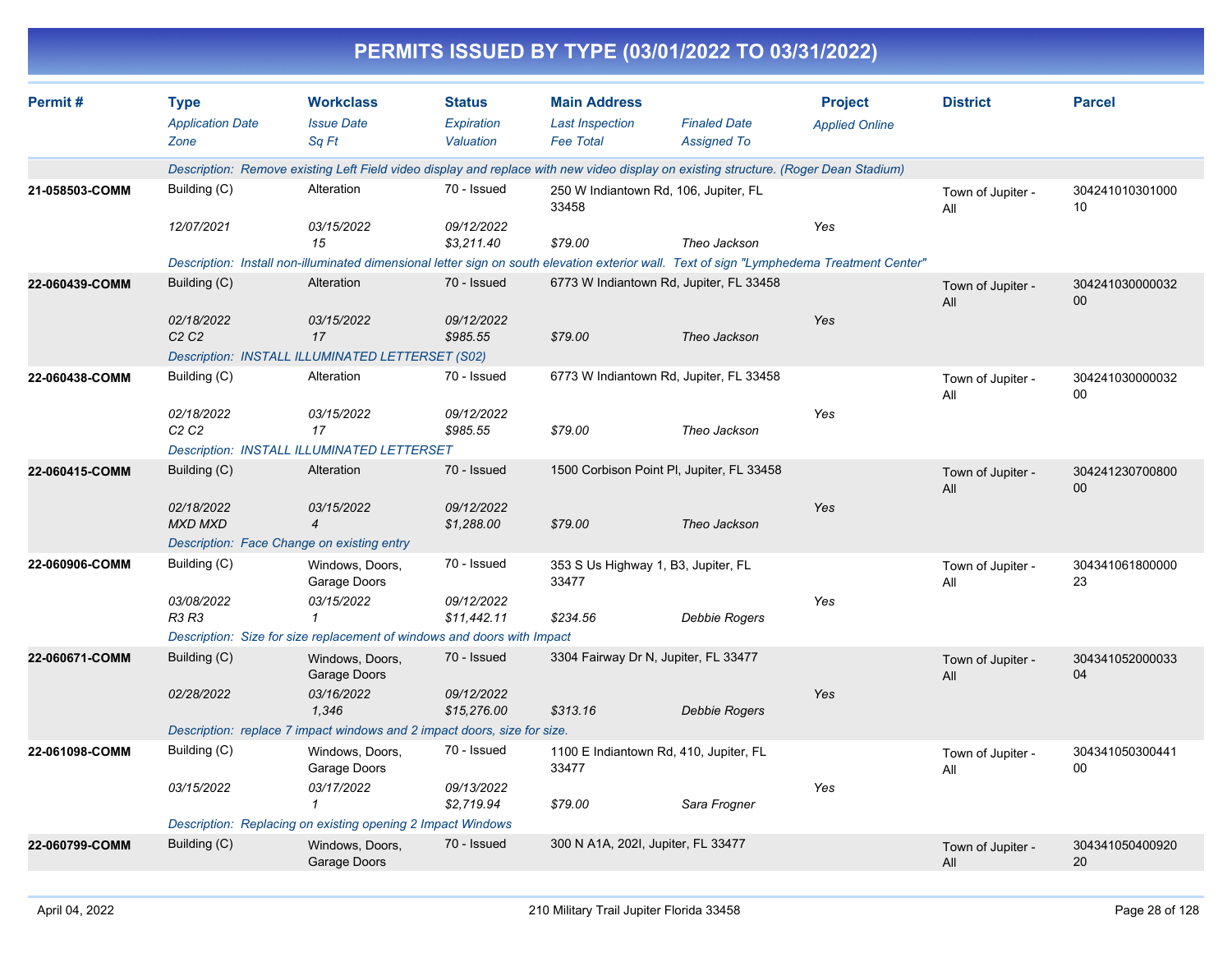| Permit#         | <b>Type</b><br><b>Application Date</b><br>Zone                                                                        | <b>Workclass</b><br><b>Issue Date</b><br>Sq Ft | <b>Status</b><br><b>Expiration</b><br>Valuation | <b>Main Address</b><br><b>Last Inspection</b><br><b>Fee Total</b> | <b>Finaled Date</b><br><b>Assigned To</b> | <b>Project</b><br><b>Applied Online</b> | <b>District</b>          | <b>Parcel</b>         |
|-----------------|-----------------------------------------------------------------------------------------------------------------------|------------------------------------------------|-------------------------------------------------|-------------------------------------------------------------------|-------------------------------------------|-----------------------------------------|--------------------------|-----------------------|
|                 | 03/03/2022<br>R3 R3<br>Description: INSTALL 1 IMPACT SLIDING GLASS DOOR                                               | 03/17/2022<br>80                               | 09/13/2022<br>\$2,400.00                        | \$79.00                                                           | Vicki Tarallo                             | Yes                                     |                          |                       |
| 21-059035-COMM* | Building (C)<br>12/31/2021                                                                                            | Alteration<br>03/17/2022                       | <b>NOC</b><br>Required<br>09/13/2022            | 300 N A1A N, 204, Jupiter, FL 33477                               |                                           | Yes                                     | Town of Jupiter -<br>All | 304341050401420<br>40 |
|                 | R3 R3<br>Description: interior renovation                                                                             | 150                                            | \$60,000.00                                     | \$1,580.00                                                        | Suzanne Harrison                          |                                         |                          |                       |
| 22-059930-COMM  | Building (C)                                                                                                          | Windows, Doors,<br>Garage Doors                | 70 - Issued                                     | 431 Jupiter Lakes Blvd, 2130A, Jupiter, FL<br>33458               |                                           |                                         | Town of Jupiter -<br>All | 304241120300103<br>01 |
|                 | 02/03/2022                                                                                                            | 03/17/2022<br>1,102                            | 09/13/2022<br>\$10,993.00                       | \$225.36                                                          | Alicia Hertzog                            | Yes                                     |                          |                       |
|                 | Description: replace 7 impact windows and 1 impact door, size for size.                                               |                                                |                                                 |                                                                   |                                           |                                         |                          |                       |
| 22-060945-COMM  | Building (C)                                                                                                          | Alteration                                     | 70 - Issued                                     | 344 Legare Ct, Jupiter, FL 33458                                  |                                           |                                         | Town of Jupiter -<br>All | 304241230100001<br>70 |
|                 | 03/09/2022                                                                                                            | 03/17/2022<br>$\mathbf{1}$                     | 09/19/2022<br>\$10,500.00                       | 03/21/2022<br>\$215.25                                            | <b>Kimberly Slater</b>                    | Yes                                     |                          |                       |
|                 | Description: 344, 348, 352 Legare Ct<br><b>Bldg #16</b><br>Structural Repair as needed<br>Sm Flat Deck over font door |                                                |                                                 |                                                                   |                                           |                                         |                          |                       |
| 21-057891-COMM  | Building (C)                                                                                                          | Alteration                                     | 70 - Issued                                     | 1445 Jupiter Park Dr, 5, Jupiter, FL 33458                        |                                           |                                         | Town of Jupiter -<br>All | 304241090300003<br>10 |
|                 | 11/09/2021                                                                                                            | 03/18/2022<br>2,528                            | 09/14/2022<br>\$195,000.00                      | \$5,022.50                                                        | <b>Kimberly Slater</b>                    | Yes                                     |                          |                       |
|                 | <b>Description: Wine Storage</b>                                                                                      |                                                |                                                 |                                                                   |                                           |                                         |                          |                       |
| 22-060946-COMM  | Building (C)                                                                                                          | Alteration                                     | 70 - Issued                                     | 341 Legare Ct, Jupiter, FL 33458                                  |                                           |                                         | Town of Jupiter -<br>All | 304241230100001<br>20 |
|                 | 03/09/2022                                                                                                            | 03/18/2022<br>$\mathbf{1}$                     | 09/21/2022<br>\$10,500.00                       | 03/25/2022<br>\$215.25                                            | <b>Kimberly Slater</b>                    | Yes                                     |                          |                       |
|                 | Description: 341, 345, 349 Legare Ct<br>$B$ ldg # 17<br>Structural repair<br>Sm Flat deck over front door             |                                                |                                                 |                                                                   |                                           |                                         |                          |                       |
| 22-060947-COMM  | Building (C)                                                                                                          | Alteration                                     | 70 - Issued                                     | 366 Legare Ct, Jupiter, FL 33458                                  |                                           |                                         | Town of Jupiter -<br>All | 304241230100000<br>20 |
|                 | 03/09/2022                                                                                                            | 03/18/2022<br>$\mathcal{I}$                    | 09/19/2022<br>\$10,500.00                       | 03/22/2022<br>\$215.25                                            | <b>Kimberly Slater</b>                    | Yes                                     |                          |                       |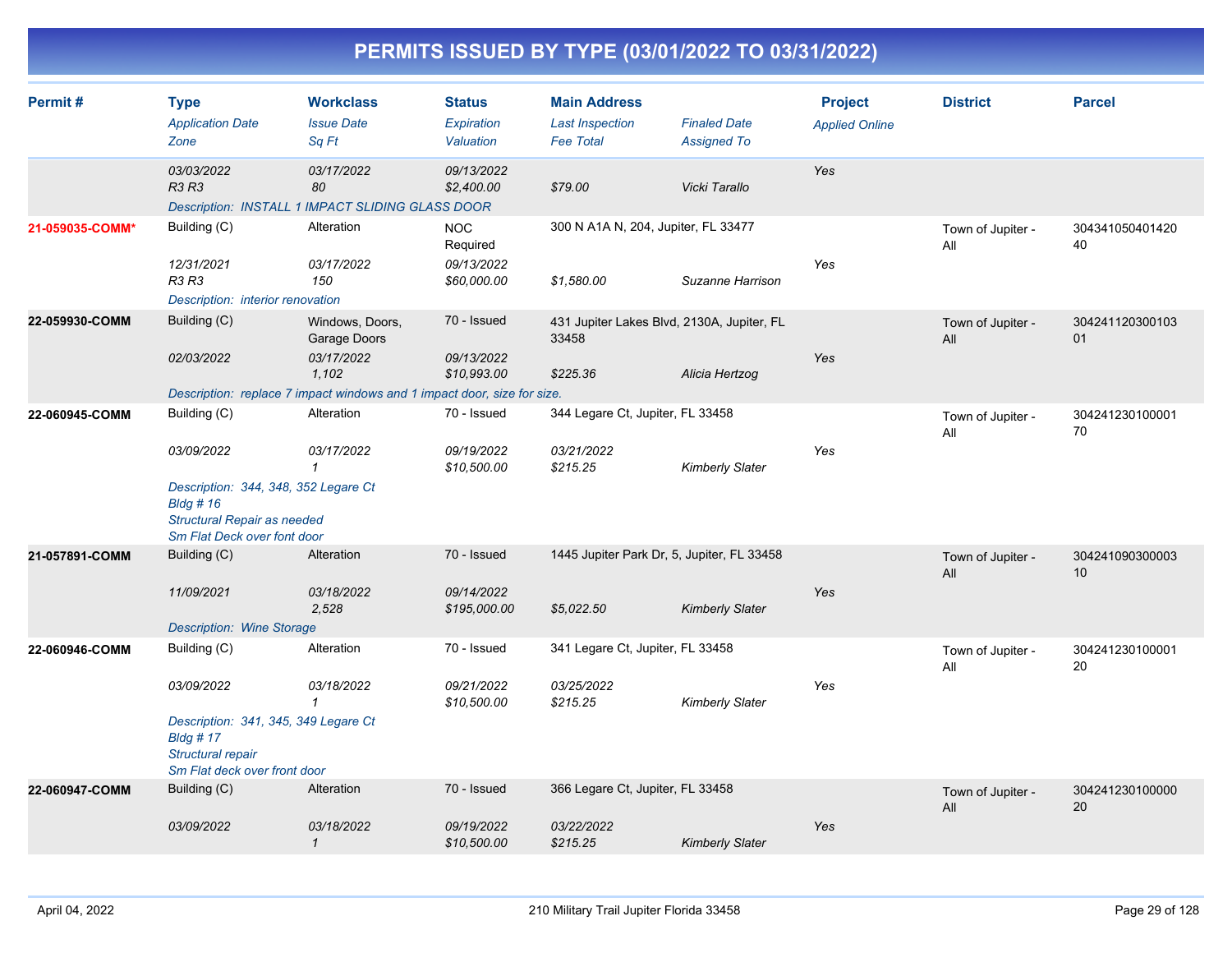| Permit #        | <b>Type</b><br><b>Application Date</b><br>Zone                                                           | <b>Workclass</b><br><b>Issue Date</b><br>Sq Ft                                                                                                                                                                                                                                                                      | <b>Status</b><br>Expiration<br>Valuation | <b>Main Address</b><br><b>Last Inspection</b><br><b>Fee Total</b> | <b>Finaled Date</b><br><b>Assigned To</b> | <b>Project</b><br><b>Applied Online</b> | <b>District</b>          | <b>Parcel</b>         |
|-----------------|----------------------------------------------------------------------------------------------------------|---------------------------------------------------------------------------------------------------------------------------------------------------------------------------------------------------------------------------------------------------------------------------------------------------------------------|------------------------------------------|-------------------------------------------------------------------|-------------------------------------------|-----------------------------------------|--------------------------|-----------------------|
|                 |                                                                                                          |                                                                                                                                                                                                                                                                                                                     |                                          |                                                                   |                                           |                                         |                          |                       |
|                 | Description: 366, 370, 374 Legare Ct<br>$B$ ldg #18<br>Structural repair<br>Sm Flat deck over front door |                                                                                                                                                                                                                                                                                                                     |                                          |                                                                   |                                           |                                         |                          |                       |
| 22-060153-COMM* | Building (C)                                                                                             | Alteration                                                                                                                                                                                                                                                                                                          | <b>NOC</b><br>Required                   | 1648 Jupiter Cove Dr, 516B, Jupiter, FL<br>33469                  |                                           |                                         | Town of Jupiter -<br>All | 304340311500251<br>60 |
|                 | 02/10/2022<br><b>R3 R3</b>                                                                               | 03/21/2022<br>1,562                                                                                                                                                                                                                                                                                                 | 09/19/2022<br>\$120,000.00               | \$3,110.00                                                        | <b>Kelly Hills</b>                        | Yes                                     |                          |                       |
|                 |                                                                                                          | Description: Interior renovation of a single family condo unit. Unit is 2 bedroom and 2 bath to remain. Remove and replace flooring, bath tile, cabinets, countertops, electrical<br>fixtures, plumbing fixtures and AC grilles. All plumbing fixtures to remain in the same location, install new shut off valves. |                                          |                                                                   |                                           |                                         |                          |                       |
| 22-059650-COMM  | Building (C)                                                                                             | Alteration                                                                                                                                                                                                                                                                                                          | 70 - Issued                              | 3131 Washington St, STORAGE BLDG,<br>Jupiter, FL 33458            |                                           |                                         | Town of Jupiter -<br>All | 304241040000010<br>20 |
|                 | 01/25/2022<br>PI PI                                                                                      | 03/21/2022<br>1,500                                                                                                                                                                                                                                                                                                 | 09/19/2022<br>\$15,000.00                | \$432.50                                                          | Suzanne Harrison                          | Yes                                     |                          |                       |
|                 |                                                                                                          | Description: This work will change use of the eastern bay of the Public Works Storage Building from storage to industrial; see the Architect's writeup on A2 of the combined plans<br>for additional information. This work will also construct a restroom and service sink within the eastern bay.                 |                                          |                                                                   |                                           |                                         |                          |                       |
| 22-060486-COMM  | Building (C)                                                                                             | Alteration                                                                                                                                                                                                                                                                                                          | 70 - Issued                              | 123 Seabreeze Cir, Jupiter, FL 33477                              |                                           |                                         | Town of Jupiter -<br>All | 304341080700012<br>30 |
|                 | 02/22/2022                                                                                               | 03/21/2022<br>30                                                                                                                                                                                                                                                                                                    | 09/19/2022<br>\$5,950.00                 | \$223.00                                                          | Vicki Tarallo                             | Yes                                     |                          |                       |
|                 |                                                                                                          | <b>Description: 2ND FLOOR BALCONY REPAIR</b>                                                                                                                                                                                                                                                                        |                                          |                                                                   |                                           |                                         |                          |                       |
| 22-060493-COMM  | Building (C)                                                                                             | Alteration                                                                                                                                                                                                                                                                                                          | 70 - Issued                              | 284 Seabreeze Cir, Jupiter, FL 33477                              |                                           |                                         | Town of Jupiter -<br>All | 304341080700028<br>40 |
|                 | 02/22/2022                                                                                               | 03/21/2022<br>30                                                                                                                                                                                                                                                                                                    | 09/19/2022<br>\$5,950.00                 | \$223.00                                                          | Vicki Tarallo                             | Yes                                     |                          |                       |
|                 |                                                                                                          | <b>Description: 2ND FLOOR BALCONY REPAIR</b>                                                                                                                                                                                                                                                                        |                                          |                                                                   |                                           |                                         |                          |                       |
| 22-060490-COMM  | Building (C)                                                                                             | Alteration                                                                                                                                                                                                                                                                                                          | 70 - Issued                              | 170 Seabreeze Cir, Jupiter, FL 33477                              |                                           |                                         | Town of Jupiter -<br>All | 304341080700017<br>00 |
|                 | 02/22/2022                                                                                               | 03/21/2022<br>30                                                                                                                                                                                                                                                                                                    | 09/19/2022<br>\$5,950.00                 | \$223.00                                                          | Vicki Tarallo                             | Yes                                     |                          |                       |
|                 |                                                                                                          | <b>Description: 2ND FLOOR BALCONY REPAIR</b>                                                                                                                                                                                                                                                                        | 70 - Issued                              |                                                                   |                                           |                                         |                          |                       |
| 22-061108-COMM  | Building (C)                                                                                             | Windows, Doors,<br>Garage Doors                                                                                                                                                                                                                                                                                     |                                          | 2501 Marina Isle Way, 201, Jupiter, FL<br>33477                   |                                           |                                         | Town of Jupiter -<br>All | 304341201102520<br>10 |
|                 | 03/15/2022                                                                                               | 03/22/2022<br>227                                                                                                                                                                                                                                                                                                   | 09/19/2022<br>\$22,500.00                | \$461.25                                                          | Angela Carpentiere                        | Yes                                     |                          |                       |
|                 |                                                                                                          | Description: Remove and replace 2 windows and 2 doors                                                                                                                                                                                                                                                               |                                          |                                                                   |                                           |                                         |                          |                       |
| 22-061131-COMM* | Building (C)<br>03/16/2022                                                                               | Windows, Doors,<br>Garage Doors<br>03/22/2022                                                                                                                                                                                                                                                                       | <b>NOC</b><br>Required<br>09/19/2022     | 1000 N Us Highway 1, BE501, Jupiter, FL<br>33477                  |                                           | Yes                                     | Town of Jupiter -<br>All | 304340312100050<br>10 |
|                 | R3 R3                                                                                                    | 1,828                                                                                                                                                                                                                                                                                                               | \$10,741.00                              | \$220.19                                                          | Debbie Rogers                             |                                         |                          |                       |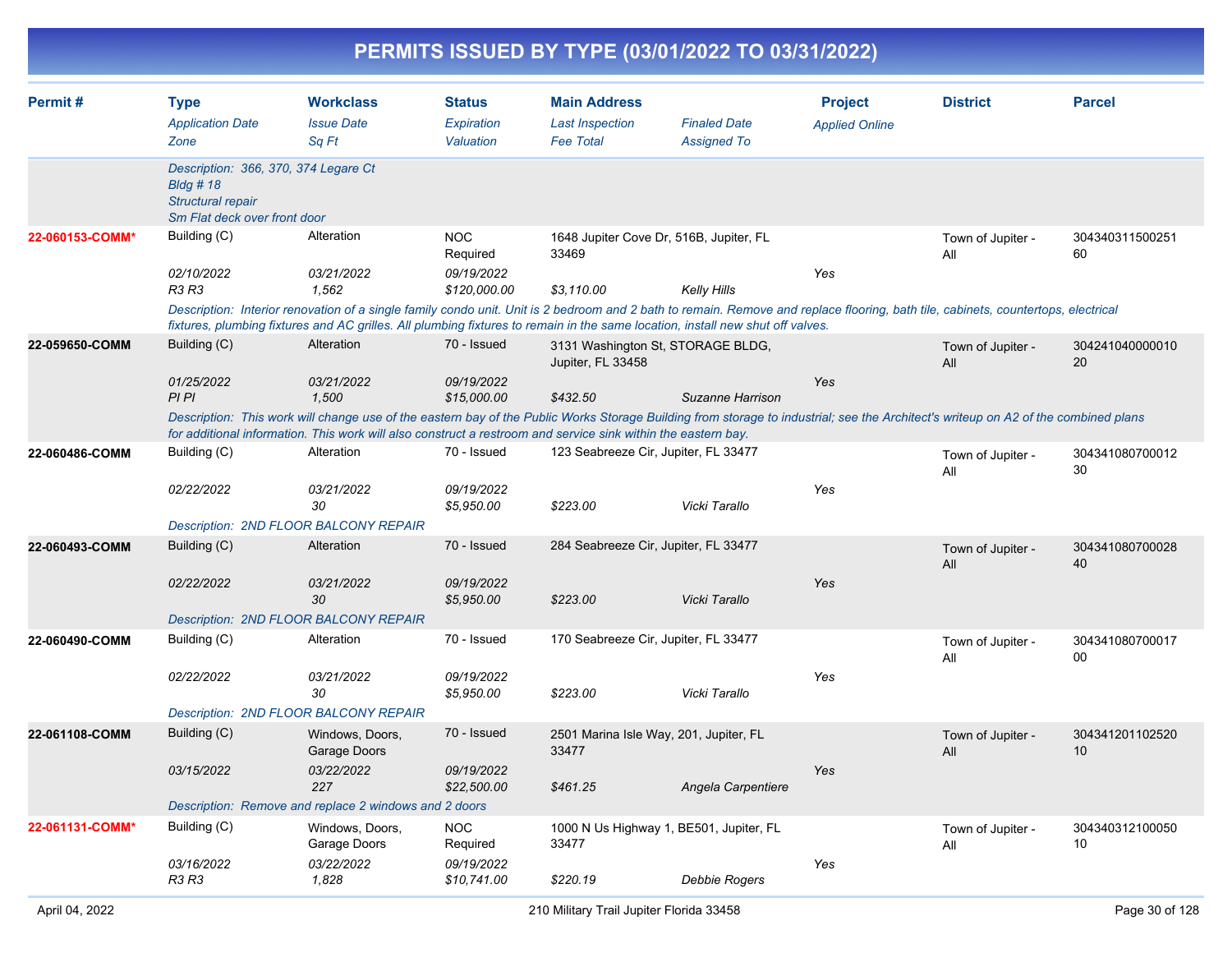| Permit#         | <b>Type</b><br><b>Application Date</b><br>Zone | <b>Workclass</b><br><b>Issue Date</b><br>Sa Ft                                                                                                                                                                                                                                                                                                                                                                                                                                                                                                                                          | <b>Status</b><br>Expiration<br>Valuation | <b>Main Address</b><br><b>Last Inspection</b><br><b>Fee Total</b> | <b>Finaled Date</b><br><b>Assigned To</b>          | <b>Project</b><br><b>Applied Online</b> | <b>District</b>          | <b>Parcel</b>             |
|-----------------|------------------------------------------------|-----------------------------------------------------------------------------------------------------------------------------------------------------------------------------------------------------------------------------------------------------------------------------------------------------------------------------------------------------------------------------------------------------------------------------------------------------------------------------------------------------------------------------------------------------------------------------------------|------------------------------------------|-------------------------------------------------------------------|----------------------------------------------------|-----------------------------------------|--------------------------|---------------------------|
|                 | Description: replacing 3 windows               |                                                                                                                                                                                                                                                                                                                                                                                                                                                                                                                                                                                         |                                          |                                                                   |                                                    |                                         |                          |                           |
| 22-060443-COMM  | Building (C)                                   | Alteration                                                                                                                                                                                                                                                                                                                                                                                                                                                                                                                                                                              | 70 - Issued                              | 661 University Blvd, 107, Jupiter, FL<br>33458                    |                                                    |                                         | Town of Jupiter -<br>All | 304241242400110<br>70     |
|                 | 02/18/2022<br><b>MXD MXD</b>                   | 03/23/2022<br>21                                                                                                                                                                                                                                                                                                                                                                                                                                                                                                                                                                        | 09/19/2022<br>\$800.00                   | \$79.00                                                           | Theo Jackson                                       | Yes                                     |                          |                           |
|                 | Description: Face Change on existing sign      |                                                                                                                                                                                                                                                                                                                                                                                                                                                                                                                                                                                         |                                          |                                                                   |                                                    |                                         |                          |                           |
| 22-060798-COMM  | Building (C)                                   | Alteration                                                                                                                                                                                                                                                                                                                                                                                                                                                                                                                                                                              | 70 - Issued                              | 9250 W Indiantown Rd, A102, Jupiter, FL<br>33478                  |                                                    |                                         | Town of Jupiter -<br>All | 304241060000010<br>90     |
|                 | 03/03/2022<br>C2C2                             | 03/23/2022<br>16                                                                                                                                                                                                                                                                                                                                                                                                                                                                                                                                                                        | 09/19/2022<br>\$950.00                   | \$79.00                                                           | Theo Jackson                                       | Yes                                     |                          |                           |
|                 | Description: Face Change on Wall               |                                                                                                                                                                                                                                                                                                                                                                                                                                                                                                                                                                                         |                                          |                                                                   |                                                    |                                         |                          |                           |
| 21-053473-COMM  | Building (C)                                   | Sign                                                                                                                                                                                                                                                                                                                                                                                                                                                                                                                                                                                    | 99 - Closed -<br><b>JCDS</b>             | 650 Pioneer Rd, BLDG 5, Jupiter, FL 33458                         |                                                    |                                         | Town of Jupiter -<br>All | 304241243000100<br>$00\,$ |
|                 | 06/02/2021<br><b>MXD MXD</b>                   | 03/23/2022<br>3                                                                                                                                                                                                                                                                                                                                                                                                                                                                                                                                                                         | 09/21/2022<br>\$469.00                   | 03/25/2022<br>\$79.00                                             | 03/28/2022<br><b>Building-Department Completed</b> | Yes                                     |                          |                           |
|                 |                                                | Description: Install one set Flat Cut Out Letters flush mounted reading Deliveries. Non Illuminated                                                                                                                                                                                                                                                                                                                                                                                                                                                                                     |                                          |                                                                   |                                                    |                                         |                          |                           |
| 22-060800-COMM  | Building (C)                                   | Alteration                                                                                                                                                                                                                                                                                                                                                                                                                                                                                                                                                                              | 70 - Issued                              | 9250 W Indiantown Rd, A102, Jupiter, FL<br>33478                  |                                                    |                                         | Town of Jupiter -<br>All | 304241060000010<br>90     |
|                 | 03/03/2022<br>C2C2                             | 03/23/2022<br>10                                                                                                                                                                                                                                                                                                                                                                                                                                                                                                                                                                        | 09/19/2022<br>\$700.00                   | \$79.00                                                           | Theo Jackson                                       | Yes                                     |                          |                           |
|                 |                                                | Description: Face Change on existing monument sign (double sided)                                                                                                                                                                                                                                                                                                                                                                                                                                                                                                                       |                                          |                                                                   |                                                    |                                         |                          |                           |
| 21-051876-COMM  | Building (C)                                   | Alteration                                                                                                                                                                                                                                                                                                                                                                                                                                                                                                                                                                              | 70 - Issued                              | 422 N Old Dixie Hwy, Jupiter, FL 33458                            |                                                    |                                         | Town of Jupiter -<br>All | 304241010200500<br>10     |
|                 | 04/15/2021                                     | 03/23/2022<br>200                                                                                                                                                                                                                                                                                                                                                                                                                                                                                                                                                                       | 09/19/2022<br>\$580,000.00               | \$11,890.00                                                       | <b>Kellie Doherty</b>                              | Yes                                     |                          |                           |
|                 | manatee grates and riprap.                     | Description: Construction of an approximate 50 cubic foot per second (CFS) capacity stormwater pump station including auger cast piles at foudnation, stormwater filtration and<br>bypass structure, effluent structure, and sitework.<br>Construction of an conflict/outlet structure and two 36-inch RCP outfall pipes to the FEC canal/intracoastal waterway, including concrete slab with curb and root barrier, end wall,<br>Installation of FPL electrical service, pump control panels, remote telemetry unit (RTU), radio antenna, and associated site electrical improvements. |                                          |                                                                   |                                                    |                                         |                          |                           |
| 22-061097-COMM* | Building (C)                                   | Windows, Doors,<br>Garage Doors                                                                                                                                                                                                                                                                                                                                                                                                                                                                                                                                                         | <b>NOC</b><br>Required                   | 2001 Marina Isle Way, 101, Jupiter, FL<br>33477                   |                                                    |                                         | Town of Jupiter -<br>All | 304341201102010<br>10     |
|                 | 03/15/2022                                     | 03/23/2022<br>1,385                                                                                                                                                                                                                                                                                                                                                                                                                                                                                                                                                                     | 09/19/2022<br>\$6,726.02                 | \$138.54                                                          | Debbie Rogers                                      | Yes                                     |                          |                           |
|                 |                                                | Description: replacing 2 windows and 2 sliding glass doors                                                                                                                                                                                                                                                                                                                                                                                                                                                                                                                              |                                          |                                                                   |                                                    |                                         |                          |                           |
| 22-061306-COMM* | Building (C)                                   | Windows, Doors,<br>Garage Doors                                                                                                                                                                                                                                                                                                                                                                                                                                                                                                                                                         | <b>NOC</b><br>Required                   | 4161 S Us Highway 1, E3, Jupiter, FL<br>33477                     |                                                    |                                         | Town of Jupiter -<br>All | 304341210500500<br>30     |
|                 | 03/22/2022<br><b>R3 R3</b>                     | 03/23/2022<br>$\mathcal I$                                                                                                                                                                                                                                                                                                                                                                                                                                                                                                                                                              | 09/19/2022<br>\$28,400.00                | \$582.20                                                          | Debbie Rogers                                      | Yes                                     |                          |                           |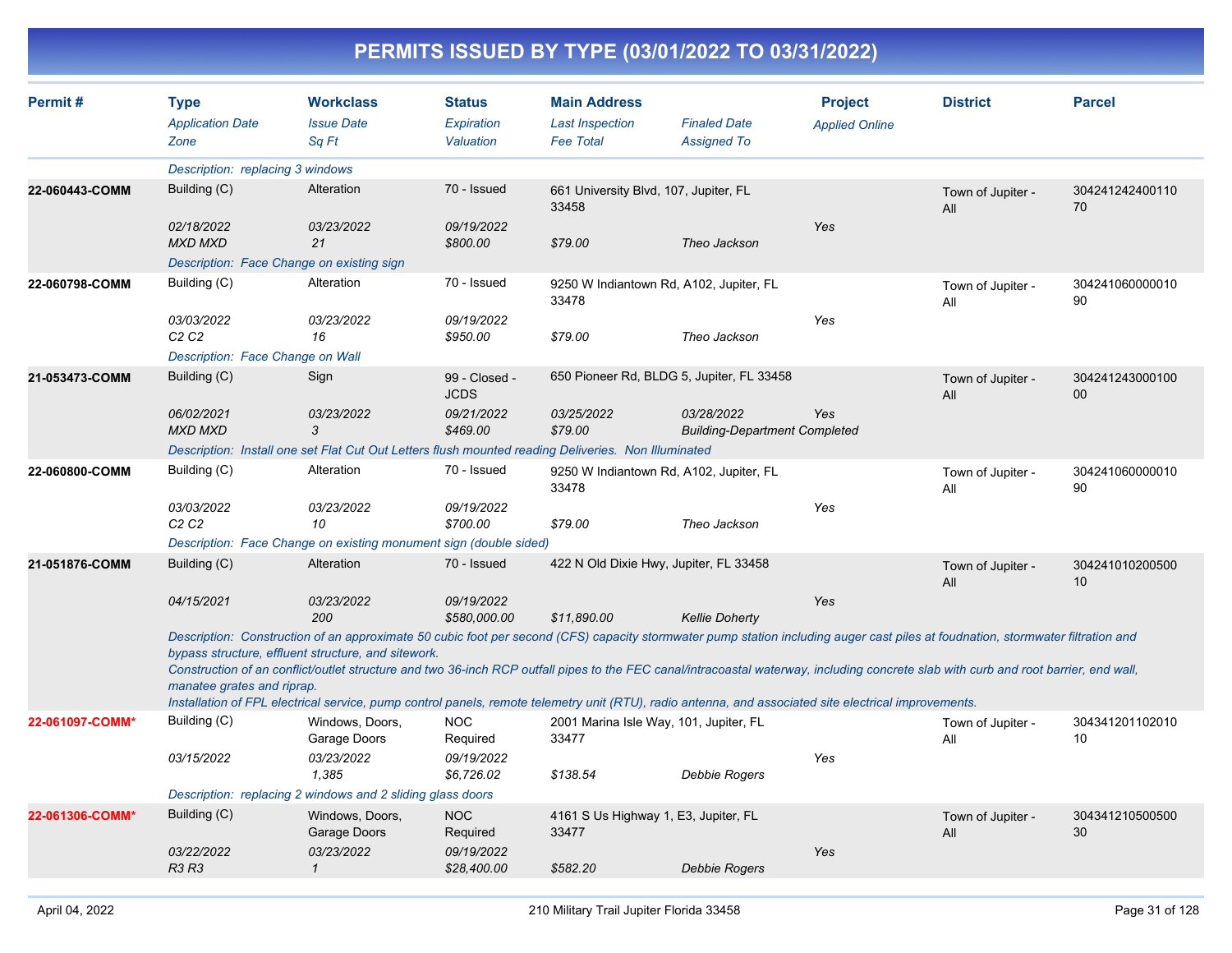|                 |                                                                                                                                |                                                                                                                                             |                                          |                                                                   | PERMITS ISSUED BY TYPE (03/01/2022 TO 03/31/2022) |                                         |                          |                                    |
|-----------------|--------------------------------------------------------------------------------------------------------------------------------|---------------------------------------------------------------------------------------------------------------------------------------------|------------------------------------------|-------------------------------------------------------------------|---------------------------------------------------|-----------------------------------------|--------------------------|------------------------------------|
| Permit#         | <b>Type</b><br><b>Application Date</b><br>Zone                                                                                 | <b>Workclass</b><br><b>Issue Date</b><br>Sq Ft                                                                                              | <b>Status</b><br>Expiration<br>Valuation | <b>Main Address</b><br><b>Last Inspection</b><br><b>Fee Total</b> | <b>Finaled Date</b><br><b>Assigned To</b>         | <b>Project</b><br><b>Applied Online</b> | <b>District</b>          | <b>Parcel</b>                      |
|                 | <b>Like For Like</b>                                                                                                           | Description: Replace 2 sets of Impact Sliding Glass Doors and 13 Impact Windows                                                             |                                          |                                                                   |                                                   |                                         |                          |                                    |
| 22-061312-COMM  | Building (C)                                                                                                                   | Alteration                                                                                                                                  | 70 - Issued                              | 1300 S A1A, 313, Jupiter, FL 33477                                |                                                   |                                         | Town of Jupiter -<br>All | 304341081500031<br>30              |
|                 | 03/22/2022<br><b>R3 R3</b>                                                                                                     | 03/23/2022<br>1,485                                                                                                                         | 09/19/2022<br>\$13,949.00                | \$285.95                                                          | Vicki Tarallo                                     | Yes                                     |                          |                                    |
|                 |                                                                                                                                | Description: Remove and replace shower pan, durock, tile in Guest bath and remove/replace tub, tub surround, durock and tile in Master bath |                                          |                                                                   |                                                   |                                         |                          |                                    |
| 22-060883-COMM* | Building (C)<br>03/07/2022                                                                                                     | Alteration<br>03/24/2022                                                                                                                    | <b>NOC</b><br>Required<br>09/20/2022     |                                                                   | 601 Seafarer Cir, 304, Jupiter, FL 33477          | Yes                                     | Town of Jupiter -<br>All | 304341201100630<br>40              |
|                 |                                                                                                                                | 60<br><b>Description: Guest Bathroom Renovation</b>                                                                                         | \$9,000.00                               | \$184.70                                                          | <b>Kimberly Slater</b>                            |                                         |                          |                                    |
|                 | <b>Cosmetic ONLY</b>                                                                                                           |                                                                                                                                             |                                          |                                                                   |                                                   |                                         |                          |                                    |
| 21-058474-COMM  | Building (C)                                                                                                                   | Windows, Doors,<br>Garage Doors                                                                                                             | 70 - Issued                              | 1100 E Indiantown Rd, 204, Jupiter, FL<br>33477                   |                                                   |                                         | Town of Jupiter -<br>All | 304341050300220<br>40              |
|                 | 12/06/2021                                                                                                                     | 03/24/2022<br>500                                                                                                                           | 09/20/2022<br>\$3,500.00                 | \$79.00                                                           | <b>Debbie Rogers</b>                              | Yes                                     |                          |                                    |
|                 |                                                                                                                                | Description: Remove and replace with impact windows                                                                                         |                                          |                                                                   |                                                   |                                         |                          |                                    |
| 21-056638-COMM  | Building (C)                                                                                                                   | Awning                                                                                                                                      | 70 - Issued                              |                                                                   | 149 Golf Village Blvd, Jupiter, FL 33458          |                                         | Town of Jupiter -<br>All | 304241130300300<br>$00\,$          |
|                 | 09/24/2021<br><b>R2 R2</b>                                                                                                     | 03/24/2022<br>1,855                                                                                                                         | 09/27/2022<br>\$20,000.00                | 03/31/2022<br>\$560.00                                            | Vicki Tarallo                                     | Yes                                     |                          |                                    |
|                 |                                                                                                                                | Description: 1 AWNING REAR DECK OF THE GOLF VILLAGE CLUBHOUSE                                                                               |                                          |                                                                   |                                                   |                                         |                          |                                    |
| 22-060944-COMM  | Building (C)                                                                                                                   | Alteration                                                                                                                                  | 70 - Issued                              | 328 Legare Ct, Jupiter, FL 33458                                  |                                                   |                                         | Town of Jupiter -<br>All | 304241230100002<br>30              |
|                 | 03/09/2022                                                                                                                     | 03/25/2022                                                                                                                                  | 09/21/2022<br>\$10,500.00                | \$215.25                                                          | Suzanne Harrison                                  | Yes                                     |                          |                                    |
|                 | Description: 328, 332, 336 Legare Ct<br><b>Bldg # 15</b><br><b>Sructural Repair as needed</b><br>Sm Flat Decks over front door |                                                                                                                                             |                                          |                                                                   |                                                   |                                         |                          |                                    |
| 22-060943-COMM  | Building (C)                                                                                                                   | Alteration                                                                                                                                  | 70 - Issued                              | 325 Legare Ct, Jupiter, FL 33458                                  |                                                   |                                         | Town of Jupiter -<br>All | 304241230100003<br>00 <sup>°</sup> |
|                 | 03/09/2022                                                                                                                     | 03/25/2022<br>$\mathcal{I}$                                                                                                                 | 09/26/2022<br>\$10,500.00                | 03/30/2022<br>\$215.25                                            | Suzanne Harrison                                  | Yes                                     |                          |                                    |
|                 | Description: 325, 329, 333 Legare Ct<br><b>Bldg #14</b><br>Structural Repair as needed                                         |                                                                                                                                             |                                          |                                                                   |                                                   |                                         |                          |                                    |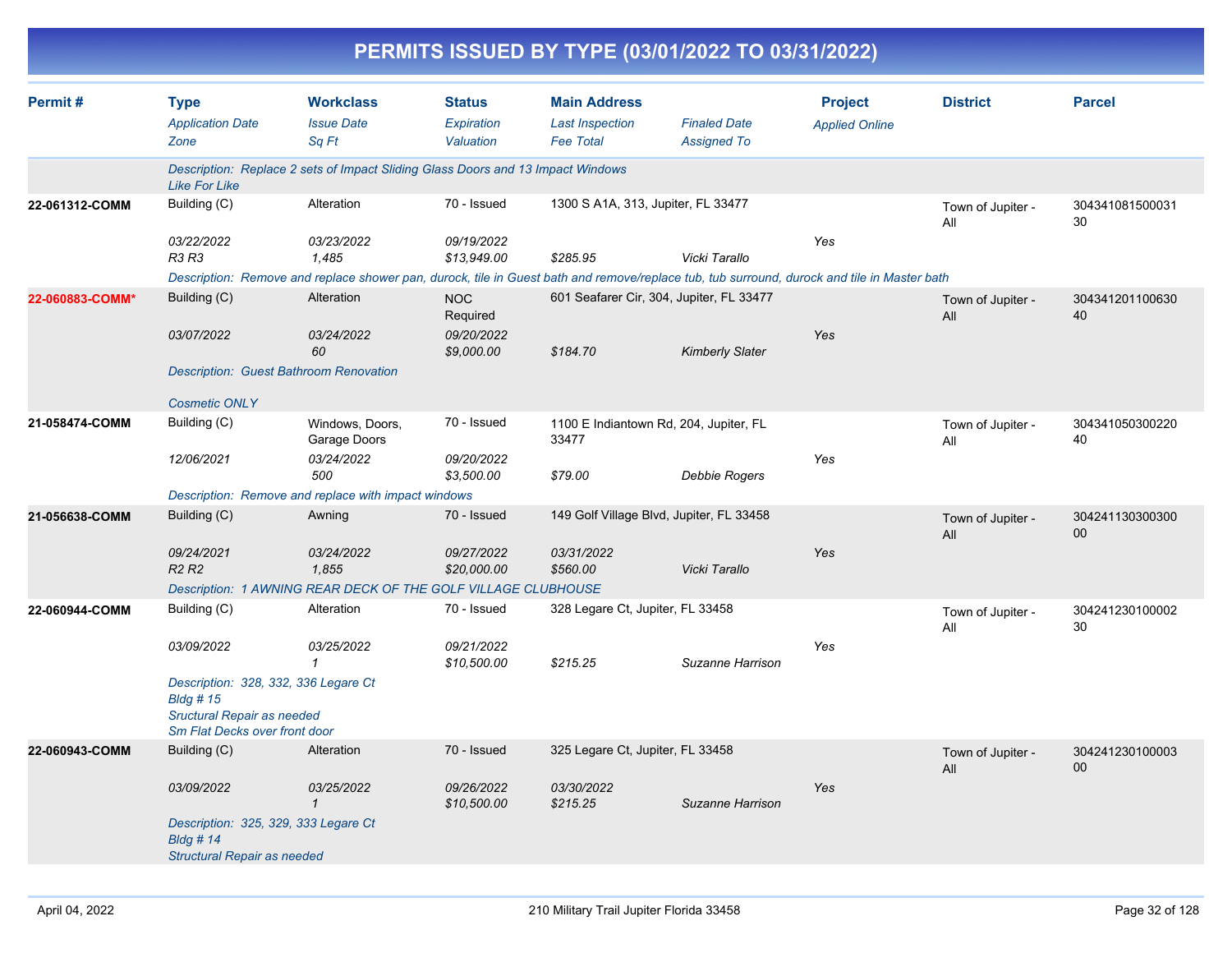| Permit#         | <b>Type</b><br><b>Application Date</b><br>Zone                                                                                                                                                | <b>Workclass</b><br><b>Issue Date</b><br>Sq Ft                                                                                                                                                                                                                                                                                                                                                                                 | <b>Status</b><br>Expiration<br>Valuation | <b>Main Address</b><br><b>Last Inspection</b><br><b>Fee Total</b> | <b>Finaled Date</b><br><b>Assigned To</b> | <b>Project</b><br><b>Applied Online</b> | <b>District</b>          | <b>Parcel</b>         |
|-----------------|-----------------------------------------------------------------------------------------------------------------------------------------------------------------------------------------------|--------------------------------------------------------------------------------------------------------------------------------------------------------------------------------------------------------------------------------------------------------------------------------------------------------------------------------------------------------------------------------------------------------------------------------|------------------------------------------|-------------------------------------------------------------------|-------------------------------------------|-----------------------------------------|--------------------------|-----------------------|
| 22-060942-COMM  | Building (C)                                                                                                                                                                                  | Alteration                                                                                                                                                                                                                                                                                                                                                                                                                     | 70 - Issued                              | 306 Legare Ct, Jupiter, FL 33458                                  |                                           |                                         | Town of Jupiter -<br>All | 304241230100003<br>20 |
|                 | 03/09/2022                                                                                                                                                                                    | 03/25/2022<br>$\mathbf{1}$                                                                                                                                                                                                                                                                                                                                                                                                     | 09/26/2022<br>\$10,500.00                | 03/30/2022<br>\$215.25                                            | Suzanne Harrison                          | Yes                                     |                          |                       |
|                 | Description: 306, 310, 314 Legare Ct<br>$B$ ldg # 13<br><b>Structural Repair as needed</b><br>Sm Flat Decks over front door                                                                   |                                                                                                                                                                                                                                                                                                                                                                                                                                |                                          |                                                                   |                                           |                                         |                          |                       |
| 21-057392-COMM* | Building (C)                                                                                                                                                                                  | Alteration                                                                                                                                                                                                                                                                                                                                                                                                                     | <b>NOC</b><br>Required                   | 9250 W Indiantown Rd, A101, Jupiter, FL<br>33478                  |                                           |                                         | Town of Jupiter -<br>All | 304241060000010<br>90 |
|                 | 10/20/2021<br>C <sub>2</sub> C <sub>2</sub>                                                                                                                                                   | 03/25/2022<br>3,329                                                                                                                                                                                                                                                                                                                                                                                                            | 09/21/2022<br>\$195,000.00               | \$5,072.50                                                        | Suzanne Harrison                          | Yes                                     |                          |                       |
|                 | Install new piping test boots<br>Install new double-walled spill buckets<br>repair STP sump electrical conduit<br>Replace fire extinguishers and intercom.<br>Convert tank 5a from RUL to DSL | Description: (7-Eleven) Install new UDCs, Install new STP sump entry boots, - Unit A101<br>remove the second RUL spill bucket, cap off the riser and install a manhole over it.<br>Replace (4) E300 3+0 dispensers with E700 (2) 3+0's and (2) 3+1's. Install dispenser decals, hanging hardware and pump toppers.<br>Install STP Relays and dispenser & data disconnects.<br>Update MID sign to include DSL product (RUL/DSL) |                                          |                                                                   |                                           |                                         |                          |                       |
| 22-061348-COMM  | Building (C)                                                                                                                                                                                  | Shutter                                                                                                                                                                                                                                                                                                                                                                                                                        | 70 - Issued                              | 1232 W Indiantown Rd, 102, Jupiter, FL<br>33458                   |                                           |                                         | Town of Jupiter -<br>All | 304241025200110<br>20 |
|                 | 03/23/2022<br>C <sub>2</sub> C <sub>2</sub><br><b>Description: Installing 3 Accordion Shutters</b>                                                                                            | 03/25/2022<br>1                                                                                                                                                                                                                                                                                                                                                                                                                | 09/21/2022<br>\$7,986.00                 | \$164.12                                                          | Debbie Rogers                             | Yes                                     |                          |                       |
| 22-060495-COMM  | Building (C)                                                                                                                                                                                  | Alteration                                                                                                                                                                                                                                                                                                                                                                                                                     | 70 - Issued                              | 131 Seabreeze Cir, Jupiter, FL 33477                              |                                           |                                         | Town of Jupiter -<br>All | 304341080700013<br>10 |
|                 | 02/22/2022                                                                                                                                                                                    | 03/25/2022<br>30                                                                                                                                                                                                                                                                                                                                                                                                               | 09/27/2022<br>\$5,950.00                 | 03/31/2022<br>\$223.00                                            | Suzanne Harrison                          | Yes                                     |                          |                       |
|                 | Description: 2nd Floor Balcony Repair                                                                                                                                                         |                                                                                                                                                                                                                                                                                                                                                                                                                                |                                          |                                                                   |                                           |                                         |                          |                       |
| 22-060487-COMM  | Building (C)                                                                                                                                                                                  | Alteration                                                                                                                                                                                                                                                                                                                                                                                                                     | 70 - Issued                              | 153 Seabreeze Cir, Jupiter, FL 33477                              |                                           |                                         | Town of Jupiter -<br>All | 304341080700015<br>30 |
|                 | 02/22/2022                                                                                                                                                                                    | 03/25/2022<br>30                                                                                                                                                                                                                                                                                                                                                                                                               | 09/21/2022<br>\$5,950.00                 | \$223.00                                                          | Suzanne Harrison                          | Yes                                     |                          |                       |
|                 | Description: 2nd Floor Balcony Repair                                                                                                                                                         |                                                                                                                                                                                                                                                                                                                                                                                                                                |                                          |                                                                   |                                           |                                         |                          |                       |
| 22-060494-COMM  | Building (C)                                                                                                                                                                                  | Alteration                                                                                                                                                                                                                                                                                                                                                                                                                     | 70 - Issued                              | 294 Seabreeze Cir, Jupiter, FL 33477                              |                                           |                                         | Town of Jupiter -<br>All | 304341080700029<br>40 |
|                 | 02/22/2022                                                                                                                                                                                    | 03/25/2022<br>30                                                                                                                                                                                                                                                                                                                                                                                                               | 09/21/2022<br>\$5,950.00                 | \$223.00                                                          | Suzanne Harrison                          | Yes                                     |                          |                       |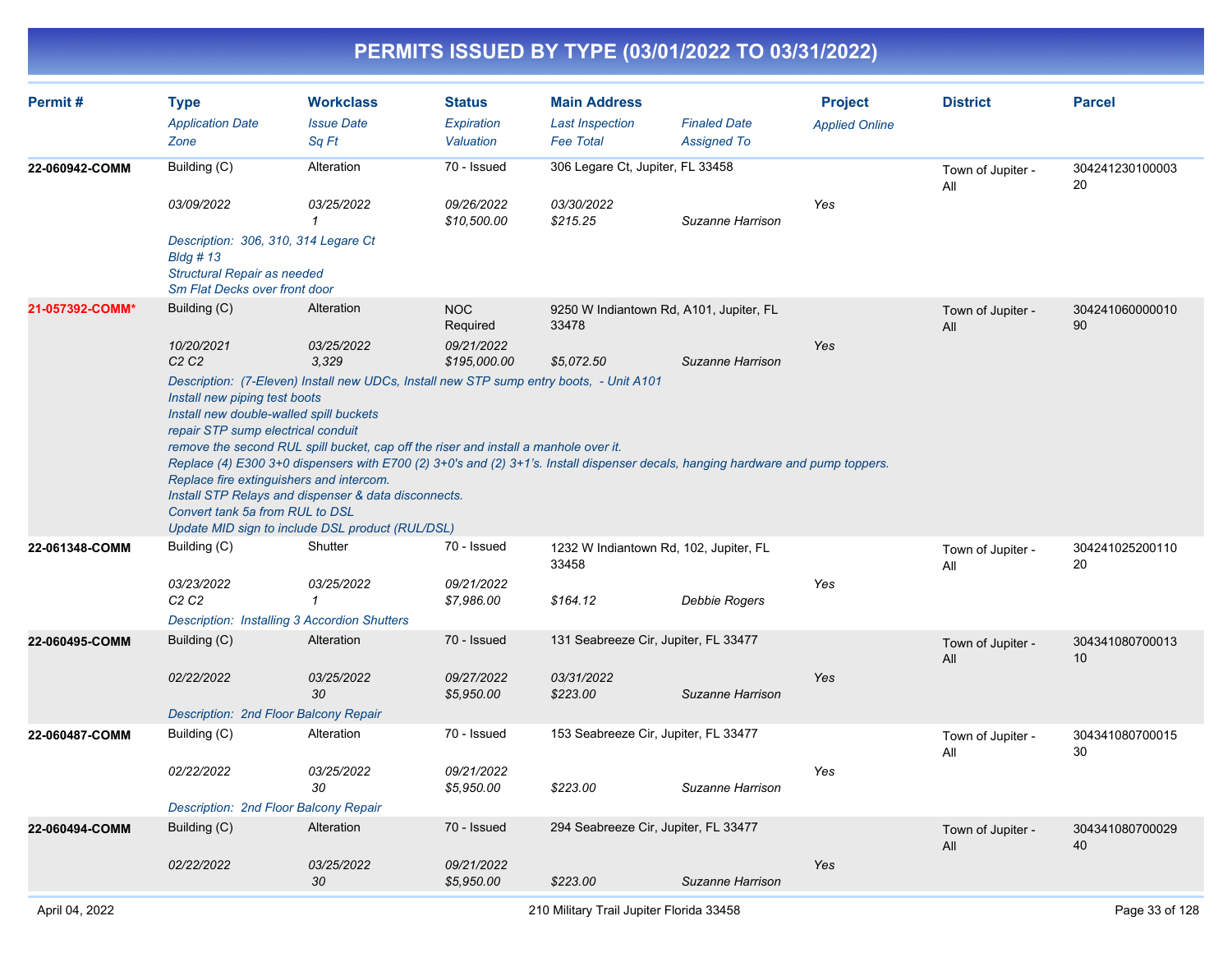|                 | PERMITS ISSUED BY TYPE (03/01/2022 TO 03/31/2022) |                                                                          |                                          |                                                                   |                                           |                                         |                          |                       |  |  |  |
|-----------------|---------------------------------------------------|--------------------------------------------------------------------------|------------------------------------------|-------------------------------------------------------------------|-------------------------------------------|-----------------------------------------|--------------------------|-----------------------|--|--|--|
| Permit#         | <b>Type</b><br><b>Application Date</b><br>Zone    | <b>Workclass</b><br><b>Issue Date</b><br>Sq Ft                           | <b>Status</b><br>Expiration<br>Valuation | <b>Main Address</b><br><b>Last Inspection</b><br><b>Fee Total</b> | <b>Finaled Date</b><br><b>Assigned To</b> | <b>Project</b><br><b>Applied Online</b> | <b>District</b>          | <b>Parcel</b>         |  |  |  |
|                 | Description: 2nd Floor Balcony Repiar             |                                                                          |                                          |                                                                   |                                           |                                         |                          |                       |  |  |  |
| 22-060070-COMM  | Building (C)<br>02/08/2022                        | Windows, Doors,<br>Garage Doors<br>03/28/2022                            | 70 - Issued<br>09/26/2022                | 6527 Chasewood Dr, H, Jupiter, FL 33458                           |                                           | Yes                                     | Town of Jupiter -<br>All | 304241031400001<br>08 |  |  |  |
|                 | Sliding glass doors                               | Description: Replacing on existing openings 2 impact                     | \$7,100.00                               | \$146.13                                                          | <b>Kimberly Slater</b>                    |                                         |                          |                       |  |  |  |
| 22-059226-COMM  | Building (C)<br>01/10/2022                        | Windows, Doors,<br>Garage Doors<br>03/28/2022                            | 70 - Issued<br>09/24/2022                | 1804 Captains Way, Jupiter, FL 33477                              |                                           | Yes                                     | Town of Jupiter -<br>All | 304341180400018<br>04 |  |  |  |
|                 | <b>R1R1</b>                                       | $\mathcal I$<br>Description: REPLACE 1 DOOR TO IMPACT                    | \$3,589.79                               | \$79.00                                                           | Alicia Hertzog                            |                                         |                          |                       |  |  |  |
| 22-059201-COMM  | Building (C)<br>01/07/2022                        | Windows, Doors,<br>Garage Doors<br>03/28/2022                            | 70 - Issued<br>09/24/2022                | 252 Eagle Dr, Jupiter, FL 33477                                   |                                           | Yes                                     | Town of Jupiter -<br>All | 304341181000051<br>12 |  |  |  |
|                 | <b>R1 R1</b>                                      | $\mathbf{1}$<br>Description: REPLACE 1 DOOR TO IMPACT                    | \$3,554.20                               | \$79.00                                                           | Alicia Hertzog                            |                                         |                          |                       |  |  |  |
| 21-058244-COMM  | Building (C)                                      | Fence                                                                    | 70 - Issued                              | 221 Jupiter St, Jupiter, FL 33458                                 |                                           |                                         | Town of Jupiter -<br>All | 304241010200200<br>40 |  |  |  |
|                 | 11/23/2021<br>1111                                | 03/28/2022<br>246<br>Description: Install fence and gate at parking area | 09/26/2022<br>\$1,200.00                 | \$179.00                                                          | Angela Carpentiere                        | Yes                                     |                          |                       |  |  |  |
| 22-061318-COMM* | Building (C)                                      | Shutter                                                                  | <b>NOC</b><br>Required                   | 400 Ocean Trail Way, 1205, Jupiter, FL<br>33477                   |                                           |                                         | Town of Jupiter -<br>All | 304341051400412<br>05 |  |  |  |
|                 | 03/22/2022                                        | 03/28/2022<br>$\mathbf{1}$                                               | 09/26/2022<br>\$4,700.00                 | \$98.00                                                           | Suzanne Harrison                          | Yes                                     |                          |                       |  |  |  |
|                 |                                                   | <b>Description: HURRICANE SHUTTERS 1 ACCORDION</b>                       |                                          |                                                                   |                                           |                                         |                          |                       |  |  |  |
| 22-060473-COMM* | Building (C)                                      | Alteration                                                               | <b>NOC</b><br>Required                   | 661 University Blvd, 107, Jupiter, FL<br>33458                    |                                           |                                         | Town of Jupiter -<br>All | 304241242400110<br>70 |  |  |  |
|                 | 02/21/2022<br>MXD MXD                             | 03/29/2022<br>21                                                         | 09/26/2022<br>\$3,350.00                 | \$79.00                                                           | Theo Jackson                              | Yes                                     |                          |                       |  |  |  |
|                 |                                                   | Description: Installation of illuminated Wall Sign                       |                                          |                                                                   |                                           |                                         |                          |                       |  |  |  |
| 21-058159-COMM  | Building (C)                                      | Sign                                                                     | 70 - Issued                              | 106 Commerce Way, Jupiter, FL 33458                               |                                           |                                         | Town of Jupiter -<br>All | 304241020700000<br>20 |  |  |  |
|                 | 11/19/2021                                        | 03/29/2022<br>120                                                        | 09/26/2022<br>\$500.00                   | \$79.00                                                           | Theo Jackson                              | Yes                                     |                          |                       |  |  |  |
|                 | Non-Electrical                                    | Description: Replace Existing Sign with same.                            |                                          |                                                                   |                                           |                                         |                          |                       |  |  |  |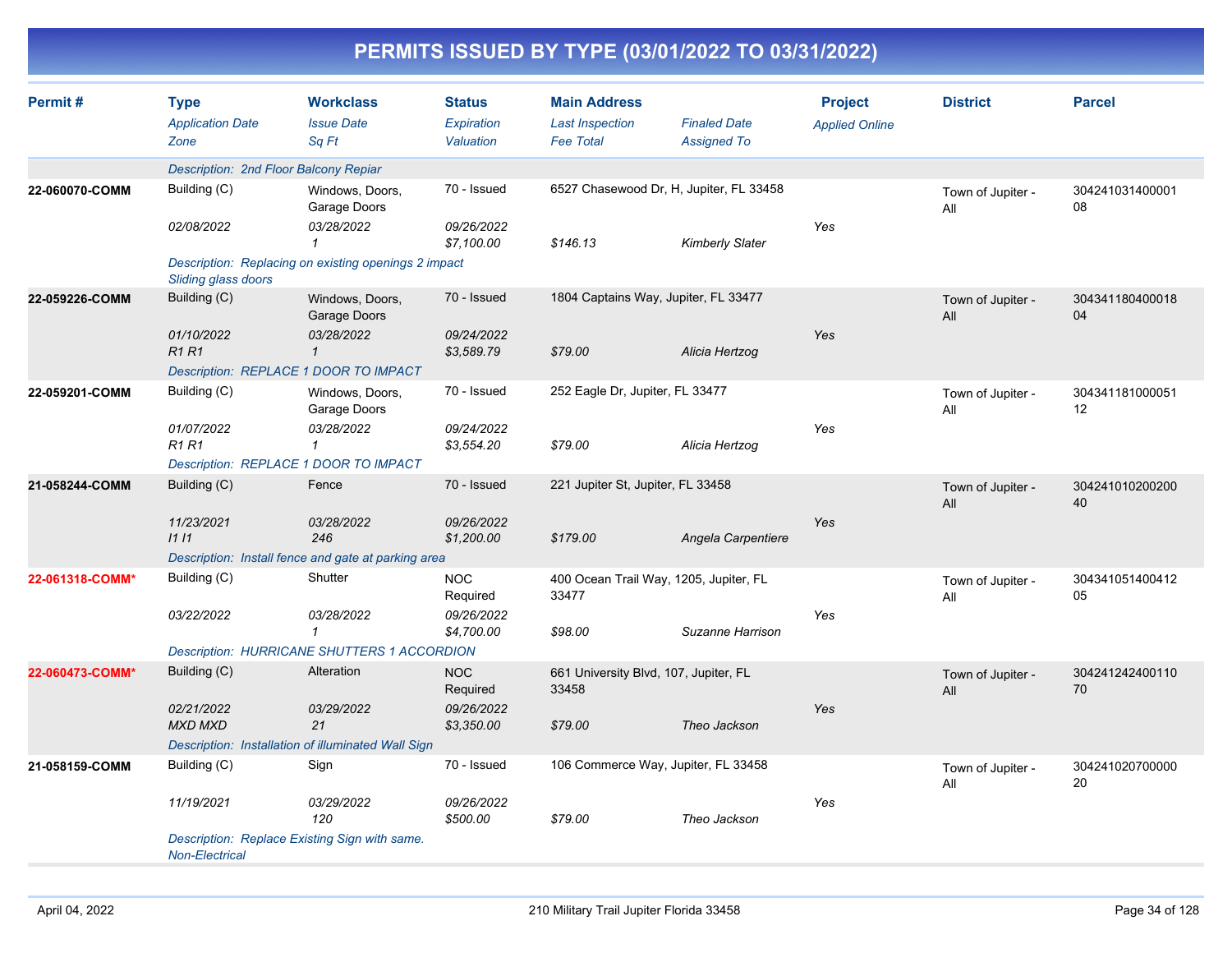| Permit#         | <b>Type</b><br><b>Application Date</b><br>Zone                     | <b>Workclass</b><br><b>Issue Date</b><br>Sq Ft                                                                                                   | <b>Status</b><br>Expiration<br>Valuation | <b>Main Address</b><br><b>Last Inspection</b><br><b>Fee Total</b> | <b>Finaled Date</b><br><b>Assigned To</b> | <b>Project</b><br><b>Applied Online</b> | <b>District</b>          | <b>Parcel</b>         |
|-----------------|--------------------------------------------------------------------|--------------------------------------------------------------------------------------------------------------------------------------------------|------------------------------------------|-------------------------------------------------------------------|-------------------------------------------|-----------------------------------------|--------------------------|-----------------------|
| 22-061320-COMM* | Building (C)                                                       | Shutter                                                                                                                                          | <b>NOC</b><br>Required                   | 300 Ocean Trail Way, 205, Jupiter, FL<br>33477                    |                                           |                                         | Town of Jupiter -<br>All | 304341051200302<br>05 |
|                 | 03/22/2022                                                         | 03/29/2022<br>$\mathbf{1}$<br><b>Description: HURRICANE SHUTTERS 5 ACCORDION</b>                                                                 | 09/26/2022<br>\$6,260.00                 | \$129.20                                                          | Angela Carpentiere                        | Yes                                     |                          |                       |
| 22-061464-COMM* | Building (C)                                                       | Windows, Doors,<br>Garage Doors                                                                                                                  | <b>NOC</b><br>Required                   | 200 Ocean Trail Way, 1301, Jupiter, FL<br>33477                   |                                           |                                         | Town of Jupiter -<br>All | 304341050600112<br>11 |
|                 | 03/28/2022                                                         | 03/29/2022<br>0                                                                                                                                  | 09/26/2022<br>\$33,818.00                | \$693.27                                                          | Angela Carpentiere                        | Yes                                     |                          |                       |
|                 |                                                                    | Description: Remove & replace (2) Windows & (4) SGD with like impact products                                                                    |                                          |                                                                   |                                           |                                         |                          |                       |
| 22-060802-COMM  | Building (C)                                                       | Alteration                                                                                                                                       | 70 - Issued                              | 275 Palm Ave, C408, Jupiter, FL 33477                             |                                           |                                         | Town of Jupiter -<br>All | 304341051600340<br>80 |
|                 | 03/03/2022<br><b>R3 R3</b>                                         | 03/29/2022<br>$\mathcal I$                                                                                                                       | 09/26/2022<br>\$35,000.00                | \$1,167.50                                                        | <b>Kelly Hills</b>                        | Yes                                     |                          |                       |
|                 | Plumbing is Same for same.                                         | Description: 3/3/0202 KITCHEN REMODEL                                                                                                            |                                          |                                                                   |                                           |                                         |                          |                       |
| 22-059937-COMM  | Building (C)                                                       | Alteration                                                                                                                                       | 70 - Issued                              | 1011 Love St, Jupiter, FL 33477                                   |                                           |                                         | Town of Jupiter -<br>All | 304340310400800<br>90 |
|                 | 02/03/2022                                                         | 03/30/2022<br>256                                                                                                                                | 09/26/2022<br>\$22,120.00                | \$614.06                                                          | Suzanne Harrison                          | Yes                                     |                          |                       |
|                 |                                                                    | Description: Trellis as indicated on sheet A-1 - The Pink House                                                                                  |                                          |                                                                   |                                           |                                         |                          |                       |
| 22-059283-COMM  | Building (C)                                                       | Alteration                                                                                                                                       | 70 - Issued                              | 115 1St St, Jupiter, FL 33458                                     |                                           |                                         | Town of Jupiter -<br>All | 304241010300903<br>50 |
|                 | 01/11/2022                                                         | 03/30/2022<br>$\mathbf{1}$                                                                                                                       | 09/27/2022<br>\$200,000.00               | 03/31/2022<br>\$5,150.00                                          | Alicia Hertzog                            | Yes                                     |                          |                       |
|                 |                                                                    | Description: Interior alterations to an existing building, replacement & modification of 1 door & 1 window. No change in building area or height |                                          |                                                                   |                                           |                                         |                          |                       |
| 21-058996-COMM  | Building (C)                                                       | Alteration                                                                                                                                       | 70 - Issued                              | 1701 Marina Isle Way, 406, Jupiter, FL<br>33477                   |                                           |                                         | Town of Jupiter -<br>All | 304341201101740<br>60 |
|                 | 12/29/2021<br>R <sub>2</sub> R <sub>2</sub>                        | 03/30/2022<br>75                                                                                                                                 | 09/26/2022<br>\$9,000.00                 | \$284.70                                                          | Alicia Hertzog                            | Yes                                     |                          |                       |
|                 |                                                                    | Description: Remodel Masterbath - no changes to layout of existing bathroom. Update electric to code.                                            |                                          |                                                                   |                                           |                                         |                          |                       |
| 22-061432-COMM  | Building (C)                                                       | Windows, Doors,<br>Garage Doors                                                                                                                  | 70 - Issued                              | 701 Seafarer Cir, 105, Jupiter, FL 33477                          |                                           |                                         | Town of Jupiter -<br>All | 304341201100710<br>50 |
|                 | 03/25/2022<br>R <sub>2</sub> R <sub>2</sub>                        | 03/30/2022<br>$\mathbf{1}$                                                                                                                       | 09/26/2022<br>\$14,857.82                | \$304.59                                                          | Debbie Rogers                             | Yes                                     |                          |                       |
|                 | Description: Replacing size for size windows and doors with impact |                                                                                                                                                  |                                          |                                                                   |                                           |                                         |                          |                       |
| 22-061317-COMM* | Building (C)                                                       | Shutter                                                                                                                                          | <b>NOC</b><br>Required                   | 400 Ocean Trail Way, 807, Jupiter, FL<br>33477                    |                                           |                                         | Town of Jupiter -<br>All | 304341051400408<br>07 |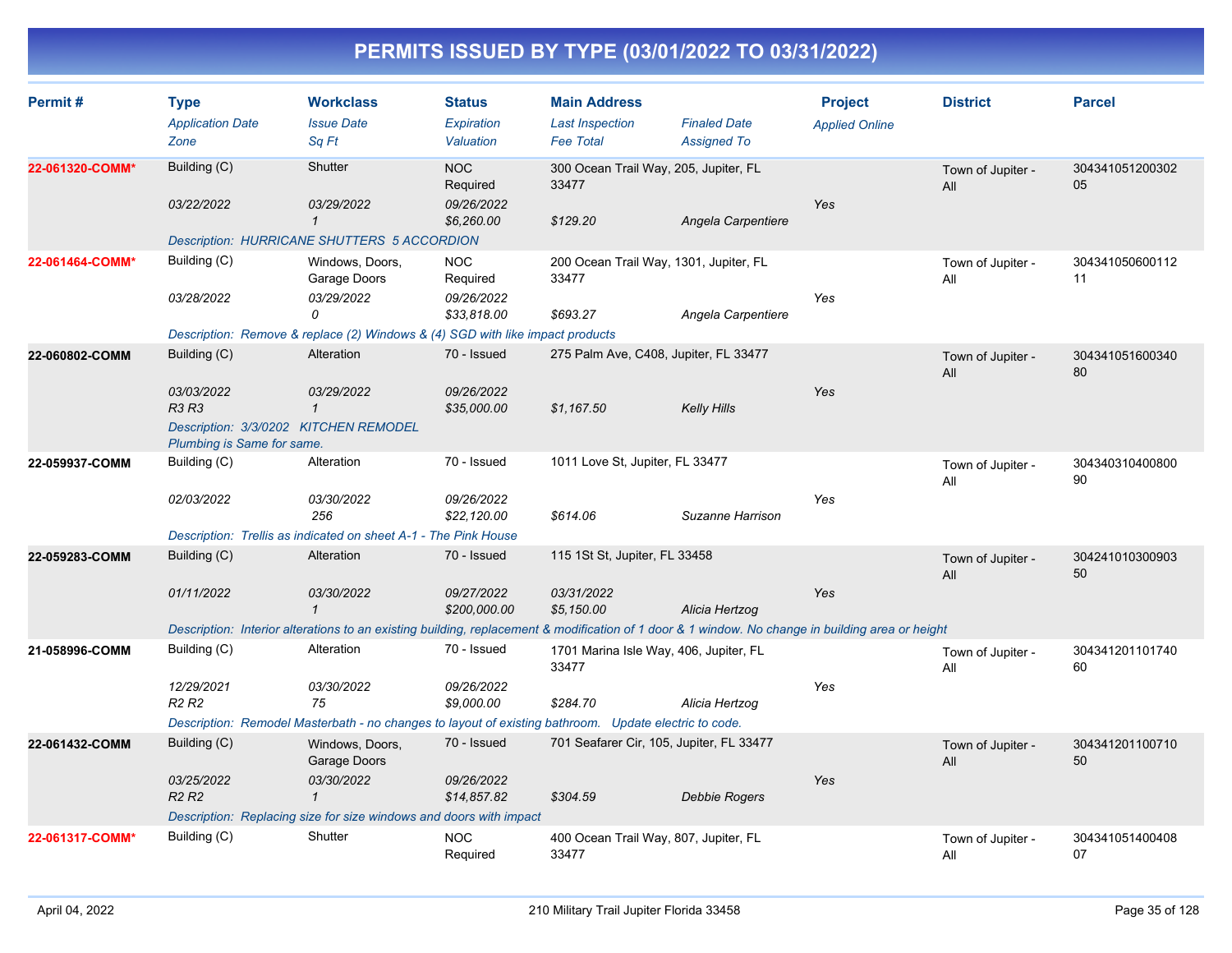| Permit#         | <b>Type</b><br><b>Application Date</b><br>Zone              | <b>Workclass</b><br><b>Issue Date</b><br>Sq Ft                                                     | <b>Status</b><br>Expiration<br>Valuation            | <b>Main Address</b><br><b>Last Inspection</b><br><b>Fee Total</b> | <b>Finaled Date</b><br><b>Assigned To</b> | <b>Project</b><br><b>Applied Online</b> | <b>District</b>          | <b>Parcel</b>         |
|-----------------|-------------------------------------------------------------|----------------------------------------------------------------------------------------------------|-----------------------------------------------------|-------------------------------------------------------------------|-------------------------------------------|-----------------------------------------|--------------------------|-----------------------|
|                 | 03/22/2022<br><b>R3 R3</b>                                  | 03/30/2022<br><b>Description: INSTALL 3 ACCORDION SHUTTERS</b>                                     | 09/26/2022<br>\$6.080.00                            | \$125.60                                                          | Debbie Rogers                             | Yes                                     |                          |                       |
| 22-061480-COMM  | Building (C)<br>03/28/2022                                  | Windows, Doors,<br>Garage Doors<br>03/31/2022<br>Description: INSTALL IMPACT 3 WINDOWS AND 2 DOORS | 70 - Issued<br>09/27/2022<br>\$21,900.00            | 755 Saturn St, 101F, Jupiter, FL 33477<br>\$448.95                | Angela Carpentiere                        | Yes                                     | Town of Jupiter -<br>All | 304340311300610<br>10 |
| 22-061448-COMM  | Building (C)<br>03/25/2022<br>R <sub>3</sub> R <sub>3</sub> | Windows, Doors,<br>Garage Doors<br>03/31/2022<br>0<br>Description: IMPACT WINDOWS AND DOORS        | 70 - Issued<br>09/27/2022<br>\$19.172.00            | 1605 S Us Highway 1, 3B, Jupiter, FL<br>33477<br>\$393.02         | Debbie Rogers                             | Yes                                     | Town of Jupiter -<br>All | 304341080900300<br>20 |
| 22-060784-COMM* | Building (C)<br>03/03/2022                                  | Alteration<br>03/31/2022<br>4,180<br>Description: INSTALLATION OF PLAYGROUND EQUIPMENT AND SHADE   | <b>NOC</b><br>Required<br>09/27/2022<br>\$27,905.00 | 147 Poinciana Dr, Jupiter, FL 33458<br>\$572.05                   | Vicki Tarallo                             | Yes                                     | Town of Jupiter -<br>All | 304241240400500<br>00 |

**PERMITS ISSUED FOR BUILDING (C): 108**

| <b>BUILDING (R)</b> |                                        |                                                   |                          |                                        |                                    |     |                          |                       |
|---------------------|----------------------------------------|---------------------------------------------------|--------------------------|----------------------------------------|------------------------------------|-----|--------------------------|-----------------------|
| 22-060145-BLDR      | Building (R)                           | Fence                                             | 70 - Issued              |                                        | 119 Olympus Way, Jupiter, FL 33477 |     | Town of Jupiter -<br>All | 304341080600300<br>60 |
|                     | 02/10/2022                             | 03/01/2022<br>54                                  | 08/29/2022<br>\$3,018.00 | \$79.00                                | Ellis Baird                        | Yes |                          |                       |
|                     | Description: 54' of 6' high wood fence |                                                   |                          |                                        |                                    |     |                          |                       |
| 22-060263-BLDR      | Building (R)                           | Alteration                                        | 70 - Issued              | 227 Ridge Rd, Jupiter, FL 33477        |                                    |     | Town of Jupiter -<br>All | 304341160200029<br>70 |
|                     | 02/15/2022                             | 03/01/2022                                        | 08/29/2022<br>\$5,500.00 | \$114.00                               | Vicki Tarallo                      | Yes |                          |                       |
|                     |                                        | Description: REMOVE AND REPLACE 1 SKYLIGHT        |                          |                                        |                                    |     |                          |                       |
| 22-060447-BLDR      | Building (R)                           | Windows, Doors,<br>Garage Doors                   | 70 - Issued              | 6434 Foster St, Jupiter, FL 33458      |                                    |     | Town of Jupiter -<br>All | 304241150104300<br>30 |
|                     | 02/18/2022                             | 03/01/2022                                        | 09/26/2022<br>\$1,728.00 | 03/30/2022<br>\$79.00                  | Sara Frogner                       | Yes |                          |                       |
|                     |                                        | Description: CHANGE OUT FRONT DOOR NO SIZE CHANGE |                          |                                        |                                    |     |                          |                       |
| 22-060437-BLDR      | Building (R)                           | Alteration                                        | 70 - Issued              | 166 Harbourside Cir, Jupiter, FL 33477 |                                    |     | Town of Jupiter -<br>All | 304341170200010<br>23 |
|                     |                                        |                                                   |                          |                                        |                                    |     |                          |                       |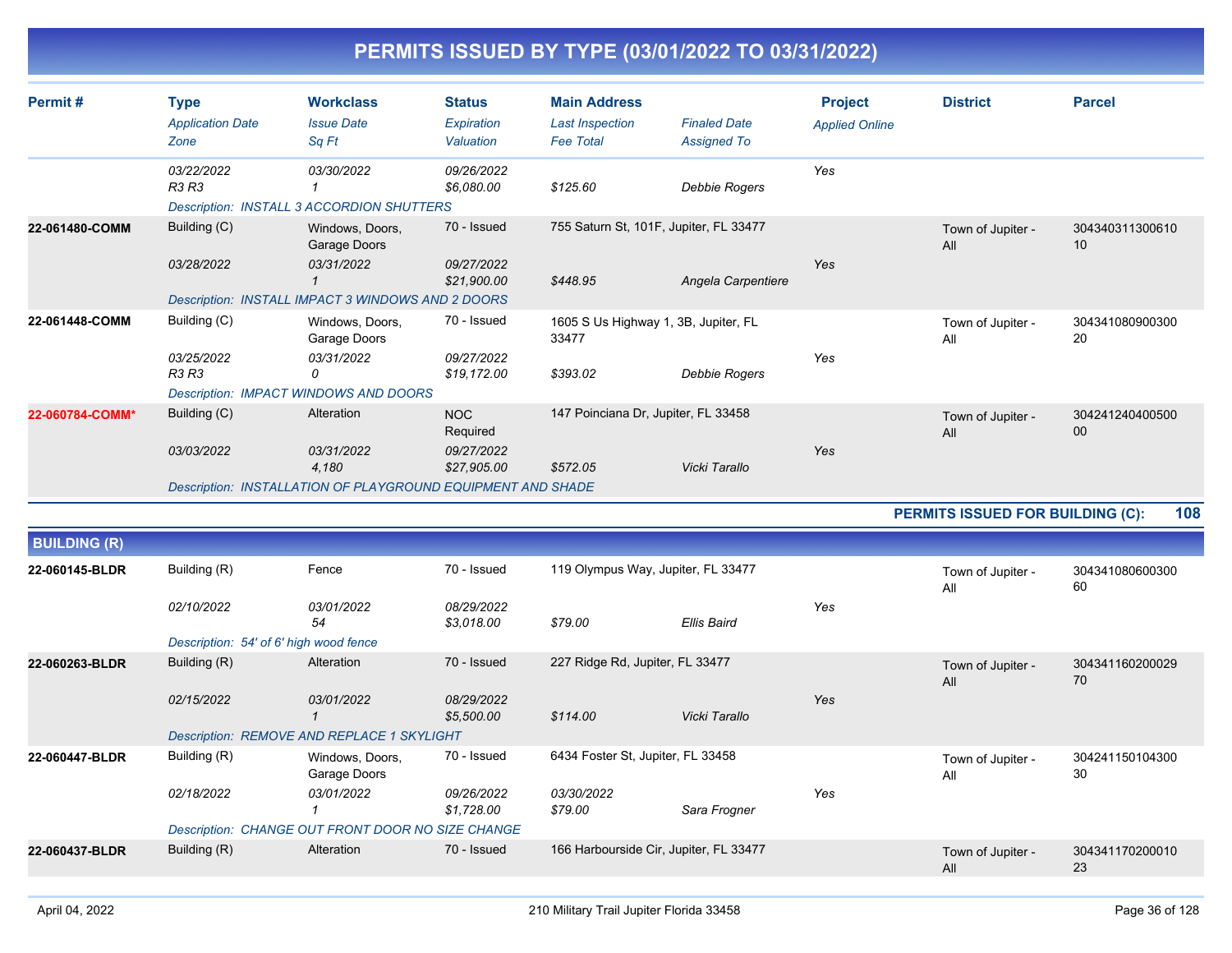| Permit#        | <b>Type</b>             | <b>Workclass</b>                                                            | <b>Status</b>                | <b>Main Address</b>                     |                                                    | <b>Project</b>        | <b>District</b>          | <b>Parcel</b>         |
|----------------|-------------------------|-----------------------------------------------------------------------------|------------------------------|-----------------------------------------|----------------------------------------------------|-----------------------|--------------------------|-----------------------|
|                | <b>Application Date</b> | <b>Issue Date</b>                                                           | Expiration                   | <b>Last Inspection</b>                  | <b>Finaled Date</b>                                | <b>Applied Online</b> |                          |                       |
|                | Zone                    | Sq Ft                                                                       | Valuation                    | <b>Fee Total</b>                        | <b>Assigned To</b>                                 |                       |                          |                       |
|                | 02/18/2022              | 03/01/2022<br>-1                                                            | 09/28/2022<br>\$82,000.00    | 04/01/2022<br>\$1,681.00                | <b>Kimberly Slater</b>                             | Yes                   |                          |                       |
|                |                         | Description: Solar PV installation with backup batteries                    |                              |                                         |                                                    |                       |                          |                       |
| 22-060578-BLDR | Building (R)            | Windows, Doors,<br>Garage Doors                                             | 70 - Issued                  | 124 Santiago Dr, Jupiter, FL 33458      |                                                    |                       | Town of Jupiter -<br>All | 304241131700001<br>50 |
|                | 02/24/2022              | 03/01/2022<br>128                                                           | 08/29/2022<br>\$4,032.00     | \$84.64                                 | Angela Carpentiere                                 | Yes                   |                          |                       |
|                |                         | Description: replace (1) 16X8 OVERHEAD GARAGE DOOR                          |                              |                                         |                                                    |                       |                          |                       |
| 22-060587-BLDR | Building (R)            | Windows, Doors,<br>Garage Doors                                             | 70 - Issued                  | 1406 Ocean Dunes Cir, Jupiter, FL 33477 |                                                    |                       | Town of Jupiter -<br>All | 304341201404000<br>60 |
|                | 02/24/2022              | 03/01/2022<br>$\mathbf{1}$                                                  | 08/29/2022<br>\$2,300.00     | \$79.00                                 | Angela Carpentiere                                 | Yes                   |                          |                       |
|                |                         | Description: remove and replace one garage door                             |                              |                                         |                                                    |                       |                          |                       |
| 22-060389-BLDR | Building (R)            | Windows, Doors,<br>Garage Doors                                             | 70 - Issued                  | 289 Marlberry Cir, Jupiter, FL 33458    |                                                    |                       | Town of Jupiter -<br>All | 304241240400001<br>30 |
|                | 02/17/2022              | 03/02/2022<br>455                                                           | 08/29/2022<br>\$32,050.00    | \$657.03                                | Vicki Tarallo                                      | Yes                   |                          |                       |
|                |                         | Description: REPLACING 19 WINDOWS AND 4 DOORS ALL IMPACT                    |                              |                                         |                                                    |                       |                          |                       |
| 22-060557-BLDR | Building (R)            | Windows, Doors,<br>Garage Doors                                             | 70 - Issued                  | 908 Pottawatomie St, Jupiter, FL 33458  |                                                    |                       | Town of Jupiter -<br>All | 304241020201601<br>40 |
|                | 02/23/2022              | 03/02/2022<br>$\mathbf{1}$                                                  | 08/29/2022<br>\$3,885.00     | \$81.70                                 | Sara Frogner                                       | Yes                   |                          |                       |
|                |                         | Description: Replace on existing opening 1 Impact SGD                       |                              |                                         |                                                    |                       |                          |                       |
| 22-060551-BLDR | Building (R)            | Windows, Doors,<br>Garage Doors                                             | 70 - Issued                  | 6311 Riverwalk Ln, 6, Jupiter, FL 33458 |                                                    |                       | Town of Jupiter -<br>All | 304241031700009<br>60 |
|                | 02/23/2022              | 03/02/2022<br>1,254                                                         | 08/29/2022<br>\$5,035.00     | \$104.70                                | Sara Frogner                                       | Yes                   |                          |                       |
|                |                         | Description: replace 3 impact windows, size for size.                       |                              |                                         |                                                    |                       |                          |                       |
| 22-060506-BLDR | Building (R)            | Windows, Doors,<br>Garage Doors                                             | 70 - Issued                  | 18062 April Ln, Jupiter, FL 33458       |                                                    |                       | Town of Jupiter -<br>All | 304240360000501<br>10 |
|                | 02/22/2022              | 03/02/2022<br>$\mathbf{1}$                                                  | 08/29/2022<br>\$26,276.00    | \$538.66                                | Shandre Kellerman                                  | Yes                   |                          |                       |
|                |                         | Description: Installing on existing openings 11 imp windows, 3 impact doors |                              |                                         |                                                    |                       |                          |                       |
| 22-060102-BLDR | Building (R)            | Fence                                                                       | 99 - Closed -<br><b>JCDS</b> | 100 Norwood Rd, Jupiter, FL 33469       |                                                    |                       | Town of Jupiter -<br>All | 304240360900700<br>10 |
|                | 02/09/2022              | 03/02/2022<br>160                                                           | 08/29/2022<br>\$5,500.00     | \$114.00                                | 03/02/2022<br><b>Building-Department Completed</b> | Yes                   |                          |                       |
|                |                         | Description: Supply and install approx. 160' of 6' high white PVC fence     |                              |                                         |                                                    |                       |                          |                       |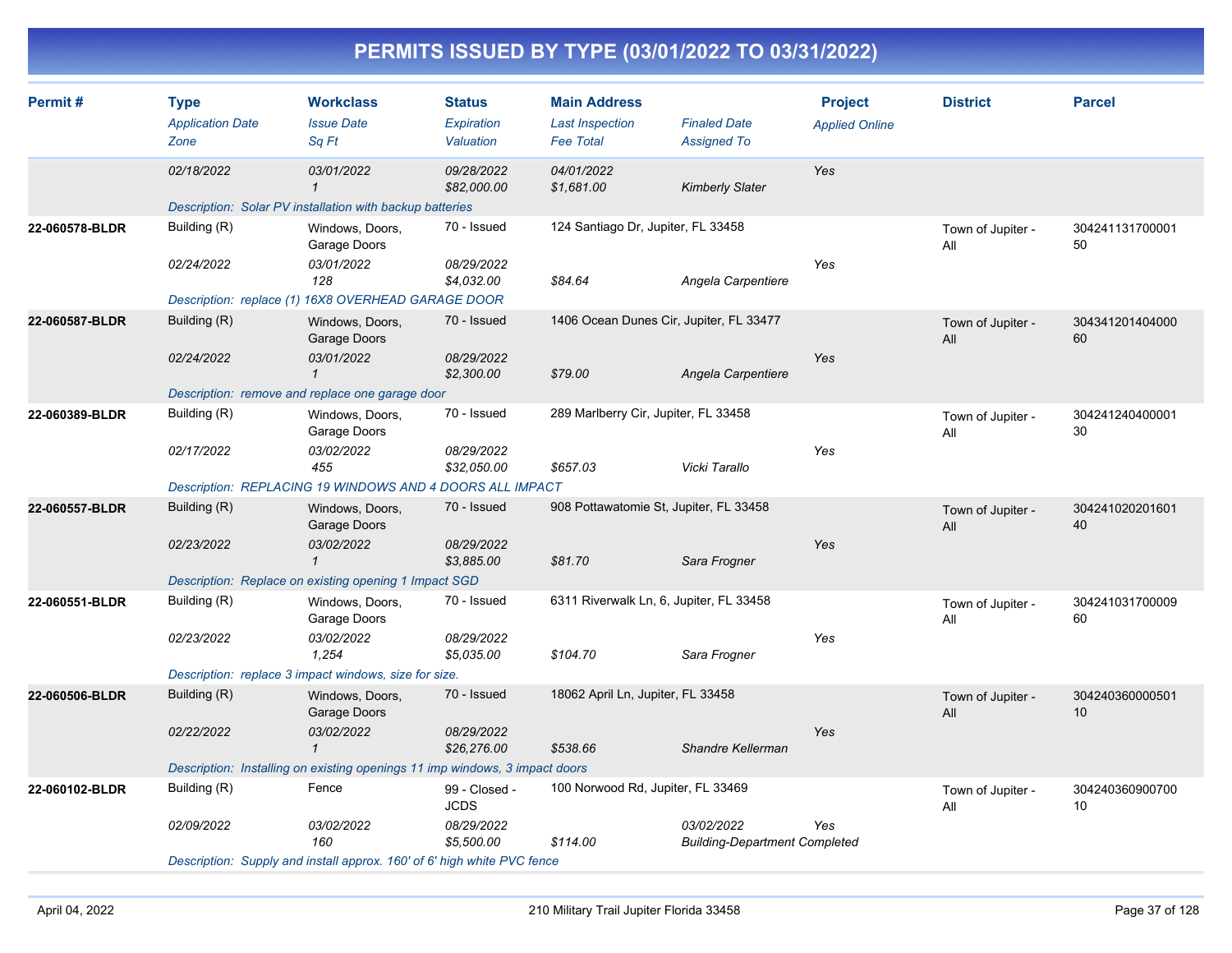| Permit#        | <b>Type</b>                                    | <b>Workclass</b>                                                                                                                           | <b>Status</b>             | <b>Main Address</b>                        |                                           | <b>Project</b>        | <b>District</b>          | <b>Parcel</b>             |
|----------------|------------------------------------------------|--------------------------------------------------------------------------------------------------------------------------------------------|---------------------------|--------------------------------------------|-------------------------------------------|-----------------------|--------------------------|---------------------------|
|                | <b>Application Date</b><br>Zone                | <b>Issue Date</b><br>Sq Ft                                                                                                                 | Expiration<br>Valuation   | <b>Last Inspection</b><br><b>Fee Total</b> | <b>Finaled Date</b><br><b>Assigned To</b> | <b>Applied Online</b> |                          |                           |
| 22-060103-BLDR | Building (R)                                   | Fence                                                                                                                                      | 70 - Issued               | 1516 Seabrook Rd, Jupiter, FL 33469        |                                           |                       | Town of Jupiter -<br>All | 304240360900700<br>20     |
|                | 02/09/2022                                     | 03/02/2022<br>181                                                                                                                          | 08/29/2022<br>\$7,000.00  | \$144.10                                   | Ellis Baird                               | Yes                   |                          |                           |
|                |                                                | Description: Install approx. 181' of 6' high white PVC fence with two gates. POOL CODE                                                     |                           |                                            |                                           |                       |                          |                           |
| 22-060260-BLDR | Building (R)                                   | Windows, Doors,<br>Garage Doors                                                                                                            | 70 - Issued               | 226 Moccasin Trl W, Jupiter, FL 33458      |                                           |                       | Town of Jupiter -<br>All | 304241102700001<br>40     |
|                | 02/14/2022                                     | 03/02/2022<br>0                                                                                                                            | 08/29/2022<br>\$20.347.70 | \$417.13                                   | Debbie Rogers                             | Yes                   |                          |                           |
|                |                                                | Description: Replacing 10x Windows and 3x SGD in 10 Openings with Impact-Rated Products.                                                   |                           |                                            |                                           |                       |                          |                           |
| 22-060252-BLDR | Building (R)                                   | Windows, Doors,<br>Garage Doors                                                                                                            | 70 - Issued               | 179 Golf Village Blvd, Jupiter, FL 33458   |                                           |                       | Town of Jupiter -<br>All | 304241130200003<br>70     |
|                | 02/14/2022                                     | 03/02/2022<br>2,775                                                                                                                        | 08/29/2022<br>\$86,988.00 | \$1,783.26                                 | Sara Frogner                              | Yes                   |                          |                           |
|                |                                                | Description: Install 17 Impact windows and 3 Doors                                                                                         |                           |                                            |                                           |                       |                          |                           |
| 22-060710-BLDR | Building (R)                                   | Windows, Doors,<br>Garage Doors                                                                                                            | 70 - Issued               | 119 Marlberry Cir, Jupiter, FL 33458       |                                           |                       | Town of Jupiter -<br>All | 304241240900015<br>40     |
|                | 03/01/2022                                     | 03/03/2022<br>$\mathcal I$                                                                                                                 | 09/26/2022<br>\$33,330.00 | 03/29/2022<br>\$683.27                     | Sara Frogner                              | Yes                   |                          |                           |
|                |                                                | Description: REPLACE EXISTING 20 WINDOWS & 2 DOORS WITH IMPACT                                                                             |                           |                                            |                                           |                       |                          |                           |
| 22-060471-BLDR | Building (R)                                   | Windows, Doors,<br>Garage Doors                                                                                                            | 70 - Issued               | 257 Cardinal Ln, Jupiter, FL 33458         |                                           |                       | Town of Jupiter -<br>All | 304241150200004<br>90     |
|                | 02/21/2022<br><b>R1R1</b>                      | 03/03/2022<br>$\mathbf{1}$                                                                                                                 | 08/30/2022<br>\$13,939.00 | \$285.75                                   | Shandre Kellerman                         | Yes                   |                          |                           |
|                |                                                | Description: REPLACE 1 ENTRY DOOR W/2 SIDELIGHTS AND 1 SLIDING GLASS DOOR WITH IMPACT. USING LIKE SIZES. NO STRUCTURAL CHANGES BEING MADE. |                           |                                            |                                           |                       |                          |                           |
| 22-060590-BLDR | Building (R)                                   | Windows, Doors,<br>Garage Doors                                                                                                            | 70 - Issued               | 18433 Lostlake Way, Jupiter, FL 33458      |                                           |                       | Town of Jupiter -<br>All | 304240340800005<br>30     |
|                | 02/24/2022<br>$R1-A R1-A$                      | 03/03/2022<br>$\mathcal I$                                                                                                                 | 08/30/2022<br>\$39,700.00 | \$813.85                                   | Angela Carpentiere                        | Yes                   |                          |                           |
|                | <b>CHANGES BEING MADE.</b>                     | Description: REPLACE 11 WINDOWS IN 10 OPENINGS, 2 DOUBLE ENTRY DOORS AND 1 SINGLE ENTRY DOOR WITH IMPACT. USING LIKE SIZES, NO STRUCTURAL  |                           |                                            |                                           |                       |                          |                           |
| 22-060726-BLDR | Building (R)                                   | Windows, Doors,<br>Garage Doors                                                                                                            | 70 - Issued               | 139 Lucia Ct, Jupiter, FL 33478            |                                           |                       | Town of Jupiter -<br>All | 304241080300001<br>$00\,$ |
|                | 03/01/2022                                     | 03/03/2022<br>$\mathbf{1}$                                                                                                                 | 08/30/2022<br>\$13,350.00 | \$273.67                                   | Sara Frogner                              | Yes                   |                          |                           |
|                | <b>Description: Replace Impact Front Doors</b> |                                                                                                                                            |                           |                                            |                                           |                       |                          |                           |
| 22-059058-BLDR | Building (R)                                   | Addition                                                                                                                                   | 70 - Issued               | 1504 Ocean Way, Jupiter, FL 33477          |                                           |                       | Town of Jupiter -<br>All | 304341080600500<br>10     |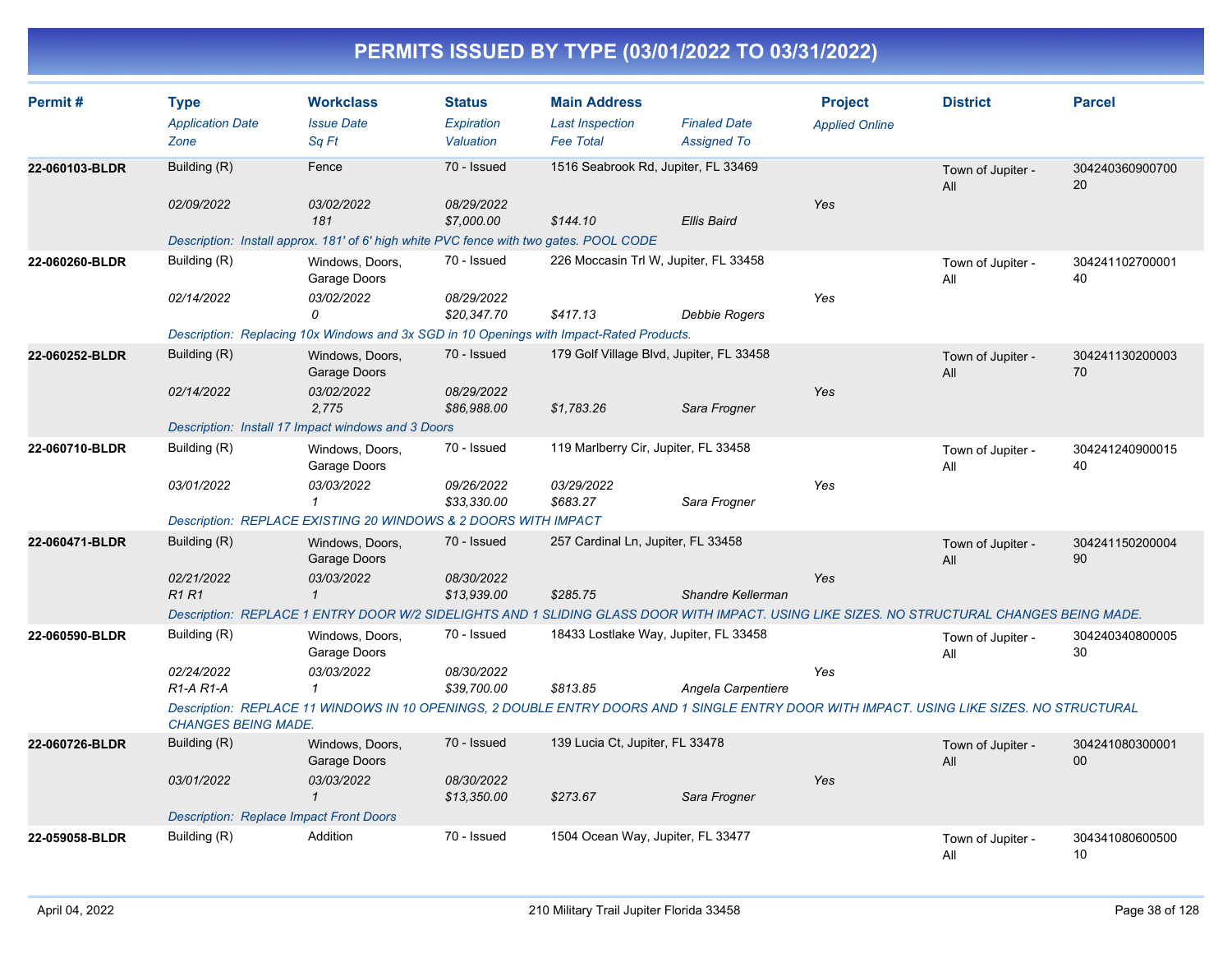|                |                                                                                   |                                                                                                                                                                                   |                                                          |                                                                   | PERMITS ISSUED BY TYPE (03/01/2022 TO 03/31/2022)                                                                                      |                                         |                          |                       |
|----------------|-----------------------------------------------------------------------------------|-----------------------------------------------------------------------------------------------------------------------------------------------------------------------------------|----------------------------------------------------------|-------------------------------------------------------------------|----------------------------------------------------------------------------------------------------------------------------------------|-----------------------------------------|--------------------------|-----------------------|
| Permit#        | <b>Type</b><br><b>Application Date</b><br>Zone                                    | <b>Workclass</b><br><b>Issue Date</b><br>Sq Ft                                                                                                                                    | <b>Status</b><br>Expiration<br>Valuation                 | <b>Main Address</b><br><b>Last Inspection</b><br><b>Fee Total</b> | <b>Finaled Date</b><br><b>Assigned To</b>                                                                                              | <b>Project</b><br><b>Applied Online</b> | <b>District</b>          | <b>Parcel</b>         |
|                | 01/03/2022<br>R3 R3                                                               | 03/03/2022<br>1                                                                                                                                                                   | 08/30/2022<br>\$175,000.00                               | \$3,587.50                                                        | Vicki Tarallo<br>Description: ADDITION OF ENTRY, PARTIAL ENCLOSURE OF EXISTING COVERED PORCH TO A CABANA BATH AND INTERIOR RENOVATIONS | Yes                                     |                          |                       |
| 22-060682-BLDR | Building (R)<br>02/28/2022<br><b>RR RR</b>                                        | Alteration<br>03/03/2022<br>$\mathbf{1}$<br>Description: Remodel kitchen with new cabinets and electric upgrades.                                                                 | 70 - Issued<br>08/30/2022<br>\$24,000.00                 | \$492.00                                                          | 152 Porgee Rock PI, Jupiter, FL 33458<br><b>Kimberly Slater</b>                                                                        | Yes                                     | Town of Jupiter -<br>All | 304240330500015<br>70 |
| 22-060668-BLDR | Building (R)<br>02/28/2022                                                        | No Plumbing which is exactly same for same<br>Shutter<br>03/03/2022<br>480<br>Description: installation of 14 accordion shutters                                                  | 99 - Closed -<br><b>JCDS</b><br>09/12/2022<br>\$8,025.00 | 03/15/2022<br>\$164.91                                            | 247 Honeysuckle Dr, Jupiter, FL 33458<br>03/16/2022<br><b>Building-Department Completed</b>                                            | Yes                                     | Town of Jupiter -<br>All | 304241240900026<br>50 |
| 22-060396-BLDR | Building (R)<br>02/17/2022                                                        | Windows, Doors,<br>Garage Doors<br>03/03/2022<br>342<br>Description: INSTALL 3 IMPACT WINDOWS AND 5 IMPACT DOORS                                                                  | 70 - Issued<br>08/30/2022<br>\$28,100.00                 | \$576.05                                                          | 18934 Pond Cypress Ct, Jupiter, FL 33458<br>Vicki Tarallo                                                                              | Yes                                     | Town of Jupiter -<br>All | 304240271000052<br>30 |
| 22-060756-BLDR | Building (R)<br>03/02/2022                                                        | Shutter<br>03/03/2022<br>1<br>Description: Installing 12 Accordion Shutters                                                                                                       | 99 - Closed -<br><b>JCDS</b><br>09/12/2022<br>\$8,512.00 | 6041 Loree St, Jupiter, FL 33458<br>03/16/2022<br>\$174.79        | 03/17/2022<br><b>Building-Department Completed</b>                                                                                     | Yes                                     | Town of Jupiter -<br>All | 304241220211901<br>11 |
| 22-060452-BLDR | Building (R)<br>02/19/2022<br><b>R3 R3</b><br>Description: Install 3 impact doors | Windows, Doors,<br>Garage Doors<br>03/03/2022<br>1,540                                                                                                                            | 70 - Issued<br>08/30/2022<br>\$32,878.00                 | 33477<br>\$674.00                                                 | 1127 E Seminole Ave, 34D, Jupiter, FL<br>Suzanne Harrison                                                                              | Yes                                     | Town of Jupiter -<br>All | 304341050700003<br>44 |
| 22-059798-BLDR | Building (R)<br>01/31/2022                                                        | Alteration<br>03/04/2022<br>150<br>Description: REPLACING WOOD FRAMING AROUND WINDOW DUE TO WATER DAMAGE AND ROT<br>Emergency permit requested due to stability of exterior wall. | 70 - Issued<br>09/06/2022<br>\$5,000.00                  | 1221 Chippewa St, Jupiter, FL 33458<br>03/10/2022<br>\$104.00     | Vicki Tarallo                                                                                                                          | Yes                                     | Town of Jupiter -<br>All | 304241020208700<br>61 |
| 22-060687-BLDR | Building (R)<br>03/01/2022<br><b>MXD MXD</b>                                      | Windows, Doors,<br>Garage Doors<br>03/04/2022<br>901                                                                                                                              | 70 - Issued<br>08/31/2022<br>\$74,686.00                 | 316 Murcia Dr, Jupiter, FL 33458<br>\$1,531.07                    | <b>Debbie Rogers</b>                                                                                                                   | Yes                                     | Town of Jupiter -<br>All | 304241131700000<br>60 |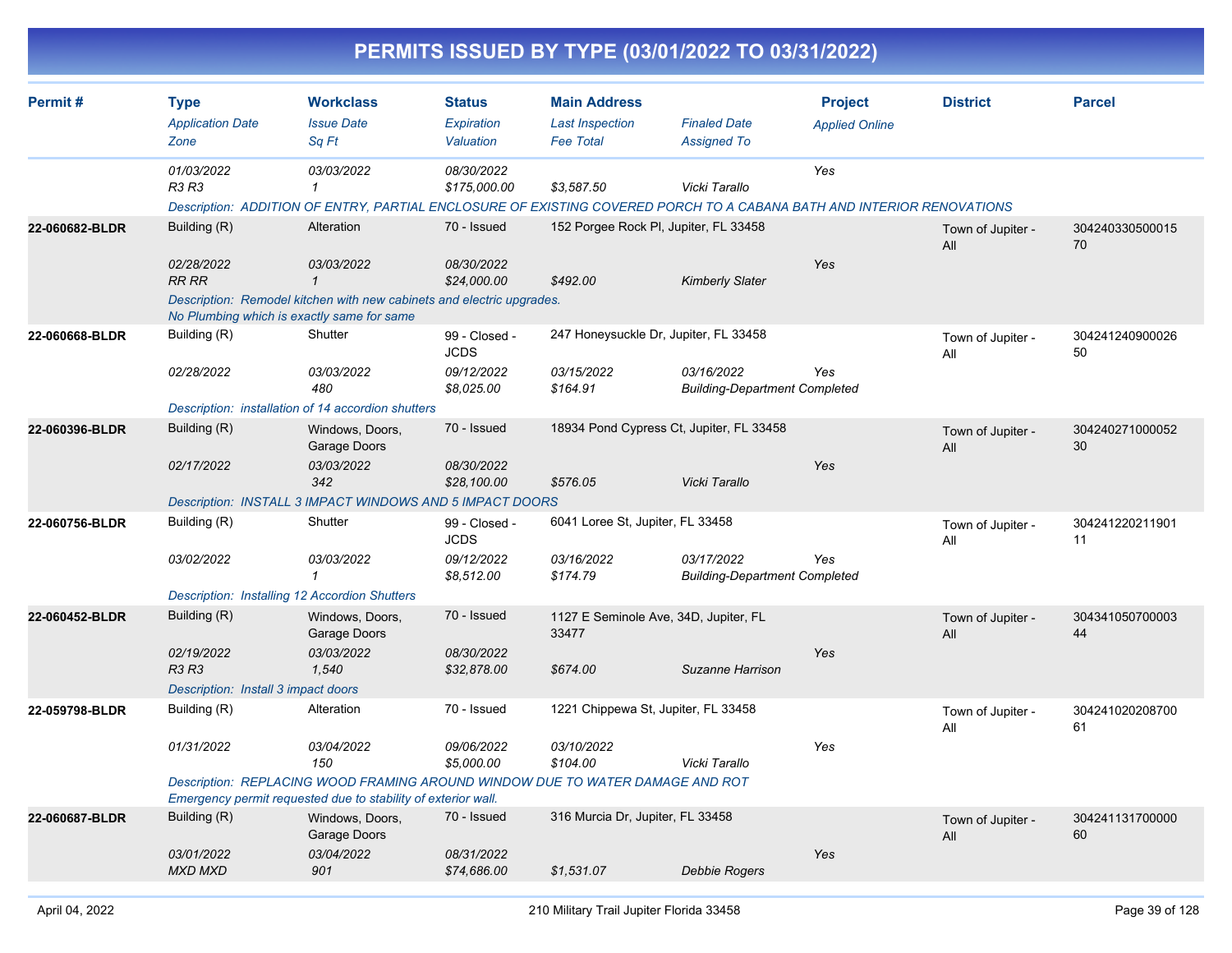|                 |                                                      |                                                                |                                          | PERMITS ISSUED BY TYPE (03/01/2022 TO 03/31/2022)                                                                            |                                                    |                                         |                          |                       |
|-----------------|------------------------------------------------------|----------------------------------------------------------------|------------------------------------------|------------------------------------------------------------------------------------------------------------------------------|----------------------------------------------------|-----------------------------------------|--------------------------|-----------------------|
| Permit#         | <b>Type</b><br><b>Application Date</b><br>Zone       | <b>Workclass</b><br><b>Issue Date</b><br>Sq Ft                 | <b>Status</b><br>Expiration<br>Valuation | <b>Main Address</b><br><b>Last Inspection</b><br><b>Fee Total</b>                                                            | <b>Finaled Date</b><br><b>Assigned To</b>          | <b>Project</b><br><b>Applied Online</b> | <b>District</b>          | <b>Parcel</b>         |
|                 |                                                      |                                                                |                                          | Description: Replacement of 33 windows, 1 French door and 5 sliding glass doors for hurricane impact. No opening will change |                                                    |                                         |                          |                       |
| 22-060279-BLDR  | Building (R)                                         | Fence                                                          | 99 - Closed -<br><b>JCDS</b>             | 165 Pennock Trace Dr, Jupiter, FL 33458                                                                                      |                                                    |                                         | Town of Jupiter -<br>All | 304241013600000<br>10 |
|                 | 02/15/2022                                           | 03/04/2022<br>39                                               | 08/31/2022<br>\$2,175.00                 | \$79.00                                                                                                                      | 03/04/2022<br><b>Building-Department Completed</b> | Yes                                     |                          |                       |
|                 | Description: 39ft of 6ft pvc                         |                                                                |                                          |                                                                                                                              |                                                    |                                         |                          |                       |
| 22-060301-BLDR  | Building (R)                                         | Fence                                                          | 99 - Closed -<br><b>JCDS</b>             | 6328 Robinson St, Jupiter, FL 33458                                                                                          |                                                    |                                         | Town of Jupiter -<br>All | 304241150103900<br>60 |
|                 | 02/15/2022<br><b>R1R1</b>                            | 03/04/2022<br>150                                              | 08/31/2022<br>\$1,800.00                 | \$79.00                                                                                                                      | 03/04/2022<br><b>Building-Department Completed</b> | Yes                                     |                          |                       |
|                 | <b>Description: Privacy Fence</b>                    |                                                                |                                          |                                                                                                                              |                                                    |                                         |                          |                       |
| 22-059479-BLDR  | Building (R)                                         | New-Single<br><b>Family Dwelling</b>                           | 70 - Issued                              | 197 Spyglass Ct, Jupiter, FL 33477                                                                                           |                                                    |                                         | Town of Jupiter -<br>All | 304341071500027<br>50 |
|                 | 01/19/2022<br><b>R1 R1</b>                           | 03/04/2022<br>1                                                | 09/28/2022<br>\$199,786.00               | 04/01/2022<br>\$4,095.62                                                                                                     | <b>Kelly Hills</b>                                 | Yes                                     |                          |                       |
|                 |                                                      | Description: New - Single Family Home - Foundation Permit Only |                                          |                                                                                                                              |                                                    |                                         |                          |                       |
| 21-058030-BLDR  | Building (R)                                         | New-Single<br><b>Family Dwelling</b>                           | 39 - In<br>Review -<br><b>Revisions</b>  | 381 Eagle Dr, Jupiter, FL 33477                                                                                              |                                                    |                                         | Town of Jupiter -<br>All | 304341180700055<br>00 |
|                 | 11/15/2021<br>R <sub>1</sub> R <sub>1</sub>          | 03/04/2022<br>11,110                                           | 09/19/2022<br>\$2,620,000.00             | 03/23/2022<br>\$53,785.00                                                                                                    | <b>Kimberly Slater</b>                             | Yes                                     |                          |                       |
|                 |                                                      | Description: Construction of new single family home            |                                          |                                                                                                                              |                                                    |                                         |                          |                       |
| 22-060803-BLDR  | Building (R)                                         | Windows, Doors,<br>Garage Doors                                | 70 - Issued                              | 117 Sycamore Dr, Jupiter, FL 33458                                                                                           |                                                    |                                         | Town of Jupiter -<br>All | 304241240900027<br>30 |
|                 | 03/03/2022                                           | 03/04/2022<br>1,200                                            | 09/26/2022<br>\$30,975.00                | 03/30/2022<br>\$634.99                                                                                                       | Sara Frogner                                       | Yes                                     |                          |                       |
|                 | 8 windows<br>3 French Doors<br>3 Sliding Glass Doors | Description: Replace same size openings - Impact               |                                          |                                                                                                                              |                                                    |                                         |                          |                       |
| 22-060749-BLDR  | Building (R)                                         | Windows, Doors,<br>Garage Doors                                | 70 - Issued                              | 302 Summer Winds Ln, Jupiter, FL 33458                                                                                       |                                                    |                                         | Town of Jupiter -<br>All | 304241120700000<br>32 |
|                 | 03/02/2022                                           | 03/07/2022                                                     | 09/06/2022<br>\$28,801.00                | \$590.42                                                                                                                     | Sara Frogner                                       | Yes                                     |                          |                       |
|                 |                                                      |                                                                |                                          | Description: INSTALL 7 SINGLE HUNG WINDOWS, 2 PICTURE WINDOWS AND 3 SLIDING GLASS DOORS                                      |                                                    |                                         |                          |                       |
| 22-059652-BLDR* | Building (R)                                         | Alteration                                                     | <b>NOC</b><br>Required                   | 223 E Thatch Palm Cir, Jupiter, FL 33458                                                                                     |                                                    |                                         | Town of Jupiter -<br>aii | 304241121500018<br>60 |
|                 | 01/25/2022                                           | 03/07/2022<br>14                                               | 09/06/2022<br>\$3,750.00                 | \$79.00                                                                                                                      | Shandre Kellerman                                  | Yes                                     |                          |                       |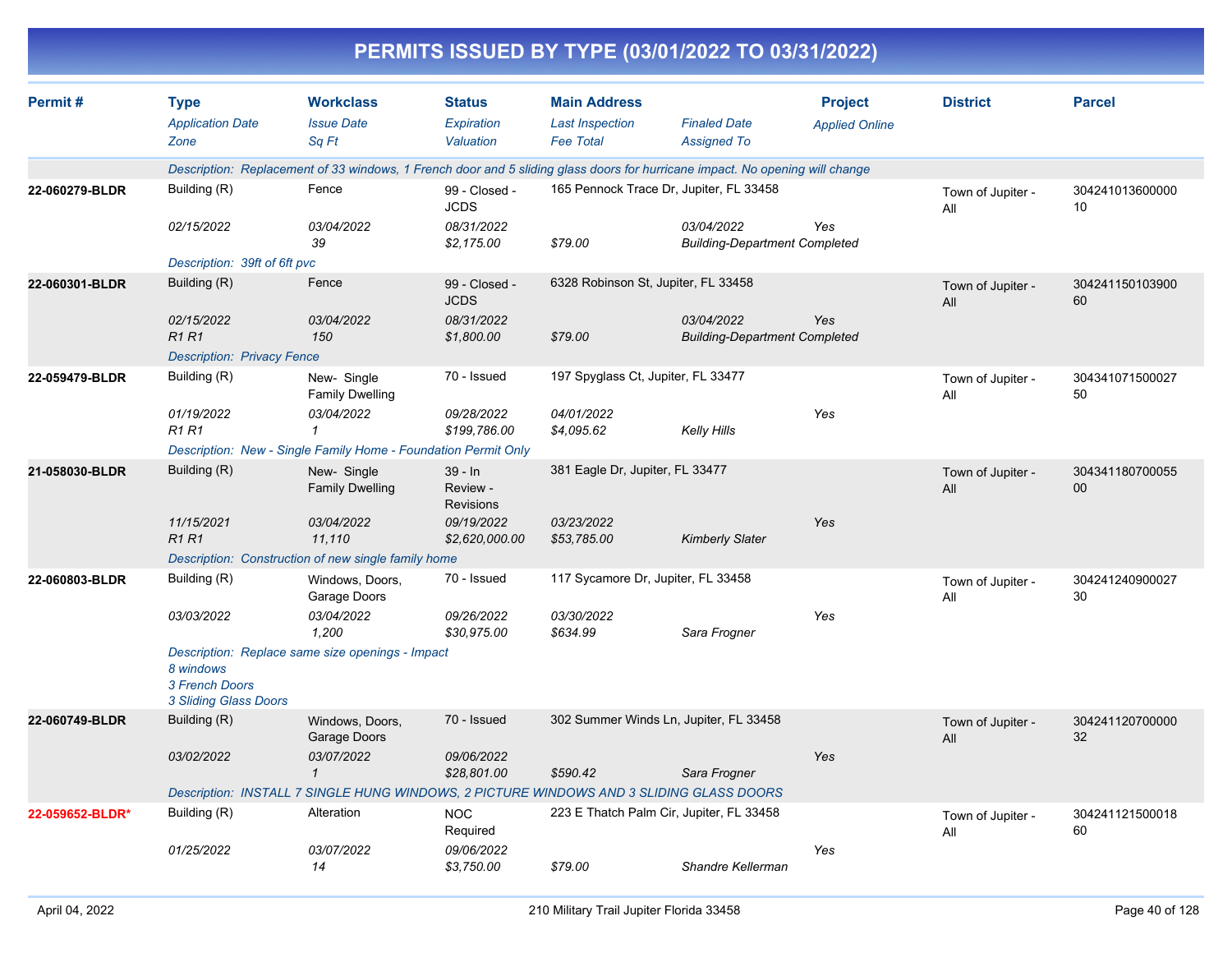| Permit#         | <b>Type</b>                                                                | <b>Workclass</b>                                                                                    | <b>Status</b>                | <b>Main Address</b>                |                                                    | <b>Project</b>        | <b>District</b>          | <b>Parcel</b>             |
|-----------------|----------------------------------------------------------------------------|-----------------------------------------------------------------------------------------------------|------------------------------|------------------------------------|----------------------------------------------------|-----------------------|--------------------------|---------------------------|
|                 | <b>Application Date</b>                                                    | <b>Issue Date</b>                                                                                   | <b>Expiration</b>            | <b>Last Inspection</b>             | <b>Finaled Date</b>                                | <b>Applied Online</b> |                          |                           |
|                 | Zone                                                                       | Sq Ft                                                                                               | Valuation                    | <b>Fee Total</b>                   | <b>Assigned To</b>                                 |                       |                          |                           |
|                 |                                                                            | Description: Remove faux balcony, seal, re-stucco wall to match existing texture                    |                              |                                    |                                                    |                       |                          |                           |
| 21-049595-BLDR* | Building (R)                                                               | Fence                                                                                               | <b>NOC</b><br>Required       | 147 Helios Dr, Jupiter, FL 33477   |                                                    |                       | Town of Jupiter -<br>All | 304341080600304<br>$00\,$ |
|                 | 01/29/2021                                                                 | 03/08/2022<br>140                                                                                   | 09/04/2022<br>\$4,000.00     | \$84.00                            | Shandre Kellerman                                  | Yes                   |                          |                           |
|                 | <b>Description: INSTALL FENCE</b><br><b>NORTHSIDE - ALUMINUM 4' AT 75'</b> | SOUTHSIDE - MDF 6 AT 48' AND ALUMINUM 4' AT 12'                                                     |                              |                                    |                                                    |                       |                          |                           |
| 22-059784-BLDR  | Building (R)                                                               | Windows, Doors,<br>Garage Doors                                                                     | 70 - Issued                  | 6317 Barbara St, Jupiter, FL 33458 |                                                    |                       | Town of Jupiter -<br>All | 304241150103701<br>40     |
|                 | 01/31/2022                                                                 | 03/08/2022<br>1                                                                                     | 09/06/2022<br>\$25,490.00    | \$522.55                           | Alicia Hertzog                                     | Yes                   |                          |                           |
|                 |                                                                            | Description: Remove and replace 13 impact windows and 3 impact doors.                               |                              |                                    |                                                    |                       |                          |                           |
| 22-060581-BLDR  | Building (R)                                                               | Fence                                                                                               | 70 - Issued                  | 418 San Remo Dr, Jupiter, FL 33458 |                                                    |                       | Town of Jupiter -<br>All | 304241140300013<br>30     |
|                 | 02/24/2022                                                                 | 03/08/2022<br>44                                                                                    | 09/06/2022<br>\$4,720.00     | \$98.40                            | <b>Ellis Baird</b>                                 | Yes                   |                          |                           |
|                 | Description: 44ft of 6ft pvc with 5x6 gate                                 |                                                                                                     |                              |                                    |                                                    |                       |                          |                           |
| 22-060740-BLDR  | Building (R)                                                               | Fence                                                                                               | 70 - Issued                  | 454 Oriole Cir, Jupiter, FL 33458  |                                                    |                       | Town of Jupiter -<br>All | 304241150200020<br>80     |
|                 | 03/02/2022                                                                 | 03/08/2022<br>182                                                                                   | 09/06/2022<br>\$4,887.00     | \$101.74                           | <b>Ellis Baird</b>                                 | Yes                   |                          |                           |
|                 |                                                                            | Description: 182' of 4' Black Chainlink Fence with 1 - 4' Gate and 1 - 5' Gate. No Pool             |                              |                                    |                                                    |                       |                          |                           |
| 22-060815-BLDR  | Building (R)                                                               | Fence                                                                                               | 70 - Issued                  |                                    | 113 Cinder Dunes Pt, Jupiter, FL 33478             |                       | Town of Jupiter -<br>All | 304240320600023<br>40     |
|                 | 03/04/2022                                                                 | 03/08/2022<br>179                                                                                   | 09/06/2022<br>\$5,354.00     | \$111.08                           | <b>Ellis Baird</b>                                 | Yes                   |                          |                           |
|                 |                                                                            | Description: Install 179'LF of 4'ft High Bronze Aluminum Fence w/2-4'ft Wide Gates. ** POOL BARRIER |                              |                                    |                                                    |                       |                          |                           |
| 22-060775-BLDR* | Building (R)                                                               | Shutter                                                                                             | <b>NOC</b><br>Required       | 1509 15Th Ct, Jupiter, FL 33477    |                                                    |                       | Town of Jupiter -<br>All | 304341200600007<br>31     |
|                 | 03/03/2022                                                                 | 03/08/2022<br>$\mathbf{1}$                                                                          | 09/06/2022<br>\$6,720.00     | \$138.42                           | Debbie Rogers                                      | Yes                   |                          |                           |
|                 | Description: install 5 accordion shutters                                  |                                                                                                     |                              |                                    |                                                    |                       |                          |                           |
| 22-059923-BLDR  | Building (R)                                                               | Windows, Doors,<br>Garage Doors                                                                     | 99 - Closed -<br><b>JCDS</b> | 3203 32Nd Ct, Jupiter, FL 33477    |                                                    |                       | Town of Jupiter -<br>All | 304341170214000<br>30     |
|                 | 02/03/2022<br><b>R2 R2</b>                                                 | 03/08/2022<br>$\Omega$                                                                              | 09/12/2022<br>\$2,000.00     | 03/16/2022<br>\$79.00              | 03/17/2022<br><b>Building-Department Completed</b> | Yes                   |                          |                           |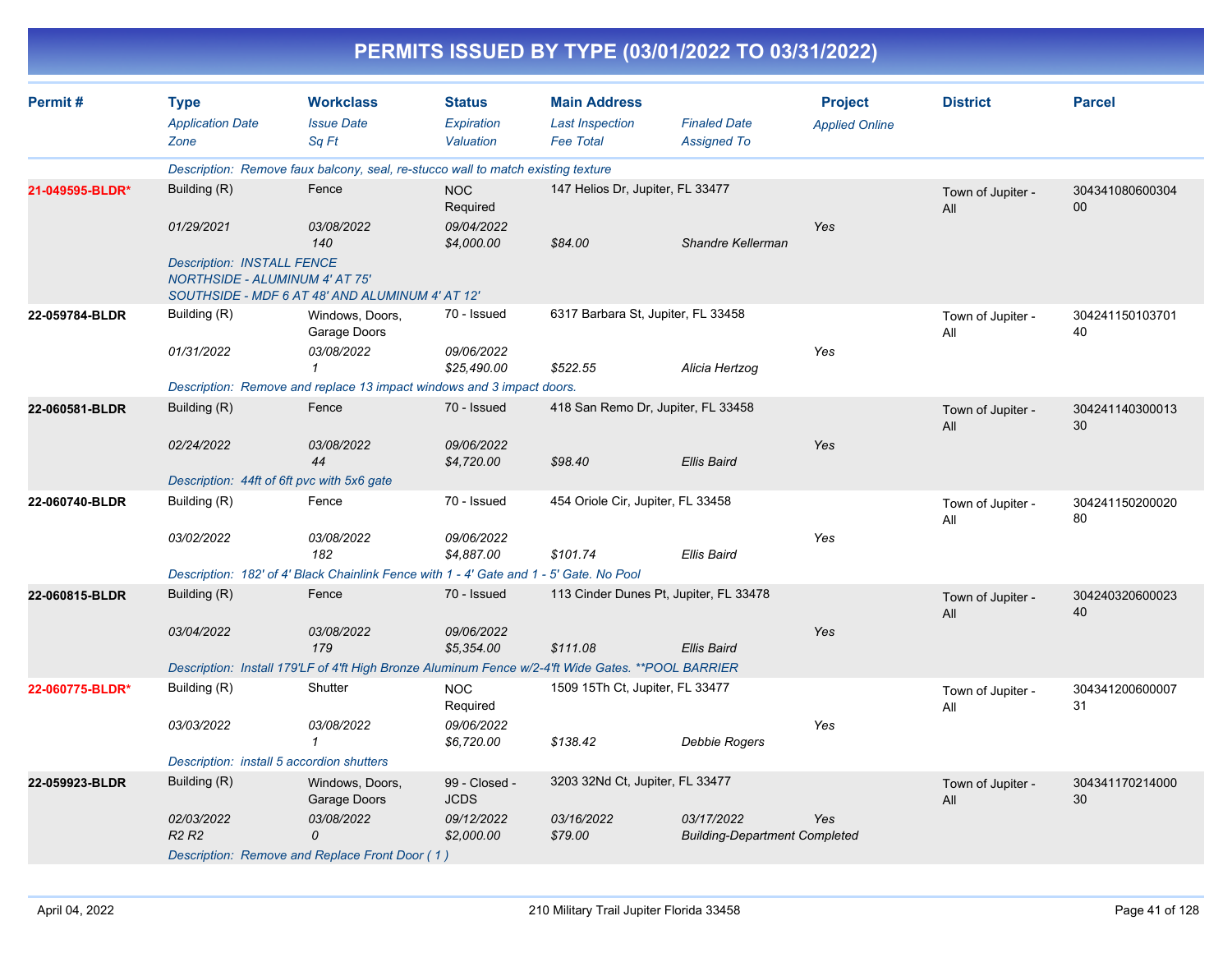| Permit#         | <b>Type</b>             | <b>Workclass</b>                                                                                                                           | <b>Status</b>              | <b>Main Address</b>                  |                                       | <b>Project</b>        | <b>District</b>          | <b>Parcel</b>         |
|-----------------|-------------------------|--------------------------------------------------------------------------------------------------------------------------------------------|----------------------------|--------------------------------------|---------------------------------------|-----------------------|--------------------------|-----------------------|
|                 | <b>Application Date</b> | <b>Issue Date</b>                                                                                                                          | Expiration                 | <b>Last Inspection</b>               | <b>Finaled Date</b>                   | <b>Applied Online</b> |                          |                       |
|                 | Zone                    | Sq Ft                                                                                                                                      | Valuation                  | <b>Fee Total</b>                     | <b>Assigned To</b>                    |                       |                          |                       |
| 22-059860-BLDR  | Building (R)            | Alteration                                                                                                                                 | 70 - Issued                |                                      | 1420 Ocean Way, 4A, Jupiter, FL 33477 |                       | Town of Jupiter -<br>All | 304341081100000<br>41 |
|                 | 02/02/2022              | 03/08/2022<br>1,000                                                                                                                        | 09/06/2022<br>\$20,000.00  | \$410.00                             | Shandre Kellerman                     | Yes                   |                          |                       |
|                 |                         | Description: Kitchen and drywall repairs due to water damage.                                                                              |                            |                                      |                                       |                       |                          |                       |
| 21-058728-BLDR* | Building (R)            | Alteration                                                                                                                                 | 70 - Issued                | 251 River Park Dr, Jupiter, FL 33477 |                                       |                       | Town of Jupiter -<br>All | 304341170200011<br>39 |
|                 | 12/15/2021              | 03/09/2022<br>1,889                                                                                                                        | 09/06/2022<br>\$60,000.00  | \$630.00                             | <b>Kimberly Slater</b>                | Yes                   |                          |                       |
|                 |                         | Description: new kitchen cabinets, flooring inside and patio area, build stairs, install windows master bathroom - plumbing and electrical |                            |                                      |                                       |                       |                          |                       |
| 22-060821-BLDR  | Building (R)            | Windows, Doors,<br>Garage Doors                                                                                                            | 70 - Issued                | 2532 25Th Ct, Jupiter, FL 33477      |                                       |                       | Town of Jupiter -<br>All | 304341170211800<br>10 |
|                 | 03/04/2022              | 03/09/2022<br>$\mathbf{1}$                                                                                                                 | 09/06/2022<br>\$1,734.00   | 04/04/2022<br>\$79.00                | Sara Frogner                          | Yes                   |                          |                       |
|                 |                         | Description: CHANGE OUT FRONT DOOR NO SIZE CHANGE                                                                                          |                            |                                      |                                       |                       |                          |                       |
| 22-060819-BLDR  | Building (R)            | Windows, Doors,<br>Garage Doors                                                                                                            | 70 - Issued                | 6450 Mullin St, Jupiter, FL 33458    |                                       |                       | Town of Jupiter -<br>All | 304241150105300<br>40 |
|                 | 03/04/2022              | 03/09/2022<br>$\mathcal I$                                                                                                                 | 09/06/2022<br>\$3,050.00   | \$79.00                              | Sara Frogner                          | Yes                   |                          |                       |
|                 |                         | Description: change out front door no size change                                                                                          |                            |                                      |                                       |                       |                          |                       |
| 22-060817-BLDR  | Building (R)            | Windows, Doors,<br>Garage Doors                                                                                                            | 70 - Issued                | 906 Elm Cir, Jupiter, FL 33458       |                                       |                       | Town of Jupiter -<br>All | 304241021800001<br>10 |
|                 | 03/04/2022              | 03/09/2022<br>$\mathbf{1}$                                                                                                                 | 09/06/2022<br>\$2,990.00   | \$79.00                              | Sara Frogner                          | Yes                   |                          |                       |
|                 |                         | Description: CHANGE OUT FRONT DOOR NO SIZE CHANGE                                                                                          |                            |                                      |                                       |                       |                          |                       |
| 22-060732-BLDR  | Building (R)            | Alteration                                                                                                                                 | 70 - Issued                | 380 River Edge Rd, Jupiter, FL 33477 |                                       |                       | Town of Jupiter -<br>All | 304341170200012<br>73 |
|                 | 03/01/2022              | 03/09/2022<br>$\overline{1}$                                                                                                               | 09/28/2022<br>\$103,317.50 | 04/01/2022<br>\$2,118.01             | <b>Kimberly Slater</b>                | Yes                   |                          |                       |
|                 |                         | Description: Remove and Replace KITCHEN, GUEST BATH AND LAUNDRY                                                                            |                            |                                      |                                       |                       |                          |                       |
| 22-060868-BLDR  | Building (R)            | Windows, Doors,<br>Garage Doors                                                                                                            | 70 - Issued                | 166 Brier Cir, Jupiter, FL 33458     |                                       |                       | Town of Jupiter -<br>All | 304241103400010<br>80 |
|                 | 03/07/2022              | 03/10/2022<br>$\mathbf{1}$                                                                                                                 | 09/06/2022<br>\$9,000.00   | \$184.70                             | Sara Frogner                          | Yes                   |                          |                       |
|                 |                         | Description: Replace 8 windows openings and 1 door opening with impact windows and doors. Same size and locations.                         |                            |                                      |                                       |                       |                          |                       |
| 22-060836-BLDR  | Building (R)            | Alteration                                                                                                                                 | 70 - Issued                | 6255 Lucerne St, Jupiter, FL 33458   |                                       |                       | Town of Jupiter -<br>All | 304241150102701<br>20 |
|                 | 03/04/2022              | 03/10/2022<br>2,371                                                                                                                        | 09/06/2022<br>\$31,561.20  | \$647.01                             | <b>Kimberly Slater</b>                | Yes                   |                          |                       |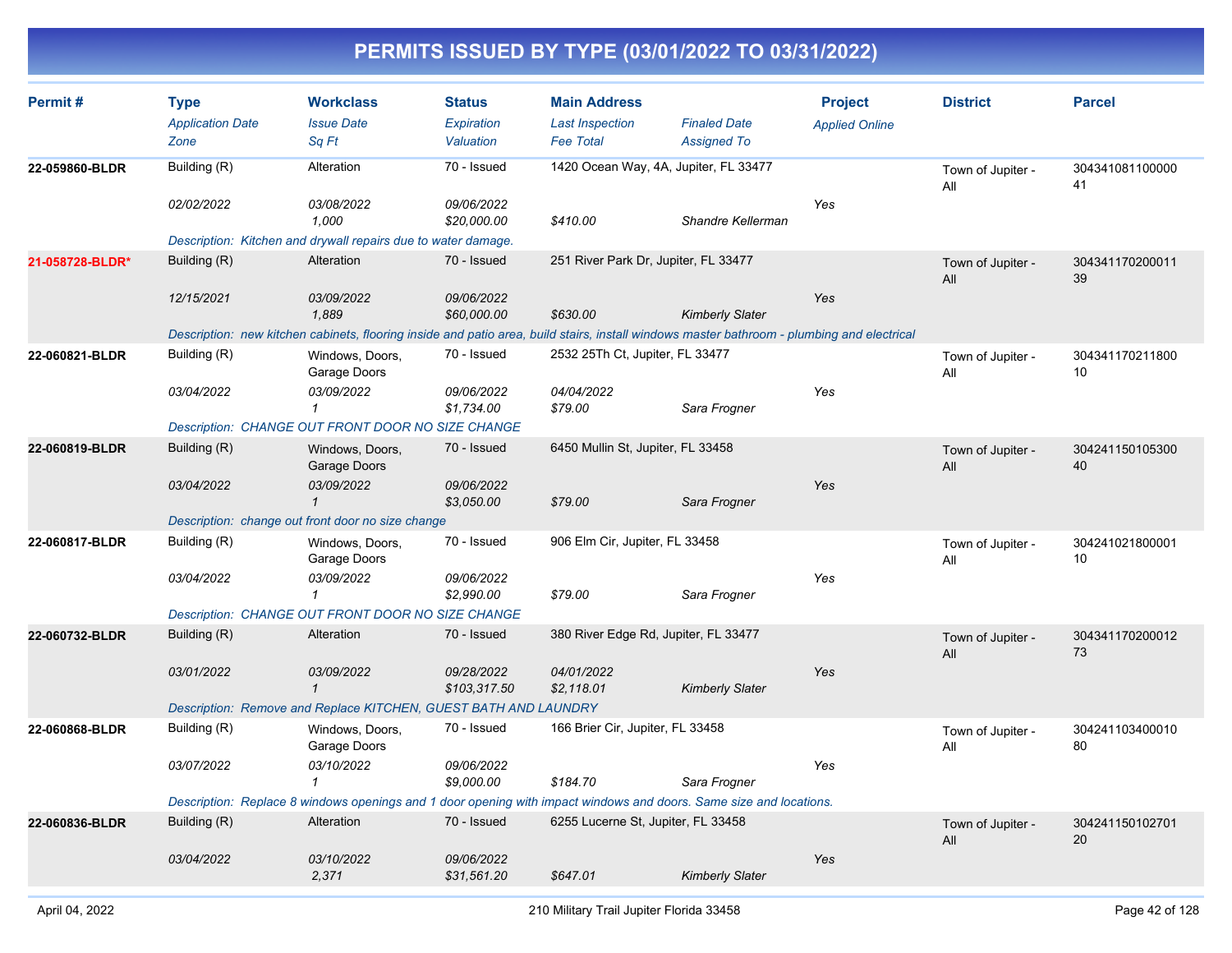| Permit#        | <b>Type</b>                  | <b>Workclass</b>                                                                                 | <b>Status</b>             | <b>Main Address</b>                  |                                                                                                                                           | <b>Project</b>        | <b>District</b>          | <b>Parcel</b>         |
|----------------|------------------------------|--------------------------------------------------------------------------------------------------|---------------------------|--------------------------------------|-------------------------------------------------------------------------------------------------------------------------------------------|-----------------------|--------------------------|-----------------------|
|                | <b>Application Date</b>      | <b>Issue Date</b>                                                                                | Expiration                | <b>Last Inspection</b>               | <b>Finaled Date</b>                                                                                                                       |                       |                          |                       |
|                | Zone                         | Sa Ft                                                                                            | Valuation                 | <b>Fee Total</b>                     | <b>Assigned To</b>                                                                                                                        | <b>Applied Online</b> |                          |                       |
|                |                              |                                                                                                  |                           |                                      |                                                                                                                                           |                       |                          |                       |
|                |                              | Description: Foundation Repair-Installing helical Piers to support foundation                    |                           |                                      |                                                                                                                                           |                       |                          |                       |
| 22-060793-BLDR | Building (R)                 | Windows, Doors,<br>Garage Doors                                                                  | 70 - Issued               |                                      | 1420 Ocean Way, 13C, Jupiter, FL 33477                                                                                                    |                       | Town of Jupiter -<br>All | 304341081300001<br>33 |
|                | 03/03/2022                   | 03/10/2022                                                                                       | 09/06/2022                |                                      |                                                                                                                                           | Yes                   |                          |                       |
|                | R3 R3                        | $\mathbf{1}$                                                                                     | \$20,500.00               | \$420.25                             | Angela Carpentiere                                                                                                                        |                       |                          |                       |
|                |                              | Description: Remove and replace 6 impact doors.                                                  |                           |                                      |                                                                                                                                           |                       |                          |                       |
| 22-060731-BLDR | Building (R)                 | Windows, Doors,<br>Garage Doors                                                                  | 70 - Issued               |                                      | 5749 Turnwood Ct, Jupiter, FL 33458                                                                                                       |                       | Town of Jupiter -<br>All | 304241022100001<br>70 |
|                | 03/01/2022                   | 03/10/2022                                                                                       | 09/06/2022                |                                      |                                                                                                                                           | Yes                   |                          |                       |
|                |                              | 252                                                                                              | \$28,730.00               | \$588.97                             | Angela Carpentiere                                                                                                                        |                       |                          |                       |
|                |                              | Description: Replace and install 3 Sliding Glass Doors, 1 Impact Front Door and 8 Impact Windows |                           |                                      |                                                                                                                                           |                       |                          |                       |
| 22-060823-BLDR | Building (R)                 | Windows, Doors,<br>Garage Doors                                                                  | 70 - Issued               | 2044 Staysail Ln, Jupiter, FL 33477  |                                                                                                                                           |                       | Town of Jupiter -<br>All | 304341160700002<br>00 |
|                | 03/04/2022                   | 03/10/2022<br>$\mathbf{1}$                                                                       | 09/06/2022<br>\$32,276.00 | \$661.66                             | Angela Carpentiere                                                                                                                        | Yes                   |                          |                       |
|                |                              | 2ND FLOOR, USING LIKE SIZES NO STRUCTURAL CHANGES BEING MADE.                                    |                           |                                      | Description: REPLACE 10 WINDOWS & 3 SGD'S ON THE 1ST FLOOR WITH NON-IMPACT USING EXISTING SHUTTERS. REPLACE 11 WINDOWS WITH IMPACT ON THE |                       |                          |                       |
| 22-060879-BLDR | Building (R)                 | Windows, Doors,<br>Garage Doors                                                                  | 70 - Issued               | 6419 Garrett St, Jupiter, FL 33458   |                                                                                                                                           |                       | Town of Jupiter -<br>All | 304241150104500<br>50 |
|                | 03/07/2022                   | 03/10/2022                                                                                       | 09/06/2022                |                                      |                                                                                                                                           | Yes                   |                          |                       |
|                |                              | $\mathbf{1}$                                                                                     | \$2,500.00                | \$79.00                              | Sara Frogner                                                                                                                              |                       |                          |                       |
|                |                              | <b>Description: INSTALL 1 IMPACT DOOR</b>                                                        |                           |                                      |                                                                                                                                           |                       |                          |                       |
| 22-060850-BLDR | Building (R)                 | Windows, Doors,<br>Garage Doors                                                                  | 70 - Issued               | 335 Marlberry Cir, Jupiter, FL 33458 |                                                                                                                                           |                       | Town of Jupiter -<br>All | 304241240400000<br>10 |
|                | 03/07/2022<br><b>MXD MXD</b> | 03/10/2022<br>1                                                                                  | 09/06/2022<br>\$20,396.00 | \$418.12                             | Debbie Rogers                                                                                                                             | Yes                   |                          |                       |
|                |                              | Description: REPLACE 1 SGD AND 14 WINDOWS WITH IMPACT                                            |                           |                                      |                                                                                                                                           |                       |                          |                       |
| 22-060933-BLDR | Building (R)                 | Windows, Doors,<br>Garage Doors                                                                  | 70 - Issued               |                                      | 1420 Ocean Way, 32B, Jupiter, FL 33477                                                                                                    |                       | Town of Jupiter -<br>All | 304341081700003<br>22 |
|                | 03/09/2022<br><b>R3 R3</b>   | 03/10/2022<br>$\mathbf{\overline{1}}$                                                            | 09/19/2022<br>\$12,574.00 | 03/21/2022<br>\$257.76               | <b>Debbie Rogers</b>                                                                                                                      | Yes                   |                          |                       |
|                |                              | Description: remove and replace 4 SGD with impact                                                |                           |                                      |                                                                                                                                           |                       |                          |                       |
| 22-060875-BLDR | Building (R)                 | Alteration                                                                                       | 70 - Issued               | 149 Barcelona Dr, Jupiter, FL 33458  |                                                                                                                                           |                       | Town of Jupiter -<br>All | 304241131700010<br>00 |
|                | 03/07/2022                   | 03/11/2022<br>148                                                                                | 09/07/2022<br>\$18,513.00 | \$379.51                             | Kelly Hills                                                                                                                               | Yes                   |                          |                       |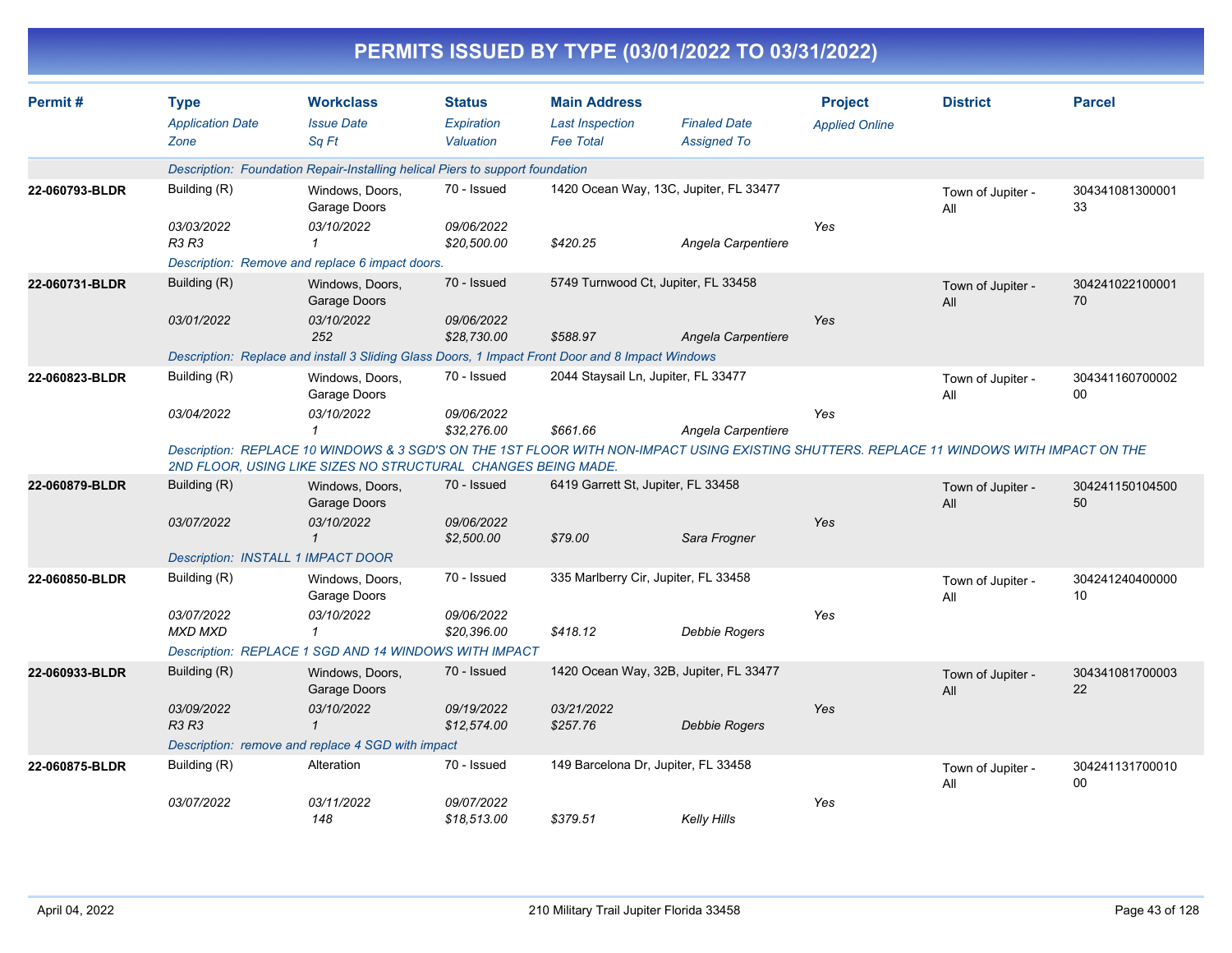|                 |                                                                                                                                                              |                                                                                                                                                                       |                                                     |                                                                   | PERMITS ISSUED BY TYPE (03/01/2022 TO 03/31/2022)             |                                         |                          |                       |
|-----------------|--------------------------------------------------------------------------------------------------------------------------------------------------------------|-----------------------------------------------------------------------------------------------------------------------------------------------------------------------|-----------------------------------------------------|-------------------------------------------------------------------|---------------------------------------------------------------|-----------------------------------------|--------------------------|-----------------------|
| Permit#         | <b>Type</b><br><b>Application Date</b><br>Zone                                                                                                               | <b>Workclass</b><br><b>Issue Date</b><br>Sq Ft                                                                                                                        | <b>Status</b><br>Expiration<br>Valuation            | <b>Main Address</b><br><b>Last Inspection</b><br><b>Fee Total</b> | <b>Finaled Date</b><br><b>Assigned To</b>                     | <b>Project</b><br><b>Applied Online</b> | <b>District</b>          | <b>Parcel</b>         |
|                 | Corner tub to free standing tub-<br>in shower install cement board and tile<br>replace existing vanity lights<br>install vanity<br>install faucet and toilet | Description: Master bath-existing shower to shower<br>New tub valve, new shower valve, new shut off valve                                                             |                                                     |                                                                   |                                                               |                                         |                          |                       |
| 22-060056-BLDR* | Building (R)<br>02/07/2022                                                                                                                                   | Alteration<br>03/11/2022<br>264<br>Description: ALUMINUM PATIO COVER WITH ISOLATED CONCRETE FOOTER PADS                                                               | <b>NOC</b><br>Required<br>09/07/2022<br>\$19,000.00 | 402 Mangrove Pt, Jupiter, FL 33458<br>\$389.50                    | Vicki Tarallo                                                 | Yes                                     | Town of Jupiter -<br>All | 304241150200016<br>30 |
| 22-060826-BLDR  | Building (R)<br>03/04/2022<br>Description: Install 9 Impact windows                                                                                          | Windows, Doors,<br>Garage Doors<br>03/11/2022<br>1,419                                                                                                                | 70 - Issued<br>09/07/2022<br>\$21,496.00            | 6210 Kendrick St, Jupiter, FL 33458<br>\$440.67                   | Angela Carpentiere                                            | Yes                                     | Town of Jupiter -<br>All | 304241220310200<br>10 |
| 22-060175-BLDR  | Building (R)<br>02/10/2022                                                                                                                                   | Addition<br>03/11/2022<br>400<br>Description: Add covered porch to existing home                                                                                      | 70 - Issued<br>09/07/2022<br>\$20,000.00            | \$410.00                                                          | 849 Summerwood Dr, Jupiter, FL 33458<br>Suzanne Harrison      | Yes                                     | Town of Jupiter -<br>All | 304241013300001<br>40 |
| 22-060556-BLDR  | Building (R)<br>02/23/2022                                                                                                                                   | Windows, Doors,<br>Garage Doors<br>03/11/2022<br>$\mathbf{1}$<br>Description: Replacing on existing openings 17 Impact windows, 1 impact SGD & 1 Impact door          | 70 - Issued<br>09/07/2022<br>\$33,100.00            | 401 Caravelle Dr, Jupiter, FL 33458<br>\$678.55                   | Suzanne Harrison                                              | Yes                                     | Town of Jupiter -<br>All | 304241140700041<br>40 |
| 22-060952-BLDR  | Building (R)<br>03/09/2022<br>R3 R3                                                                                                                          | Alteration<br>03/11/2022<br>$\mathbf{1}$<br>Description: Exterior siding repair; front side of townhouse                                                              | 70 - Issued<br>09/28/2022<br>\$9,800.00             | 04/01/2022<br>\$200.94                                            | 6263 Riverwalk Ln, 7, Jupiter, FL 33458<br><b>Kelly Hills</b> | Yes                                     | Town of Jupiter -<br>All | 304241031602000<br>70 |
| 22-060488-BLDR  | Building (R)<br>02/22/2022                                                                                                                                   | Windows, Doors,<br>Garage Doors<br>03/11/2022<br>$\mathbf 1$<br>Description: Replacing on existing openings 4 Impact Horiz roller windows, 4 Impact SGD 1 impact door | 70 - Issued<br>09/07/2022<br>\$29,200.00            | \$598.60                                                          | 173 Cape Pointe Cir, Jupiter, FL 33477<br>Angela Carpentiere  | Yes                                     | Town of Jupiter -<br>All | 304341160200053<br>80 |
| 22-060867-BLDR  | Building (R)                                                                                                                                                 | Windows, Doors,<br>Garage Doors                                                                                                                                       | 70 - Issued                                         | 6128 Foster St, Jupiter, FL 33458                                 |                                                               |                                         | Town of Jupiter -<br>All | 304241150101800<br>30 |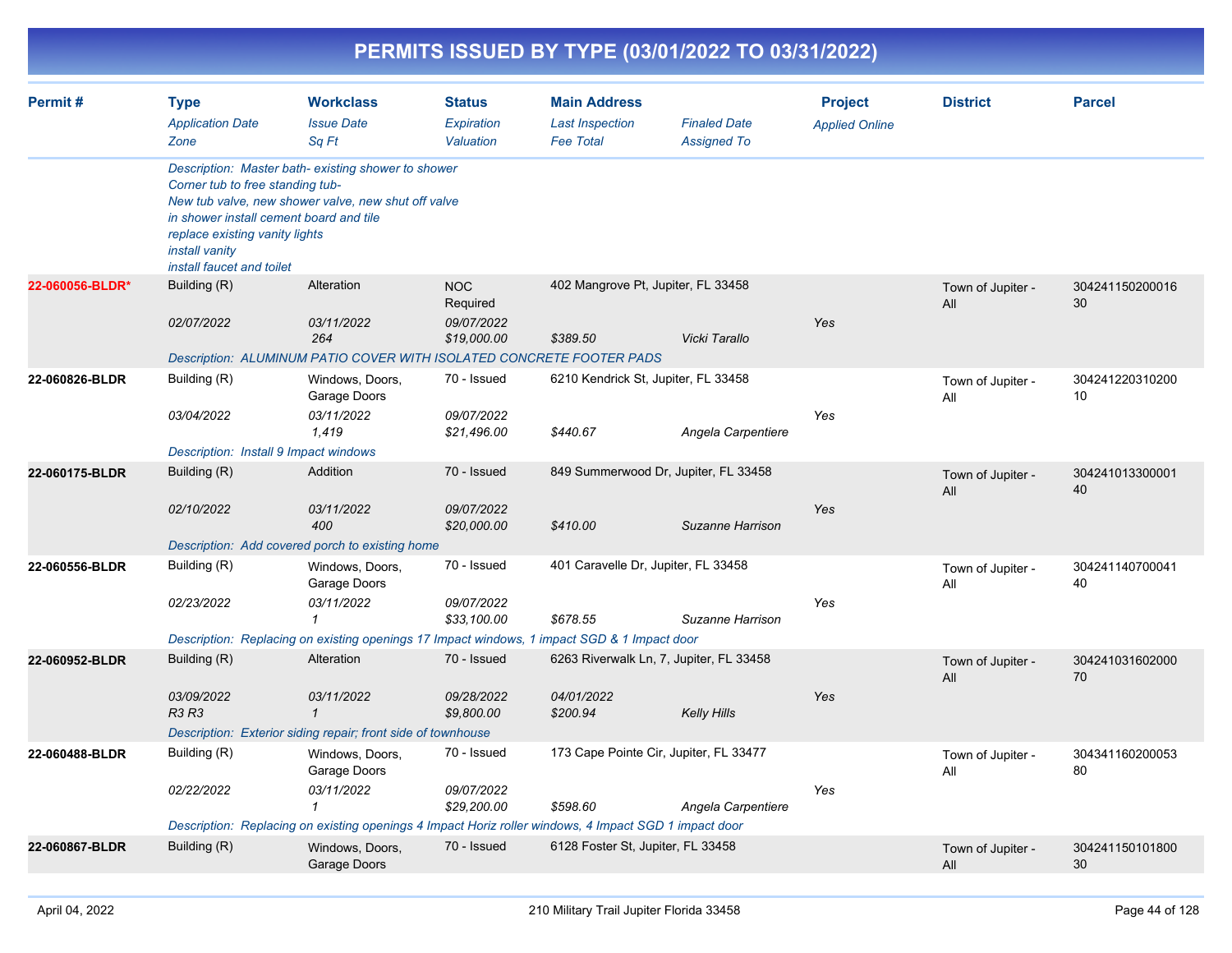| Permit#        | <b>Type</b><br><b>Application Date</b><br>Zone | <b>Workclass</b><br><b>Issue Date</b><br>Sq Ft                          | <b>Status</b><br>Expiration<br>Valuation | <b>Main Address</b><br><b>Last Inspection</b><br><b>Fee Total</b> | <b>Finaled Date</b><br><b>Assigned To</b>          | <b>Project</b><br><b>Applied Online</b> | <b>District</b>          | <b>Parcel</b>         |
|----------------|------------------------------------------------|-------------------------------------------------------------------------|------------------------------------------|-------------------------------------------------------------------|----------------------------------------------------|-----------------------------------------|--------------------------|-----------------------|
|                | 03/07/2022                                     | 03/14/2022<br>$\mathbf{1}$                                              | 09/12/2022<br>\$15,000.00                | \$457.50                                                          | Sara Frogner                                       | Yes                                     |                          |                       |
|                | <b>Description: Replacing Windows</b>          |                                                                         |                                          |                                                                   |                                                    |                                         |                          |                       |
| 21-056428-BLDR | Building (R)                                   | <b>Sheds Utility</b>                                                    | 70 - Issued                              | 6205 Allen St, Jupiter, FL 33458                                  |                                                    |                                         | Town of Jupiter -<br>All | 304241220309500<br>80 |
|                | 09/16/2021<br>R <sub>2</sub> R <sub>2</sub>    | 03/14/2022<br>$\mathbf{1}$                                              | 09/12/2022<br>\$5,253.00                 | \$109.06                                                          | <b>Kimberly Slater</b>                             | Yes                                     |                          |                       |
|                | Description: 10x20 Storage Building            |                                                                         |                                          |                                                                   |                                                    |                                         |                          |                       |
| 22-060956-BLDR | Building (R)                                   | Windows, Doors,<br>Garage Doors                                         | 70 - Issued                              | 273 Feather Pt S, Jupiter, FL 33458                               |                                                    |                                         | Town of Jupiter -<br>All | 304241150200058<br>30 |
|                | 03/09/2022                                     | 03/14/2022<br>$\mathbf{1}$                                              | 09/12/2022<br>\$9,625.00                 | \$197.39                                                          | <b>Debbie Rogers</b>                               | Yes                                     |                          |                       |
|                | Description: Replace Impact Front Door         |                                                                         |                                          |                                                                   |                                                    |                                         |                          |                       |
| 22-060377-BLDR | Building (R)                                   | Windows, Doors,<br>Garage Doors                                         | 99 - Closed -<br><b>JCDS</b>             | 140 Fox Meadow Run, Jupiter, FL 33458                             |                                                    |                                         | Town of Jupiter -<br>All | 304241032602600<br>40 |
|                | 02/17/2022                                     | 03/14/2022<br>$\mathbf{1}$                                              | 09/21/2022<br>\$2,400.00                 | 03/25/2022<br>\$79.00                                             | 03/28/2022<br><b>Building-Department Completed</b> | Yes                                     |                          |                       |
|                |                                                | Description: replace with impact same size as existing 1 door 3 windows |                                          |                                                                   |                                                    |                                         |                          |                       |
| 22-061029-BLDR | Building (R)                                   | Windows, Doors,<br>Garage Doors                                         | 70 - Issued                              | 179 Via Rosina, Jupiter, FL 33458                                 |                                                    |                                         | Town of Jupiter -<br>All | 304241121600017<br>10 |
|                | 03/11/2022                                     | 03/14/2022<br>$\mathbf{1}$                                              | 09/12/2022<br>\$11,264.00                | \$230.91                                                          | Sara Frogner                                       | Yes                                     |                          |                       |
|                |                                                | Description: REPLACE FRONT DOOR NO SIZE CHANGE                          |                                          |                                                                   |                                                    |                                         |                          |                       |
| 22-061025-BLDR | Building (R)                                   | Windows, Doors,<br>Garage Doors                                         | 70 - Issued                              | 600 N Perry Ave, Jupiter, FL 33458                                |                                                    |                                         | Town of Jupiter -<br>All | 304241011100102<br>10 |
|                | 03/11/2022                                     | 03/14/2022<br>$\mathbf{1}$                                              | 09/12/2022<br>\$3,185.00                 | \$79.00                                                           | Angela Carpentiere                                 | Yes                                     |                          |                       |
|                |                                                | Description: CHANGE OUT FRONT DOOR NO SIZE CHANGE                       |                                          |                                                                   |                                                    |                                         |                          |                       |
| 22-061027-BLDR | Building (R)                                   | Windows, Doors,<br>Garage Doors                                         | 70 - Issued                              | 179 Sonata Dr, Jupiter, FL 33478                                  |                                                    |                                         | Town of Jupiter -<br>All | 304241040100705<br>40 |
|                | 03/11/2022                                     | 03/14/2022<br>$\mathbf{1}$                                              | 09/12/2022<br>\$17,647.00                | \$361.76                                                          | Angela Carpentiere                                 | Yes                                     |                          |                       |
|                | Description: replace front door no size change |                                                                         |                                          |                                                                   |                                                    |                                         |                          |                       |
| 22-060909-BLDR | Building (R)                                   | Windows, Doors,<br>Garage Doors                                         | 70 - Issued                              | 196 Jones Creek Dr, Jupiter, FL 33458                             |                                                    |                                         | Town of Jupiter -<br>All | 304241112300004<br>00 |
|                | 03/08/2022                                     | 03/14/2022<br>1                                                         | 09/12/2022<br>\$24,750.00                | \$507.37                                                          | Sara Frogner                                       | Yes                                     |                          |                       |
|                |                                                | Description: Size for size replacement of windows and doors with Impact |                                          |                                                                   |                                                    |                                         |                          |                       |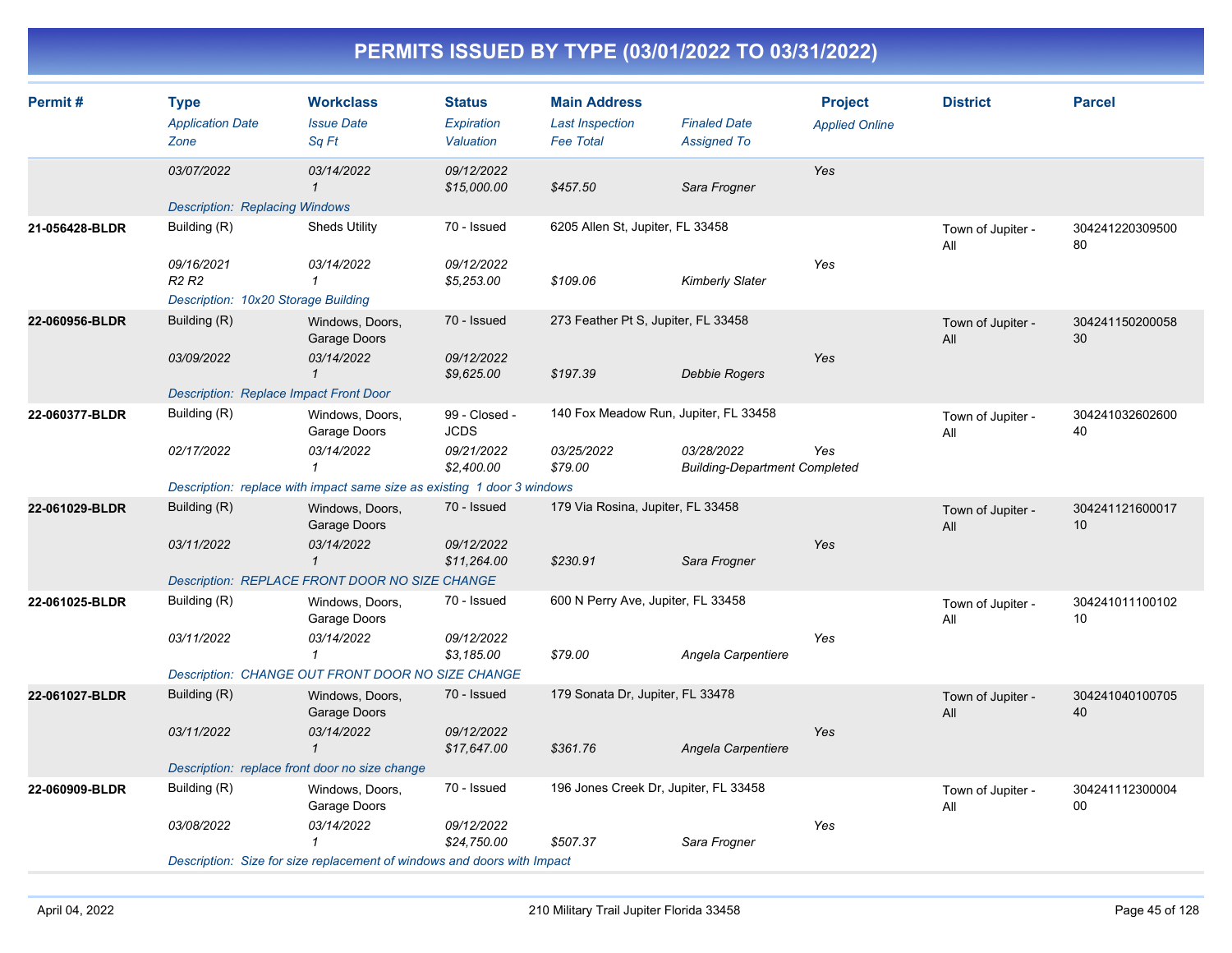| Permit#                                                           | <b>Type</b><br><b>Application Date</b>      | <b>Workclass</b><br><b>Issue Date</b>                                      | <b>Status</b><br>Expiration         | <b>Main Address</b><br><b>Last Inspection</b>              | <b>Finaled Date</b>                                | <b>Project</b><br><b>Applied Online</b> | <b>District</b>          | <b>Parcel</b>         |
|-------------------------------------------------------------------|---------------------------------------------|----------------------------------------------------------------------------|-------------------------------------|------------------------------------------------------------|----------------------------------------------------|-----------------------------------------|--------------------------|-----------------------|
|                                                                   | Zone                                        | Sq Ft                                                                      | Valuation                           | <b>Fee Total</b>                                           | <b>Assigned To</b>                                 |                                         |                          |                       |
| Building (R)<br>22-060954-BLDR<br>Windows, Doors,<br>Garage Doors |                                             | 70 - Issued                                                                | 273 Feather Pt S, Jupiter, FL 33458 |                                                            |                                                    | Town of Jupiter -<br>All                | 304241150200058<br>30    |                       |
|                                                                   | 03/09/2022<br><b>R1 R1</b>                  | 03/14/2022<br>405                                                          | 09/12/2022<br>\$38,922.57           | \$797.92                                                   | <b>Debbie Rogers</b>                               | Yes                                     |                          |                       |
|                                                                   |                                             | Description: Replace existing windows (18) and doors (3) with impact.      |                                     |                                                            |                                                    |                                         |                          |                       |
| 22-060164-BLDR                                                    | Building (R)                                | Fence                                                                      | 99 - Closed -<br><b>JCDS</b>        | 126 Timber Ln, Jupiter, FL 33458                           |                                                    |                                         | Town of Jupiter -<br>All | 304241110100101<br>40 |
|                                                                   | 02/10/2022                                  | 03/15/2022<br>40                                                           | 09/11/2022<br>\$2,334.00            | \$79.00                                                    | 03/15/2022<br><b>Building-Department Completed</b> | Yes                                     |                          |                       |
|                                                                   |                                             | Description: Installation of 40 LF of 6' Shadowbox Wood Fencing W/2- Gates |                                     |                                                            |                                                    |                                         |                          |                       |
| 22-060440-BLDR                                                    | Building (R)                                | Alteration                                                                 | 70 - Issued                         | 0 Confidential Record Per Fs- 119.07,<br>Jupiter, FL 33458 |                                                    |                                         | Town of Jupiter -<br>All | 304240320100008<br>80 |
|                                                                   | 02/18/2022                                  | 03/15/2022<br>$\mathcal I$                                                 | 09/26/2022<br>\$71,000.00           | 03/30/2022<br>\$1,455.50                                   | Vicki Tarallo                                      | Yes                                     |                          |                       |
|                                                                   |                                             | Description: SOLAR PV INSTALLATION WITH BATTERY BACK UP POWER              |                                     |                                                            |                                                    |                                         |                          |                       |
| 22-061051-BLDR                                                    | Building (R)                                | Windows, Doors,<br>Garage Doors                                            | 70 - Issued                         | 602 Captains Way, Jupiter, FL 33477                        |                                                    |                                         | Town of Jupiter -<br>All | 304341180400006<br>02 |
|                                                                   | 03/13/2022<br><b>R1 R1</b>                  | 03/15/2022<br>$\mathcal I$                                                 | 09/12/2022<br>\$2,475.00            | \$79.00                                                    | Angela Carpentiere                                 | Yes                                     |                          |                       |
|                                                                   |                                             | Description: Replace 13x7 Garage Door w/ Dab Miami-Dade Code Door          |                                     |                                                            |                                                    |                                         |                          |                       |
| 22-060620-BLDR                                                    | Building (R)                                | Alteration                                                                 | 70 - Issued                         | 164 Partisan Ct, Jupiter, FL 33478                         |                                                    |                                         | Town of Jupiter -<br>All | 304241040100703<br>40 |
|                                                                   | 02/25/2022<br>R <sub>1</sub> R <sub>1</sub> | 03/15/2022<br>20                                                           | 09/12/2022<br>\$14,000.00           | \$287.00                                                   | Shandre Kellerman                                  | Yes                                     |                          |                       |
|                                                                   |                                             | Description: Outdoor kitchen with a grill and side burner                  |                                     |                                                            |                                                    |                                         |                          |                       |
| 22-061026-BLDR                                                    | Building (R)                                | Windows, Doors,<br>Garage Doors                                            | 70 - Issued                         | 1116 Ocean Dunes Cir, Jupiter, FL 33477                    |                                                    |                                         | Town of Jupiter -<br>All | 304341201403000<br>90 |
|                                                                   | 03/11/2022<br>R <sub>2</sub> R <sub>2</sub> | 03/15/2022<br>$\mathbf{1}$                                                 | 09/12/2022<br>\$8,300.00            | \$170.49                                                   | <b>Debbie Rogers</b>                               | Yes                                     |                          |                       |
|                                                                   |                                             | Description: change out front door and cabana door no size change          |                                     |                                                            |                                                    |                                         |                          |                       |
| 22-059648-BLDR                                                    | Building (R)                                | Fence                                                                      | 99 - Closed -<br><b>JCDS</b>        | 122 Lakeside Cir, Jupiter, FL 33458                        |                                                    |                                         | Town of Jupiter -<br>All | 304241100100008<br>30 |
|                                                                   | 01/25/2022                                  | 03/15/2022<br>150                                                          | 09/12/2022<br>\$5,982.00            | \$123.64                                                   | 03/15/2022<br><b>Building-Department Completed</b> | Yes                                     |                          |                       |
|                                                                   |                                             | Description: Installation of 150 LF of 6' White PVC fencing W 2- gates     |                                     |                                                            |                                                    |                                         |                          |                       |
| 22-060736-BLDR                                                    | Building (R)                                | Fence                                                                      | 99 - Closed -<br><b>JCDS</b>        | 6315 Lucerne St, Jupiter, FL 33458                         |                                                    |                                         | Town of Jupiter -<br>All | 304241150103401<br>50 |
|                                                                   | 03/01/2022<br><b>R1 R1</b>                  | 03/15/2022<br>75                                                           | 09/12/2022<br>\$4,600.00            | \$96.00                                                    | 03/15/2022<br><b>Building-Department Completed</b> | Yes                                     |                          |                       |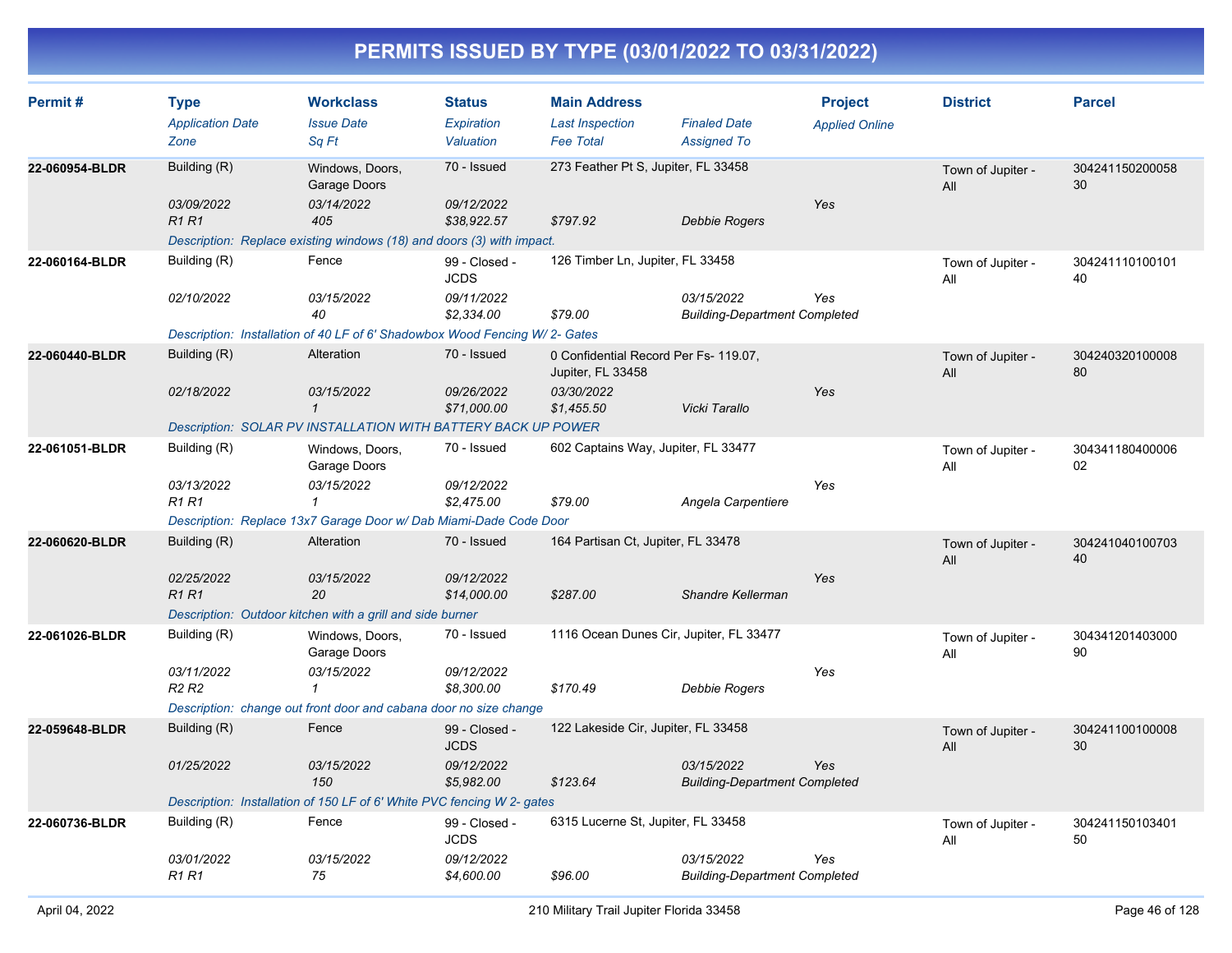| PERMITS ISSUED BY TYPE (03/01/2022 TO 03/31/2022) |  |
|---------------------------------------------------|--|
|---------------------------------------------------|--|

| Permit#        | <b>Type</b>                                   | <b>Workclass</b>                                                         | <b>Status</b>                | <b>Main Address</b>                  |                                                    | <b>Project</b>        | <b>District</b>          | <b>Parcel</b>         |
|----------------|-----------------------------------------------|--------------------------------------------------------------------------|------------------------------|--------------------------------------|----------------------------------------------------|-----------------------|--------------------------|-----------------------|
|                | <b>Application Date</b>                       | <b>Issue Date</b>                                                        | Expiration                   | <b>Last Inspection</b>               | <b>Finaled Date</b>                                | <b>Applied Online</b> |                          |                       |
|                | Zone                                          | Sq Ft                                                                    | Valuation                    | <b>Fee Total</b>                     | <b>Assigned To</b>                                 |                       |                          |                       |
|                |                                               | Description: install 75 If of 6' pvc with 2 gates not for pool           |                              |                                      |                                                    |                       |                          |                       |
| 22-060769-BLDR | Building (R)                                  | Alteration                                                               | 70 - Issued                  | 6208 Robinson St, Jupiter, FL 33458  |                                                    |                       | Town of Jupiter -<br>All | 304241150102200<br>10 |
|                | 03/02/2022                                    | 03/15/2022<br>774                                                        | 09/21/2022<br>\$55,638.00    | 03/25/2022<br>\$1,140.58             | <b>Kimberly Slater</b>                             | Yes                   |                          |                       |
|                |                                               | Description: Solar PV System Roof mount and Interconnection              |                              |                                      |                                                    |                       |                          |                       |
| 22-060650-BLDR | Building (R)                                  | Windows, Doors,<br>Garage Doors                                          | 70 - Issued                  |                                      | 112 Wooden Mill Ter, Jupiter, FL 33458             |                       | Town of Jupiter -<br>All | 304241032601900<br>60 |
|                | 02/26/2022<br><b>R3 R3</b>                    | 03/15/2022<br>56                                                         | 09/12/2022<br>\$2,448.00     | \$79.00                              | <b>Debbie Rogers</b>                               | Yes                   |                          |                       |
|                |                                               | Description: Replace 8 x 7 garage door size for size                     |                              |                                      |                                                    |                       |                          |                       |
| 21-056622-BLDR | Building (R)                                  | Alteration                                                               | 70 - Issued                  |                                      | 146 Mangrove Bay Way, Jupiter, FL 33477            |                       | Town of Jupiter -<br>All | 304341074000001<br>80 |
|                | 09/23/2021<br>US-1/ICW US-1/ICW               | 03/16/2022<br>260                                                        | 09/26/2022<br>\$31,284.00    | 03/28/2022<br>\$641.33               | Alicia Hertzog                                     | Yes                   |                          |                       |
|                |                                               | Description: Aluminum Patio Screen enclosure on existing concrete slab   |                              |                                      |                                                    |                       |                          |                       |
| 22-061069-BLDR | Building (R)                                  | Windows, Doors,<br>Garage Doors                                          | 99 - Closed -<br><b>JCDS</b> | 210 River Park Dr, Jupiter, FL 33477 |                                                    |                       | Town of Jupiter -<br>All | 304341170200010<br>46 |
|                | 03/14/2022                                    | 03/16/2022<br>441                                                        | 09/26/2022<br>\$2,733.00     | 03/28/2022<br>\$79.00                | 03/30/2022<br><b>Building-Department Completed</b> | Yes                   |                          |                       |
|                |                                               | Description: Replace w/ (1) W6-73-16x7 Clopay Model Garage Door          |                              |                                      |                                                    |                       |                          |                       |
| 22-061078-BLDR | Building (R)                                  | Windows, Doors,<br>Garage Doors                                          | 70 - Issued                  |                                      | 327 Sonoma Isles Cir, Jupiter, FL 33478            |                       | Town of Jupiter -<br>All | 304240320600020<br>20 |
|                | 03/14/2022                                    | 03/16/2022<br>$\mathcal I$                                               | 09/12/2022<br>\$12,425.00    | \$254.71                             | Sara Frogner                                       | Yes                   |                          |                       |
|                | <b>Description: Replace Impact Front Door</b> |                                                                          |                              |                                      |                                                    |                       |                          |                       |
| 22-060781-BLDR | Building (R)                                  | Windows, Doors,<br>Garage Doors                                          | 70 - Issued                  | 906 Elm Cir, Jupiter, FL 33458       |                                                    |                       | Town of Jupiter -<br>All | 304241021800001<br>10 |
|                | 03/03/2022                                    | 03/16/2022<br>1,946                                                      | 09/12/2022<br>\$15,576.00    | \$319.31                             | Sara Frogner                                       | Yes                   |                          |                       |
|                |                                               | Description: replace 13 impact windows, size for size.                   |                              |                                      |                                                    |                       |                          |                       |
| 22-061032-BLDR | Building (R)                                  | Windows, Doors,<br>Garage Doors                                          | 70 - Issued                  | 112 Tarpon Ln E, Jupiter, FL 33477   |                                                    |                       | Town of Jupiter -<br>All | 304341080500402<br>20 |
|                | 03/11/2022                                    | 03/16/2022<br>$\mathbf{1}$                                               | 09/12/2022<br>\$73,985.00    | \$1,516.70                           | Angela Carpentiere                                 | Yes                   |                          |                       |
|                |                                               | Description: Replacing 28 Windows and 2 Doors with Impact Rated Products |                              |                                      |                                                    |                       |                          |                       |
| 22-060839-BLDR | Building (R)                                  | Windows, Doors,<br>Garage Doors                                          | 70 - Issued                  | 306 Xanadu PI, Jupiter, FL 33477     |                                                    |                       | Town of Jupiter -<br>All | 304341080400005<br>50 |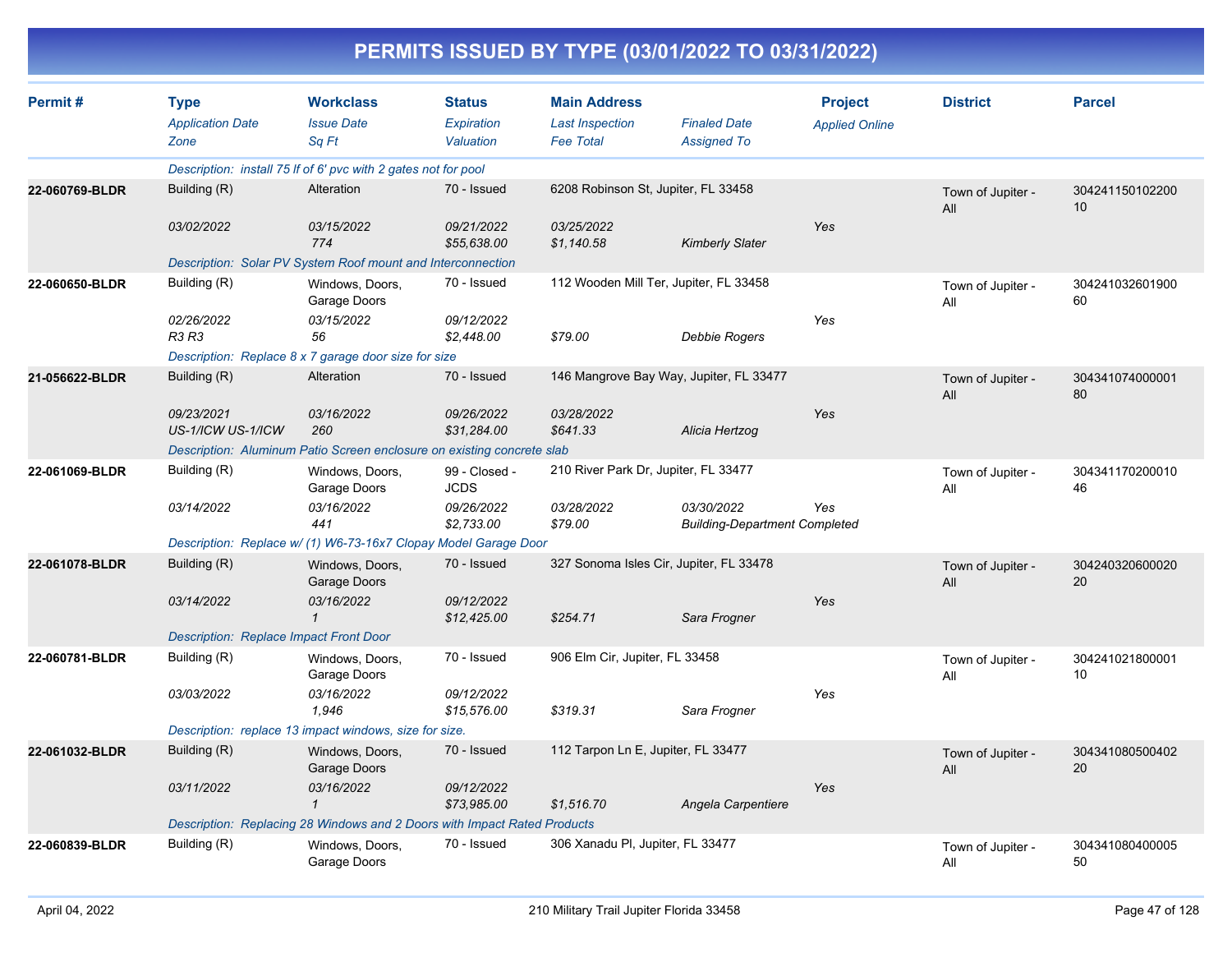| Permit#         | <b>Type</b><br><b>Application Date</b><br>Zone | <b>Workclass</b><br><b>Issue Date</b><br>Sq Ft                                                                               | <b>Status</b><br>Expiration<br>Valuation | <b>Main Address</b><br><b>Last Inspection</b><br><b>Fee Total</b> | <b>Finaled Date</b><br><b>Assigned To</b>          | <b>Project</b><br><b>Applied Online</b> | <b>District</b>          | <b>Parcel</b>         |
|-----------------|------------------------------------------------|------------------------------------------------------------------------------------------------------------------------------|------------------------------------------|-------------------------------------------------------------------|----------------------------------------------------|-----------------------------------------|--------------------------|-----------------------|
|                 | 03/04/2022<br>R3 R3                            | 03/16/2022<br>2,168<br>Description: Replace existing windows and sliding doors.                                              | 09/12/2022<br>\$62,525.00                | \$1,281.76                                                        | Angela Carpentiere                                 | Yes                                     |                          |                       |
| 21-057672-BLDR  | Building (R)                                   | Fence                                                                                                                        | 70 - Issued                              | 117 Cinder Dunes Pt, Jupiter, FL 33478                            |                                                    |                                         | Town of Jupiter -<br>All | 304240320600023<br>50 |
|                 | 10/30/2021<br><b>R1R1</b>                      | 03/16/2022<br>220<br>Description: Install 220LF 4FT Aluminum fence with 2 gates.                                             | 09/12/2022<br>\$6,090.00                 | \$125.80                                                          | <b>Debbie Rogers</b>                               | Yes                                     |                          |                       |
| 22-060714-BLDR  | Building (R)                                   | Alteration                                                                                                                   | 70 - Issued                              | 268 Seabreeze Cir, Jupiter, FL 33477                              |                                                    |                                         | Town of Jupiter -<br>All | 304341080700026<br>80 |
|                 | 03/01/2022<br>R3 R3                            | 03/16/2022<br>133                                                                                                            | 09/12/2022<br>\$6,000.00                 | \$124.00                                                          | <b>Debbie Rogers</b>                               | Yes                                     |                          |                       |
|                 |                                                | Description: Aluminum Screen Enclosure on existing concrete slab. Demo existing enclosure. Not exceeding existing footprint. |                                          |                                                                   |                                                    |                                         |                          |                       |
| 22-061090-BLDR* | Building (R)<br>03/15/2022                     | Windows, Doors,<br>Garage Doors<br>03/17/2022                                                                                | <b>NOC</b><br>Required<br>09/13/2022     | 502 Bald Eagle Dr, Jupiter, FL 33477                              |                                                    | Yes                                     | Town of Jupiter -<br>All | 304341190300003<br>00 |
|                 |                                                | $\mathbf{1}$                                                                                                                 | \$40,000.00                              | \$820.00                                                          | Debbie Rogers                                      |                                         |                          |                       |
|                 |                                                | Description: remove and replace 2 Garage doors                                                                               |                                          |                                                                   |                                                    |                                         |                          |                       |
| 22-061052-BLDR  | Building (R)                                   | Windows, Doors,<br>Garage Doors                                                                                              | 99 - Closed -<br><b>JCDS</b>             | 1202 Captains Way, Jupiter, FL 33477                              |                                                    |                                         | Town of Jupiter -<br>All | 304341180400012<br>02 |
|                 | 03/13/2022<br><b>R1 R1</b>                     | 03/17/2022<br>$\mathbf{1}$                                                                                                   | 09/26/2022<br>\$2,475.00                 | 03/29/2022<br>\$79.00                                             | 03/30/2022<br><b>Building-Department Completed</b> | Yes                                     |                          |                       |
|                 |                                                | Description: Replace 13x7 Garage Door with Dab Miami-Dade Code Door                                                          |                                          |                                                                   |                                                    |                                         |                          |                       |
| 22-060816-BLDR  | Building (R)                                   | Alteration                                                                                                                   | $30 - ln$<br><b>Review</b>               | 103 S Hampton Dr, Jupiter, FL 33458                               |                                                    |                                         | Town of Jupiter -<br>All | 304241111500000<br>70 |
|                 | 03/04/2022                                     | 03/17/2022<br>2.449                                                                                                          | 09/13/2022<br>\$31,000.00                | \$710.50                                                          | Suzanne Harrison                                   | Yes                                     |                          |                       |
|                 | Remodel kitchen cabinets and counter tops.     | Description: Remove partitian wall in kitchen, two shelving area walls in dining room.                                       |                                          |                                                                   |                                                    |                                         |                          |                       |
| 21-055651-BLDR  | Building (R)                                   | Alteration                                                                                                                   | 70 - Issued                              | 192 Raintree Trl, Jupiter, FL 33458                               |                                                    |                                         | Town of Jupiter -<br>All | 304241102200007<br>90 |
|                 | 08/18/2021                                     | 03/18/2022<br>150                                                                                                            | 09/26/2022<br>\$27,493.22                | 03/29/2022<br>\$563.62                                            | <b>Kimberly Slater</b>                             | Yes                                     |                          |                       |
|                 |                                                | Description: Converting a Covered Screen Porch into a Bedroom                                                                |                                          |                                                                   |                                                    |                                         |                          |                       |
| 21-058997-BLDR* | Building (R)                                   | Alteration                                                                                                                   | <b>NOC</b><br>Required                   | 114 Echelon Crest Trl, Jupiter, FL 33478                          |                                                    |                                         | Town of Jupiter -<br>All | 304240320600022<br>70 |
|                 | 12/29/2021                                     | 03/18/2022<br>1,944                                                                                                          | 09/14/2022<br>\$19,450.00                | \$398.73                                                          | <b>Kimberly Slater</b>                             | Yes                                     |                          |                       |
|                 | <b>Description: Pool Screen Enclosure</b>      |                                                                                                                              |                                          |                                                                   |                                                    |                                         |                          |                       |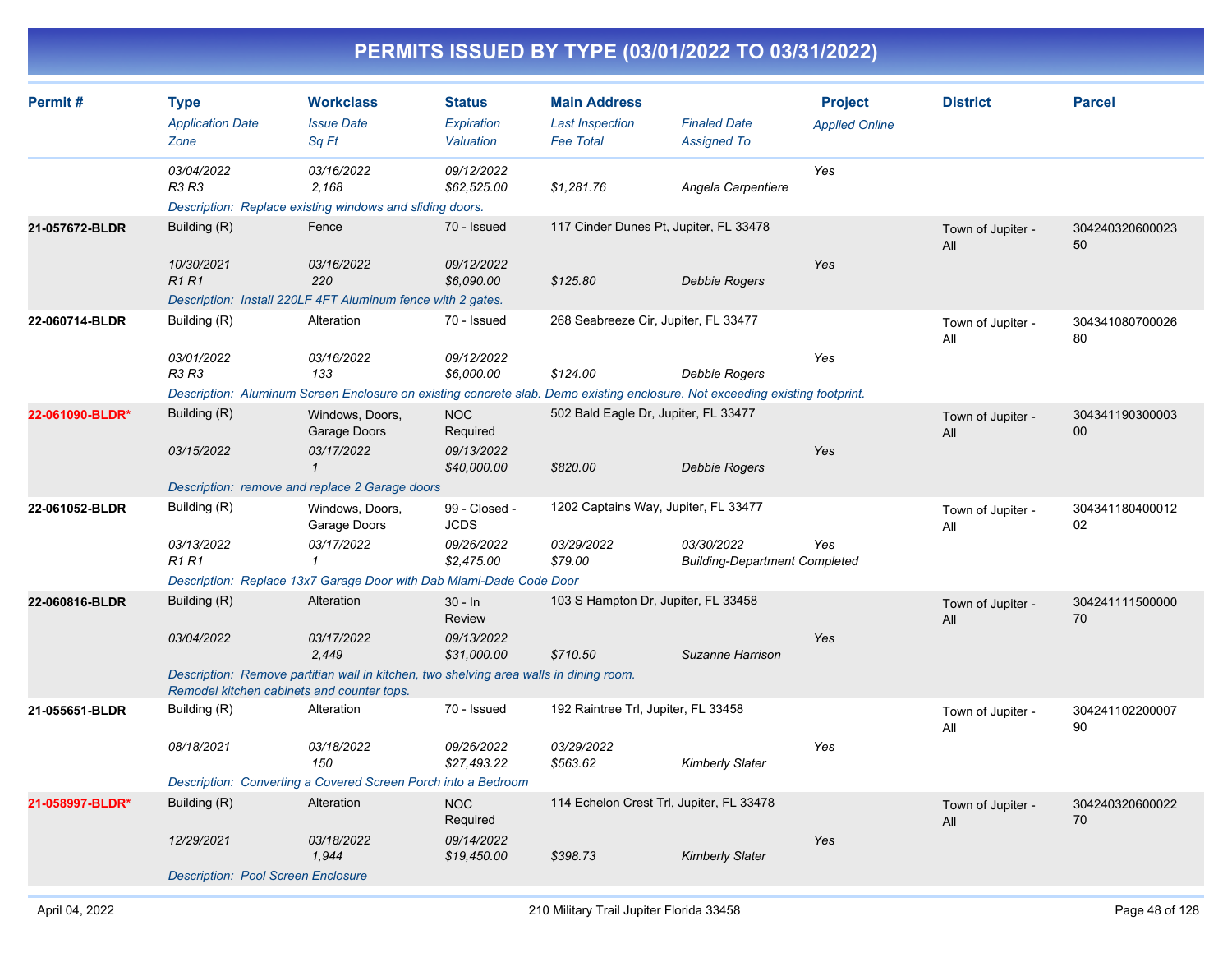| Permit#         | <b>Type</b><br><b>Application Date</b><br>Zone | <b>Workclass</b><br><b>Issue Date</b><br>Sq Ft                                  | <b>Status</b><br>Expiration<br>Valuation | <b>Main Address</b><br><b>Last Inspection</b><br><b>Fee Total</b> | <b>Finaled Date</b><br><b>Assigned To</b>          | <b>Project</b><br><b>Applied Online</b> | <b>District</b>          | <b>Parcel</b>         |
|-----------------|------------------------------------------------|---------------------------------------------------------------------------------|------------------------------------------|-------------------------------------------------------------------|----------------------------------------------------|-----------------------------------------|--------------------------|-----------------------|
| 22-060918-BLDR  | Building (R)                                   | Elevator                                                                        | 70 - Issued                              | 116 Victory Dr, Jupiter, FL 33477                                 |                                                    |                                         | Town of Jupiter -<br>All | 304341070900020<br>10 |
|                 | 03/08/2022                                     | 03/18/2022<br>15                                                                | 09/14/2022<br>\$20,600.00                | \$422.30                                                          | Vicki Tarallo                                      | Yes                                     |                          |                       |
|                 |                                                | Description: INSTALLATION OF RESIDENTIAL ELEVATOR IN NEW SFD                    |                                          |                                                                   |                                                    |                                         |                          |                       |
| 22-060026-BLDR  | Building (R)                                   | Fence                                                                           | 99 - Closed -<br><b>JCDS</b>             | 257 Blanca Isles Ln, Jupiter, FL 33478                            |                                                    |                                         | Town of Jupiter -<br>All | 304240320500006<br>30 |
|                 | 02/07/2022                                     | 03/18/2022<br>90                                                                | 09/14/2022<br>\$2,499.00                 | \$79.00                                                           | 03/18/2022<br><b>Building-Department Completed</b> | Yes                                     |                          |                       |
|                 |                                                | Description: Install 90' of 4' bronze aluminum picket fence and one 60" gate    |                                          |                                                                   |                                                    |                                         |                          |                       |
| 22-060036-BLDR  | Building (R)                                   | Fence                                                                           | 99 - Closed -<br><b>JCDS</b>             | 134 Via Castilla, Jupiter, FL 33458                               |                                                    |                                         | Town of Jupiter -<br>All | 304241121600001<br>70 |
|                 | 02/07/2022                                     | 03/18/2022<br>100                                                               | 09/14/2022<br>\$2,493.72                 | \$79.00                                                           | 03/18/2022<br><b>Building-Department Completed</b> | Yes                                     |                          |                       |
|                 | <b>Description: ALUMINUM FENCE</b>             |                                                                                 |                                          |                                                                   |                                                    |                                         |                          |                       |
| 22-060845-BLDR* | Building (R)                                   | Fence                                                                           | <b>NOC</b><br>Required                   | 6266 Linton St, Jupiter, FL 33458                                 |                                                    |                                         | Town of Jupiter -<br>All | 304241150808000<br>20 |
|                 | 03/05/2022                                     | 03/18/2022<br>101                                                               | 09/14/2022<br>\$4,339.00                 | \$90.78                                                           | <b>Ellis Baird</b>                                 | Yes                                     |                          |                       |
|                 |                                                | Description: Install approximately 101' of 6' white T&G PVC fence and one gate. |                                          |                                                                   |                                                    |                                         |                          |                       |
| 22-061062-BLDR  | Building (R)                                   | Windows, Doors,<br>Garage Doors                                                 | 70 - Issued                              | 931 Dolphin Dr, Jupiter, FL 33458                                 |                                                    |                                         | Town of Jupiter -<br>All | 304240360800001<br>40 |
|                 | 03/14/2022                                     | 03/18/2022<br>$\Omega$                                                          | 09/14/2022<br>\$33,540.00                | \$687.57                                                          | <b>Kimberly Slater</b>                             | Yes                                     |                          |                       |
|                 |                                                | Description: Replace 10 Window Units and 2 Sliding Glass Door Units             |                                          |                                                                   |                                                    |                                         |                          |                       |
| 22-061080-BLDR  | Building (R)                                   | Alteration                                                                      | 70 - Issued                              | 411 N Loxahatchee Dr, Jupiter, FL 33458                           |                                                    |                                         | Town of Jupiter -<br>All | 304241010700701<br>71 |
|                 | 03/14/2022                                     | 03/18/2022<br>450                                                               | 09/14/2022<br>\$39,440.00                | \$808.52                                                          | <b>Kimberly Slater</b>                             | Yes                                     |                          |                       |
|                 |                                                | Description: 9.6 KW PV SOLAR PANEL INSTALLATION ROOF MOUNTED                    |                                          |                                                                   |                                                    |                                         |                          |                       |
| 22-061137-BLDR  | Building (R)                                   | Windows, Doors,<br>Garage Doors                                                 | 70 - Issued                              | 144 E Hampton Way, Jupiter, FL 33458                              |                                                    |                                         | Town of Jupiter -<br>All | 304241111500028<br>00 |
|                 | 03/16/2022<br>R <sub>2</sub> R <sub>2</sub>    | 03/18/2022<br>0                                                                 | 09/14/2022<br>\$4,220.00                 | \$88.40                                                           | Debbie Rogers                                      | Yes                                     |                          |                       |
|                 |                                                | Description: Replacement of Garage Door 16x7                                    |                                          |                                                                   |                                                    |                                         |                          |                       |
| 22-061100-BLDR  | Building (R)                                   | Windows, Doors,<br>Garage Doors                                                 | 70 - Issued                              | 207 Micmac Ln, Jupiter, FL 33458                                  |                                                    |                                         | Town of Jupiter -<br>All | 304241110200007<br>80 |
|                 | 03/15/2022<br><b>R2 R2</b>                     | 03/18/2022<br>$\mathcal{I}$                                                     | 09/14/2022<br>\$139,896.00               | \$2,867.87                                                        | Debbie Rogers                                      | Yes                                     |                          |                       |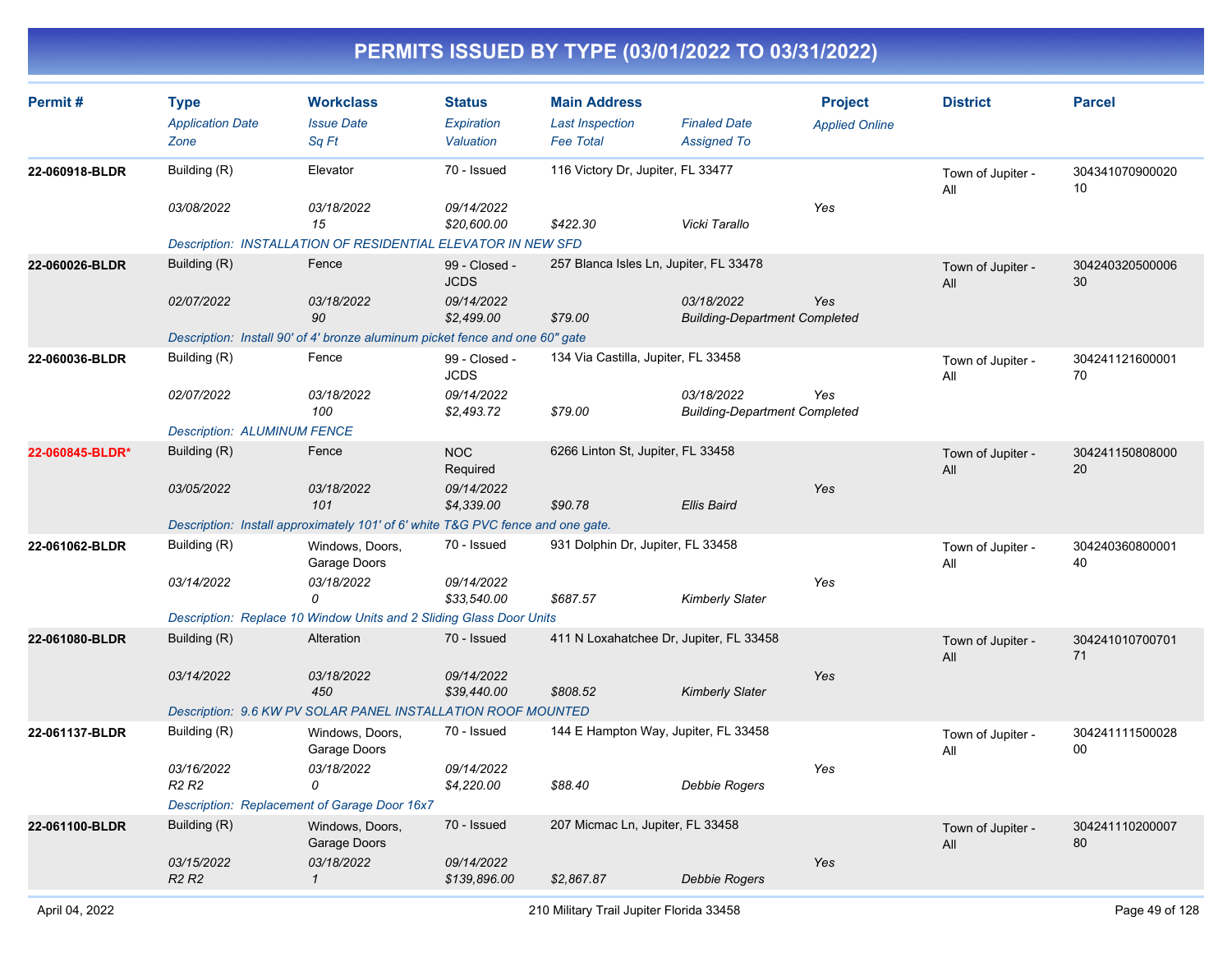|                 | PERMITS ISSUED BY TYPE (03/01/2022 TO 03/31/2022) |                                                                                                      |                                          |                                                                   |                                           |                                         |                          |                       |  |  |
|-----------------|---------------------------------------------------|------------------------------------------------------------------------------------------------------|------------------------------------------|-------------------------------------------------------------------|-------------------------------------------|-----------------------------------------|--------------------------|-----------------------|--|--|
| Permit#         | <b>Type</b><br><b>Application Date</b><br>Zone    | <b>Workclass</b><br><b>Issue Date</b><br>Sq Ft                                                       | <b>Status</b><br>Expiration<br>Valuation | <b>Main Address</b><br><b>Last Inspection</b><br><b>Fee Total</b> | <b>Finaled Date</b><br><b>Assigned To</b> | <b>Project</b><br><b>Applied Online</b> | <b>District</b>          | <b>Parcel</b>         |  |  |
|                 |                                                   | Description: replacement of 6 French doors and transoms with impact resistant systems                |                                          |                                                                   |                                           |                                         |                          |                       |  |  |
| 21-056166-BLDR  | Building (R)                                      | Addition                                                                                             | 70 - Issued                              |                                                                   | 316 W Riverside Dr, Jupiter, FL 33469     |                                         | Town of Jupiter -<br>All | 304240360401100<br>21 |  |  |
|                 | 09/07/2021                                        | 03/21/2022<br>5,180                                                                                  | 09/19/2022<br>\$220,000.00               | \$4,510.00                                                        | Suzanne Harrison                          | Yes                                     |                          |                       |  |  |
|                 |                                                   | Description: adding a garage and 2 windows                                                           |                                          |                                                                   |                                           |                                         |                          |                       |  |  |
| 21-058820-BLDR  | Building (R)                                      | New-Single<br><b>Family Dwelling</b>                                                                 | 70 - Issued                              |                                                                   | 218 Commodore Dr, Jupiter, FL 33477       |                                         | Town of Jupiter -<br>All | 304341070900012<br>00 |  |  |
|                 | 12/17/2021<br><b>R1R1</b>                         | 03/21/2022<br>10,775                                                                                 | 09/19/2022<br>\$3,200,000.00             | \$65,600.00                                                       | <b>Kimberly Slater</b>                    | Yes                                     |                          |                       |  |  |
|                 |                                                   | Description: New construction of single-family residence with detached air conditioned exercise room |                                          |                                                                   |                                           |                                         |                          |                       |  |  |
| 22-060288-BLDR  | Building (R)                                      | Alteration                                                                                           | 70 - Issued                              | 144 Partisan Ct, Jupiter, FL 33478                                |                                           |                                         | Town of Jupiter -<br>All | 304241040100702<br>90 |  |  |
|                 | 02/15/2022                                        | 03/21/2022<br>532                                                                                    | 09/19/2022<br>\$20,785.00                | \$426.10                                                          | <b>Kimberly Slater</b>                    | Yes                                     |                          |                       |  |  |
|                 |                                                   | <b>Description: POOL SCREEN WITH FOOTINGS</b>                                                        |                                          |                                                                   |                                           |                                         |                          |                       |  |  |
| 22-061096-BLDR  | Building (R)                                      | Windows, Doors,<br>Garage Doors                                                                      | 70 - Issued                              |                                                                   | 188 E Hampton Way, Jupiter, FL 33458      |                                         | Town of Jupiter -<br>All | 304241111500031<br>30 |  |  |
|                 | 03/15/2022                                        | 03/21/2022<br>256                                                                                    | 09/19/2022<br>\$15,900.00                | \$325.95                                                          | Angela Carpentiere                        | Yes                                     |                          |                       |  |  |
|                 |                                                   | Description: REPLACING 1 DOOR WITH 1 WINDOW MULLED TOGETHER AND 1 SLIDING GLASS DOOR ALL IMPACT      |                                          |                                                                   |                                           |                                         |                          |                       |  |  |
| 22-061053-BLDR* | Building (R)                                      | Windows, Doors,<br>Garage Doors                                                                      | <b>NOC</b><br>Required                   | 221 Ridge Rd, Jupiter, FL 33477                                   |                                           |                                         | Town of Jupiter -<br>All | 304341160200029<br>40 |  |  |
|                 | 03/14/2022                                        | 03/21/2022<br>450                                                                                    | 09/19/2022<br>\$2,395.00                 | \$79.00                                                           | Angela Carpentiere                        | Yes                                     |                          |                       |  |  |
|                 | Description: replace garage door 16 x 7           |                                                                                                      |                                          |                                                                   |                                           |                                         |                          |                       |  |  |
| 22-060818-BLDR  | Building (R)                                      | Alteration                                                                                           | 70 - Issued                              | 305 Marlberry Cir, Jupiter, FL 33458                              |                                           |                                         | Town of Jupiter -<br>All | 304241240400000<br>60 |  |  |
|                 | 03/04/2022                                        | 03/21/2022<br>$\mathcal I$                                                                           | 09/19/2022<br>\$98,908.71                | \$2,027.62                                                        | Vicki Tarallo                             | Yes                                     |                          |                       |  |  |
|                 |                                                   | Description: REMOVE AND REPLACE KITCHEN, LAUNDRY AND CABANA BATH                                     |                                          |                                                                   |                                           |                                         |                          |                       |  |  |
| 22-059875-BLDR  | Building (R)                                      | Alteration                                                                                           | 70 - Issued                              | 318 Murcia Dr, Jupiter, FL 33458                                  |                                           |                                         | Town of Jupiter -<br>All | 304241131700000<br>70 |  |  |
|                 | 02/02/2022                                        | 03/21/2022<br>1,314                                                                                  | 09/19/2022<br>\$19,155.00                | \$392.68                                                          | Vicki Tarallo                             | Yes                                     |                          |                       |  |  |
|                 |                                                   | <b>Description: POOL SCREEN ENCLOSURE</b>                                                            |                                          |                                                                   |                                           |                                         |                          |                       |  |  |
| 22-061101-BLDR* | Building (R)                                      | Shutter                                                                                              | <b>NOC</b><br>Required                   |                                                                   | 178 Sims Creek Ln, Jupiter, FL 33458      |                                         | Town of Jupiter -<br>All | 304241023000000<br>80 |  |  |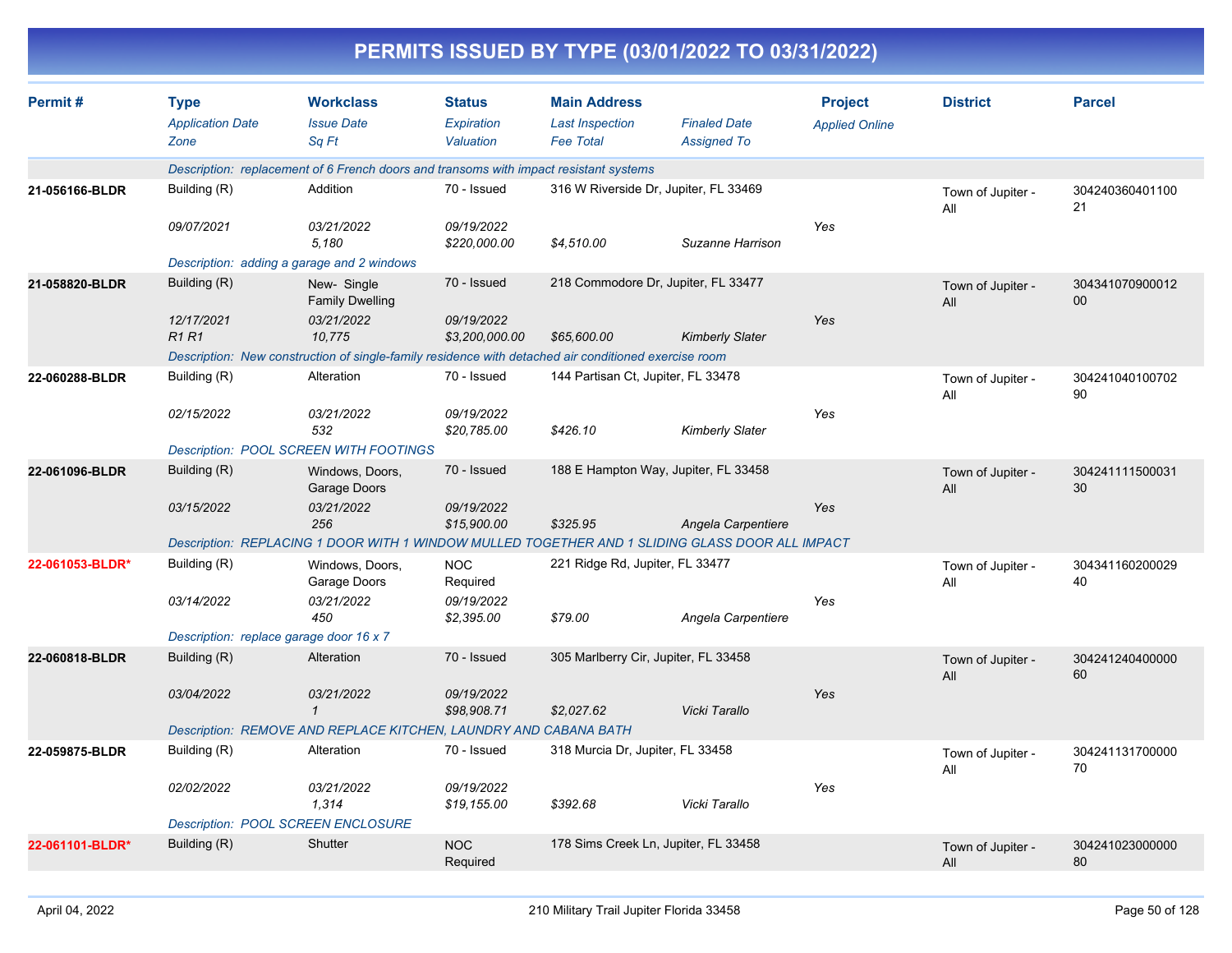| Permit#         | <b>Type</b><br><b>Application Date</b><br>Zone      | <b>Workclass</b><br><b>Issue Date</b><br>Sq Ft                                                        | <b>Status</b><br>Expiration<br>Valuation | <b>Main Address</b><br><b>Last Inspection</b><br><b>Fee Total</b> | <b>Finaled Date</b><br><b>Assigned To</b> | <b>Project</b><br><b>Applied Online</b> | <b>District</b>          | <b>Parcel</b>         |
|-----------------|-----------------------------------------------------|-------------------------------------------------------------------------------------------------------|------------------------------------------|-------------------------------------------------------------------|-------------------------------------------|-----------------------------------------|--------------------------|-----------------------|
|                 | 03/15/2022                                          | 03/21/2022<br>$\mathbf{1}$                                                                            | 09/19/2022<br>\$6,025.00                 | \$124.50                                                          | Debbie Rogers                             | Yes                                     |                          |                       |
|                 | <b>Description: Installing 8 Accordion Shutters</b> |                                                                                                       |                                          |                                                                   |                                           |                                         |                          |                       |
| 22-061106-BLDR  | Building (R)                                        | Shutter                                                                                               | 70 - Issued                              | 1000 N Us Highway 1, 660, Jupiter, FL<br>33477                    |                                           |                                         | Town of Jupiter -<br>All | 304340312800010<br>62 |
|                 | 03/15/2022<br><b>R3 R3</b>                          | 03/21/2022<br>$\mathbf{1}$                                                                            | 09/19/2022<br>\$3,000.00                 | \$79.00                                                           | Debbie Rogers                             | Yes                                     |                          |                       |
|                 | <b>Description: Installing 5 Accordion Shutters</b> |                                                                                                       |                                          |                                                                   |                                           |                                         |                          |                       |
| 22-061105-BLDR  | Building (R)                                        | Windows, Doors,<br>Garage Doors                                                                       | 70 - Issued                              | 1000 N Us Highway 1, 660, Jupiter, FL<br>33477                    |                                           |                                         | Town of Jupiter -<br>All | 304340312800010<br>62 |
|                 | 03/15/2022                                          | 03/21/2022<br>$\mathbf 1$                                                                             | 09/19/2022<br>\$5.916.00                 | \$122.32                                                          | Debbie Rogers                             | Yes                                     |                          |                       |
|                 |                                                     | Description: Replacing on existing openings 2 Impact Windows                                          |                                          |                                                                   |                                           |                                         |                          |                       |
| 22-060514-BLDR  | Building (R)                                        | Alteration                                                                                            | <b>NOC</b><br>Required                   | 104 Victory Dr, Jupiter, FL 33477                                 |                                           |                                         | Town of Jupiter -<br>All | 304341070900020<br>70 |
|                 | 02/22/2022                                          | 03/21/2022<br>5,176                                                                                   | 09/26/2022<br>\$12,000.00                | 03/30/2022<br>\$246.00                                            | Suzanne Harrison                          | Yes                                     |                          |                       |
|                 | Description: POOL DECK RETAINING WALL               |                                                                                                       |                                          |                                                                   |                                           |                                         |                          |                       |
| 22-061174-BLDR  | Building (R)                                        | Windows, Doors,<br>Garage Doors                                                                       | 70 - Issued                              | 6303 Riverwalk Ln, 6, Jupiter, FL 33458                           |                                           |                                         | Town of Jupiter -<br>All | 304241031700011<br>60 |
|                 | 03/17/2022                                          | 03/22/2022<br>1,254                                                                                   | 09/19/2022<br>\$6,405.00                 | \$132.10                                                          | Angela Carpentiere                        | Yes                                     |                          |                       |
|                 | Description: Install 5 Impact windows               |                                                                                                       |                                          |                                                                   |                                           |                                         |                          |                       |
| 22-061124-BLDR* | Building (R)                                        | Windows, Doors,<br>Garage Doors                                                                       | <b>NOC</b><br>Required                   | 18235 Jupiter Landings Dr, Jupiter, FL<br>33458                   |                                           |                                         | Town of Jupiter -<br>All | 304240340600003<br>50 |
|                 | 03/16/2022<br>R <sub>1</sub> -A <sub>R1</sub> -A    | 03/22/2022<br>$\mathcal I$                                                                            | 09/19/2022<br>\$8,659.59                 | \$177.79                                                          | Angela Carpentiere                        | Yes                                     |                          |                       |
|                 |                                                     | Description: replace windows and door with impact                                                     |                                          |                                                                   |                                           |                                         |                          |                       |
| 22-060534-BLDR  | Building (R)                                        | Alteration                                                                                            | 70 - Issued                              | 6400 Longleaf Pine Dr, Jupiter, FL 33458                          |                                           |                                         | Town of Jupiter -<br>All | 304240270900054<br>80 |
|                 | 02/22/2022                                          | 03/22/2022<br>700                                                                                     | 09/19/2022<br>\$17,550.00                | \$359.77                                                          | Vicki Tarallo                             | Yes                                     |                          |                       |
|                 |                                                     | Description: INSTALL TRAVERTINE PAVER DECK                                                            |                                          |                                                                   |                                           |                                         |                          |                       |
| 22-060419-BLDR  | Building (R)                                        | Fence                                                                                                 | 70 - Issued                              | 243 Behring Way, Jupiter, FL 33458                                |                                           |                                         | Town of Jupiter -<br>All | 304240330500002<br>40 |
|                 | 02/18/2022                                          | 03/22/2022<br>450                                                                                     | 09/19/2022<br>\$12,450.00                | \$255.23                                                          | Ellis Baird                               | Yes                                     |                          |                       |
|                 |                                                     | Description: Install 450'LF of 4'ft High Bronze Aluminum Fence w/2-4'ft Wide Gates. ** POOL BARRIER** |                                          |                                                                   |                                           |                                         |                          |                       |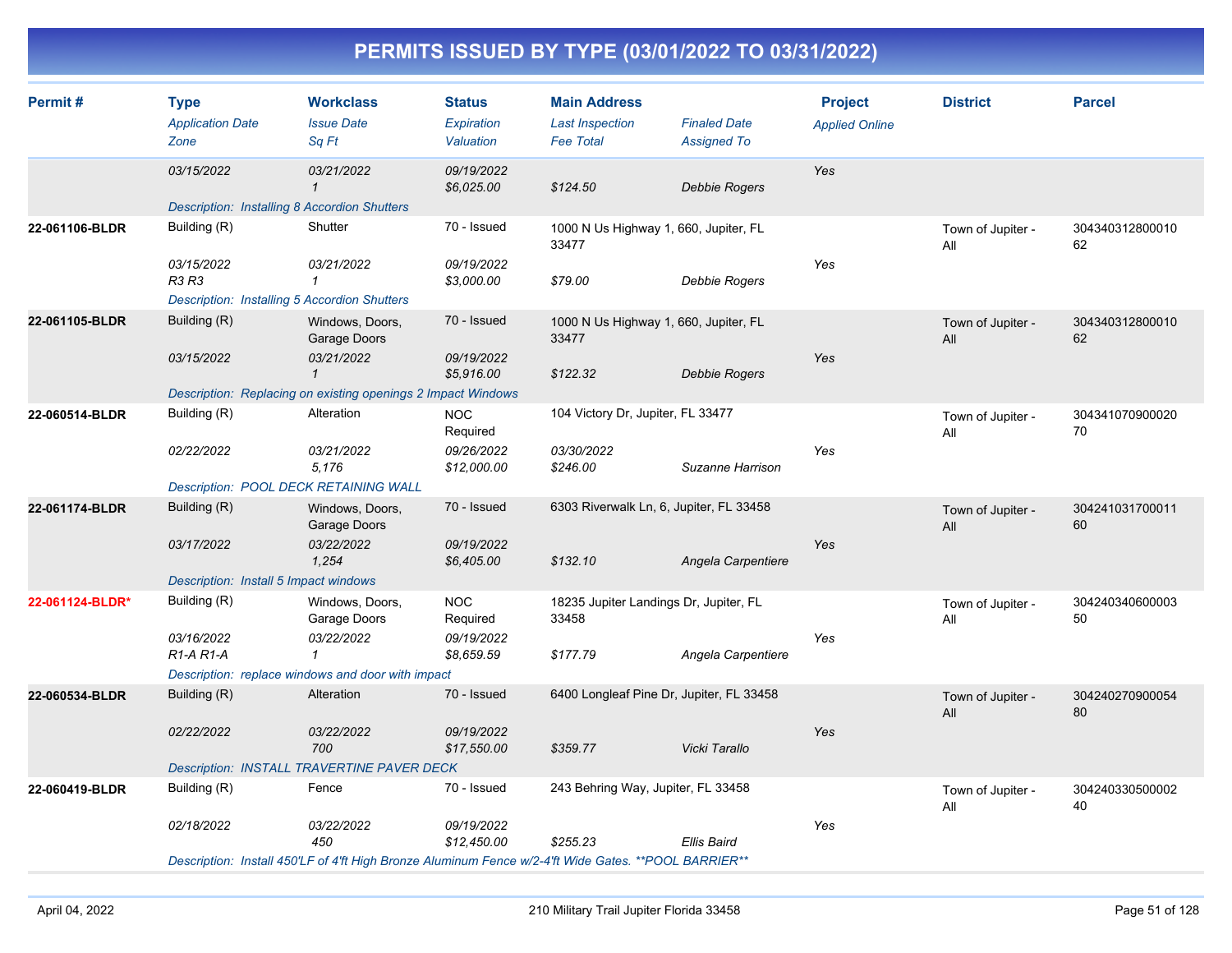| Permit#         | <b>Type</b>                        | <b>Workclass</b>                                                                                                        | <b>Status</b>                | <b>Main Address</b>                            |                                                    | <b>Project</b>        | <b>District</b>          | <b>Parcel</b>         |
|-----------------|------------------------------------|-------------------------------------------------------------------------------------------------------------------------|------------------------------|------------------------------------------------|----------------------------------------------------|-----------------------|--------------------------|-----------------------|
|                 | <b>Application Date</b>            | <b>Issue Date</b>                                                                                                       | Expiration                   | <b>Last Inspection</b>                         | <b>Finaled Date</b>                                | <b>Applied Online</b> |                          |                       |
|                 | Zone                               | Sq Ft                                                                                                                   | Valuation                    | <b>Fee Total</b>                               | <b>Assigned To</b>                                 |                       |                          |                       |
| 22-061036-BLDR  | Building (R)                       | Fence                                                                                                                   | 99 - Closed -<br><b>JCDS</b> | 717 S Us Highway 1, 1002, Jupiter, FL<br>33477 |                                                    |                       | Town of Jupiter -<br>All | 304341051700010<br>02 |
|                 | 03/11/2022                         | 03/22/2022<br>36                                                                                                        | 09/19/2022<br>\$2,415.00     | \$79.00                                        | 03/22/2022<br><b>Building-Department Completed</b> | <b>Yes</b>            |                          |                       |
|                 |                                    | Description: Remove existing fence & Install approx 36ft of 6ft high Pressure treated Stockade wood fence with one gate |                              |                                                |                                                    |                       |                          |                       |
| 22-061038-BLDR  | Building (R)                       | Fence                                                                                                                   | 99 - Closed -<br><b>JCDS</b> | 717 S Us Highway 1, 1001, Jupiter, FL<br>33477 |                                                    |                       | Town of Jupiter -<br>All | 304341051700010<br>01 |
|                 | 03/11/2022                         | 03/22/2022<br>36                                                                                                        | 09/19/2022<br>\$2,495.00     | \$79.00                                        | 03/22/2022<br><b>Building-Department Completed</b> | Yes                   |                          |                       |
|                 |                                    | Description: Remove existing fence & Install approx 36ft of 6ft high pressure treated stockade wood fence with one gate |                              |                                                |                                                    |                       |                          |                       |
| 22-061206-BLDR* | Building (R)                       | Windows, Doors,<br>Garage Doors                                                                                         | <b>NOC</b><br>Required       | 914 Riverwood Ln, Jupiter, FL 33458            |                                                    |                       | Town of Jupiter -<br>All | 304241020800004<br>72 |
|                 | 03/18/2022                         | 03/22/2022<br>1.105                                                                                                     | 09/19/2022<br>\$9,406.00     | \$192.94                                       | <b>Debbie Rogers</b>                               | Yes                   |                          |                       |
|                 |                                    | Description: replace 6 windows and 1 sgd size for size                                                                  |                              |                                                |                                                    |                       |                          |                       |
| 21-058829-BLDR  | Building (R)                       | Windows, Doors,<br>Garage Doors                                                                                         | 70 - Issued                  | 1473 Via Privada, Jupiter, FL 33477            |                                                    |                       | Town of Jupiter -<br>All | 304341080800208<br>50 |
|                 | 12/19/2021                         | 03/23/2022<br>4,251                                                                                                     | 09/19/2022<br>\$16,195.00    | \$332.00                                       | Vicki Tarallo                                      | Yes                   |                          |                       |
|                 |                                    | Description: REPLACING TWO SLIDING GLASS DOORS WITH IMPACT                                                              |                              |                                                |                                                    |                       |                          |                       |
| 22-060405-BLDR  | Building (R)                       | Awning                                                                                                                  | 70 - Issued                  | 1614 Berkshire Ave, Jupiter, FL 33469          |                                                    |                       | Town of Jupiter -<br>All | 304340310900500<br>10 |
|                 | 02/18/2022                         | 03/23/2022                                                                                                              | 09/19/2022                   |                                                |                                                    | Yes                   |                          |                       |
|                 | <b>R1R1</b>                        | 161                                                                                                                     | \$4,900.00                   | \$102.00                                       | Vicki Tarallo                                      |                       |                          |                       |
|                 |                                    | Description: (1) FABRIC AND STEEL AWNING                                                                                |                              |                                                |                                                    |                       |                          |                       |
| 22-061277-BLDR* | Building (R)                       | Windows, Doors,<br>Garage Doors                                                                                         | <b>NOC</b><br>Required       | 225 San Remo Dr, Jupiter, FL 33458             |                                                    |                       | Town of Jupiter -<br>All | 304241140500027<br>30 |
|                 | 03/21/2022                         | 03/23/2022<br>5.113                                                                                                     | 09/19/2022<br>\$50,000.00    | \$1,025.00                                     | <b>Debbie Rogers</b>                               | Yes                   |                          |                       |
|                 |                                    | Description: Replace 27 Windows & 6 Doors                                                                               |                              |                                                |                                                    |                       |                          |                       |
| 22-061274-BLDR  | Building (R)                       | Shutter                                                                                                                 | 70 - Issued                  | 1829 Dakota Dr, Jupiter, FL 33458              |                                                    |                       | Town of Jupiter -<br>All | 304241140700023<br>00 |
|                 | 03/21/2022                         | 03/23/2022<br>400                                                                                                       | 09/19/2022<br>\$8,526.00     | \$175.08                                       | Angela Carpentiere                                 | Yes                   |                          |                       |
|                 | Description: 11 accordion shutters |                                                                                                                         |                              |                                                |                                                    |                       |                          |                       |
| 22-059774-BLDR  | Building (R)                       | Windows, Doors,<br>Garage Doors                                                                                         | 70 - Issued                  | 1197 Egret Cir S, Jupiter, FL 33458            |                                                    |                       | Town of Jupiter -<br>All | 304241150200032<br>10 |
|                 | 01/29/2022                         | 03/23/2022<br>2.623                                                                                                     | 09/19/2022<br>\$28.750.00    | \$589.37                                       | Vicki Tarallo                                      | Yes                   |                          |                       |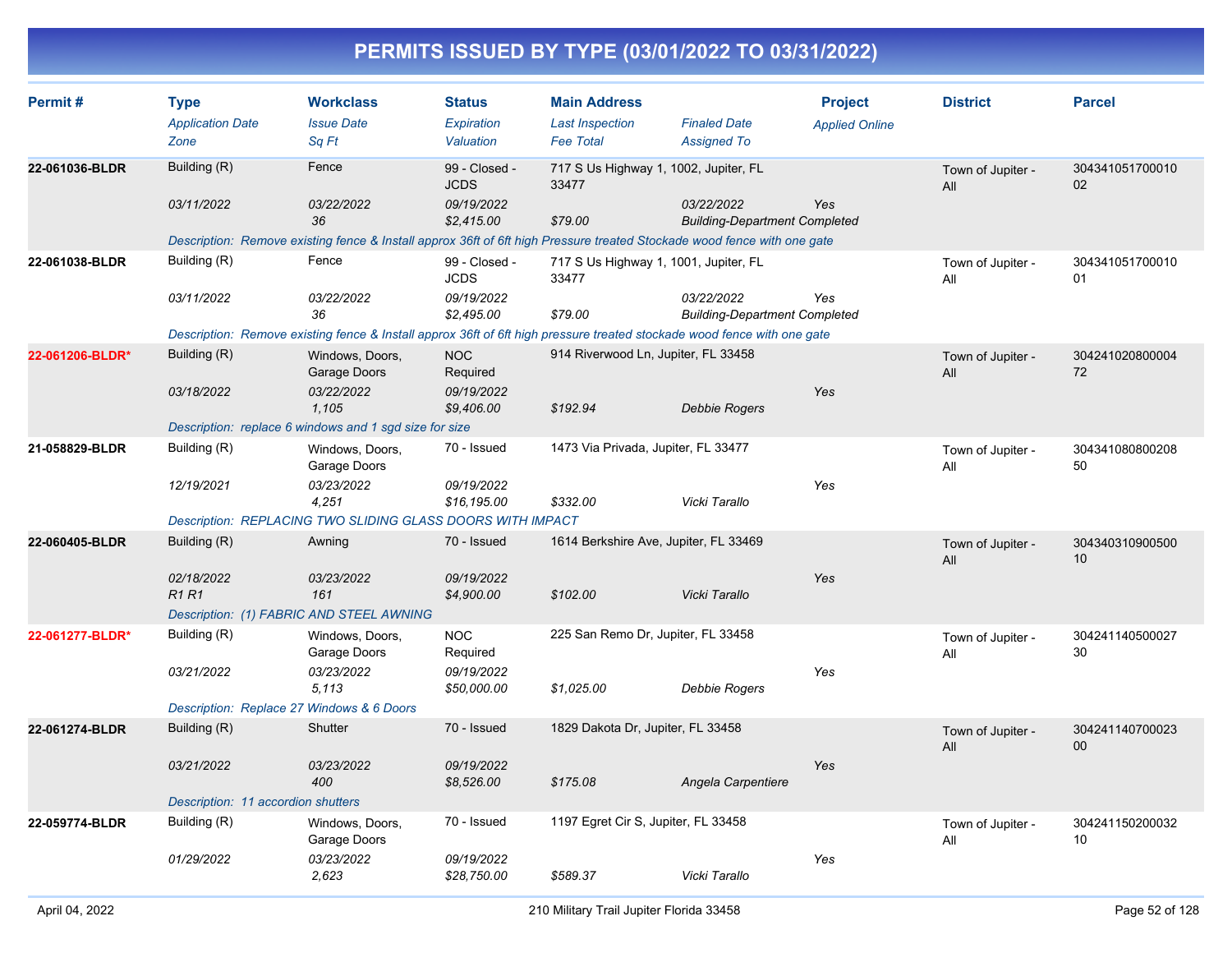|                 | PERMITS ISSUED BY TYPE (03/01/2022 TO 03/31/2022) |                                                                                         |                                          |                                                                   |                                                    |                                         |                          |                       |  |  |
|-----------------|---------------------------------------------------|-----------------------------------------------------------------------------------------|------------------------------------------|-------------------------------------------------------------------|----------------------------------------------------|-----------------------------------------|--------------------------|-----------------------|--|--|
| Permit#         | <b>Type</b><br><b>Application Date</b><br>Zone    | <b>Workclass</b><br><b>Issue Date</b><br>Sq Ft                                          | <b>Status</b><br>Expiration<br>Valuation | <b>Main Address</b><br><b>Last Inspection</b><br><b>Fee Total</b> | <b>Finaled Date</b><br><b>Assigned To</b>          | <b>Project</b><br><b>Applied Online</b> | <b>District</b>          | <b>Parcel</b>         |  |  |
|                 |                                                   | Description: INSTALL 4 IMPACT DOORS AND 15 IMPACT WINDOWS                               |                                          |                                                                   |                                                    |                                         |                          |                       |  |  |
| 22-061290-BLDR* | Building (R)<br>03/22/2022                        | Windows, Doors,<br>Garage Doors<br>03/24/2022                                           | <b>NOC</b><br>Required<br>09/20/2022     | 146 S Hampton Dr, Jupiter, FL 33458                               |                                                    | Yes                                     | Town of Jupiter -<br>All | 304241111500003<br>70 |  |  |
|                 | <b>R2 R2</b>                                      | Description: remove and replace garage door                                             | \$4,400.00                               | \$92.00                                                           | <b>Debbie Rogers</b>                               |                                         |                          |                       |  |  |
| 22-061286-BLDR  | Building (R)                                      | Windows, Doors,<br>Garage Doors                                                         | 70 - Issued                              | 1101 Mohawk St, Jupiter, FL 33458                                 |                                                    |                                         | Town of Jupiter -<br>All | 304241020300901<br>30 |  |  |
|                 | 03/22/2022                                        | 03/24/2022                                                                              | 09/20/2022<br>\$2,903.00                 | \$79.00                                                           | Angela Carpentiere                                 | Yes                                     |                          |                       |  |  |
|                 |                                                   | Description: INSTALING ONE REPLACMENT ENTRY DOOR                                        |                                          |                                                                   |                                                    |                                         |                          |                       |  |  |
| 22-061228-BLDR  | Building (R)                                      | Windows, Doors,<br>Garage Doors                                                         | 70 - Issued                              | 19190 Tamara Ln, Jupiter, FL 33458                                |                                                    |                                         | Town of Jupiter -<br>All | 304240271800003<br>80 |  |  |
|                 | 03/18/2022<br>$R1-A R1-A$                         | 03/24/2022<br>$\mathcal I$                                                              | 09/20/2022<br>\$2,475.00                 | \$79.00                                                           | Angela Carpentiere                                 | Yes                                     |                          |                       |  |  |
|                 |                                                   | Description: Replace 16x7 Garage Door with a Dab Miami-Dade code door                   |                                          |                                                                   |                                                    |                                         |                          |                       |  |  |
| 22-060985-BLDR  | Building (R)                                      | Windows, Doors,<br>Garage Doors                                                         | 70 - Issued                              |                                                                   | 1010 Mohican Blvd, Jupiter, FL 33458               |                                         | Town of Jupiter -<br>All | 304241020302000<br>60 |  |  |
|                 | 03/10/2022                                        | 03/24/2022<br>-1                                                                        | 09/20/2022<br>\$6,235.00                 | \$128.70                                                          | Sara Frogner                                       | Yes                                     |                          |                       |  |  |
|                 |                                                   | Description: replace 1 door with impact size for size                                   |                                          |                                                                   |                                                    |                                         |                          |                       |  |  |
| 22-061201-BLDR  | Building (R)                                      | Windows, Doors,<br>Garage Doors                                                         | 70 - Issued                              | 130 Palm Ave, 17, Jupiter, FL 33477                               |                                                    |                                         | Town of Jupiter -<br>All | 304341051100001<br>70 |  |  |
|                 | 03/18/2022<br><b>R3 R3</b>                        | 03/24/2022<br>$\mathcal I$                                                              | 09/20/2022<br>\$25,606.00                | \$524.92                                                          | <b>Kelly Hills</b>                                 | Yes                                     |                          |                       |  |  |
|                 |                                                   | Description: Replacement of 4 sliding doors and 3 windows with impact resistant systems |                                          |                                                                   |                                                    |                                         |                          |                       |  |  |
| 22-060016-BLDR  | Building (R)                                      | Windows, Doors,<br>Garage Doors                                                         | 70 - Issued                              |                                                                   | 170 North River Dr E, Jupiter, FL 33458            |                                         | Town of Jupiter -<br>All | 304240271400008<br>60 |  |  |
|                 | 02/07/2022<br>R1-A R1-A                           | 03/25/2022<br>3,440                                                                     | 09/21/2022<br>\$36,833.00                | \$755.08                                                          | Suzanne Harrison                                   | Yes                                     |                          |                       |  |  |
|                 | <b>Description: NEW IMPACT DOORS</b>              |                                                                                         |                                          |                                                                   |                                                    |                                         |                          |                       |  |  |
| 22-061055-BLDR  | Building (R)                                      | Fence                                                                                   | 99 - Closed -<br><b>JCDS</b>             |                                                                   | 6126 Winding Lake Dr, Jupiter, FL 33458            |                                         | Town of Jupiter -<br>All | 304240271000045<br>70 |  |  |
|                 | 03/14/2022<br>R1-A R1-A                           | 03/25/2022<br>222                                                                       | 09/21/2022<br>\$9,864.00                 | \$202.24                                                          | 03/25/2022<br><b>Building-Department Completed</b> | Yes                                     |                          |                       |  |  |
|                 |                                                   | Description: INSTALL 222LF 6FT PVC FENCE WITH 2 GATES.                                  |                                          |                                                                   |                                                    |                                         |                          |                       |  |  |
| 22-060854-BLDR  | Building (R)                                      | Fence                                                                                   | 70 - Issued                              | 110 Clipper Ln, Jupiter, FL 33477                                 |                                                    |                                         | Town of Jupiter -<br>All | 304341070900000<br>80 |  |  |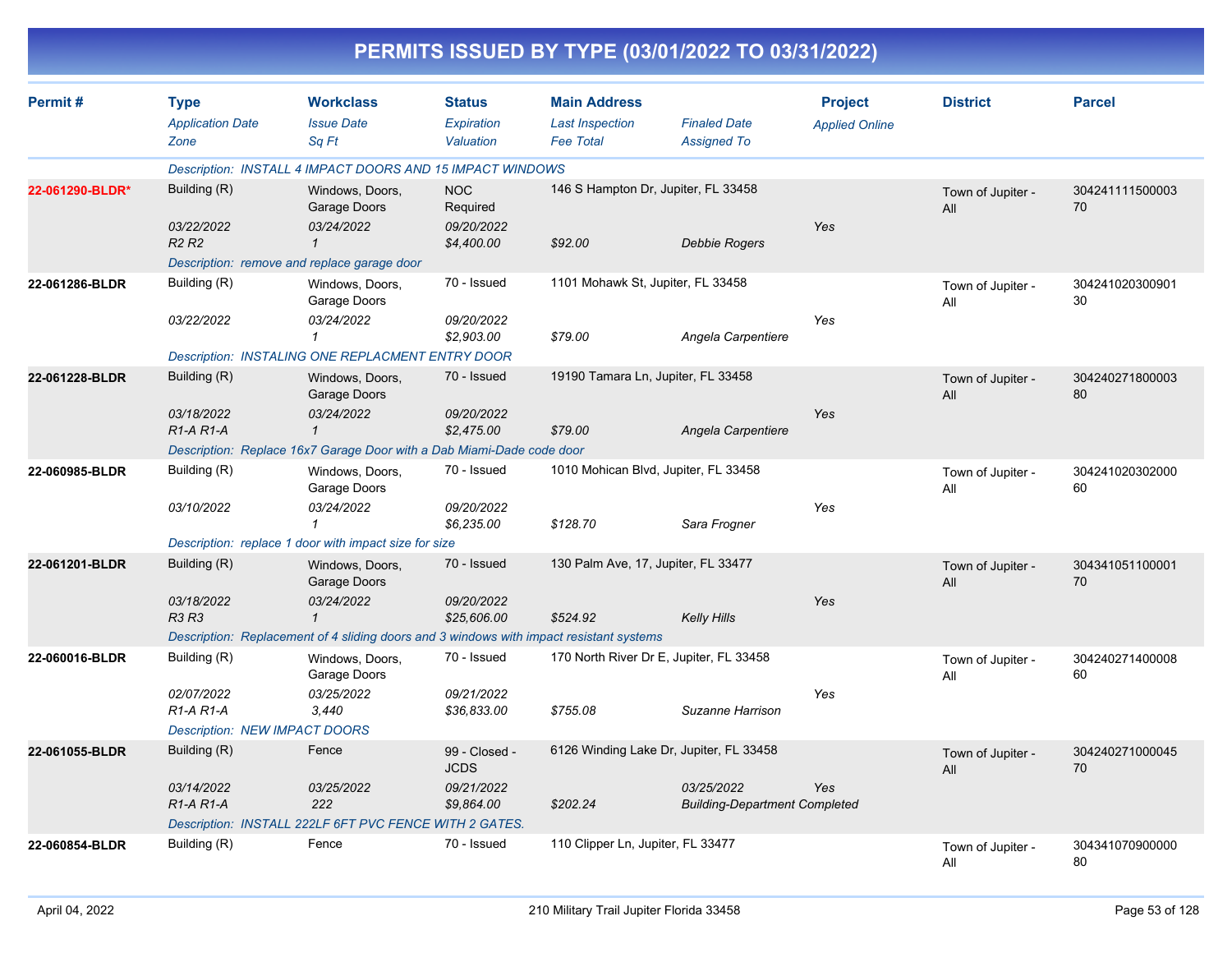| Permit#         | <b>Type</b><br><b>Application Date</b><br>Zone              | <b>Workclass</b><br><b>Issue Date</b><br>Sa Ft                                                                                                                                                                                                                                                                                | <b>Status</b><br>Expiration<br>Valuation             | <b>Main Address</b><br><b>Last Inspection</b><br><b>Fee Total</b>  | <b>Finaled Date</b><br><b>Assigned To</b> | <b>Project</b><br><b>Applied Online</b> | <b>District</b>          | <b>Parcel</b>         |
|-----------------|-------------------------------------------------------------|-------------------------------------------------------------------------------------------------------------------------------------------------------------------------------------------------------------------------------------------------------------------------------------------------------------------------------|------------------------------------------------------|--------------------------------------------------------------------|-------------------------------------------|-----------------------------------------|--------------------------|-----------------------|
|                 | 03/07/2022<br><b>R1 R1</b>                                  | 03/25/2022<br>85<br>Description: Installation of 4' White 2 rail aluminum fencing W/ 4 X 4 gate                                                                                                                                                                                                                               | 09/21/2022<br>\$3,200.00                             | \$79.00                                                            | Angela Carpentiere                        | Yes                                     |                          |                       |
| 22-061310-BLDR  | Building (R)<br>03/22/2022                                  | Windows, Doors,<br>Garage Doors<br>03/25/2022<br>$\mathbf{1}$                                                                                                                                                                                                                                                                 | 70 - Issued<br>09/21/2022<br>\$4,875.00              | 333 Rudder Cay Way, Jupiter, FL 33458<br>\$101.50                  | Angela Carpentiere                        | Yes                                     | Town of Jupiter -<br>All | 304240320100014<br>00 |
| 22-061355-BLDR  | Building (R)<br>03/23/2022<br>R <sub>2</sub> R <sub>2</sub> | Description: Replacement of Door into Impact (1 Opening)<br>Windows, Doors,<br>Garage Doors<br>03/25/2022<br>63<br>Description: Replace 1 existing 9x7 o/h garage door                                                                                                                                                        | 70 - Issued<br>09/21/2022<br>\$1,946.00              | 1207 Ocean Dunes Cir, Jupiter, FL 33477<br>\$79.00                 | Angela Carpentiere                        | Yes                                     | Town of Jupiter -<br>All | 304341201403200<br>40 |
| 22-061240-BLDR* | Building (R)<br>03/18/2022                                  | Alteration<br>03/25/2022<br>2.166<br><b>Description: INSTALL JAMES HARDIE SIDING &amp; TRIM</b>                                                                                                                                                                                                                               | <b>NOC</b><br>Required<br>09/21/2022<br>\$31,624.00  | 6186 Michael St, Jupiter, FL 33458<br>\$648.29                     | Angela Carpentiere                        | Yes                                     | Town of Jupiter -<br>All | 304241150101400<br>90 |
| 22-059547-BLDR  | Building (R)<br>01/20/2022<br>R <sub>2</sub> R <sub>2</sub> | Alteration<br>03/28/2022<br>247<br>Description: Screened in extend patio roof / upgrade existing electrical panel and provide sub panel for portable spa                                                                                                                                                                      | <b>NOC</b><br>Required<br>09/26/2022<br>\$139,000.00 | 212 E River Park Dr, Jupiter, FL 33477<br>03/29/2022<br>\$2,849.50 | Alicia Hertzog                            | Yes                                     | Town of Jupiter -<br>All | 304341170200011<br>13 |
| 22-060527-BLDR  | Building (R)<br>02/22/2022                                  | Alteration<br>03/28/2022<br>431<br>Description: 9.2 KW PV SOLAR PANEL INSTALLATION ROOF MOUNTED MSP UPGRADE TDR required. existing meter can feeds a 125A MSP inside (w/ a 125A MCB). we'll<br>add a new 150A MSP (Square D - HOM816M150PFTRB or equiv) and a 125A MCB (QOM2125VH) between the meter can and the existing MSP | 70 - Issued<br>09/26/2022<br>\$41,560.00             | 127 5Th St, Jupiter, FL 33458<br>\$851.98                          | <b>Kimberly Slater</b>                    | Yes                                     | Town of Jupiter -<br>All | 304241010301701<br>60 |
| 22-061283-BLDR  | Building (R)<br>03/22/2022<br><b>MXD MXD</b>                | Windows, Doors,<br>Garage Doors<br>03/28/2022<br>$\mathcal I$<br>Description: Replacement of (1) sliding door with a impact resistant system                                                                                                                                                                                  | 70 - Issued<br>09/26/2022<br>\$5,385.00              | 107 Arpeicka Ln, Jupiter, FL 33458<br>\$111.70                     | Sara Frogner                              | Yes                                     | Town of Jupiter -<br>All | 304241241200001<br>00 |
| 22-061413-BLDR* | Building (R)<br>03/25/2022                                  | Windows, Doors,<br>Garage Doors<br>03/28/2022<br>$\mathbf{1}$<br>Description: INSTALL 1 IMPACT DOOR 1 IMPACT WINDOW                                                                                                                                                                                                           | <b>NOC</b><br>Required<br>09/26/2022<br>\$4,756.84   | 210 Park PI, Jupiter, FL 33458<br>\$99.14                          | Sara Frogner                              | Yes                                     | Town of Jupiter -<br>All | 304241013500000<br>90 |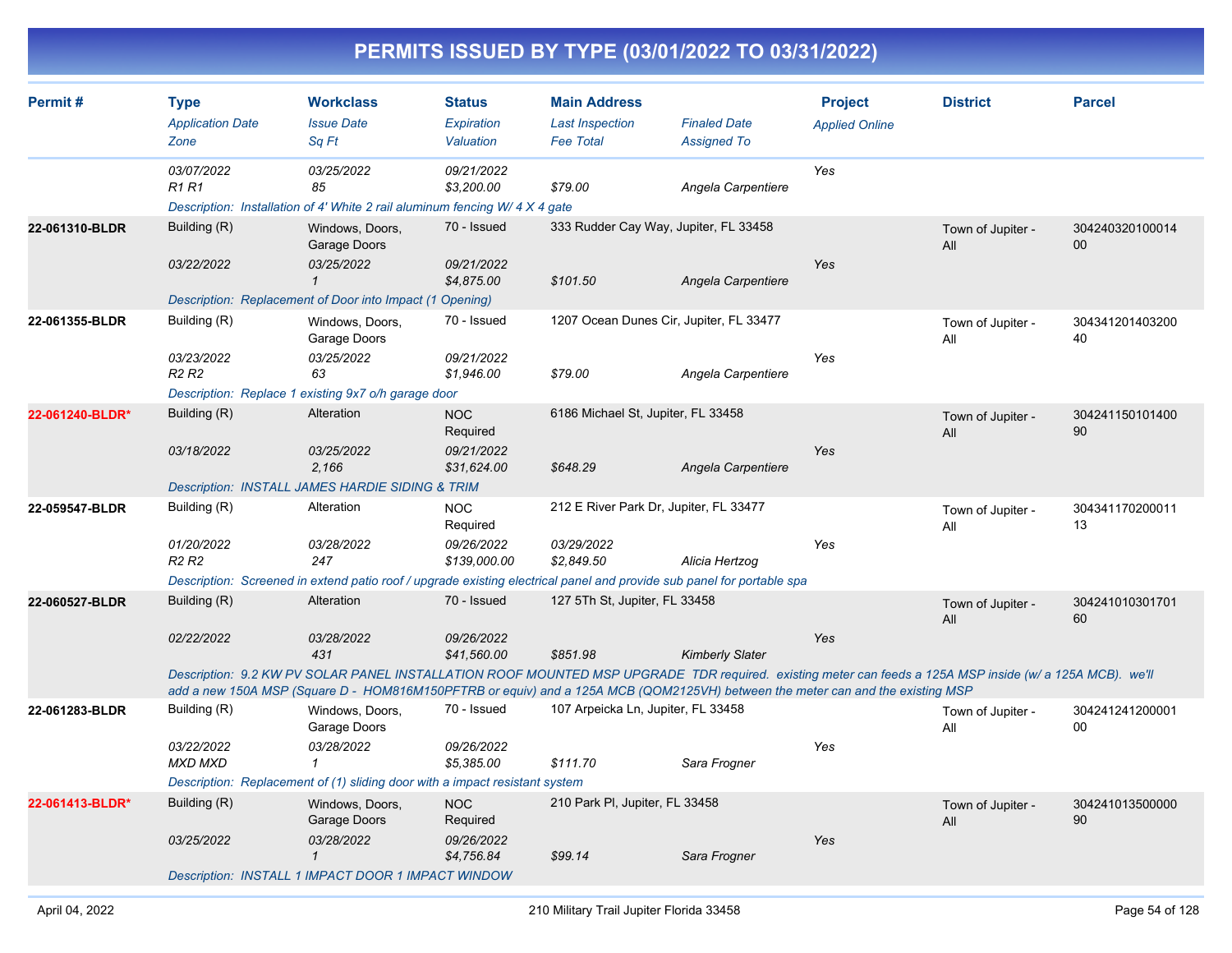| Permit#         | <b>Type</b><br><b>Application Date</b><br>Zone | <b>Workclass</b><br><b>Issue Date</b><br>Sq Ft                                                                  | <b>Status</b><br>Expiration<br>Valuation | <b>Main Address</b><br><b>Last Inspection</b><br><b>Fee Total</b> | <b>Finaled Date</b><br><b>Assigned To</b>          | <b>Project</b><br><b>Applied Online</b> | <b>District</b>          | <b>Parcel</b>         |
|-----------------|------------------------------------------------|-----------------------------------------------------------------------------------------------------------------|------------------------------------------|-------------------------------------------------------------------|----------------------------------------------------|-----------------------------------------|--------------------------|-----------------------|
| 22-061209-BLDR  | Building (R)                                   | Windows, Doors,<br>Garage Doors                                                                                 | 70 - Issued                              | 1116 Ocean Dunes Cir, Jupiter, FL 33477                           |                                                    |                                         | Town of Jupiter -<br>All | 304341201403000<br>90 |
|                 | 03/18/2022<br>R <sub>2</sub> R <sub>2</sub>    | 03/28/2022<br>$\mathbf{1}$<br>Description: Replacement of (1) sliding glass door with a impact resistant system | 09/26/2022<br>\$6,275.00                 | \$129.50                                                          | Sara Frogner                                       | Yes                                     |                          |                       |
| 22-061322-BLDR  | Building (R)                                   |                                                                                                                 | 70 - Issued                              | 147 Harbourside Cir, Jupiter, FL 33477                            |                                                    |                                         |                          | 304341170200010       |
|                 |                                                | Windows, Doors,<br>Garage Doors                                                                                 |                                          |                                                                   |                                                    |                                         | Town of Jupiter -<br>All | 74                    |
|                 | 03/22/2022                                     | 03/28/2022<br>$\mathbf{1}$                                                                                      | 09/26/2022<br>\$2,192.00                 | \$79.00                                                           | Sara Frogner                                       | Yes                                     |                          |                       |
|                 |                                                | Description: change out side garage door no size change                                                         |                                          |                                                                   |                                                    |                                         |                          |                       |
| 22-061411-BLDR  | Building (R)                                   | Windows, Doors,<br>Garage Doors                                                                                 | 70 - Issued                              | 108 Springwater Dr, Jupiter, FL 33458                             |                                                    |                                         | Town of Jupiter -<br>All | 304241112300005<br>80 |
|                 | 03/25/2022                                     | 03/28/2022<br>1                                                                                                 | 09/26/2022<br>\$4,253.00                 | \$89.06                                                           | Sara Frogner                                       | Yes                                     |                          |                       |
|                 |                                                | Description: change out front door no size change                                                               |                                          |                                                                   |                                                    |                                         |                          |                       |
| 22-060285-BLDR  | Building (R)                                   | Alteration                                                                                                      | 70 - Issued                              | 1115 Egret Cir N, Jupiter, FL 33458                               |                                                    |                                         | Town of Jupiter -<br>All | 304241150200062<br>00 |
|                 | 02/15/2022                                     | 03/28/2022<br>260                                                                                               | 09/26/2022<br>\$12,900.00                | \$264.45                                                          | <b>Kimberly Slater</b>                             | Yes                                     |                          |                       |
|                 |                                                | Description: PATIO SCREEN WITH SLAB AND FOOTINGS                                                                |                                          |                                                                   |                                                    |                                         |                          |                       |
| 22-061298-BLDR  | Building (R)                                   | Windows, Doors,<br>Garage Doors                                                                                 | 70 - Issued                              | 142 Banyan Cir, Jupiter, FL 33458                                 |                                                    |                                         | Town of Jupiter -<br>All | 304241100300024<br>80 |
|                 | 03/22/2022                                     | 03/28/2022<br>1,945                                                                                             | 09/26/2022<br>\$16,500.00                | \$338.25                                                          | Sara Frogner                                       | Yes                                     |                          |                       |
|                 |                                                | Description: REMOVE & REPLACE WITH HURRICANE RESISTANT IMPACT WINDOWS & DOORS. NO CHANGE                        |                                          |                                                                   |                                                    |                                         |                          |                       |
| 22-061379-BLDR  | Building (R)                                   | Windows, Doors,<br>Garage Doors                                                                                 | 70 - Issued                              | 168 Hampton Cir, Jupiter, FL 33458                                |                                                    |                                         | Town of Jupiter -<br>All | 304241111500020<br>10 |
|                 | 03/24/2022                                     | 03/28/2022<br>$\mathbf{1}$                                                                                      | 09/26/2022<br>\$32,527.00                | \$666.81                                                          | Sara Frogner                                       | Yes                                     |                          |                       |
|                 |                                                | Description: Remove and replace 12 impact windows and 3 impact doors.                                           |                                          |                                                                   |                                                    |                                         |                          |                       |
| 22-059429-BLDR* | Building (R)                                   | New-Single<br><b>Family Dwelling</b>                                                                            | <b>NOC</b><br>Required                   | 326 Eagle Dr, Jupiter, FL 33477                                   |                                                    |                                         | Town of Jupiter -<br>All | 304341180700051<br>40 |
|                 | 01/18/2022                                     | 03/28/2022<br>7.180                                                                                             | 09/26/2022<br>\$1,750,000.00             | \$35,875.00                                                       | <b>Kelly Hills</b>                                 | Yes                                     |                          |                       |
|                 | <b>Description: New Single Family Home</b>     |                                                                                                                 |                                          |                                                                   |                                                    |                                         |                          |                       |
| 22-061116-BLDR  | Building (R)                                   | Fence                                                                                                           | 99 - Closed -<br><b>JCDS</b>             | 212 Longshore Dr, Jupiter, FL 33458                               |                                                    |                                         | Town of Jupiter -<br>All | 304240271200003<br>50 |
|                 | 03/15/2022                                     | 03/28/2022<br>$\mathcal I$                                                                                      | 09/26/2022<br>\$2,825.00                 | \$79.00                                                           | 03/28/2022<br><b>Building-Department Completed</b> | Yes                                     |                          |                       |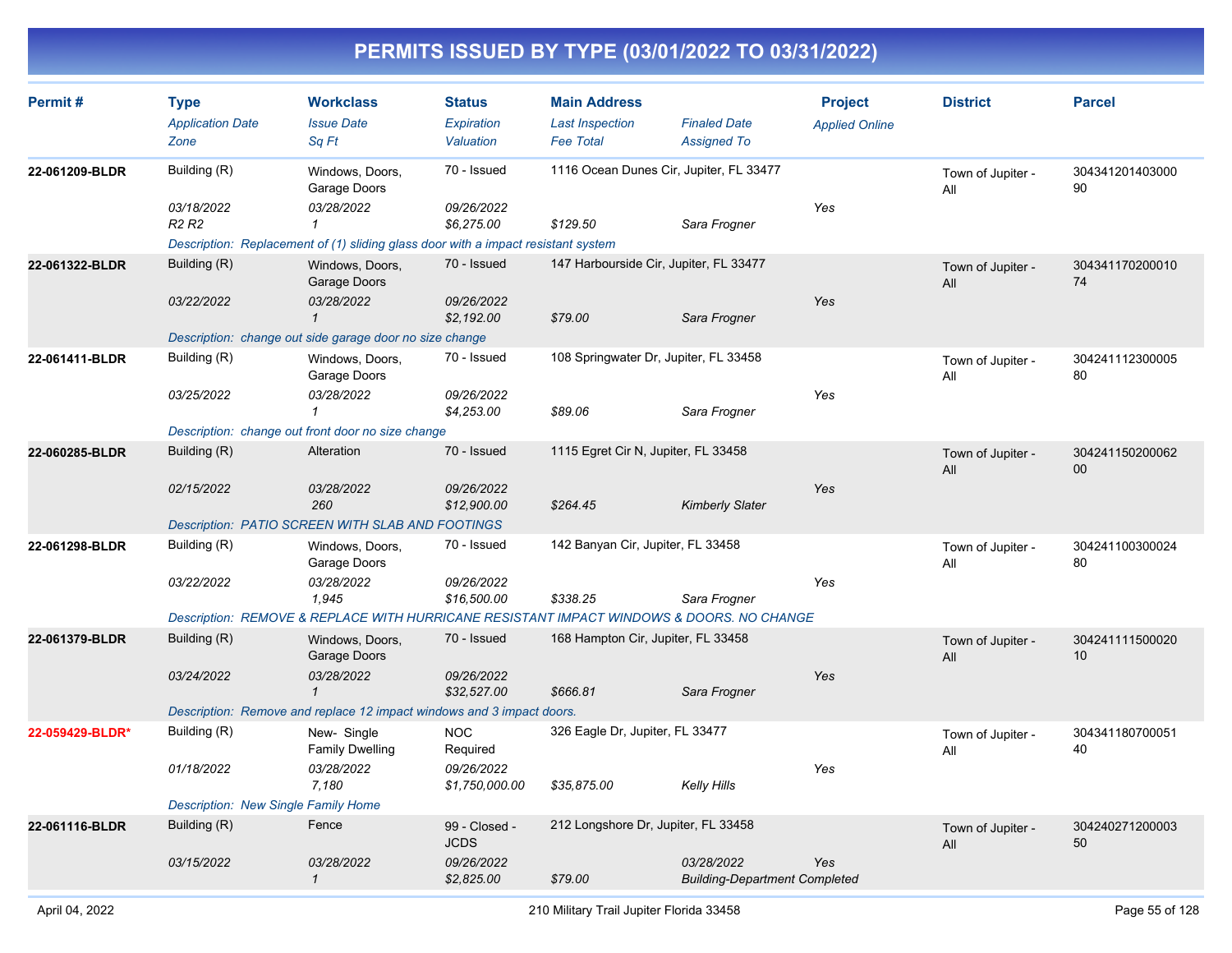|                 |                                       |                                                                                                                                                  |                              |                                      | PERMITS ISSUED BY TYPE (03/01/2022 TO 03/31/2022)  |                       |                          |                       |
|-----------------|---------------------------------------|--------------------------------------------------------------------------------------------------------------------------------------------------|------------------------------|--------------------------------------|----------------------------------------------------|-----------------------|--------------------------|-----------------------|
| Permit#         | <b>Type</b>                           | <b>Workclass</b>                                                                                                                                 | <b>Status</b>                | <b>Main Address</b>                  |                                                    | <b>Project</b>        | <b>District</b>          | <b>Parcel</b>         |
|                 | <b>Application Date</b>               | <b>Issue Date</b>                                                                                                                                | Expiration                   | <b>Last Inspection</b>               | <b>Finaled Date</b>                                | <b>Applied Online</b> |                          |                       |
|                 | Zone                                  | Sq Ft                                                                                                                                            | Valuation                    | <b>Fee Total</b>                     | <b>Assigned To</b>                                 |                       |                          |                       |
|                 |                                       | Description: furnish and install 6'ft high X 62 LF of board on board wood fence & 1 gate. Will not be used as pool barrier. Pool is screened in. |                              |                                      |                                                    |                       |                          |                       |
| 22-061162-BLDR  | Building (R)                          | Fence                                                                                                                                            | 99 - Closed -<br><b>JCDS</b> | 125 W Norfolk Rd, Jupiter, FL 33469  |                                                    |                       | Town of Jupiter -<br>All | 304240360900600<br>80 |
|                 | 03/17/2022                            | 03/28/2022<br>69                                                                                                                                 | 09/26/2022<br>\$2,994.00     | \$79.00                              | 03/28/2022<br><b>Building-Department Completed</b> | Yes                   |                          |                       |
|                 |                                       | Description: 44ft of 6ft wood fence 25ft of 5 ft chain link with 1 4x5 gate                                                                      |                              |                                      |                                                    |                       |                          |                       |
| 22-060605-BLDR  | Building (R)                          | Alteration                                                                                                                                       | 70 - Issued                  | 6129 Pompano St, Jupiter, FL 33458   |                                                    |                       | Town of Jupiter -<br>All | 304241150806501<br>50 |
|                 | 02/24/2022                            | 03/28/2022<br>394                                                                                                                                | 09/26/2022<br>\$36,120.00    | \$740.46                             | Suzanne Harrison                                   | Yes                   |                          |                       |
|                 |                                       | Description: 8.4 KW PV SOLAR PANEL INSTALLATION ROOF MOUNTED                                                                                     |                              |                                      |                                                    |                       |                          |                       |
| 22-061424-BLDR* | Building (R)                          | Windows, Doors,<br>Garage Doors                                                                                                                  | <b>NOC</b><br>Required       | 513 Preserve Pt S, Jupiter, FL 33458 |                                                    |                       | Town of Jupiter -<br>All | 304241150200024<br>90 |
|                 | 03/25/2022                            | 03/29/2022<br>1                                                                                                                                  | 09/26/2022<br>\$12,672.00    | \$259.77                             | Angela Carpentiere                                 | Yes                   |                          |                       |
|                 |                                       | Description: REPLACE 2 ENTRY DOORS WITH IMPACT. USING LIKE SIZES. NO STRUCTURAL CHANGES BEING MADE.                                              |                              |                                      |                                                    |                       |                          |                       |
| 22-061466-BLDR* | Building (R)                          | Windows, Doors,<br>Garage Doors                                                                                                                  | <b>NOC</b><br>Required       |                                      | 6446 Winding Lake Dr, Jupiter, FL 33458            |                       | Town of Jupiter -<br>All | 304240341100035<br>50 |
|                 | 03/28/2022                            | 03/29/2022<br>$\mathbf{\overline{1}}$                                                                                                            | 09/26/2022<br>\$9,160.39     | \$187.96                             | Angela Carpentiere                                 | Yes                   |                          |                       |
|                 |                                       | Description: Replacing double entry door with transom                                                                                            |                              |                                      |                                                    |                       |                          |                       |
| 22-061288-BLDR  | Building (R)                          | Windows, Doors,<br>Garage Doors                                                                                                                  | 70 - Issued                  | 102 Lagrange Way, Jupiter, FL 33458  |                                                    |                       | Town of Jupiter -<br>All | 304241140700042<br>50 |
|                 | 03/22/2022                            | 03/29/2022<br>1                                                                                                                                  | 09/26/2022<br>\$7,610.00     | \$156.48                             | Sara Frogner                                       | Yes                   |                          |                       |
|                 |                                       | Description: replace front door no size change                                                                                                   |                              |                                      |                                                    |                       |                          |                       |
| 22-061256-BLDR  | Building (R)                          | Windows, Doors,<br>Garage Doors                                                                                                                  | 70 - Issued                  | 127 Cypress Cv, Jupiter, FL 33458    |                                                    |                       | Town of Jupiter -<br>All | 304241111800008<br>90 |
|                 | 03/21/2022                            | 03/29/2022<br>2,931                                                                                                                              | 09/26/2022<br>\$9,754.00     | \$200.01                             | Angela Carpentiere                                 | Yes                   |                          |                       |
|                 |                                       | Description: replace 7 impact windows, size for size.                                                                                            |                              |                                      |                                                    |                       |                          |                       |
| 22-061453-BLDR  | Building (R)                          | Windows, Doors,<br>Garage Doors                                                                                                                  | 70 - Issued                  | 6335 Mullin St, Jupiter, FL 33458    |                                                    |                       | Town of Jupiter -<br>All | 304241150103801<br>20 |
|                 | 03/26/2022                            | 03/29/2022<br>112                                                                                                                                | 09/26/2022<br>\$3,531.01     | \$79.00                              | Sara Frogner                                       | Yes                   |                          |                       |
|                 | Description: replace garage door 16x7 |                                                                                                                                                  |                              |                                      |                                                    |                       |                          |                       |
| 22-061475-BLDR* | Building (R)                          | Windows, Doors,<br>Garage Doors                                                                                                                  | <b>NOC</b><br>Required       | 2714 Avalon Way, Jupiter, FL 33458   |                                                    |                       | Town of Jupiter -<br>All | 304241141900019<br>30 |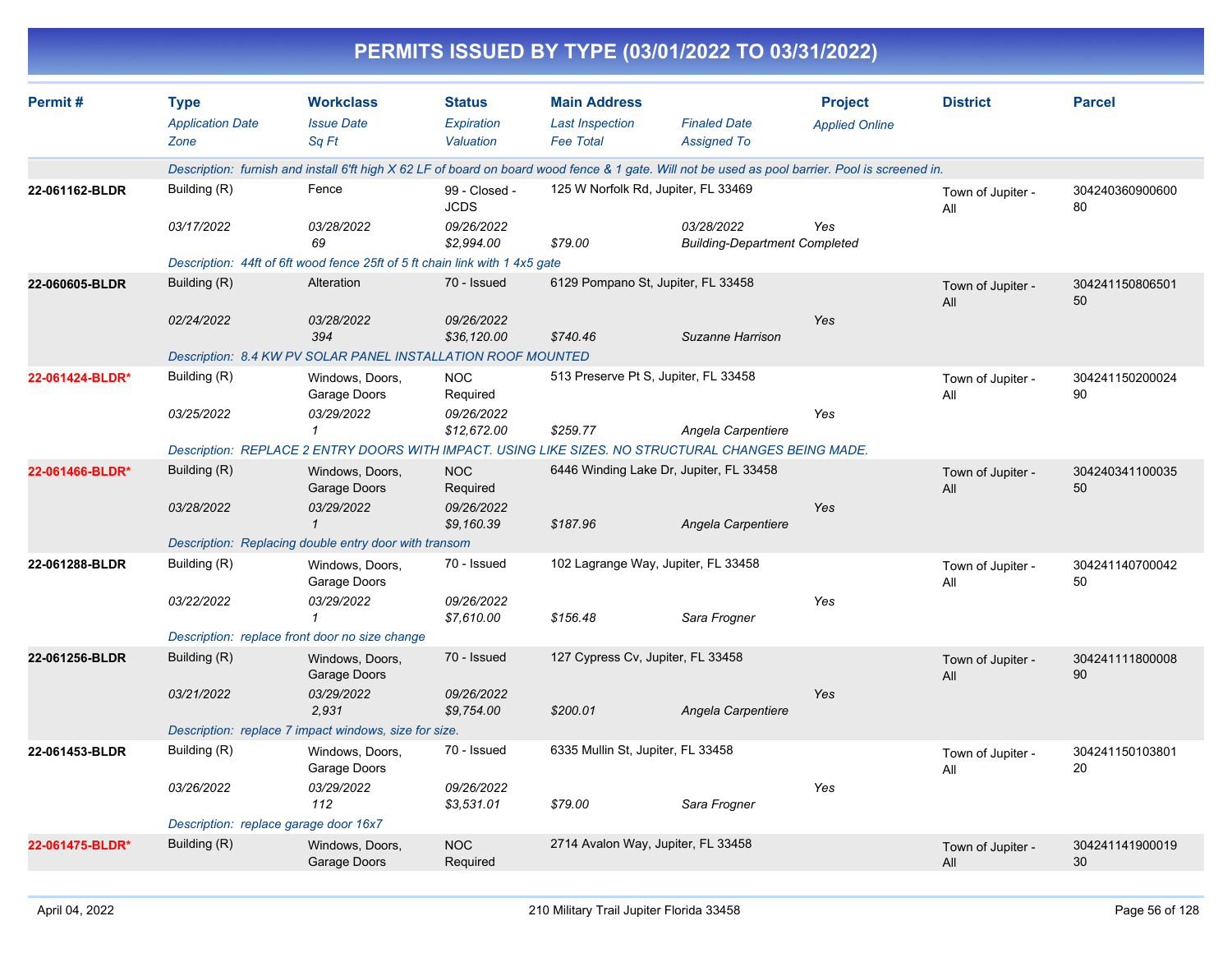| Permit#         | <b>Type</b><br><b>Application Date</b>       | <b>Workclass</b><br><b>Issue Date</b>                           | <b>Status</b><br>Expiration | <b>Main Address</b><br><b>Last Inspection</b> | <b>Finaled Date</b>    | <b>Project</b><br><b>Applied Online</b> | <b>District</b>          | <b>Parcel</b>         |
|-----------------|----------------------------------------------|-----------------------------------------------------------------|-----------------------------|-----------------------------------------------|------------------------|-----------------------------------------|--------------------------|-----------------------|
|                 | Zone                                         | Sq Ft                                                           | Valuation                   | <b>Fee Total</b>                              | <b>Assigned To</b>     |                                         |                          |                       |
|                 | 03/28/2022                                   | 03/29/2022<br>$\mathbf{1}$                                      | 09/26/2022<br>\$3,600.00    | \$79.00                                       | Sara Frogner           | Yes                                     |                          |                       |
|                 | <b>Description: INSTALL 1 IMPACT DOOR</b>    |                                                                 |                             |                                               |                        |                                         |                          |                       |
| 22-061316-BLDR* | Building (R)                                 | Shutter                                                         | <b>NOC</b><br>Required      | 933 Pompano Dr, Jupiter, FL 33458             |                        |                                         | Town of Jupiter -<br>All | 304240360200004<br>80 |
|                 | 03/22/2022                                   | 03/29/2022<br>$\mathcal I$                                      | 09/26/2022<br>\$10,330.00   | \$211.77                                      | Sara Frogner           | Yes                                     |                          |                       |
|                 |                                              | <b>Description: HURRICANE SHUTTERS 2 ROLL UP IMPACT SCREENS</b> |                             |                                               |                        |                                         |                          |                       |
| 22-061122-BLDR  | Building (R)                                 | Windows, Doors,<br>Garage Doors                                 | 70 - Issued                 | 1612 16Th Ct, Jupiter, FL 33477               |                        |                                         | Town of Jupiter -<br>All | 304341200600002<br>14 |
|                 | 03/16/2022                                   | 03/29/2022<br>1,236                                             | 09/26/2022<br>\$19,888.00   | \$407.71                                      | Sara Frogner           | Yes                                     |                          |                       |
|                 |                                              | Description: replace 4 impact doors, size for size.             |                             |                                               |                        |                                         |                          |                       |
| 22-061190-BLDR  | Building (R)                                 | Windows, Doors,<br>Garage Doors                                 | 70 - Issued                 | 316 River Edge Rd, Jupiter, FL 33477          |                        |                                         | Town of Jupiter -<br>All | 304341170200012<br>41 |
|                 | 03/17/2022                                   | 03/29/2022<br>2,540                                             | 09/26/2022<br>\$4,247.00    | \$88.94                                       | Sara Frogner           | Yes                                     |                          |                       |
|                 |                                              | Description: replace 3 impact windows, size for size.           |                             |                                               |                        |                                         |                          |                       |
| 22-061242-BLDR  | Building (R)                                 | Windows, Doors,<br>Garage Doors                                 | $30 - ln$<br>Review         | 570 Cocoplum Dr E, Jupiter, FL 33458          |                        |                                         | Town of Jupiter -<br>All | 304241150200064<br>70 |
|                 | 03/18/2022<br><b>R1R1</b>                    | 03/29/2022<br>$\mathcal I$                                      | 09/26/2022<br>\$24,698.00   | \$506.31                                      | <b>Kimberly Slater</b> | Yes                                     |                          |                       |
|                 |                                              | Description: REPLACE IMPACT 17 WINDOWS AND 1 DOOR               |                             |                                               |                        |                                         |                          |                       |
| 22-060096-BLDR* | Building (R)                                 | Alteration                                                      | <b>NOC</b><br>Required      | 215 Regatta Dr, Jupiter, FL 33477             |                        |                                         | Town of Jupiter -<br>All | 304341073300075<br>50 |
|                 | 02/09/2022                                   | 03/29/2022<br>0                                                 | 09/26/2022<br>\$25,000.00   | \$512.50                                      | Vicki Tarallo          | Yes                                     |                          |                       |
|                 | Description: Rear Retaining Wall             |                                                                 |                             |                                               |                        |                                         |                          |                       |
| 22-059531-BLDR  | Building (R)                                 | Windows, Doors,<br>Garage Doors                                 | 70 - Issued                 | 294 Hammock Pt S, Jupiter, FL 33458           |                        |                                         | Town of Jupiter -<br>All | 304241150200060<br>20 |
|                 | 01/20/2022                                   | 03/30/2022<br>3,439                                             | 09/26/2022<br>\$13,294.00   | \$272.53                                      | Alicia Hertzog         | Yes                                     |                          |                       |
|                 | Description: Installation of windows & doors |                                                                 |                             |                                               |                        |                                         |                          |                       |
| 22-061486-BLDR* | Building (R)                                 | Alteration                                                      | <b>NOC</b><br>Required      | 109 Crimson Isles Dr, Jupiter, FL 33478       |                        |                                         | Town of Jupiter -<br>All | 304240320600025<br>50 |
|                 | 03/28/2022                                   | 03/30/2022<br>600                                               | 09/26/2022<br>\$27,273.00   | \$559.09                                      | <b>Kimberly Slater</b> | Yes                                     |                          |                       |
|                 | <b>Description: Pool Screen Enclosure</b>    |                                                                 |                             |                                               |                        |                                         |                          |                       |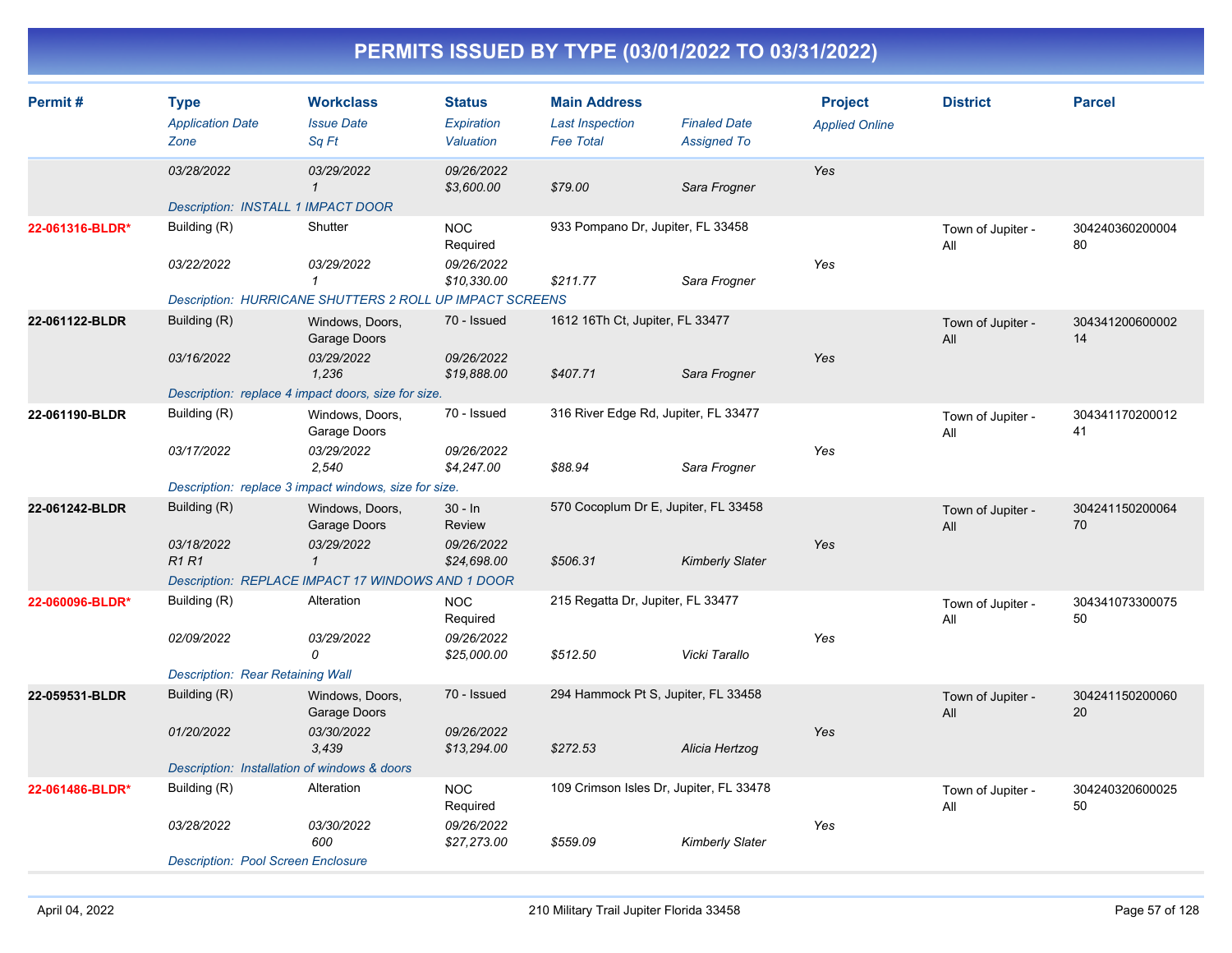| Permit#         | <b>Type</b><br><b>Application Date</b><br>Zone | <b>Workclass</b><br><b>Issue Date</b><br>Sa Ft                            | <b>Status</b><br><b>Expiration</b><br>Valuation | <b>Main Address</b><br><b>Last Inspection</b><br><b>Fee Total</b> | <b>Finaled Date</b><br><b>Assigned To</b> | <b>Project</b><br><b>Applied Online</b> | <b>District</b>          | <b>Parcel</b>         |
|-----------------|------------------------------------------------|---------------------------------------------------------------------------|-------------------------------------------------|-------------------------------------------------------------------|-------------------------------------------|-----------------------------------------|--------------------------|-----------------------|
| 22-061265-BLDR  | Building (R)<br>03/21/2022                     | Alteration<br>03/30/2022                                                  | 70 - Issued<br>09/26/2022                       | 140 Umbrella PI, Jupiter, FL 33458                                |                                           | Yes                                     | Town of Jupiter -<br>All | 304240330500028<br>70 |
|                 | <b>Description: 4 FT HT BALCONY RAILING</b>    | 533                                                                       | \$1,800.00                                      | \$79.00                                                           | <b>Kimberly Slater</b>                    |                                         |                          |                       |
| 22-061129-BLDR  | Building (R)                                   | Windows, Doors,<br>Garage Doors                                           | 70 - Issued                                     | 129 Stillwater Cir, Jupiter, FL 33458                             |                                           |                                         | Town of Jupiter -<br>All | 304241101500004<br>20 |
|                 | 03/16/2022                                     | 03/30/2022<br>2,120                                                       | 09/26/2022<br>\$21,245.00                       | \$435.52                                                          | Debbie Rogers                             | Yes                                     |                          |                       |
|                 |                                                | Description: replace 6 impact windows and 2 impact doors, size for size.  |                                                 |                                                                   |                                           |                                         |                          |                       |
| 22-061125-BLDR  | Building (R)                                   | Windows, Doors,<br>Garage Doors                                           | 70 - Issued                                     | 896 University Blvd, Jupiter, FL 33458                            |                                           |                                         | Town of Jupiter -<br>All | 304241241200014<br>50 |
|                 | 03/16/2022<br><b>MXD MXD</b>                   | 03/30/2022<br>2.274                                                       | 09/26/2022<br>\$16,387.00                       | \$335.94                                                          | Debbie Rogers                             | Yes                                     |                          |                       |
|                 |                                                | Description: replace 14 impact windows, size for size.                    |                                                 |                                                                   |                                           |                                         |                          |                       |
| 22-061257-BLDR  | Building (R)                                   | Windows, Doors,<br>Garage Doors                                           | 70 - Issued                                     | 1235 12Th Ct, Jupiter, FL 33477                                   |                                           |                                         | Town of Jupiter -<br>All | 304341200600001<br>33 |
|                 | 03/21/2022                                     | 03/30/2022<br>1,236                                                       | 09/26/2022<br>\$13,990.00                       | \$286.80                                                          | Debbie Rogers                             | Yes                                     |                          |                       |
|                 |                                                | Description: replace 4 impact doors, size for size.                       |                                                 |                                                                   |                                           |                                         |                          |                       |
| 22-061258-BLDR  | Building (R)                                   | Windows, Doors,<br>Garage Doors                                           | 70 - Issued                                     | 508 Sweet Bay Cir, Jupiter, FL 33458                              |                                           |                                         | Town of Jupiter -<br>All | 304241240100017<br>70 |
|                 | 03/21/2022                                     | 03/30/2022<br>3,062                                                       | 09/26/2022<br>\$32,725.00                       | \$670.86                                                          | <b>Debbie Rogers</b>                      | Yes                                     |                          |                       |
|                 |                                                | Description: replace 21 impact windows and 2 impact doors, size for size. |                                                 |                                                                   |                                           |                                         |                          |                       |
| 22-061294-BLDR* | Building (R)                                   | Windows, Doors,<br>Garage Doors                                           | <b>NOC</b><br>Required                          | 212 St Charles Ct, Jupiter, FL 33477                              |                                           |                                         | Town of Jupiter -<br>All | 304341170200011<br>33 |
|                 | 03/22/2022                                     | 03/30/2022<br>$\mathbf{1}$                                                | 09/26/2022<br>\$4,444.00                        | \$92.88                                                           | Sara Frogner                              | Yes                                     |                          |                       |
|                 | Description: remove and replace garage door    |                                                                           |                                                 |                                                                   |                                           |                                         |                          |                       |
| 22-059609-BLDR* | Building (R)                                   | New-Single<br><b>Family Dwelling</b>                                      | <b>NOC</b><br>Required                          | 215 Regatta Dr, Jupiter, FL 33477                                 |                                           |                                         | Town of Jupiter -<br>All | 304341073300075<br>50 |
|                 | 01/24/2022<br><b>R1R1</b>                      | 03/30/2022<br>7,610                                                       | 09/26/2022<br>\$2,250,000.00                    | \$46,125.00                                                       | Suzanne Harrison                          | Yes                                     |                          |                       |
|                 | Description: New Single Family Home            |                                                                           |                                                 |                                                                   |                                           |                                         |                          |                       |
| 22-060402-BLDR  | Building (R)                                   | Windows, Doors,<br>Garage Doors                                           | 70 - Issued                                     | 6335 Lucerne St, Jupiter, FL 33458                                |                                           |                                         | Town of Jupiter -<br>All | 304241150103401<br>20 |
|                 | 02/18/2022<br><b>R1 R1</b>                     | 03/30/2022<br>2.335                                                       | 09/26/2022<br>\$6,900.00                        | \$142.07                                                          | Kelly Hills                               | Yes                                     |                          |                       |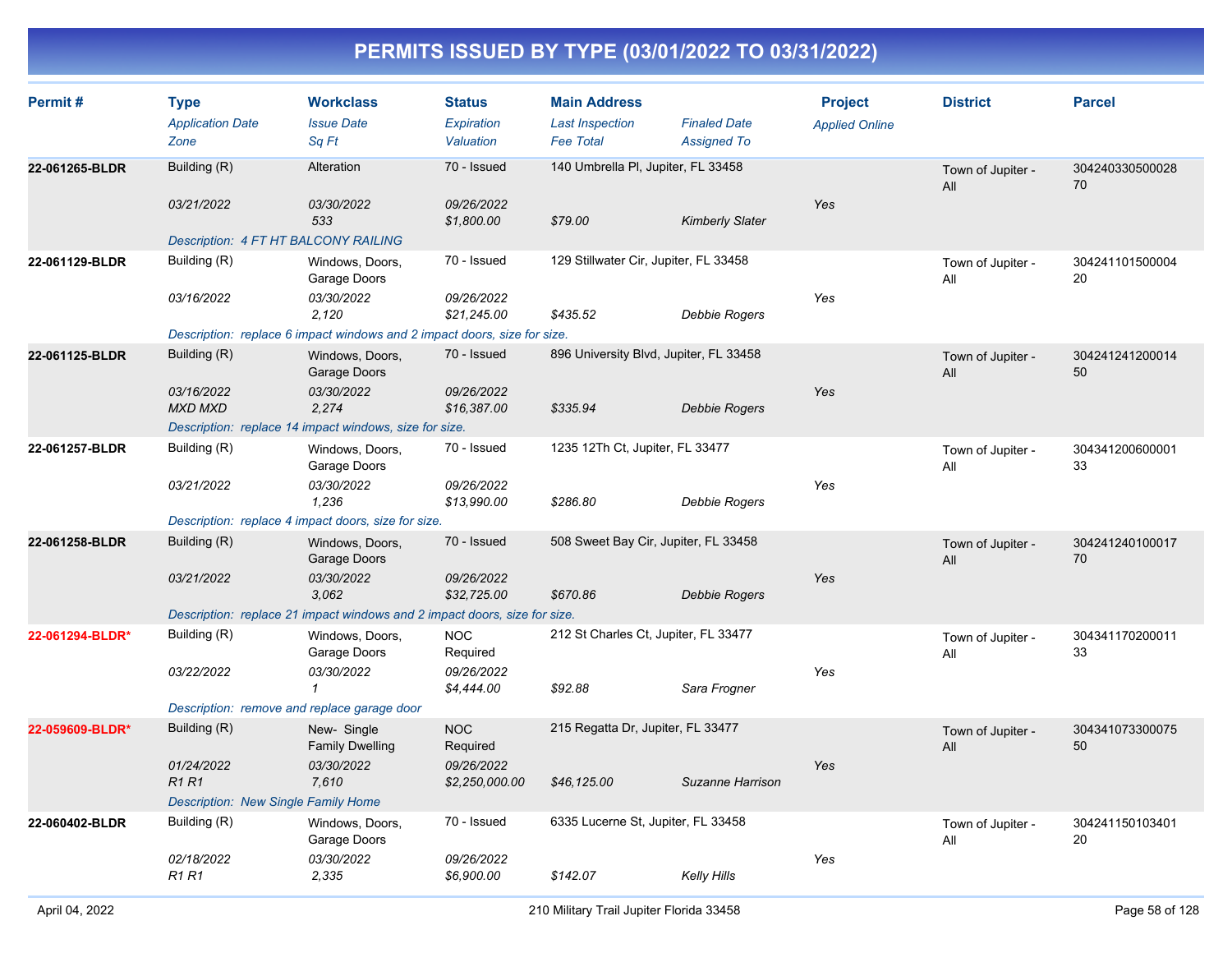|                 |                                                |                                                                                                                                                                                                                                                                                                                                                                   |                                          |                                                                   | PERMITS ISSUED BY TYPE (03/01/2022 TO 03/31/2022) |                                         |                          |                           |
|-----------------|------------------------------------------------|-------------------------------------------------------------------------------------------------------------------------------------------------------------------------------------------------------------------------------------------------------------------------------------------------------------------------------------------------------------------|------------------------------------------|-------------------------------------------------------------------|---------------------------------------------------|-----------------------------------------|--------------------------|---------------------------|
| Permit#         | <b>Type</b><br><b>Application Date</b><br>Zone | <b>Workclass</b><br><b>Issue Date</b><br>Sq Ft                                                                                                                                                                                                                                                                                                                    | <b>Status</b><br>Expiration<br>Valuation | <b>Main Address</b><br><b>Last Inspection</b><br><b>Fee Total</b> | <b>Finaled Date</b><br><b>Assigned To</b>         | <b>Project</b><br><b>Applied Online</b> | <b>District</b>          | <b>Parcel</b>             |
|                 |                                                | Description: Replacing 1 existing sliding door unit with an IMPACT unit; replacing 1 existing transom window with an IMPACT window                                                                                                                                                                                                                                |                                          |                                                                   |                                                   |                                         |                          |                           |
| 22-061492-BLDR  | Building (R)                                   | Windows, Doors,<br>Garage Doors                                                                                                                                                                                                                                                                                                                                   | 70 - Issued                              | 412 Rudder Cay Way, Jupiter, FL 33458                             |                                                   |                                         | Town of Jupiter -<br>All | 304240320100014<br>60     |
|                 | 03/28/2022                                     | 03/30/2022<br>$\mathcal I$                                                                                                                                                                                                                                                                                                                                        | 09/26/2022<br>\$11,900.00                | \$243.95                                                          | Sara Frogner                                      | Yes                                     |                          |                           |
|                 | <b>Description: Replace Impact Front Door</b>  |                                                                                                                                                                                                                                                                                                                                                                   |                                          |                                                                   |                                                   |                                         |                          |                           |
| 22-059990-BLDR  | Building (R)                                   | Windows, Doors,<br>Garage Doors                                                                                                                                                                                                                                                                                                                                   | 70 - Issued                              | 102 Via Veracruz, Jupiter, FL 33458                               |                                                   |                                         | Town of Jupiter -<br>All | 304241121600018<br>70     |
|                 | 02/04/2022                                     | 03/30/2022<br>1                                                                                                                                                                                                                                                                                                                                                   | 09/26/2022<br>\$8,000.00                 | \$164.40                                                          | <b>Kimberly Slater</b>                            | Yes                                     |                          |                           |
|                 |                                                | Description: install Thermatru fiberglass impact door                                                                                                                                                                                                                                                                                                             |                                          |                                                                   |                                                   |                                         |                          |                           |
| 22-061455-BLDR  | Building (R)                                   | Windows, Doors,<br>Garage Doors                                                                                                                                                                                                                                                                                                                                   | 70 - Issued                              | 143 Stonebriar Blvd, Jupiter, FL 33458                            |                                                   |                                         | Town of Jupiter -<br>All | 304241111800007<br>20     |
|                 | 03/28/2022                                     | 03/30/2022<br>112                                                                                                                                                                                                                                                                                                                                                 | 09/26/2022<br>\$3,047.99                 | \$79.00                                                           | Sara Frogner                                      | Yes                                     |                          |                           |
|                 | Description: replace garage door 16x7          |                                                                                                                                                                                                                                                                                                                                                                   |                                          |                                                                   |                                                   |                                         |                          |                           |
| 22-059917-BLDR  | Building (R)                                   | Alteration                                                                                                                                                                                                                                                                                                                                                        | 70 - Issued                              | 150 Citadel Cir, Jupiter, FL 33458                                |                                                   |                                         | Town of Jupiter -<br>All | 304240320100004<br>60     |
|                 | 02/03/2022                                     | 03/31/2022<br>418                                                                                                                                                                                                                                                                                                                                                 | 09/27/2022<br>\$94,000.00                | \$1,927.00                                                        | Alicia Hertzog                                    | Yes                                     |                          |                           |
|                 |                                                | Description: Proposed loft addition and addition of two new bedrooms on second level with new office on first level. Existing window on front facade to be filled in and windows in<br>proposed bedrooms on second level to be enlarged. There are no changes to the existing footprint of the structure and all renovations to be within the existing residence. |                                          |                                                                   |                                                   |                                         |                          |                           |
| 22-059577-BLDR  | Building (R)                                   | Alteration                                                                                                                                                                                                                                                                                                                                                        | 70 - Issued                              | 267 Cocoplum Dr N, Jupiter, FL 33458                              |                                                   |                                         | Town of Jupiter -<br>All | 304241150200005<br>90     |
|                 | 01/21/2022<br><b>R1R1</b>                      | 03/31/2022<br>400                                                                                                                                                                                                                                                                                                                                                 | 09/27/2022<br>\$17,000.00                | \$348.50                                                          | Vicki Tarallo                                     | Yes                                     |                          |                           |
|                 |                                                | Description: SEATING AREA AND RAISED PATIO INSTALLATION                                                                                                                                                                                                                                                                                                           |                                          |                                                                   |                                                   |                                         |                          |                           |
| 22-061321-BLDR* | Building (R)                                   | Elevator                                                                                                                                                                                                                                                                                                                                                          | <b>NOC</b><br>Required                   | 133 Regatta Dr, Jupiter, FL 33477                                 |                                                   |                                         | Town of Jupiter -<br>All | 304341180200022<br>40     |
|                 | 03/22/2022<br><b>R1 R1</b>                     | 03/31/2022<br>15                                                                                                                                                                                                                                                                                                                                                  | 09/27/2022<br>\$23,000.00                | \$471.50                                                          | <b>Kimberly Slater</b>                            | Yes                                     |                          |                           |
|                 | Description: Install residential elevator      |                                                                                                                                                                                                                                                                                                                                                                   |                                          |                                                                   |                                                   |                                         |                          |                           |
| 22-061393-BLDR* | Building (R)                                   | Alteration                                                                                                                                                                                                                                                                                                                                                        | <b>NOC</b><br>Required                   | 416 Sonoma Isles Cir, Jupiter, FL 33478                           |                                                   |                                         | Town of Jupiter -<br>All | 304240320400012<br>$00\,$ |
|                 | 03/24/2022                                     | 03/31/2022<br>400                                                                                                                                                                                                                                                                                                                                                 | 09/27/2022<br>\$22,260.00                | \$456.33                                                          | Angela Carpentiere                                | Yes                                     |                          |                           |
|                 | <b>Description: Pool Screen Enclosure</b>      |                                                                                                                                                                                                                                                                                                                                                                   |                                          |                                                                   |                                                   |                                         |                          |                           |
| 22-061134-BLDR  | Building (R)                                   | Windows, Doors,<br>Garage Doors                                                                                                                                                                                                                                                                                                                                   | 70 - Issued                              | 6085 Lucerne St, Jupiter, FL 33458                                |                                                   |                                         | Town of Jupiter -<br>All | 304241150100700<br>90     |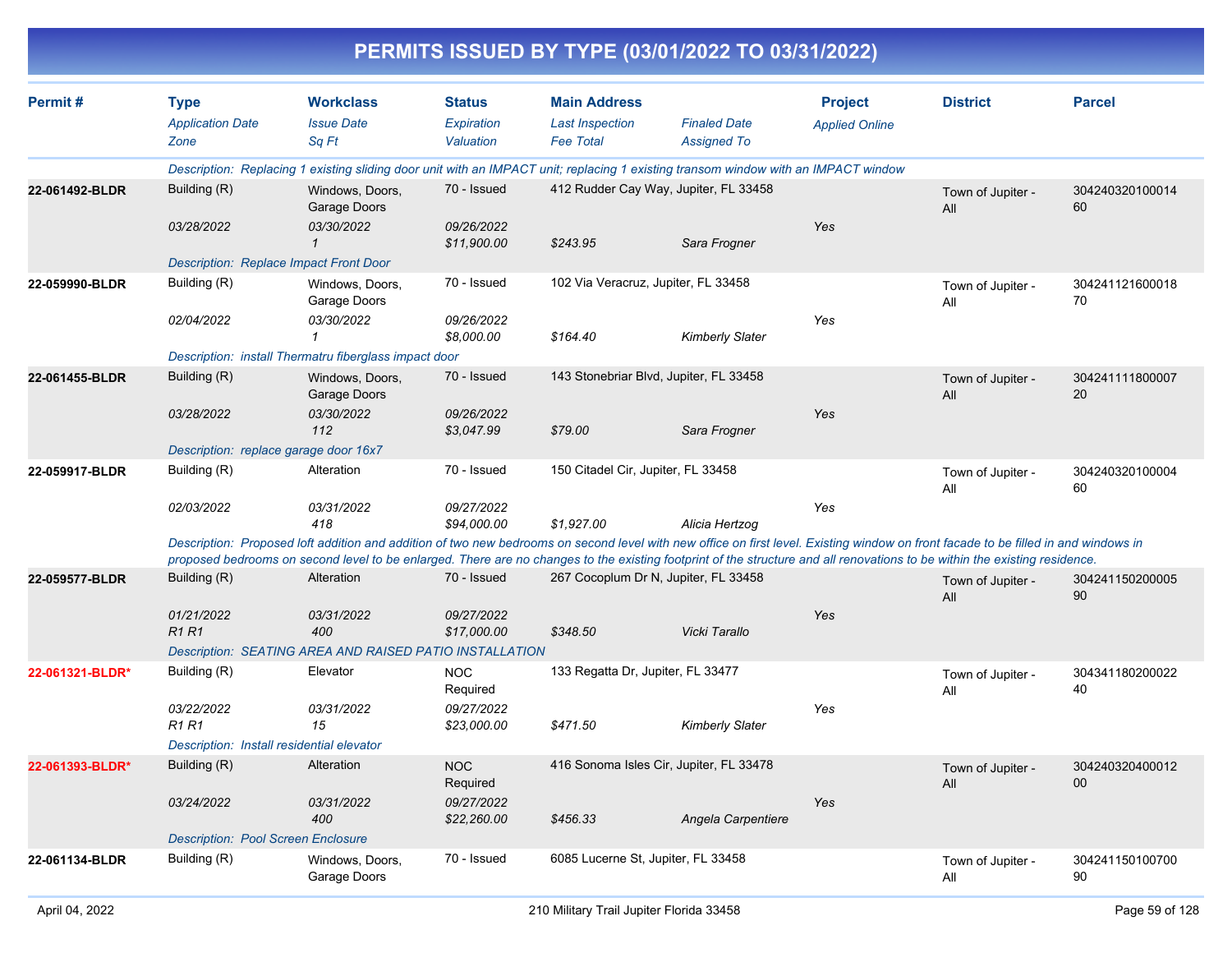|                             |                                             |                                                                                                                                                                                                                                   |                              |                                                 | PERMITS ISSUED BY TYPE (03/01/2022 TO 03/31/2022)  |                                         |                                         |                       |
|-----------------------------|---------------------------------------------|-----------------------------------------------------------------------------------------------------------------------------------------------------------------------------------------------------------------------------------|------------------------------|-------------------------------------------------|----------------------------------------------------|-----------------------------------------|-----------------------------------------|-----------------------|
| Permit#                     | <b>Type</b><br><b>Application Date</b>      | <b>Workclass</b><br><b>Issue Date</b>                                                                                                                                                                                             | <b>Status</b><br>Expiration  | <b>Main Address</b><br><b>Last Inspection</b>   | <b>Finaled Date</b>                                | <b>Project</b><br><b>Applied Online</b> | <b>District</b>                         | <b>Parcel</b>         |
|                             | Zone                                        | Sq Ft                                                                                                                                                                                                                             | Valuation                    | <b>Fee Total</b>                                | <b>Assigned To</b>                                 |                                         |                                         |                       |
|                             | 03/16/2022                                  | 03/31/2022                                                                                                                                                                                                                        | 09/27/2022<br>\$14,087.00    | \$288.79                                        | Vicki Tarallo                                      | Yes                                     |                                         |                       |
|                             |                                             | <b>Description: REPLACING 12 WINDOWS WITH IMPACT RATED PRODUCTS</b>                                                                                                                                                               |                              |                                                 |                                                    |                                         |                                         |                       |
|                             |                                             |                                                                                                                                                                                                                                   |                              |                                                 |                                                    |                                         | <b>PERMITS ISSUED FOR BUILDING (R):</b> | 177                   |
| <b>CHANGE OF CONTRACTOR</b> |                                             |                                                                                                                                                                                                                                   |                              |                                                 |                                                    |                                         |                                         |                       |
| 22-060983-COCNTR            | Change of<br>Contractor                     | Change of<br>Contractor                                                                                                                                                                                                           | 99 - Closed -<br><b>JCDS</b> | 1000 E Indiantown Rd, Jupiter, FL 33477         |                                                    |                                         | Town of Jupiter -<br>All                | 304341050000070<br>50 |
|                             | 03/10/2022<br>C <sub>3</sub> C <sub>3</sub> | 03/10/2022<br>0                                                                                                                                                                                                                   | 09/06/2022<br>\$0.00         | \$75.00                                         | 03/10/2022<br><b>Building-Department Completed</b> | No                                      |                                         |                       |
|                             |                                             | Description: CHANGE OF CONTRACTOR FOR PERMIT 22-059364-PLUMC                                                                                                                                                                      |                              |                                                 |                                                    |                                         |                                         |                       |
| 22-059723-COCNTR            | Change of<br>Contractor                     | Change of<br>Contractor                                                                                                                                                                                                           | 70 - Issued                  | 201 Xanadu Pl, Jupiter, FL 33477                |                                                    |                                         | Town of Jupiter -<br>All                | 304341080400000<br>60 |
|                             | 01/28/2022<br><b>R3 R3</b>                  | 03/14/2022<br>0                                                                                                                                                                                                                   | 03/14/2022<br>\$7,300.00     | \$75.00                                         | 03/14/2022<br>Alicia Hertzog                       | No                                      |                                         |                       |
|                             |                                             | Description: Change of contractor for Permit 21-057716-GASR                                                                                                                                                                       |                              | [Main permit 19-037582-BLDR]                    |                                                    |                                         |                                         |                       |
| 22-061037-COCNTR            | Change of<br>Contractor                     | Change of<br>Contractor                                                                                                                                                                                                           | 70 - Issued                  | 1100 E Indiantown Rd, 204, Jupiter, FL<br>33477 |                                                    |                                         | Town of Jupiter -<br>All                | 304341050300220<br>40 |
|                             | 03/11/2022<br><b>R3 R3</b>                  | 03/15/2022<br>0                                                                                                                                                                                                                   | 03/15/2022<br>\$3,500.00     | \$75.00                                         | <b>Debbie Rogers</b>                               | No                                      |                                         |                       |
|                             |                                             | Description: Change of Contractor - Replace Windows, permit 21-058474-COMM                                                                                                                                                        |                              |                                                 |                                                    |                                         |                                         |                       |
| 22-061064-COCNTR            | Change of<br>Contractor                     | Change of<br>Contractor                                                                                                                                                                                                           | 99 - Closed -<br><b>JCDS</b> | 3000 S A1A, 602, Jupiter, FL 33477              |                                                    |                                         | Town of Jupiter -<br>All                | 304341084000060<br>20 |
|                             | 03/14/2022<br><b>R3 R3</b>                  | 03/16/2022<br>0                                                                                                                                                                                                                   | 09/12/2022<br>\$2,000.00     | \$75.00                                         | 03/16/2022<br><b>Building-Department Completed</b> | No                                      |                                         |                       |
|                             |                                             | <b>Description: NEW SHOWER AT BATHROOM</b>                                                                                                                                                                                        |                              |                                                 |                                                    |                                         |                                         |                       |
| 22-061111-COCNTR            | Change of<br>Contractor                     | Change of<br>Contractor                                                                                                                                                                                                           | 99 - Closed -<br><b>JCDS</b> | 107 Angelfish Ln, Jupiter, FL 33477             |                                                    |                                         | Town of Jupiter -<br>All                | 304341080500300<br>70 |
|                             | 03/15/2022<br><b>R3 R3</b>                  | 03/21/2022<br>0                                                                                                                                                                                                                   | 03/21/2022<br>\$20,000.00    | \$75.00                                         | 03/21/2022<br><b>Building-Department Completed</b> | No                                      |                                         |                       |
|                             |                                             | Description: CHANGE OF CONTRACTOR FOR 22-060505- Demo                                                                                                                                                                             |                              |                                                 |                                                    |                                         |                                         |                       |
| 22-061325-COCNTR            | Change of<br>Contractor                     | Change of<br>Contractor                                                                                                                                                                                                           | 99 - Closed -<br><b>JCDS</b> | 000 Promenade Way,                              |                                                    |                                         | Town of Jupiter -<br>All                |                       |
|                             | 03/22/2022                                  | 03/23/2022<br>0                                                                                                                                                                                                                   | 03/23/2022<br>\$1,800.00     | \$75.00                                         | 03/23/2022<br><b>Building-Department Completed</b> | No                                      |                                         |                       |
|                             |                                             | Description: Installation of 100a/240v single phase electrical service, meter and distribution panel, install branch circuits for radio units for telecommunications pole in ROW<br>SW CORNER OF PROMENADE WAY AND MILITARY TRAIL |                              |                                                 |                                                    |                                         |                                         |                       |
| 22-060612-COCNTR            | Change of<br>Contractor                     | Change of<br>Contractor                                                                                                                                                                                                           | 99 - Closed -<br><b>JCDS</b> | 97 Regatta Dr, Jupiter, FL 33477                |                                                    |                                         | Town of Jupiter -<br>All                | 304341180517200<br>20 |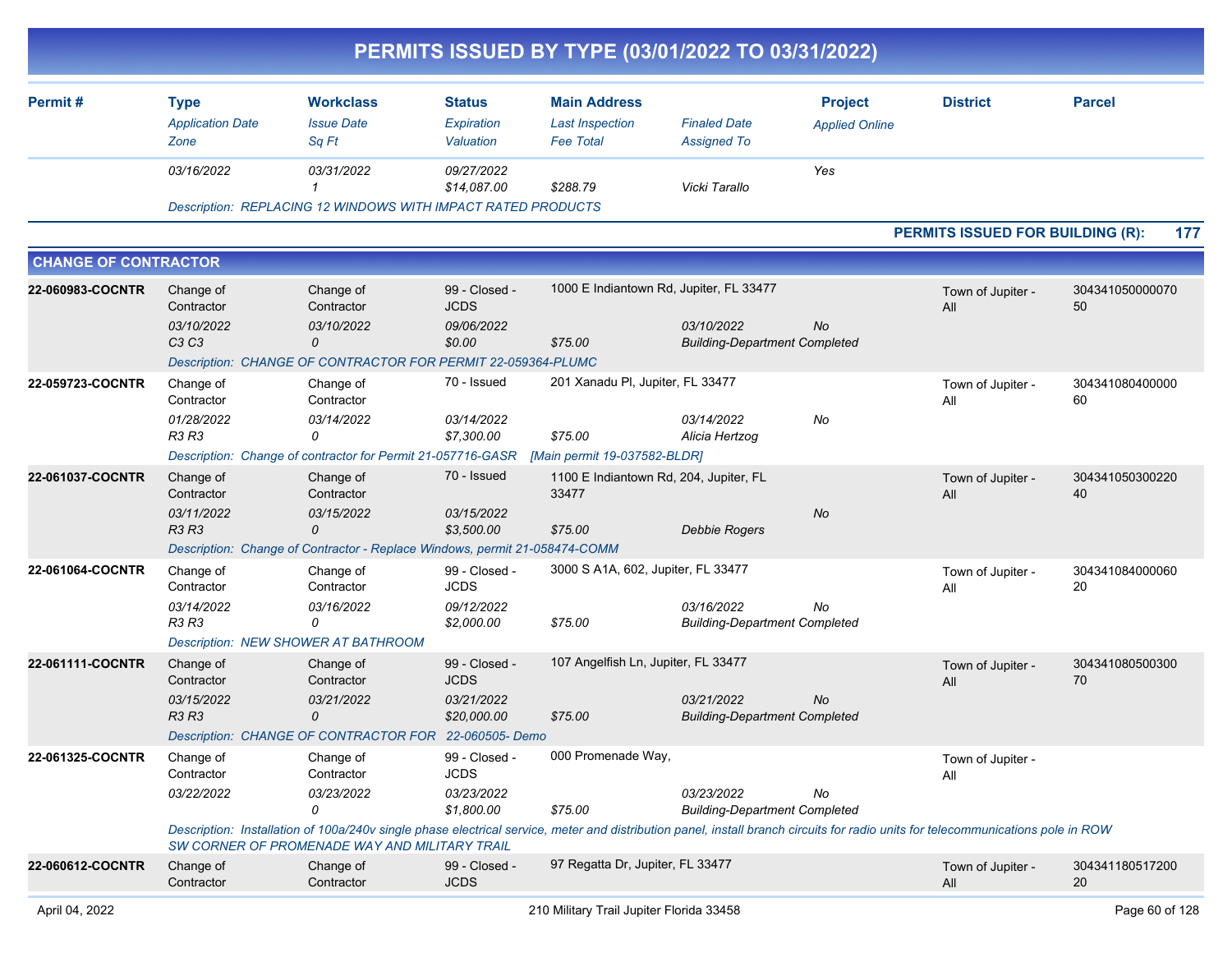| Permit#          | <b>Type</b><br><b>Application Date</b><br>Zone                                               | <b>Workclass</b><br><b>Issue Date</b><br>Sa Ft                                                         | <b>Status</b><br>Expiration<br>Valuation                  | <b>Main Address</b><br><b>Last Inspection</b><br><b>Fee Total</b> | <b>Finaled Date</b><br><b>Assigned To</b>          | <b>Project</b><br><b>Applied Online</b> | <b>District</b>          | <b>Parcel</b>         |
|------------------|----------------------------------------------------------------------------------------------|--------------------------------------------------------------------------------------------------------|-----------------------------------------------------------|-------------------------------------------------------------------|----------------------------------------------------|-----------------------------------------|--------------------------|-----------------------|
|                  | 02/24/2022<br>R1R1                                                                           | 03/23/2022<br>$\Omega$<br>Description: Change of contractor to permit 21-056739-BLDR                   | 03/23/2022<br>\$38,000.00                                 | \$75.00                                                           | 03/23/2022<br><b>Building-Department Completed</b> | <b>No</b>                               |                          |                       |
| 22-060857-COCNTR | Change of<br>Contractor<br>03/07/2022<br><b>R1R1</b>                                         | Change of<br>Contractor<br>03/24/2022<br>0<br>Description: For permit 21-004380-ROOF-R (6264 DANIA ST) | 70 - Issued<br>09/20/2022<br>\$17.093.00                  | 6264 Dania St, Jupiter, FL 33458<br>\$75.00                       | Alicia Hertzog                                     | No                                      | Town of Jupiter -<br>All | 304241150102900<br>80 |
| 22-061405-COCNTR | Change of<br>Contractor<br>03/24/2022<br><b>MXD MXD</b><br>Description: 22-060903-ROOF-C COC | Change of<br>Contractor<br>03/29/2022<br>0                                                             | 99 - Closed -<br><b>JCDS</b><br>03/29/2022<br>\$60,084.00 | 153 Cat Rock Ln, Jupiter, FL 33458<br>\$75.00                     | 03/29/2022<br><b>Building-Department Completed</b> | <b>No</b>                               | Town of Jupiter -<br>All | 304241241900000<br>50 |
| 22-061406-COCNTR | Change of<br>Contractor<br>03/24/2022<br><b>MXD MXD</b><br>Description: 22-060904-ROOF-C COC | Change of<br>Contractor<br>03/29/2022<br>0                                                             | 99 - Closed -<br><b>JCDS</b><br>03/29/2022<br>\$60,084.00 | 131 Cat Rock Ln, Jupiter, FL 33458<br>\$75.00                     | 03/29/2022<br><b>Building-Department Completed</b> | <b>No</b>                               | Town of Jupiter -<br>All | 304241241900001<br>00 |
| 22-061407-COCNTR | Change of<br>Contractor<br>03/24/2022<br><b>MXD MXD</b><br>Description: 22-060905-ROOF-C COC | Change of<br>Contractor<br>03/29/2022<br>0                                                             | 99 - Closed -<br><b>JCDS</b><br>03/29/2022<br>\$60,084.00 | 103 Cat Rock Ln, Jupiter, FL 33458<br>\$75.00                     | 03/29/2022<br><b>Building-Department Completed</b> | <b>No</b>                               | Town of Jupiter -<br>All | 304241241900001<br>50 |
| 22-061409-COCNTR | Change of<br>Contractor<br>03/24/2022<br><b>MXD MXD</b><br>Description: 22-060908-ROOF-C COC | Change of<br>Contractor<br>03/29/2022<br>0                                                             | 99 - Closed -<br><b>JCDS</b><br>03/29/2022<br>\$35,484.00 | 142 Regions Way, Jupiter, FL 33458<br>\$75.00                     | 03/29/2022<br><b>Building-Department Completed</b> | <b>No</b>                               | Town of Jupiter -<br>All | 304241242600000<br>30 |

**PERMITS ISSUED FOR CHANGE OF CONTRACTOR: 12**

| <b>DEMOLITION</b> |            |                                                     |                          |                                                |                |     |                          |                       |
|-------------------|------------|-----------------------------------------------------|--------------------------|------------------------------------------------|----------------|-----|--------------------------|-----------------------|
| 22-060570-DEMO    | Demolition | Interior Only -<br>Residential                      | 70 - Issued              | 277 Crane Pt N, Jupiter, FL 33458              |                |     | Town of Jupiter -<br>All | 304241150200006<br>80 |
|                   | 02/23/2022 | <i>03/03/2022</i><br>64                             | 09/12/2022<br>\$3,450.00 | 03/15/2022<br>\$79.00                          | Alicia Hertzog | Yes |                          |                       |
|                   |            | Description: demolition of temp structure in garage |                          |                                                |                |     |                          |                       |
| 21-057931-DEMO    | Demolition | Interior Only -<br>Commercial                       | 70 - Issued              | 4050 S Us Highway 1, 314, Jupiter, FL<br>33477 |                |     | Town of Jupiter -<br>All | 304341212300200<br>00 |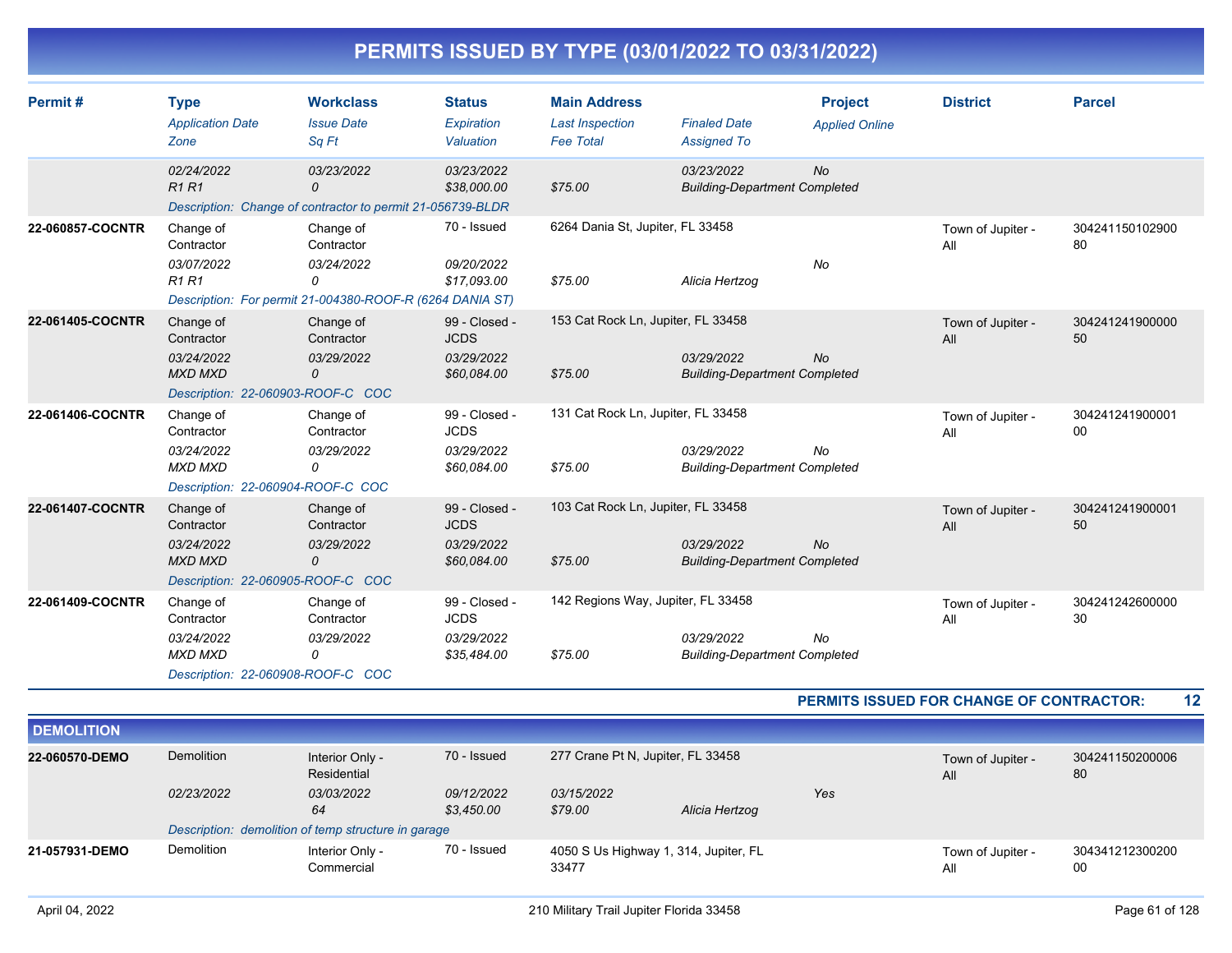| Permit#         | <b>Type</b><br><b>Application Date</b><br>Zone | <b>Workclass</b><br><b>Issue Date</b><br>Sa Ft                                             | <b>Status</b><br>Expiration<br>Valuation | <b>Main Address</b><br><b>Last Inspection</b><br><b>Fee Total</b> | <b>Finaled Date</b><br><b>Assigned To</b> | <b>Project</b><br><b>Applied Online</b> | <b>District</b>          | <b>Parcel</b>             |
|-----------------|------------------------------------------------|--------------------------------------------------------------------------------------------|------------------------------------------|-------------------------------------------------------------------|-------------------------------------------|-----------------------------------------|--------------------------|---------------------------|
|                 | 11/10/2021                                     | 03/03/2022<br>2,000<br>Description: Interior demo - " Golden Juice Co. LLC"                | 08/30/2022<br>\$2,500.00                 | \$179.00                                                          | Suzanne Harrison                          | Yes                                     |                          |                           |
| 22-060610-DEMO* | Demolition                                     | Interior Only -<br>Commercial                                                              | <b>NOC</b><br>Required                   | 103 S Us Highway 1, A1, Jupiter, FL<br>33477                      |                                           |                                         | Town of Jupiter -<br>All | 304341061900400<br>$00\,$ |
|                 | 02/24/2022                                     | 03/15/2022<br>Description: Demo of interior- Double Roads                                  | 09/11/2022<br>\$12,000.00                | \$356.00                                                          | Alicia Hertzog                            | Yes                                     |                          |                           |
| 22-060324-DEMO  | Demolition                                     | Interior Only -<br>Commercial                                                              | 70 - Issued                              | 33458                                                             | 711 W Indiantown Rd, C5-C8, Jupiter, FL   |                                         | Town of Jupiter -<br>All | 304241010100100<br>90     |
|                 | 02/16/2022<br>C2C2                             | 03/16/2022<br>3,100<br>Description: Interior demolition of 3100 sf office space            | 09/12/2022<br>\$15,500.00                | \$445.25                                                          | <b>Kellie Doherty</b>                     | Yes                                     |                          |                           |
| 22-060505-DEMO  | Demolition                                     | Interior Only -<br>Residential                                                             | 70 - Issued                              | 107 Angelfish Ln, Jupiter, FL 33477                               |                                           |                                         | Town of Jupiter -<br>All | 304341080500300<br>70     |
|                 | 02/22/2022                                     | 03/21/2022                                                                                 | 09/26/2022<br>\$20,000.00                | 03/29/2022<br>\$410.00                                            | Kelly Hills                               | Yes                                     |                          |                           |
|                 |                                                | Description: Demo, removal of walls, plumbing fixtures, cabinets, fireplace, exterior wall |                                          |                                                                   |                                           |                                         |                          |                           |
| 21-057961-DEMO  | Demolition                                     | Interior Only -<br>Commercial                                                              | 70 - Issued                              | FL 33477                                                          | 4300 S Us Highway 1, 212-214, Jupiter,    |                                         | Town of Jupiter -<br>All | 304341212300200<br>00     |
|                 | 11/11/2021<br>C2C2                             | 03/31/2022<br>5.000                                                                        | 09/27/2022<br>\$2,500.00                 | \$179.00                                                          | <b>Kellie Doherty</b>                     | Yes                                     |                          |                           |
|                 |                                                | Description: Interior demo work - Grip and Rip Athletics                                   |                                          |                                                                   |                                           |                                         |                          |                           |

### **PERMITS ISSUED FOR DEMOLITION: 6**

| <b>ELEC - GENERATOR</b> |                   |                                                          |                           |                                         |                        |     |                          |                       |
|-------------------------|-------------------|----------------------------------------------------------|---------------------------|-----------------------------------------|------------------------|-----|--------------------------|-----------------------|
| 22-059780-GEN           | Elec - Generator  | Generator                                                | 70 - Issued               | 138 Blanca Isles Ln, Jupiter, FL 33478  |                        |     | Town of Jupiter -<br>All | 304240320500008<br>70 |
|                         | 01/31/2022        | 03/01/2022<br>5,155                                      | 08/29/2022<br>\$13,805.00 | \$283.00                                | <b>Kimberly Slater</b> | Yes |                          |                       |
|                         |                   | Description: Install standby generator on a prefab slab. |                           |                                         |                        |     |                          |                       |
| 22-060245-GEN           | Elec - Generator  | Generator                                                | 70 - Issued               | 310 Sonoma Isles Cir, Jupiter, FL 33478 |                        |     | Town of Jupiter -<br>All | 304240320600021<br>00 |
|                         | <i>02/14/2022</i> | <i>03/02/2022</i>                                        | 08/29/2022                |                                         |                        | Yes |                          |                       |
|                         |                   | 3,490                                                    | \$14,940.00               | \$306.27                                | <b>Kimberly Slater</b> |     |                          |                       |
|                         |                   | Description: Install Generator on a Prefab Slab          |                           |                                         |                        |     |                          |                       |
| 22-060071-GEN           | Elec - Generator  | Generator                                                | 70 - Issued               | 135 North River Dr E, Jupiter, FL 33458 |                        |     | Town of Jupiter -<br>All | 304240271600001<br>60 |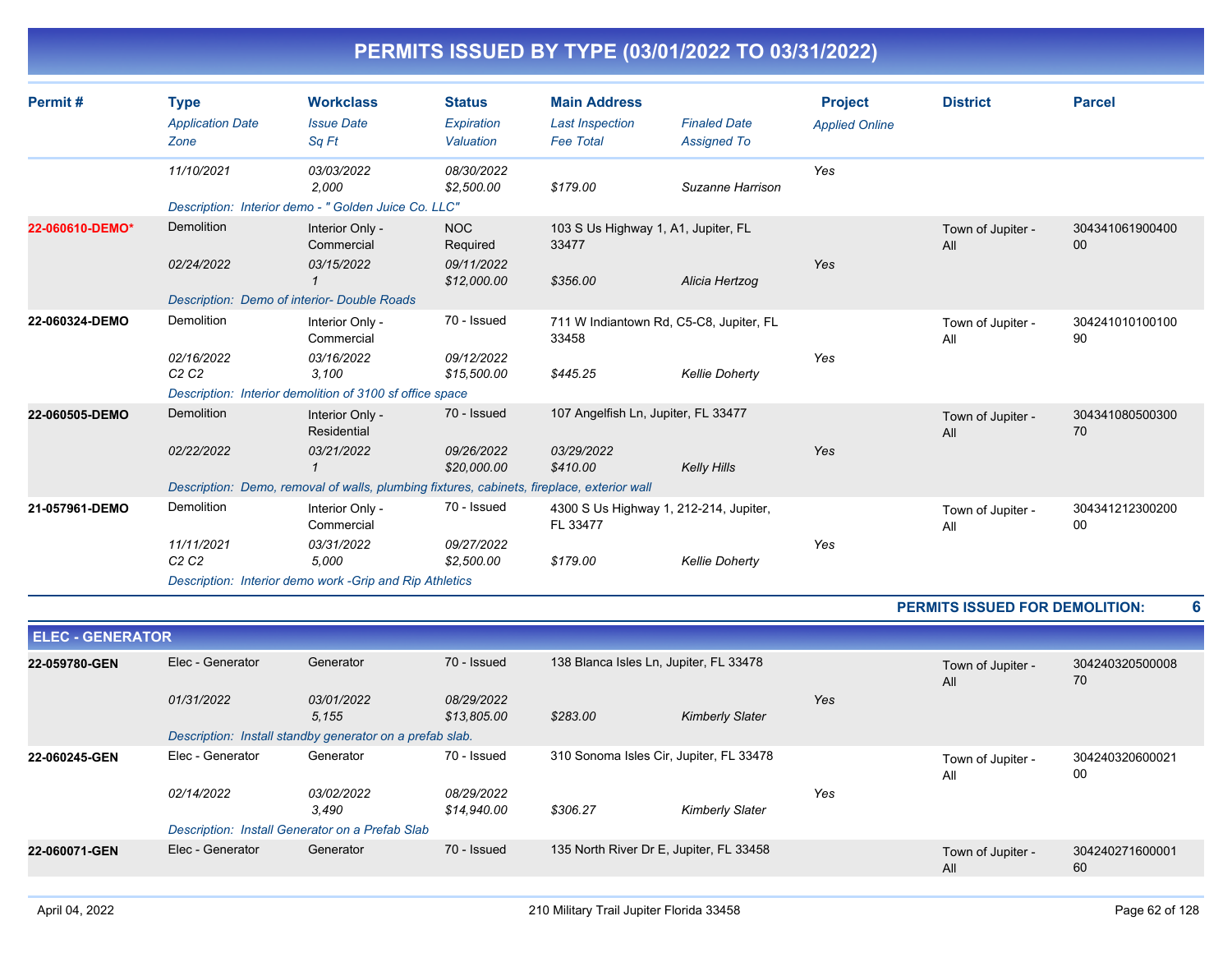|                                           |                                                                          |                                                                                                                       |                                                     |                                                                   | PERMITS ISSUED BY TYPE (03/01/2022 TO 03/31/2022)                                                                                                 |                                         |                                      |                       |
|-------------------------------------------|--------------------------------------------------------------------------|-----------------------------------------------------------------------------------------------------------------------|-----------------------------------------------------|-------------------------------------------------------------------|---------------------------------------------------------------------------------------------------------------------------------------------------|-----------------------------------------|--------------------------------------|-----------------------|
| Permit#                                   | <b>Type</b><br><b>Application Date</b><br>Zone                           | <b>Workclass</b><br><b>Issue Date</b><br>Sq Ft                                                                        | <b>Status</b><br>Expiration<br>Valuation            | <b>Main Address</b><br><b>Last Inspection</b><br><b>Fee Total</b> | <b>Finaled Date</b><br><b>Assigned To</b>                                                                                                         | <b>Project</b><br><b>Applied Online</b> | <b>District</b>                      | <b>Parcel</b>         |
|                                           | 02/08/2022                                                               | 03/07/2022                                                                                                            | 09/06/2022<br>\$13,987.00                           | \$286.74                                                          | Suzanne Harrison<br>Description: Install 24 kw generator onto a pre poured pad with 1 200 amp transfer switch. Connect to 1 500 gal propane tank. | Yes                                     |                                      |                       |
| 22-060129-GEN                             | Elec - Generator<br>02/09/2022                                           | Generator<br>03/10/2022<br>6,500<br>Description: Install 38kw generator with natural gas hook up                      | 70 - Issued<br>09/06/2022<br>\$23,632.00            | 306 Eagle Dr, Jupiter, FL 33477<br>\$484.46                       | Suzanne Harrison                                                                                                                                  | Yes                                     | Town of Jupiter -<br>All             | 304341180700050<br>40 |
| 22-060018-GEN                             | Elec - Generator<br>02/07/2022                                           | Generator<br>03/11/2022<br>$\mathbf 1$<br>Description: install 22kw Generac generator with transfer switch and genpad | 70 - Issued<br>09/27/2022<br>\$12,496.03            | 03/31/2022<br>\$256.17                                            | 1008 Pottawatomie St, Jupiter, FL 33458<br><b>Kimberly Slater</b>                                                                                 | Yes                                     | Town of Jupiter -<br>All             | 304241020202301<br>51 |
| 22-060589-GEN                             | Elec - Generator<br>02/24/2022                                           | Generator<br>03/14/2022<br>3,361<br>Description: INSTALLATION OF A 24KW GENERATOR AND TWO (2) TRANSFER SWITCHES       | 70 - Issued<br>09/12/2022<br>\$13,375.00            | 129 River Rd, Jupiter, FL 33458<br>\$274.19                       | Vicki Tarallo                                                                                                                                     | Yes                                     | Town of Jupiter -<br>All             | 304240360100900<br>21 |
| 22-060346-GEN                             | Elec - Generator<br>02/16/2022                                           | Generator<br>03/15/2022<br>4,732<br>Description: INSTALL 24KW GENERATOR AND RELATED ELECTRICAL WORK                   | 70 - Issued<br>09/12/2022<br>\$11,000.00            | \$225.50                                                          | 134 Shores Pointe Dr, Jupiter, FL 33458<br><b>Kellie Doherty</b>                                                                                  | Yes                                     | Town of Jupiter -<br>All             | 304240341500000<br>60 |
| 21-058548-GEN*                            | Elec - Generator<br>12/08/2021<br><b>R1 R1</b><br>auto transfer switches | Generator<br>03/28/2022<br>40                                                                                         | <b>NOC</b><br>Required<br>09/24/2022<br>\$28,000.00 | 110 Quayside Dr, Jupiter, FL 33477<br>\$594.00                    | Vicki Tarallo<br>Description: INSTALL 60 KW GENERATOR, WIRING AND PROVIDE AND WIRE 2-200A TRANSFER SWITCHES                                       | Yes                                     | Town of Jupiter -<br>All             | 304341070900004<br>00 |
| 21-057745-GEN                             | Elec - Generator<br>11/03/2021                                           | Generator<br>03/29/2022<br>4,260<br>Description: REPLACEMENT OF STANDBY GENERATOR ON EXISTING CONCRETE PAD            | 70 - Issued<br>09/25/2022<br>\$11,740.00            | 434 Via Del Orso, Jupiter, FL 33477<br>\$240.67                   | Shandre Kellerman                                                                                                                                 | Yes                                     | Town of Jupiter -<br>All             | 304341190600000<br>80 |
|                                           |                                                                          |                                                                                                                       |                                                     |                                                                   |                                                                                                                                                   |                                         | PERMITS ISSUED FOR ELEC - GENERATOR: | 9                     |
| <b>ELECTRICAL (C)</b><br>22-060692-ELEC-C | Electrical (C)                                                           | No Fee Sub-Permit                                                                                                     | 70 - Issued                                         | 1209 Main St, 104, Jupiter, FL 33458                              |                                                                                                                                                   |                                         | Town of Jupiter -<br>All             |                       |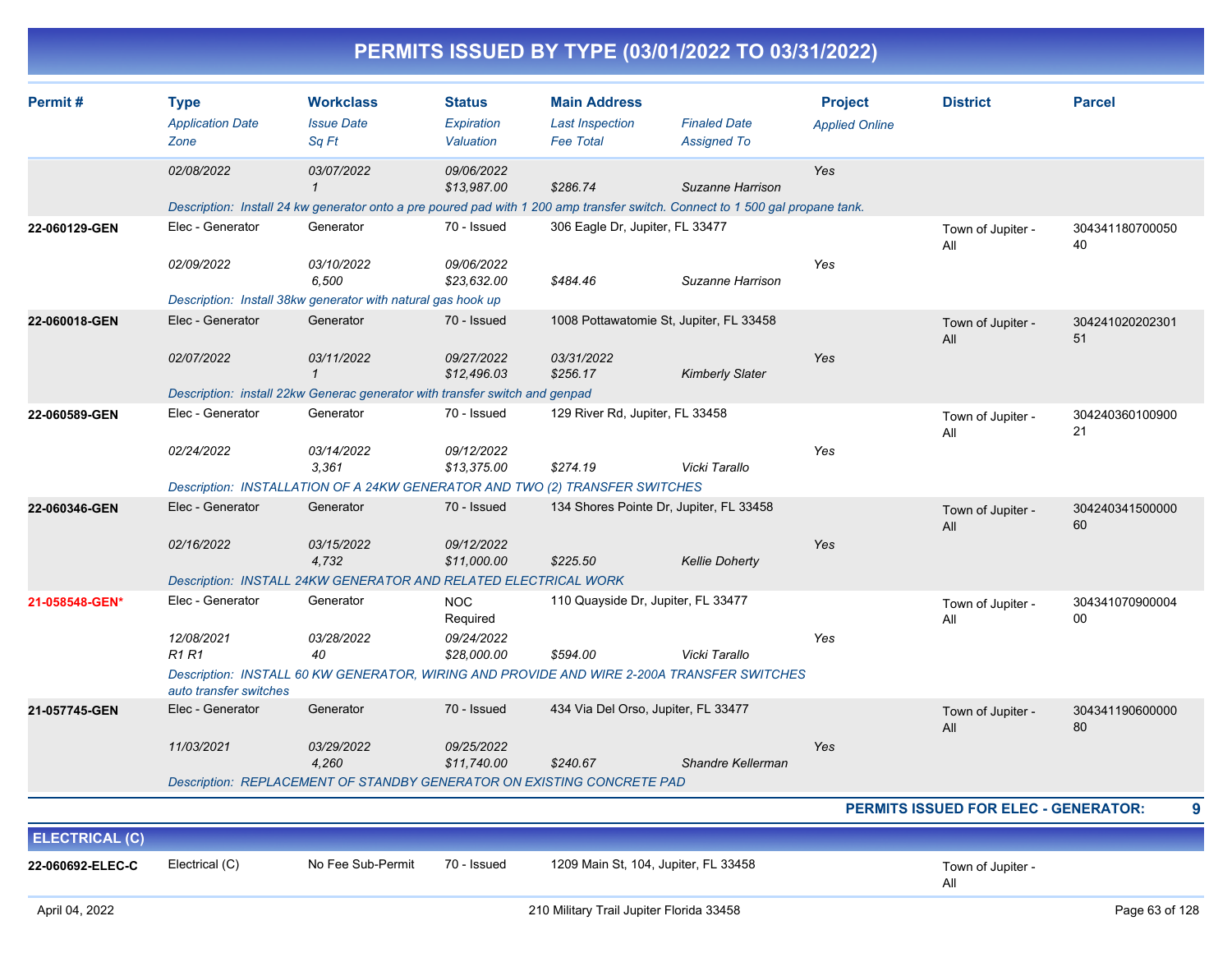| Permit#           | <b>Type</b><br><b>Application Date</b><br>Zone  | <b>Workclass</b><br><b>Issue Date</b><br>Sq Ft                                                   | <b>Status</b><br>Expiration<br>Valuation | <b>Main Address</b><br><b>Last Inspection</b><br><b>Fee Total</b> | <b>Finaled Date</b><br><b>Assigned To</b>          | <b>Project</b><br><b>Applied Online</b> | <b>District</b>          | <b>Parcel</b>         |
|-------------------|-------------------------------------------------|--------------------------------------------------------------------------------------------------|------------------------------------------|-------------------------------------------------------------------|----------------------------------------------------|-----------------------------------------|--------------------------|-----------------------|
|                   | 03/01/2022                                      | 03/01/2022<br>1,605                                                                              | 08/29/2022<br>\$0.00                     | \$0.00                                                            | <b>Kellie Doherty</b>                              | Yes                                     |                          |                       |
|                   | Description: LOW VOLTAGE NO FEE SUB             |                                                                                                  |                                          |                                                                   |                                                    |                                         |                          |                       |
| 22-060321-ELEC-C  | Electrical (C)                                  | Site Lighting                                                                                    | 99 - Closed -<br><b>JCDS</b>             | 1001 E Indiantown Rd, Jupiter, FL 33477                           |                                                    |                                         | Town of Jupiter -<br>All | 304341050000200<br>22 |
|                   | 02/16/2022                                      | 03/01/2022<br>33,000                                                                             | 09/19/2022<br>\$10,000.00                | 03/23/2022<br>\$205.00                                            | 03/24/2022<br><b>Building-Department Completed</b> | Yes                                     |                          |                       |
|                   | <b>Description: Maltz Theater Site Lighting</b> |                                                                                                  |                                          |                                                                   |                                                    |                                         |                          |                       |
| 22-059827-ELEC-C* | Electrical (C)                                  | Fire Alarm                                                                                       | <b>NOC</b><br>Required                   | 1701 Military Trl, 150 C, Jupiter, FL 33458                       |                                                    |                                         | Town of Jupiter -<br>All | 304241120000051<br>00 |
|                   | 02/01/2022<br>1313                              | 03/01/2022<br>100                                                                                | 08/28/2022<br>\$7,597.00                 | \$256.22                                                          | <b>Kellie Doherty</b>                              | Yes                                     |                          |                       |
|                   |                                                 | Description: Relocate some of the existing fire alarm devices as per drawings.                   |                                          |                                                                   |                                                    |                                         |                          |                       |
| 22-060511-ELEC-C  | Electrical (C)                                  | No Fee Sub-Permit                                                                                | 99 - Closed -<br><b>JCDS</b>             | 1091 Keystone Dr N, A, Jupiter, FL 33458                          |                                                    |                                         | Town of Jupiter -<br>All | 304241103000500<br>11 |
|                   | 02/22/2022                                      | 03/02/2022<br>$\mathbf{1}$                                                                       | 09/21/2022<br>\$0.00                     | 03/25/2022<br>\$0.00                                              | 03/25/2022<br><b>Building-Department Completed</b> | Yes                                     |                          |                       |
|                   |                                                 | <b>Description: INSTALL ELECTRIC ON 1 MOTORIZED SHUTTER</b>                                      |                                          |                                                                   |                                                    |                                         |                          |                       |
| 22-060425-ELEC-C  | Electrical (C)                                  | Electrical                                                                                       | 99 - Closed -<br><b>JCDS</b>             | 300 N A1A, I204, Jupiter, FL 33477                                |                                                    |                                         | Town of Jupiter -<br>All | 304341050400920<br>40 |
|                   | 02/18/2022                                      | 03/03/2022<br>1,520                                                                              | 09/21/2022<br>\$2,400.00                 | 03/25/2022<br>\$79.00                                             | 03/28/2022<br><b>Building-Department Completed</b> | Yes                                     |                          |                       |
|                   |                                                 | Description: Replace existing 125a main lug panel. All existing circuits are to remain the same. |                                          |                                                                   |                                                    |                                         |                          |                       |
| 21-055109-ELEC-C  | Electrical (C)                                  | Fire Alarm                                                                                       | 70 - Issued                              | 1044 N Us Highway 1, 101, Jupiter, FL<br>33477                    |                                                    |                                         | Town of Jupiter -<br>All | 304340313500600<br>20 |
|                   | 07/29/2021<br><b>R3 R3</b>                      | 03/03/2022<br>1.186                                                                              | 08/30/2022<br>\$5,490.00                 | \$213.80                                                          | Kelly Hills                                        | Yes                                     |                          |                       |
|                   | 21-053725-COMM                                  | Description: Fire Alarm sub permit under master NEPTUNE WELLNESS                                 |                                          |                                                                   |                                                    |                                         |                          |                       |
| 22-059557-ELEC-C  | Electrical (C)                                  | Electrical                                                                                       | 70 - Issued                              | 105 Bears Club Drive Lift Station #226,<br>Jupiter, FL 33458      |                                                    |                                         | Town of Jupiter -<br>All | 304341190802300<br>10 |
|                   | 01/20/2022<br>R1 R1                             | 03/07/2022<br>400                                                                                | 09/06/2022<br>\$1,500.00                 | \$79.00                                                           | Suzanne Harrison                                   | Yes                                     |                          |                       |
|                   |                                                 | Description: relocate electrical rack on Lift Station 266                                        |                                          |                                                                   |                                                    |                                         |                          |                       |
| 22-060057-ELEC-C  | Electrical (C)                                  | Fire Alarm                                                                                       | 70 - Issued                              | 23 Eganfuskee St, 128, Jupiter, FL                                |                                                    |                                         | Town of Jupiter -<br>All | 304341060200004<br>60 |
|                   | 02/07/2022<br>C <sub>2</sub> C <sub>2</sub>     | 03/07/2022<br>8,087                                                                              | 09/06/2022<br>\$1,599.99                 | \$179.00                                                          | Suzanne Harrison                                   | Yes                                     |                          |                       |
|                   |                                                 | Description: ACCESS CONTROL INSTALLATION STE 128                                                 |                                          |                                                                   |                                                    |                                         |                          |                       |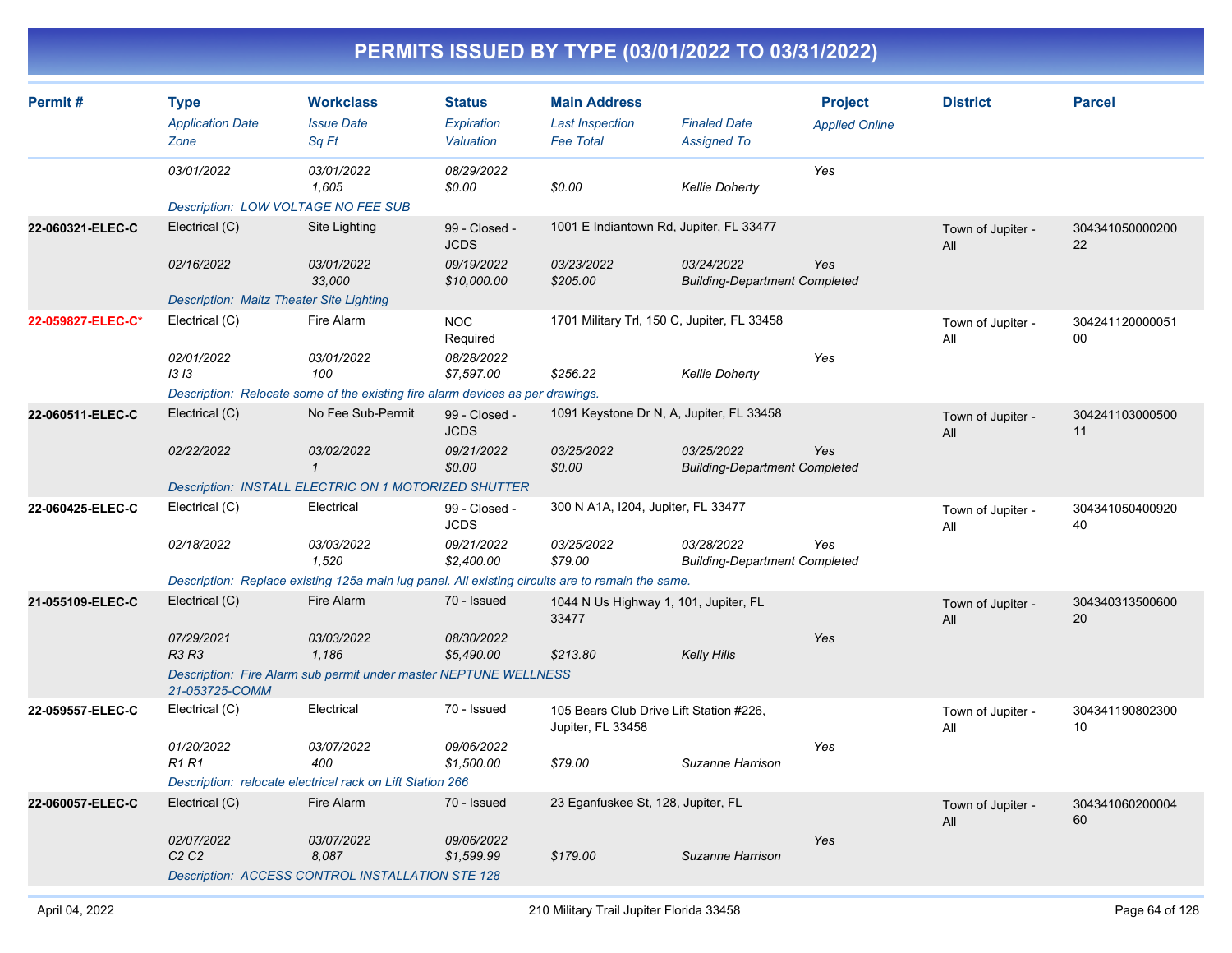| Permit#          | <b>Type</b><br><b>Application Date</b><br>Zone | <b>Workclass</b><br><b>Issue Date</b><br>Sq Ft                                        | <b>Status</b><br>Expiration<br>Valuation | <b>Main Address</b><br><b>Last Inspection</b><br><b>Fee Total</b> | <b>Finaled Date</b><br><b>Assigned To</b>          | <b>Project</b><br><b>Applied Online</b> | <b>District</b>          | <b>Parcel</b>         |
|------------------|------------------------------------------------|---------------------------------------------------------------------------------------|------------------------------------------|-------------------------------------------------------------------|----------------------------------------------------|-----------------------------------------|--------------------------|-----------------------|
| 22-060055-ELEC-C | Electrical (C)                                 | Fire Alarm                                                                            | 70 - Issued                              | 23 Eganfuskee St, 126, Jupiter, FL                                |                                                    |                                         | Town of Jupiter -<br>All | 304341060200004<br>60 |
|                  | 02/07/2022<br>C <sub>2</sub> C <sub>2</sub>    | 03/07/2022<br>8,087                                                                   | 09/06/2022<br>\$1,599.99                 | \$179.00                                                          | Suzanne Harrison                                   | Yes                                     |                          |                       |
|                  | Description: access control install ste 126    |                                                                                       |                                          |                                                                   |                                                    |                                         |                          |                       |
| 22-060773-ELEC-C | Electrical (C)                                 | No Fee Sub-Permit                                                                     | 99 - Closed -<br><b>JCDS</b>             | 650 Pioneer Rd, BLDG 5, Jupiter, FL 33458                         |                                                    |                                         | Town of Jupiter -<br>All | 304241243000100<br>00 |
|                  | 03/03/2022<br><b>MXD MXD</b>                   | 03/09/2022<br>$\mathbf{1}$                                                            | 09/26/2022<br>\$0.00                     | 03/29/2022<br>\$0.00                                              | 03/30/2022<br><b>Building-Department Completed</b> | Yes                                     |                          |                       |
|                  |                                                | Description: Provide electric for sign under master permit 21-053461                  |                                          |                                                                   |                                                    |                                         |                          |                       |
| 22-060294-ELEC-C | Electrical (C)                                 | Electrical                                                                            | 70 - Issued                              | 1 S Coastal Way, Jupiter, FL 33477                                |                                                    |                                         | Town of Jupiter -<br>All | 304341060000501<br>40 |
|                  | 02/15/2022                                     | 03/10/2022<br>61,965                                                                  | 09/06/2022<br>\$2,000.00                 | \$79.00                                                           | <b>Kellie Doherty</b>                              | Yes                                     |                          |                       |
|                  | Description: Three phase Temp power            |                                                                                       |                                          |                                                                   |                                                    |                                         |                          |                       |
| 22-060716-ELEC-C | Electrical (C)                                 | Electrical                                                                            | 70 - Issued                              | 1320 Tidal Pointe Blvd, Jupiter, FL 33477                         |                                                    |                                         | Town of Jupiter -<br>All | 3043412025            |
|                  | 03/01/2022                                     | 03/10/2022<br>$\mathbf{1}$                                                            | 09/06/2022<br>\$25,000.00                | \$512.50                                                          | <b>Kellie Doherty</b>                              | Yes                                     |                          |                       |
|                  |                                                | Description: Temporarily remove dock feeders during seawall construction at "A" dock. |                                          |                                                                   |                                                    |                                         |                          |                       |
| 22-060574-ELEC-C | Electrical (C)                                 | No Fee Sub-Permit                                                                     | 70 - Issued                              | 301 South Seas Dr, 105, Jupiter, FL 33477                         |                                                    |                                         | Town of Jupiter -<br>All | 304341160500310<br>50 |
|                  | 02/23/2022                                     | 03/10/2022                                                                            | 09/06/2022                               |                                                                   |                                                    | Yes                                     |                          |                       |
|                  | R3 R3                                          | 1,385                                                                                 | \$0.00                                   | \$0.00                                                            | Suzanne Harrison                                   |                                         |                          |                       |
|                  |                                                | Description: Kitchen remodel as shown in plan                                         |                                          |                                                                   |                                                    |                                         |                          |                       |
| 22-060986-ELEC-C | Electrical (C)                                 | No Fee Sub-Permit                                                                     | 70 - Issued                              | 1401 W Indiantown Rd, Jupiter, FL 33458                           |                                                    |                                         | Town of Jupiter -<br>All | 304241020100001<br>70 |
|                  | 03/10/2022                                     | 03/11/2022<br>8,490                                                                   | 09/07/2022<br>\$0.00                     | \$0.00                                                            | Vicki Tarallo                                      | Yes                                     |                          |                       |
|                  | <b>Description: ELECTRICAL PER PLAN</b>        |                                                                                       |                                          |                                                                   |                                                    |                                         |                          |                       |
| 22-060970-ELEC-C | Electrical (C)                                 | No Fee Sub-Permit                                                                     | 70 - Issued                              | 6773 W Indiantown Rd, Jupiter, FL 33458                           |                                                    |                                         | Town of Jupiter -<br>All | 304241030000032<br>00 |
|                  | 03/09/2022<br>C <sub>2</sub> C <sub>2</sub>    | 03/15/2022<br>17                                                                      | 09/12/2022<br>\$985.55                   | \$0.00                                                            | Theo Jackson                                       | Yes                                     |                          |                       |
|                  |                                                | Description: Connecting to existing electrical for S02 (22-060439-COMM)               |                                          |                                                                   |                                                    |                                         |                          |                       |
| 22-060978-ELEC-C | Electrical (C)                                 | Electrical                                                                            | 70 - Issued                              | 1210 S Old Dixie Hwy, Jupiter, FL 33458                           |                                                    |                                         | Town of Jupiter -<br>All | 304241120000010<br>60 |
|                  | 03/10/2022                                     | 03/15/2022<br>100                                                                     | 09/11/2022<br>\$100.00                   | \$79.00                                                           | <b>Kellie Doherty</b>                              | Yes                                     |                          |                       |
|                  |                                                |                                                                                       |                                          |                                                                   |                                                    |                                         |                          |                       |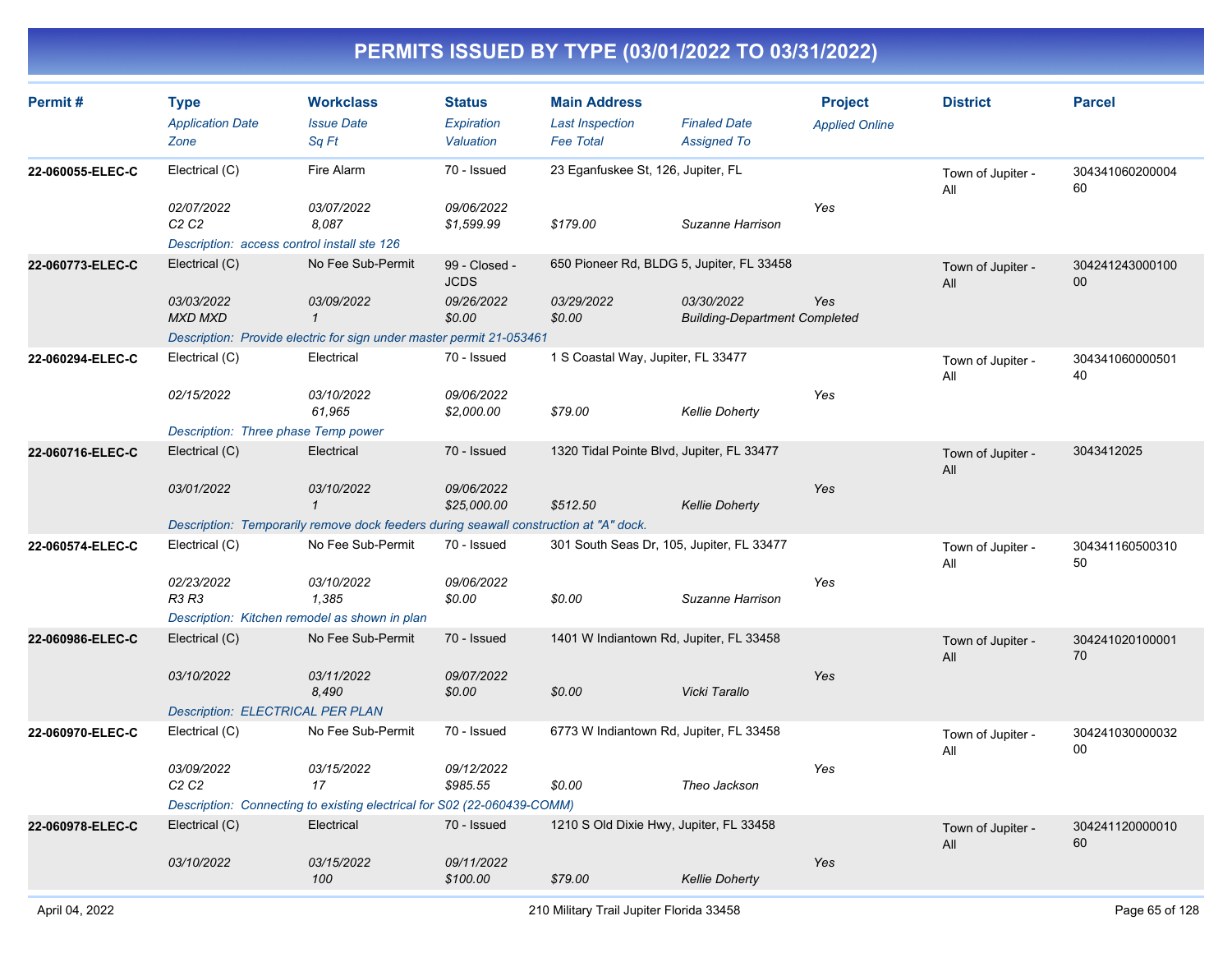| Permit#           | <b>Type</b><br><b>Application Date</b><br>Zone | <b>Workclass</b><br><b>Issue Date</b><br>Sq Ft                                                                                                                                     | <b>Status</b><br>Expiration<br>Valuation | <b>Main Address</b><br><b>Last Inspection</b><br>Fee Total | <b>Finaled Date</b><br><b>Assigned To</b> | <b>Project</b><br><b>Applied Online</b> | <b>District</b>          | <b>Parcel</b>         |
|-------------------|------------------------------------------------|------------------------------------------------------------------------------------------------------------------------------------------------------------------------------------|------------------------------------------|------------------------------------------------------------|-------------------------------------------|-----------------------------------------|--------------------------|-----------------------|
|                   | <b>Description: Temporary Power</b>            |                                                                                                                                                                                    |                                          |                                                            |                                           |                                         |                          |                       |
| 22-060972-ELEC-C  | Electrical (C)                                 | No Fee Sub-Permit                                                                                                                                                                  | 70 - Issued                              | 6773 W Indiantown Rd, Jupiter, FL 33458                    |                                           |                                         | Town of Jupiter -<br>All | 304241030000032<br>00 |
|                   | 03/09/2022<br>C2C2                             | 03/15/2022<br>37                                                                                                                                                                   | 09/12/2022<br>\$0.00                     | \$0.00                                                     | Theo Jackson                              | Yes                                     |                          |                       |
|                   |                                                | Description: Remove existing lighting system and replace with retro LED kit FOR S03 (22-060560-COMM)                                                                               |                                          |                                                            |                                           |                                         |                          |                       |
| 22-060967-ELEC-C  | Electrical (C)                                 | No Fee Sub-Permit                                                                                                                                                                  | 70 - Issued                              | 6773 W Indiantown Rd, Jupiter, FL 33458                    |                                           |                                         | Town of Jupiter -<br>All | 304241030000032<br>00 |
|                   | 03/09/2022<br>C <sub>2</sub> C <sub>2</sub>    | 03/15/2022<br>0                                                                                                                                                                    | 09/12/2022<br>\$50.00                    | \$0.00                                                     | Theo Jackson                              | Yes                                     |                          |                       |
|                   |                                                | Description: Connecting to existing electrical for S01 SIGN (22-060438-COMM)                                                                                                       |                                          |                                                            |                                           |                                         |                          |                       |
| 22-060633-ELEC-C  | Electrical (C)                                 | Electrical                                                                                                                                                                         | 70 - Issued                              | 1601 Marina Isle Way, 403, Jupiter, FL<br>33477            |                                           |                                         | Town of Jupiter -<br>All | 304341201101640<br>30 |
|                   | 02/25/2022                                     | 03/15/2022<br>1.385                                                                                                                                                                | 09/12/2022<br>\$2,250.00                 | \$79.00                                                    | Angela Carpentiere                        | Yes                                     |                          |                       |
|                   |                                                | Description: Replace existing 125a main lug panel with new panel. To be relocated from kitchen to foyer area. On the opposite side wall. All existing circuits to remain the same. |                                          |                                                            |                                           |                                         |                          |                       |
| 21-058200-ELEC-C  | Electrical (C)                                 | Fire Alarm                                                                                                                                                                         | 70 - Issued                              | 150 S Us Highway 1, Jupiter, FL 33477                      |                                           |                                         | Town of Jupiter -<br>All | 304341065100100<br>10 |
|                   | 11/22/2021<br>US-1/ICW US-1/ICW                | 03/16/2022<br>4,702                                                                                                                                                                | 09/12/2022<br>\$12,332.91                | \$364.47                                                   | Suzanne Harrison                          | Yes                                     |                          |                       |
|                   |                                                | Description: PROVIDE AND INSTALL FIRE ALARM DEVICES AS PER DRAWINGS.                                                                                                               |                                          |                                                            |                                           |                                         |                          |                       |
| 22-060965-ELEC-C  | Electrical (C)                                 | Electrical                                                                                                                                                                         | 70 - Issued                              | 2001 Marina Isle Way, 501, Jupiter, FL<br>33477            |                                           |                                         | Town of Jupiter -<br>All | 304341201102050<br>10 |
|                   | 03/09/2022                                     | 03/16/2022<br>$\mathbf{1}$                                                                                                                                                         | 09/12/2022<br>\$1,400.00                 | \$79.00                                                    | Angela Carpentiere                        | Yes                                     |                          |                       |
|                   |                                                | Description: MOVE PANEL FROM KITCHEN TO HALLWAY                                                                                                                                    |                                          |                                                            |                                           |                                         |                          |                       |
| 22-061132-ELEC-C* | Electrical (C)                                 | No Fee Sub-Permit                                                                                                                                                                  | 70 - Issued                              | 150 S Us Highway 1, Jupiter, FL 33477                      |                                           |                                         | Town of Jupiter -<br>All | 304341065100100<br>10 |
|                   | 03/16/2022                                     | 03/17/2022<br>4,702                                                                                                                                                                | 09/13/2022<br>\$0.00                     | \$0.00                                                     | Suzanne Harrison                          | Yes                                     |                          |                       |
|                   |                                                | Description: INSTALL ELECTRICAL AS PER PLAN                                                                                                                                        |                                          |                                                            |                                           |                                         |                          |                       |
| 21-058972-ELEC-C  | Electrical (C)                                 | Electrical                                                                                                                                                                         | 70 - Issued                              | 3021 Jupiter Park Cir, 108, Jupiter, FL<br>33458           |                                           |                                         | Town of Jupiter -<br>All | 304241090400010<br>80 |
|                   | 12/28/2021<br>1111                             | 03/17/2022<br>40                                                                                                                                                                   | 09/28/2022<br>\$2,450.00                 | 04/01/2022<br>\$79.00                                      | Suzanne Harrison                          | Yes                                     |                          |                       |
|                   | <b>Description: Electrical Service</b>         |                                                                                                                                                                                    |                                          |                                                            |                                           |                                         |                          |                       |
| 22-059912-ELEC-C  | Electrical (C)                                 | Electrical                                                                                                                                                                         | 70 - Issued                              | 5075 Innovation Way, Jupiter, FL 33458                     |                                           |                                         | Town of Jupiter -<br>All | 304241243000200<br>00 |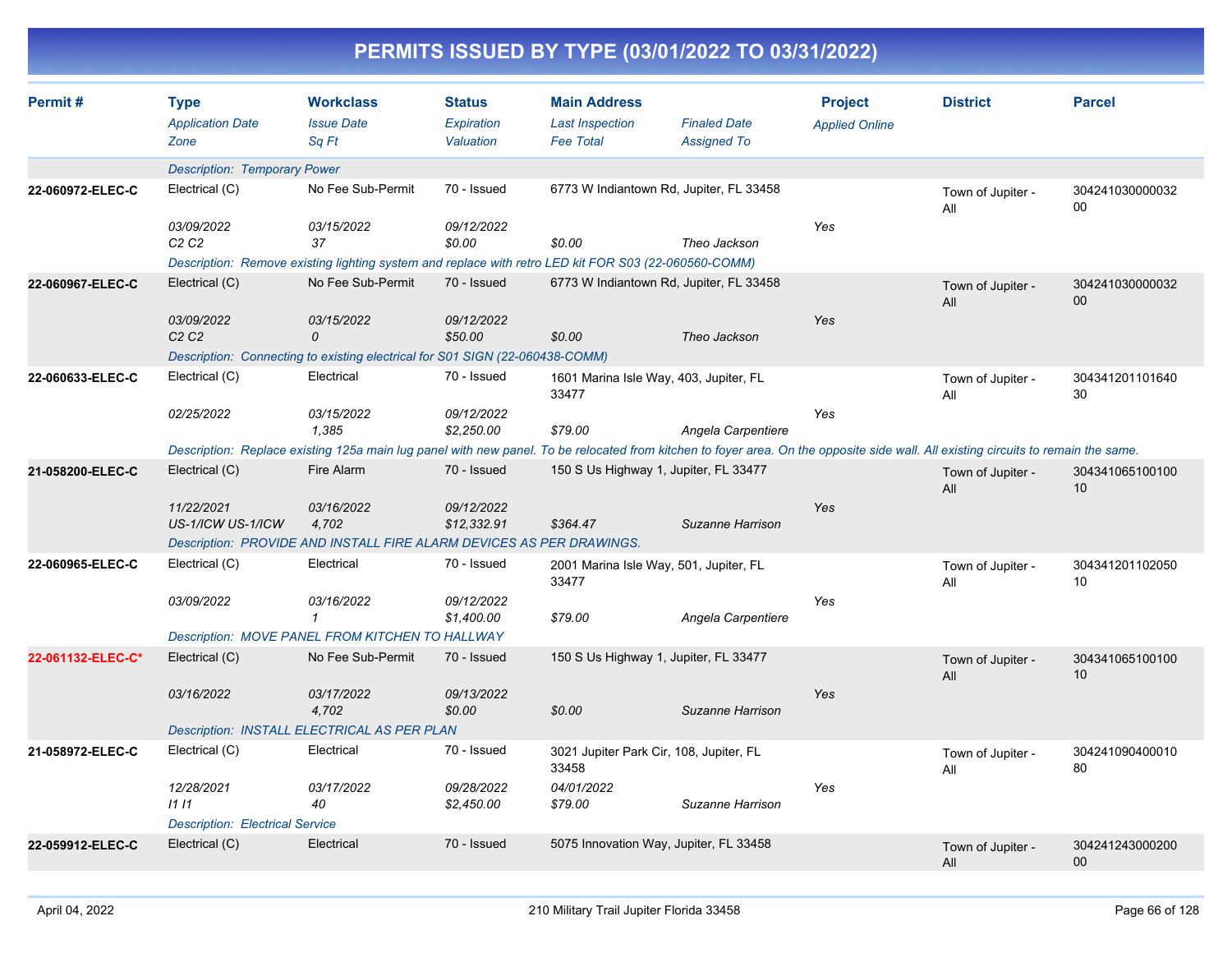| Permit#           | <b>Type</b><br><b>Application Date</b><br>Zone        | <b>Workclass</b><br><b>Issue Date</b><br>Sq Ft                                                                         | <b>Status</b><br><b>Expiration</b><br>Valuation | <b>Main Address</b><br><b>Last Inspection</b><br><b>Fee Total</b> | <b>Finaled Date</b><br><b>Assigned To</b> | <b>Project</b><br><b>Applied Online</b> | <b>District</b>          | <b>Parcel</b>         |
|-------------------|-------------------------------------------------------|------------------------------------------------------------------------------------------------------------------------|-------------------------------------------------|-------------------------------------------------------------------|-------------------------------------------|-----------------------------------------|--------------------------|-----------------------|
|                   | 02/03/2022                                            | 03/18/2022                                                                                                             | 09/26/2022                                      | 03/30/2022                                                        |                                           | Yes                                     |                          |                       |
|                   |                                                       | $\Omega$                                                                                                               | \$19,499.00                                     | \$399.73                                                          | <b>Kellie Doherty</b>                     |                                         |                          |                       |
|                   |                                                       | Description: Supply and install conduit only for street lighting.                                                      |                                                 |                                                                   |                                           |                                         |                          |                       |
| 22-061266-ELEC-C  | Electrical (C)                                        | No Fee Sub-Permit                                                                                                      | 70 - Issued                                     | 250 W Indiantown Rd, 106, Jupiter, FL<br>33458                    |                                           |                                         | Town of Jupiter -<br>ail | 304241010301000<br>10 |
|                   | 03/21/2022<br>C <sub>2</sub> C <sub>2</sub>           | 03/22/2022<br>19                                                                                                       | 09/19/2022<br>\$0.00                            | \$0.00                                                            | Theo Jackson                              | Yes                                     |                          |                       |
|                   | Description: Hook up electrical sign.                 |                                                                                                                        |                                                 |                                                                   |                                           |                                         |                          |                       |
| 22-061203-ELEC-C  | Electrical (C)                                        | No Fee Sub-Permit                                                                                                      | 70 - Issued                                     | 225 Chimney Corner Ln, 1011, Jupiter, FL<br>33458                 |                                           |                                         | Town of Jupiter -<br>All | 304241243200110<br>10 |
|                   | 03/18/2022<br><b>MXD MXD</b>                          | 03/22/2022<br>$\mathbf{1}$                                                                                             | 09/27/2022<br>\$0.00                            | 03/31/2022<br>\$0.00                                              | Alicia Hertzog                            | Yes                                     |                          |                       |
|                   | Description: Electrical per master plan               |                                                                                                                        |                                                 |                                                                   |                                           |                                         |                          |                       |
| 22-061254-ELEC-C  | Electrical (C)                                        | No Fee Sub-Permit                                                                                                      | 70 - Issued                                     | 4600 Military Trl, 107, Jupiter, FL 33458                         |                                           |                                         | Town of Jupiter -<br>All | 304241242200110<br>70 |
|                   | 03/21/2022                                            | 03/24/2022<br>1,036                                                                                                    | 09/21/2022<br>\$0.00                            | 03/25/2022<br>\$0.00                                              | <b>Kimberly Slater</b>                    | Yes                                     |                          |                       |
|                   | <b>Description: Interior Medical Office Build-out</b> |                                                                                                                        |                                                 |                                                                   |                                           |                                         |                          |                       |
| 22-061156-ELEC-C* | Electrical (C)                                        | No Fee Sub-Permit                                                                                                      | 70 - Issued                                     | 150 S Us Highway 1, 400, Jupiter, FL<br>33477                     |                                           |                                         | Town of Jupiter -<br>All | 304341065100100<br>10 |
|                   | 03/16/2022                                            | 03/25/2022<br>5,215                                                                                                    | 09/21/2022<br>\$0.00                            | \$0.00                                                            | Suzanne Harrison                          | Yes                                     |                          |                       |
|                   |                                                       | Description: INSTALL LOW VOLTAGE CABLING FOR DATA/NETWORK AT LOCATIONS INDICATED ON APPROVED PERMITTED pR NTs - Truist |                                                 |                                                                   |                                           |                                         |                          |                       |
| 21-058960-ELEC-C  | Electrical (C)                                        | Fire Alarm                                                                                                             | 70 - Issued                                     | 1025 Military Trl, 209, Jupiter, FL 33458                         |                                           |                                         | Town of Jupiter -<br>All | 304241120000011<br>30 |
|                   | 12/28/2021<br>C <sub>2</sub> C <sub>2</sub>           | <i>03/29/2022</i><br>3,000                                                                                             | 09/25/2022<br>\$6,721.00                        | \$238.44                                                          | Alicia Hertzog                            | Yes                                     |                          |                       |
|                   | Description: Fire Alarm reno                          |                                                                                                                        |                                                 |                                                                   |                                           |                                         |                          |                       |
| 22-061505-ELEC-C* | Electrical (C)                                        | No Fee Sub-Permit                                                                                                      | 70 - Issued                                     | 661 University Blvd, 107, Jupiter, FL<br>33458                    |                                           |                                         | Town of Jupiter -<br>All | 304241242400110<br>70 |
|                   | 03/29/2022<br><b>MXD MXD</b>                          | 03/29/2022<br>21                                                                                                       | 09/26/2022<br>\$0.00                            | \$0.00                                                            | Theo Jackson                              | <b>No</b>                               |                          |                       |
|                   |                                                       | Description: Installation of illuminated Wall Sign                                                                     |                                                 |                                                                   |                                           |                                         |                          |                       |
| 22-060808-ELEC-C  | Electrical (C)                                        | No Fee Sub-Permit                                                                                                      | 70 - Issued                                     | 275 Palm Ave, C408, Jupiter, FL 33477                             |                                           |                                         | Town of Jupiter -<br>All | 304341051600340<br>80 |
|                   | 03/03/2022<br>R3 R3                                   | 03/29/2022<br>$\mathbf{1}$                                                                                             | 09/27/2022<br>\$0.00                            | 03/31/2022<br>\$0.00                                              | Kelly Hills                               | Yes                                     |                          |                       |
|                   |                                                       | <b>Description: UPDATE, UPGRADE KITCHEN ELECTRIC</b>                                                                   |                                                 |                                                                   |                                           |                                         |                          |                       |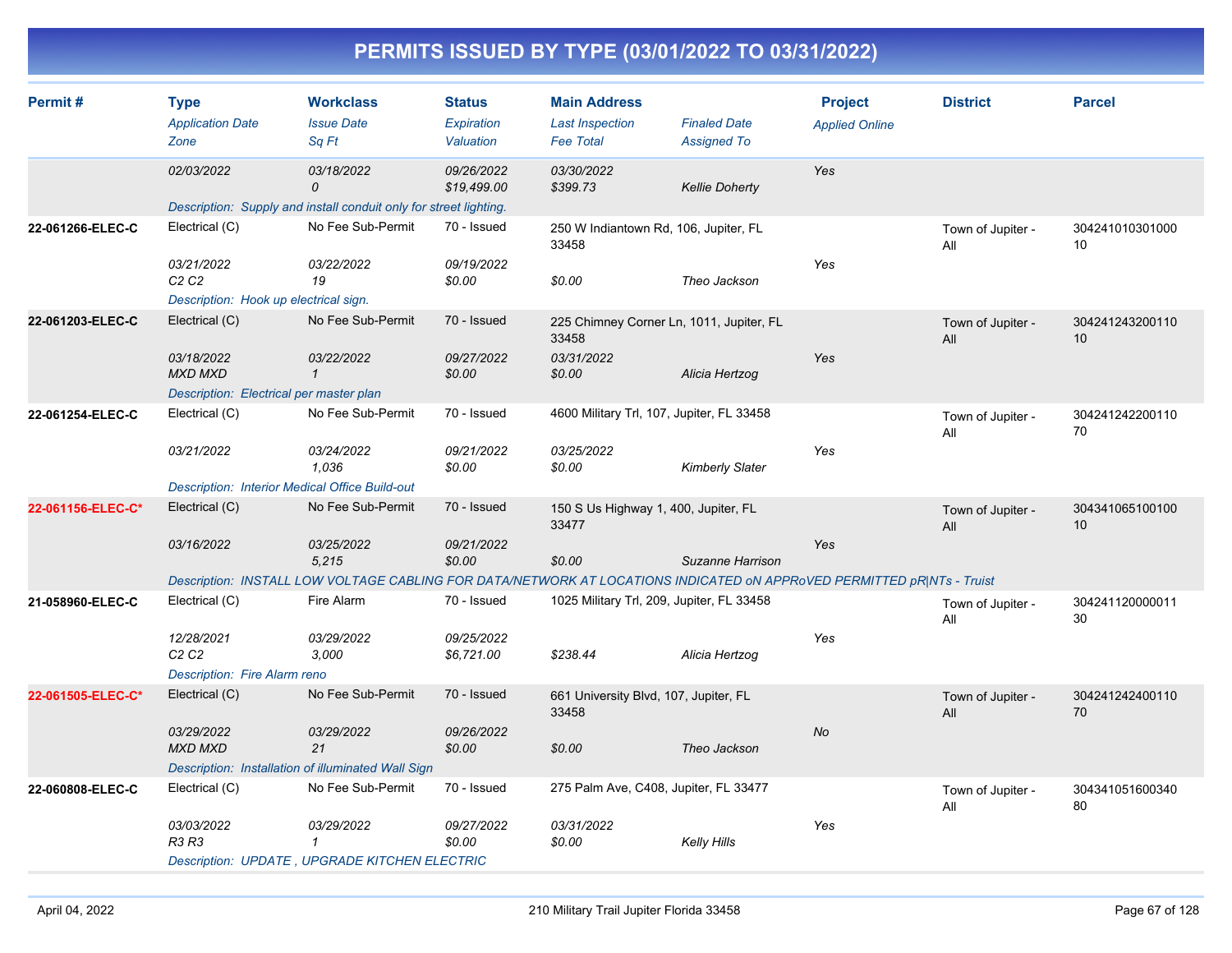| Permit#               | <b>Type</b><br><b>Application Date</b> | <b>Workclass</b><br><b>Issue Date</b>                                                                                                                                                                                                 | <b>Status</b><br>Expiration | <b>Main Address</b><br><b>Last Inspection</b> | <b>Finaled Date</b>                    | <b>Project</b><br><b>Applied Online</b> | <b>District</b>                           | <b>Parcel</b>         |
|-----------------------|----------------------------------------|---------------------------------------------------------------------------------------------------------------------------------------------------------------------------------------------------------------------------------------|-----------------------------|-----------------------------------------------|----------------------------------------|-----------------------------------------|-------------------------------------------|-----------------------|
|                       | Zone                                   | Sq Ft                                                                                                                                                                                                                                 | Valuation                   | <b>Fee Total</b>                              | <b>Assigned To</b>                     |                                         |                                           |                       |
| 22-061506-ELEC-C      | Electrical (C)                         | No Fee Sub-Permit                                                                                                                                                                                                                     | 70 - Issued                 | 300 N A1A, H102, Jupiter, FL 33477            |                                        |                                         | Town of Jupiter -<br>All                  | 304341050400810<br>20 |
|                       | 03/29/2022                             | 03/29/2022                                                                                                                                                                                                                            | 09/26/2022<br>\$0.00        | 03/30/2022<br>\$0.00                          | <b>Unassigned Unassigned</b>           | Yes                                     |                                           |                       |
|                       |                                        | Description: electrical per master plan 21-058828-COMM                                                                                                                                                                                |                             |                                               |                                        |                                         |                                           |                       |
| 22-060544-ELEC-C      | Electrical (C)                         | Electrical                                                                                                                                                                                                                            | 70 - Issued                 | 400 S A1A, Jupiter, FL 33477                  |                                        |                                         | Town of Jupiter -<br>All                  | 304341050000400<br>60 |
|                       | 02/23/2022                             | 03/29/2022<br>0                                                                                                                                                                                                                       | 09/26/2022<br>\$1,000.00    | \$79.00                                       | Suzanne Harrison                       | Yes                                     |                                           |                       |
|                       |                                        | Description: Replace meter can and repair conduit feed form meter to control panel on lift station - Carlin Park Lift Station 6021                                                                                                    |                             |                                               |                                        |                                         |                                           |                       |
| 22-061350-ELEC-C      | Electrical (C)                         | Fire Alarm                                                                                                                                                                                                                            | 70 - Issued                 | FL 33477                                      | 4300 S Us Highway 1, 212-214, Jupiter, |                                         | Town of Jupiter -<br>All                  | 304341212300200<br>00 |
|                       | 03/23/2022<br>C2C2                     | 03/31/2022<br>5,000                                                                                                                                                                                                                   | 09/27/2022<br>\$1,500.00    | \$179.00                                      | <b>Kellie Doherty</b>                  | Yes                                     |                                           |                       |
|                       |                                        | Description: REMOVING PULL STATIONS, HORNSTROBES, STROBES, & RADIO DIALER                                                                                                                                                             |                             |                                               |                                        |                                         |                                           |                       |
| 22-060477-ELEC-C      | Electrical (C)                         | Fire Alarm                                                                                                                                                                                                                            | 70 - Issued                 | 5500 Military Dr, 25,                         |                                        |                                         | Town of Jupiter -<br>All                  | 304241240300000<br>70 |
|                       | 02/22/2022<br><b>MXD MXD</b>           | 03/31/2022<br>45.488                                                                                                                                                                                                                  | 09/27/2022<br>\$1,100.00    | \$179.00                                      | <b>Kimberly Slater</b>                 | Yes                                     |                                           |                       |
|                       |                                        | Description: (((PUBLIX 756))) FA Remodel 1-5ULFLEW 1a. Remove POC in grease hood #2. Grease hood #2 will be replaced (by others). 1b. Reconnect POC in grease hood #2<br>once work is done. Grease hood will be provided (by others). |                             |                                               |                                        |                                         |                                           |                       |
|                       |                                        |                                                                                                                                                                                                                                       |                             |                                               |                                        |                                         | <b>PERMITS ISSUED FOR ELECTRICAL (C):</b> | 35                    |
| <b>ELECTRICAL (R)</b> |                                        |                                                                                                                                                                                                                                       |                             |                                               |                                        |                                         |                                           |                       |
| 22-060156-ELECR-R     | Electrical (R)                         | No Fee Sub-Permit                                                                                                                                                                                                                     | 70 - Issued                 | 108 Quayside Dr, Jupiter, FL 33477            |                                        |                                         | Town of Jupiter -<br>All                  | 304341070900004<br>10 |
|                       | 02/10/2022                             | 03/01/2022<br>100                                                                                                                                                                                                                     | 08/28/2022<br>\$0.00        | \$0.00                                        | Alicia Hertzog                         | Yes                                     |                                           |                       |

|                                                                                   | Description: Remodel and addition to existing residence                                       |                     |                              |                                   |                                                           |           |                          |                       |  |
|-----------------------------------------------------------------------------------|-----------------------------------------------------------------------------------------------|---------------------|------------------------------|-----------------------------------|-----------------------------------------------------------|-----------|--------------------------|-----------------------|--|
| 22-060029-ELECR-R                                                                 | Electrical (R)                                                                                | Electrical          | 99 - Closed -<br><b>JCDS</b> | 18 Van Rd, Jupiter, FL 33469      |                                                           |           | Town of Jupiter -<br>All | 304340310800601<br>30 |  |
|                                                                                   | <i>02/07/2022</i>                                                                             | 03/01/2022<br>2.606 | 09/20/2022<br>\$1,726.00     | <i>03/24/2022</i><br>\$79.00      | <i>03/25/2022</i><br><b>Building-Department Completed</b> | Yes       |                          |                       |  |
| Description: Replace existing bad 200a service disconnect with new 200 disconnect |                                                                                               |                     |                              |                                   |                                                           |           |                          |                       |  |
| 22-060221-ELECR-R                                                                 | Electrical (R)                                                                                | Pool                | 70 - Issued                  | 128 Dunmore Dr, Jupiter, FL 33458 |                                                           |           | Town of Jupiter -<br>All | 304241132300031<br>30 |  |
|                                                                                   | 02/12/2022                                                                                    | 03/01/2022          | 08/29/2022                   |                                   |                                                           | <b>No</b> |                          |                       |  |
|                                                                                   | MXD MXD                                                                                       |                     | \$0.00                       | \$0.00                            | Shandre Kellerman                                         |           |                          |                       |  |
|                                                                                   | Description: ELECTRICAL FOR Build pool with paver deck AS PER PLANS ON MASTER 22-059965-POOLR |                     |                              |                                   |                                                           |           |                          |                       |  |
|                                                                                   |                                                                                               |                     |                              |                                   |                                                           |           |                          |                       |  |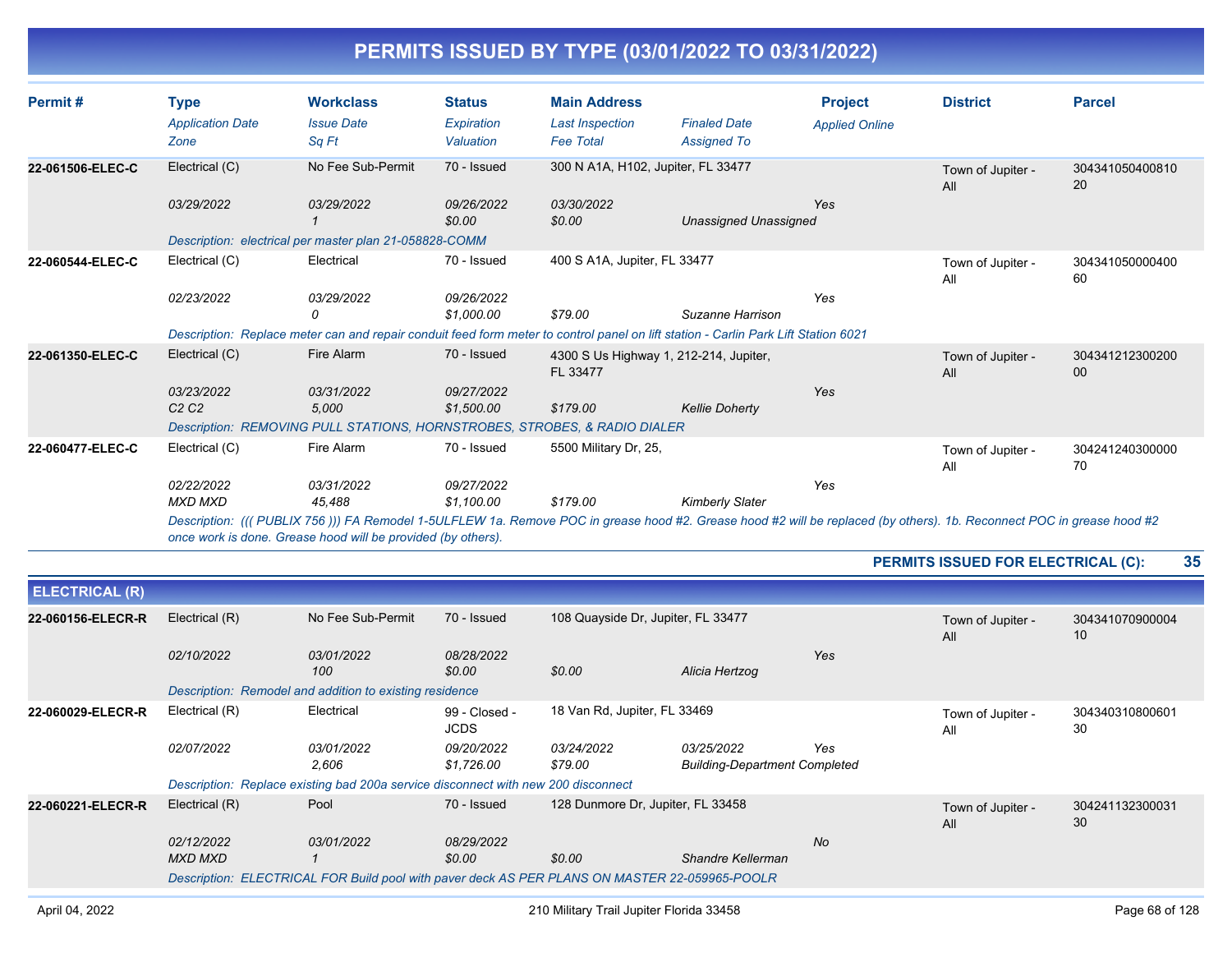| Permit#           | <b>Type</b><br><b>Application Date</b><br>Zone | <b>Workclass</b><br><b>Issue Date</b><br>Sq Ft                                                                                              | <b>Status</b><br>Expiration<br>Valuation | <b>Main Address</b><br><b>Last Inspection</b><br><b>Fee Total</b> | <b>Finaled Date</b><br><b>Assigned To</b> | <b>Project</b><br><b>Applied Online</b> | <b>District</b>          | <b>Parcel</b>         |
|-------------------|------------------------------------------------|---------------------------------------------------------------------------------------------------------------------------------------------|------------------------------------------|-------------------------------------------------------------------|-------------------------------------------|-----------------------------------------|--------------------------|-----------------------|
| 22-060254-ELECR-R | Electrical (R)                                 | Electrical                                                                                                                                  | 70 - Issued                              | 380 River Edge Rd, Jupiter, FL 33477                              |                                           |                                         | Town of Jupiter -<br>All | 304341170200012<br>73 |
|                   | 02/14/2022                                     | 03/02/2022<br>8                                                                                                                             | 09/12/2022<br>\$2,000.00                 | 03/15/2022<br>\$79.00                                             | <b>Kelly Hills</b>                        | Yes                                     |                          |                       |
|                   |                                                | Description: Change Electrical Panel from 30 Space to 40 Space                                                                              |                                          |                                                                   |                                           |                                         |                          |                       |
| 22-059549-ELECR-R | Electrical (R)                                 | Pool                                                                                                                                        | 70 - Issued                              | 133 Regatta Dr, Jupiter, FL 33477                                 |                                           |                                         | Town of Jupiter -<br>All | 304341180200022<br>40 |
|                   | 01/20/2022<br><b>R1R1</b>                      | 03/03/2022<br>982                                                                                                                           | 08/30/2022<br>\$0.00                     | \$0.00                                                            | <b>Kelly Hills</b>                        | No                                      |                          |                       |
|                   |                                                | Description: New Construction Pool, Spa, Fountains                                                                                          |                                          |                                                                   |                                           |                                         |                          |                       |
| 22-060441-ELECR-R | Electrical (R)                                 | Pool                                                                                                                                        | 70 - Issued                              | 133 Regatta Dr, Jupiter, FL 33477                                 |                                           |                                         | Town of Jupiter -<br>All | 304341180200022<br>40 |
|                   | 02/18/2022<br><b>R1 R1</b>                     | 03/03/2022<br>135                                                                                                                           | 08/30/2022<br>\$0.00                     | \$0.00                                                            | Kelly Hills                               | No                                      |                          |                       |
|                   | <b>Description: Front Entry Fountain</b>       |                                                                                                                                             |                                          |                                                                   |                                           |                                         |                          |                       |
| 22-060727-ELECR-R | Electrical (R)                                 | No Fee Sub-Permit                                                                                                                           | 70 - Issued                              | 188 Golf Village Blvd, Jupiter, FL 33458                          |                                           |                                         | Town of Jupiter -<br>All | 304241130200003<br>10 |
|                   | 03/01/2022                                     | <i>03/03/2022</i><br>10                                                                                                                     | 08/30/2022<br>\$0.00                     | \$0.00                                                            | <b>Kelly Hills</b>                        | Yes                                     |                          |                       |
|                   | Description: as per plans and site conditions  |                                                                                                                                             |                                          |                                                                   |                                           |                                         |                          |                       |
| 22-060738-ELECR-R | Electrical (R)                                 | No Fee Sub-Permit                                                                                                                           | 70 - Issued                              | 152 Porgee Rock PI, Jupiter, FL 33458                             |                                           |                                         | Town of Jupiter -<br>All | 304240330500015<br>70 |
|                   | 03/01/2022                                     | 03/03/2022<br>$\mathbf{1}$                                                                                                                  | 09/06/2022<br>\$0.00                     | 03/08/2022<br>\$0.00                                              | <b>Kimberly Slater</b>                    | Yes                                     |                          |                       |
|                   | Description: upgrade kitchen electric          |                                                                                                                                             |                                          |                                                                   |                                           |                                         |                          |                       |
| 21-057344-ELECR-R | Electrical (R)                                 | Pool                                                                                                                                        | 70 - Issued                              | 288 Carina Dr, Jupiter, FL 33478                                  |                                           |                                         | Town of Jupiter -<br>All | 304241080200007<br>50 |
|                   | 10/19/2021<br><b>R1R1</b>                      | 03/04/2022<br>609                                                                                                                           | 08/31/2022<br>\$0.00                     | \$0.00                                                            | Shandre Kellerman                         | No                                      |                          |                       |
|                   |                                                | Description: ELECTRICAL FOR Pool 17'x34' Gallons 20,499; Spa 5'x8' gallons 1,078; Pavers set on sand AS PER PLANS ON MASTER 21-056843-POOLR |                                          |                                                                   |                                           |                                         |                          |                       |
| 22-060234-ELECR-R | Electrical (R)                                 | Pool                                                                                                                                        | 70 - Issued                              | 106 Cinder Dunes Pt, Jupiter, FL 33478                            |                                           |                                         | Town of Jupiter -<br>All | 304240320600025<br>10 |
|                   | 02/14/2022<br><b>R1 R1</b>                     | 03/04/2022<br>480                                                                                                                           | 08/31/2022<br>\$0.00                     | \$0.00                                                            | Shandre Kellerman                         | No                                      |                          |                       |
|                   |                                                | Description: ELECTRICAL FOR Inground Gunite Pool/Spa and Paver Deck AS PER PLANS ON MASTER 22-060079-POOLR                                  |                                          |                                                                   |                                           |                                         |                          |                       |
| 22-060804-ELECR-R | Electrical (R)                                 | No Fee Sub-Permit                                                                                                                           | 70 - Issued                              | 381 Eagle Dr, Jupiter, FL 33477                                   |                                           |                                         | Town of Jupiter -<br>All | 304341180700055<br>00 |
|                   | 03/03/2022                                     | <i>03/07/2022</i><br>$\mathcal{I}$                                                                                                          | 09/07/2022<br>\$0.00                     | 03/11/2022<br>\$0.00                                              | <b>Kimberly Slater</b>                    | Yes                                     |                          |                       |
|                   |                                                |                                                                                                                                             |                                          |                                                                   |                                           |                                         |                          |                       |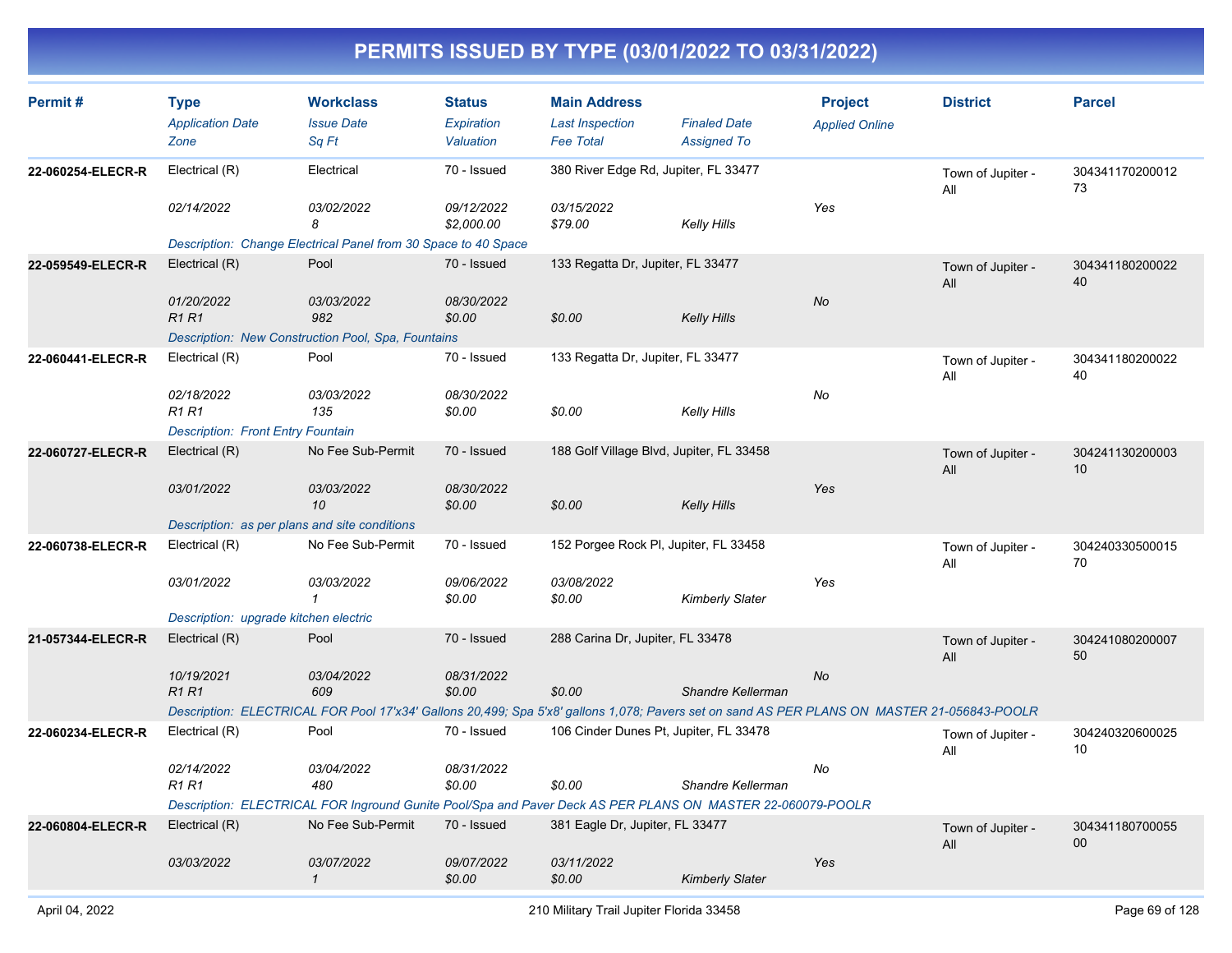| Permit#            | <b>Type</b><br><b>Application Date</b><br>Zone | <b>Workclass</b><br><b>Issue Date</b><br>Sq Ft                                                             | <b>Status</b><br>Expiration<br>Valuation | <b>Main Address</b><br><b>Last Inspection</b><br><b>Fee Total</b> | <b>Finaled Date</b><br><b>Assigned To</b> | <b>Project</b><br><b>Applied Online</b> | <b>District</b>          | <b>Parcel</b>             |
|--------------------|------------------------------------------------|------------------------------------------------------------------------------------------------------------|------------------------------------------|-------------------------------------------------------------------|-------------------------------------------|-----------------------------------------|--------------------------|---------------------------|
|                    | <b>Description: General Electric</b>           |                                                                                                            |                                          |                                                                   |                                           |                                         |                          |                           |
| 22-060753-ELECR-R  | Electrical (R)                                 | No Fee Sub-Permit                                                                                          | 70 - Issued                              | 108 Waters Edge Dr, Jupiter, FL 33477                             |                                           |                                         | Town of Jupiter -<br>All | 304341180800042<br>20     |
|                    | 03/02/2022                                     | 03/07/2022<br>10                                                                                           | 09/27/2022<br>\$0.00                     | 03/31/2022<br>\$0.00                                              | Shandre Kellerman                         | Yes                                     |                          |                           |
|                    |                                                | Description: ELECTRICAL as per master plan ON MASTER 22-059921-BLDR                                        |                                          |                                                                   |                                           |                                         |                          |                           |
| 22-060855-ELECR-R  | Electrical (R)                                 | Pool                                                                                                       | 70 - Issued                              | 381 Eagle Dr, Jupiter, FL 33477                                   |                                           |                                         | Town of Jupiter -<br>All | 304341180700055<br>$00\,$ |
|                    | 03/07/2022<br><b>R1R1</b>                      | 03/07/2022<br>989                                                                                          | 09/03/2022<br>\$0.00                     | \$0.00                                                            | <b>Kimberly Slater</b>                    | <b>No</b>                               |                          |                           |
|                    |                                                | Description: 381 EAGLE DR - New Pool, Spa, gas heater                                                      |                                          |                                                                   |                                           |                                         |                          |                           |
| 22-060860-ELECR-R  | Electrical (R)                                 | Pool                                                                                                       | 70 - Issued                              | 379 Eagle Dr, Jupiter, FL 33477                                   |                                           |                                         | Town of Jupiter -<br>All | 304341180700055<br>00     |
|                    | 03/07/2022<br><b>R1 R1</b>                     | 03/07/2022<br>1,931                                                                                        | 09/06/2022<br>\$0.00                     | \$0.00                                                            | Alicia Hertzog                            | No                                      |                          |                           |
|                    |                                                | Description: 379 EAGLE - New pool, spa, deck, gas heater                                                   |                                          |                                                                   |                                           |                                         |                          |                           |
| 22-060892-ELECR-R  | Electrical (R)                                 | Pool                                                                                                       | 70 - Issued                              | 145 Beach Summit Ct, Jupiter, FL 33477                            |                                           |                                         | Town of Jupiter -<br>All | 304341160200010<br>50     |
|                    | 03/08/2022<br>R <sub>2</sub> R <sub>2</sub>    | 03/08/2022<br>250                                                                                          | 09/04/2022<br>\$0.00                     | \$0.00                                                            | <b>Kimberly Slater</b>                    | <b>No</b>                               |                          |                           |
|                    |                                                | Description: 10' X 25' IN GROUND POOL WITH PAVERS DECKING                                                  |                                          |                                                                   |                                           |                                         |                          |                           |
| 22-059431-ELECR-R  | Electrical (R)                                 | Pool                                                                                                       | 70 - Issued                              | 284 Carina Dr, Jupiter, FL 33478                                  |                                           |                                         | Town of Jupiter -<br>All | 304241080200007<br>60     |
|                    | 01/18/2022<br><b>R1R1</b>                      | 03/09/2022<br>94                                                                                           | 09/05/2022<br>\$0.00                     | \$0.00                                                            | Shandre Kellerman                         | No                                      |                          |                           |
|                    |                                                | Description: ELECTRICAL FOR Install in ground pool, and paver deck. AS PER PLANS ON MASTER 21-058475-POOLR |                                          |                                                                   |                                           |                                         |                          |                           |
| 22-060066-ELECR-R* | Electrical (R)                                 | No Fee Sub-Permit                                                                                          | 70 - Issued                              | 251 River Park Dr, Jupiter, FL 33477                              |                                           |                                         | Town of Jupiter -<br>All | 304341170200011<br>39     |
|                    | 02/08/2022                                     | 03/09/2022<br>1.889                                                                                        | 09/06/2022<br>\$0.00                     | \$0.00                                                            | <b>Kimberly Slater</b>                    | Yes                                     |                          |                           |
|                    | Description: new wiring full remodel           |                                                                                                            |                                          |                                                                   |                                           |                                         |                          |                           |
| 22-060861-ELECR-R  | Electrical (R)                                 | <b>Temporary Power</b>                                                                                     | 70 - Issued                              | 381 Eagle Dr, Jupiter, FL 33477                                   |                                           |                                         | Town of Jupiter -<br>All | 304341180700055<br>$00\,$ |
|                    | 03/07/2022                                     | 03/09/2022<br>1                                                                                            | 09/07/2022<br>\$500.00                   | 03/11/2022<br>\$79.00                                             | <b>Kimberly Slater</b>                    | Yes                                     |                          |                           |
|                    | Description: Residential - Temp Power Pole     |                                                                                                            |                                          |                                                                   |                                           |                                         |                          |                           |
| 22-060997-ELECR-R  | Electrical (R)                                 | Pool                                                                                                       | 70 - Issued                              | 104 Victory Dr, Jupiter, FL 33477                                 |                                           |                                         | Town of Jupiter -<br>All | 304341070900020<br>70     |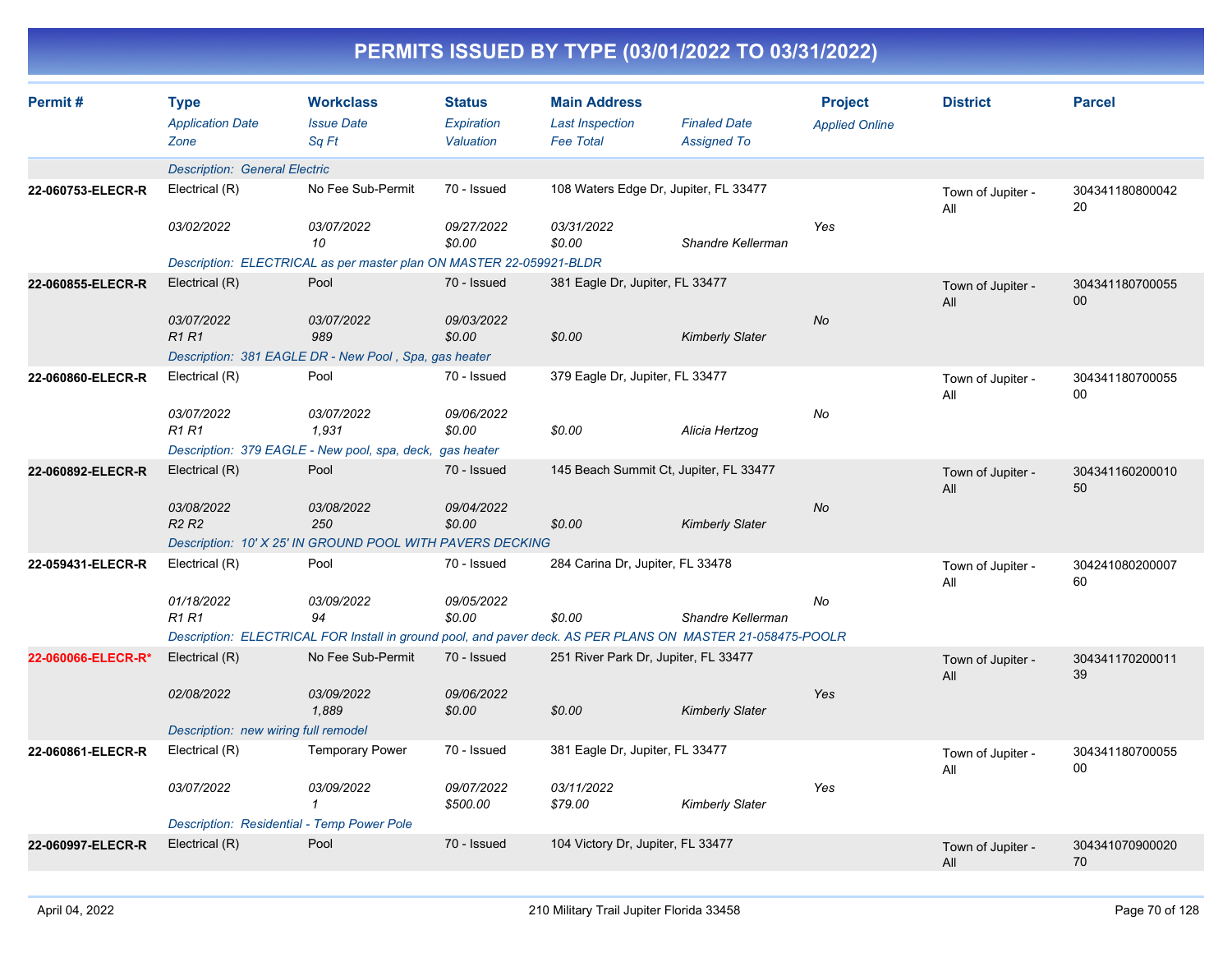| Permit#           | <b>Type</b><br><b>Application Date</b><br>Zone                  | <b>Workclass</b><br><b>Issue Date</b><br>Sq Ft                                                                            | <b>Status</b><br>Expiration<br>Valuation | <b>Main Address</b><br><b>Last Inspection</b><br><b>Fee Total</b> | <b>Finaled Date</b><br><b>Assigned To</b>          | <b>Project</b><br><b>Applied Online</b> | <b>District</b>          | <b>Parcel</b>         |
|-------------------|-----------------------------------------------------------------|---------------------------------------------------------------------------------------------------------------------------|------------------------------------------|-------------------------------------------------------------------|----------------------------------------------------|-----------------------------------------|--------------------------|-----------------------|
|                   | 03/10/2022<br>R1R1<br>Description: Pool and Spa, Deck by others | 03/10/2022<br>$\mathcal I$                                                                                                | 09/06/2022<br>\$0.00                     | \$0.00                                                            | <b>Kimberly Slater</b>                             | No                                      |                          |                       |
| 22-061011-ELECR-R | Electrical (R)                                                  | Pool                                                                                                                      | 70 - Issued                              | 150 Ridge Rd, Jupiter, FL 33477                                   |                                                    |                                         | Town of Jupiter -<br>All | 304341160200016<br>80 |
|                   | 03/11/2022<br>R <sub>2</sub> R <sub>2</sub>                     | 03/11/2022<br>270                                                                                                         | 09/07/2022<br>\$73,000.00                | \$0.00                                                            | <b>Unassigned Unassigned</b>                       | No                                      |                          |                       |
|                   |                                                                 | Description: Inground Gunite Pool with Paver Deck                                                                         |                                          |                                                                   |                                                    |                                         |                          |                       |
| 22-061015-ELECR-R | Electrical (R)                                                  | Pool                                                                                                                      | 70 - Issued                              | 110 Cinder Dunes Pt, Jupiter, FL 33478                            |                                                    |                                         | Town of Jupiter -<br>All | 304240320600025<br>00 |
|                   | 03/11/2022<br><b>R1R1</b>                                       | 03/11/2022<br>$\mathbf{1}$                                                                                                | 09/07/2022<br>\$0.00                     | \$0.00                                                            | <b>Kelly Hills</b>                                 | <b>No</b>                               |                          |                       |
|                   |                                                                 | Description: Pool, Spa paver deck, concrete screen footer, gas heater                                                     |                                          |                                                                   |                                                    |                                         |                          |                       |
| 22-060910-ELECR-R | Electrical (R)                                                  | Electrical                                                                                                                | 99 - Closed -<br><b>JCDS</b>             | 2000 S A1A, 501, Jupiter, FL 33477                                |                                                    |                                         | Town of Jupiter -<br>All | 304341082500105<br>01 |
|                   | 03/08/2022                                                      | 03/11/2022<br>2,069                                                                                                       | 09/21/2022<br>\$2,494.73                 | 03/25/2022<br>\$79.00                                             | 03/25/2022<br><b>Building-Department Completed</b> | Yes                                     |                          |                       |
|                   |                                                                 | Description: Replace, like for like, 200 amp panel and the main breaker in mechanicaL room in the basement. NO FPL needed |                                          |                                                                   |                                                    |                                         |                          |                       |
| 21-058113-ELECR-R | Electrical (R)                                                  | Pool                                                                                                                      | 70 - Issued                              | 942 Pompano Dr, Jupiter, FL 33458                                 |                                                    |                                         | Town of Jupiter -<br>All | 304240360700001<br>00 |
|                   | 11/17/2021<br>R1 R1                                             | 03/11/2022<br>$\mathbf{1}$                                                                                                | 09/07/2022<br>\$0.00                     | \$0.00                                                            | Shandre Kellerman                                  | No                                      |                          |                       |
|                   |                                                                 | Description: ELECTRICAL FOR RECTANGLE POOL W/RAISED SPA PAVERS IN SAND DECKING AS PER PLANS ON MASTER 21-057573-POOLR     |                                          |                                                                   |                                                    |                                         |                          |                       |
| 22-059995-ELECR-R | Electrical (R)                                                  | Pool                                                                                                                      | 70 - Issued                              | 504 Xanadu PI, Jupiter, FL 33477                                  |                                                    |                                         | Town of Jupiter -<br>All | 304341080400004<br>90 |
|                   | 02/04/2022<br>R3 R3                                             | 03/11/2022<br>160                                                                                                         | 09/07/2022<br>\$0.00                     | \$0.00                                                            | Shandre Kellerman                                  | No                                      |                          |                       |
|                   |                                                                 | Description: CONNECT POOL EQUIPMENT FOR Install swimming pool and deck AS PER PLANS ON MASTER 22-059677-POOLR             |                                          |                                                                   |                                                    |                                         |                          |                       |
| 22-061010-ELECR-R | Electrical (R)                                                  | Pool                                                                                                                      | 70 - Issued                              | 201 Echo Dr, Jupiter, FL 33458                                    |                                                    |                                         | Town of Jupiter -<br>All | 304241111600000<br>10 |
|                   | 03/11/2022<br>R <sub>2</sub> R <sub>2</sub>                     | 03/11/2022<br>406                                                                                                         | 09/07/2022<br>\$66,500.00                | \$0.00                                                            | <b>Unassigned Unassigned</b>                       | <b>No</b>                               |                          |                       |
|                   |                                                                 | Description: Poo, Spa, paver deck by others, electrical by others, gas heater                                             |                                          |                                                                   |                                                    |                                         |                          |                       |
| 22-060673-ELECR-R | Electrical (R)                                                  | No Fee Sub-Permit                                                                                                         | 70 - Issued                              | 1000 N Us Highway 1, 715, Jupiter, FL<br>33477                    |                                                    |                                         | Town of Jupiter -<br>All | 304340312800004<br>70 |
|                   | 02/28/2022                                                      | 03/11/2022<br>1                                                                                                           | 09/07/2022<br>\$0.00                     | \$0.00                                                            | Vicki Tarallo                                      | Yes                                     |                          |                       |
|                   | <b>Description: ELECTRICAL PER PLANS</b>                        |                                                                                                                           |                                          |                                                                   |                                                    |                                         |                          |                       |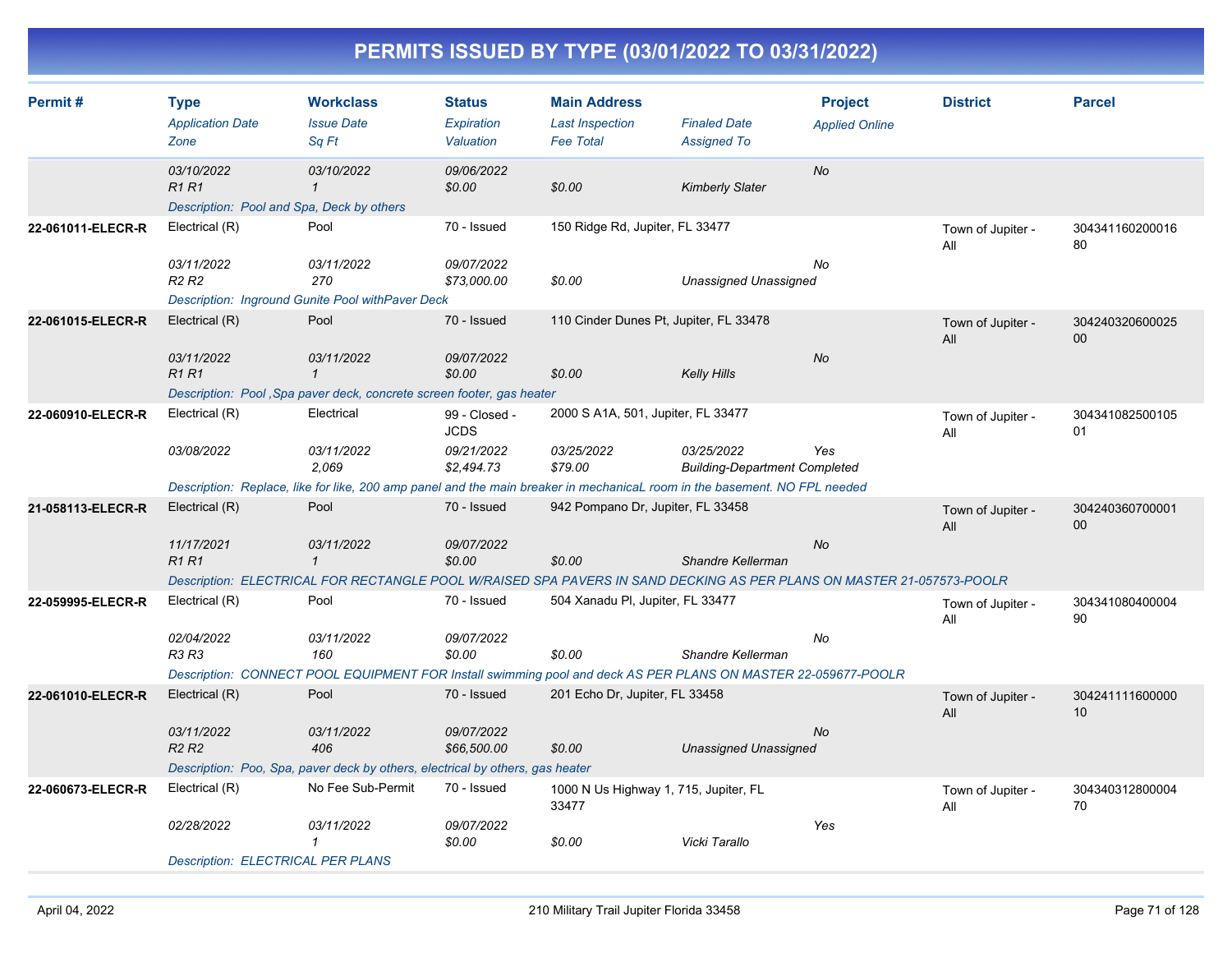| Permit#           | <b>Type</b><br><b>Application Date</b><br>Zone                                                                                                                                                     | <b>Workclass</b><br><b>Issue Date</b><br>Sq Ft                                                                                                               | <b>Status</b><br>Expiration<br>Valuation | <b>Main Address</b><br><b>Last Inspection</b><br><b>Fee Total</b> | <b>Finaled Date</b><br><b>Assigned To</b>                                                                                     | <b>Project</b><br><b>Applied Online</b> | <b>District</b>          | <b>Parcel</b>         |  |
|-------------------|----------------------------------------------------------------------------------------------------------------------------------------------------------------------------------------------------|--------------------------------------------------------------------------------------------------------------------------------------------------------------|------------------------------------------|-------------------------------------------------------------------|-------------------------------------------------------------------------------------------------------------------------------|-----------------------------------------|--------------------------|-----------------------|--|
| 21-058137-ELECR-R | Electrical (R)                                                                                                                                                                                     | Pool                                                                                                                                                         | 70 - Issued                              | 3318 Greenway Dr, Jupiter, FL 33458                               |                                                                                                                               |                                         | Town of Jupiter -<br>All | 304241140600033<br>40 |  |
|                   | 11/18/2021<br><b>MXD MXD</b>                                                                                                                                                                       | 03/11/2022<br>480                                                                                                                                            | 09/07/2022<br>\$0.00                     | \$0.00                                                            | Shandre Kellerman<br>Description: ELECTRICAL WIRING FOR Install swimming pool and deck AS PER PLANS ON MASTER 21-057646-POOLR | <b>No</b>                               |                          |                       |  |
| 22-061028-ELECR-R | Electrical (R)                                                                                                                                                                                     | Electrical                                                                                                                                                   | 99 - Closed -<br><b>JCDS</b>             | 105 Ashley Ct, Jupiter, FL 33458                                  |                                                                                                                               |                                         | Town of Jupiter -<br>All | 304241230600016<br>60 |  |
|                   | 03/11/2022                                                                                                                                                                                         | 03/11/2022<br>2,376                                                                                                                                          | 09/28/2022<br>\$4,100.00                 | 04/01/2022<br>\$86.00                                             | 04/04/2022<br><b>Building-Department Completed</b>                                                                            | Yes                                     |                          |                       |  |
|                   | <b>Emergency repair to meter socket</b>                                                                                                                                                            | <b>Description: EMERGENCY METER REPAIR</b>                                                                                                                   |                                          |                                                                   |                                                                                                                               |                                         |                          |                       |  |
| 22-061019-ELECR-R | Electrical (R)                                                                                                                                                                                     | Pool                                                                                                                                                         | 70 - Issued                              | 104 Buttonbush Dr, Jupiter, FL 33458                              |                                                                                                                               |                                         | Town of Jupiter -<br>All | 304241121500002<br>60 |  |
|                   | 03/11/2022<br><b>R3 R3</b>                                                                                                                                                                         | 03/11/2022<br>357                                                                                                                                            | 09/07/2022<br>\$0.00                     | \$0.00                                                            | Kelly Hills                                                                                                                   | No                                      |                          |                       |  |
|                   |                                                                                                                                                                                                    | Description: Pool, spa, paver deck, electric heat pump                                                                                                       |                                          |                                                                   |                                                                                                                               |                                         |                          |                       |  |
| 22-060885-ELECR-R | Electrical (R)                                                                                                                                                                                     | No Fee Sub-Permit                                                                                                                                            | 70 - Issued                              | 149 Barcelona Dr, Jupiter, FL 33458                               |                                                                                                                               |                                         | Town of Jupiter -<br>All | 304241131700010<br>00 |  |
|                   | 03/08/2022                                                                                                                                                                                         | 03/15/2022<br>148                                                                                                                                            | 09/11/2022<br>\$0.00                     | \$0.00                                                            | Kelly Hills                                                                                                                   | Yes                                     |                          |                       |  |
|                   |                                                                                                                                                                                                    | Description: Replace/Install wiring circuits for new pendant lights at vanity locations and<br>Install total of 4 pendant lights- 2 at each vanity location. |                                          |                                                                   |                                                                                                                               |                                         |                          |                       |  |
| 22-060770-ELECR-R | Electrical (R)                                                                                                                                                                                     | No Fee Sub-Permit                                                                                                                                            | 70 - Issued                              | 6208 Robinson St, Jupiter, FL 33458                               |                                                                                                                               |                                         | Town of Jupiter -<br>All | 304241150102200<br>10 |  |
|                   | 03/02/2022                                                                                                                                                                                         | 03/15/2022<br>774                                                                                                                                            | 09/23/2022<br>\$0.00                     | 03/27/2022<br>\$0.00                                              | <b>Kimberly Slater</b>                                                                                                        | Yes                                     |                          |                       |  |
|                   | Description: Solar PV System electrical wiring and interconnection                                                                                                                                 |                                                                                                                                                              |                                          |                                                                   |                                                                                                                               |                                         |                          |                       |  |
| 22-060720-ELECR-R | Electrical (R)                                                                                                                                                                                     | Electrical                                                                                                                                                   | 70 - Issued                              | 924 Marlin Dr, Jupiter, FL 33458                                  |                                                                                                                               |                                         | Town of Jupiter -<br>All | 304240360800006<br>70 |  |
|                   | 03/01/2022                                                                                                                                                                                         | 03/15/2022<br>2,446                                                                                                                                          | 09/12/2022<br>\$4,820.00                 | \$100.40                                                          | Vicki Tarallo                                                                                                                 | Yes                                     |                          |                       |  |
|                   | Description: Replace existing 150a Federal Pacific panel with new panel. Replace 200a meter can with overhead conduit & conductors going to inside panel with new meter main<br>combo w/ 150a MCB. |                                                                                                                                                              |                                          |                                                                   |                                                                                                                               |                                         |                          |                       |  |
| 22-060708-ELECR-R | Electrical (R)                                                                                                                                                                                     | Electrical                                                                                                                                                   | 70 - Issued                              | 901 Cheyenne St, Jupiter, FL 33458                                |                                                                                                                               |                                         | Town of Jupiter -<br>All | 304241020201901<br>02 |  |
|                   | 03/01/2022<br><b>R1R1</b>                                                                                                                                                                          | 03/15/2022<br>$\mathbf{1}$                                                                                                                                   | 09/12/2022<br>\$120.00                   | 03/16/2022<br>\$79.00                                             | Debbie Rogers                                                                                                                 | Yes                                     |                          |                       |  |
|                   | Description: replace main electrical panel.                                                                                                                                                        |                                                                                                                                                              |                                          |                                                                   |                                                                                                                               |                                         |                          |                       |  |
| 22-061013-ELECR-R | Electrical (R)                                                                                                                                                                                     | Electrical                                                                                                                                                   | 70 - Issued                              | 1342 Community Dr, Jupiter, FL 33458                              |                                                                                                                               |                                         | Town of Jupiter -<br>All | 304241141900012<br>80 |  |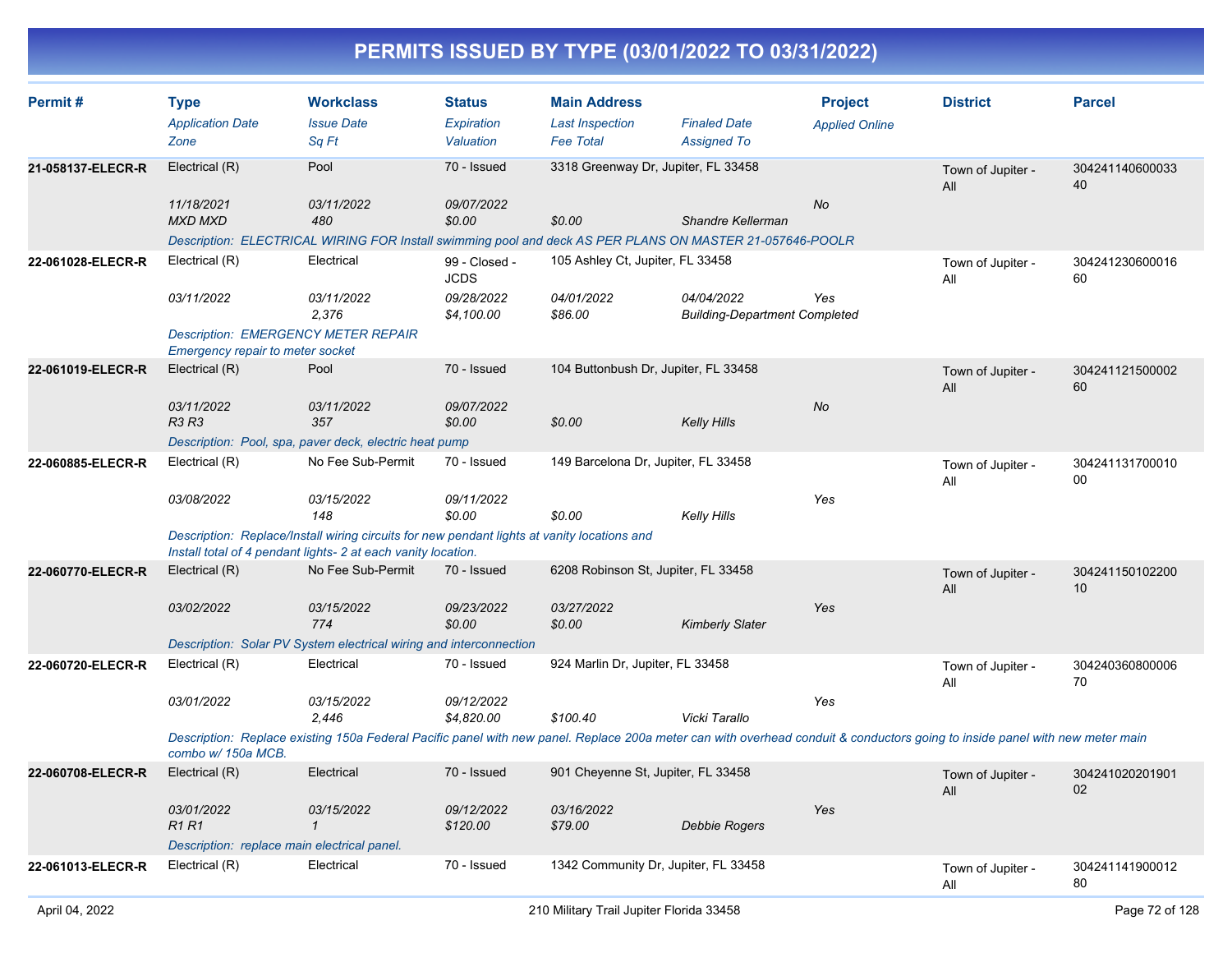| Permit#           | <b>Type</b>                                      | <b>Workclass</b>                                                                                                                | <b>Status</b>            | <b>Main Address</b>                        |                                           | <b>Project</b>        | <b>District</b>          | <b>Parcel</b>         |
|-------------------|--------------------------------------------------|---------------------------------------------------------------------------------------------------------------------------------|--------------------------|--------------------------------------------|-------------------------------------------|-----------------------|--------------------------|-----------------------|
|                   | <b>Application Date</b><br>Zone                  | <b>Issue Date</b><br>Sq Ft                                                                                                      | Expiration<br>Valuation  | <b>Last Inspection</b><br><b>Fee Total</b> | <b>Finaled Date</b><br><b>Assigned To</b> | <b>Applied Online</b> |                          |                       |
|                   | 03/11/2022                                       | 03/15/2022<br>3,453                                                                                                             | 09/12/2022<br>\$674.00   | \$79.00                                    | Angela Carpentiere                        | Yes                   |                          |                       |
|                   |                                                  | Description: Install customer supplied Tesla Gen 3 wall charger                                                                 |                          |                                            |                                           |                       |                          |                       |
| 22-061016-ELECR-R | Electrical (R)                                   | Electrical                                                                                                                      | 70 - Issued              | 118 Cinder Dunes Pt, Jupiter, FL 33478     |                                           |                       | Town of Jupiter -<br>All | 304240320600024<br>80 |
|                   | 03/11/2022                                       | 03/15/2022<br>2,839                                                                                                             | 09/12/2022<br>\$1,123.00 | \$79.00                                    | <b>Kimberly Slater</b>                    | Yes                   |                          |                       |
|                   |                                                  | Description: Install customer supplied Gen 3 Tesla wall charger in garage                                                       |                          |                                            |                                           |                       |                          |                       |
| 22-061018-ELECR-R | Electrical (R)                                   | <b>Temporary Power</b>                                                                                                          | 70 - Issued              | 410 Mariner Dr, Jupiter, FL 33477          |                                           |                       | Town of Jupiter -<br>All | 304341181100057<br>20 |
|                   | 03/11/2022                                       | 03/15/2022<br>1                                                                                                                 | 09/12/2022<br>\$2,000.00 | \$79.00                                    | <b>Kimberly Slater</b>                    | Yes                   |                          |                       |
|                   | <b>Description: Temporary Power Pole</b>         |                                                                                                                                 |                          |                                            |                                           |                       |                          |                       |
| 22-061042-ELECR-R | Electrical (R)                                   | Electrical                                                                                                                      | 70 - Issued              | 2 Windsor Rd W, Jupiter, FL 33469          |                                           |                       | Town of Jupiter -<br>All | 304340310800100<br>20 |
|                   | 03/11/2022                                       | 03/16/2022<br>1,228                                                                                                             | 09/12/2022<br>\$2,486.14 | \$79.00                                    | Angela Carpentiere                        | Yes                   |                          |                       |
|                   |                                                  | Description: replace corroded overhead weatherhead riser and replace meter can and grounding system                             |                          |                                            |                                           |                       |                          |                       |
| 22-060870-ELECR-R | Electrical (R)                                   | Electrical                                                                                                                      | 70 - Issued              | 6547 Chasewood Dr, E, Jupiter, FL 33458    |                                           |                       | Town of Jupiter -<br>All | 304241031400002<br>45 |
|                   | 03/07/2022<br><b>R3 R3</b>                       | 03/16/2022<br>1,025                                                                                                             | 09/12/2022<br>\$2,000.00 | \$79.00                                    | Debbie Rogers                             | Yes                   |                          |                       |
|                   |                                                  | Description: CHANGE OUT OLD 125 PANNEL TO NEW 125 PANNEL                                                                        |                          |                                            |                                           |                       |                          |                       |
| 21-058513-ELECR-R | Electrical (R)                                   | Pool                                                                                                                            | 70 - Issued              | 18636 Lake Bend Dr, Jupiter, FL 33458      |                                           |                       | Town of Jupiter -<br>All | 304240340800010<br>10 |
|                   | 12/08/2021<br>R <sub>1</sub> -A <sub>R1</sub> -A | 03/17/2022<br>242                                                                                                               | 09/13/2022<br>\$0.00     | \$0.00                                     | Shandre Kellerman                         | <b>No</b>             |                          |                       |
|                   |                                                  | Description: HOOK UP POOL EQUIPMENT FOR Install new pool and spa and paver deck on sand. AS PER PLANS ON MASTER 21-058097-POOLR |                          |                                            |                                           |                       |                          |                       |
| 22-061126-ELECR-R | Electrical (R)                                   | No Fee Sub-Permit                                                                                                               | 70 - Issued              | 1504 Ocean Way, Jupiter, FL 33477          |                                           |                       | Town of Jupiter -<br>All | 304341080600500<br>10 |
|                   | 03/16/2022                                       | 03/17/2022<br>$\mathcal I$                                                                                                      | 09/13/2022<br>\$0.00     | \$0.00                                     | Vicki Tarallo                             | Yes                   |                          |                       |
|                   | <b>Description: ELECTRICAL PER PLANS</b>         |                                                                                                                                 |                          |                                            |                                           |                       |                          |                       |
| 22-061112-ELECR-R | Electrical (R)                                   | No Fee Sub-Permit                                                                                                               | 70 - Issued              | 166 Harbourside Cir, Jupiter, FL 33477     |                                           |                       | Town of Jupiter -<br>All | 304341170200010<br>23 |
|                   | 03/15/2022                                       | 03/17/2022<br>$\mathbf 1$                                                                                                       | 09/21/2022<br>\$0.00     | 03/25/2022<br>\$0.00                       | <b>Kimberly Slater</b>                    | Yes                   |                          |                       |
|                   |                                                  | Description: Solar PV installation with backup batteries                                                                        |                          |                                            |                                           |                       |                          |                       |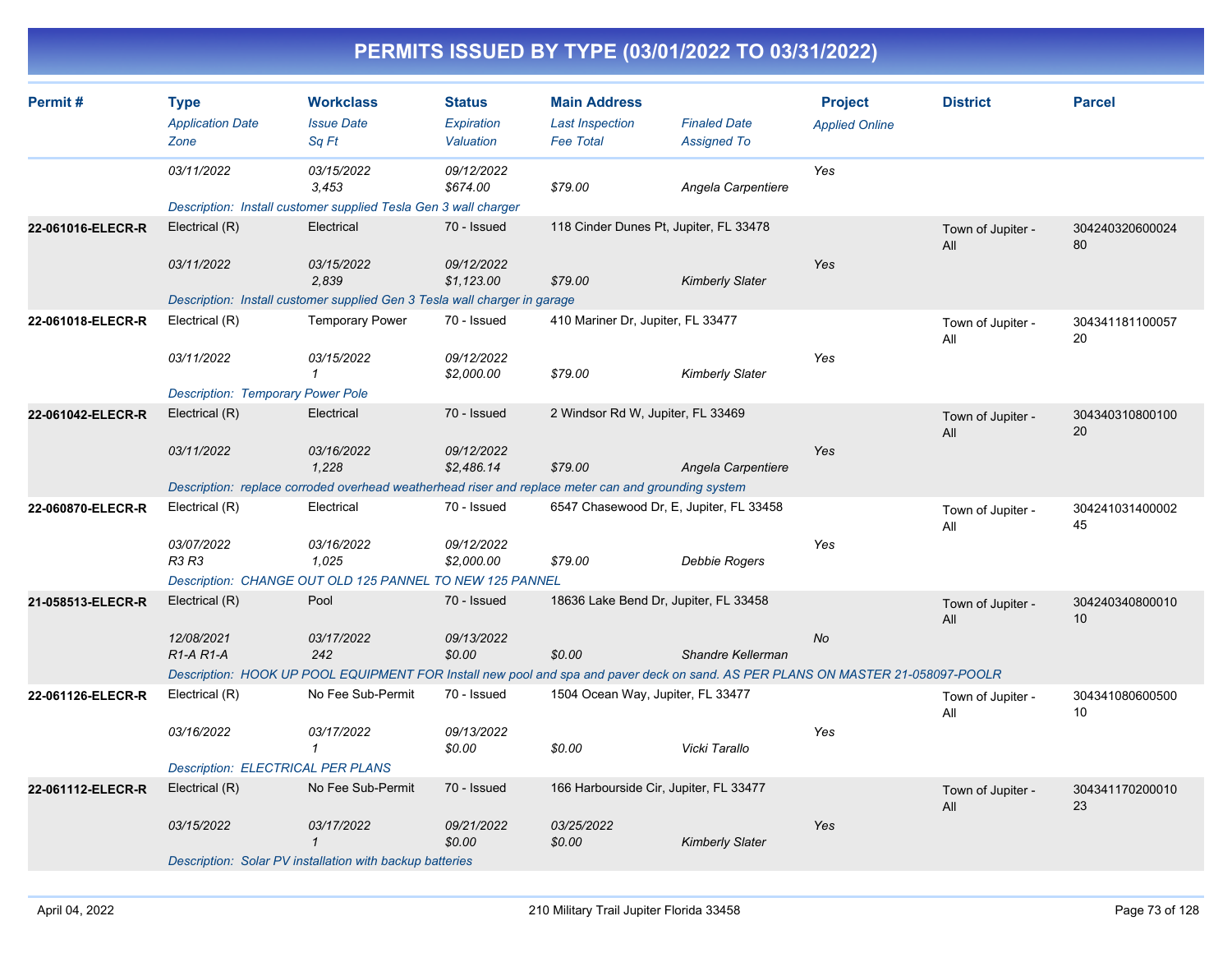| Permit#           | <b>Type</b><br><b>Application Date</b><br>Zone                                           | <b>Workclass</b><br><b>Issue Date</b><br>Sa Ft                                                                                                       | <b>Status</b><br>Expiration<br>Valuation | <b>Main Address</b><br><b>Last Inspection</b><br><b>Fee Total</b> | <b>Finaled Date</b><br><b>Assigned To</b> | <b>Project</b><br><b>Applied Online</b> | <b>District</b>          | <b>Parcel</b>         |
|-------------------|------------------------------------------------------------------------------------------|------------------------------------------------------------------------------------------------------------------------------------------------------|------------------------------------------|-------------------------------------------------------------------|-------------------------------------------|-----------------------------------------|--------------------------|-----------------------|
| 22-060958-ELECR-R | Electrical (R)<br>03/09/2022                                                             | No Fee Sub-Permit<br>03/17/2022<br>$\mathbf{1}$<br>Description: Replace garage electrical panel, Addtionally, install outlets, and lights in a loft. | 70 - Issued<br>09/13/2022<br>\$0.00      | 143 Whale Cay Way, Jupiter, FL 33458<br>\$0.00                    | <b>Kimberly Slater</b>                    | Yes                                     | Town of Jupiter -<br>All | 304240330500019<br>60 |
| 22-061208-ELECR-R | Electrical (R)<br>03/18/2022<br><b>R3 R3</b>                                             | Pool<br>03/18/2022<br>601<br>Description: Installation of new swimming pool/spa/deck/demo                                                            | 70 - Issued<br>09/14/2022<br>\$0.00      | 169 Apollo Cir, Jupiter, FL 33477<br>\$0.00                       | Alicia Hertzog                            | <b>No</b>                               | Town of Jupiter -<br>All | 304341080600305<br>10 |
| 22-059625-ELECR-R | Electrical (R)<br>01/24/2022<br>RR RR                                                    | Pool<br>03/18/2022<br>512<br>Description: Pool, Spa, paver deck, electric heater                                                                     | 70 - Issued<br>09/14/2022<br>\$0.00      | 166 Citadel Cir, Jupiter, FL 33458<br>\$0.00                      | Suzanne Harrison                          | No                                      | Town of Jupiter -<br>All | 304240320100004<br>20 |
| 21-058065-ELECR-R | Electrical (R)<br>11/16/2021<br><b>R2 R2</b>                                             | No Fee Sub-Permit<br>03/18/2022<br>150<br>Description: Install Electrical for new bedroom addition as listed on plans                                | 70 - Issued<br>09/14/2022<br>\$0.00      | 192 Raintree Trl, Jupiter, FL 33458<br>\$0.00                     | <b>Kimberly Slater</b>                    | Yes                                     | Town of Jupiter -<br>All | 304241102200007<br>90 |
| 22-061211-ELECR-R | Electrical (R)<br>03/18/2022<br><b>R1 R1</b><br>Description: SUB-ELECTRICAL              | No Fee Sub-Permit<br>03/18/2022<br>2,400                                                                                                             | 70 - Issued<br>09/14/2022<br>\$0.00      | 124 Van Rd, Jupiter, FL 33469<br>\$0.00                           | Alicia Hertzog                            | No                                      | Town of Jupiter -<br>All | 304340310800500<br>10 |
| 22-061215-ELECR-R | Electrical (R)<br>03/18/2022<br><b>R1R1</b><br>Description: Inground Gunite Pool and Spa | Pool<br>03/18/2022<br>600                                                                                                                            | 70 - Issued<br>09/14/2022<br>\$0.00      | 408 Sonoma Isles Cir, Jupiter, FL 33478<br>\$0.00                 | <b>Kimberly Slater</b>                    | No                                      | Town of Jupiter -<br>All | 304240320400012<br>20 |
| 22-061081-ELECR-R | Electrical (R)<br>03/14/2022                                                             | No Fee Sub-Permit<br>03/18/2022<br>450<br>Description: 9.6 KW PV SOLAR PANEL INSTALLATION ROOF MOUNTED                                               | 70 - Issued<br>09/14/2022<br>\$0.00      | 411 N Loxahatchee Dr, Jupiter, FL 33458<br>\$0.00                 | <b>Kimberly Slater</b>                    | Yes                                     | Town of Jupiter -<br>All | 304241010700701<br>71 |
| 22-060669-ELECR-R | Electrical (R)<br>02/28/2022                                                             | Electrical<br>03/18/2022<br>2,600                                                                                                                    | 70 - Issued<br>09/14/2022<br>\$2,300.00  | 0 Confidential Record, FS 119.07, Jupiter,<br>FL 33458<br>\$79.00 | Debbie Rogers                             | Yes                                     | Town of Jupiter -<br>All | 304241011500000<br>70 |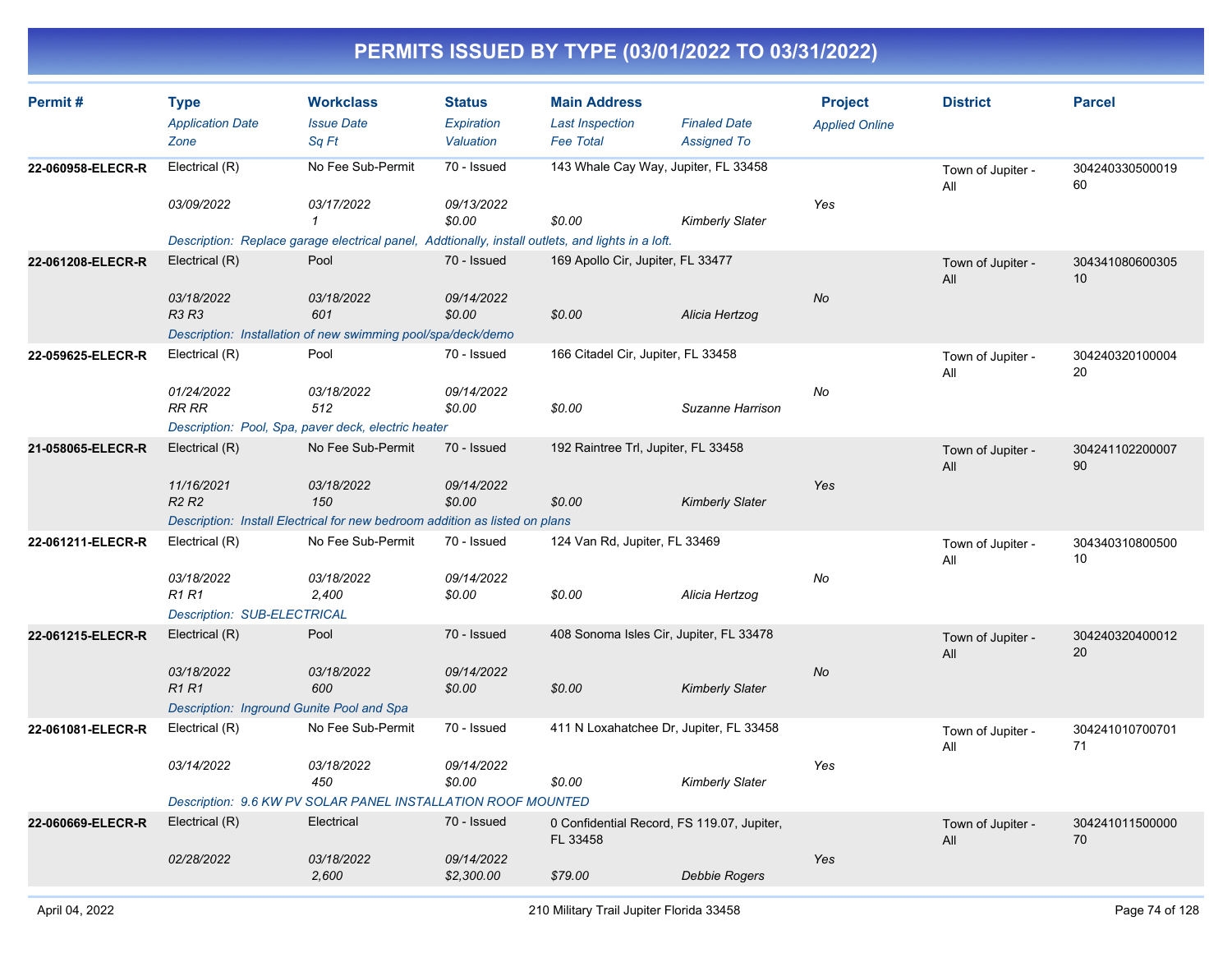|                    |                                                |                                                                                                                                       |                                          | PERMITS ISSUED BY TYPE (03/01/2022 TO 03/31/2022)                 |                                           |                                         |                          |                       |
|--------------------|------------------------------------------------|---------------------------------------------------------------------------------------------------------------------------------------|------------------------------------------|-------------------------------------------------------------------|-------------------------------------------|-----------------------------------------|--------------------------|-----------------------|
| Permit#            | <b>Type</b><br><b>Application Date</b><br>Zone | <b>Workclass</b><br><b>Issue Date</b><br>Sq Ft                                                                                        | <b>Status</b><br>Expiration<br>Valuation | <b>Main Address</b><br><b>Last Inspection</b><br><b>Fee Total</b> | <b>Finaled Date</b><br><b>Assigned To</b> | <b>Project</b><br><b>Applied Online</b> | <b>District</b>          | <b>Parcel</b>         |
|                    |                                                | Description: Electrical service change 150Amps to 200AMPs                                                                             |                                          |                                                                   |                                           |                                         |                          |                       |
|                    | New 200Amp meter main combo                    |                                                                                                                                       |                                          |                                                                   |                                           |                                         |                          |                       |
|                    | New 200Amp MLO Load center in garage           |                                                                                                                                       |                                          |                                                                   |                                           |                                         |                          |                       |
|                    | New grounding electrode system                 |                                                                                                                                       |                                          |                                                                   |                                           |                                         |                          |                       |
| 22-061088-ELECR-R  | Electrical (R)                                 | Electrical                                                                                                                            | 70 - Issued                              | 274 Caravelle Dr, Jupiter, FL 33458                               |                                           |                                         | Town of Jupiter -<br>All | 304241140600044<br>50 |
|                    | 03/15/2022                                     | 03/21/2022<br>3,325                                                                                                                   | 09/19/2022<br>\$1,822.00                 | \$79.00                                                           | Angela Carpentiere                        | Yes                                     |                          |                       |
|                    |                                                | Description: Install customer supplied Tesla Gen 3 wall charger in garage                                                             |                                          |                                                                   |                                           |                                         |                          |                       |
| 22-061330-ELECR-R  | Electrical (R)                                 | No Fee Sub-Permit                                                                                                                     | 70 - Issued                              | 1000 N Us Highway 1, 753, Jupiter, FL<br>33477                    |                                           |                                         | Town of Jupiter -<br>All | 304340312800009<br>71 |
|                    | 03/22/2022                                     | 03/22/2022<br>$\mathbf{1}$                                                                                                            | 09/19/2022<br>\$0.00                     | 03/23/2022<br>\$0.00                                              | Alicia Hertzog                            | Yes                                     |                          |                       |
|                    |                                                | Description: Relocated Electric, light outlets close in porch                                                                         |                                          |                                                                   |                                           |                                         |                          |                       |
| 22-061221-ELECR-R  | Electrical (R)                                 | No Fee Sub-Permit                                                                                                                     | 70 - Issued                              | 319 Leeward Dr, Jupiter, FL 33477                                 |                                           |                                         | Town of Jupiter -<br>All | 304341170200013<br>16 |
|                    | 03/18/2022<br><b>R2 R2</b>                     | 03/22/2022<br>1                                                                                                                       | 09/18/2022<br>\$0.00                     | \$0.00                                                            | <b>Kelly Hills</b>                        | Yes                                     |                          |                       |
|                    | <b>Description: Per Plans</b>                  |                                                                                                                                       |                                          |                                                                   |                                           |                                         |                          |                       |
| 22-059986-ELECR-R* | Electrical (R)                                 | Electrical                                                                                                                            | <b>NOC</b><br>Required                   | 706 N Hepburn Ave, Jupiter, FL 33458                              |                                           |                                         | Town of Jupiter -<br>All | 304241010700101<br>50 |
|                    | 02/04/2022                                     | 03/22/2022<br>$\mathbf{1}$                                                                                                            | 09/19/2022<br>\$8,000.00                 | \$164.40                                                          | Vicki Tarallo                             | Yes                                     |                          |                       |
|                    |                                                | Description: REMOVE OLD OUT DATED BLACK CLOTH INSULATED MULTI CONDUCTOR WIRING. REPLACE WITH NEW MULTI CONDUCTOR ROMEX                |                                          |                                                                   |                                           |                                         |                          |                       |
| 22-061133-ELECR-R  | Electrical (R)                                 | Electrical                                                                                                                            | 70 - Issued                              | 233 W Riverside Dr, Jupiter, FL 33469                             |                                           |                                         | Town of Jupiter -<br>All | 304240360900201<br>60 |
|                    | 03/16/2022                                     | 03/24/2022<br>2,060                                                                                                                   | 09/20/2022<br>\$700.00                   | \$79.00                                                           | Angela Carpentiere                        | Yes                                     |                          |                       |
|                    |                                                | Description: panel change out & replace service entrance equipment                                                                    |                                          |                                                                   |                                           |                                         |                          |                       |
| 22-061197-ELECR-R  | Electrical (R)                                 | Electrical                                                                                                                            | 70 - Issued                              | 267 Cocoplum Dr N, Jupiter, FL 33458                              |                                           |                                         | Town of Jupiter -<br>All | 304241150200005<br>90 |
|                    | 03/17/2022                                     | 03/24/2022<br>2,781                                                                                                                   | 09/20/2022<br>\$1,080.00                 | \$79.00                                                           | <b>Debbie Rogers</b>                      | Yes                                     |                          |                       |
|                    |                                                | Description: supply & install (2) NEMA 14-50 outlets and (2) 40 amp breakers for Tesla charging, and supply & install surge protector |                                          |                                                                   |                                           |                                         |                          |                       |
| 22-060666-ELECR-R  | Electrical (R)                                 | Pool                                                                                                                                  | 70 - Issued                              | 2608 Greenway Dr, Jupiter, FL 33458                               |                                           |                                         | Town of Jupiter -<br>All | 304241140700035<br>70 |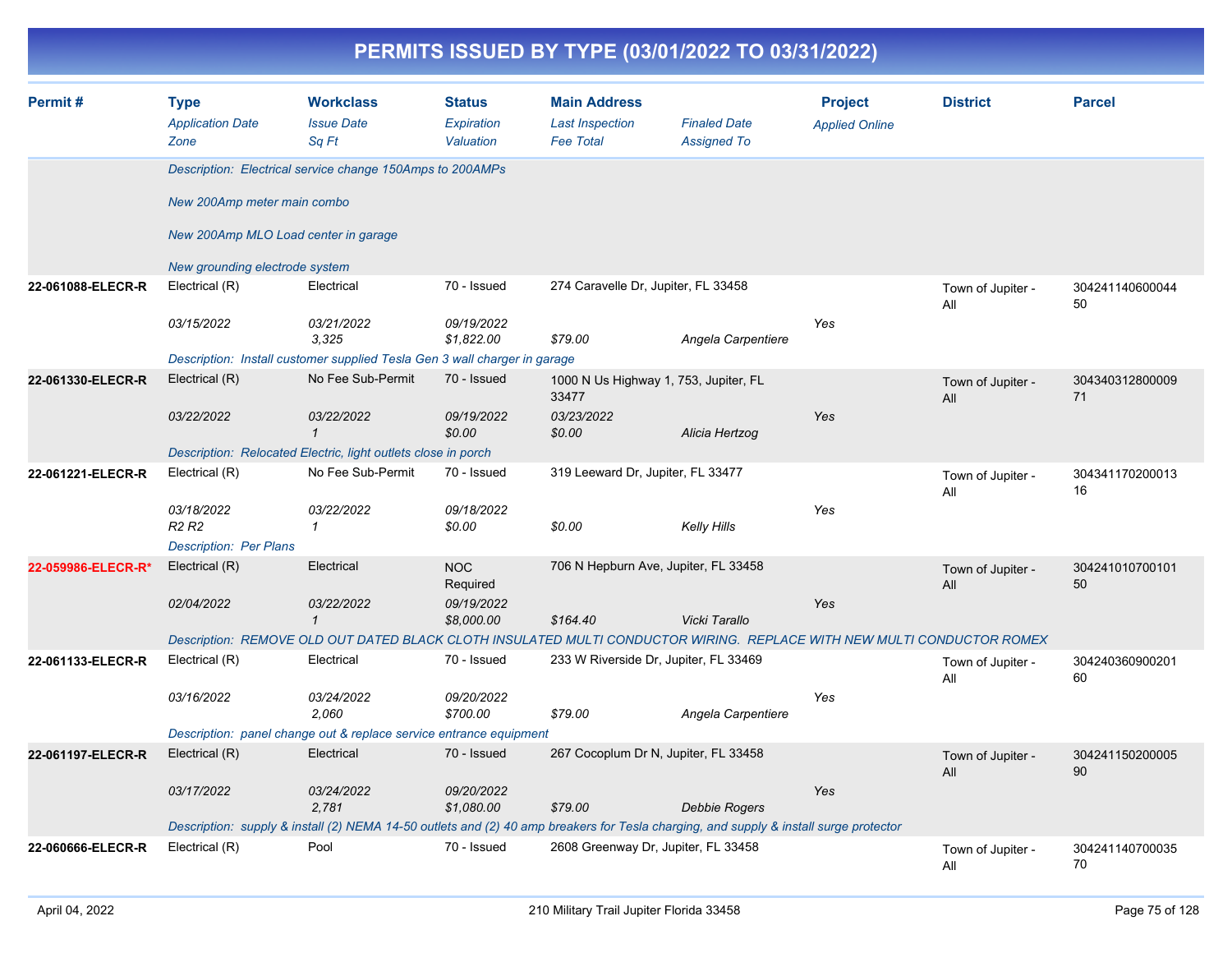|                    |                                                                                |                                                                                                                                                                                                                                                                                              |                                          |                                                                   | PERMITS ISSUED BY TYPE (03/01/2022 TO 03/31/2022)  |                                         |                          |                       |
|--------------------|--------------------------------------------------------------------------------|----------------------------------------------------------------------------------------------------------------------------------------------------------------------------------------------------------------------------------------------------------------------------------------------|------------------------------------------|-------------------------------------------------------------------|----------------------------------------------------|-----------------------------------------|--------------------------|-----------------------|
| Permit#            | <b>Type</b><br><b>Application Date</b><br>Zone                                 | <b>Workclass</b><br><b>Issue Date</b><br>Sq Ft                                                                                                                                                                                                                                               | <b>Status</b><br>Expiration<br>Valuation | <b>Main Address</b><br><b>Last Inspection</b><br><b>Fee Total</b> | <b>Finaled Date</b><br><b>Assigned To</b>          | <b>Project</b><br><b>Applied Online</b> | <b>District</b>          | <b>Parcel</b>         |
|                    | 02/28/2022<br><b>MXD MXD</b>                                                   | 03/25/2022<br>697<br>Description: ELECTRICAL HOOK UP FOR Construct new pool & spa w/ gas heater (gas hook up by others). No deck. AS PER PLANS ON MASTER 22-060507-POOLR                                                                                                                     | 09/21/2022<br>\$0.00                     | \$0.00                                                            | Shandre Kellerman                                  | No                                      |                          |                       |
| 21-056673-ELECR-R  | Electrical (R)                                                                 | Pool                                                                                                                                                                                                                                                                                         | 70 - Issued                              |                                                                   | 507 Sonoma Isles Cir, Jupiter, FL 33478            |                                         | Town of Jupiter -<br>All | 304240320300003<br>50 |
|                    | 09/27/2021<br><b>R1 R1</b>                                                     | 03/25/2022<br>$\mathbf 1$<br>Description: New gunite pool construction                                                                                                                                                                                                                       | 09/21/2022<br>\$0.00                     | \$0.00                                                            | Alicia Hertzog                                     | No                                      |                          |                       |
| 22-060777-ELECR-R  | Electrical (R)                                                                 | Pool                                                                                                                                                                                                                                                                                         | 70 - Issued                              |                                                                   | 314 Sonoma Isles Cir, Jupiter, FL 33478            |                                         | Town of Jupiter -<br>All | 304240320600020<br>90 |
|                    | 03/03/2022<br><b>R1 R1</b>                                                     | 03/25/2022<br>383<br>Description: ELECTRICAL EQUIPMENT AND HEAT PUMP HOOK UP FOR Construct new pool, spa & sand set paver deck w/ heat pump. AS PER PLANS ON MASTER                                                                                                                          | 09/21/2022<br>\$0.00                     | \$0.00                                                            | Shandre Kellerman                                  | No                                      |                          |                       |
| 22-061469-ELECR-R* | 22-060558-POOLR<br>Electrical (R)                                              | Pool                                                                                                                                                                                                                                                                                         | 70 - Issued                              | Confidential Record Per Fs-119.07,                                |                                                    |                                         | Town of Jupiter -<br>All | 304240320600027<br>30 |
|                    | 03/28/2022<br>R1 R1                                                            | 03/28/2022<br>$\mathcal I$                                                                                                                                                                                                                                                                   | 09/24/2022<br>\$0.00                     | \$0.00                                                            | <b>Kelly Hills</b>                                 | <b>No</b>                               |                          |                       |
| 22-060528-ELECR-R  | Electrical (R)                                                                 | <b>Description: NEW GUNITE POOL CONSTRUCTION</b><br>No Fee Sub-Permit                                                                                                                                                                                                                        | 70 - Issued                              | 127 5Th St, Jupiter, FL 33458                                     |                                                    |                                         | Town of Jupiter -<br>All | 304241010301701<br>60 |
|                    | 02/22/2022                                                                     | 03/28/2022<br>431                                                                                                                                                                                                                                                                            | 09/26/2022<br>\$0.00                     | \$0.00                                                            | <b>Kimberly Slater</b>                             | Yes                                     |                          |                       |
|                    |                                                                                | Description: 9.2 KW PV SOLAR PANEL INSTALLATION ROOF MOUNTED / MSP upgrade TDR required. existing meter can feeds a 125A MSP inside (w/ a 125A MCB). we'll add a<br>new 150A MSP (Square D - HOM816M150PFTRB or equiv) and a 125A MCB (QOM2125VH) between the meter can and the existing MSP |                                          |                                                                   |                                                    |                                         |                          |                       |
| 22-061260-ELECR-R  | Electrical (R)                                                                 | No Fee Sub-Permit                                                                                                                                                                                                                                                                            | 70 - Issued                              | 2628 Greenway Dr, Jupiter, FL 33458                               |                                                    |                                         | Town of Jupiter -<br>All | 304241140700035<br>20 |
|                    | 03/21/2022<br><b>MXD MXD</b><br><b>Description: General Electric for House</b> | 03/28/2022<br>5,200                                                                                                                                                                                                                                                                          | 09/26/2022<br>\$0.00                     | \$0.00                                                            | <b>Kelly Hills</b>                                 | Yes                                     |                          |                       |
| 22-060606-ELECR-R  | Electrical (R)                                                                 | No Fee Sub-Permit                                                                                                                                                                                                                                                                            | 70 - Issued                              | 6129 Pompano St, Jupiter, FL 33458                                |                                                    |                                         | Town of Jupiter -<br>All | 304241150806501<br>50 |
|                    | 02/24/2022                                                                     | 03/28/2022<br>394<br>Description: 8.4 KW PV SOLAR PANEL INSTALLATION ROOF MOUNTED                                                                                                                                                                                                            | 09/26/2022<br>\$0.00                     | \$0.00                                                            | Suzanne Harrison                                   | Yes                                     |                          |                       |
| 22-061373-ELECR-R  | Electrical (R)                                                                 | No Fee Sub-Permit                                                                                                                                                                                                                                                                            | 99 - Closed -                            |                                                                   | 117 Echelon Crest Trl, Jupiter, FL 33478           |                                         | Town of Jupiter -        | 304240320600021       |
|                    | 03/24/2022<br>R <sub>1</sub> R <sub>1</sub>                                    | 03/29/2022<br>50                                                                                                                                                                                                                                                                             | <b>JCDS</b><br>09/28/2022<br>\$0.00      | 04/01/2022<br>\$0.00                                              | 04/04/2022<br><b>Building-Department Completed</b> | Yes                                     | All                      | 70                    |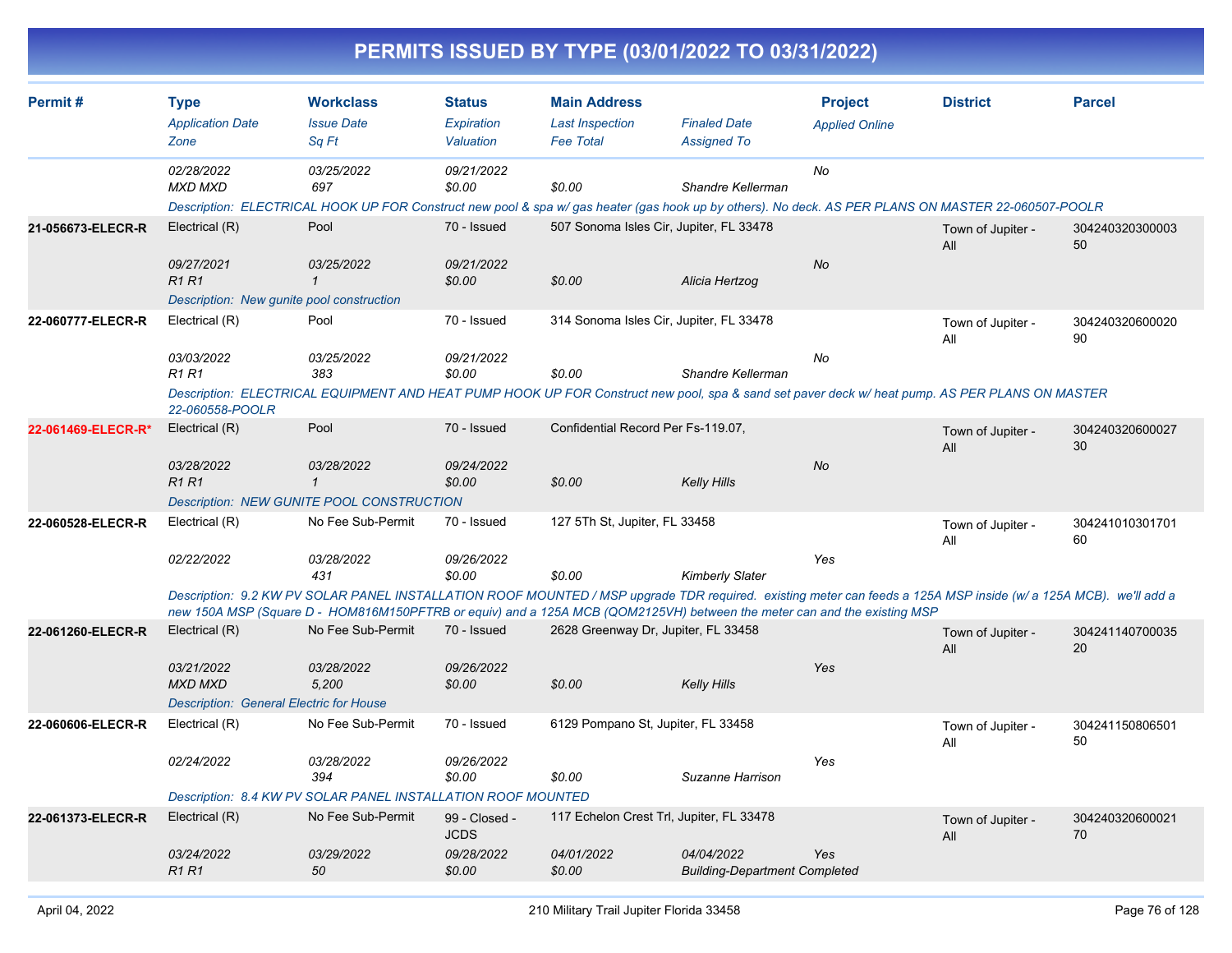| <b>PERMITS ISSUED BY TYPE (03/01/2022 TO 03/31/2022)</b> |  |
|----------------------------------------------------------|--|
|                                                          |  |

| Permit#           | <b>Type</b><br><b>Application Date</b><br>Zone | <b>Workclass</b><br><b>Issue Date</b><br>Sq Ft                                                                                              | <b>Status</b><br><b>Expiration</b><br>Valuation | <b>Main Address</b><br><b>Last Inspection</b><br><b>Fee Total</b> | <b>Finaled Date</b><br><b>Assigned To</b> | <b>Project</b><br><b>Applied Online</b> | <b>District</b>          | <b>Parcel</b>         |
|-------------------|------------------------------------------------|---------------------------------------------------------------------------------------------------------------------------------------------|-------------------------------------------------|-------------------------------------------------------------------|-------------------------------------------|-----------------------------------------|--------------------------|-----------------------|
|                   |                                                | Description: Adding circuits for outdoor kitchen                                                                                            |                                                 |                                                                   |                                           |                                         |                          |                       |
| 22-061463-ELECR-R | Electrical (R)                                 | No Fee Sub-Permit                                                                                                                           | 70 - Issued                                     |                                                                   | 105 Commodore Dr, Jupiter, FL 33477       |                                         | Town of Jupiter -<br>All | 304341070900001<br>70 |
|                   | 03/28/2022                                     | 03/29/2022<br>6,026                                                                                                                         | 09/28/2022<br>\$0.00                            | 04/01/2022<br>\$0.00                                              | <b>Kimberly Slater</b>                    | Yes                                     |                          |                       |
|                   |                                                | Description: New single family home with pool & spa                                                                                         |                                                 |                                                                   |                                           |                                         |                          |                       |
| 22-061500-ELECR-R | Electrical (R)                                 | No Fee Sub-Permit                                                                                                                           | 70 - Issued                                     | 0 Confidential Record Per Fs-119.07,<br>Jupiter, FL 33458         |                                           |                                         | Town of Jupiter -<br>All | 304240320100008<br>80 |
|                   | 03/29/2022<br><b>RR RR</b>                     | 03/29/2022<br>0                                                                                                                             | 09/26/2022<br>\$0.00                            | 03/30/2022<br>\$0.00                                              | Vicki Tarallo                             | No                                      |                          |                       |
|                   | <b>Description: ELECTRICAL PER PLANS</b>       |                                                                                                                                             |                                                 |                                                                   |                                           |                                         |                          |                       |
| 22-061093-ELECR-R | Electrical (R)                                 | <b>Temporary Power</b>                                                                                                                      | 70 - Issued                                     | 100 Norwood Rd, Jupiter, FL 33469                                 |                                           |                                         | Town of Jupiter -<br>All | 304240360900700<br>10 |
|                   | 03/15/2022                                     | 03/29/2022<br>1                                                                                                                             | 09/26/2022<br>\$1,000.00                        | \$79.00                                                           | Kelly Hills                               | Yes                                     |                          |                       |
|                   |                                                | Description: TEMPORARY POLE TO POWER CONSTRUCTION OF HOUSE                                                                                  |                                                 |                                                                   |                                           |                                         |                          |                       |
| 22-061550-ELECR-R | Electrical (R)                                 | Pool                                                                                                                                        | 70 - Issued                                     |                                                                   | 145 Commodore Dr, Jupiter, FL 33477       |                                         | Town of Jupiter -<br>All | 304341070900003<br>60 |
|                   | 03/30/2022<br><b>R1R1</b>                      | 03/30/2022<br>1,651                                                                                                                         | 09/26/2022<br>\$0.00                            | \$0.00                                                            | Alicia Hertzog                            | No                                      |                          |                       |
|                   |                                                | Description: Construct new pool & spa w/ a heat pump & gas heater. No deck. (deck, gas, electrical & autofill hook up to be done by others) |                                                 |                                                                   |                                           |                                         |                          |                       |
| 22-061504-ELECR-R | Electrical (R)                                 | Electrical                                                                                                                                  | 70 - Issued                                     | 127 Adobe Cir, Jupiter, FL 33458                                  |                                           |                                         | Town of Jupiter -<br>All | 304241102700011<br>00 |
|                   | 03/29/2022                                     | 03/30/2022<br>$\mathbf{1}$                                                                                                                  | 09/26/2022<br>\$1,995.00                        | \$79.00                                                           | Angela Carpentiere                        | Yes                                     |                          |                       |
|                   | Description: replace mcb panel                 |                                                                                                                                             |                                                 |                                                                   |                                           |                                         |                          |                       |
| 22-061436-ELECR-R | Electrical (R)                                 | Electrical                                                                                                                                  | 70 - Issued                                     | 18245 Flagship Cir, Jupiter, FL 33458                             |                                           |                                         | Town of Jupiter -<br>All | 304240340600007<br>20 |
|                   | 03/25/2022                                     | 03/30/2022<br>2,011                                                                                                                         | 09/27/2022<br>\$2,400.00                        | 03/31/2022<br>\$79.00                                             | Shandre Kellerman                         | Yes                                     |                          |                       |
|                   |                                                | Description: Supply and replace existing panel                                                                                              |                                                 |                                                                   |                                           |                                         |                          |                       |
| 22-061349-ELECR-R | Electrical (R)                                 | No Fee Sub-Permit                                                                                                                           | 70 - Issued                                     | 380 River Edge Rd, Jupiter, FL 33477                              |                                           |                                         | Town of Jupiter -<br>All | 304341170200012<br>73 |
|                   | 03/23/2022                                     | 03/30/2022<br>200                                                                                                                           | 09/27/2022<br>\$0.00                            | 03/31/2022<br>\$0.00                                              | <b>Kimberly Slater</b>                    | Yes                                     |                          |                       |
|                   | <b>Description: Bathroom Remodel</b>           |                                                                                                                                             |                                                 |                                                                   |                                           |                                         |                          |                       |
| 22-061570-ELECR-R | Electrical (R)                                 | Pool                                                                                                                                        | 70 - Issued                                     |                                                                   | 206 Blanca Isles Ln, Jupiter, FL 33478    |                                         | Town of Jupiter -<br>All | 304240320500004<br>70 |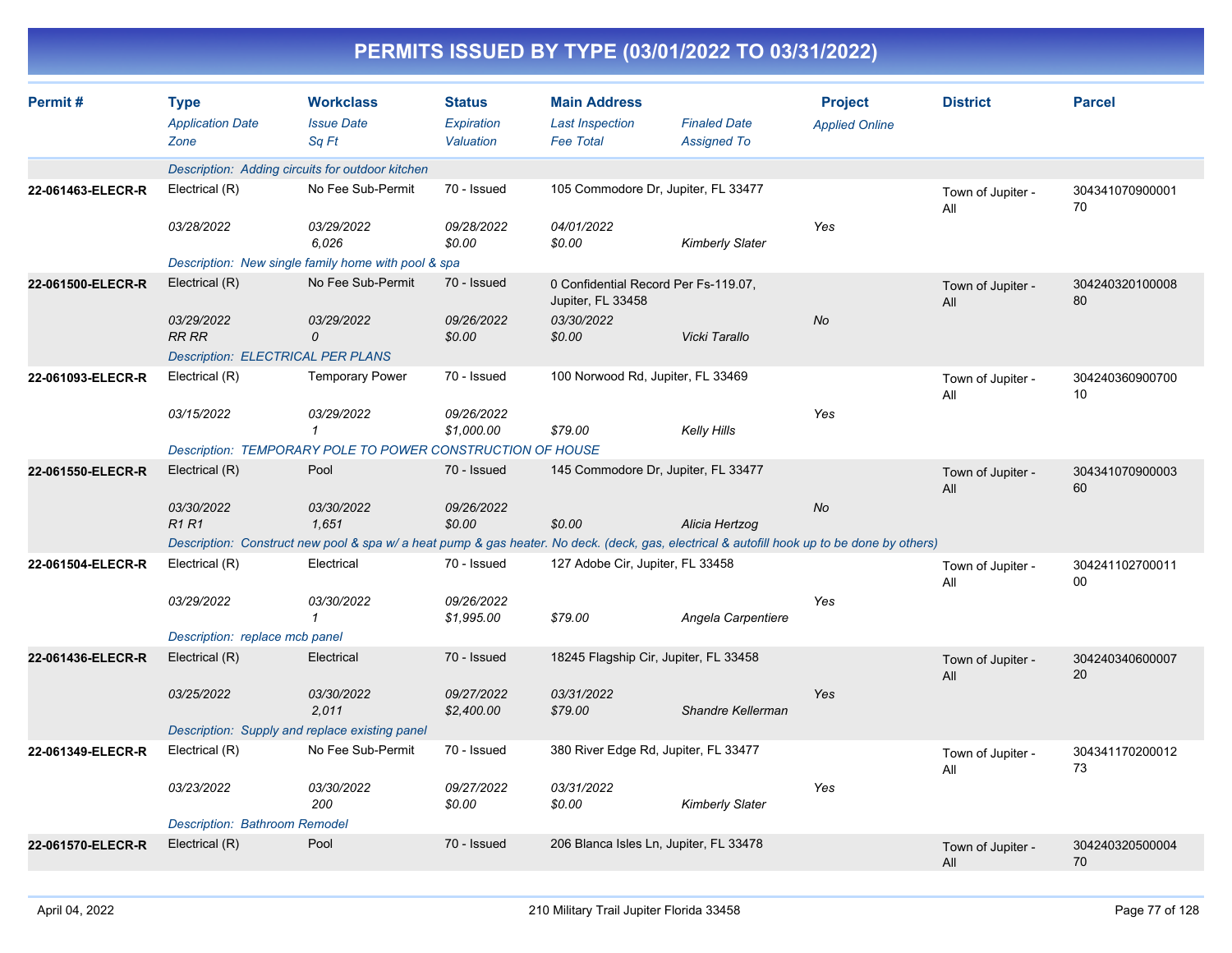| Permit#               | <b>Type</b><br><b>Application Date</b><br>Zone | <b>Workclass</b><br><b>Issue Date</b><br>Sq Ft                                                                                                              | <b>Status</b><br>Expiration<br>Valuation | <b>Main Address</b><br><b>Last Inspection</b><br><b>Fee Total</b> | <b>Finaled Date</b><br><b>Assigned To</b> | <b>Project</b><br><b>Applied Online</b> | <b>District</b>                    | <b>Parcel</b>         |
|-----------------------|------------------------------------------------|-------------------------------------------------------------------------------------------------------------------------------------------------------------|------------------------------------------|-------------------------------------------------------------------|-------------------------------------------|-----------------------------------------|------------------------------------|-----------------------|
|                       | 03/31/2022<br><b>R1R1</b>                      | 03/31/2022<br>425<br>Description: Pool, spa, paver deck, gas heater                                                                                         | 09/27/2022<br>\$0.00                     | \$0.00                                                            | Kelly Hills                               | No                                      |                                    |                       |
| 22-060841-ELECR-R     | Electrical (R)                                 | Pool                                                                                                                                                        | 70 - Issued                              | 131 Darby Island PI, Jupiter, FL 33458                            |                                           |                                         | Town of Jupiter -<br>All           | 304240330500013<br>10 |
|                       | 03/04/2022<br><b>RR RR</b>                     | 03/31/2022<br>440<br>Description: ELECTRICAL FOR Pool, paver deck AS PER PLANS ON MASTER 22-060615-POOLR                                                    | 09/27/2022<br>\$0.00                     | \$0.00                                                            | Shandre Kellerman                         | No                                      |                                    |                       |
| 22-060744-ELECR-R     | Electrical (R)                                 | Pool                                                                                                                                                        | 70 - Issued                              | 106 Echelon Crest Trl, Jupiter, FL 33478                          |                                           |                                         | Town of Jupiter -<br>All           | 304240320600022<br>90 |
|                       | 03/02/2022<br><b>R1R1</b>                      | 03/31/2022<br>450<br>Description: ELECTRICAL HOOK UP EQUIPMENT & LIGHTS FOR Inground Gunite Pool/Spa with Paver Deck AS PER PLANS ON MASTER 22-060105-POOLR | 09/27/2022<br>\$0.00                     | \$0.00                                                            | Shandre Kellerman                         | No                                      |                                    |                       |
| 22-061583-ELECR-R     | Electrical (R)                                 | No Fee Sub-Permit                                                                                                                                           | 70 - Issued                              | 103 S Hampton Dr, Jupiter, FL 33458                               |                                           |                                         | Town of Jupiter -<br>All           | 304241111500000<br>70 |
|                       | 03/31/2022<br>R <sub>2</sub> R <sub>2</sub>    | 03/31/2022<br>2,449                                                                                                                                         | 09/27/2022<br>\$0.00                     | 04/01/2022<br>\$0.00                                              | Suzanne Harrison                          | Yes                                     |                                    |                       |
| 22-061397-ELECR-R     | Electrical (R)                                 | Description: Kitchen Electrical as per plan<br><b>Temporary Power</b>                                                                                       | 70 - Issued                              | 349 Eagle Dr, Jupiter, FL 33477                                   |                                           |                                         |                                    | 304341180700056       |
|                       | 03/24/2022                                     | 03/31/2022<br>$\Omega$                                                                                                                                      | 09/27/2022                               |                                                                   |                                           | Yes                                     | Town of Jupiter -<br>All           | 60                    |
|                       | <b>Description: Temp Pole for Construction</b> |                                                                                                                                                             | \$750.00                                 | \$79.00                                                           | Vicki Tarallo                             |                                         |                                    |                       |
| 22-061412-ELECR-R     | Electrical (R)                                 | Electrical                                                                                                                                                  | 70 - Issued                              | 400 River Edge Rd, Jupiter, FL 33477                              |                                           |                                         | Town of Jupiter -<br>All           | 304341170200012<br>83 |
|                       | 03/25/2022<br>R <sub>2</sub> R <sub>2</sub>    | 03/31/2022<br>1.889                                                                                                                                         | 09/27/2022<br>\$2,400.00                 | \$79.00                                                           | Debbie Rogers                             | Yes                                     |                                    |                       |
|                       |                                                | Description: Remove and replace rusted 2" primary downpipe out of 200 amp meter can                                                                         |                                          |                                                                   |                                           |                                         |                                    |                       |
|                       |                                                |                                                                                                                                                             |                                          |                                                                   |                                           |                                         | PERMITS ISSUED FOR ELECTRICAL (R): | 76                    |
| <b>FIRE SPRINKLER</b> |                                                |                                                                                                                                                             |                                          |                                                                   |                                           |                                         |                                    |                       |
| 22-060761-FIRESPK     | <b>Fire Sprinkler</b>                          | <b>Fire Sprinkler</b>                                                                                                                                       | 70 - Issued                              | 4050 S Us Highway 1, 310, Jupiter, FL<br>33477                    |                                           |                                         | Town of Jupiter -<br>All           | 304341212300200<br>00 |
|                       | 03/02/2022                                     | 03/15/2022<br>$\Omega$                                                                                                                                      | 09/26/2022<br>\$3,775.00                 | 03/28/2022<br>\$179.50                                            | Alicia Hertzog                            | Yes                                     |                                    |                       |
| 22-060729-FIRESPK     | <b>Fire Sprinkler</b>                          | Description: replace/add 7 sprinkler heads<br><b>Fire Sprinkler</b>                                                                                         | 99 - Closed -                            | 609 N Orange Ave, 2, Jupiter, FL 33458                            |                                           |                                         | Town of Jupiter -                  | 304241014700000       |
|                       |                                                |                                                                                                                                                             | <b>JCDS</b>                              |                                                                   |                                           |                                         | All                                | 00                    |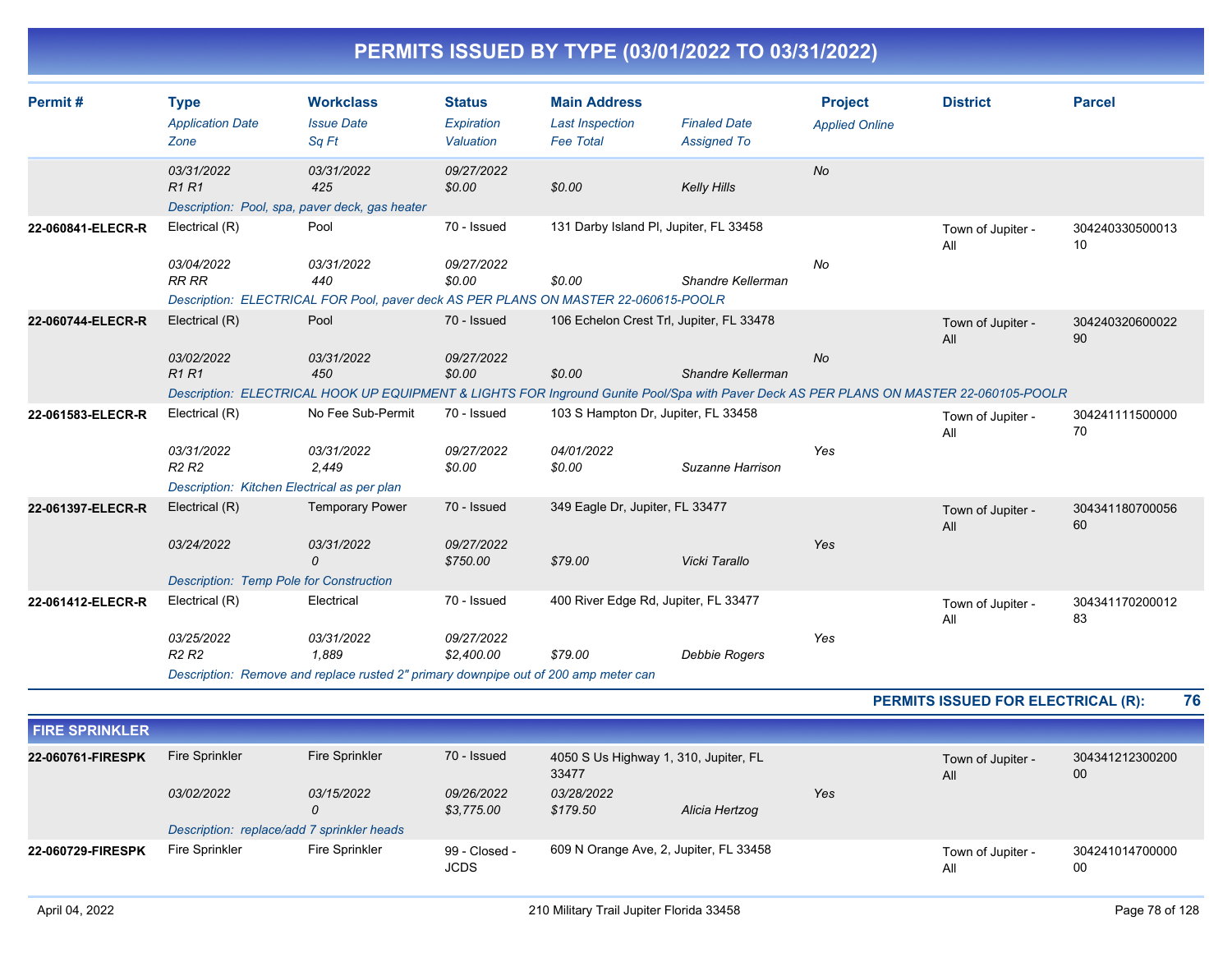| Permit#              | <b>Type</b><br><b>Application Date</b><br>Zone | <b>Workclass</b><br><b>Issue Date</b><br>Sq Ft                         | <b>Status</b><br>Expiration<br>Valuation | <b>Main Address</b><br><b>Last Inspection</b><br><b>Fee Total</b> | <b>Finaled Date</b><br><b>Assigned To</b>                                                                                                    | <b>Project</b><br><b>Applied Online</b> | <b>District</b>                    | <b>Parcel</b>             |                         |
|----------------------|------------------------------------------------|------------------------------------------------------------------------|------------------------------------------|-------------------------------------------------------------------|----------------------------------------------------------------------------------------------------------------------------------------------|-----------------------------------------|------------------------------------|---------------------------|-------------------------|
|                      | 03/01/2022<br>C2C2                             | 03/28/2022<br>25<br>Description: ADD 1 SPRINKLER HEAD IN BATHROOM      | 09/27/2022<br>\$1,150.00                 | 03/31/2022<br>\$179.00                                            | 04/04/2022<br><b>Building-Department Completed</b>                                                                                           | Yes                                     |                                    |                           |                         |
| 22-060728-FIRESPK    | <b>Fire Sprinkler</b>                          | Fire Sprinkler                                                         | 70 - Issued                              |                                                                   | 609 N Orange Ave, 1, Jupiter, FL 33458                                                                                                       |                                         | Town of Jupiter -<br>All           | 304241014700000<br>$00\,$ |                         |
|                      | 03/01/2022                                     | 03/28/2022<br>25                                                       | 09/24/2022<br>\$1,150.00                 | \$179.00                                                          | <b>Kellie Doherty</b>                                                                                                                        | Yes                                     |                                    |                           |                         |
| 22-061359-FIRESPK    | <b>Fire Sprinkler</b>                          | Description: Add 1 sprinkler head in bathroom<br>Fire Sprinkler        | 70 - Issued                              | 33458                                                             | 225 Chimney Corner Ln, 1011, Jupiter, FL                                                                                                     |                                         | Town of Jupiter -<br>All           | 304241243200110<br>10     |                         |
|                      | 03/23/2022                                     | 03/31/2022<br>400                                                      | 09/27/2022<br>\$1,517.00                 | \$179.00                                                          | Alicia Hertzog                                                                                                                               | Yes                                     |                                    |                           |                         |
|                      |                                                | Description: alter existing fire sprinkler system for tenant (2 heads) |                                          |                                                                   |                                                                                                                                              |                                         |                                    |                           |                         |
| 22-061086-FIRESPK    | <b>Fire Sprinkler</b>                          | Fire Sprinkler                                                         | 70 - Issued                              |                                                                   | 150 S Us Highway 1, Jupiter, FL 33477                                                                                                        |                                         | Town of Jupiter -<br>All           | 304341065100100<br>10     |                         |
|                      | 03/15/2022                                     | 03/31/2022<br>5,215                                                    | 09/27/2022<br>\$16,500.00                | \$470.75                                                          | Suzanne Harrison                                                                                                                             | Yes                                     |                                    |                           |                         |
|                      |                                                | Description: Interior renovation to the fire sprinkler system - Truist |                                          |                                                                   |                                                                                                                                              |                                         |                                    |                           |                         |
|                      |                                                |                                                                        |                                          |                                                                   |                                                                                                                                              |                                         | PERMITS ISSUED FOR FIRE SPRINKLER: |                           |                         |
| GAS (C)              |                                                |                                                                        |                                          |                                                                   |                                                                                                                                              |                                         |                                    |                           |                         |
| 22-059824-GASC       | Gas (C)                                        | <b>Gas Lines</b>                                                       | 70 - Issued                              |                                                                   | 1210 S Old Dixie Hwy, Jupiter, FL 33458                                                                                                      |                                         | Town of Jupiter -<br>All           | 304241120000010<br>60     |                         |
|                      | 02/01/2022                                     | 03/18/2022                                                             | 09/14/2022<br>\$62,530.00                | \$1,644.52                                                        | <b>Kellie Doherty</b>                                                                                                                        | Yes                                     |                                    |                           |                         |
|                      |                                                | Description: INSTALL MEDICAL GAS PER PLANS - ER Addition               |                                          |                                                                   |                                                                                                                                              |                                         |                                    |                           |                         |
| 22-060642-GASC       | Gas (C)                                        | Gas Tank and<br>Lines                                                  | 70 - Issued                              |                                                                   | 115 Eagle Tree Ter, Jupiter, FL 33477                                                                                                        |                                         | Town of Jupiter -<br>All           | 304341191600600<br>00     |                         |
|                      | 02/25/2022                                     | 03/18/2022<br>91,636                                                   | 09/14/2022<br>\$2,088.85                 | \$179.00                                                          | <b>Kimberly Slater</b>                                                                                                                       | Yes                                     |                                    |                           |                         |
|                      |                                                |                                                                        |                                          |                                                                   | Description: Install existing 250 ag/ug Ip tank that is currently aboveground and install ug in the same location and tie into existing line |                                         |                                    |                           |                         |
|                      |                                                |                                                                        |                                          |                                                                   |                                                                                                                                              |                                         | <b>PERMITS ISSUED FOR GAS (C):</b> |                           | $\overline{\mathbf{2}}$ |
| $\sim$ $\sim$ $\sim$ |                                                |                                                                        |                                          |                                                                   |                                                                                                                                              |                                         |                                    |                           |                         |
|                      |                                                |                                                                        |                                          |                                                                   |                                                                                                                                              |                                         |                                    |                           |                         |

| GAS(R)         |            |            |                          |                                         |                        |     |                          |                       |
|----------------|------------|------------|--------------------------|-----------------------------------------|------------------------|-----|--------------------------|-----------------------|
| 22-060407-GASR | Gas (R)    | Gas Lines  | 70 - Issued              | 125 Crimson Isles Dr, Jupiter, FL 33478 |                        |     | Town of Jupiter -<br>Al' | 304240320600025<br>90 |
|                | 02/18/2022 | 03/01/2022 | 09/13/2022<br>\$1.150.00 | 03/17/2022<br>\$79.00                   | <b>Kimberly Slater</b> | Yes |                          |                       |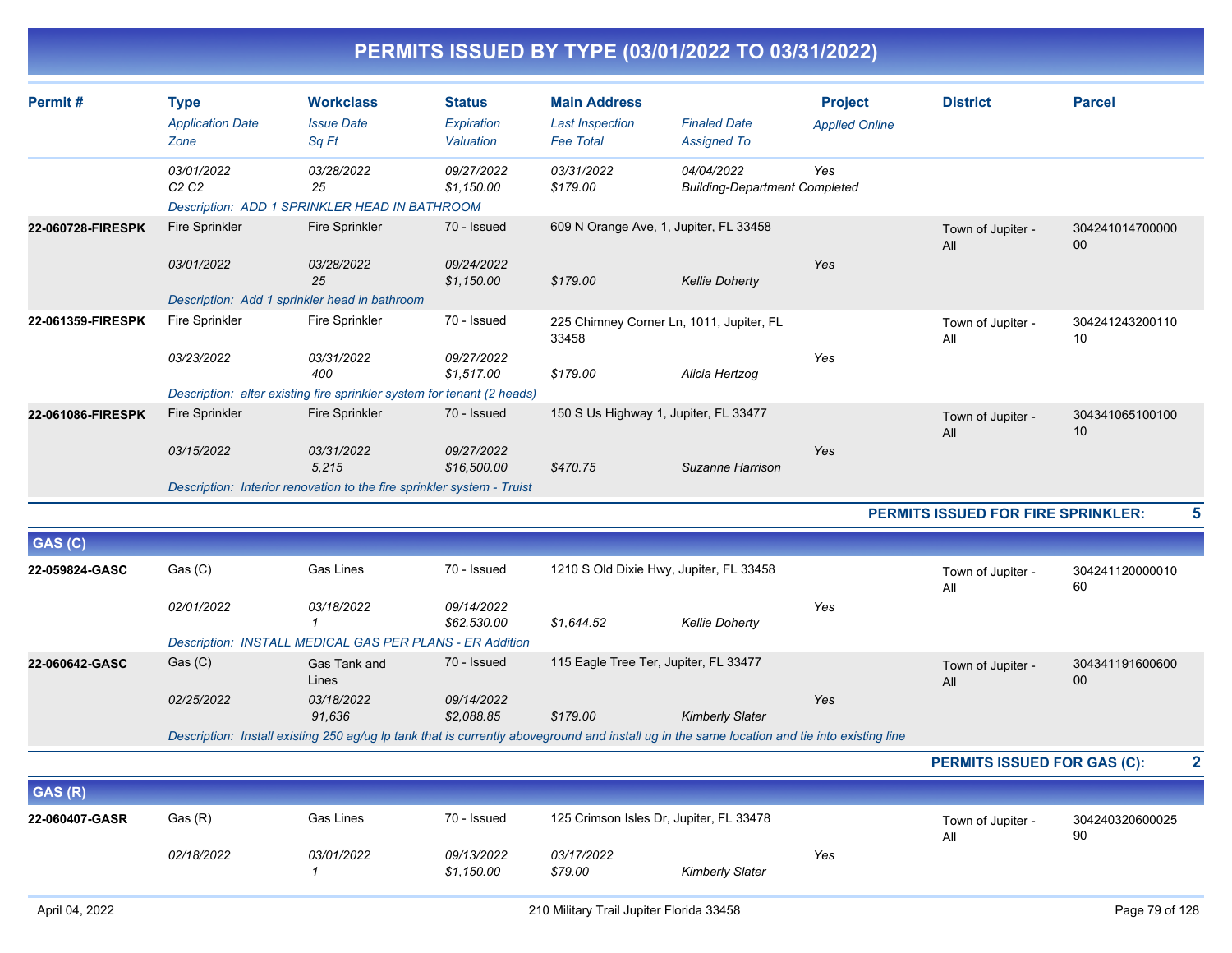| Permit#         | <b>Type</b><br><b>Application Date</b>      | <b>Workclass</b><br><b>Issue Date</b>                                 | <b>Status</b><br>Expiration               | <b>Main Address</b><br><b>Last Inspection</b> | <b>Finaled Date</b>                                                                                        | <b>Project</b>        | <b>District</b>          | <b>Parcel</b>         |
|-----------------|---------------------------------------------|-----------------------------------------------------------------------|-------------------------------------------|-----------------------------------------------|------------------------------------------------------------------------------------------------------------|-----------------------|--------------------------|-----------------------|
|                 | Zone                                        | Sq Ft                                                                 | Valuation                                 | <b>Fee Total</b>                              | <b>Assigned To</b>                                                                                         | <b>Applied Online</b> |                          |                       |
|                 |                                             | Description: Install exterior/underground Natural Gas piping.         |                                           |                                               |                                                                                                            |                       |                          |                       |
| 22-060408-GASR  | Gas(R)                                      | <b>Gas Lines</b>                                                      | 70 - Issued                               |                                               | 121 Cinder Dunes Pt, Jupiter, FL 33478                                                                     |                       | Town of Jupiter -<br>All | 304240320600023<br>60 |
|                 | 02/18/2022                                  | 03/01/2022<br>$\mathbf{1}$                                            | 09/13/2022<br>\$1,150.00                  | 03/17/2022<br>\$79.00                         | Shandre Kellerman                                                                                          | Yes                   |                          |                       |
|                 |                                             | Description: Install exterior/underground Natural Gas piping.         |                                           |                                               |                                                                                                            |                       |                          |                       |
| 22-060426-GASR  | Gas (R)                                     | <b>Gas Lines</b>                                                      | 70 - Issued                               |                                               | 6210 Winding Lake Dr, Jupiter, FL 33458                                                                    |                       | Town of Jupiter -<br>All | 304240271000044<br>30 |
|                 | 02/18/2022                                  | 03/01/2022<br>0                                                       | 09/28/2022<br>\$7,700.00                  | 04/01/2022<br>\$158.31                        | Kelly Hills                                                                                                | Yes                   |                          |                       |
|                 |                                             | Description: Install 1000 Gallon LP tank an run gas line to generator |                                           |                                               |                                                                                                            |                       |                          |                       |
| 22-060280-GASR  | Gas(R)                                      | <b>Gas Lines</b>                                                      | 70 - Issued                               | 123 Victory Dr, Jupiter, FL 33477             |                                                                                                            |                       | Town of Jupiter -<br>All | 304341070900019<br>60 |
|                 | 02/15/2022<br><b>R1R1</b>                   | 03/02/2022<br>4,500                                                   | 08/29/2022<br>\$7,993.00                  | \$164.26                                      | Vicki Tarallo                                                                                              | Yes                   |                          |                       |
|                 |                                             | Description: INSTALLATION OF NATURAL GAS FUEL LINES                   |                                           |                                               |                                                                                                            |                       |                          |                       |
| 22-060132-GASR  | Gas (R)                                     | <b>Gas Lines</b>                                                      | 70 - Issued                               | 306 Eagle Dr, Jupiter, FL 33477               |                                                                                                            |                       | Town of Jupiter -<br>All | 304341180700050<br>40 |
|                 | 02/09/2022                                  | 03/02/2022<br>6,500                                                   | 08/29/2022<br>\$2,100.00                  | \$79.00                                       | Suzanne Harrison                                                                                           | Yes                   |                          |                       |
|                 |                                             | Description: Natural gas hook up for generator                        |                                           |                                               |                                                                                                            |                       |                          |                       |
| 22-060248-GASR  | Gas (R)                                     | <b>Gas Lines</b>                                                      | 70 - Issued                               |                                               | 310 Sonoma Isles Cir, Jupiter, FL 33478                                                                    |                       | Town of Jupiter -<br>All | 304240320600021<br>00 |
|                 | 02/14/2022                                  | 03/02/2022<br>3,490                                                   | 09/27/2022<br>\$1,000.00                  | 03/31/2022<br>\$79.00                         | <b>Kimberly Slater</b>                                                                                     | Yes                   |                          |                       |
|                 |                                             | Description: Line and Connection from existing NG meter to Generator  |                                           |                                               |                                                                                                            |                       |                          |                       |
| 22-060707-GASR  | Gas(R)                                      | Gas Tank and<br>Lines                                                 | 99 - Closed -<br>Cancelled                | 1101 11Th Ct, Jupiter, FL 33477               |                                                                                                            |                       | Town of Jupiter -<br>All | 304341200600009<br>01 |
|                 | 03/01/2022<br>R <sub>2</sub> R <sub>2</sub> | 03/07/2022<br>1,236                                                   | 09/06/2022<br>\$1,171.65                  | \$79.00                                       | 03/16/2022<br>Kelly Hills                                                                                  | Yes                   |                          |                       |
|                 |                                             |                                                                       |                                           |                                               | Description: AFTER THE FACT PERMIT - IN 2018 FERRELLGAS INSTALLED A 100# CYLINDER AND RAN LP LINE TO RANGE |                       |                          |                       |
| 21-058570-GASR* | Gas (R)                                     | <b>Gas Lines</b>                                                      | $39 - In$<br>Review -<br><b>Revisions</b> | 287 Regatta Dr, Jupiter, FL 33477             |                                                                                                            |                       | Town of Jupiter -<br>All | 304341073300076<br>50 |
|                 | 12/09/2021                                  | 03/08/2022<br>250                                                     | 09/20/2022<br>\$12,760.00                 | 03/24/2022<br>\$336.58                        | Kelly Hills                                                                                                | Yes                   |                          |                       |
|                 | <b>Description: GAS LINES TO ADDITION</b>   |                                                                       |                                           |                                               |                                                                                                            |                       |                          |                       |
| 22-060135-GASR* | Gas (R)                                     | <b>Gas Lines</b>                                                      | <b>NOC</b><br>Required                    | 381 Eagle Dr, Jupiter, FL 33477               |                                                                                                            |                       | Town of Jupiter -<br>All | 304341180700055<br>00 |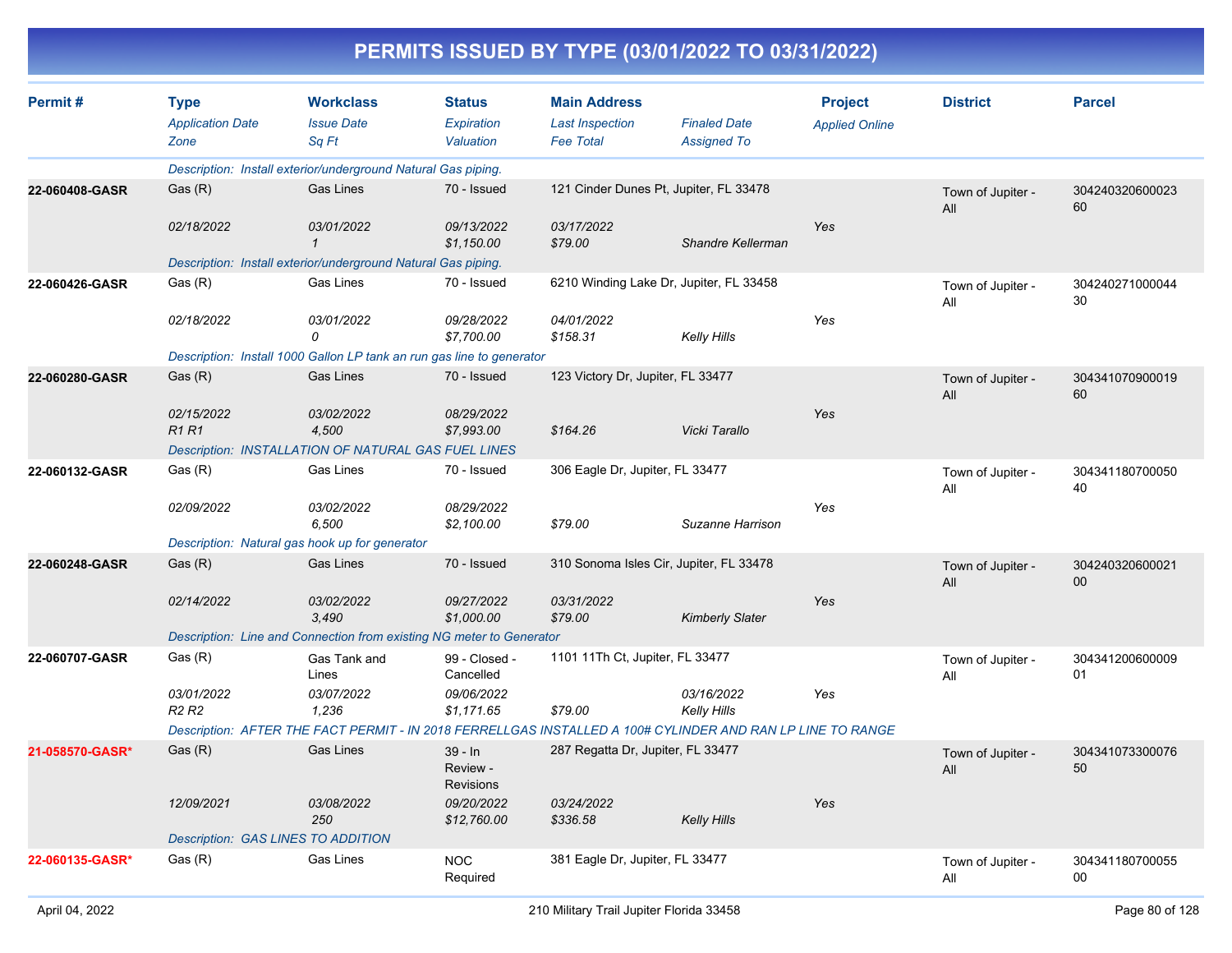| Permit#        | <b>Type</b>                                      | <b>Workclass</b>                                                    | <b>Status</b>                   | <b>Main Address</b>                        |                                                                                                                      | <b>Project</b>        | <b>District</b>          | <b>Parcel</b>         |
|----------------|--------------------------------------------------|---------------------------------------------------------------------|---------------------------------|--------------------------------------------|----------------------------------------------------------------------------------------------------------------------|-----------------------|--------------------------|-----------------------|
|                | <b>Application Date</b><br>Zone                  | <b>Issue Date</b><br>Sq Ft                                          | Expiration<br>Valuation         | <b>Last Inspection</b><br><b>Fee Total</b> | <b>Finaled Date</b><br><b>Assigned To</b>                                                                            | <b>Applied Online</b> |                          |                       |
|                | 02/09/2022                                       | 03/09/2022<br>1                                                     | 09/06/2022<br>\$14,500.00       | \$297.25                                   | <b>Kimberly Slater</b>                                                                                               | Yes                   |                          |                       |
|                |                                                  |                                                                     |                                 |                                            | Description: EXTERIOR NATURAL GAS LINE AND INTERIOR NATURAL GAS LINES TO GENERATOR, POOL HEATER, TWHs, FIRE FEATURES |                       |                          |                       |
| 22-060705-GASR | Gas(R)                                           | <b>Gas Lines</b>                                                    | 70 - Issued                     |                                            | 109 Cinder Dunes Pt, Jupiter, FL 33478                                                                               |                       | Town of Jupiter -<br>All | 304240320600023<br>30 |
|                | 03/01/2022                                       | 03/09/2022<br>$\mathbf{1}$                                          | 09/06/2022<br>\$1,200.00        | \$79.00                                    | <b>Kimberly Slater</b>                                                                                               | Yes                   |                          |                       |
|                |                                                  | Description: Install exterior/underground gas line.                 |                                 |                                            |                                                                                                                      |                       |                          |                       |
| 22-060554-GASR | Gas (R)                                          | Gas Lines                                                           | 70 - Issued                     | 03/11/2022                                 | 181 Fishermans Way, Jupiter, FL 33477                                                                                | Yes                   | Town of Jupiter -<br>All | 304341063000000<br>50 |
|                | 02/23/2022<br>Description: New Natural gas lines | 03/09/2022<br>294                                                   | 09/07/2022<br>\$8,500.00        | \$174.55                                   | <b>Kelly Hills</b>                                                                                                   |                       |                          |                       |
| 22-060699-GASR | Gas(R)                                           | <b>Gas Lines</b>                                                    | 70 - Issued                     |                                            | 416 Sonoma Isles Cir, Jupiter, FL 33478                                                                              |                       | Town of Jupiter -        | 304240320400012       |
|                |                                                  |                                                                     |                                 |                                            |                                                                                                                      |                       | All                      | 00                    |
|                | 03/01/2022                                       | 03/10/2022<br>$\mathbf{1}$                                          | 09/06/2022<br>\$1,400.00        | \$79.00                                    | Shandre Kellerman                                                                                                    | Yes                   |                          |                       |
|                |                                                  | Description: Install exterior/underground gas line.                 |                                 |                                            |                                                                                                                      |                       |                          |                       |
| 22-060809-GASR | Gas (R)                                          | Gas Lines                                                           | 70 - Issued                     |                                            | 110 Echelon Crest Trl, Jupiter, FL 33478                                                                             |                       | Town of Jupiter -<br>All | 304240320600022<br>80 |
|                | 03/04/2022                                       | 03/10/2022<br>$\mathbf 1$                                           | 09/06/2022<br>\$900.00          | \$79.00                                    | <b>Kimberly Slater</b>                                                                                               | Yes                   |                          |                       |
|                |                                                  | Description: Install exterior/underground Natural Gas piping.       |                                 |                                            |                                                                                                                      |                       |                          |                       |
| 22-060679-GASR | Gas(R)                                           | <b>Gas Lines</b>                                                    | 70 - Issued                     | 124 W Riverside Dr, Jupiter, FL 33469      |                                                                                                                      |                       | Town of Jupiter -<br>All | 304240360401500<br>51 |
|                | 02/28/2022                                       | 03/10/2022<br>$\mathbf{1}$                                          | 09/06/2022<br>\$900.00          | \$79.00                                    | Shandre Kellerman                                                                                                    | Yes                   |                          |                       |
|                |                                                  | Description: Install exterior/underground gas line for pool heater. |                                 |                                            |                                                                                                                      |                       |                          |                       |
| 22-060711-GASR | Gas (R)                                          | Gas Lines                                                           | 70 - Issued                     | 1166 Egret Cir S, Jupiter, FL 33458        |                                                                                                                      |                       | Town of Jupiter -<br>All | 304241150200021<br>10 |
|                | 03/01/2022                                       | 03/10/2022                                                          | <i>09/06/2022</i><br>\$1,200.00 | \$79.00                                    | Shandre Kellerman                                                                                                    | Yes                   |                          |                       |
|                |                                                  | Description: Install exterior/underground gas line.                 |                                 |                                            |                                                                                                                      |                       |                          |                       |
| 22-060698-GASR | Gas (R)                                          | <b>Gas Lines</b>                                                    | 70 - Issued                     |                                            | 138 Cinder Dunes Pt, Jupiter, FL 33478                                                                               |                       | Town of Jupiter -<br>All | 304240320600024<br>30 |
|                | 03/01/2022                                       | 03/10/2022<br>$\overline{1}$                                        | 09/19/2022<br>\$1,400.00        | 03/23/2022<br>\$79.00                      | Shandre Kellerman                                                                                                    | Yes                   |                          |                       |
|                |                                                  | Description: Install exterior/underground gas line.                 |                                 |                                            |                                                                                                                      |                       |                          |                       |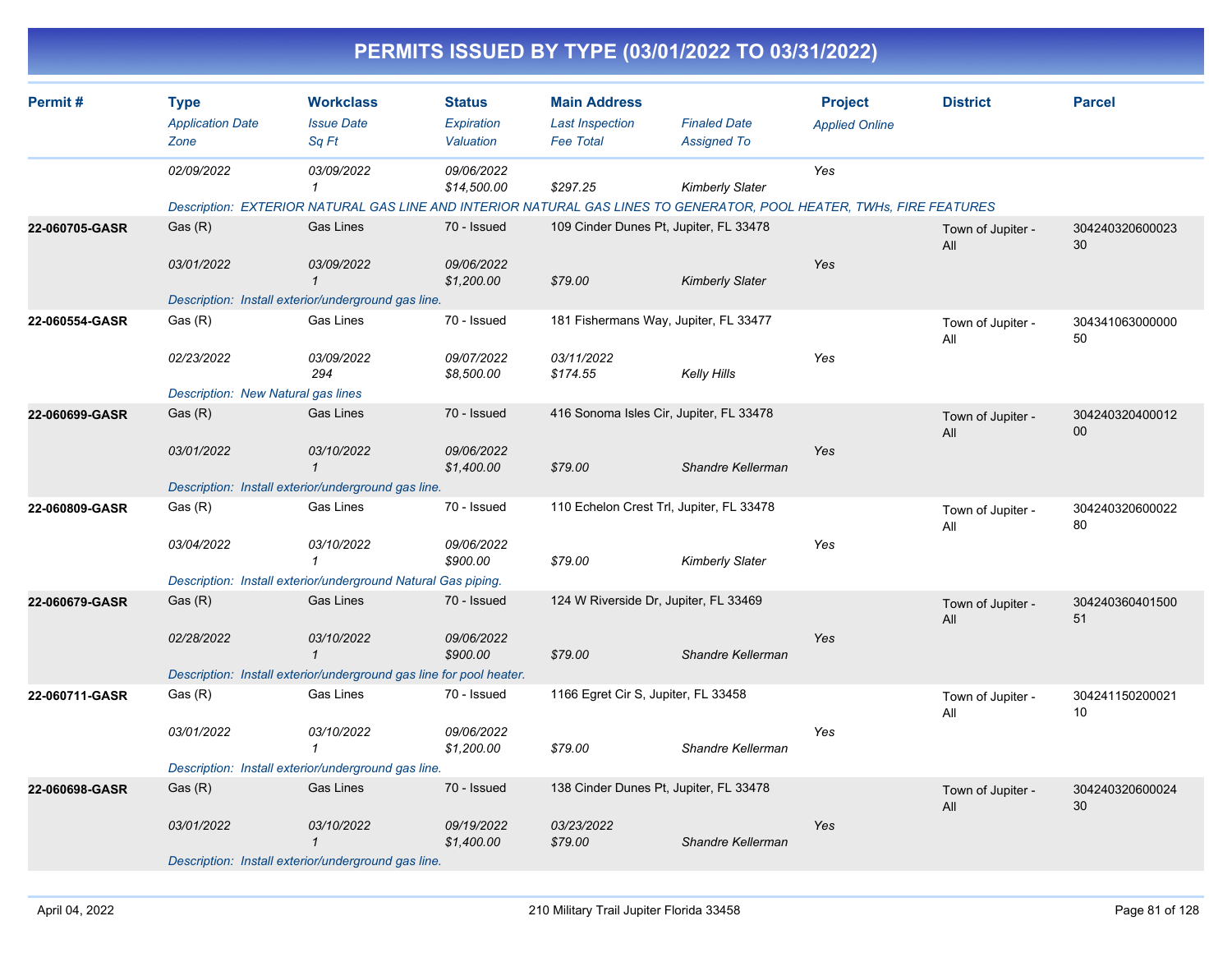| Permit#         | <b>Type</b><br><b>Application Date</b><br>Zone | <b>Workclass</b><br><b>Issue Date</b><br>Sq Ft                                                               | <b>Status</b><br><b>Expiration</b><br>Valuation | <b>Main Address</b><br><b>Last Inspection</b><br><b>Fee Total</b> | <b>Finaled Date</b><br><b>Assigned To</b> | <b>Project</b><br><b>Applied Online</b> | <b>District</b>          | <b>Parcel</b>         |
|-----------------|------------------------------------------------|--------------------------------------------------------------------------------------------------------------|-------------------------------------------------|-------------------------------------------------------------------|-------------------------------------------|-----------------------------------------|--------------------------|-----------------------|
| 22-060702-GASR  | Gas(R)                                         | Gas Lines                                                                                                    | 70 - Issued                                     | 113 Cinder Dunes Pt, Jupiter, FL 33478                            |                                           |                                         | Town of Jupiter -<br>All | 304240320600023<br>40 |
|                 | 03/01/2022                                     | 03/10/2022<br>$\mathbf{1}$                                                                                   | 09/06/2022<br>\$1,400.00                        | \$79.00                                                           | <b>Kelly Hills</b>                        | Yes                                     |                          |                       |
|                 |                                                | Description: Install exterior/underground gas line.                                                          |                                                 |                                                                   |                                           |                                         |                          |                       |
| 22-060764-GASR  | Gas (R)                                        | <b>Gas Lines</b>                                                                                             | 70 - Issued                                     | 208 Locha Dr, Jupiter, FL 33458                                   |                                           |                                         | Town of Jupiter -<br>All | 304241111200004<br>11 |
|                 | 03/02/2022                                     | 03/10/2022                                                                                                   | 09/06/2022<br>\$1,750.00                        | \$79.00                                                           | Alicia Hertzog                            | Yes                                     |                          |                       |
|                 |                                                | Description: Install interior and exterior Natural Gas piping.                                               |                                                 |                                                                   |                                           |                                         |                          |                       |
| 22-060704-GASR  | Gas (R)                                        | <b>Gas Lines</b>                                                                                             | 70 - Issued                                     | 142 Cinder Dunes Pt, Jupiter, FL 33478                            |                                           |                                         | Town of Jupiter -<br>All | 304240320600024<br>20 |
|                 | 03/01/2022                                     | 03/10/2022<br>$\mathbf{1}$                                                                                   | 09/19/2022<br>\$900.00                          | 03/23/2022<br>\$79.00                                             | Suzanne Harrison                          | Yes                                     |                          |                       |
|                 |                                                | Description: Install exterior/underground gas line.                                                          |                                                 |                                                                   |                                           |                                         |                          |                       |
| 22-060772-GASR* | Gas(R)                                         | <b>Gas Lines</b>                                                                                             | <b>NOC</b><br>Required                          | 110 Waters Edge Dr, Jupiter, FL 33477                             |                                           |                                         | Town of Jupiter -<br>All | 304341180800042<br>10 |
|                 | 03/03/2022                                     | 03/11/2022<br>$\mathbf{1}$                                                                                   | 09/07/2022<br>\$7,200.00                        | \$148.16                                                          | <b>Kimberly Slater</b>                    | Yes                                     |                          |                       |
|                 |                                                | Description: EXTERIOR AND INTERIOR NATURAL GAS LINES TO GENERATOR, POOL HEATER, RANGE, BBQ, FIREPLACE 2 TWHs |                                                 |                                                                   |                                           |                                         |                          |                       |
| 22-060594-GASR  | Gas(R)                                         | Gas Tank and<br>Lines                                                                                        | 70 - Issued                                     | 1008 Pottawatomie St, Jupiter, FL 33458                           |                                           |                                         | Town of Jupiter -<br>All | 304241020202301<br>51 |
|                 | 02/24/2022                                     | 03/11/2022<br>1                                                                                              | 09/07/2022<br>\$2,000.00                        | \$79.00                                                           | <b>Kimberly Slater</b>                    | Yes                                     |                          |                       |
|                 |                                                | <b>Description: EXTERIOR LP TANK AND LINES TO GENERATOR</b>                                                  |                                                 |                                                                   |                                           |                                         |                          |                       |
| 22-060700-GASR  | Gas(R)                                         | <b>Gas Lines</b>                                                                                             | 70 - Issued                                     | 109 Crimson Isles Dr, Jupiter, FL 33478                           |                                           |                                         | Town of Jupiter -<br>All | 304240320600025<br>50 |
|                 | 03/01/2022                                     | 03/15/2022<br>$\mathbf{1}$                                                                                   | 09/12/2022<br>\$1,200.00                        | \$79.00                                                           | Vicki Tarallo                             | Yes                                     |                          |                       |
|                 |                                                | Description: INSTALL EXTERIOR/UNDERGROUND GAS LINE                                                           |                                                 |                                                                   |                                           |                                         |                          |                       |
| 22-060636-GASR  | Gas (R)                                        | Gas Tank and<br>Lines                                                                                        | 70 - Issued                                     | 134 Pine Hammock Ct, Jupiter, FL 33458                            |                                           |                                         | Town of Jupiter -<br>All | 304241013600004<br>50 |
|                 | 02/25/2022                                     | 03/15/2022<br>8                                                                                              | 09/27/2022<br>\$2,100.00                        | 03/31/2022<br>\$79.00                                             | Vicki Tarallo                             | Yes                                     |                          |                       |
|                 |                                                | Description: REMOVE EXISTING 500G TANK AND ADD NEW IN ITS PLACE                                              |                                                 |                                                                   |                                           |                                         |                          |                       |
| 22-060762-GASR  | Gas(R)                                         | Gas Tank and<br>Lines                                                                                        | 70 - Issued                                     | 129 River Rd, Jupiter, FL 33458                                   |                                           |                                         | Town of Jupiter -<br>All | 304240360100900<br>21 |
|                 | 03/02/2022                                     | 03/16/2022<br>3,361                                                                                          | 09/12/2022<br>\$3,759.00                        | \$79.18                                                           | Vicki Tarallo                             | Yes                                     |                          |                       |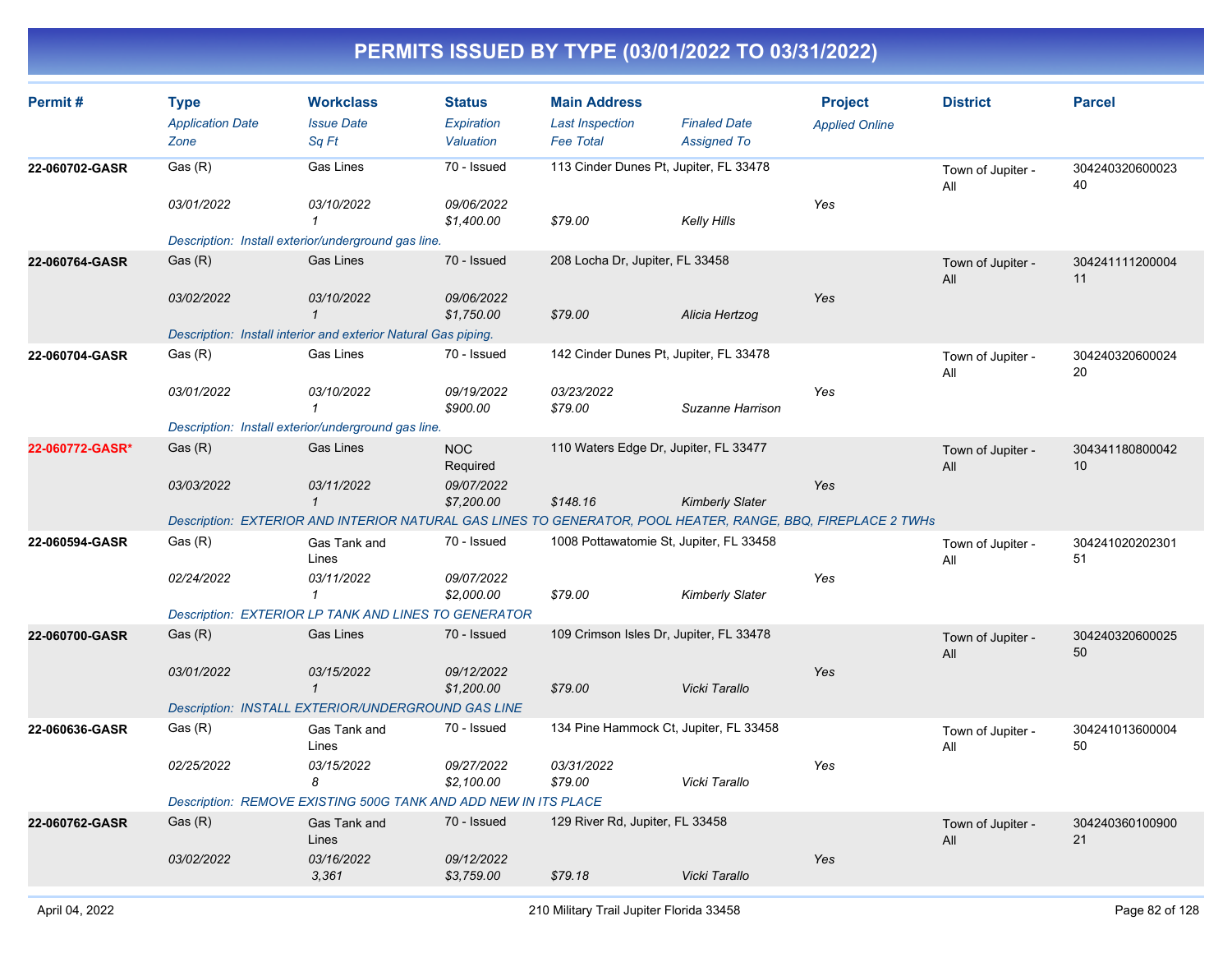| Permit#        | <b>Type</b>               | <b>Workclass</b>                                                                                 | <b>Status</b>            | <b>Main Address</b>                   |                                                                                              | <b>Project</b>        | <b>District</b>          | <b>Parcel</b>         |
|----------------|---------------------------|--------------------------------------------------------------------------------------------------|--------------------------|---------------------------------------|----------------------------------------------------------------------------------------------|-----------------------|--------------------------|-----------------------|
|                | <b>Application Date</b>   | <b>Issue Date</b>                                                                                | Expiration               | <b>Last Inspection</b>                | <b>Finaled Date</b>                                                                          | <b>Applied Online</b> |                          |                       |
|                | Zone                      | Sq Ft                                                                                            | Valuation                | <b>Fee Total</b>                      | <b>Assigned To</b>                                                                           |                       |                          |                       |
|                |                           |                                                                                                  |                          |                                       | Description: INSTALLATION OF A LEASED 500 GALLON U/G TANK AND 30 FT OF GAS LINE TO GENERATOR |                       |                          |                       |
| 22-060884-GASR | Gas (R)                   | Gas Lines                                                                                        | 70 - Issued              | 179 Sonata Dr, Jupiter, FL 33478      |                                                                                              |                       | Town of Jupiter -<br>All | 304241040100705<br>40 |
|                | 03/08/2022                | 03/18/2022                                                                                       | 09/26/2022<br>\$1,500.00 | 03/30/2022<br>\$79.00                 | Vicki Tarallo                                                                                | Yes                   |                          |                       |
|                |                           | <b>Description: EXTERIOR NATURAL GAS LINE TO BBQ</b>                                             |                          |                                       |                                                                                              |                       |                          |                       |
| 22-060928-GASR | Gas(R)                    | Gas Tank and<br>Lines                                                                            | 70 - Issued              |                                       | 109 Hawksbill Way, Jupiter, FL 33458                                                         |                       | Town of Jupiter -<br>All | 304241114600000<br>60 |
|                | 03/09/2022                | 03/18/2022<br>$\mathbf{1}$                                                                       | 09/14/2022<br>\$2,385.00 | \$79.00                               | Vicki Tarallo                                                                                | Yes                   |                          |                       |
|                |                           |                                                                                                  |                          |                                       | Description: INSTALL 1000 GALLON UNDERGROUND LP TANK WITH INTERIOR AND EXTERIOR GAS PIPING   |                       |                          |                       |
| 22-060349-GASR | Gas (R)                   | Gas Lines                                                                                        | 70 - Issued              |                                       | 134 Shores Pointe Dr, Jupiter, FL 33458                                                      |                       | Town of Jupiter -<br>All | 304240341500000<br>60 |
|                | 02/16/2022                | 03/18/2022<br>4,732                                                                              | 09/14/2022<br>\$2,711.00 | \$79.00                               | <b>Kellie Doherty</b>                                                                        | Yes                   |                          |                       |
|                |                           | Description: Connect generator to existing NG lines and related gas work                         |                          |                                       |                                                                                              |                       |                          |                       |
| 22-061114-GASR | Gas(R)                    | Gas Lines                                                                                        | 70 - Issued              | 103 Lucia Ct, Jupiter, FL 33478       |                                                                                              |                       | Town of Jupiter -<br>All | 304241080300000<br>10 |
|                | 03/15/2022                | 03/24/2022<br>$\mathbf 1$                                                                        | 09/26/2022<br>\$2,800.00 | 03/29/2022<br>\$79.00                 | <b>Kimberly Slater</b>                                                                       | Yes                   |                          |                       |
|                |                           | Description: Adding outdoor fire ribbon, pool hater, BBQ and future fire pit to existing system. |                          |                                       |                                                                                              |                       |                          |                       |
| 22-060960-GASR | Gas (R)                   | Gas Tank and<br>Lines                                                                            | 70 - Issued              | 101 Mako Ln, Jupiter, FL 33477        |                                                                                              |                       | Town of Jupiter -<br>All | 304341080500600<br>10 |
|                | 03/09/2022                | 03/25/2022                                                                                       | 09/21/2022<br>\$9,046.00 | \$185.63                              | Suzanne Harrison                                                                             | Yes                   |                          |                       |
|                |                           | Description: Remove and Replace 250g LP Tank with lines to BBQ Range & Tankless Water Heater     |                          |                                       |                                                                                              |                       |                          |                       |
| 22-060335-GASR | Gas(R)                    | <b>Gas Lines</b>                                                                                 | 70 - Issued              | 101 Croft Inlet Pt, Jupiter, FL 33478 |                                                                                              |                       | Town of Jupiter -<br>All | 304240320500017<br>60 |
|                | 02/16/2022<br><b>R1R1</b> | 03/29/2022<br>$\mathbf 1$                                                                        | 09/25/2022<br>\$1,500.00 | \$79.00                               | Alicia Hertzog                                                                               | Yes                   |                          |                       |
|                |                           | Description: Run gas line from meter to barbecue location.                                       |                          |                                       |                                                                                              |                       |                          |                       |
| 22-060400-GASR | Gas (R)                   | Gas Lines                                                                                        | 70 - Issued              |                                       | 18604 Still Lake Dr, Jupiter, FL 33458                                                       |                       | Town of Jupiter -<br>All | 304240341000024<br>10 |
|                | 02/18/2022                | 03/29/2022<br>$\mathcal I$                                                                       | 09/26/2022<br>\$450.00   | \$79.00                               | Alicia Hertzog                                                                               | Yes                   |                          |                       |
|                |                           | Description: Install existing LP gas line to pool heater.                                        |                          |                                       |                                                                                              |                       |                          |                       |
| 22-060072-GASR | Gas (R)                   | Gas Tank and<br>Lines                                                                            | 70 - Issued              |                                       | 135 North River Dr E, Jupiter, FL 33458                                                      |                       | Town of Jupiter -<br>All | 304240271600001<br>60 |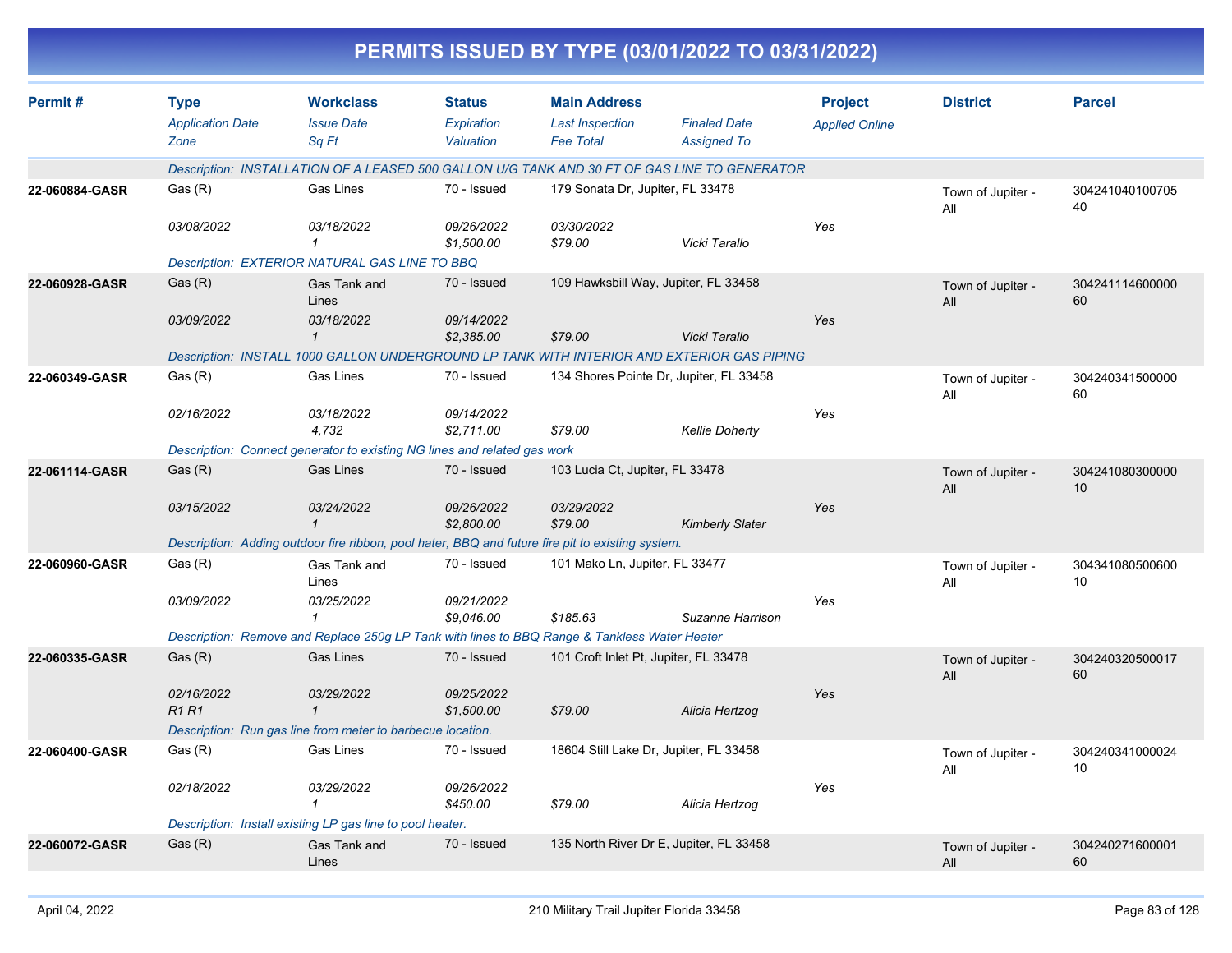| PERMITS ISSUED BY TYPE (03/01/2022 TO 03/31/2022) |                                                |                                                                                                                                            |                                          |                                                                   |                                                    |                                         |                                         |                       |  |  |
|---------------------------------------------------|------------------------------------------------|--------------------------------------------------------------------------------------------------------------------------------------------|------------------------------------------|-------------------------------------------------------------------|----------------------------------------------------|-----------------------------------------|-----------------------------------------|-----------------------|--|--|
| Permit#                                           | <b>Type</b><br><b>Application Date</b><br>Zone | <b>Workclass</b><br><b>Issue Date</b><br>Sq Ft                                                                                             | <b>Status</b><br>Expiration<br>Valuation | <b>Main Address</b><br><b>Last Inspection</b><br><b>Fee Total</b> | <b>Finaled Date</b><br><b>Assigned To</b>          | <b>Project</b><br><b>Applied Online</b> | <b>District</b>                         | <b>Parcel</b>         |  |  |
|                                                   | 02/08/2022                                     | 03/29/2022<br>$\mathbf{1}$                                                                                                                 | 09/26/2022<br>\$3.000.00                 | \$79.00                                                           | Suzanne Harrison                                   | Yes                                     |                                         |                       |  |  |
|                                                   |                                                | Description: Connect generator to 1 500 gallon propane tank below ground.                                                                  |                                          |                                                                   |                                                    |                                         |                                         |                       |  |  |
|                                                   |                                                |                                                                                                                                            |                                          |                                                                   |                                                    |                                         | <b>PERMITS ISSUED FOR GAS (R):</b>      | 32                    |  |  |
| <b>IMPACT FEE SCHEDULE</b>                        |                                                |                                                                                                                                            |                                          |                                                                   |                                                    |                                         |                                         |                       |  |  |
| 22-060660-NIMPT                                   | Impact Fee<br>Schedule                         | Impact Fees -<br>Effective August 1,<br>2020                                                                                               | 70 - Issued                              | 197 Spyglass Ct, Jupiter, FL 33477                                |                                                    |                                         | Town of Jupiter -<br>All                | 304341071500027<br>50 |  |  |
|                                                   | 02/28/2022<br><b>R1 R1</b>                     | 03/01/2022<br>6,206<br>Description: New - Single Family Home - Foundation Permit.                                                          | 03/01/2022<br>\$199,786.00               | \$0.00                                                            | Kelly Hills                                        | No                                      |                                         |                       |  |  |
| 22-060768-NIMPT                                   | Impact Fee<br>Schedule                         | Impact Fees -<br>Effective August 1,<br>2020                                                                                               | 99 - Closed -<br><b>JCDS</b>             | 381 Eagle Dr, Jupiter, FL 33477                                   |                                                    |                                         | Town of Jupiter -<br>All                | 304341180700055<br>00 |  |  |
|                                                   | 03/02/2022<br><b>R1 R1</b>                     | 03/04/2022<br>11,110                                                                                                                       | 03/04/2022<br>\$0.00                     | \$14,568.16                                                       | 03/04/2022<br><b>Building-Department Completed</b> | <b>No</b>                               |                                         |                       |  |  |
| 22-060785-NIMPT*                                  |                                                | Description: Construction of new single family home                                                                                        | 99 - Closed -                            | 251 River Park Dr, Jupiter, FL 33477                              |                                                    |                                         |                                         | 304341170200011       |  |  |
|                                                   | Impact Fee<br>Schedule                         | Impact Fees -<br>Effective August 1,<br>2020                                                                                               | <b>JCDS</b>                              |                                                                   |                                                    |                                         | Town of Jupiter -<br>All                | 39                    |  |  |
|                                                   | 03/03/2022<br>R <sub>2</sub> R <sub>2</sub>    | 03/09/2022<br>1.889                                                                                                                        | 03/09/2022<br>\$0.00                     | \$690.79                                                          | 03/09/2022<br><b>Building-Department Completed</b> | No                                      |                                         |                       |  |  |
|                                                   |                                                | Description: new kitchen cabinets, flooring inside and patio area, build stairs, install windows master bathroom - plumbing and electrical |                                          |                                                                   |                                                    |                                         |                                         |                       |  |  |
| 22-061076-NIMPT*                                  | Impact Fee<br>Schedule                         | Impact Fees -<br>Effective August 1,<br>2020                                                                                               | 99 - Closed -<br><b>JCDS</b>             | 326 Eagle Dr, Jupiter, FL 33477                                   |                                                    |                                         | Town of Jupiter -<br>All                | 304341180700051<br>40 |  |  |
|                                                   | 03/14/2022<br><b>R1R1</b>                      | 03/28/2022<br>7.180                                                                                                                        | 03/28/2022<br>\$1,750,000.00             | \$153.94                                                          | 03/28/2022<br><b>Kelly Hills</b>                   | No                                      |                                         |                       |  |  |
|                                                   | <b>Description: New Single Family Home</b>     |                                                                                                                                            |                                          |                                                                   |                                                    |                                         |                                         |                       |  |  |
|                                                   |                                                |                                                                                                                                            |                                          |                                                                   |                                                    |                                         | PERMITS ISSUED FOR IMPACT FEE SCHEDULE: | 4                     |  |  |
| <b>IRRIGATION</b>                                 |                                                |                                                                                                                                            |                                          |                                                                   |                                                    |                                         |                                         |                       |  |  |
| 22-060516-IRR                                     | Irrigation                                     | Irrigation                                                                                                                                 | 99 - Closed -<br><b>JCDS</b>             | 1001 E Indiantown Rd, Jupiter, FL 33477                           |                                                    |                                         | Town of Jupiter -<br>All                | 304341050000200<br>22 |  |  |
|                                                   | 02/22/2022                                     | 03/08/2022<br>$\mathcal I$                                                                                                                 | 09/13/2022<br>\$20,810.00                | 03/17/2022<br>\$426.60                                            | 03/18/2022<br><b>Building-Department Completed</b> | Yes                                     |                                         |                       |  |  |

*Description: Extending of existing irrigation system (Maltz)*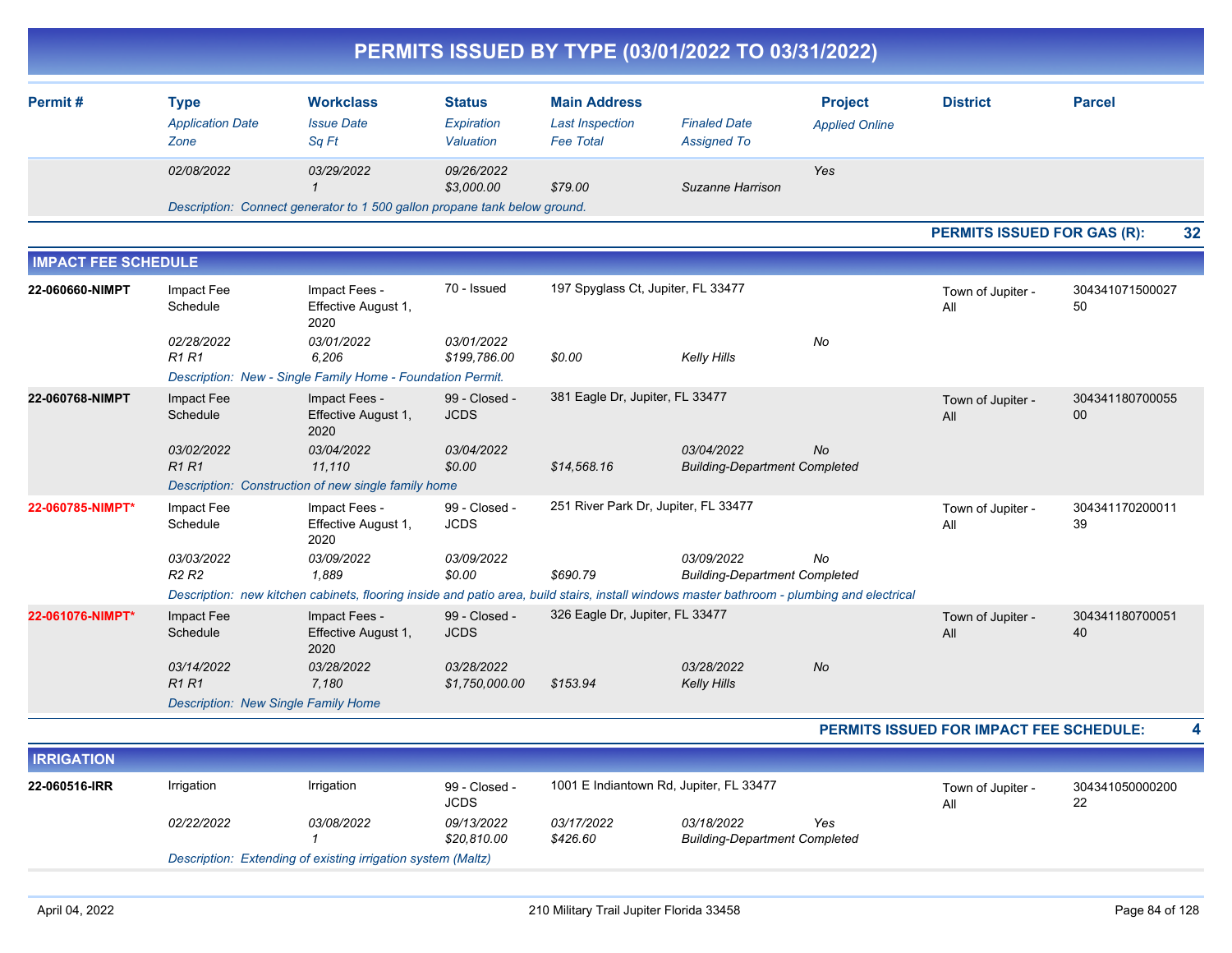| Permit#                 | <b>Type</b><br><b>Application Date</b><br>Zone | <b>Workclass</b><br><b>Issue Date</b><br>Sq Ft                                   | <b>Status</b><br>Expiration<br>Valuation | <b>Main Address</b><br><b>Last Inspection</b><br><b>Fee Total</b> | <b>Finaled Date</b><br><b>Assigned To</b> | <b>Project</b><br><b>Applied Online</b> | <b>District</b>                             | <b>Parcel</b>         |
|-------------------------|------------------------------------------------|----------------------------------------------------------------------------------|------------------------------------------|-------------------------------------------------------------------|-------------------------------------------|-----------------------------------------|---------------------------------------------|-----------------------|
| 22-060866-IRR           | Irrigation<br>03/07/2022                       | Irrigation<br>03/21/2022<br>$\mathbf{1}$                                         | 70 - Issued<br>09/19/2022<br>\$12,750.00 | 420 Mariner Dr, Jupiter, FL 33477<br>\$261.37                     | Vicki Tarallo                             | Yes                                     | Town of Jupiter -<br>All                    | 304341181100057<br>70 |
|                         |                                                | <b>Description: INSTALL LAWN SPRINKLERS</b>                                      |                                          |                                                                   |                                           |                                         |                                             |                       |
| 22-059417-IRR           | Irrigation                                     | Irrigation                                                                       | 70 - Issued                              |                                                                   | 227 Commodore Dr, Jupiter, FL 33477       |                                         | Town of Jupiter -<br>All                    | 304341070900010<br>90 |
|                         | 01/17/2022<br>R1R1                             | 03/29/2022<br>20,000                                                             | 09/26/2022<br>\$15,000.00                | \$307.50                                                          | Alicia Hertzog                            | Yes                                     |                                             |                       |
|                         |                                                | <b>Description: INSTALL NEW IRRIGATION SYSTEM PER PLANS.</b>                     |                                          |                                                                   |                                           |                                         |                                             |                       |
|                         |                                                |                                                                                  |                                          |                                                                   |                                           |                                         | <b>PERMITS ISSUED FOR IRRIGATION:</b>       |                       |
| <b>MARINE STRUCTURE</b> |                                                |                                                                                  |                                          |                                                                   |                                           |                                         |                                             |                       |
| 22-060063-MARS*         | <b>Marine Structure</b>                        | <b>Marine Structure</b>                                                          | <b>NOC</b><br>Required                   | 501 Center St, Jupiter, FL 33458                                  |                                           |                                         | Town of Jupiter -<br>All                    | 304240360000500<br>41 |
|                         | 02/08/2022                                     | 03/07/2022<br>-1                                                                 | 09/06/2022<br>\$5,000.00                 | \$104.00                                                          | Suzanne Harrison                          | Yes                                     |                                             |                       |
|                         | Description: Removal of boat ramp              |                                                                                  |                                          |                                                                   |                                           |                                         |                                             |                       |
| 21-057717-MARS          | Marine Structure                               | <b>Marine Structure</b>                                                          | 70 - Issued                              | 116 Victory Dr, Jupiter, FL 33477                                 |                                           |                                         | Town of Jupiter -<br>All                    | 304341070900020<br>10 |
|                         | 11/02/2021                                     | 03/15/2022<br>256                                                                | 09/12/2022<br>\$37.116.00                | \$760.87                                                          | <b>Kimberly Slater</b>                    | Yes                                     |                                             |                       |
|                         |                                                | Description: Boat lift installation. 32,000 LB Category 5, 8 pole beamless lift. |                                          |                                                                   |                                           |                                         |                                             |                       |
| 22-059182-MARS          | <b>Marine Structure</b>                        | <b>Marine Structure</b>                                                          | 70 - Issued                              |                                                                   | 142 Waters Edge Dr, Jupiter, FL 33477     |                                         | Town of Jupiter -<br>All                    | 304341180800040<br>70 |
|                         | 01/07/2022                                     | 03/30/2022<br>1.600                                                              | 09/26/2022<br>\$54,197.00                | \$1.111.04                                                        | Vicki Tarallo                             | Yes                                     |                                             |                       |
|                         |                                                | Description: ADD FLOATING DOCK. REPLACE DOCK. REPLACE EXISTING DECK              |                                          |                                                                   |                                           |                                         |                                             |                       |
|                         |                                                |                                                                                  |                                          |                                                                   |                                           |                                         | <b>PERMITS ISSUED FOR MARINE STRUCTURE:</b> | 3                     |
|                         |                                                |                                                                                  |                                          |                                                                   |                                           |                                         |                                             |                       |

| <b>MECHANICAL (C)</b> |                       |                                                                                                  |                           |                                |                                          |     |                          |                       |
|-----------------------|-----------------------|--------------------------------------------------------------------------------------------------|---------------------------|--------------------------------|------------------------------------------|-----|--------------------------|-----------------------|
| 22-060133-MECHC       | Mechanical (C)        | Mechanical                                                                                       | 70 - Issued               |                                | 5500 Military Trl, 25, Jupiter, FL 33458 |     | Town of Jupiter -<br>All | 304241240300000<br>70 |
|                       | 02/09/2022<br>MXD MXD | 03/01/2022<br>43.513                                                                             | 09/26/2022<br>\$12,000.00 | <i>03/28/2022</i><br>\$356.00  | <b>Kimberly Slater</b>                   | Yes |                          |                       |
|                       |                       | Description: REmove & reinstall (1) kitchen grease hood & (1) exhaust fan (both owner furnished) |                           |                                |                                          |     |                          |                       |
| 22-060177-MECHC       | Mechanical (C)        | Mechanical                                                                                       | 70 - Issued               | 5500 Military Trl, 25, Jupiter |                                          |     | Town of Jupiter -<br>All | 304241240300000<br>70 |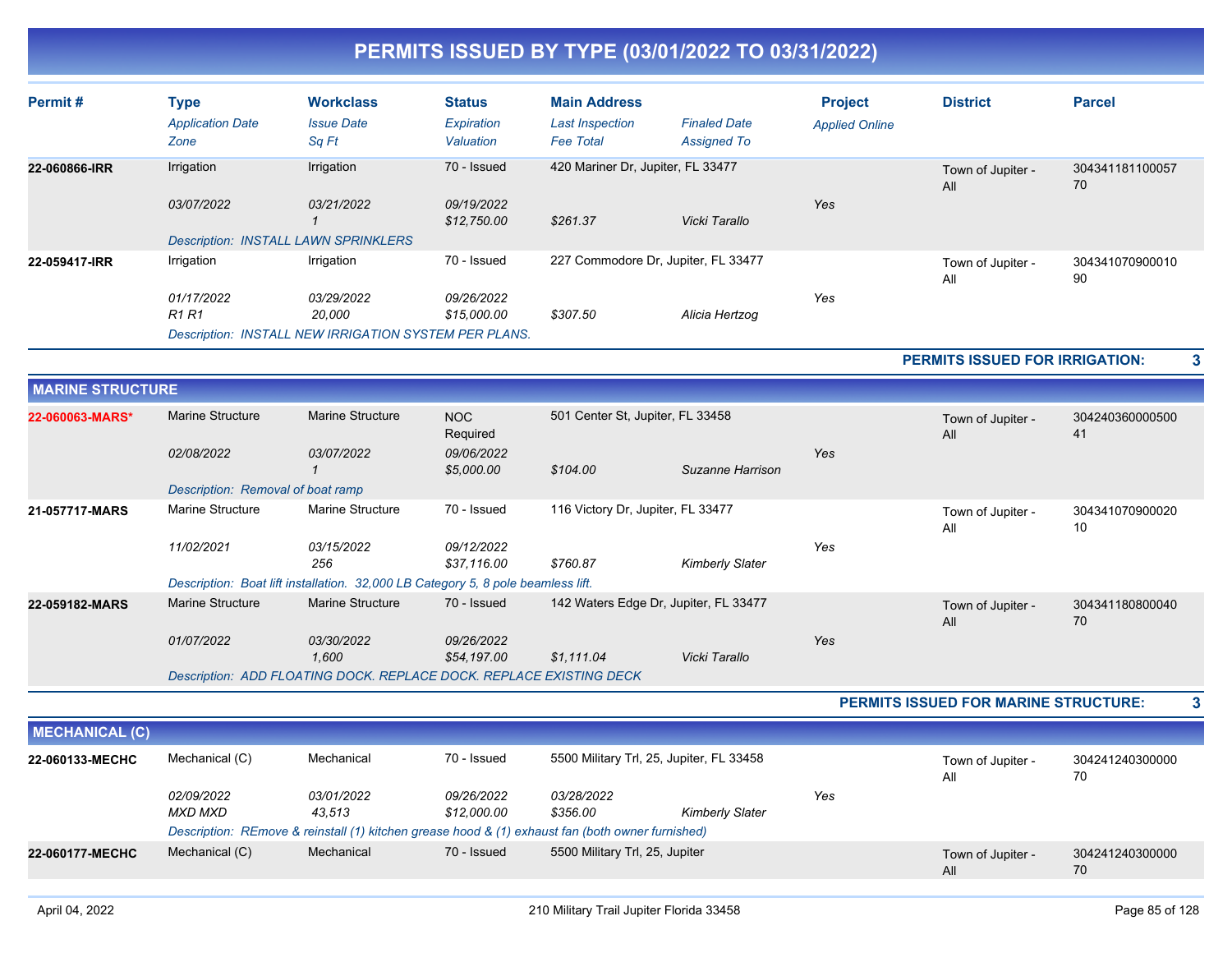| Permit#               | <b>Type</b><br><b>Application Date</b><br>Zone                                | <b>Workclass</b><br><b>Issue Date</b><br>Sa Ft                                                                                                                                                                                                                   | <b>Status</b><br>Expiration<br>Valuation | <b>Main Address</b><br><b>Last Inspection</b><br><b>Fee Total</b> | <b>Finaled Date</b><br><b>Assigned To</b>          | <b>Project</b><br><b>Applied Online</b> | <b>District</b>                           | <b>Parcel</b>         |
|-----------------------|-------------------------------------------------------------------------------|------------------------------------------------------------------------------------------------------------------------------------------------------------------------------------------------------------------------------------------------------------------|------------------------------------------|-------------------------------------------------------------------|----------------------------------------------------|-----------------------------------------|-------------------------------------------|-----------------------|
|                       | 02/10/2022<br><b>MXD MXD</b><br><b>Description: Changing Evaporator Coils</b> | 03/04/2022<br>44                                                                                                                                                                                                                                                 | 09/06/2022<br>\$127,281.00               | 03/08/2022<br>\$2,609.26                                          | <b>Kimberly Slater</b>                             | Yes                                     |                                           |                       |
| 22-060896-MECHC       | Mechanical (C)                                                                | No Fee Sub-Permit                                                                                                                                                                                                                                                | 70 - Issued                              | 602 Captains Way, Jupiter, FL 33477                               |                                                    |                                         | Town of Jupiter -<br>All                  | 304341180400006<br>02 |
|                       | 03/08/2022                                                                    | 03/10/2022<br>1,952                                                                                                                                                                                                                                              | 09/07/2022<br>\$0.00                     | 03/11/2022<br>\$0.00                                              | Alicia Hertzog                                     | Yes                                     |                                           |                       |
|                       |                                                                               | Description: PRIMARY PERMIT # 21-051664-COMM                                                                                                                                                                                                                     |                                          |                                                                   |                                                    |                                         |                                           |                       |
|                       |                                                                               | <b>NEW HVAC WITH DUCT WORK AND EQUIPMENT</b>                                                                                                                                                                                                                     |                                          |                                                                   |                                                    |                                         |                                           |                       |
| 22-061216-MECHC*      | Mechanical (C)                                                                | No Fee Sub-Permit                                                                                                                                                                                                                                                | 70 - Issued                              | 150 S Us Highway 1, Jupiter, FL 33477                             |                                                    |                                         | Town of Jupiter -<br>All                  | 304341065100100<br>10 |
|                       | 03/18/2022                                                                    | <i>03/22/2022</i>                                                                                                                                                                                                                                                | 09/19/2022                               |                                                                   |                                                    | No                                      |                                           |                       |
|                       | US-1/ICW US-1/ICW                                                             | 4,702<br>Description: ALTERATING DUCT WORK AND SUPPLYING RETURN GRILS ON EXISTING SYSTEM FOR INTERIOR ALTERATION WITH OPEN WORKSTATION AREAS ON (3)<br>SIDES OF THE CENTRAL CORE AND CONFERENCE ROOMS AND OFFICES - Truist AS PER PLANS ON MASTER 21-057224-COMM | \$0.00                                   | \$0.00                                                            | Suzanne Harrison                                   |                                         |                                           |                       |
| 22-061183-MECHC       | Mechanical (C)                                                                | No Fee Sub-Permit                                                                                                                                                                                                                                                | 70 - Issued                              | 103 S Us Highway 1, F3, Jupiter, FL<br>33477                      |                                                    |                                         | Town of Jupiter -<br>All                  | 304341061900400<br>00 |
|                       | 03/17/2022<br>C <sub>2</sub> C <sub>2</sub>                                   | 03/23/2022<br>1,012                                                                                                                                                                                                                                              | 09/26/2022<br>\$0.00                     | 03/29/2022<br>\$0.00                                              | <b>Kellie Doherty</b>                              | Yes                                     |                                           |                       |
|                       | <b>Description: Duct Alteration</b>                                           |                                                                                                                                                                                                                                                                  |                                          |                                                                   |                                                    |                                         |                                           |                       |
| 22-061143-MECHC       | Mechanical (C)                                                                | Mechanical                                                                                                                                                                                                                                                       | 70 - Issued                              | 1003 Mainsail Cir, Jupiter, FL 33477                              |                                                    |                                         | Town of Jupiter -<br>All                  | 304341160801010<br>03 |
|                       | 03/16/2022<br><b>R3 R3</b>                                                    | 03/30/2022                                                                                                                                                                                                                                                       | 09/26/2022                               |                                                                   |                                                    | Yes                                     |                                           |                       |
|                       | <b>Description: HVAC DUCT REPLACEMENT</b>                                     | 1,897                                                                                                                                                                                                                                                            | \$9,700.00                               | \$198.91                                                          | <b>Debbie Rogers</b>                               |                                         |                                           |                       |
|                       |                                                                               |                                                                                                                                                                                                                                                                  |                                          |                                                                   |                                                    |                                         | <b>PERMITS ISSUED FOR MECHANICAL (C):</b> | 6                     |
| <b>MECHANICAL (R)</b> |                                                                               |                                                                                                                                                                                                                                                                  |                                          |                                                                   |                                                    |                                         |                                           |                       |
| 22-060457-MECHR*      | Mechanical (R)                                                                | Mechanical                                                                                                                                                                                                                                                       | <b>NOC</b><br>Required                   | 18271 Jupiter Landings Dr, Jupiter, FL<br>33458                   |                                                    |                                         | Town of Jupiter -<br>All                  | 304240340600006<br>20 |
|                       | 02/21/2022                                                                    | 03/01/2022                                                                                                                                                                                                                                                       | 08/29/2022                               |                                                                   |                                                    | Yes                                     |                                           |                       |
|                       | R <sub>1</sub> -A <sub>R1</sub> -A                                            | $\mathbf{1}$                                                                                                                                                                                                                                                     | \$11,962.20                              | \$245.22                                                          | Angela Carpentiere                                 |                                         |                                           |                       |
| 22-060319-MECHR       | Mechanical (R)                                                                | Description: Replace A/C like for like, 3 ton & 7KW. Install Duct work of 11 Drops, 3 Returns, 8 Supply.<br>Mechanical                                                                                                                                           | 99 - Closed -                            | 106 Half Moon Cir, A, Jupiter, FL 33458                           |                                                    |                                         | Town of Jupiter -                         | 304241101900000       |
|                       |                                                                               |                                                                                                                                                                                                                                                                  | <b>JCDS</b>                              |                                                                   |                                                    |                                         | All                                       | 61                    |
|                       | 02/16/2022                                                                    | 03/02/2022<br>1,698                                                                                                                                                                                                                                              | 09/26/2022<br>\$8,450.00                 | 03/28/2022<br>\$173.54                                            | 03/30/2022<br><b>Building-Department Completed</b> | Yes                                     |                                           |                       |
|                       | <b>Description: HVAC DUCT REPLACEMENT</b>                                     |                                                                                                                                                                                                                                                                  |                                          |                                                                   |                                                    |                                         |                                           |                       |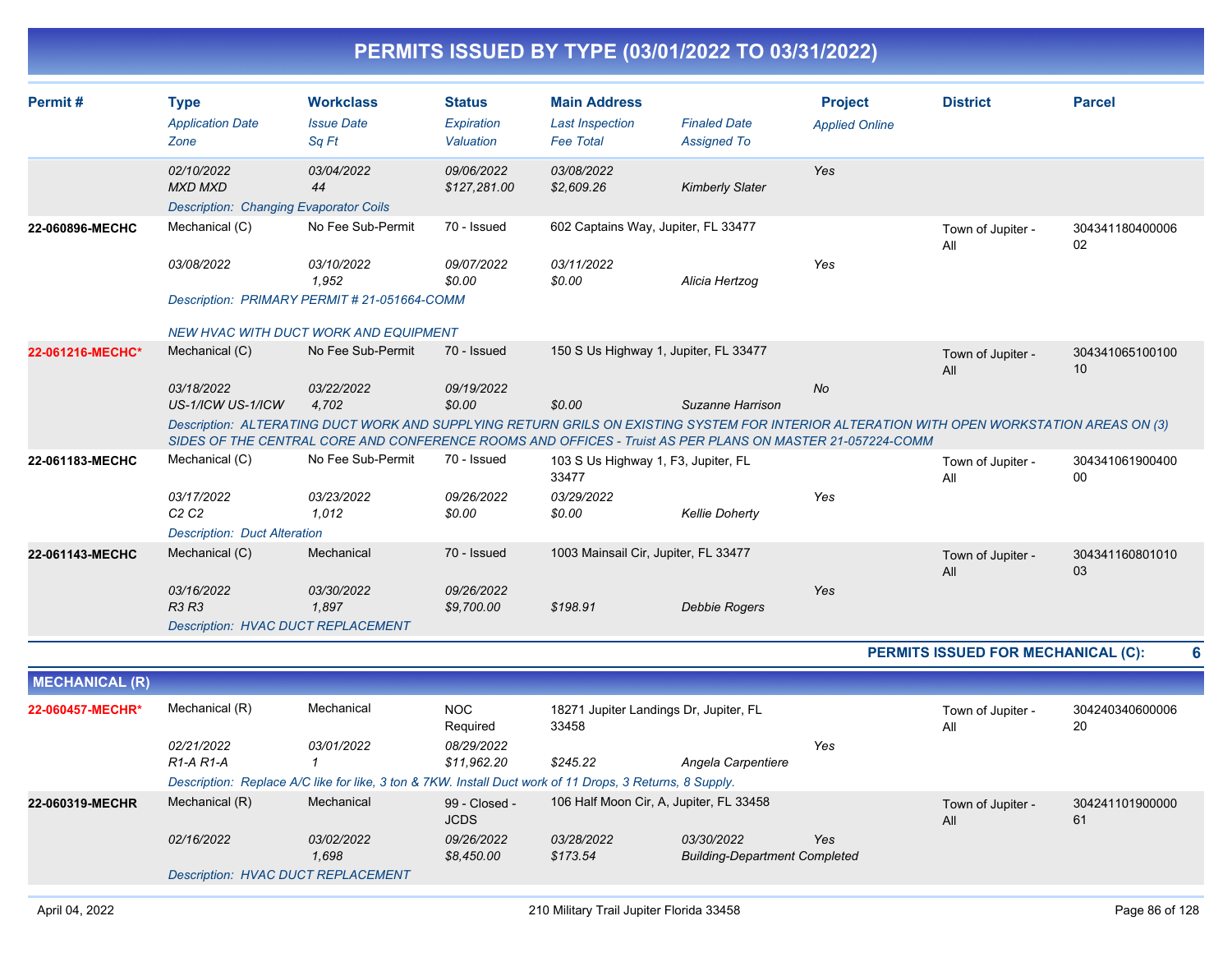| Permit#          | <b>Type</b><br><b>Application Date</b><br>Zone | <b>Workclass</b><br><b>Issue Date</b><br>Sq Ft                          | <b>Status</b><br>Expiration<br>Valuation | <b>Main Address</b><br><b>Last Inspection</b><br><b>Fee Total</b> | <b>Finaled Date</b><br><b>Assigned To</b>          | <b>Project</b><br><b>Applied Online</b> | <b>District</b>          | <b>Parcel</b>         |
|------------------|------------------------------------------------|-------------------------------------------------------------------------|------------------------------------------|-------------------------------------------------------------------|----------------------------------------------------|-----------------------------------------|--------------------------|-----------------------|
| 21-057576-MECHR  | Mechanical (R)                                 | Mechanical                                                              | 99 - Closed -<br><b>JCDS</b>             | 112 Lanitee Cir, Jupiter, FL 33458                                |                                                    |                                         | Town of Jupiter -<br>All | 304241110800000<br>60 |
|                  | 10/27/2021<br>R <sub>2</sub> R <sub>2</sub>    | 03/03/2022<br>2,394                                                     | 09/06/2022<br>\$16,000.00                | 03/09/2022<br>\$328.00                                            | 03/10/2022<br><b>Building-Department Completed</b> | Yes                                     |                          |                       |
|                  |                                                | Description: mechanical w/ductwork. add 4 bath fans, electric separate. |                                          |                                                                   |                                                    |                                         |                          |                       |
| 21-056573-MECHR  | Mechanical (R)                                 | Mechanical                                                              | 70 - Issued                              | 1474 Via Miguel, Jupiter, FL 33477                                |                                                    |                                         | Town of Jupiter -<br>All | 304341080800004<br>50 |
|                  | 09/22/2021                                     | 03/04/2022<br>1,211                                                     | 08/31/2022<br>\$5,800.00                 | \$120.00                                                          | <b>Kelly Hills</b>                                 | Yes                                     |                          |                       |
|                  | <b>Description: NEW AC INSTALLATION</b>        |                                                                         |                                          |                                                                   |                                                    |                                         |                          |                       |
| 22-060873-MECHR  | Mechanical (R)                                 | No Fee Sub-Permit                                                       | 70 - Issued                              | 351 Regatta Dr, Jupiter, FL 33477                                 |                                                    |                                         | Town of Jupiter -<br>All | 304341073200074<br>80 |
|                  | 03/07/2022                                     | <i>03/08/2022</i><br>5,065                                              | 09/06/2022<br>\$0.00                     | 03/10/2022<br>\$0.00                                              | <b>Kimberly Slater</b>                             | Yes                                     |                          |                       |
|                  |                                                | Description: add a supply drop and vent out restroom fan - per plans    |                                          |                                                                   |                                                    |                                         |                          |                       |
| 22-060027-MECHR* | Mechanical (R)                                 | No Fee Sub-Permit                                                       | 70 - Issued                              | 251 River Park Dr, Jupiter, FL 33477                              |                                                    |                                         | Town of Jupiter -<br>All | 304341170200011<br>39 |
|                  | 02/07/2022                                     | 03/09/2022<br>1.889                                                     | 09/05/2022<br>\$0.00                     | \$0.00                                                            | <b>Kimberly Slater</b>                             | Yes                                     |                          |                       |
|                  | Description: adding ac duct                    |                                                                         |                                          |                                                                   |                                                    |                                         |                          |                       |
| 22-060236-MECHR  | Mechanical (R)                                 | Mechanical                                                              | 70 - Issued                              | 157 Commodore Dr, Jupiter, FL 33477                               |                                                    |                                         | Town of Jupiter -<br>All | 304341070900007<br>60 |
|                  | 02/14/2022                                     | 03/10/2022<br>$\mathbf{1}$                                              | 09/06/2022<br>\$3,846.00                 | \$80.92                                                           | Shandre Kellerman                                  | Yes                                     |                          |                       |
|                  | Description: Install mini split a/c in garage  |                                                                         |                                          |                                                                   |                                                    |                                         |                          |                       |
| 22-060824-MECHR  | Mechanical (R)                                 | No Fee Sub-Permit                                                       | 70 - Issued                              | 1104 Mohican Blvd, Jupiter, FL 33458                              |                                                    |                                         | Town of Jupiter -<br>All | 304241020302000<br>10 |
|                  | 03/04/2022                                     | 03/11/2022<br>1,711                                                     | 09/07/2022<br>\$0.00                     | 03/28/2022<br>\$0.00                                              | Vicki Tarallo                                      | Yes                                     |                          |                       |
|                  | <b>Description: MECHANICAL PER PLANS</b>       |                                                                         |                                          |                                                                   |                                                    |                                         |                          |                       |
| 22-060568-MECHR  | Mechanical (R)                                 | Mechanical                                                              | 70 - Issued                              | 236 Grenada Dr, Jupiter, FL 33458                                 |                                                    |                                         | Town of Jupiter -<br>All | 304241230400007<br>80 |
|                  | 02/23/2022                                     | 03/14/2022<br>$\mathbf{1}$                                              | 09/28/2022<br>\$6,668.89                 | 04/01/2022<br>\$137.38                                            | Vicki Tarallo                                      | Yes                                     |                          |                       |
|                  |                                                | Description: NEW A/C INSTALL OF A 1 TON MITSUBISHI MINI-SPLIT.          |                                          |                                                                   |                                                    |                                         |                          |                       |
| 19-032733-MECHR  | Mechanical (R)                                 | Mechanical                                                              | 99 - Closed -<br><b>JCDS</b>             | 235 Hampton PI, Jupiter, FL 33458                                 |                                                    |                                         | Town of Jupiter -<br>All | 304241111500034<br>10 |
|                  | 05/21/2019<br>R <sub>2</sub> R <sub>2</sub>    | 03/23/2022<br>0                                                         | 09/20/2022<br>\$6,050.00                 | 03/24/2022<br>\$125.00                                            | 03/25/2022<br><b>Building-Department Completed</b> | Yes                                     |                          |                       |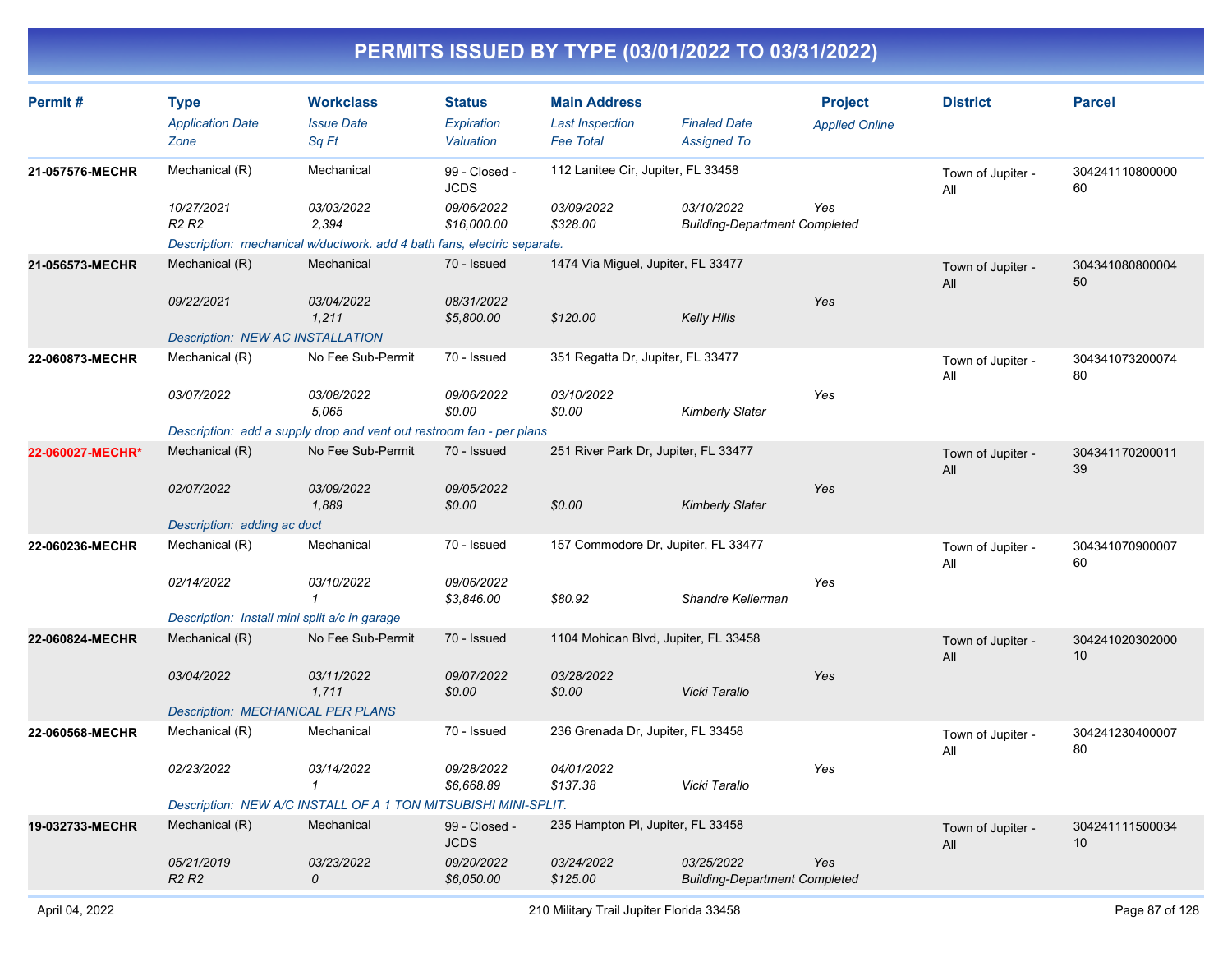|                     |                                                |                                                                                                |                                          |                                                                   | PERMITS ISSUED BY TYPE (03/01/2022 TO 03/31/2022) |                                         |                                    |                       |
|---------------------|------------------------------------------------|------------------------------------------------------------------------------------------------|------------------------------------------|-------------------------------------------------------------------|---------------------------------------------------|-----------------------------------------|------------------------------------|-----------------------|
| Permit#             | <b>Type</b><br><b>Application Date</b><br>Zone | <b>Workclass</b><br><b>Issue Date</b><br>Sq Ft                                                 | <b>Status</b><br>Expiration<br>Valuation | <b>Main Address</b><br><b>Last Inspection</b><br><b>Fee Total</b> | <b>Finaled Date</b><br><b>Assigned To</b>         | <b>Project</b><br><b>Applied Online</b> | <b>District</b>                    | <b>Parcel</b>         |
|                     |                                                | Description: CHANGE OUT RESIDENTIAL DUCTWORK                                                   |                                          |                                                                   |                                                   |                                         |                                    |                       |
| 22-059702-MECHR     | Mechanical (R)                                 | No Fee Sub-Permit                                                                              | 70 - Issued                              | 171 Regatta Dr, Jupiter, FL 33477                                 |                                                   |                                         | Town of Jupiter -<br>All           | 304341072200071<br>00 |
|                     | 01/27/2022                                     | 03/24/2022<br>4.160                                                                            | 09/21/2022<br>\$0.00                     | 03/25/2022<br>\$0.00                                              | Suzanne Harrison                                  | Yes                                     |                                    |                       |
|                     |                                                | <b>Description: HVAC WITH DUCT WORK</b>                                                        |                                          |                                                                   |                                                   |                                         |                                    |                       |
| 22-060842-MECHR     | Mechanical (R)                                 | Mechanical                                                                                     | 70 - Issued                              | 137 S Hampton Dr, Jupiter, FL 33458                               |                                                   |                                         | Town of Jupiter -<br>All           | 304241111500003<br>30 |
|                     | 03/04/2022                                     | 03/29/2022                                                                                     | 09/25/2022<br>\$5,850.00                 | \$121.00                                                          | Alicia Hertzog                                    | Yes                                     |                                    |                       |
|                     |                                                | Description: Replace A/C Ducts - 10 Supply, Replace 1 Return Duct, Install 2 new Return Ducts, |                                          |                                                                   |                                                   |                                         |                                    |                       |
| 22-061357-MECHR*    | Mechanical (R)                                 | Mechanical                                                                                     | <b>NOC</b><br>Required                   | 708 Weldwood Rd, Jupiter, FL 33458                                |                                                   |                                         | Town of Jupiter -<br>All           | 304241011500000<br>10 |
|                     | 03/23/2022                                     | 03/29/2022                                                                                     | 09/26/2022<br>\$7,200.00                 | \$148.16                                                          | Angela Carpentiere                                | Yes                                     |                                    |                       |
|                     |                                                | Description: REPLACE DUCT LIKE FOR LIKE. 15 DROPS.                                             |                                          |                                                                   |                                                   |                                         |                                    |                       |
|                     |                                                |                                                                                                |                                          |                                                                   |                                                   |                                         | PERMITS ISSUED FOR MECHANICAL (R): | 13                    |
| <b>PLUMBING (C)</b> |                                                |                                                                                                |                                          |                                                                   |                                                   |                                         |                                    |                       |
| 22-060795-PLUMC     | Plumbing (C)                                   | No Fee Sub-Permit                                                                              | 70 - Issued                              |                                                                   | 4600 Military Trl, 107, Jupiter, FL 33458         |                                         | Town of Jupiter -<br>All           | 304241242200110<br>70 |
|                     | 03/03/2022<br><b>MXD MXD</b>                   | 03/04/2022<br>1.036                                                                            | 09/19/2022<br>\$0.00                     | 03/23/2022<br>\$0.00                                              | <b>Kimberly Slater</b>                            | Yes                                     |                                    |                       |
|                     |                                                | Description: Interior medical office ADA bathroom                                              |                                          |                                                                   |                                                   |                                         |                                    |                       |
| 22-060703-PLUMC     | Plumbing (C)                                   | Plumbing                                                                                       | 70 - Issued                              | 3755 Military Trl, A-11,                                          |                                                   |                                         | Town of Jupiter -<br>All           | 304241131200000<br>40 |
|                     | 03/01/2022<br>C2C2                             | 03/04/2022<br>0                                                                                | 08/31/2022<br>\$1,375.00                 | \$79.00                                                           | <b>Kimberly Slater</b>                            | Yes                                     |                                    |                       |
|                     |                                                | Description: Replace Backflow Preventer located rear wall by door A-11                         |                                          |                                                                   |                                                   |                                         |                                    |                       |
| 22-060445-PLUMC     | Plumbing (C)                                   | Plumbing                                                                                       | 99 - Closed -<br><b>JCDS</b>             | 1300 S A1A, 116, Jupiter, FL 33477                                |                                                   |                                         | Town of Jupiter -<br>All           | 304341081500011<br>60 |

**22-059649-PLUMC**

Plumbing (C) No Fee Sub-Permit 70 - Issued 601 South Seas Dr, 304, Jupiter, FL 33477 Town of Jupiter - 304341160500630

*Yes*

*Yes*

All

 *1 \$2,270.00 \$79.00 Building-Department Completed*

 *1 \$0.00 \$0.00 Kimberly Slater*

*02/18/2022 03/04/2022 09/13/2022 03/17/2022 03/18/2022*

*Description: INSTALL NEW SHOWER CURB, PRO SLOPE AND VINYL SHOWER PAN LINER*

*01/25/2022 03/07/2022 09/06/2022 03/08/2022*

40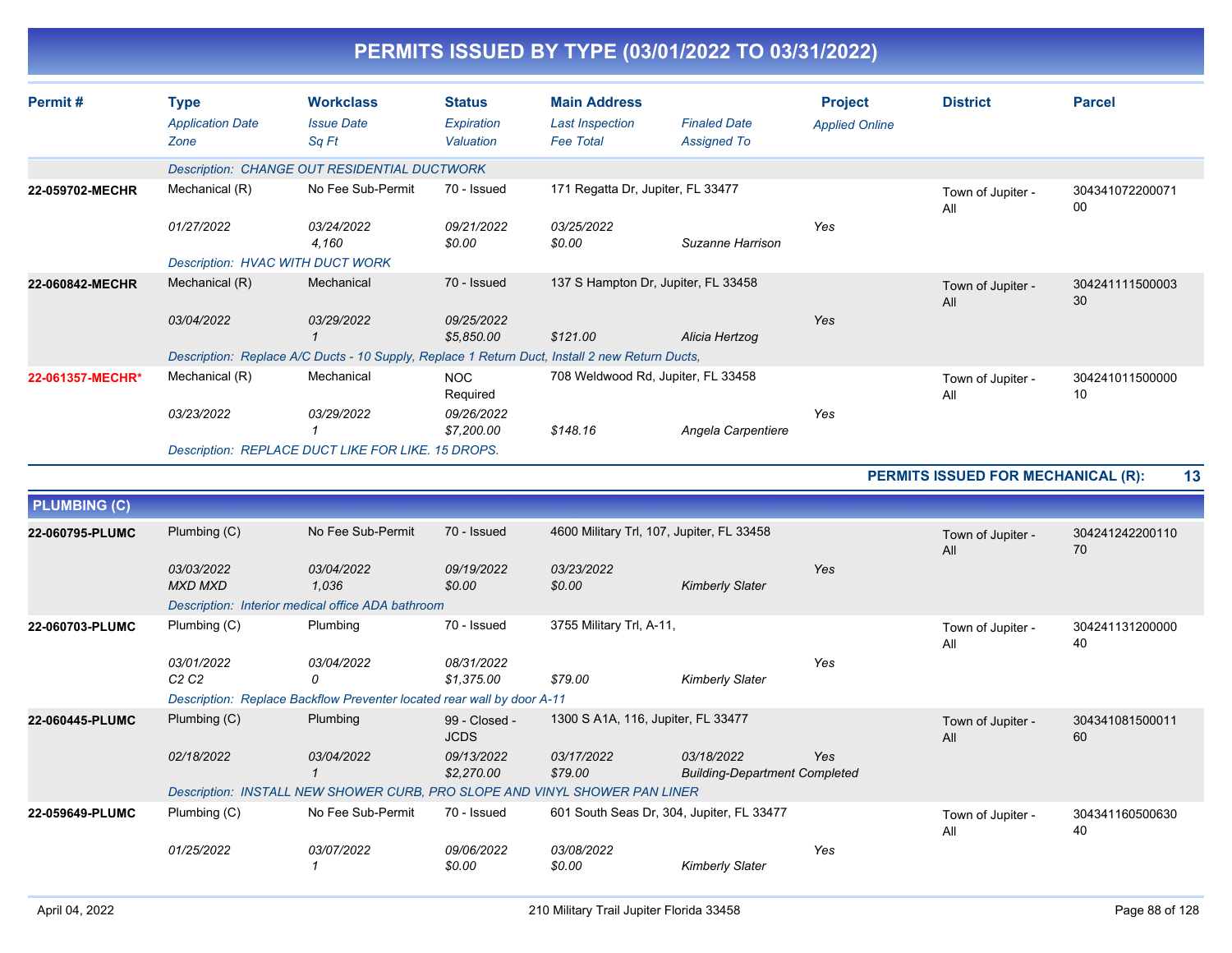| Permit#         | <b>Type</b><br><b>Application Date</b><br>Zone | <b>Workclass</b><br><b>Issue Date</b><br>Sq Ft                                                                    | <b>Status</b><br>Expiration<br>Valuation | <b>Main Address</b><br><b>Last Inspection</b><br><b>Fee Total</b> | <b>Finaled Date</b><br><b>Assigned To</b> | <b>Project</b><br><b>Applied Online</b> | <b>District</b>          | <b>Parcel</b>         |
|-----------------|------------------------------------------------|-------------------------------------------------------------------------------------------------------------------|------------------------------------------|-------------------------------------------------------------------|-------------------------------------------|-----------------------------------------|--------------------------|-----------------------|
|                 | Description: plumbing for master plan          |                                                                                                                   |                                          |                                                                   |                                           |                                         |                          |                       |
| 22-060797-PLUMC | Plumbing (C)                                   | Plumbing                                                                                                          | 70 - Issued                              | 2101 Marina Isle Way, 103, Jupiter, FL<br>33477                   |                                           |                                         | Town of Jupiter -<br>All | 304341201102110<br>30 |
|                 | 03/03/2022                                     | 03/09/2022<br>$\overline{4}$                                                                                      | 09/06/2022<br>\$500.00                   | \$79.00                                                           | <b>Kelly Hills</b>                        | Yes                                     |                          |                       |
|                 | <b>Description: MOVING KITCHEN SINK</b>        |                                                                                                                   |                                          |                                                                   |                                           |                                         |                          |                       |
| 22-060963-PLUMC | Plumbing (C)                                   | No Fee Sub-Permit                                                                                                 | 70 - Issued                              |                                                                   | 501 South Seas Dr, 406, Jupiter, FL 33477 |                                         | Town of Jupiter -<br>All | 304341160500540<br>60 |
|                 | 03/09/2022                                     | 03/10/2022<br>1.385                                                                                               | 09/13/2022<br>\$0.00                     | 03/17/2022<br>\$0.00                                              | Kelly Hills                               | Yes                                     |                          |                       |
|                 |                                                | Description: Remove and Replace 2 showers and sinks                                                               |                                          |                                                                   |                                           |                                         |                          |                       |
| 22-060691-PLUMC | Plumbing (C)                                   | No Fee Sub-Permit                                                                                                 | 70 - Issued                              | 300 N A1A, H102, Jupiter, FL 33477                                |                                           |                                         | Town of Jupiter -<br>All | 304341050400810<br>20 |
|                 | 03/01/2022<br><b>R3 R3</b>                     | 03/11/2022<br>200                                                                                                 | 09/12/2022<br>\$0.00                     | 03/15/2022<br>\$0.00                                              | Vicki Tarallo                             | Yes                                     |                          |                       |
|                 | <b>Description: PLUMBING PER PLAN</b>          |                                                                                                                   |                                          |                                                                   |                                           |                                         |                          |                       |
| 22-061058-PLUMC | Plumbing (C)                                   | No Fee Sub-Permit                                                                                                 | 70 - Issued                              | 33458                                                             | 108 W Pigeon Plum Dr, 106, Jupiter, FL    |                                         | Town of Jupiter -<br>All | 304241121900810<br>60 |
|                 | 03/14/2022                                     | 03/14/2022<br>600                                                                                                 | 09/21/2022<br>\$0.00                     | 03/25/2022<br>\$0.00                                              | Suzanne Harrison                          | Yes                                     |                          |                       |
|                 |                                                | Description: Install shower pan, detach and reconnect kitchen and bathroom plumbing fixtures in existing location |                                          |                                                                   |                                           |                                         |                          |                       |
| 22-061187-PLUMC | Plumbing (C)                                   | No Fee Sub-Permit                                                                                                 | 70 - Issued                              | 3000 S A1A, 602, Jupiter, FL 33477                                |                                           |                                         | Town of Jupiter -<br>All | 304341084000060<br>20 |
|                 | 03/17/2022                                     | 03/17/2022<br>15                                                                                                  | 09/20/2022<br>\$0.00                     | 03/24/2022<br>\$0.00                                              | Vicki Tarallo                             | Yes                                     |                          |                       |
|                 | <b>Description: PLUMBING PER PLANS</b>         |                                                                                                                   |                                          |                                                                   |                                           |                                         |                          |                       |
| 22-061366-PLUMC | Plumbing (C)                                   | No Fee Sub-Permit                                                                                                 | 70 - Issued                              | 1300 S A1A, 313, Jupiter, FL 33477                                |                                           |                                         | Town of Jupiter -<br>All | 304341081500031<br>30 |
|                 | 03/23/2022                                     | 03/25/2022<br>1,485                                                                                               | 09/21/2022<br>\$0.00                     | \$0.00                                                            | Vicki Tarallo                             | Yes                                     |                          |                       |
|                 | <b>Description: PLUMBING PER PLANS</b>         |                                                                                                                   |                                          |                                                                   |                                           |                                         |                          |                       |

**PERMITS ISSUED FOR PLUMBING (C): 10**

| <b>PLUMBING (R)</b> |                                             |                   |                      |                                     |                        |     |                          |                       |
|---------------------|---------------------------------------------|-------------------|----------------------|-------------------------------------|------------------------|-----|--------------------------|-----------------------|
| 22-060680-PLUMR     | Plumbing (R)                                | No Fee Sub-Permit | 70 - Issued          | 105 Commodore Dr. Jupiter, FL 33477 |                        |     | Town of Jupiter -<br>All | 304341070900001<br>70 |
|                     | 02/28/2022<br>R <sub>1</sub> R <sub>1</sub> | 03/01/2022        | 08/31/2022<br>\$0.00 | <i>03/04/2022</i><br>\$0.00         | <b>Kimberly Slater</b> | Yes |                          |                       |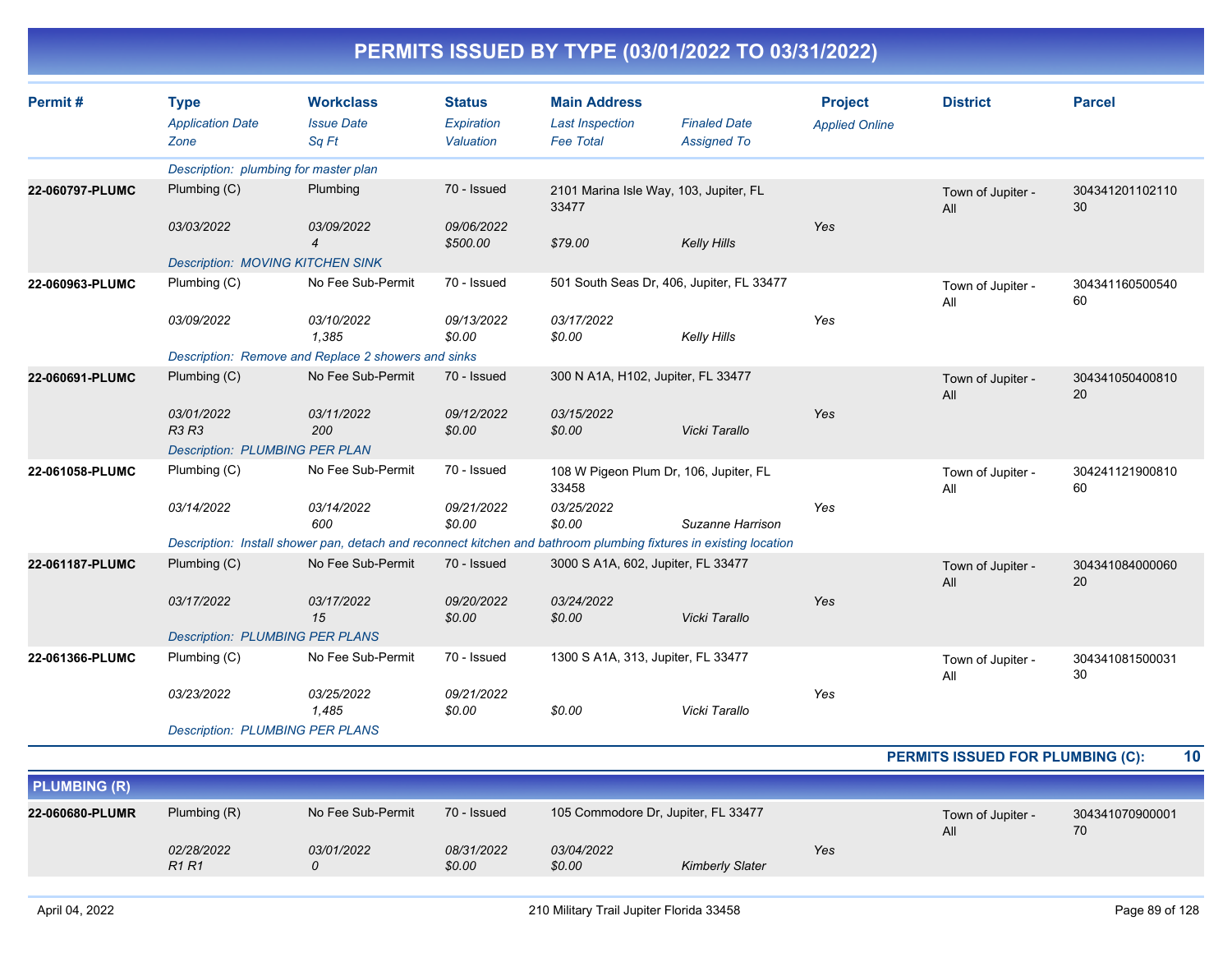|                  | PERMITS ISSUED BY TYPE (03/01/2022 TO 03/31/2022) |                                                                                             |                                          |                                                                   |                                                                                                                                           |                                         |                          |                       |  |  |
|------------------|---------------------------------------------------|---------------------------------------------------------------------------------------------|------------------------------------------|-------------------------------------------------------------------|-------------------------------------------------------------------------------------------------------------------------------------------|-----------------------------------------|--------------------------|-----------------------|--|--|
| Permit#          | <b>Type</b><br><b>Application Date</b><br>Zone    | <b>Workclass</b><br><b>Issue Date</b><br>Sq Ft                                              | <b>Status</b><br>Expiration<br>Valuation | <b>Main Address</b><br><b>Last Inspection</b><br><b>Fee Total</b> | <b>Finaled Date</b><br><b>Assigned To</b>                                                                                                 | <b>Project</b><br><b>Applied Online</b> | <b>District</b>          | <b>Parcel</b>         |  |  |
|                  |                                                   | Description: Complete plumbing for new residence                                            |                                          |                                                                   |                                                                                                                                           |                                         |                          |                       |  |  |
| 22-060220-PLUMR  | Plumbing (R)                                      | Pool                                                                                        | 70 - Issued                              | 128 Dunmore Dr, Jupiter, FL 33458                                 |                                                                                                                                           |                                         | Town of Jupiter -<br>All | 304241132300031<br>30 |  |  |
|                  | 02/12/2022<br><b>MXD MXD</b>                      | 03/01/2022<br>1                                                                             | 08/29/2022<br>\$0.00                     | \$0.00                                                            | Shandre Kellerman                                                                                                                         | No                                      |                          |                       |  |  |
|                  |                                                   | Description: PLUMBING FOR Build pool with paver deck AS PER PLANS ON MASTER 22-059965-POOLR |                                          |                                                                   |                                                                                                                                           |                                         |                          |                       |  |  |
| 22-060186-PLUMR* | Plumbing (R)                                      | Plumbing                                                                                    | <b>NOC</b><br>Required                   | 237 Hampton PI, Jupiter, FL 33458                                 |                                                                                                                                           |                                         | Town of Jupiter -<br>All | 304241111500034<br>20 |  |  |
|                  | 02/11/2022                                        | 03/01/2022<br>1,975                                                                         | 08/29/2022<br>\$7,500.00                 | \$154.25                                                          | Vicki Tarallo                                                                                                                             | Yes                                     |                          |                       |  |  |
|                  |                                                   | <b>Description: REPIPE THE EXISTING WATER SYSTEM</b>                                        |                                          |                                                                   |                                                                                                                                           |                                         |                          |                       |  |  |
| 22-060446-PLUMR  | Plumbing (R)                                      | Plumbing                                                                                    | 99 - Closed -<br><b>JCDS</b>             | 103 Albacore Ln, Jupiter, FL 33477                                |                                                                                                                                           |                                         | Town of Jupiter -<br>All | 304341080500301<br>10 |  |  |
|                  | 02/18/2022                                        | 03/01/2022<br>2,402                                                                         | 09/20/2022<br>\$2,459.00                 | 03/24/2022<br>\$79.00                                             | 03/25/2022<br><b>Building-Department Completed</b>                                                                                        | Yes                                     |                          |                       |  |  |
|                  |                                                   |                                                                                             |                                          |                                                                   | Description: RE-ROUTE 3/4" PEX WATER LINE FROM GARAGE TO WATER HEATER IN KITCHEN TO ELIMINATE LEAK IN SLAB                                |                                         |                          |                       |  |  |
| 22-060442-PLUMR  | Plumbing (R)                                      | Pool                                                                                        | 70 - Issued                              | 133 Regatta Dr, Jupiter, FL 33477                                 |                                                                                                                                           |                                         | Town of Jupiter -<br>All | 304341180200022<br>40 |  |  |
|                  | 02/18/2022<br><b>R1 R1</b>                        | 03/03/2022<br>135                                                                           | 08/30/2022<br>\$0.00                     | \$0.00                                                            | <b>Kelly Hills</b>                                                                                                                        | No                                      |                          |                       |  |  |
|                  | <b>Description: Front Entry Fountain</b>          |                                                                                             |                                          |                                                                   |                                                                                                                                           |                                         |                          |                       |  |  |
| 21-058909-PLUMR  | Plumbing (R)                                      | Pool                                                                                        | 70 - Issued                              | 149 Citadel Cir, Jupiter, FL 33458                                |                                                                                                                                           |                                         | Town of Jupiter -<br>All | 304240320100002<br>90 |  |  |
|                  | 12/22/2021<br><b>RR RR</b>                        | 03/04/2022<br>530                                                                           | 09/26/2022<br>\$0.00                     | 03/30/2022<br>\$0.00                                              | Shandre Kellerman                                                                                                                         | No                                      |                          |                       |  |  |
|                  |                                                   |                                                                                             |                                          |                                                                   | Description: PLUMBING FOR New Construction for a pool, spa, deck AS PER PLANS ON MASTER 21-058844-POOLR                                   |                                         |                          |                       |  |  |
| 21-057345-PLUMR  | Plumbing (R)                                      | Pool                                                                                        | 70 - Issued                              | 288 Carina Dr, Jupiter, FL 33478                                  |                                                                                                                                           |                                         | Town of Jupiter -<br>All | 304241080200007<br>50 |  |  |
|                  | 10/19/2021<br><b>R1 R1</b>                        | 03/04/2022<br>609                                                                           | 08/31/2022<br>\$0.00                     | \$0.00                                                            | Shandre Kellerman                                                                                                                         | No                                      |                          |                       |  |  |
|                  |                                                   |                                                                                             |                                          |                                                                   | Description: PLUMBING FOR Pool 17'x34' Gallons 20,499; Spa 5'x8' gallons 1,078; Pavers set on sand AS PER PLANS ON MASTER 21-056843-POOLR |                                         |                          |                       |  |  |
| 22-060233-PLUMR  | Plumbing (R)                                      | Pool                                                                                        | 70 - Issued                              |                                                                   | 106 Cinder Dunes Pt, Jupiter, FL 33478                                                                                                    |                                         | Town of Jupiter -<br>All | 304240320600025<br>10 |  |  |
|                  | 02/14/2022                                        | 03/04/2022                                                                                  | 09/19/2022                               | 03/23/2022                                                        |                                                                                                                                           | No                                      |                          |                       |  |  |
|                  | R1 R1                                             | 480                                                                                         | \$0.00                                   | \$0.00                                                            | Shandre Kellerman                                                                                                                         |                                         |                          |                       |  |  |
|                  |                                                   |                                                                                             |                                          |                                                                   | Description: POOL PERIMETER PIPING FOR Inground Gunite Pool/Spa and Paver Deck AS PER PLANS ON MASTER 22-060079-POOLR                     |                                         |                          |                       |  |  |
| 22-060622-PLUMR  | Plumbing (R)                                      | Plumbing                                                                                    | 70 - Issued                              | 187 Hampton PI, Jupiter, FL 33458                                 |                                                                                                                                           |                                         | Town of Jupiter -<br>All | 304241111500038<br>60 |  |  |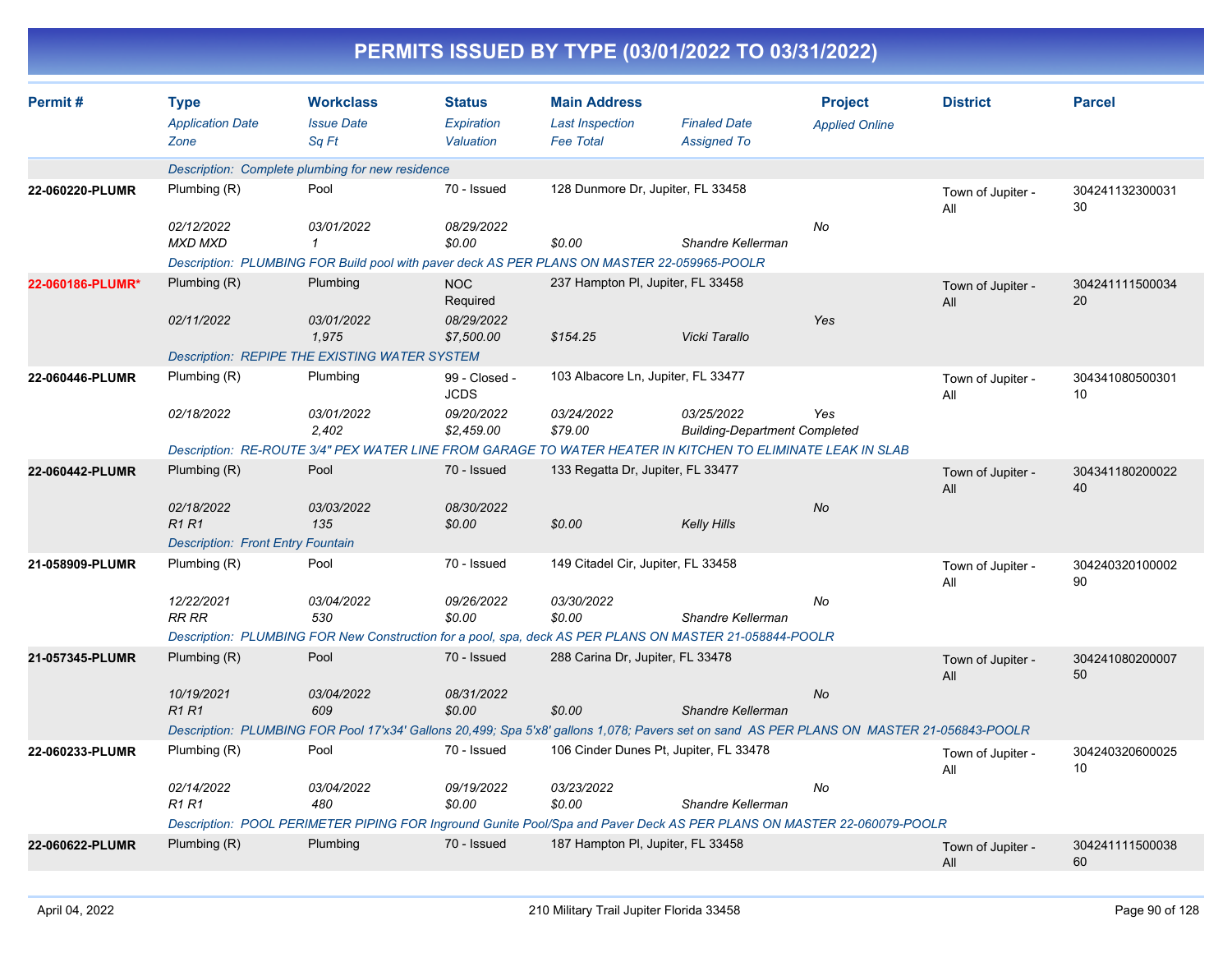| PERMITS ISSUED BY TYPE (03/01/2022 TO 03/31/2022) |                                                             |                                                                                                                            |                                          |                                                                   |                                                                  |                                         |                          |                       |  |  |
|---------------------------------------------------|-------------------------------------------------------------|----------------------------------------------------------------------------------------------------------------------------|------------------------------------------|-------------------------------------------------------------------|------------------------------------------------------------------|-----------------------------------------|--------------------------|-----------------------|--|--|
| Permit#                                           | <b>Type</b><br><b>Application Date</b><br>Zone              | <b>Workclass</b><br><b>Issue Date</b><br>Sq Ft                                                                             | <b>Status</b><br>Expiration<br>Valuation | <b>Main Address</b><br><b>Last Inspection</b><br><b>Fee Total</b> | <b>Finaled Date</b><br><b>Assigned To</b>                        | <b>Project</b><br><b>Applied Online</b> | <b>District</b>          | <b>Parcel</b>         |  |  |
|                                                   | 02/25/2022                                                  | 03/04/2022<br>1,975<br>Description: REPIPE THE EXISTING WATER SYSTEM FROM POLYBUTYLENE TO PEX                              | 09/28/2022<br>\$7,500.00                 | 04/01/2022<br>\$154.25                                            | <b>Kelly Hills</b>                                               | Yes                                     |                          |                       |  |  |
| 22-060864-PLUMR                                   | Plumbing (R)<br>03/07/2022<br><b>R1 R1</b>                  | Pool<br>03/07/2022<br>1,931<br>Description: 379 EAGLE - New pool, spa, deck, gas heater                                    | 70 - Issued<br>09/03/2022<br>\$0.00      | 379 Eagle Dr, Jupiter, FL 33477<br>\$0.00                         | Alicia Hertzog                                                   | No                                      | Town of Jupiter -<br>All | 304341180700055<br>00 |  |  |
| 22-060641-PLUMR                                   | Plumbing (R)<br>02/25/2022                                  | No Fee Sub-Permit<br>03/07/2022<br>$\Omega$<br>Description: General plumbing new construction per plans and plumbing codes | 70 - Issued<br>09/06/2022<br>\$0.00      | 381 Eagle Dr, Jupiter, FL 33477<br>03/10/2022<br>\$0.00           | <b>Kimberly Slater</b>                                           | Yes                                     | Town of Jupiter -<br>All | 304341180700055<br>00 |  |  |
| 22-060856-PLUMR                                   | Plumbing (R)<br>03/07/2022<br><b>R1 R1</b>                  | Pool<br>03/07/2022<br>989<br>Description: 381 EAGLE DR - New Pool, Spa, gas heater                                         | 70 - Issued<br>09/03/2022<br>\$0.00      | 381 Eagle Dr, Jupiter, FL 33477<br>\$0.00                         | <b>Kimberly Slater</b>                                           | No                                      | Town of Jupiter -<br>All | 304341180700055<br>00 |  |  |
| 22-060428-PLUMR                                   | Plumbing (R)<br>02/18/2022                                  | No Fee Sub-Permit<br>03/07/2022<br>$\mathbf{1}$<br>Description: Plumbing as per master plan ON MASTER 22-059921-BLDR       | 70 - Issued<br>09/06/2022<br>\$0.00      | 03/09/2022<br>\$0.00                                              | 108 Waters Edge Dr, Jupiter, FL 33477<br>Shandre Kellerman       | Yes                                     | Town of Jupiter -<br>All | 304341180800042<br>20 |  |  |
| 22-060894-PLUMR                                   | Plumbing (R)<br>03/08/2022<br>R <sub>2</sub> R <sub>2</sub> | Pool<br>03/08/2022<br>250<br>Description: 10' X 25' IN GROUND POOL WITH PAVERS DECKING                                     | 70 - Issued<br>09/04/2022<br>\$0.00      | \$0.00                                                            | 145 Beach Summit Ct, Jupiter, FL 33477<br><b>Kimberly Slater</b> | No                                      | Town of Jupiter -<br>All | 304341160200010<br>50 |  |  |
| 22-060895-PLUMR                                   | Plumbing (R)<br>03/08/2022                                  | No Fee Sub-Permit<br>03/08/2022<br>0<br>Description: complete plumbing for renovation                                      | 70 - Issued<br>09/27/2022<br>\$0.00      | 03/31/2022<br>\$0.00                                              | 110 Waters Edge Dr, Jupiter, FL 33477<br><b>Kimberly Slater</b>  | Yes                                     | Town of Jupiter -<br>All | 304341180800042<br>10 |  |  |
| 21-057454-PLUMR                                   | Plumbing (R)<br>10/21/2021                                  | Plumbing<br>03/08/2022<br>3<br>Description: Install pool heat pump for pool                                                | 70 - Issued<br>09/06/2022<br>\$3,500.00  | 108 Olympus Way, Jupiter, FL 33477<br>03/10/2022<br>\$79.00       | Shandre Kellerman                                                | Yes                                     | Town of Jupiter -<br>All | 304341080600200<br>50 |  |  |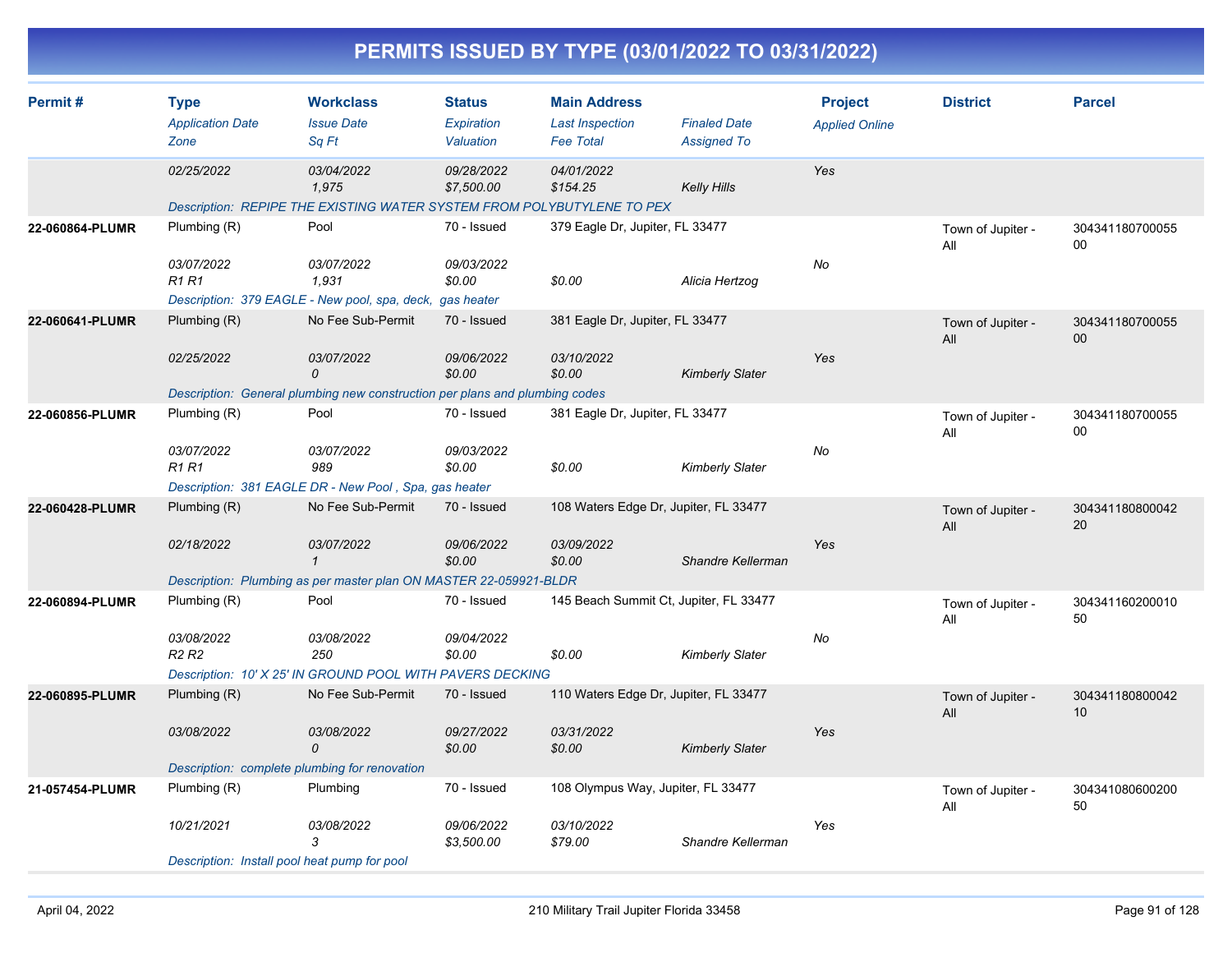| Permit#          | <b>Type</b><br><b>Application Date</b><br>Zone                                                            | <b>Workclass</b><br><b>Issue Date</b><br>Sq Ft                                                                                                                  | <b>Status</b><br>Expiration<br>Valuation | <b>Main Address</b><br><b>Last Inspection</b><br><b>Fee Total</b> | <b>Finaled Date</b><br><b>Assigned To</b> | <b>Project</b><br><b>Applied Online</b> | <b>District</b>          | <b>Parcel</b>         |
|------------------|-----------------------------------------------------------------------------------------------------------|-----------------------------------------------------------------------------------------------------------------------------------------------------------------|------------------------------------------|-------------------------------------------------------------------|-------------------------------------------|-----------------------------------------|--------------------------|-----------------------|
| 22-060638-PLUMR  | Plumbing (R)<br>02/25/2022<br>R3 R3<br><b>Description: BACK FLOW PREVENTER</b>                            | Plumbing<br>03/08/2022<br>$\mathcal{O}$                                                                                                                         | 70 - Issued<br>09/06/2022<br>\$1,200.00  | 201 Xanadu PI, Jupiter, FL 33477<br>\$79.00                       | Suzanne Harrison                          | Yes                                     | Town of Jupiter -<br>All | 304341080400000<br>60 |
| 22-060913-PLUMR  | # ZURN 720 A<br>Plumbing (R)<br>03/08/2022<br><b>R1 R1</b>                                                | No Fee Sub-Permit<br>03/08/2022<br>350<br>Description: three bathroom retile and reinstallation of fixtures                                                     | 70 - Issued<br>09/12/2022<br>\$23,500.00 | 119 Pennock Trace Dr, Jupiter, FL 33458<br>03/15/2022<br>\$0.00   | Suzanne Harrison                          | No                                      | Town of Jupiter -<br>All | 304241013600001<br>40 |
| 21-058948-PLUMR* | Plumbing (R)<br>12/27/2021<br>R <sub>2</sub> R <sub>2</sub>                                               | No Fee Sub-Permit<br>03/09/2022<br>2.400<br>Description: Plumbing remodel for master bathroom and kitchen. All plumbing is in same location.                    | 70 - Issued<br>09/06/2022<br>\$0.00      | 251 River Park Dr, Jupiter, FL 33477<br>\$0.00                    | <b>Kimberly Slater</b>                    | Yes                                     | Town of Jupiter -<br>All | 304341170200011<br>39 |
| 22-060916-PLUMR  | Plumbing (R)<br>03/08/2022<br><b>R1 R1</b><br>Description: Auto pool fill<br>Page 4 of 4 on pool drawings | No Fee Sub-Permit<br>03/09/2022<br>0                                                                                                                            | 70 - Issued<br>09/06/2022<br>\$0.00      | 381 Eagle Dr, Jupiter, FL 33477<br>\$0.00                         | <b>Kimberly Slater</b>                    | Yes                                     | Town of Jupiter -<br>All | 304341180700055<br>00 |
| 22-060996-PLUMR  | Plumbing $(R)$<br>03/10/2022<br><b>R1 R1</b><br>Description: Pool and Spa, Deck by others                 | Pool<br>03/10/2022<br>$\mathcal I$                                                                                                                              | 70 - Issued<br>09/06/2022<br>\$0.00      | 104 Victory Dr, Jupiter, FL 33477<br>\$0.00                       | <b>Kimberly Slater</b>                    | <b>No</b>                               | Town of Jupiter -<br>All | 304341070900020<br>70 |
| 22-060032-PLUMR  | Plumbing (R)<br>02/07/2022<br>R2 R2                                                                       | Pool<br>03/11/2022<br>406<br>Description: PLUMBING FOR Pool, Spa, paver deck by others, electrical by others, gas heater AS PER PLANS ON MASTER 22-059825-POOLR | 70 - Issued<br>09/07/2022<br>\$0.00      | 201 Echo Dr, Jupiter, FL 33458<br>\$0.00                          | Shandre Kellerman                         | <b>No</b>                               | Town of Jupiter -<br>All | 304241111600000<br>10 |
| 22-059430-PLUMR  | Plumbing (R)<br>01/18/2022<br><b>R1 R1</b>                                                                | Pool<br>03/11/2022<br>94<br>Description: PLUMBING FOR Install in ground pool, and paver deck. AS PER PLANS ON MASTER 21-058475-POOLR                            | 70 - Issued<br>09/07/2022<br>\$0.00      | 284 Carina Dr, Jupiter, FL 33478<br>\$0.00                        | Shandre Kellerman                         | <b>No</b>                               | Town of Jupiter -<br>All | 304241080200007<br>60 |
| 22-061017-PLUMR  | Plumbing (R)                                                                                              | Pool                                                                                                                                                            | 70 - Issued                              | 110 Cinder Dunes Pt, Jupiter, FL 33478                            |                                           |                                         | Town of Jupiter -<br>All | 304240320600025<br>00 |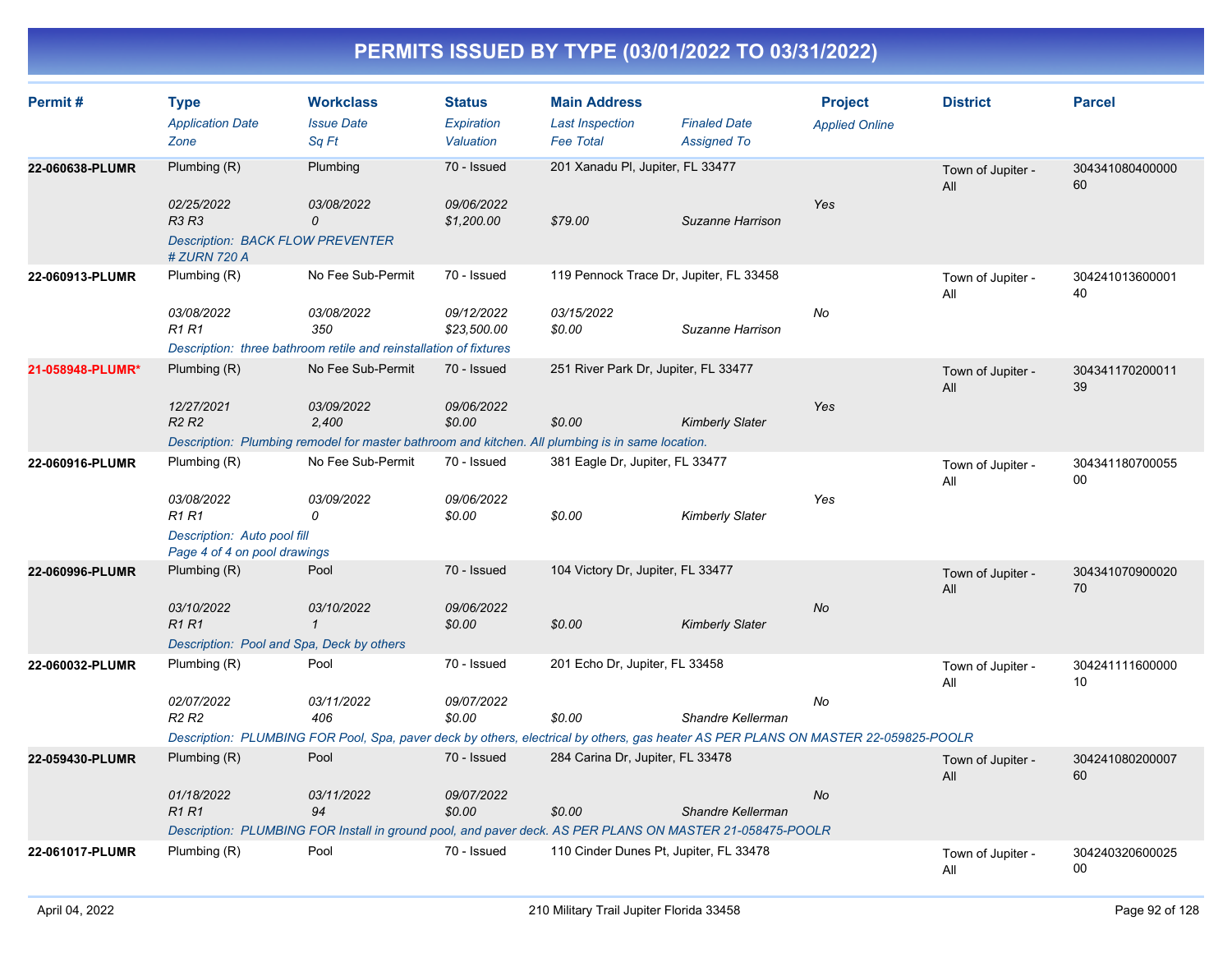| PERMITS ISSUED BY TYPE (03/01/2022 TO 03/31/2022) |  |
|---------------------------------------------------|--|
|                                                   |  |

| Permit#         | <b>Type</b><br><b>Application Date</b><br>Zone | <b>Workclass</b><br><b>Issue Date</b><br>Sq Ft                                                                      | <b>Status</b><br>Expiration<br>Valuation | <b>Main Address</b><br><b>Last Inspection</b><br><b>Fee Total</b> | <b>Finaled Date</b><br><b>Assigned To</b> | <b>Project</b><br><b>Applied Online</b> | <b>District</b>          | <b>Parcel</b>             |
|-----------------|------------------------------------------------|---------------------------------------------------------------------------------------------------------------------|------------------------------------------|-------------------------------------------------------------------|-------------------------------------------|-----------------------------------------|--------------------------|---------------------------|
|                 | 03/11/2022<br>R1 R1                            | 03/11/2022<br>1<br>Description: Pool, Spa paver deck, concrete screen footer, gas heater                            | 09/07/2022<br>\$0.00                     | \$0.00                                                            |                                           | No                                      |                          |                           |
| 21-058112-PLUMR | Plumbing (R)                                   | Pool                                                                                                                | 70 - Issued                              | 942 Pompano Dr, Jupiter, FL 33458                                 |                                           |                                         | Town of Jupiter -<br>All | 304240360700001<br>$00\,$ |
|                 | 11/17/2021<br><b>R1R1</b>                      | 03/11/2022<br>$\mathbf{1}$                                                                                          | 09/07/2022<br>\$0.00                     | \$0.00                                                            | Shandre Kellerman                         | <b>No</b>                               |                          |                           |
|                 |                                                | Description: PLUMBING FOR RECTANGLE POOL W/RAISED SPA PAVERS IN SAND DECKING AS PER PLANS ON MASTER 21-057573-POOLR |                                          |                                                                   |                                           |                                         |                          |                           |
| 22-059994-PLUMR | Plumbing (R)                                   | Pool                                                                                                                | 70 - Issued                              | 504 Xanadu PI, Jupiter, FL 33477                                  |                                           |                                         | Town of Jupiter -<br>All | 304341080400004<br>90     |
|                 | 02/04/2022<br>R3 R3                            | 03/11/2022<br>160                                                                                                   | 09/07/2022<br>\$0.00                     | \$0.00                                                            | Shandre Kellerman                         | No                                      |                          |                           |
|                 |                                                | Description: PLUMBING FOR Install swimming pool and deck AS PER PLANS ON MASTER 22-059677-POOLR                     |                                          |                                                                   |                                           |                                         |                          |                           |
| 22-061014-PLUMR | Plumbing (R)                                   | Pool                                                                                                                | 70 - Issued                              | 150 Ridge Rd, Jupiter, FL 33477                                   |                                           |                                         | Town of Jupiter -<br>All | 304341160200016<br>80     |
|                 | 03/11/2022<br>R <sub>2</sub> R <sub>2</sub>    | 03/11/2022<br>270                                                                                                   | 09/26/2022<br>\$73,000.00                | 03/30/2022<br>\$0.00                                              | <b>Unassigned Unassigned</b>              | <b>No</b>                               |                          |                           |
|                 |                                                | Description: Inground Gunite Pool withPaver Deck                                                                    |                                          |                                                                   |                                           |                                         |                          |                           |
| 22-061020-PLUMR | Plumbing (R)                                   | Pool                                                                                                                | 70 - Issued                              | 104 Buttonbush Dr, Jupiter, FL 33458                              |                                           |                                         | Town of Jupiter -<br>All | 304241121500002<br>60     |
|                 | 03/11/2022<br>R3 R3                            | 03/11/2022<br>357                                                                                                   | 09/07/2022<br>\$0.00                     | \$0.00                                                            | <b>Kelly Hills</b>                        | No                                      |                          |                           |
|                 |                                                | Description: Pool, spa, paver deck, electric heat pump                                                              |                                          |                                                                   |                                           |                                         |                          |                           |
| 22-060754-PLUMR | Plumbing (R)                                   | No Fee Sub-Permit                                                                                                   | 70 - Issued                              | 167 Spyglass Ln, Jupiter, FL 33477                                |                                           |                                         | Town of Jupiter -<br>All | 304341071500029<br>00     |
|                 | 03/02/2022                                     | 03/14/2022<br>3,400                                                                                                 | 09/12/2022<br>\$0.00                     | 03/15/2022<br>\$0.00                                              | Alicia Hertzog                            | Yes                                     |                          |                           |
|                 | <b>Description: New Construction</b>           |                                                                                                                     |                                          |                                                                   |                                           |                                         |                          |                           |
| 22-061034-PLUMR | Plumbing (R)                                   | No Fee Sub-Permit                                                                                                   | 70 - Issued                              | 197 Spyglass Ct, Jupiter, FL 33477                                |                                           |                                         | Town of Jupiter -<br>All | 304341071500027<br>50     |
|                 | 03/11/2022                                     | 03/14/2022<br>$\mathbf 1$                                                                                           | 09/12/2022<br>\$0.00                     | \$0.00                                                            | <b>Kelly Hills</b>                        | Yes                                     |                          |                           |
|                 |                                                | Description: Install plumbing & fixtures per master plans                                                           |                                          |                                                                   |                                           |                                         |                          |                           |
| 22-061066-PLUMR | Plumbing $(R)$                                 | No Fee Sub-Permit                                                                                                   | 70 - Issued                              | 149 Barcelona Dr, Jupiter, FL 33458                               |                                           |                                         | Town of Jupiter -<br>All | 304241131700010<br>$00\,$ |
|                 | 03/14/2022                                     | 03/15/2022<br>148                                                                                                   | 09/12/2022<br>\$0.00                     | \$0.00                                                            | <b>Kelly Hills</b>                        | Yes                                     |                          |                           |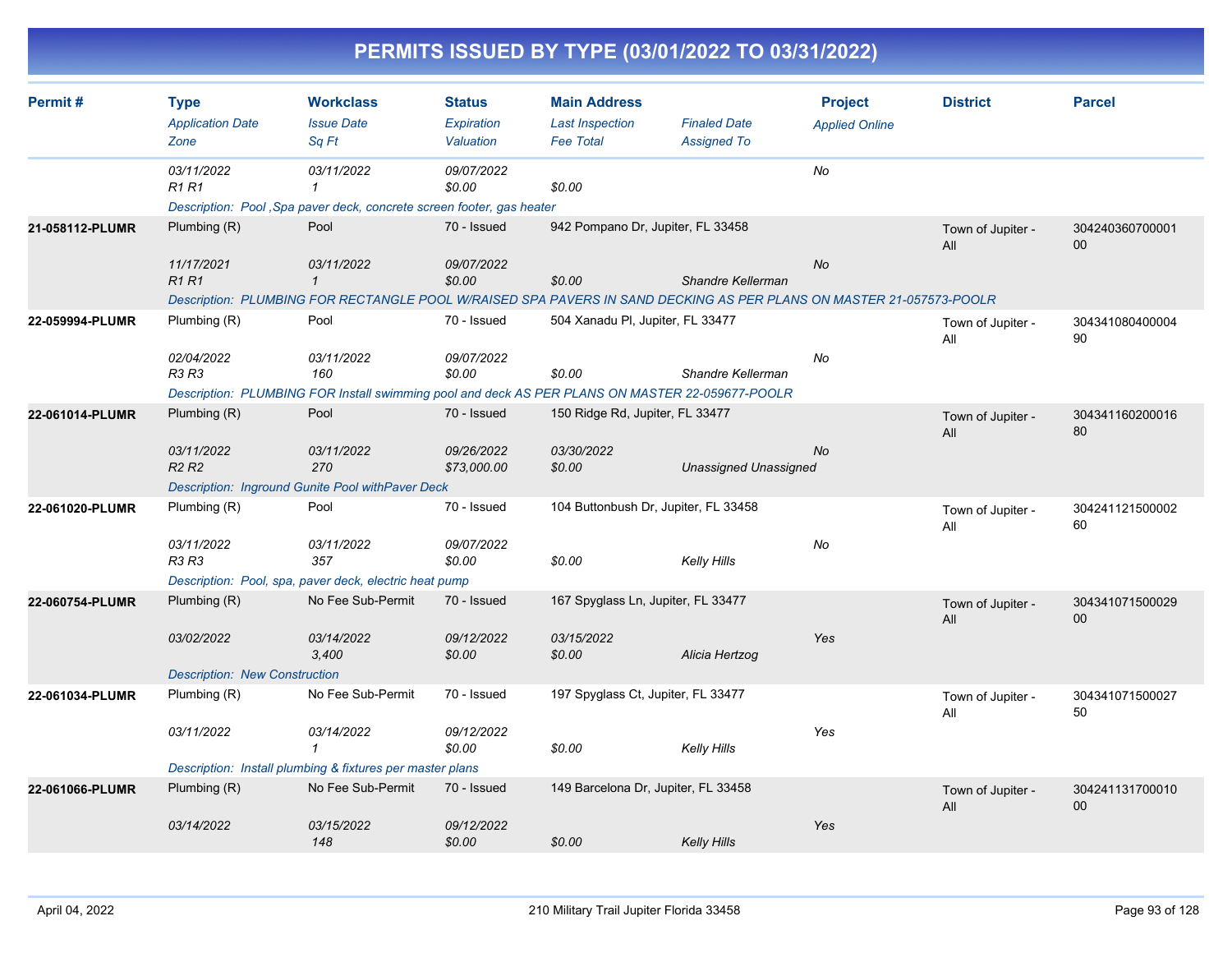|                 |                                                                                                                                                                                                                                                                           |                                                                                                                                                     |                                          | PERMITS ISSUED BY TYPE (03/01/2022 TO 03/31/2022)                 |                                           |                                         |                          |                       |
|-----------------|---------------------------------------------------------------------------------------------------------------------------------------------------------------------------------------------------------------------------------------------------------------------------|-----------------------------------------------------------------------------------------------------------------------------------------------------|------------------------------------------|-------------------------------------------------------------------|-------------------------------------------|-----------------------------------------|--------------------------|-----------------------|
| Permit#         | <b>Type</b><br><b>Application Date</b><br>Zone                                                                                                                                                                                                                            | <b>Workclass</b><br><b>Issue Date</b><br>Sq Ft                                                                                                      | <b>Status</b><br>Expiration<br>Valuation | <b>Main Address</b><br><b>Last Inspection</b><br><b>Fee Total</b> | <b>Finaled Date</b><br><b>Assigned To</b> | <b>Project</b><br><b>Applied Online</b> | <b>District</b>          | <b>Parcel</b>         |
|                 | Description: Master bath-existing shower to shower<br>Corner tub to free standing tub-<br>New tub valve, new shower valve, new shut off valve<br>in shower install cement board and tile<br>replace existing vanity lights<br>install vanity<br>install faucet and toilet |                                                                                                                                                     |                                          |                                                                   |                                           |                                         |                          |                       |
| 22-059571-PLUMR | Plumbing (R)                                                                                                                                                                                                                                                              | No Fee Sub-Permit                                                                                                                                   | 70 - Issued                              | 18636 Lake Bend Dr, Jupiter, FL 33458                             |                                           |                                         | Town of Jupiter -<br>All | 304240340800010<br>10 |
|                 | 01/21/2022                                                                                                                                                                                                                                                                | 03/17/2022<br>$\mathbf{1}$                                                                                                                          | 09/13/2022<br>\$0.00                     | \$0.00                                                            | Shandre Kellerman                         | Yes                                     |                          |                       |
|                 |                                                                                                                                                                                                                                                                           | Description: Pool Fill hook up AS PER PLANS ON MASTER 21-058097-POOLR                                                                               |                                          |                                                                   |                                           |                                         |                          |                       |
| 21-058511-PLUMR | Plumbing (R)                                                                                                                                                                                                                                                              | Pool                                                                                                                                                | 70 - Issued                              | 18636 Lake Bend Dr, Jupiter, FL 33458                             |                                           |                                         | Town of Jupiter -<br>All | 304240340800010<br>10 |
|                 | 12/08/2021<br>R1-A R1-A                                                                                                                                                                                                                                                   | 03/17/2022<br>242                                                                                                                                   | 09/26/2022<br>\$0.00                     | 03/28/2022<br>\$0.00                                              | Shandre Kellerman                         | No                                      |                          |                       |
|                 |                                                                                                                                                                                                                                                                           | Description: INSTALL POOL PIPING AND NEW BR115 HEAT PUMP FOR Install new pool and spa and paver deck on sand.AS PER PLANS ON MASTER 21-058097-POOLR |                                          |                                                                   |                                           |                                         |                          |                       |
| 22-061004-PLUMR | Plumbing (R)                                                                                                                                                                                                                                                              | No Fee Sub-Permit                                                                                                                                   | 70 - Issued                              | 1504 Ocean Way, Jupiter, FL 33477                                 |                                           |                                         | Town of Jupiter -<br>All | 304341080600500<br>10 |
|                 | 03/10/2022                                                                                                                                                                                                                                                                | 03/17/2022<br>2,360                                                                                                                                 | 09/13/2022<br>\$0.00                     | \$0.00                                                            | Vicki Tarallo                             | Yes                                     |                          |                       |
|                 | <b>Description: PLUMBING PER PLANS</b>                                                                                                                                                                                                                                    |                                                                                                                                                     |                                          |                                                                   |                                           |                                         |                          |                       |
| 22-059548-PLUMR | Plumbing (R)                                                                                                                                                                                                                                                              | Plumbing                                                                                                                                            | 70 - Issued                              | 111 Commodore Dr, Jupiter, FL 33477                               |                                           |                                         | Town of Jupiter -<br>All | 304341070900002<br>00 |
|                 | 01/20/2022                                                                                                                                                                                                                                                                | 03/17/2022<br>4,848                                                                                                                                 | 09/14/2022<br>\$1,040.00                 | 03/18/2022<br>\$79.00                                             | Shandre Kellerman                         | Yes                                     |                          |                       |
|                 | Description: 1" PVB BACKFLOW                                                                                                                                                                                                                                              |                                                                                                                                                     |                                          |                                                                   |                                           |                                         |                          |                       |
| 22-061212-PLUMR | Plumbing (R)                                                                                                                                                                                                                                                              | Pool                                                                                                                                                | 70 - Issued                              | 169 Apollo Cir, Jupiter, FL 33477                                 |                                           |                                         | Town of Jupiter -<br>All | 304341080600305<br>10 |
|                 | 03/18/2022<br>R3 R3                                                                                                                                                                                                                                                       | 03/18/2022<br>601                                                                                                                                   | 09/14/2022<br>\$0.00                     | \$0.00                                                            | Alicia Hertzog                            | No                                      |                          |                       |
|                 |                                                                                                                                                                                                                                                                           | Description: Installation of new swimming pool/spa/deck/demo                                                                                        |                                          |                                                                   |                                           |                                         |                          |                       |
| 22-060915-PLUMR | Plumbing (R)                                                                                                                                                                                                                                                              | No Fee Sub-Permit                                                                                                                                   | 70 - Issued                              | 379 Eagle Dr, Jupiter, FL 33477                                   |                                           |                                         | Town of Jupiter -<br>All |                       |
|                 | 03/08/2022                                                                                                                                                                                                                                                                | 03/18/2022<br>0                                                                                                                                     | 09/14/2022<br>\$0.00                     | \$0.00                                                            | Alicia Hertzog                            | Yes                                     |                          |                       |
|                 |                                                                                                                                                                                                                                                                           | Description: Auto pool fill<br>Page 5 of 5 on pool drawings                                                                                         |                                          |                                                                   |                                           |                                         |                          |                       |
| 22-061213-PLUMR | Plumbing (R)                                                                                                                                                                                                                                                              | No Fee Sub-Permit                                                                                                                                   | 70 - Issued                              | 169 Apollo Cir, Jupiter, FL 33477                                 |                                           |                                         | Town of Jupiter -<br>All | 304341080600305<br>10 |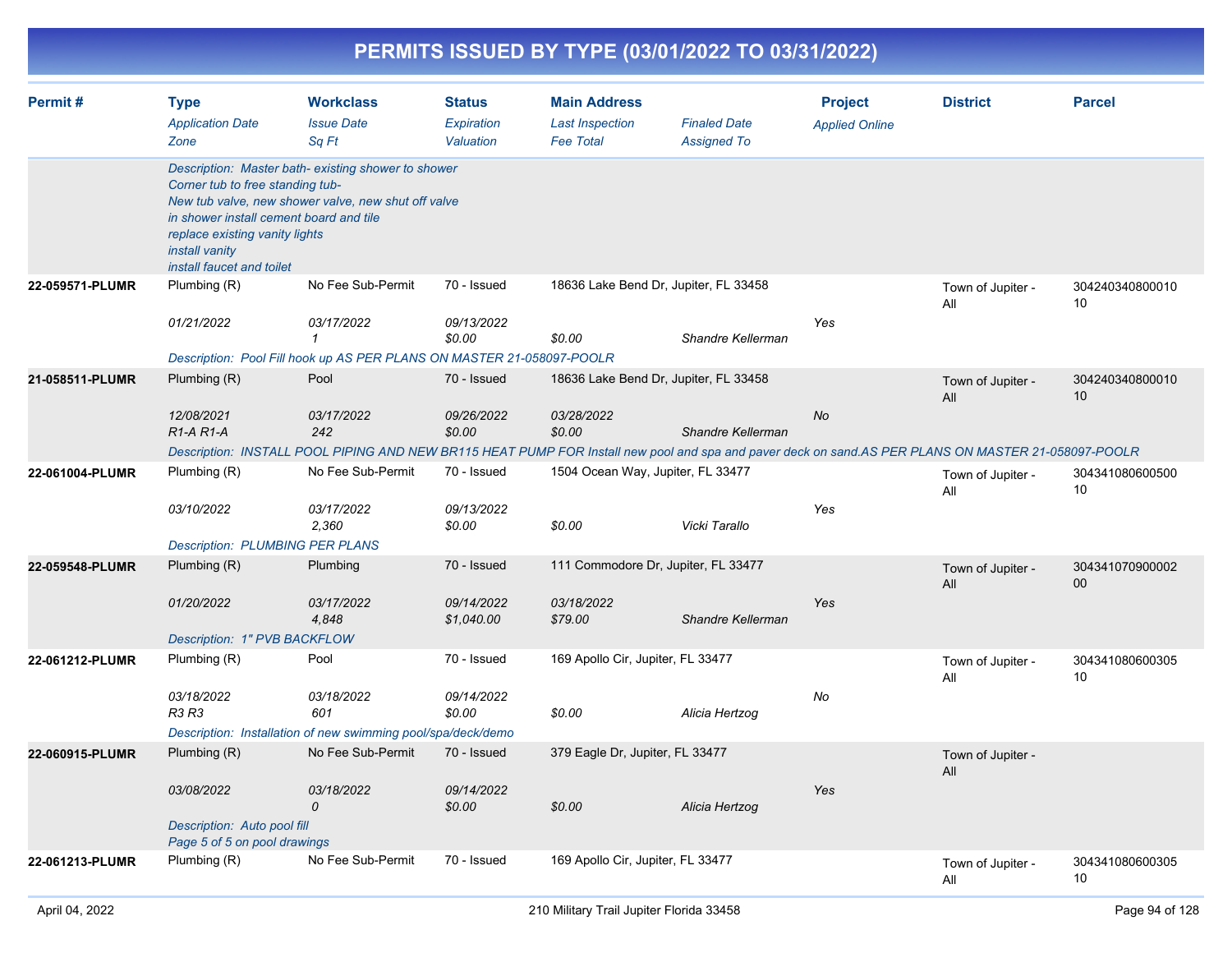| Permit#         | <b>Type</b><br><b>Application Date</b><br>Zone | <b>Workclass</b><br><b>Issue Date</b><br>Sq Ft                                                      | <b>Status</b><br>Expiration<br>Valuation        | <b>Main Address</b><br><b>Last Inspection</b><br><b>Fee Total</b> | <b>Finaled Date</b><br><b>Assigned To</b>          | <b>Project</b><br><b>Applied Online</b> | <b>District</b>          | <b>Parcel</b>         |
|-----------------|------------------------------------------------|-----------------------------------------------------------------------------------------------------|-------------------------------------------------|-------------------------------------------------------------------|----------------------------------------------------|-----------------------------------------|--------------------------|-----------------------|
|                 | 03/18/2022<br>R3 R3                            | 03/18/2022<br>0<br>Description: BACKFLOW PREVENTER FOR AUTOFILL ON POOL                             | 09/14/2022<br>\$0.00                            | \$0.00                                                            | Alicia Hertzog                                     | No                                      |                          |                       |
| 22-059626-PLUMR | Plumbing (R)                                   | Pool                                                                                                | 70 - Issued                                     | 166 Citadel Cir, Jupiter, FL 33458                                |                                                    |                                         | Town of Jupiter -<br>All | 304240320100004<br>20 |
|                 | 01/24/2022<br>RR RR                            | 03/18/2022<br>512                                                                                   | 09/19/2022<br>\$0.00                            | 03/23/2022<br>\$0.00                                              | Suzanne Harrison                                   | No                                      |                          |                       |
| 22-061214-PLUMR | Plumbing (R)                                   | Description: Pool, Spa, paver deck, electric heater<br>Pool                                         | 70 - Issued                                     | 408 Sonoma Isles Cir, Jupiter, FL 33478                           |                                                    |                                         | Town of Jupiter -        | 304240320400012       |
|                 |                                                |                                                                                                     |                                                 |                                                                   |                                                    |                                         | All                      | 20                    |
|                 | 03/18/2022<br><b>R1R1</b>                      | 03/18/2022<br>600                                                                                   | 09/20/2022<br>\$0.00                            | 03/24/2022<br>\$0.00                                              | <b>Kimberly Slater</b>                             | No                                      |                          |                       |
|                 | Description: Inground Gunite Pool and Spa      |                                                                                                     |                                                 |                                                                   |                                                    |                                         |                          |                       |
| 22-060435-PLUMR | Plumbing $(R)$                                 | Plumbing                                                                                            | 70 - Issued                                     | 134 Seabreeze Cir, Jupiter, FL 33477                              |                                                    |                                         | Town of Jupiter -<br>All | 304341080700013<br>40 |
|                 | 02/18/2022                                     | 03/21/2022<br>$\mathcal I$                                                                          | 09/19/2022<br>\$2,300.00                        | \$79.00                                                           | Angela Carpentiere                                 | Yes                                     |                          |                       |
|                 |                                                | Description: Re-route overhead 3/4" hot line from water heater to kitchen to eliminate leak in slab |                                                 |                                                                   |                                                    |                                         |                          |                       |
| 22-061165-PLUMR | Plumbing (R)                                   | Plumbing                                                                                            | 99 - Closed -<br><b>JCDS</b>                    | 126 Timber Ln, Jupiter, FL 33458                                  |                                                    |                                         | Town of Jupiter -<br>All | 304241110100101<br>40 |
|                 | 03/17/2022                                     | <i>03/21/2022</i><br>2,732                                                                          | 09/19/2022<br>\$2,300.00                        | 03/22/2022<br>\$79.00                                             | 03/23/2022<br><b>Building-Department Completed</b> | Yes                                     |                          |                       |
|                 |                                                | <b>Description: EMERGENCY SEWER LINE REPLACEMENT</b>                                                |                                                 |                                                                   |                                                    |                                         |                          |                       |
| 22-061189-PLUMR | Plumbing (R)                                   | Plumbing                                                                                            | $32 - ln$<br>Review -<br>Waiting<br>Corrections | 235 Hampton PI, Jupiter, FL 33458                                 |                                                    |                                         | Town of Jupiter -<br>All | 304241111500034<br>10 |
|                 | 03/17/2022                                     | 03/22/2022<br>1,975                                                                                 | 09/19/2022<br>\$4,500.00                        | \$94.00                                                           | Debbie Rogers                                      | Yes                                     |                          |                       |
|                 |                                                | Description: Replace existing plumbing pipes with Uponor                                            |                                                 |                                                                   |                                                    |                                         |                          |                       |
| 22-061285-PLUMR | Plumbing (R)                                   | No Fee Sub-Permit                                                                                   | 70 - Issued                                     | 111 Pennock Landing Cir, Jupiter, FL<br>33458                     |                                                    |                                         | Town of Jupiter -<br>All | 304241024400001<br>70 |
|                 | 03/22/2022                                     | 03/23/2022<br>75                                                                                    | 09/26/2022<br>\$0.00                            | 03/28/2022<br>\$0.00                                              | Kelly Hills                                        | Yes                                     |                          |                       |
|                 | <b>Description: BAth Remodel</b>               |                                                                                                     |                                                 |                                                                   |                                                    |                                         |                          |                       |
| 22-061176-PLUMR | Plumbing (R)                                   | Plumbing                                                                                            | 70 - Issued                                     | 106 Galway Ln, Jupiter, FL 33458                                  |                                                    |                                         | Town of Jupiter -<br>All | 304241132300005<br>00 |
|                 | 03/17/2022                                     | 03/24/2022<br>$\mathcal{I}$                                                                         | 09/20/2022<br>\$250.00                          | \$79.00                                                           | <b>Kellie Doherty</b>                              | Yes                                     |                          |                       |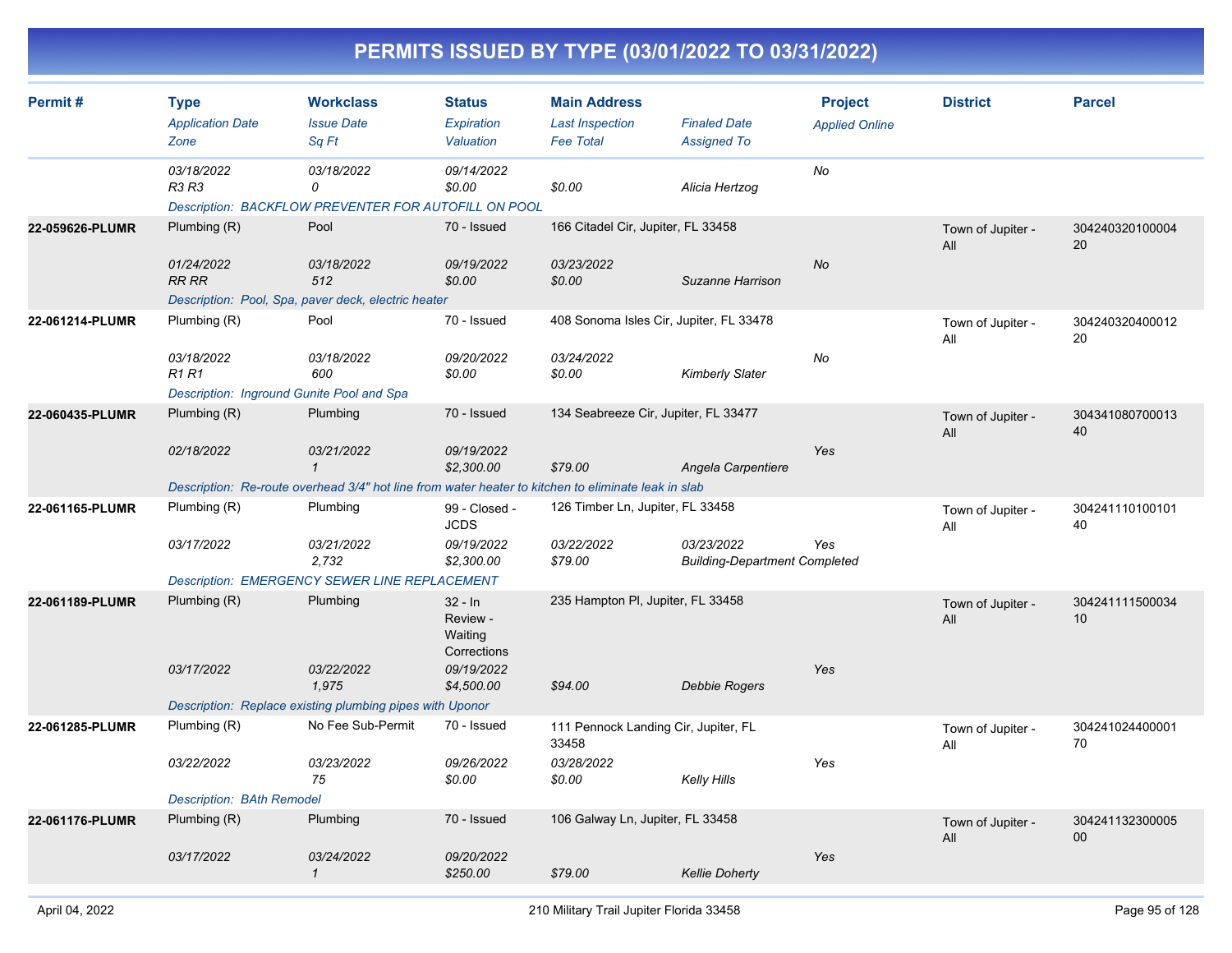|                  |                                                |                                                                                                                                           |                                          |                                                                   | PERMITS ISSUED BY TYPE (03/01/2022 TO 03/31/2022) |                                         |                          |                       |
|------------------|------------------------------------------------|-------------------------------------------------------------------------------------------------------------------------------------------|------------------------------------------|-------------------------------------------------------------------|---------------------------------------------------|-----------------------------------------|--------------------------|-----------------------|
| Permit#          | <b>Type</b><br><b>Application Date</b><br>Zone | <b>Workclass</b><br><b>Issue Date</b><br>Sq Ft                                                                                            | <b>Status</b><br>Expiration<br>Valuation | <b>Main Address</b><br><b>Last Inspection</b><br><b>Fee Total</b> | <b>Finaled Date</b><br><b>Assigned To</b>         | <b>Project</b><br><b>Applied Online</b> | <b>District</b>          | <b>Parcel</b>         |
|                  |                                                | Description: Install Watts 9D check valve and connect pool autofill                                                                       |                                          |                                                                   |                                                   |                                         |                          |                       |
| 22-061356-PLUMR  | Plumbing (R)                                   | No Fee Sub-Permit                                                                                                                         | 70 - Issued                              |                                                                   | 380 River Edge Rd, Jupiter, FL 33477              |                                         | Town of Jupiter -<br>All | 304341170200012<br>73 |
|                  | 03/23/2022                                     | 03/24/2022                                                                                                                                | 09/28/2022<br>\$0.00                     | 04/01/2022<br>\$0.00                                              | <b>Kimberly Slater</b>                            | Yes                                     |                          |                       |
|                  | <b>Description: Sub-Permit Plumbing</b>        |                                                                                                                                           |                                          |                                                                   |                                                   |                                         |                          |                       |
| 22-060492-PLUMR  | Plumbing (R)                                   | Plumbing                                                                                                                                  | 70 - Issued                              | 183 Hampton Cir, Jupiter, FL 33458                                |                                                   |                                         | Town of Jupiter -<br>All | 304241111500021<br>90 |
|                  | 02/22/2022                                     | 03/24/2022<br>1,975                                                                                                                       | 09/20/2022<br>\$7,500.00                 | \$154.25                                                          | Sara Frogner                                      | Yes                                     |                          |                       |
|                  |                                                | Description: REPIPE THE EXISTING WATER SYSTEM FROM POLYBUTYLENE TO PEX                                                                    |                                          |                                                                   |                                                   |                                         |                          |                       |
| 22-060776-PLUMR  | Plumbing (R)                                   | Pool                                                                                                                                      | 70 - Issued                              |                                                                   | 314 Sonoma Isles Cir, Jupiter, FL 33478           |                                         | Town of Jupiter -<br>All | 304240320600020<br>90 |
|                  | 03/03/2022<br><b>R1 R1</b>                     | 03/25/2022<br>383                                                                                                                         | 09/21/2022<br>\$0.00                     | \$0.00                                                            | Shandre Kellerman                                 | No                                      |                          |                       |
|                  |                                                | Description: PLUMBING FOR Construct new pool, spa & sand set paver deck w/ heat pump.AS PER PLANS ON MASTER 22-060558-POOLR               |                                          |                                                                   |                                                   |                                         |                          |                       |
| 22-060778-PLUMR  | Plumbing (R)                                   | Pool                                                                                                                                      | 70 - Issued                              |                                                                   | 314 Sonoma Isles Cir, Jupiter, FL 33478           |                                         | Town of Jupiter -<br>All | 304240320600020<br>90 |
|                  | 03/03/2022<br><b>R1 R1</b>                     | 03/25/2022<br>383                                                                                                                         | 09/21/2022<br>\$0.00                     | \$0.00                                                            | Shandre Kellerman                                 | No                                      |                          |                       |
|                  |                                                | Description: AUTO FILL HOOK UP FOR Construct new pool, spa & sand set paver deck w/ heat pump. AS PER PLANS ON MASTER 22-060558-POOLR     |                                          |                                                                   |                                                   |                                         |                          |                       |
| 22-060665-PLUMR  | Plumbing (R)                                   | Pool                                                                                                                                      | 70 - Issued                              |                                                                   | 2608 Greenway Dr, Jupiter, FL 33458               |                                         | Town of Jupiter -<br>All | 304241140700035<br>70 |
|                  | 02/28/2022<br>MXD MXD                          | 03/25/2022<br>697                                                                                                                         | 09/21/2022<br>\$0.00                     | \$0.00                                                            | Shandre Kellerman                                 | No                                      |                          |                       |
|                  |                                                | Description: PLUMBING FOR Construct new pool & spa w/ gas heater (gas hook up by others). No deck. AS PER PLANS ON MASTER 22-060507-POOLR |                                          |                                                                   |                                                   |                                         |                          |                       |
| 22-061199-PLUMR  | Plumbing (R)                                   | Plumbing                                                                                                                                  | 70 - Issued                              | 406 Mariner Dr, Jupiter, FL 33477                                 |                                                   |                                         | Town of Jupiter -<br>All | 304341181100057<br>00 |
|                  | 03/17/2022                                     | 03/25/2022<br>10,020                                                                                                                      | 09/21/2022<br>\$1,683.00                 | \$79.00                                                           | Angela Carpentiere                                | Yes                                     |                          |                       |
|                  |                                                | Description: 1" RP Backflow Replacement                                                                                                   |                                          |                                                                   |                                                   |                                         |                          |                       |
| 22-061470-PLUMR* | Plumbing (R)                                   | Pool                                                                                                                                      | 70 - Issued                              | Confidential Record Per Fs-119.07,                                |                                                   |                                         | Town of Jupiter -<br>All | 304240320600027<br>30 |
|                  | 03/28/2022<br><b>R1 R1</b>                     | 03/28/2022<br>$\mathcal I$                                                                                                                | 09/24/2022<br>\$0.00                     | \$0.00                                                            | <b>Kelly Hills</b>                                | No                                      |                          |                       |
|                  |                                                | Description: NEW GUNITE POOL CONSTRUCTION                                                                                                 |                                          |                                                                   |                                                   |                                         |                          |                       |
| 22-061282-PLUMR  | Plumbing (R)                                   | Plumbing                                                                                                                                  | 70 - Issued                              |                                                                   | 6207 Riverwalk Ln, 2, Jupiter, FL 33458           |                                         | Town of Jupiter -<br>All | 304241031602800<br>20 |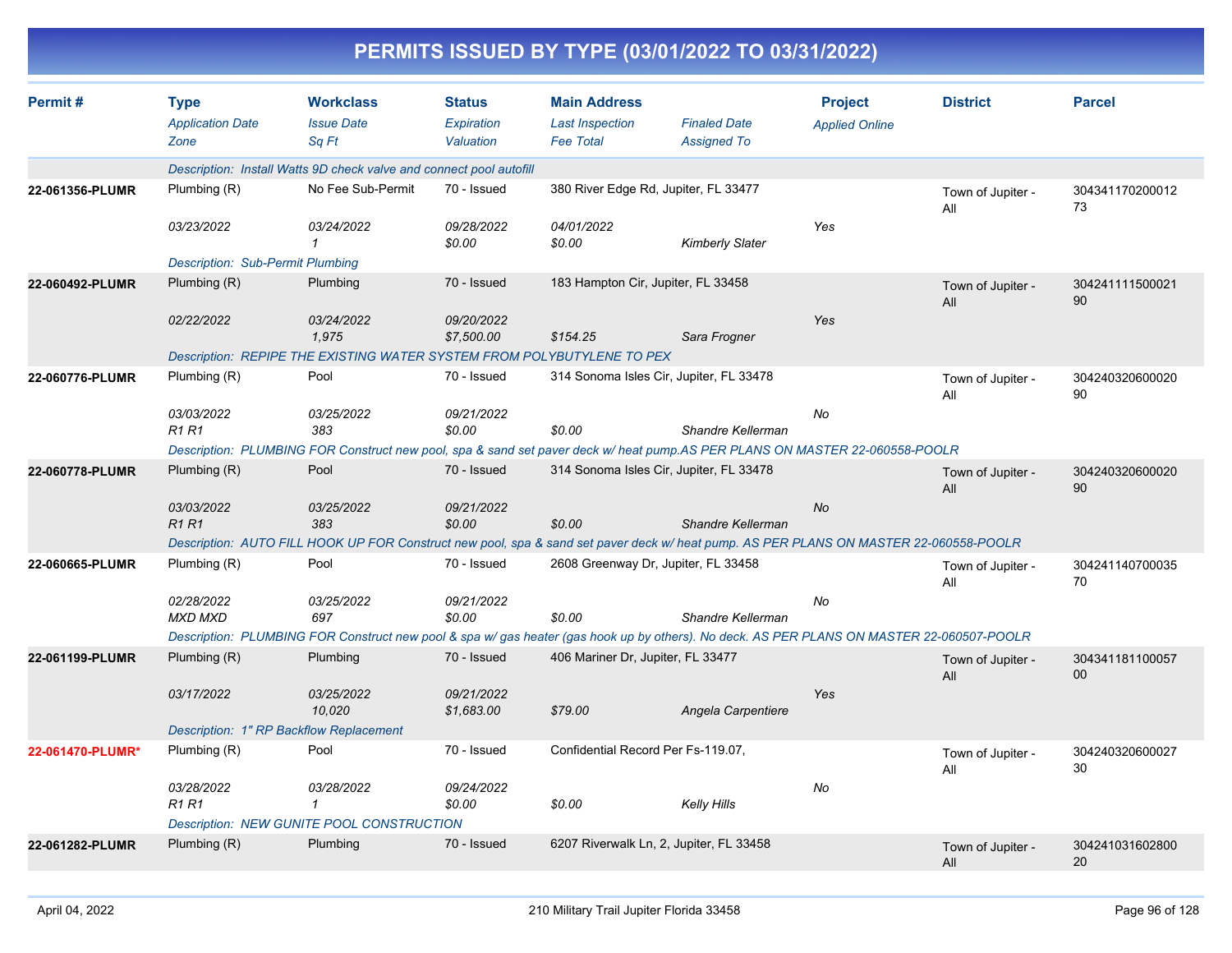|                 |                                                                                 |                                                                                                                                                                           |                                                        |                                                                   | PERMITS ISSUED BY TYPE (03/01/2022 TO 03/31/2022)            |                                         |                          |                       |
|-----------------|---------------------------------------------------------------------------------|---------------------------------------------------------------------------------------------------------------------------------------------------------------------------|--------------------------------------------------------|-------------------------------------------------------------------|--------------------------------------------------------------|-----------------------------------------|--------------------------|-----------------------|
| Permit#         | <b>Type</b><br><b>Application Date</b><br>Zone                                  | <b>Workclass</b><br><b>Issue Date</b><br>Sq Ft                                                                                                                            | <b>Status</b><br>Expiration<br>Valuation               | <b>Main Address</b><br><b>Last Inspection</b><br><b>Fee Total</b> | <b>Finaled Date</b><br><b>Assigned To</b>                    | <b>Project</b><br><b>Applied Online</b> | <b>District</b>          | <b>Parcel</b>         |
|                 | 03/21/2022                                                                      | 03/29/2022<br>Description: re-pipe domestic water lines within unit. existing pipe polybutylene. remove all poly pipe and install PEX pipe.                               | 09/26/2022<br>\$2,400.00                               | 03/30/2022<br>\$79.00                                             | Angela Carpentiere                                           | Yes                                     |                          |                       |
| 22-061171-PLUMR | Plumbing (R)<br>03/17/2022                                                      | Plumbing<br>03/29/2022<br>Description: Install Watts 9D check valve and connect pool autofill                                                                             | 99 - Closed -<br><b>JCDS</b><br>09/27/2022<br>\$250.00 | 3452 S Caroline Dr, Jupiter, FL 33458<br>03/31/2022<br>\$79.00    | 04/01/2022<br><b>Building-Department Completed</b>           | Yes                                     | Town of Jupiter -<br>All | 304241141300041<br>10 |
| 22-061558-PLUMR | Plumbing (R)<br>03/30/2022<br><b>R1R1</b><br>Description: Pool Autofill hook up | No Fee Sub-Permit<br>03/30/2022<br>0                                                                                                                                      | 70 - Issued<br>09/26/2022<br>\$0.00                    | \$0.00                                                            | 145 Commodore Dr, Jupiter, FL 33477<br>Alicia Hertzog        | No                                      | Town of Jupiter -<br>All | 304341070900003<br>60 |
| 22-061551-PLUMR | Plumbing (R)<br>03/30/2022<br><b>R1 R1</b>                                      | Pool<br>03/30/2022<br>1,651<br>Description: Construct new pool & spa w/a heat pump & gas heater. No deck. (deck, gas, electrical & autofill hook up to be done by others) | 70 - Issued<br>09/28/2022<br>\$0.00                    | 04/01/2022<br>\$0.00                                              | 145 Commodore Dr, Jupiter, FL 33477<br>Alicia Hertzog        | No                                      | Town of Jupiter -<br>All | 304341070900003<br>60 |
| 22-061571-PLUMR | Plumbing (R)<br>03/31/2022<br><b>R1R1</b>                                       | Pool<br>03/31/2022<br>425<br>Description: Pool, spa, paver deck, gas heater                                                                                               | 70 - Issued<br>09/27/2022<br>\$0.00                    | \$0.00                                                            | 206 Blanca Isles Ln, Jupiter, FL 33478<br><b>Kelly Hills</b> | No                                      | Town of Jupiter -<br>All | 304240320500004<br>70 |
| 22-060840-PLUMR | Plumbing (R)<br>03/04/2022<br><b>RR RR</b>                                      | Pool<br>03/31/2022<br>440<br>Description: PLUMBING FOR Pool, paver deck AS PER PLANS ON MASTER 22-060615-POOLR                                                            | 70 - Issued<br>09/27/2022<br>\$0.00                    | \$0.00                                                            | 131 Darby Island PI, Jupiter, FL 33458<br>Shandre Kellerman  | No                                      | Town of Jupiter -<br>All | 304240330500013<br>10 |
| 22-061180-PLUMR | Plumbing (R)<br>03/17/2022                                                      | Plumbing<br>03/31/2022<br>$\mathbf{1}$<br>Description: INSTALL WATTS 9D CHECK VALVE AND CONNECT POOL AUTOFILL                                                             | 70 - Issued<br>09/27/2022<br>\$250.00                  | \$79.00                                                           | 109 Crimson Isles Dr, Jupiter, FL 33478<br>Vicki Tarallo     | Yes                                     | Town of Jupiter -<br>All | 304240320600025<br>50 |
| 22-061179-PLUMR | Plumbing (R)<br>03/17/2022                                                      | Plumbing<br><i>03/31/2022</i><br>1<br>Description: INSTALL WATTS 9D CHECK VALVE AND CONNECT POOL AUTOFILL                                                                 | 70 - Issued<br>09/27/2022<br>\$250.00                  | \$79.00                                                           | 125 Crimson Isles Dr, Jupiter, FL 33478<br>Vicki Tarallo     | Yes                                     | Town of Jupiter -<br>All | 304240320600025<br>90 |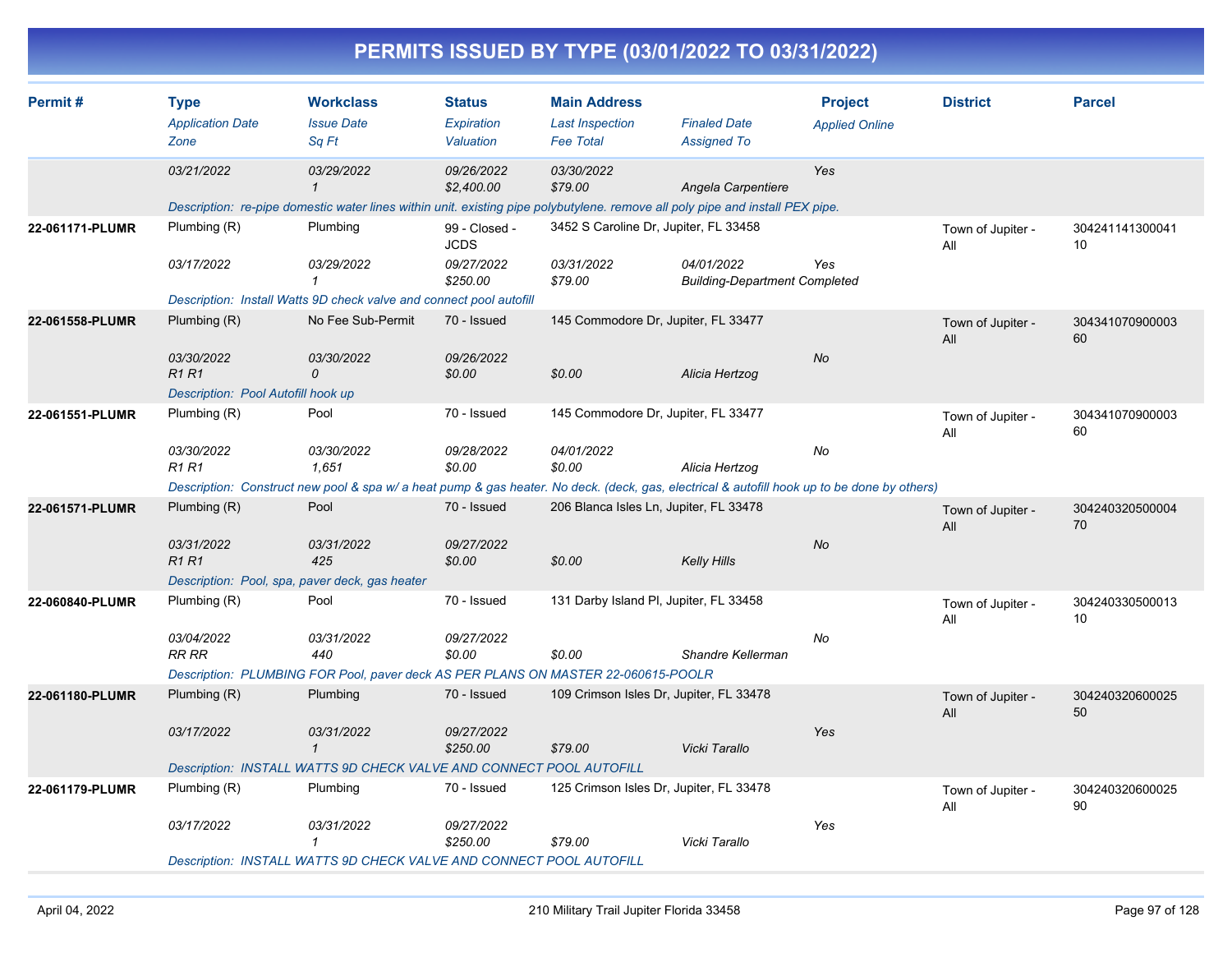| Permit#         | <b>Type</b><br><b>Application Date</b>   | <b>Workclass</b><br><b>Issue Date</b>                                                                                            | <b>Status</b><br>Expiration | <b>Main Address</b><br><b>Last Inspection</b>                | <b>Finaled Date</b> | <b>Project</b><br><b>Applied Online</b> | <b>District</b>                  | <b>Parcel</b>         |
|-----------------|------------------------------------------|----------------------------------------------------------------------------------------------------------------------------------|-----------------------------|--------------------------------------------------------------|---------------------|-----------------------------------------|----------------------------------|-----------------------|
|                 | Zone                                     | Sq Ft                                                                                                                            | Valuation                   | <b>Fee Total</b>                                             | <b>Assigned To</b>  |                                         |                                  |                       |
| 22-060742-PLUMR | Plumbing (R)                             | Pool                                                                                                                             | 70 - Issued                 | 106 Echelon Crest Trl, Jupiter, FL 33478                     |                     |                                         | Town of Jupiter -<br>All         | 304240320600022<br>90 |
|                 | 03/02/2022<br><b>R1R1</b>                | 03/31/2022<br>450                                                                                                                | 09/27/2022<br>\$0.00        | \$0.00                                                       | Shandre Kellerman   | No                                      |                                  |                       |
|                 |                                          | Description: PLUMBING -POOL PERIMETER PIPING FOR Inground Gunite Pool/Spa with Paver Deck AS PER PLANS ON MASTER 22-060105-POOLR |                             |                                                              |                     |                                         |                                  |                       |
| 22-060334-PLUMR | Plumbing (R)                             | Plumbing                                                                                                                         | 70 - Issued                 | 0 Confidential Record Per Fs-119.07 Ct,<br>Jupiter, FL 33478 |                     |                                         | Town of Jupiter -<br>All         | 304241040100303<br>40 |
|                 | 02/16/2022                               | 03/31/2022                                                                                                                       | 09/27/2022<br>\$1,458.00    | \$79.00                                                      | <b>Kelly Hills</b>  | Yes                                     |                                  |                       |
|                 |                                          | Description: 1" RP Backflow Replacement                                                                                          |                             |                                                              |                     |                                         |                                  |                       |
|                 |                                          |                                                                                                                                  |                             |                                                              |                     |                                         | PERMITS ISSUED FOR PLUMBING (R): | 62                    |
| POOL (R)        |                                          |                                                                                                                                  |                             |                                                              |                     |                                         |                                  |                       |
|                 |                                          |                                                                                                                                  |                             |                                                              |                     |                                         |                                  |                       |
| 22-059965-POOLR | Pool (R)                                 | In Ground Pool/Spa                                                                                                               | 70 - Issued                 | 128 Dunmore Dr, Jupiter, FL 33458                            |                     |                                         | Town of Jupiter -<br>All         | 304241132300031<br>30 |
|                 | 02/04/2022                               | 03/01/2022<br>$\mathbf{1}$                                                                                                       | 08/29/2022<br>\$54,400.00   | \$1,115.20                                                   | Shandre Kellerman   | Yes                                     |                                  |                       |
|                 | Description: Build pool with paver deck  |                                                                                                                                  |                             |                                                              |                     |                                         |                                  |                       |
| 22-059527-POOLR | Pool (R)                                 | In Ground Pool/Spa                                                                                                               | 70 - Issued                 | 133 Regatta Dr, Jupiter, FL 33477                            |                     |                                         | Town of Jupiter -<br>All         | 304341180200022<br>40 |
|                 | 01/20/2022                               | 03/03/2022<br>135                                                                                                                | 08/30/2022<br>\$44,379.84   | \$909.79                                                     | <b>Kelly Hills</b>  | Yes                                     |                                  |                       |
|                 | <b>Description: Front Entry Fountain</b> |                                                                                                                                  |                             |                                                              |                     |                                         |                                  |                       |
| 21-056843-POOLR | Pool (R)                                 | In Ground Pool/Spa                                                                                                               | 70 - Issued                 | 288 Carina Dr, Jupiter, FL 33478                             |                     |                                         | Town of Jupiter -<br>All         | 304241080200007<br>50 |
|                 | 09/30/2021                               | 03/04/2022<br>609                                                                                                                | 08/31/2022<br>\$131,000.00  | \$2,685.50                                                   | Shandre Kellerman   | Yes                                     |                                  |                       |
|                 |                                          | Description: Pool 17'x34' Gallons 20,499; Spa 5'x8' gallons 1,078; Pavers set on sand.                                           |                             |                                                              |                     |                                         |                                  |                       |
| 22-060079-POOLR | Pool (R)                                 | In Ground Pool/Spa                                                                                                               | 70 - Issued                 | 106 Cinder Dunes Pt, Jupiter, FL 33478                       |                     |                                         | Town of Jupiter -<br>All         | 304240320600025<br>10 |
|                 | 02/08/2022                               | 03/04/2022<br>480                                                                                                                | 09/19/2022<br>\$104,500.00  | 03/23/2022<br>\$2,142.25                                     | Shandre Kellerman   | Yes                                     |                                  |                       |
|                 |                                          | Description: Inground Gunite Pool/Spa and Paver Deck                                                                             |                             |                                                              |                     |                                         |                                  |                       |
| 21-058528-POOLR | Pool (R)                                 | In Ground Pool/Spa                                                                                                               | 70 - Issued                 | 379 Eagle Dr, Jupiter, FL 33477                              |                     |                                         | Town of Jupiter -<br>All         | 304341180700055<br>00 |
|                 | 12/08/2021                               | 03/07/2022<br>1.931                                                                                                              | 09/03/2022<br>\$300,000.00  | \$6,150.00                                                   | Alicia Hertzog      | Yes                                     |                                  |                       |
|                 |                                          | Description: 379 EAGLE - New pool, spa, deck, gas heater                                                                         |                             |                                                              |                     |                                         |                                  |                       |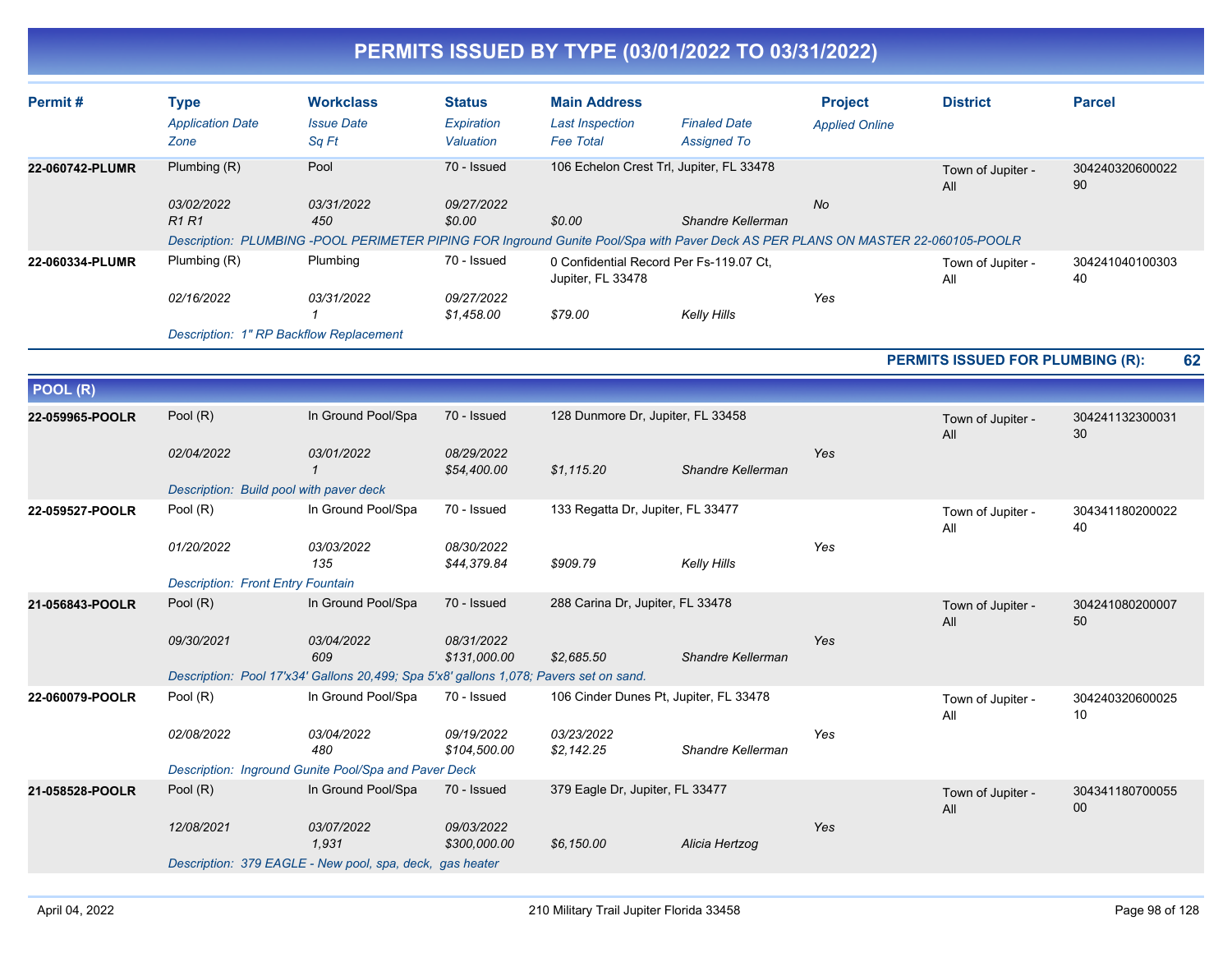| Permit#         | <b>Type</b><br><b>Application Date</b><br>Zone | <b>Workclass</b><br><b>Issue Date</b><br>Sq Ft                                                                                              | <b>Status</b><br>Expiration<br>Valuation | <b>Main Address</b><br><b>Last Inspection</b><br><b>Fee Total</b> | <b>Finaled Date</b><br><b>Assigned To</b> | <b>Project</b><br><b>Applied Online</b> | <b>District</b>          | <b>Parcel</b>         |
|-----------------|------------------------------------------------|---------------------------------------------------------------------------------------------------------------------------------------------|------------------------------------------|-------------------------------------------------------------------|-------------------------------------------|-----------------------------------------|--------------------------|-----------------------|
| 21-058530-POOLR | Pool (R)<br>12/08/2021                         | In Ground Pool/Spa<br>03/07/2022                                                                                                            | 70 - Issued<br>09/06/2022                | 381 Eagle Dr, Jupiter, FL 33477                                   |                                           | Yes                                     | Town of Jupiter -<br>All | 304341180700055<br>00 |
|                 | <b>R1 R1</b>                                   | 989<br>Description: 381 EAGLE DR - New Pool, Spa, gas heater                                                                                | \$198,000.00                             | \$4,059.00                                                        | <b>Kimberly Slater</b>                    |                                         |                          |                       |
| 22-059682-POOLR | Pool (R)                                       | In Ground Pool/Spa                                                                                                                          | 70 - Issued                              | 145 Beach Summit Ct, Jupiter, FL 33477                            |                                           |                                         | Town of Jupiter -<br>All | 304341160200010<br>50 |
|                 | 01/27/2022                                     | 03/08/2022<br>250                                                                                                                           | 09/06/2022<br>\$92,275.00                | \$1,891.64                                                        | <b>Kimberly Slater</b>                    | Yes                                     |                          |                       |
|                 |                                                | Description: 10' X 25' IN GROUND POOL WITH PAVERS DECKING                                                                                   |                                          |                                                                   |                                           |                                         |                          |                       |
| 21-058475-POOLR | Pool (R)                                       | In Ground Pool/Spa                                                                                                                          | 70 - Issued                              | 284 Carina Dr, Jupiter, FL 33478                                  |                                           |                                         | Town of Jupiter -<br>All | 304241080200007<br>60 |
|                 | 12/06/2021<br><b>R1 R1</b>                     | 03/09/2022<br>94                                                                                                                            | 09/05/2022<br>\$57,000.00                | \$1,168.50                                                        | Shandre Kellerman                         | Yes                                     |                          |                       |
|                 |                                                | Description: Install in ground pool, and paver deck.                                                                                        |                                          |                                                                   |                                           |                                         |                          |                       |
| 22-060619-POOLR | Pool (R)                                       | In Ground Pool/Spa                                                                                                                          | 70 - Issued                              | 104 Victory Dr, Jupiter, FL 33477                                 |                                           |                                         | Town of Jupiter -<br>All | 304341070900020<br>70 |
|                 | 02/24/2022                                     | 03/10/2022<br>$\mathbf{1}$                                                                                                                  | 09/06/2022<br>\$130,000.00               | \$2,665.00                                                        | <b>Kimberly Slater</b>                    | Yes                                     |                          |                       |
|                 |                                                | Description: Pool and Spa, Deck by others                                                                                                   |                                          |                                                                   |                                           |                                         |                          |                       |
| 21-058637-POOLR | Pool (R)                                       | In Ground Pool/Spa                                                                                                                          | 70 - Issued                              | 145 Commodore Dr, Jupiter, FL 33477                               |                                           |                                         | Town of Jupiter -<br>All | 304341070900003<br>60 |
|                 | 12/13/2021                                     | 03/11/2022<br>1,651                                                                                                                         | 09/27/2022<br>\$105,470.00               | 03/31/2022<br>\$2,162.13                                          | Alicia Hertzog                            | Yes                                     |                          |                       |
|                 |                                                | Description: Construct new pool & spa w/ a heat pump & gas heater. No deck. (deck, gas, electrical & autofill hook up to be done by others) |                                          |                                                                   |                                           |                                         |                          |                       |
| 21-057573-POOLR | Pool (R)                                       | In Ground Pool/Spa                                                                                                                          | 70 - Issued                              | 942 Pompano Dr, Jupiter, FL 33458                                 |                                           |                                         | Town of Jupiter -<br>All | 304240360700001<br>00 |
|                 | 10/26/2021                                     | 03/11/2022<br>$\mathbf{1}$                                                                                                                  | 09/07/2022<br>\$100,800.00               | \$2,066.40                                                        | Shandre Kellerman                         | Yes                                     |                          |                       |
|                 |                                                | Description: RECTANGLE POOL W/RAISED SPA PAVERS IN SAND DECKING                                                                             |                                          |                                                                   |                                           |                                         |                          |                       |
| 22-059677-POOLR | Pool (R)                                       | In Ground Pool/Spa                                                                                                                          | 70 - Issued                              | 504 Xanadu PI, Jupiter, FL 33477                                  |                                           |                                         | Town of Jupiter -<br>All | 304341080400004<br>90 |
|                 | 01/26/2022<br><b>R3 R3</b>                     | 03/11/2022<br>160                                                                                                                           | 09/07/2022<br>\$75,900.00                | \$1,555.95                                                        | Shandre Kellerman                         | Yes                                     |                          |                       |
|                 |                                                | Description: Install swimming pool and deck                                                                                                 |                                          |                                                                   |                                           |                                         |                          |                       |
| 22-059825-POOLR | Pool (R)                                       | In Ground Pool/Spa                                                                                                                          | 70 - Issued                              | 201 Echo Dr, Jupiter, FL 33458                                    |                                           |                                         | Town of Jupiter -<br>All | 304241111600000<br>10 |
|                 | 02/01/2022                                     | 03/11/2022<br>406                                                                                                                           | 09/07/2022<br>\$66,500.00                | \$1,363.25                                                        | Shandre Kellerman                         | Yes                                     |                          |                       |
|                 |                                                |                                                                                                                                             |                                          |                                                                   |                                           |                                         |                          |                       |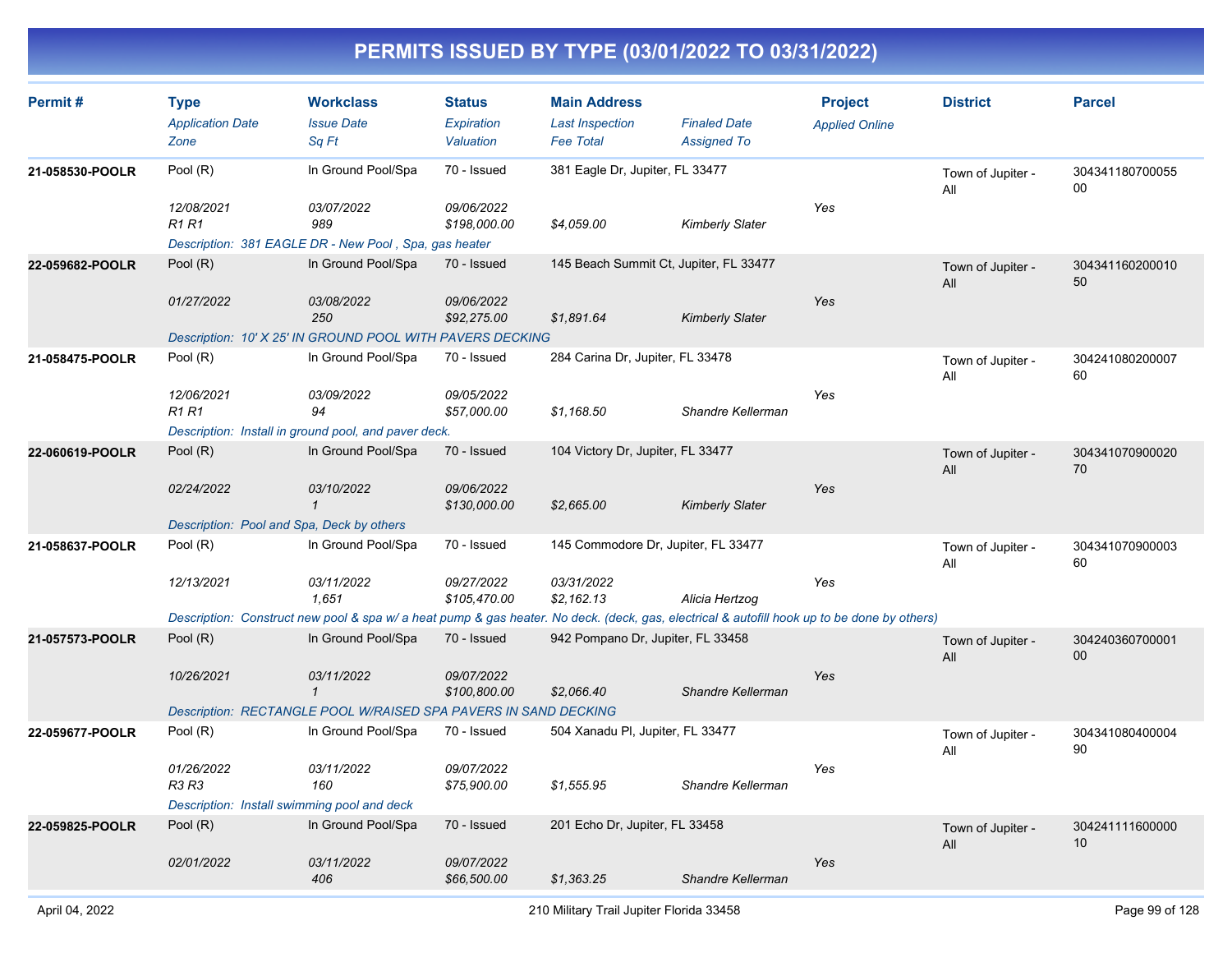|                 | PERMITS ISSUED BY TYPE (03/01/2022 TO 03/31/2022) |                                                                               |                                          |                                                                   |                                           |                                         |                          |                       |  |  |  |
|-----------------|---------------------------------------------------|-------------------------------------------------------------------------------|------------------------------------------|-------------------------------------------------------------------|-------------------------------------------|-----------------------------------------|--------------------------|-----------------------|--|--|--|
| Permit#         | <b>Type</b><br><b>Application Date</b><br>Zone    | <b>Workclass</b><br><b>Issue Date</b><br>Sq Ft                                | <b>Status</b><br>Expiration<br>Valuation | <b>Main Address</b><br><b>Last Inspection</b><br><b>Fee Total</b> | <b>Finaled Date</b><br><b>Assigned To</b> | <b>Project</b><br><b>Applied Online</b> | <b>District</b>          | <b>Parcel</b>         |  |  |  |
|                 |                                                   | Description: Poo, Spa, paver deck by others, electrical by others, gas heater |                                          |                                                                   |                                           |                                         |                          |                       |  |  |  |
| 22-059481-POOLR | Pool (R)                                          | In Ground Pool/Spa                                                            | 70 - Issued                              | 150 Ridge Rd, Jupiter, FL 33477                                   |                                           |                                         | Town of Jupiter -<br>All | 304341160200016<br>80 |  |  |  |
|                 | 01/19/2022                                        | 03/11/2022<br>270                                                             | 09/26/2022<br>\$73,000.00                | 03/28/2022<br>\$1,496.50                                          | Alicia Hertzog                            | Yes                                     |                          |                       |  |  |  |
|                 |                                                   | Description: Inground Gunite Pool withPaver Deck                              |                                          |                                                                   |                                           |                                         |                          |                       |  |  |  |
| 22-060356-POOLR | Pool $(R)$                                        | In Ground Pool/Spa                                                            | 70 - Issued                              |                                                                   | 110 Cinder Dunes Pt, Jupiter, FL 33478    |                                         | Town of Jupiter -<br>All | 304240320600025<br>00 |  |  |  |
|                 | 02/16/2022                                        | 03/11/2022                                                                    | 09/07/2022<br>\$78,270.00                | \$1,604.53                                                        | <b>Kelly Hills</b>                        | Yes                                     |                          |                       |  |  |  |
|                 |                                                   | Description: Pool, Spa paver deck, concrete screen footer, gas heater         | 70 - Issued                              |                                                                   |                                           |                                         |                          |                       |  |  |  |
| 22-060296-POOLR | Pool (R)                                          | In Ground Pool/Spa                                                            |                                          | 104 Buttonbush Dr, Jupiter, FL 33458                              |                                           |                                         | Town of Jupiter -<br>All | 304241121500002<br>60 |  |  |  |
|                 | 02/15/2022                                        | 03/11/2022<br>357                                                             | 09/07/2022<br>\$68,900.00                | \$1,412.45                                                        | <b>Kelly Hills</b>                        | Yes                                     |                          |                       |  |  |  |
|                 |                                                   | Description: Pool, spa, paver deck, electric heat pump                        |                                          |                                                                   |                                           |                                         |                          |                       |  |  |  |
| 21-058097-POOLR | Pool (R)                                          | In Ground Pool/Spa                                                            | 70 - Issued                              |                                                                   | 18636 Lake Bend Dr, Jupiter, FL 33458     |                                         | Town of Jupiter -<br>All | 304240340800010<br>10 |  |  |  |
|                 | 11/17/2021                                        | 03/17/2022                                                                    | 09/20/2022<br>\$54,900.00                | 03/24/2022<br>\$1,125.45                                          | Shandre Kellerman                         | Yes                                     |                          |                       |  |  |  |
|                 |                                                   | Description: Install new pool and spa and paver deck on sand.                 |                                          |                                                                   |                                           |                                         |                          |                       |  |  |  |
| 21-054906-POOLR | Pool (R)                                          | In Ground Pool/Spa                                                            | 70 - Issued                              | 169 Apollo Cir, Jupiter, FL 33477                                 |                                           |                                         | Town of Jupiter -<br>All | 304341080600305<br>10 |  |  |  |
|                 | 07/22/2021<br>R3 R3                               | 03/18/2022<br>601                                                             | 09/14/2022<br>\$115,000.00               | \$2,357.50                                                        | Alicia Hertzog                            | Yes                                     |                          |                       |  |  |  |
|                 |                                                   | Description: Installation of new swimming pool/spa/deck/demo                  |                                          |                                                                   |                                           |                                         |                          |                       |  |  |  |
| 22-059411-POOLR | Pool (R)                                          | In Ground Pool/Spa                                                            | 70 - Issued                              | 166 Citadel Cir, Jupiter, FL 33458                                |                                           |                                         | Town of Jupiter -<br>All | 304240320100004<br>20 |  |  |  |
|                 | 01/17/2022                                        | 03/18/2022<br>512                                                             | 09/19/2022<br>\$77,900.00                | 03/21/2022<br>\$1,596.95                                          | Suzanne Harrison                          | Yes                                     |                          |                       |  |  |  |
|                 |                                                   | Description: Pool, Spa, paver deck, electric heater                           |                                          |                                                                   |                                           |                                         |                          |                       |  |  |  |
| 22-059886-POOLR | Pool (R)                                          | In Ground Pool/Spa                                                            | 70 - Issued                              |                                                                   | 408 Sonoma Isles Cir, Jupiter, FL 33478   |                                         | Town of Jupiter -<br>All | 304240320400012<br>20 |  |  |  |
|                 | 02/02/2022                                        | 03/18/2022<br>600                                                             | 09/20/2022<br>\$90,000.00                | 03/24/2022<br>\$1,845.00                                          | <b>Kimberly Slater</b>                    | Yes                                     |                          |                       |  |  |  |
|                 | Description: Inground Gunite Pool and Spa         |                                                                               |                                          |                                                                   |                                           |                                         |                          |                       |  |  |  |
| 22-060558-POOLR | Pool (R)                                          | In Ground Pool/Spa                                                            | <b>52 - Fees</b><br>Due                  |                                                                   | 314 Sonoma Isles Cir, Jupiter, FL 33478   |                                         | Town of Jupiter -<br>All | 304240320600020<br>90 |  |  |  |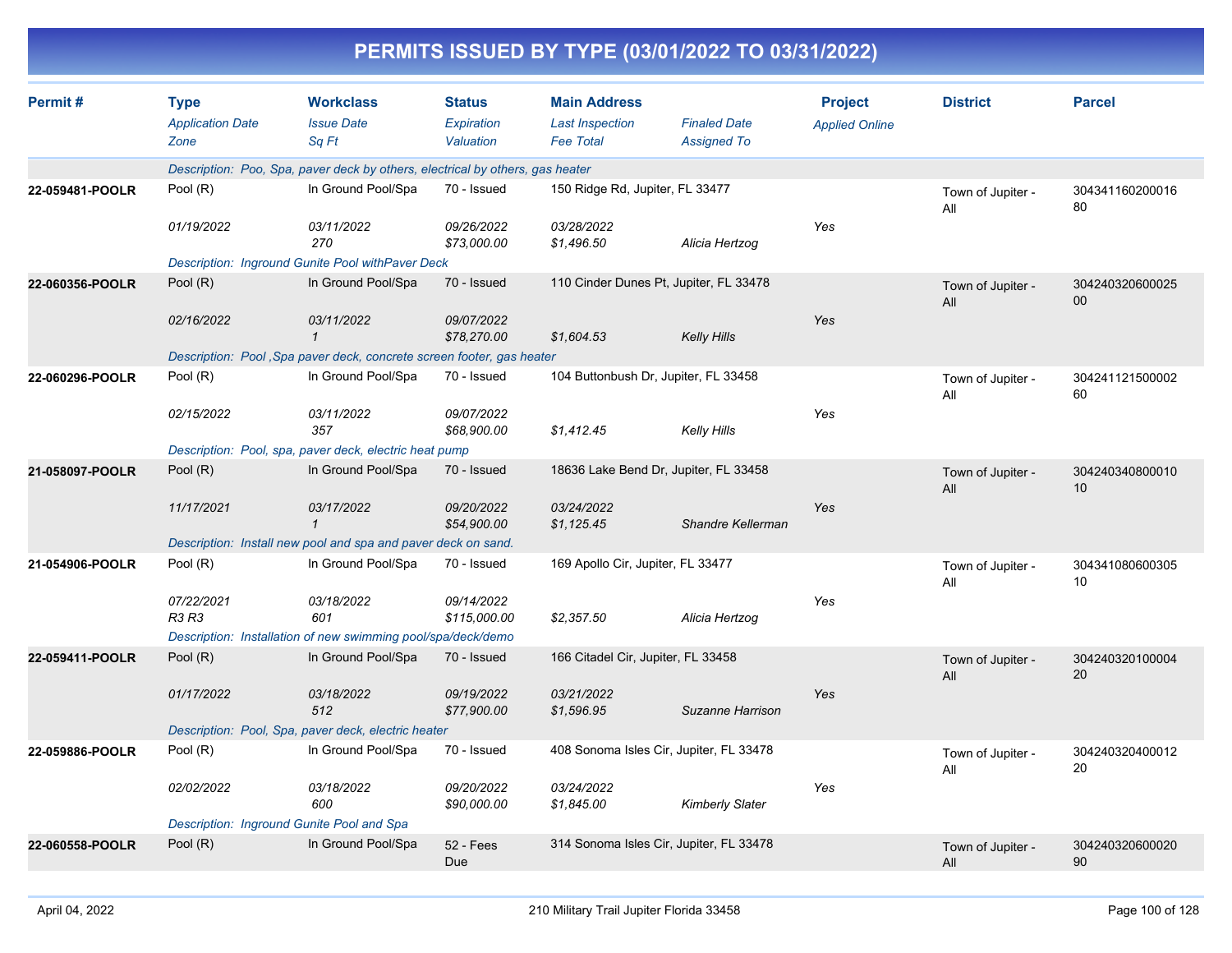|                  |                               |                                                                                       |                            |                                    | $\blacksquare$                           |                       |                          |                       |
|------------------|-------------------------------|---------------------------------------------------------------------------------------|----------------------------|------------------------------------|------------------------------------------|-----------------------|--------------------------|-----------------------|
| Permit#          | <b>Type</b>                   | <b>Workclass</b>                                                                      | <b>Status</b>              | <b>Main Address</b>                |                                          | <b>Project</b>        | <b>District</b>          | <b>Parcel</b>         |
|                  | <b>Application Date</b>       | <b>Issue Date</b>                                                                     | Expiration                 | <b>Last Inspection</b>             | <b>Finaled Date</b>                      | <b>Applied Online</b> |                          |                       |
|                  | Zone                          | Sq Ft                                                                                 | Valuation                  | <b>Fee Total</b>                   | <b>Assigned To</b>                       |                       |                          |                       |
|                  | 02/23/2022                    | 03/25/2022<br>383                                                                     | 09/21/2022<br>\$107,725.00 | \$2,283.36                         | Shandre Kellerman                        | Yes                   |                          |                       |
|                  |                               | Description: Construct new pool, spa & sand set paver deck w/heat pump.               |                            |                                    |                                          |                       |                          |                       |
| 22-060507-POOLR  | Pool (R)                      | In Ground Pool/Spa                                                                    | 70 - Issued                |                                    | 2608 Greenway Dr, Jupiter, FL 33458      |                       | Town of Jupiter -<br>All | 304241140700035<br>70 |
|                  | 02/22/2022                    | 03/25/2022<br>697                                                                     | 09/21/2022<br>\$94,960.00  | \$1,946.68                         | Shandre Kellerman                        | Yes                   |                          |                       |
|                  |                               | Description: Construct new pool & spa w/ gas heater (gas hook up by others). No deck. |                            |                                    |                                          |                       |                          |                       |
| 22-060890-POOLR* | Pool (R)                      | In Ground Pool/Spa                                                                    | <b>NOC</b><br>Required     | Confidential Record Per Fs-119.07, |                                          |                       | Town of Jupiter -<br>All | 304240320600027<br>30 |
|                  | 03/08/2022<br>R1R1            | 03/28/2022<br>$\mathbf{1}$                                                            | 09/26/2022<br>\$79,040.00  | \$1,620.32                         | <b>Kelly Hills</b>                       | Yes                   |                          |                       |
|                  |                               | <b>Description: NEW GUNITE POOL CONSTRUCTION</b>                                      |                            |                                    |                                          |                       |                          |                       |
| 22-060646-POOLR  | Pool (R)                      | In Ground Pool/Spa                                                                    | 70 - Issued                |                                    | 206 Blanca Isles Ln, Jupiter, FL 33478   |                       | Town of Jupiter -<br>All | 304240320500004<br>70 |
|                  | 02/25/2022                    | 03/31/2022<br>425                                                                     | 09/27/2022<br>\$70,000.00  | \$1,435.00                         | <b>Kelly Hills</b>                       | Yes                   |                          |                       |
|                  |                               | Description: Pool, spa, paver deck, gas heater                                        |                            |                                    |                                          |                       |                          |                       |
| 22-060105-POOLR  | Pool $(R)$                    | In Ground Pool/Spa                                                                    | 70 - Issued                |                                    | 106 Echelon Crest Trl, Jupiter, FL 33478 |                       | Town of Jupiter -<br>All | 304240320600022<br>90 |
|                  | 02/09/2022                    | 03/31/2022<br>450                                                                     | 09/27/2022<br>\$81,300.00  | \$1,666.65                         | Shandre Kellerman                        | Yes                   |                          |                       |
|                  |                               | Description: Inground Gunite Pool/Spa with Paver Deck                                 |                            |                                    |                                          |                       |                          |                       |
| 22-060615-POOLR  | Pool (R)                      | In Ground Pool/Spa                                                                    | 70 - Issued                |                                    | 131 Darby Island PI, Jupiter, FL 33458   |                       | Town of Jupiter -<br>All | 304240330500013<br>10 |
|                  | 02/24/2022                    | 03/31/2022<br>440                                                                     | 09/27/2022<br>\$59,500.00  | \$1,219.75                         | Shandre Kellerman                        | Yes                   |                          |                       |
|                  | Description: Pool, paver deck |                                                                                       |                            |                                    |                                          |                       |                          |                       |

**PERMITS ISSUED FOR POOL (R): 26**

| ROOF (C)         |            |                                                                                                                             |                              |                                        |                |     |                          |                       |
|------------------|------------|-----------------------------------------------------------------------------------------------------------------------------|------------------------------|----------------------------------------|----------------|-----|--------------------------|-----------------------|
| 22-060231-ROOF-C | Root(C)    | Roof - Commercial<br>- Re-Roof                                                                                              | 70 - Issued                  | 2250 S Central Blvd, Jupiter, FL 33458 |                |     | Town of Jupiter -<br>All | 304241100000050<br>30 |
|                  | 02/14/2022 | 03/03/2022<br>36.400                                                                                                        | 09/26/2022<br>\$1.113.775.00 | <i>03/30/2022</i><br>\$22,832.39       | Alicia Hertzog | Yes |                          |                       |
|                  |            | Description: Re-Roof: Remove existing flat roof and replace with new flat roof. Remove and re-roof mansard portion of roof. |                              |                                        |                |     |                          |                       |
| 22-060903-ROOF-C | Root(C)    | Roof - Commercial<br>- Re-Roof                                                                                              | 70 - Issued                  | 153 Cat Rock Ln, Jupiter, FL 33458     |                |     | Town of Jupiter -<br>All | 304241241900000<br>50 |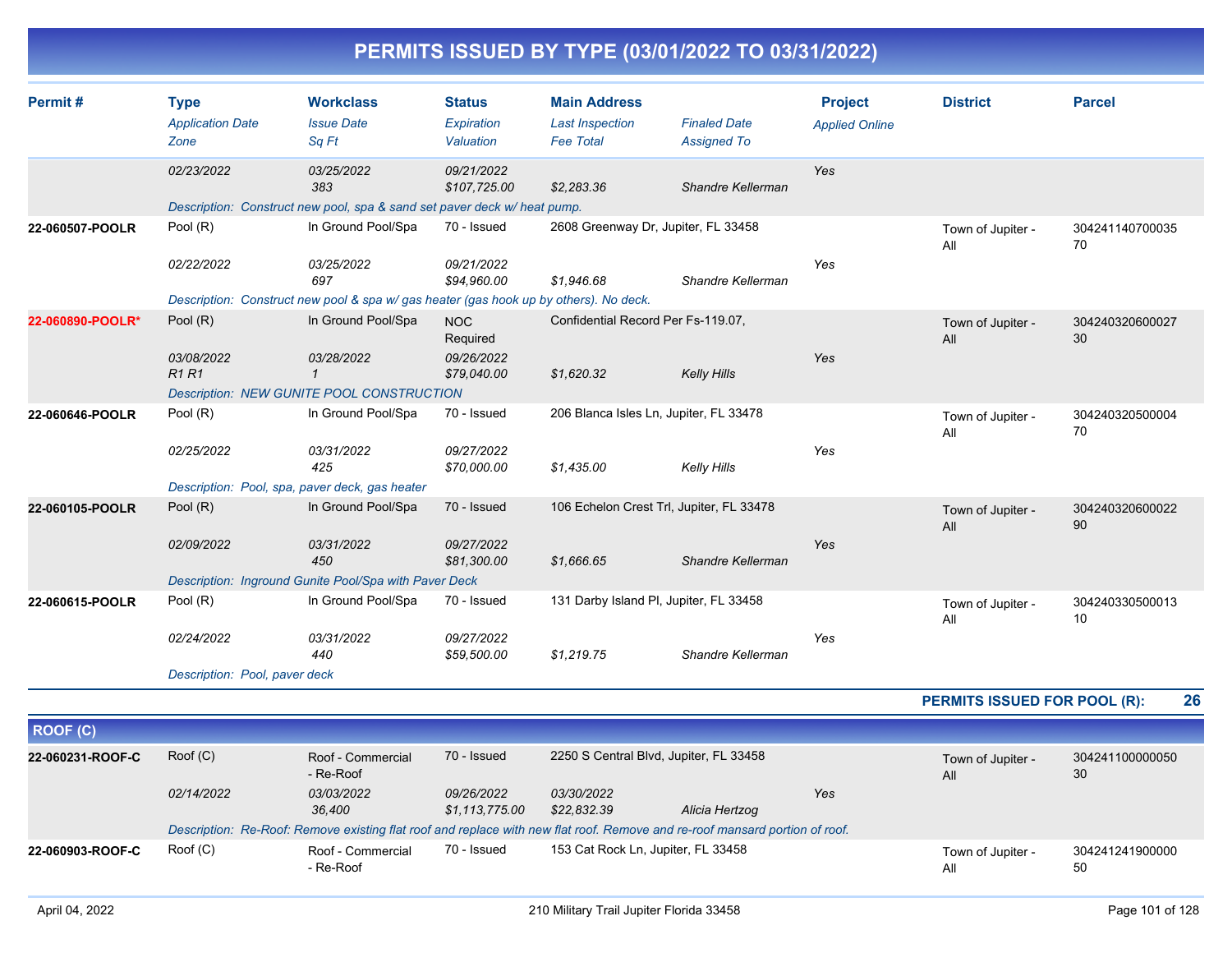| Permit#          | <b>Type</b><br><b>Application Date</b><br>Zone                                                                | <b>Workclass</b><br><b>Issue Date</b><br>Sq Ft               | <b>Status</b><br>Expiration<br>Valuation  | <b>Main Address</b><br><b>Last Inspection</b><br><b>Fee Total</b>               | <b>Finaled Date</b><br><b>Assigned To</b> | <b>Project</b><br><b>Applied Online</b> | <b>District</b>          | <b>Parcel</b>         |
|------------------|---------------------------------------------------------------------------------------------------------------|--------------------------------------------------------------|-------------------------------------------|---------------------------------------------------------------------------------|-------------------------------------------|-----------------------------------------|--------------------------|-----------------------|
|                  | 03/08/2022<br>MXD MXD<br>Description: Re Roof BLDG 1 153-169                                                  | 03/14/2022<br>4,445                                          | 09/12/2022<br>\$60,084.00                 | \$1,231.73                                                                      | <b>Kelly Hills</b>                        | Yes                                     |                          |                       |
| 22-060904-ROOF-C | Roof (C)<br>03/08/2022<br><b>MXD MXD</b><br>Description: Re-Roof BLDG 2 131-147                               | Roof - Commercial<br>- Re-Roof<br>03/14/2022<br>4,445        | 70 - Issued<br>09/12/2022<br>\$60,084.00  | 131 Cat Rock Ln, Jupiter, FL 33458<br>\$1,231.73                                | Kelly Hills                               | Yes                                     | Town of Jupiter -<br>All | 304241241900001<br>00 |
| 22-060908-ROOF-C | Root(C)<br>03/08/2022<br>MXD MXD<br>Description: Re-Roof BLDG 22 142-150                                      | Roof - Commercial<br>- Re-Roof<br>03/14/2022<br>2,747        | 70 - Issued<br>09/12/2022<br>\$35,484.00  | 142 Regions Way, Jupiter, FL 33458<br>\$727.43                                  | <b>Kelly Hills</b>                        | Yes                                     | Town of Jupiter -<br>All | 304241242600000<br>30 |
| 22-060905-ROOF-C | Root(C)<br>03/08/2022<br><b>MXD MXD</b><br>Description: Re-Roof BLDG 3 103-119                                | Roof - Commercial<br>- Re-Roof<br>03/14/2022<br>4,467        | 70 - Issued<br>09/12/2022<br>\$60,084.00  | 103 Cat Rock Ln, Jupiter, FL 33458<br>\$1,231.73                                | <b>Kelly Hills</b>                        | Yes                                     | Town of Jupiter -<br>All | 304241241900001<br>50 |
| 22-060907-ROOF-C | Root(C)<br>03/08/2022<br><b>MXD MXD</b><br>Description: Re-Roof BLDG 21 120-136                               | Roof - Commercial<br>- Re-Roof<br>03/14/2022<br>4,423        | 70 - Issued<br>09/12/2022<br>\$60,084.00  | 120 Regions Way, Jupiter, FL 33458<br>\$1,231.73                                | <b>Kelly Hills</b>                        | Yes                                     | Town of Jupiter -<br>All | 304241242600000<br>80 |
| 22-060939-ROOF-C | Root(C)<br>03/09/2022<br>Description: 344, 348, 352 Legare Ct<br>$B$ ldg # 16<br>Sm Flat Deck over front door | Roof - Commercial<br>- Re-Roof<br>03/16/2022<br>$\mathbf{1}$ | 70 - Issued<br>09/26/2022<br>\$8,340.00   | 344 Legare Ct, Jupiter, FL 33458<br>03/29/2022<br>\$171.30                      | <b>Kimberly Slater</b>                    | Yes                                     | Town of Jupiter -<br>All | 304241230100001<br>70 |
| 22-059729-ROOF-C | Root(C)<br>01/28/2022<br>R <sub>2</sub> R <sub>2</sub><br>Description: Shingle with shingle                   | Roof - Commercial<br>- Re-Roof<br>03/16/2022<br>12,120       | 70 - Issued<br>09/26/2022<br>\$112,050.00 | 2601 Marina Isle Way, BLDG 26, Jupiter,<br>FL 33477<br>03/29/2022<br>\$2,297.03 | <b>Kelly Hills</b>                        | Yes                                     | Town of Jupiter -<br>All | 304341201102610<br>10 |
| 22-060940-ROOF-C | Roof (C)<br>03/09/2022                                                                                        | Roof - Commercial<br>- Re-Roof<br>03/18/2022<br>$\mathbf{1}$ | 70 - Issued<br>09/26/2022<br>\$8,340.00   | 341 Legare Ct, Jupiter, FL 33458<br>03/29/2022<br>\$171.30                      | <b>Kimberly Slater</b>                    | Yes                                     | Town of Jupiter -<br>All | 304241230100001<br>20 |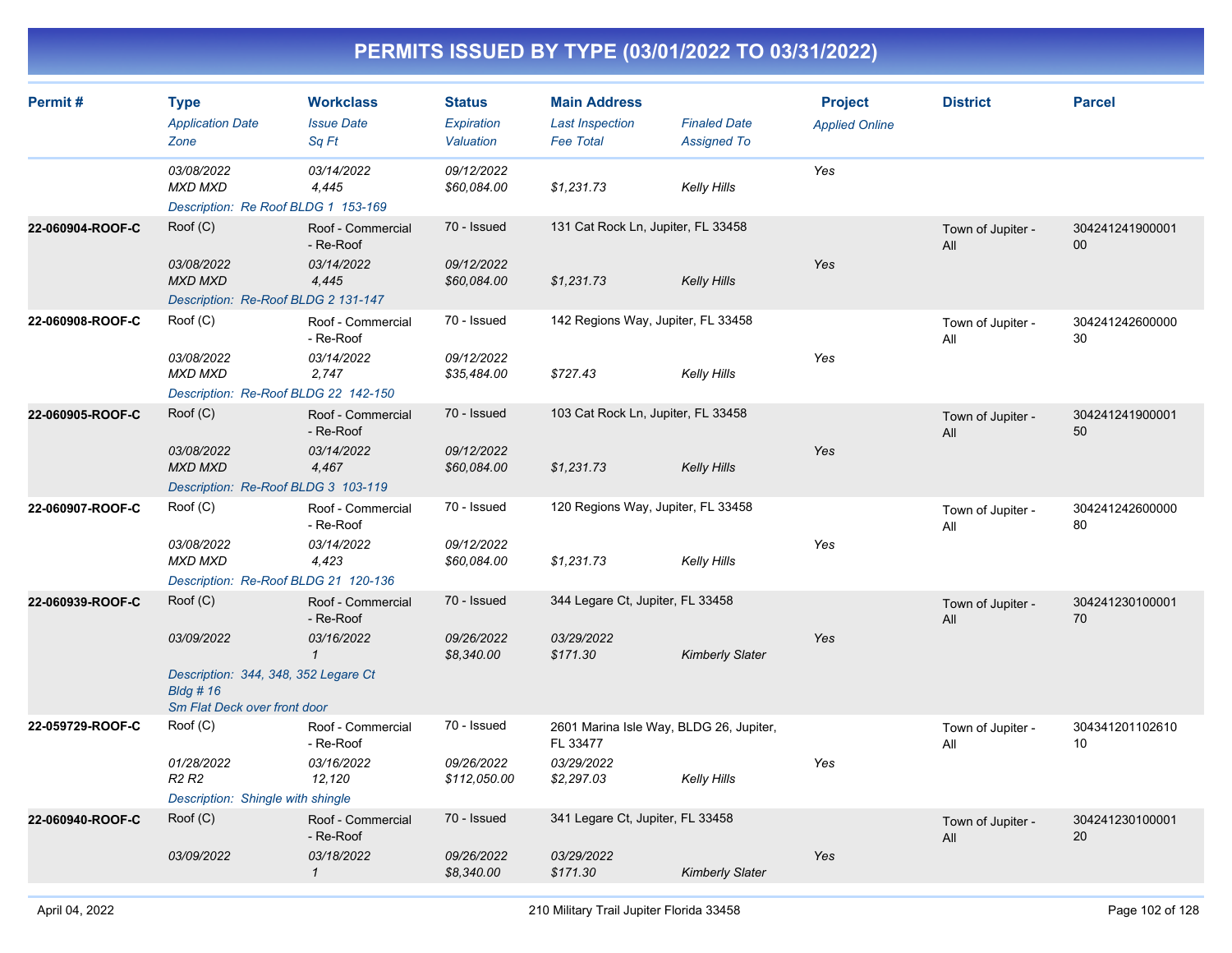| PERMITS ISSUED BY TYPE (03/01/2022 TO 03/31/2022) |                                                                                                                    |                                                                                                 |                                          |                                                                   |                                           |                                         |                          |                           |
|---------------------------------------------------|--------------------------------------------------------------------------------------------------------------------|-------------------------------------------------------------------------------------------------|------------------------------------------|-------------------------------------------------------------------|-------------------------------------------|-----------------------------------------|--------------------------|---------------------------|
| Permit#                                           | <b>Type</b><br><b>Application Date</b><br>Zone                                                                     | <b>Workclass</b><br><b>Issue Date</b><br>Sq Ft                                                  | <b>Status</b><br>Expiration<br>Valuation | <b>Main Address</b><br><b>Last Inspection</b><br><b>Fee Total</b> | <b>Finaled Date</b><br><b>Assigned To</b> | <b>Project</b><br><b>Applied Online</b> | <b>District</b>          | <b>Parcel</b>             |
|                                                   | Description: 341, 345, 349 Legare Ct<br><b>Bldg #17</b><br>Sm Flat Deck over front Door                            |                                                                                                 |                                          |                                                                   |                                           |                                         |                          |                           |
| 22-060941-ROOF-C                                  | Roof (C)<br>03/09/2022<br>Description: 366, 370, 374 Legare Ct<br><b>Bldg# 18</b>                                  | Roof - Commercial<br>- Re-Roof<br>03/18/2022<br>$\mathcal I$                                    | 70 - Issued<br>09/26/2022<br>\$8,340.00  | 366 Legare Ct, Jupiter, FL 33458<br>03/29/2022<br>\$171.30        | <b>Kimberly Slater</b>                    | Yes                                     | Town of Jupiter -<br>All | 304241230100000<br>20     |
|                                                   | Sm Flat Deck over front door                                                                                       |                                                                                                 |                                          |                                                                   |                                           |                                         |                          |                           |
| 22-060709-ROOF-C                                  | Roof (C)<br>03/01/2022                                                                                             | No Fee Sub-Permit<br>03/24/2022<br>26,624                                                       | 70 - Issued<br>09/20/2022<br>\$0.00      | 5075 Innovation Way, Jupiter, FL 33458<br>\$4,236.55              | <b>Kellie Doherty</b>                     | Yes                                     | Town of Jupiter -<br>All | 304241243000200<br>00     |
|                                                   |                                                                                                                    | Description: Johns Manville 3(FLD) Built up roof system over LWC                                |                                          |                                                                   |                                           |                                         |                          |                           |
| 22-061276-ROOF-C                                  | Roof (C)<br>03/21/2022<br>Description: Roof Replacement Flat Roof                                                  | Roof - Commercial<br>- Re-Roof<br>03/25/2022<br>1,200                                           | 70 - Issued<br>09/21/2022<br>\$6,000.00  | 134 Evernia St, Jupiter, FL 33458<br>\$124.00                     | Sara Frogner                              | Yes                                     | Town of Jupiter -<br>All | 304241010300401<br>70     |
| 22-060414-ROOF-C                                  | Roof (C)<br>02/18/2022<br><b>R3 R3</b>                                                                             | Roof - Commercial<br>- Re-Roof<br>03/25/2022<br>4,979<br>Description: SHINGLE COMERCIAL RE-ROOF | 70 - Issued<br>09/21/2022<br>\$27,700.00 | 401 N A1A, Jupiter, FL 33477<br>\$567.85                          | Suzanne Harrison                          | Yes                                     | Town of Jupiter -<br>All | 304341050100100<br>10     |
| 22-060938-ROOF-C                                  | Roof (C)<br>03/09/2022<br>Description: 328, 332, 336 Legare Ct<br><b>Bldg # 15</b><br>Sm Flat Deck over front door | Roof - Commercial<br>- Re-Roof<br>03/25/2022<br>1                                               | 70 - Issued<br>09/21/2022<br>\$8,340.00  | 328 Legare Ct, Jupiter, FL 33458<br>\$171.30                      | Suzanne Harrison                          | Yes                                     | Town of Jupiter -<br>All | 304241230100002<br>30     |
| 22-060937-ROOF-C                                  | Roof (C)<br>03/09/2022<br>Description: 325, 329, 333 Legare Ct<br>Sm Flat Deck over Front door<br><b>Bldg# 14</b>  | Roof - Commercial<br>- Re-Roof<br>03/25/2022<br>$\mathcal{I}$                                   | 70 - Issued<br>09/21/2022<br>\$8,340.00  | 325 Legare Ct, Jupiter, FL 33458<br>\$171.30                      | Suzanne Harrison                          | Yes                                     | Town of Jupiter -<br>All | 304241230100003<br>$00\,$ |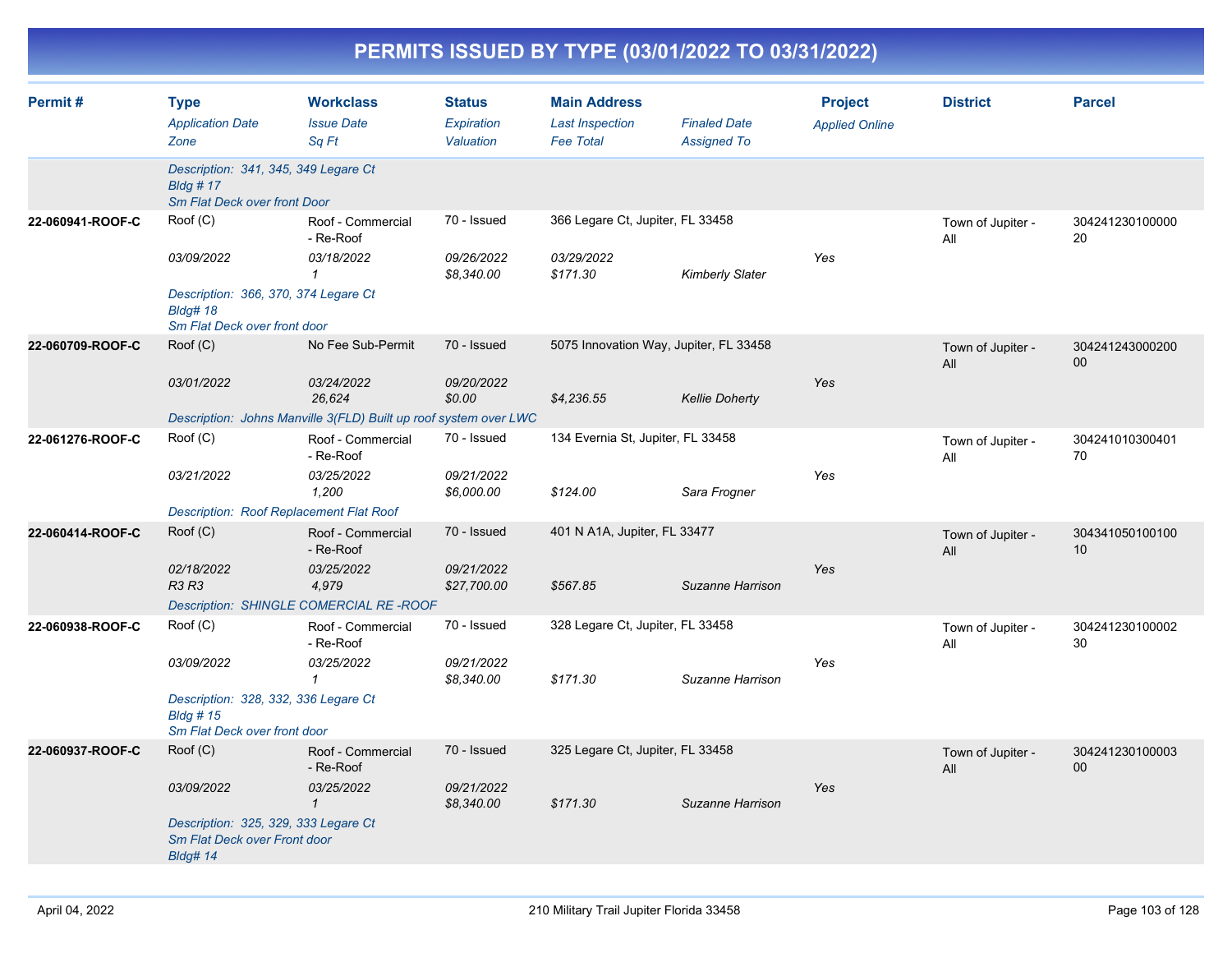| Permit#          | <b>Type</b><br><b>Application Date</b><br>Zone                                         | <b>Workclass</b><br><b>Issue Date</b><br>Sq Ft                                                           | <b>Status</b><br>Expiration<br>Valuation | <b>Main Address</b><br><b>Last Inspection</b><br><b>Fee Total</b> | <b>Finaled Date</b><br><b>Assigned To</b> | <b>Project</b><br><b>Applied Online</b> | <b>District</b>          | <b>Parcel</b>             |
|------------------|----------------------------------------------------------------------------------------|----------------------------------------------------------------------------------------------------------|------------------------------------------|-------------------------------------------------------------------|-------------------------------------------|-----------------------------------------|--------------------------|---------------------------|
| 22-060935-ROOF-C | Root(C)                                                                                | Roof - Commercial<br>- Re-Roof                                                                           | 70 - Issued                              | 306 Legare Ct, Jupiter, FL 33458                                  |                                           |                                         | Town of Jupiter -<br>All | 304241230100003<br>20     |
|                  | 03/09/2022                                                                             | 03/25/2022                                                                                               | 09/21/2022<br>\$8,340.00                 | \$171.30                                                          | Suzanne Harrison                          | Yes                                     |                          |                           |
|                  | Description: 306, 310 314 Legare Ct<br>Sm Flat Deck over front door<br>$B$ $\log$ # 13 |                                                                                                          |                                          |                                                                   |                                           |                                         |                          |                           |
| 22-060159-ROOF-C | Root(C)                                                                                | Roof - Commercial<br>- Re-Roof                                                                           | 70 - Issued                              | 1829 Park Ln S, Jupiter, FL 33458                                 |                                           |                                         | Town of Jupiter -<br>All | 304241090300002<br>$00\,$ |
|                  | 02/10/2022<br>1111                                                                     | 03/28/2022<br>101                                                                                        | 09/24/2022<br>\$61,685.00                | \$1,264.55                                                        | Alicia Hertzog                            | Yes                                     |                          |                           |
|                  | <b>Description: Flat Roof TPO</b>                                                      |                                                                                                          |                                          |                                                                   |                                           |                                         |                          |                           |
| 22-060628-ROOF-C | Root(C)                                                                                | Roof - Commercial<br>- Re-Roof                                                                           | 70 - Issued                              | 125 Juno St, Jupiter, FL 33458                                    |                                           |                                         | Town of Jupiter -<br>All | 304241010200402<br>40     |
|                  | 02/25/2022                                                                             | 03/28/2022<br>5,500                                                                                      | 09/24/2022<br>\$25,000.00                | \$512.50                                                          | Alicia Hertzog                            | Yes                                     |                          |                           |
|                  |                                                                                        | Description: Reroof main office and lumber shed behind office building, 5500 sq ft is for both buildings |                                          |                                                                   |                                           |                                         |                          |                           |

**PERMITS ISSUED FOR ROOF (C): 18**

| <b>ROOF (R)</b>  |                                      |                                                                                                                                              |                              |                                        |                                      |     |                          |                       |
|------------------|--------------------------------------|----------------------------------------------------------------------------------------------------------------------------------------------|------------------------------|----------------------------------------|--------------------------------------|-----|--------------------------|-----------------------|
| 22-004990-ROOF-R | Root(R)                              | Roof - Residential -<br>Re-Roof                                                                                                              | 70 - Issued                  | 126 Beach Summit Ct, Jupiter, FL 33477 |                                      |     | Town of Jupiter -<br>All | 304341160200007<br>80 |
|                  | 02/22/2022                           | 03/01/2022                                                                                                                                   | 08/29/2022                   |                                        |                                      | Yes |                          |                       |
|                  | R <sub>2</sub> R <sub>2</sub>        | 3,241                                                                                                                                        | \$33,800.00                  | \$692.90                               | Sara Frogner                         |     |                          |                       |
|                  | system                               | Description: Remove existing roof system down to decking, renail to code, install hi temp underlayment, install 1.5" mech standing seam roof |                              |                                        |                                      |     |                          |                       |
| 22-004984-ROOF-R | Root(R)                              | Roof - Residential -<br>Re-Roof                                                                                                              | 99 - Closed -<br><b>JCDS</b> | 137 Greentree Cir, Jupiter, FL 33458   |                                      |     | Town of Jupiter -<br>All | 304241101300057<br>60 |
|                  | 02/20/2022                           | <i>03/01/2022</i>                                                                                                                            | 09/19/2022                   | <i>03/23/2022</i>                      | 03/24/2022                           | Yes |                          |                       |
|                  | R <sub>2</sub> R <sub>2</sub>        | 1,913                                                                                                                                        | \$9,500.00                   | \$194.85                               | <b>Building-Department Completed</b> |     |                          |                       |
|                  | <b>Description: RE-ROOF SHINGLES</b> |                                                                                                                                              |                              |                                        |                                      |     |                          |                       |
| 22-005008-ROOF-R | Root(R)                              | Roof - Residential -<br>Re-Roof                                                                                                              | 70 - Issued                  | 1230 Ute St, Jupiter, FL 33458         |                                      |     | Town of Jupiter -<br>All | 304241020208401<br>31 |
|                  | 02/25/2022                           | 03/01/2022                                                                                                                                   | 09/21/2022                   | 03/25/2022                             |                                      | Yes |                          |                       |
|                  |                                      | 2,600                                                                                                                                        | \$20,147.00                  | \$413.01                               | Angela Carpentiere                   |     |                          |                       |
|                  |                                      | Description: REROOF, METAL FL30343, TU PLUS FL5259                                                                                           |                              |                                        |                                      |     |                          |                       |
| 21-004801-ROOF-R | Root(R)                              | Roof - Residential -<br>Re-Roof                                                                                                              | 70 - Issued                  | 6013 Ferrera St, Jupiter, FL 33458     |                                      |     | Town of Jupiter -<br>All | 304241220211601<br>00 |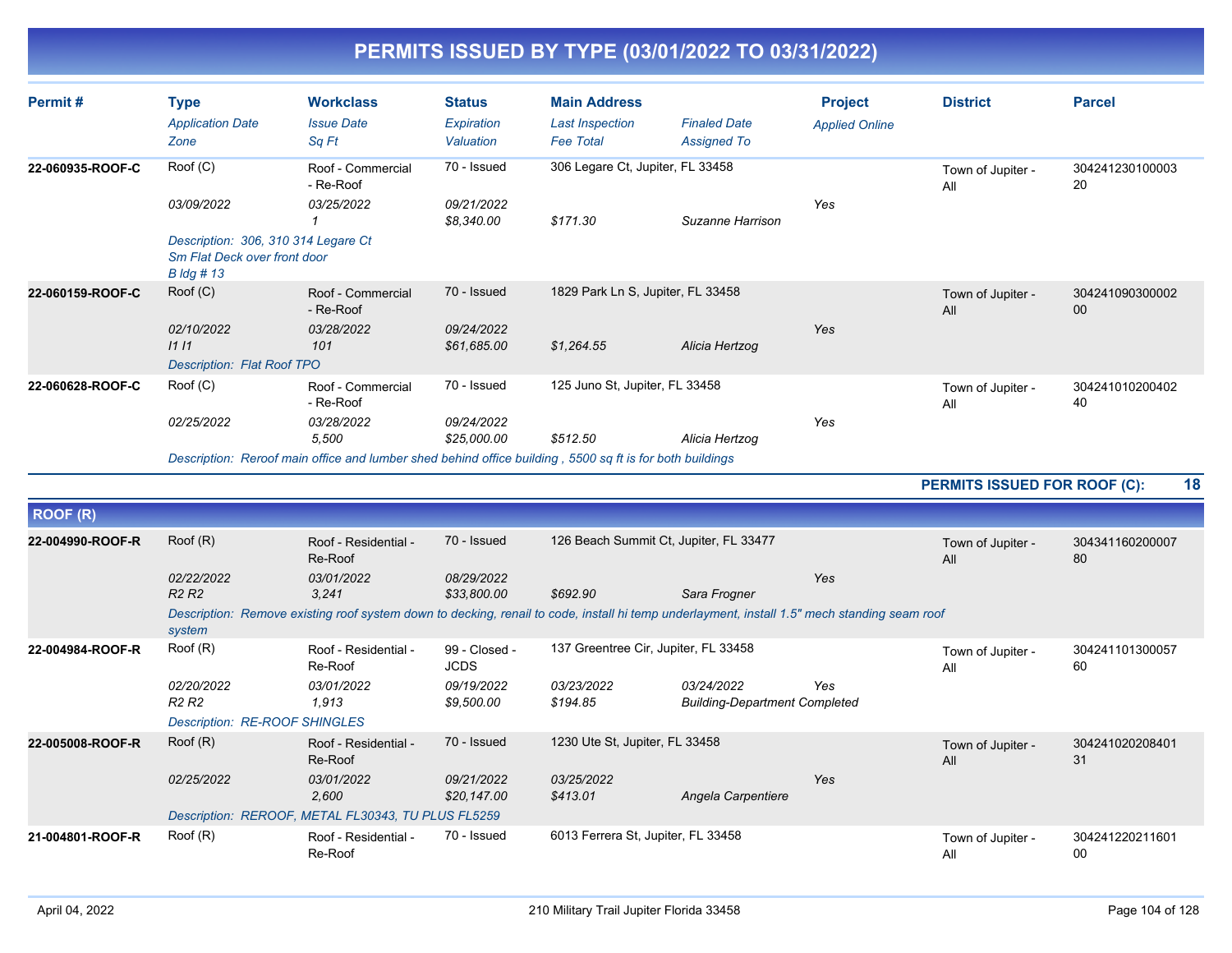| Permit#          | <b>Type</b>                                 | <b>Workclass</b>                                                                                                     | <b>Status</b>                  | <b>Main Address</b>                        |                                                    | <b>Project</b>        | <b>District</b>          | <b>Parcel</b>         |
|------------------|---------------------------------------------|----------------------------------------------------------------------------------------------------------------------|--------------------------------|--------------------------------------------|----------------------------------------------------|-----------------------|--------------------------|-----------------------|
|                  | <b>Application Date</b><br>Zone             | <b>Issue Date</b><br>Sq Ft                                                                                           | <b>Expiration</b><br>Valuation | <b>Last Inspection</b><br><b>Fee Total</b> | <b>Finaled Date</b><br><b>Assigned To</b>          | <b>Applied Online</b> |                          |                       |
|                  | 12/16/2021<br>R <sub>2</sub> R <sub>2</sub> | 03/01/2022<br>3.000<br>Description: REMOVE AND REPLACE SHINGLE ROF                                                   | 08/29/2022<br>\$13,000.00      | 03/29/2022<br>\$266.50                     | Angela Carpentiere                                 | Yes                   |                          |                       |
| 22-004928-ROOF-R | Root(R)                                     | Roof - Residential -<br>Re-Roof                                                                                      | 99 - Closed -<br><b>JCDS</b>   | 6340 Lucerne St, Jupiter, FL 33458         |                                                    |                       | Town of Jupiter -<br>All | 304241150103300<br>80 |
|                  | 02/03/2022                                  | 03/01/2022<br>3.427                                                                                                  | 09/14/2022<br>\$26,600.00      | 03/18/2022<br>\$620.30                     | 03/21/2022<br><b>Building-Department Completed</b> | Yes                   |                          |                       |
|                  |                                             | Description: Tear off existing shingle roof and replace with a 1" nailstrip standing seam metal roof                 |                                |                                            |                                                    |                       |                          |                       |
| 22-004981-ROOF-R | Root(R)                                     | Roof - Residential -<br>Re-Roof                                                                                      | 99 - Closed -<br><b>JCDS</b>   | 6151 Roger St, Jupiter, FL 33458           |                                                    |                       | Town of Jupiter -<br>All | 304241220210500<br>52 |
|                  | 02/18/2022                                  | 03/01/2022<br>1.800                                                                                                  | 09/07/2022<br>\$13,600.00      | 03/11/2022<br>\$278.80                     | 03/14/2022<br><b>Building-Department Completed</b> | Yes                   |                          |                       |
|                  |                                             | Description: remove shingle roof & install standing seam metal roof                                                  |                                |                                            |                                                    |                       |                          |                       |
| 22-004972-ROOF-R | Root(R)                                     | Roof - Residential -<br>Re-Roof                                                                                      | 99 - Closed -<br><b>JCDS</b>   | 6247 Lauderdale St, Jupiter, FL 33458      |                                                    |                       | Town of Jupiter -<br>All | 304241150806101<br>50 |
|                  | 02/16/2022                                  | 03/02/2022<br>3,200                                                                                                  | 09/27/2022<br>\$16,950.00      | 03/31/2022<br>\$347.47                     | 04/01/2022<br><b>Building-Department Completed</b> | Yes                   |                          |                       |
|                  |                                             | Description: remove existing roof material to deck; renail to code. Install SA underlayment, Shingles and ridge vent |                                |                                            |                                                    |                       |                          |                       |
| 22-004935-ROOF-R | Root(R)                                     | Roof - Residential -<br>Re-Roof                                                                                      | 99 - Closed -<br><b>JCDS</b>   | 410 Chevron Cir, Jupiter, FL 33458         |                                                    |                       | Town of Jupiter -<br>All | 304241011400001<br>50 |
|                  | 02/06/2022<br><b>R1R1</b>                   | 03/02/2022<br>1,657                                                                                                  | 09/19/2022<br>\$14,729.00      | 03/21/2022<br>\$301.95                     | 03/22/2022<br><b>Building-Department Completed</b> | Yes                   |                          |                       |
|                  |                                             | Description: Shingle to Shingle ReRoof including Flat Roof                                                           |                                |                                            |                                                    |                       |                          |                       |
| 22-004996-ROOF-R | Root(R)                                     | Roof - Residential -<br>Re-Roof                                                                                      | 99 - Closed -<br><b>JCDS</b>   | 511 Sweet Bay Cir, Jupiter, FL 33458       |                                                    |                       | Town of Jupiter -<br>All | 304241240100017<br>40 |
|                  | 02/22/2022                                  | 03/02/2022<br>3,817                                                                                                  | 09/26/2022<br>\$16,500.00      | 03/30/2022<br>\$338.25                     | 03/31/2022<br><b>Building-Department Completed</b> | Yes                   |                          |                       |
|                  | Description: Re roof shingle flat           |                                                                                                                      |                                |                                            |                                                    |                       |                          |                       |
| 22-005017-ROOF-R | Root(R)                                     | Roof - Residential -<br>Re-Roof                                                                                      | 70 - Issued                    | 123 Poinciana Dr, Jupiter, FL 33458        |                                                    |                       | Town of Jupiter -<br>All | 304241240900022<br>90 |
|                  | 02/28/2022<br><b>MXD MXD</b>                | 03/02/2022<br>2,522                                                                                                  | 08/29/2022<br>\$13,903.00      | \$285.01                                   | Debbie Rogers                                      | Yes                   |                          |                       |
|                  | Description: Shingle to Shingle ReRoof      |                                                                                                                      |                                |                                            |                                                    |                       |                          |                       |
| 22-004986-ROOF-R | Root(R)                                     | Roof - Residential -<br>Re-Roof                                                                                      | 70 - Issued                    | 5749 Turnwood Ct, Jupiter, FL 33458        |                                                    |                       | Town of Jupiter -<br>All | 304241022100001<br>70 |
|                  | 02/21/2022<br><b>R1R1</b>                   | 03/02/2022<br>3,300                                                                                                  | 09/06/2022<br>\$38,000.00      | 03/09/2022<br>\$779.00                     | Kelly Hills                                        | Yes                   |                          |                       |
|                  |                                             | Description: Reroof Cedar Shakes to Standing Seam Metal                                                              |                                |                                            |                                                    |                       |                          |                       |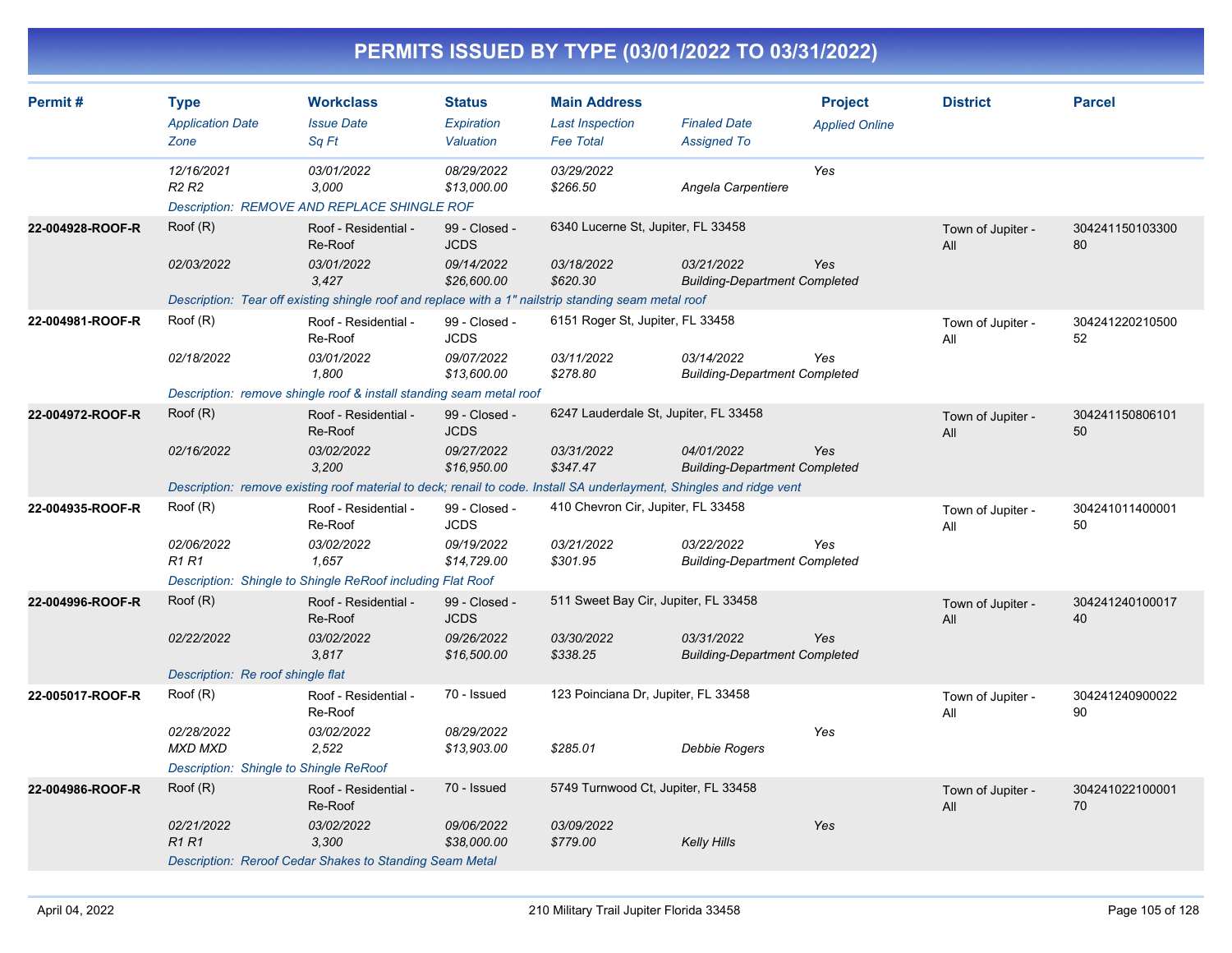| Permit#          | <b>Type</b><br><b>Application Date</b><br>Zone                          | <b>Workclass</b><br><b>Issue Date</b><br>Sa Ft                                                                                                             | <b>Status</b><br>Expiration<br>Valuation | <b>Main Address</b><br><b>Last Inspection</b><br><b>Fee Total</b> | <b>Finaled Date</b><br><b>Assigned To</b> | <b>Project</b><br><b>Applied Online</b> | <b>District</b>          | <b>Parcel</b>         |
|------------------|-------------------------------------------------------------------------|------------------------------------------------------------------------------------------------------------------------------------------------------------|------------------------------------------|-------------------------------------------------------------------|-------------------------------------------|-----------------------------------------|--------------------------|-----------------------|
| 22-005015-ROOF-R | Roof (R)<br>02/28/2022                                                  | Roof - Residential -<br>Re-Roof<br>03/02/2022<br>2.100                                                                                                     | 70 - Issued<br>08/29/2022<br>\$22,845.00 | 1115 Cherokee St, Jupiter, FL 33458<br>\$468.32                   | Kelly Hills                               | Yes                                     | Town of Jupiter -<br>All | 304241020204600<br>10 |
| 22-004985-ROOF-R | Description: Re Roof metal Roof<br>Root(R)<br>02/20/2022<br><b>R1R1</b> | Roof - Residential -<br>Re-Roof<br>03/02/2022<br>2,920                                                                                                     | 70 - Issued<br>08/29/2022<br>\$27,900.00 | 301 Hardwood Pt, Jupiter, FL 33458<br>\$571.95                    |                                           | Yes                                     | Town of Jupiter -<br>All | 304241150200060<br>50 |
| 22-004995-ROOF-R | Description: RE-ROOF TILE<br>Roof (R)                                   | Roof - Residential -                                                                                                                                       | 70 - Issued                              | 134 Pine Hammock Ct, Jupiter, FL 33458                            | <b>Kelly Hills</b>                        |                                         | Town of Jupiter -        | 304241013600004       |
|                  | 02/22/2022                                                              | Re-Roof<br>03/02/2022<br>3.000                                                                                                                             | 08/29/2022<br>\$27,750.00                | \$568.87                                                          | <b>Kellie Doherty</b>                     | Yes                                     | All                      | 50                    |
| 22-004992-ROOF-R | Description: Tile back to Tile<br>Roof (R)                              | Roof - Residential -<br>Re-Roof                                                                                                                            | 70 - Issued                              | 6450 Foster St, Jupiter, FL 33458                                 |                                           |                                         | Town of Jupiter -<br>All | 304241150105400<br>10 |
|                  | 02/22/2022<br><b>Description: SHINGLE REROOF</b>                        | 03/02/2022<br>2,575                                                                                                                                        | 08/29/2022<br>\$21,018.31                | \$430.88                                                          | Angela Carpentiere                        | Yes                                     |                          |                       |
| 22-005012-ROOF-R | Root(R)<br>02/28/2022                                                   | Roof - Residential -<br>Re-Roof<br>03/02/2022                                                                                                              | 70 - Issued<br>09/27/2022                | 5743 Turnwood Ct, Jupiter, FL 33458<br>03/31/2022                 |                                           | Yes                                     | Town of Jupiter -<br>All | 304241022100001<br>60 |
|                  |                                                                         | 3,000<br>Description: Remove existing roof down, install peel & stick underlayment, install on skylight, install metal accessories & install metal penels. | \$30,800.00                              | \$631.40                                                          | Sara Frogner                              |                                         |                          |                       |
| 22-005020-ROOF-R | Root(R)<br>03/01/2022                                                   | Roof - Residential -<br>Re-Roof<br>03/02/2022                                                                                                              | 70 - Issued<br>09/28/2022<br>\$17,500.00 | 1609 Venus Ave, Jupiter, FL 33469<br>04/01/2022<br>\$358.75       | Sara Frogner                              | Yes                                     | Town of Jupiter -<br>All | 304340310800300<br>30 |
|                  | Flat Roof is included in scope of work                                  | 24<br>Description: Remove existing Shingle system & install 24ga 1" Nail Strip Metal system                                                                |                                          |                                                                   |                                           |                                         |                          |                       |
| 22-005007-ROOF-R | Roof (R)                                                                | Roof - Residential -<br>Re-Roof                                                                                                                            | 70 - Issued                              | 159 Promenade Way, Jupiter, FL 33458                              |                                           |                                         | Town of Jupiter -<br>All | 304241241400000<br>50 |
|                  | 02/25/2022<br>Description: Reroof Shingle & Shingle                     | 03/02/2022<br>2,000                                                                                                                                        | 08/29/2022<br>\$14,432.00                | \$295.86                                                          | Sara Frogner                              | Yes                                     |                          |                       |
| 22-005013-ROOF-R | Root(R)                                                                 | Roof - Residential -<br>Re-Roof                                                                                                                            | 99 - Closed -<br><b>JCDS</b>             | 1201 Mohawk St, Jupiter, FL 33458                                 |                                           |                                         | Town of Jupiter -<br>All | 304241020300900<br>70 |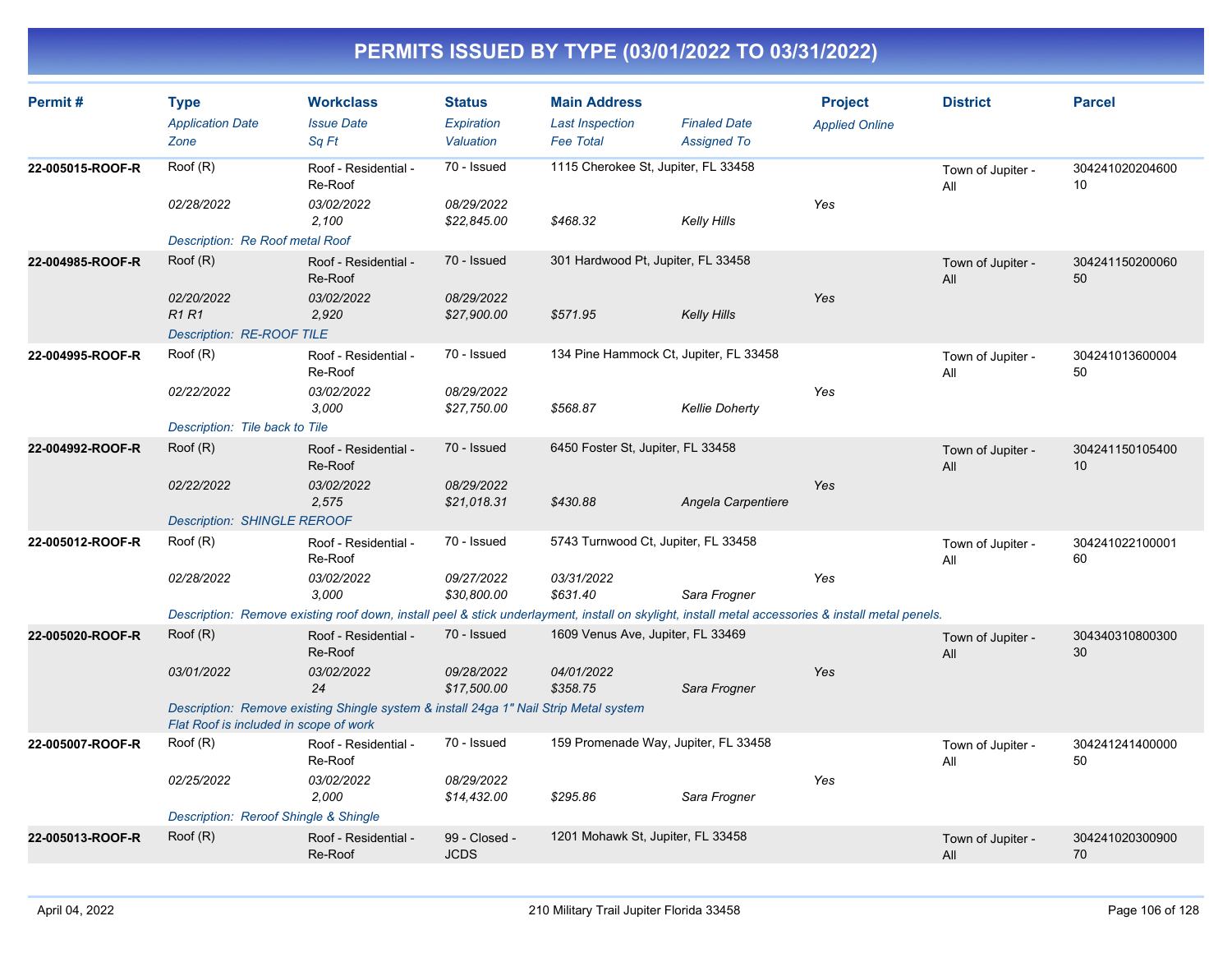| Permit#           | <b>Type</b><br><b>Application Date</b><br>Zone         | <b>Workclass</b><br><b>Issue Date</b><br>Sq Ft                           | <b>Status</b><br>Expiration<br>Valuation | <b>Main Address</b><br><b>Last Inspection</b><br><b>Fee Total</b> | <b>Finaled Date</b><br><b>Assigned To</b>          | <b>Project</b><br><b>Applied Online</b> | <b>District</b>          | <b>Parcel</b>             |
|-------------------|--------------------------------------------------------|--------------------------------------------------------------------------|------------------------------------------|-------------------------------------------------------------------|----------------------------------------------------|-----------------------------------------|--------------------------|---------------------------|
|                   | 02/28/2022<br><b>Description: ROOF REPLACEMENT</b>     | 03/02/2022<br>2,571                                                      | 09/12/2022<br>\$5,980.00                 | 03/14/2022<br>\$123.60                                            | 03/14/2022<br><b>Building-Department Completed</b> | Yes                                     |                          |                           |
| 22-005011-ROOF-R  | Root(R)                                                | Roof - Residential -<br>Re-Roof                                          | 70 - Issued                              | 1536 Treemont Ave, Jupiter, FL 33469                              |                                                    |                                         | Town of Jupiter -<br>All | 304340310800302<br>20     |
|                   | 02/28/2022<br><b>Description: Metal Re-roof</b>        | 03/02/2022<br>1.900                                                      | 09/26/2022<br>\$24,885.00                | 03/29/2022<br>\$510.15                                            | Sara Frogner                                       | Yes                                     |                          |                           |
| 22-004971-ROOF-R  | Root(R)                                                | Roof - Residential -<br>Re-Roof                                          | <b>NOC</b><br>Required                   | 306 Fern St, Jupiter, FL 33458                                    |                                                    |                                         | Town of Jupiter -<br>All | 304241010900003<br>00     |
|                   | 02/16/2022<br>Description: Shingle / Flat Re-roof      | 03/02/2022<br>1,900                                                      | 08/29/2022<br>\$15, 165.00               | \$310.88                                                          | <b>Kimberly Slater</b>                             | Yes                                     |                          |                           |
| 22-005016-ROOF-R  | Roof (R)                                               | Roof - Residential -<br>Re-Roof                                          | 99 - Closed -<br><b>JCDS</b>             | 6061 Drake St, Jupiter, FL 33458                                  |                                                    |                                         | Town of Jupiter -<br>All | 304241150801001<br>20     |
|                   | 02/28/2022                                             | 03/02/2022<br>3,200                                                      | 09/26/2022<br>\$15,000.00                | 03/29/2022<br>\$307.50                                            | 03/30/2022<br><b>Building-Department Completed</b> | Yes                                     |                          |                           |
| 22-005019-ROOF-R  | <b>Description: REROOF ASPHALT SHINGLES</b><br>Root(R) | Roof - Residential -                                                     | 70 - Issued                              | 103 Nautical Way, Jupiter, FL 33477                               |                                                    |                                         | Town of Jupiter -        | 304341180517400           |
|                   |                                                        | Re-Roof                                                                  |                                          |                                                                   |                                                    |                                         | All                      | 10                        |
|                   | 03/01/2022                                             | 03/03/2022<br>4,200                                                      | 09/06/2022<br>\$51,450.00                | 03/07/2022<br>\$1,054.73                                          | Angela Carpentiere                                 | Yes                                     |                          |                           |
|                   | Root(R)                                                | Description: Tear off existing tile roof and replace                     | 70 - Issued                              | 318 Eagle Dr, Jupiter, FL 33477                                   |                                                    |                                         |                          |                           |
| 22-005018-ROOF-R  |                                                        | Roof - Residential -<br>Re-Roof                                          |                                          |                                                                   |                                                    |                                         | Town of Jupiter -<br>All | 304341180700051<br>$00\,$ |
|                   | 03/01/2022                                             | 03/03/2022<br>6,400                                                      | 08/30/2022<br>\$72,038.00                | \$1,476.78                                                        | Angela Carpentiere                                 | Yes                                     |                          |                           |
|                   |                                                        | Description: Tear off existing tile roof and replace.                    |                                          |                                                                   |                                                    |                                         |                          |                           |
| 22-005027-ROOF-R* | Root(R)                                                | Roof - Residential -<br>Re-Roof                                          | <b>NOC</b><br>Required                   | 227 Sweet Bay Cir, Jupiter, FL 33458                              |                                                    |                                         | Town of Jupiter -<br>All | 304241240100006<br>50     |
|                   | 03/01/2022                                             | 03/03/2022<br>2,697                                                      | 08/30/2022<br>\$10,800.00                | \$221.40                                                          | Sara Frogner                                       | Yes                                     |                          |                           |
|                   |                                                        | <b>Description: Remove And Replace Asphalt Roofing</b>                   |                                          |                                                                   |                                                    |                                         |                          |                           |
| 22-005032-ROOF-R  | Root(R)                                                | Roof - Residential -<br>Re-Roof                                          | 70 - Issued                              | 6040 Winding Lake Dr, Jupiter, FL 33458                           |                                                    |                                         | Town of Jupiter -<br>All | 304240340000010<br>60     |
|                   | 03/02/2022                                             | 03/03/2022<br>2,600                                                      | 08/30/2022<br>\$28,000.00                | \$574.00                                                          | <b>Kimberly Slater</b>                             | Yes                                     |                          |                           |
|                   |                                                        | Description: Like for like concrete tile reroof on existing plywood deck |                                          |                                                                   |                                                    |                                         |                          |                           |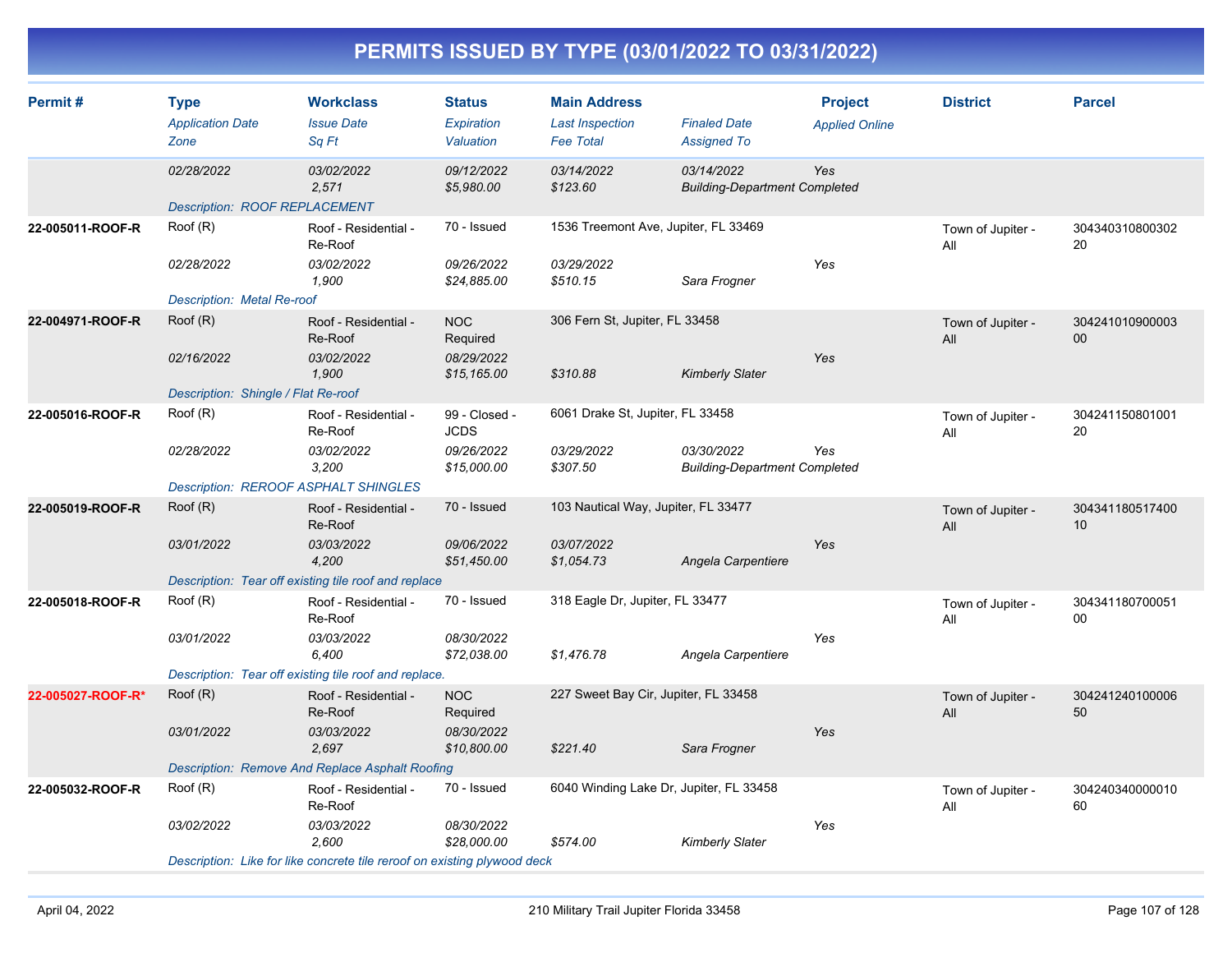| Permit#           | <b>Type</b><br><b>Application Date</b><br>Zone                                                                                                                                                                         | <b>Workclass</b><br><b>Issue Date</b><br>Sq Ft                             | <b>Status</b><br>Expiration<br>Valuation | <b>Main Address</b><br><b>Last Inspection</b><br><b>Fee Total</b> | <b>Finaled Date</b><br><b>Assigned To</b>          | <b>Project</b><br><b>Applied Online</b> | <b>District</b>          | <b>Parcel</b>         |
|-------------------|------------------------------------------------------------------------------------------------------------------------------------------------------------------------------------------------------------------------|----------------------------------------------------------------------------|------------------------------------------|-------------------------------------------------------------------|----------------------------------------------------|-----------------------------------------|--------------------------|-----------------------|
| 22-005022-ROOF-R  | Root(R)                                                                                                                                                                                                                | Roof - Residential -<br>Re-Roof                                            | 70 - Issued                              | 1020 Lands End Way, Jupiter, FL 33458                             |                                                    |                                         | Town of Jupiter -<br>All | 304340310200000<br>91 |
|                   | 03/01/2022                                                                                                                                                                                                             | 03/03/2022<br>5,200                                                        | 09/27/2022<br>\$25,650.00                | 03/31/2022<br>\$525.83                                            | Sara Frogner                                       | Yes                                     |                          |                       |
|                   |                                                                                                                                                                                                                        | Description: Re-roof - Tile to Steel Shake Roof - Main House and Garage    |                                          |                                                                   |                                                    |                                         |                          |                       |
| 22-005010-ROOF-R  | Root(R)                                                                                                                                                                                                                | Roof - Residential -<br>Re-Roof                                            | 70 - Issued                              | 161 Promenade Way, Jupiter, FL 33458                              |                                                    |                                         | Town of Jupiter -<br>All | 304241241400000<br>40 |
|                   | 02/25/2022                                                                                                                                                                                                             | 03/03/2022<br>2,000                                                        | 08/30/2022<br>\$14,452.00                | \$296.27                                                          | Sara Frogner                                       | Yes                                     |                          |                       |
|                   |                                                                                                                                                                                                                        | Description: REROOF SHINGLE TO SHINGLE                                     |                                          |                                                                   |                                                    |                                         |                          |                       |
| 22-005003-ROOF-R  | Root(R)                                                                                                                                                                                                                | Roof - Residential -<br>Re-Roof                                            | 70 - Issued                              | 103 Landward Dr, Jupiter, FL 33477                                |                                                    |                                         | Town of Jupiter -<br>All | 304341170200012<br>22 |
|                   | 02/24/2022                                                                                                                                                                                                             | 03/03/2022<br>2.540                                                        | 09/28/2022<br>\$18,300.00                | 04/01/2022<br>\$375.15                                            | <b>Kimberly Slater</b>                             | Yes                                     |                          |                       |
|                   | Description: Remove existing roofing system down to sheathing. Replace plywood if needed. Re-nail sheathing to code. Apply peel & stick underlayment direct to deck. Install<br>Metal 0.032 1-1/2" Standing Seam Clip. |                                                                            |                                          |                                                                   |                                                    |                                         |                          |                       |
| 22-005029-ROOF-R  | Roof (R)                                                                                                                                                                                                               | Roof - Residential -<br>Re-Roof                                            | 70 - Issued                              | 18159 Jupiter Landings Dr, Jupiter, FL<br>33458                   |                                                    |                                         | Town of Jupiter -<br>All | 304240340600001<br>60 |
|                   | 03/01/2022<br>$R1-A R1-A$                                                                                                                                                                                              | 03/04/2022<br>2.150                                                        | 08/31/2022<br>\$10,328.60                | \$211.74                                                          | Debbie Rogers                                      | Yes                                     |                          |                       |
|                   | Description: re roof shingle flat ridge vents                                                                                                                                                                          |                                                                            |                                          |                                                                   |                                                    |                                         |                          |                       |
| 22-004976-ROOF-R  | Root(R)                                                                                                                                                                                                                | Roof - Residential -<br>Re-Roof                                            | 99 - Closed -<br><b>JCDS</b>             | 6448 Foster St, Jupiter, FL 33458                                 |                                                    |                                         | Town of Jupiter -<br>All | 304241150104301<br>20 |
|                   | 02/17/2022<br><b>R1R1</b>                                                                                                                                                                                              | 03/04/2022<br>3,400                                                        | 09/26/2022<br>\$15,850.00                | 03/29/2022<br>\$324.93                                            | 03/30/2022<br><b>Building-Department Completed</b> | Yes                                     |                          |                       |
|                   | Description: re roof shingle                                                                                                                                                                                           |                                                                            |                                          |                                                                   |                                                    |                                         |                          |                       |
| 22-004999-ROOF-R  | Root(R)                                                                                                                                                                                                                | Roof - Residential -<br>Re-Roof                                            | 70 - Issued                              | 114 Maple Creek Way, Jupiter, FL 33458                            |                                                    |                                         | Town of Jupiter -<br>All | 304241112300007<br>90 |
|                   | 02/23/2022                                                                                                                                                                                                             | 03/04/2022<br>2,848                                                        | 08/31/2022<br>\$30,200.00                | \$619.10                                                          | Shandre Kellerman                                  | Yes                                     |                          |                       |
|                   |                                                                                                                                                                                                                        | Description: Tile reroof, 5/12, 30#, TU Plus, Foam Attached, Crown Sanibel |                                          |                                                                   |                                                    |                                         |                          |                       |
| 22-004931-ROOF-R  | Root(R)                                                                                                                                                                                                                | Roof - Residential -<br>Re-Roof                                            | 70 - Issued                              | 164 Honeysuckle Dr, Jupiter, FL 33458                             |                                                    |                                         | Town of Jupiter -<br>All | 304241240400009<br>50 |
|                   | 02/05/2022<br><b>MXD MXD</b>                                                                                                                                                                                           | 03/04/2022<br>3,590                                                        | 08/31/2022<br>\$26,000.00                | \$533.00                                                          | Vicki Tarallo                                      | Yes                                     |                          |                       |
|                   | <b>Description: RE-ROOF SHINGLES</b>                                                                                                                                                                                   |                                                                            |                                          |                                                                   |                                                    |                                         |                          |                       |
| 22-004978-ROOF-R* | Root(R)                                                                                                                                                                                                                | Roof - Residential -<br>Re-Roof                                            | <b>NOC</b><br>Required                   | 1504 Ocean Way, Jupiter, FL 33477                                 |                                                    |                                         | Town of Jupiter -<br>All | 304341080600500<br>10 |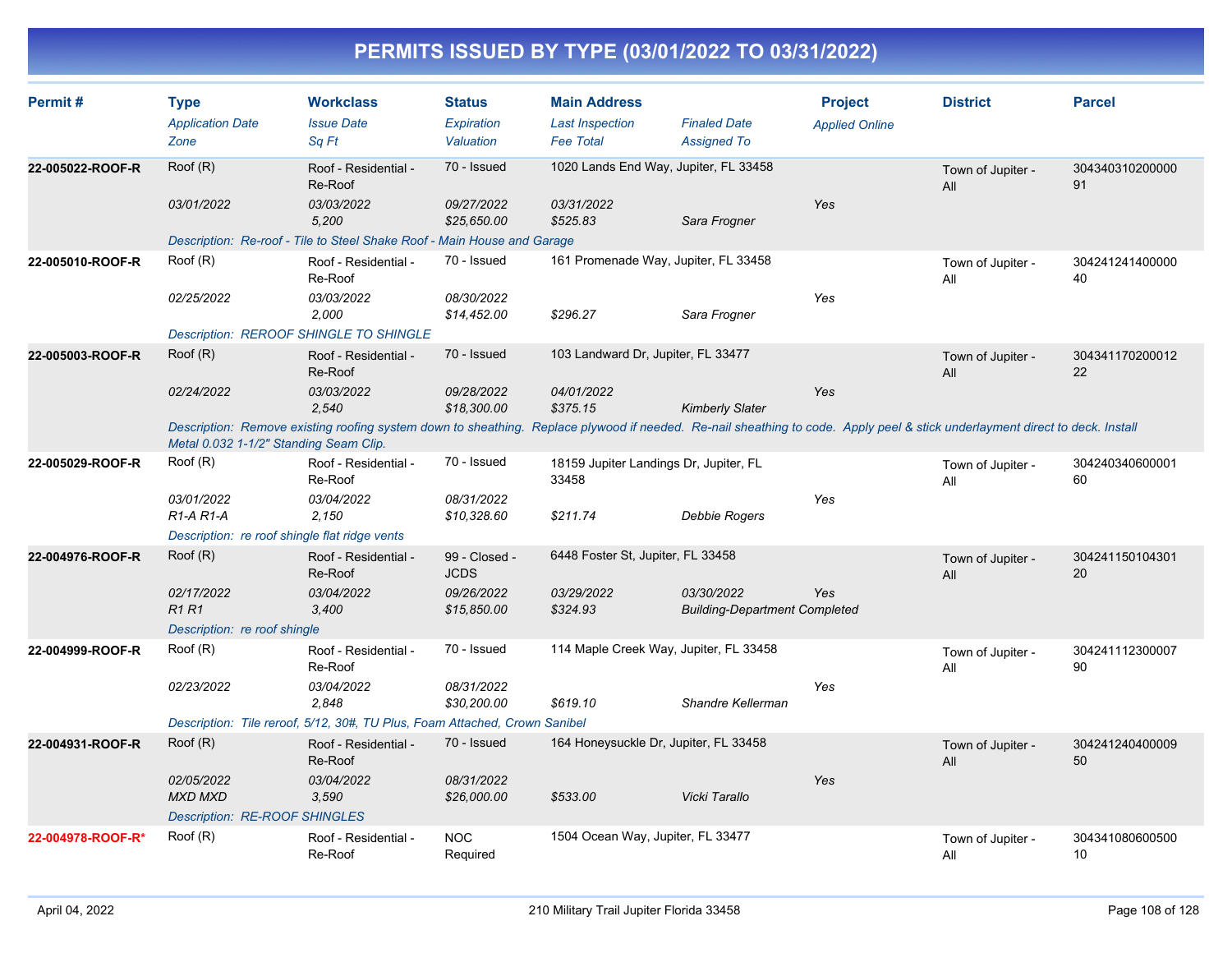| Permit#           | <b>Type</b><br><b>Application Date</b><br>Zone             | <b>Workclass</b><br><b>Issue Date</b><br>Sa Ft                                            | <b>Status</b><br>Expiration<br>Valuation | <b>Main Address</b><br><b>Last Inspection</b><br><b>Fee Total</b> | <b>Finaled Date</b><br><b>Assigned To</b> | <b>Project</b><br><b>Applied Online</b> | <b>District</b>          | <b>Parcel</b>             |
|-------------------|------------------------------------------------------------|-------------------------------------------------------------------------------------------|------------------------------------------|-------------------------------------------------------------------|-------------------------------------------|-----------------------------------------|--------------------------|---------------------------|
|                   | 02/17/2022                                                 | 03/04/2022<br>4,500                                                                       | 08/31/2022<br>\$46,500.00                | \$953.25                                                          | Alicia Hertzog                            | Yes                                     |                          |                           |
|                   |                                                            | Description: Re-Roof New Metal Roof with Polyglass MTS                                    |                                          |                                                                   |                                           |                                         |                          |                           |
| 22-004940-ROOF-R  | Root(R)                                                    | Roof - Residential -<br>Re-Roof                                                           | 70 - Issued                              | 494 Pelican Ln S, Jupiter, FL 33458                               |                                           |                                         | Town of Jupiter -<br>All | 304241150200023<br>30     |
|                   | 02/07/2022                                                 | 03/04/2022<br>2,829                                                                       | 08/31/2022<br>\$29,000.00                | \$594.50                                                          | Vicki Tarallo                             | Yes                                     |                          |                           |
|                   |                                                            | Description: Tile reroof, 6/12, 30#, TU Plus, Foam Attached, Foam Attached, Crown Tuscany |                                          |                                                                   |                                           |                                         |                          |                           |
| 21-004783-ROOF-R* | Roof (R)                                                   | Roof - Residential -<br>Re-Roof                                                           | <b>NOC</b><br>Required                   | 166 Bears Club Dr, Jupiter, FL 33477                              |                                           |                                         | Town of Jupiter -<br>All | 304341190100003<br>10     |
|                   | 12/13/2021                                                 | 03/04/2022<br>9,000                                                                       | 08/31/2022<br>\$150,000.00               | \$3,075.00                                                        | <b>Kellie Doherty</b>                     | Yes                                     |                          |                           |
|                   | Description: RE-ROOF TILE TO TILE                          |                                                                                           |                                          |                                                                   |                                           |                                         |                          |                           |
| 22-005039-ROOF-R  | Root(R)                                                    | Roof - Residential -<br>Re-Roof                                                           | 70 - Issued                              | 230 Juniper Way, Jupiter, FL 33458                                |                                           |                                         | Town of Jupiter -<br>All | 304241240900019<br>00     |
|                   | 03/02/2022                                                 | 03/04/2022<br>3,209                                                                       | 09/07/2022<br>\$22,250.00                | 03/11/2022<br>\$456.13                                            | <b>Kimberly Slater</b>                    | Yes                                     |                          |                           |
|                   | Description: re roof shingle flat                          |                                                                                           |                                          |                                                                   |                                           |                                         |                          |                           |
| 22-005005-ROOF-R  | Root(R)                                                    | Roof - Residential -<br>Re-Roof                                                           | 70 - Issued                              | 122 Sand Pine Dr, Jupiter, FL 33477                               |                                           |                                         | Town of Jupiter -<br>All | 304341160200034<br>$00\,$ |
|                   | 02/25/2022                                                 | 03/04/2022<br>3,300                                                                       | 08/31/2022<br>\$25,000.00                | 03/24/2022<br>\$512.50                                            | Kelly Hills                               | Yes                                     |                          |                           |
|                   | Description: METAL ROOF INSTALLATION                       |                                                                                           |                                          |                                                                   |                                           |                                         |                          |                           |
| 22-004977-ROOF-R* | Root(R)                                                    | Roof - Residential -<br>Re-Roof                                                           | <b>NOC</b><br>Required                   | 277 Swan Ln, Jupiter, FL 33458                                    |                                           |                                         | Town of Jupiter -<br>All | 304241150200042<br>20     |
|                   | 02/17/2022                                                 | 03/04/2022<br>3,100                                                                       | 08/31/2022<br>\$29,250.00                | \$599.63                                                          | Angela Carpentiere                        | Yes                                     |                          |                           |
|                   | <b>Description: Re-Roof Tile</b>                           |                                                                                           |                                          |                                                                   |                                           |                                         |                          |                           |
| 22-005009-ROOF-R  | Root(R)                                                    | Roof - Residential -<br>Re-Roof                                                           | 70 - Issued                              | 17981 Anchor Dr, Jupiter, FL 33458                                |                                           |                                         | Town of Jupiter -<br>All | 304240340600005<br>70     |
|                   | 02/25/2022                                                 | 03/04/2022<br>2,500                                                                       | 08/31/2022<br>\$30,000.00                | \$615.00                                                          | Vicki Tarallo                             | Yes                                     |                          |                           |
|                   |                                                            | Description: REROOF, METAL FL30343, TU PLUS FL5259                                        |                                          |                                                                   |                                           |                                         |                          |                           |
| 22-004867-ROOF-R  | Root(R)                                                    | No Fee Sub-Permit                                                                         | 70 - Issued                              | 403 Xanadu PI, Jupiter, FL 33477                                  |                                           |                                         | Town of Jupiter -<br>All | 304341080400001<br>70     |
|                   | 01/18/2022                                                 | 03/07/2022<br>3,500                                                                       | 09/19/2022<br>\$0.00                     | 03/23/2022<br>\$0.00                                              | Alicia Hertzog                            | Yes                                     |                          |                           |
|                   | Description: Install 1 1/2" Standing Seam<br>0.32 Aluminum |                                                                                           |                                          |                                                                   |                                           |                                         |                          |                           |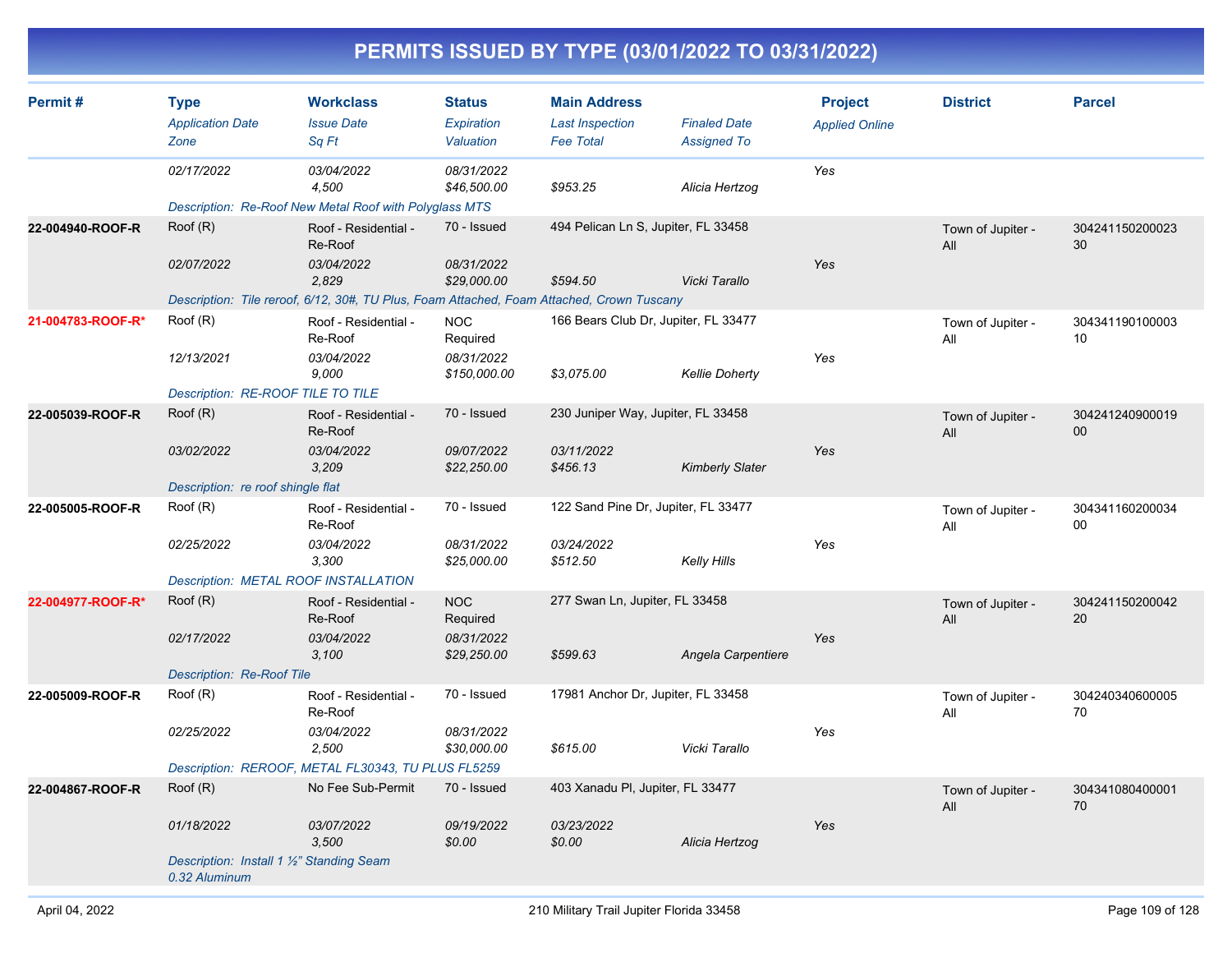| Permit#                                                                                                                                                                                                          | <b>Type</b><br><b>Application Date</b><br>Zone | <b>Workclass</b><br><b>Issue Date</b><br>Sa Ft                                                                                                                               | <b>Status</b><br><b>Expiration</b><br>Valuation | <b>Main Address</b><br><b>Last Inspection</b><br><b>Fee Total</b> | <b>Finaled Date</b><br><b>Assigned To</b>          | <b>Project</b><br><b>Applied Online</b> | <b>District</b>          | <b>Parcel</b>         |
|------------------------------------------------------------------------------------------------------------------------------------------------------------------------------------------------------------------|------------------------------------------------|------------------------------------------------------------------------------------------------------------------------------------------------------------------------------|-------------------------------------------------|-------------------------------------------------------------------|----------------------------------------------------|-----------------------------------------|--------------------------|-----------------------|
| 22-005041-ROOF-R                                                                                                                                                                                                 | Root(R)                                        | Roof - Residential -<br>Re-Roof                                                                                                                                              | 70 - Issued                                     | 18362 Jupiter Landings Dr, Jupiter, FL<br>33458                   |                                                    |                                         | Town of Jupiter -<br>All | 304240340600000<br>30 |
|                                                                                                                                                                                                                  | 03/03/2022                                     | 03/07/2022<br>1,537                                                                                                                                                          | 09/06/2022<br>\$14,000.00                       | \$287.00                                                          | <b>Kelly Hills</b>                                 | Yes                                     |                          |                       |
|                                                                                                                                                                                                                  |                                                | Description: Reroof Flat Left side and Back Patio Roof                                                                                                                       |                                                 |                                                                   |                                                    |                                         |                          |                       |
| 22-004994-ROOF-R                                                                                                                                                                                                 | Roof (R)                                       | Roof - Residential -<br>Re-Roof                                                                                                                                              | 70 - Issued                                     | 6381 Winding Lake Dr, Jupiter, FL 33458                           |                                                    |                                         | Town of Jupiter -<br>All | 304240341100040<br>10 |
|                                                                                                                                                                                                                  | 02/22/2022                                     | 03/07/2022<br>3.800                                                                                                                                                          | 09/26/2022<br>\$40,000.00                       | 03/29/2022<br>\$820.00                                            | <b>Debbie Rogers</b>                               | Yes                                     |                          |                       |
|                                                                                                                                                                                                                  | Description: Tile Re-Roof                      | Renail Substrate, Install #30, Install hot Mop CT GMS, Install Foam Applied Flat Roof Tiles                                                                                  |                                                 |                                                                   |                                                    |                                         |                          |                       |
| 22-004879-ROOF-R                                                                                                                                                                                                 | Roof (R)                                       | Roof - Residential -<br>Re-Roof                                                                                                                                              | 70 - Issued                                     | 188 Ridge Rd, Jupiter, FL 33477                                   |                                                    |                                         | Town of Jupiter -<br>All | 304341160200024<br>50 |
|                                                                                                                                                                                                                  | 01/20/2022                                     | 03/07/2022<br>2.528                                                                                                                                                          | 09/28/2022<br>\$32,980.00                       | 04/01/2022<br>\$676.09                                            | Alicia Hertzog                                     | Yes                                     |                          |                       |
| Description: Remove existing roofing system down to sheathing. Replace plywood if needed. Re-nail sheathing to code. Apply peel & stick underlayment direct to deck. Install<br>0.032 1-1/2" Standing Seam Clip. |                                                |                                                                                                                                                                              |                                                 |                                                                   |                                                    |                                         |                          |                       |
| 22-004991-ROOF-R                                                                                                                                                                                                 | Roof (R)                                       | Roof - Residential -<br>Re-Roof                                                                                                                                              | 99 - Closed -<br><b>JCDS</b>                    | 307 Hugh St, Jupiter, FL 33458                                    |                                                    |                                         | Town of Jupiter -<br>All | 304241010700801<br>30 |
|                                                                                                                                                                                                                  | 02/22/2022<br><b>R1R1</b>                      | 03/08/2022<br>1.800                                                                                                                                                          | 09/19/2022<br>\$13,000.00                       | 03/22/2022<br>\$266.50                                            | 03/23/2022<br><b>Building-Department Completed</b> | Yes                                     |                          |                       |
|                                                                                                                                                                                                                  |                                                | Description: TEAR OFF SHINGLE, INSTALL JA TAYLOR EDGE-LOC 1" STANDING SEAM OVER POLYGLASS MTS SELF ADHERED UNDERLAYMENT                                                      |                                                 |                                                                   |                                                    |                                         |                          |                       |
| 22-004881-ROOF-R                                                                                                                                                                                                 | Root(R)                                        | Roof - Residential -<br>Re-Roof                                                                                                                                              | 70 - Issued                                     | 132 Ridge Rd, Jupiter, FL 33477                                   |                                                    |                                         | Town of Jupiter -<br>All | 304341160200015<br>90 |
|                                                                                                                                                                                                                  | 01/20/2022                                     | 03/08/2022<br>2,528                                                                                                                                                          | 09/12/2022<br>\$32,980.00                       | 03/14/2022<br>\$676.09                                            | Suzanne Harrison                                   | Yes                                     |                          |                       |
|                                                                                                                                                                                                                  | 0.032 1-1/2" Standing Seam Clip.               | Description: Remove existing roofing system down to sheathing. Replace plywood if needed. Re-nail sheathing to code. Apply peel & stick underlayment direct to deck. Install |                                                 |                                                                   |                                                    |                                         |                          |                       |
| 22-005045-ROOF-R                                                                                                                                                                                                 | Root(R)                                        | Roof - Residential -<br>Re-Roof                                                                                                                                              | 70 - Issued                                     | 108 Quayside Dr, Jupiter, FL 33477                                |                                                    |                                         | Town of Jupiter -<br>All | 304341070900004<br>10 |
|                                                                                                                                                                                                                  | 03/07/2022                                     | 03/08/2022<br>8,500                                                                                                                                                          | 09/06/2022<br>\$77,812.00                       | 03/09/2022<br>\$1,595.14                                          | Sara Frogner                                       | Yes                                     |                          |                       |
|                                                                                                                                                                                                                  | <b>Description: Tile Reroof</b>                |                                                                                                                                                                              |                                                 |                                                                   |                                                    |                                         |                          |                       |
| 22-004965-ROOF-R                                                                                                                                                                                                 | Root(R)                                        | No Fee Sub-Permit                                                                                                                                                            | 70 - Issued                                     | 103 Castries Dr, Jupiter, FL 33458                                |                                                    |                                         | Town of Jupiter -<br>All | 304241140700026<br>40 |
|                                                                                                                                                                                                                  | 02/15/2022                                     | 03/09/2022<br>950                                                                                                                                                            | 09/07/2022<br>\$4,980.00                        | 03/11/2022<br>\$0.00                                              | Alicia Hertzog                                     | Yes                                     |                          |                       |
|                                                                                                                                                                                                                  |                                                | Description: New shingle roof over addition                                                                                                                                  |                                                 |                                                                   |                                                    |                                         |                          |                       |
|                                                                                                                                                                                                                  |                                                |                                                                                                                                                                              |                                                 |                                                                   |                                                    |                                         |                          |                       |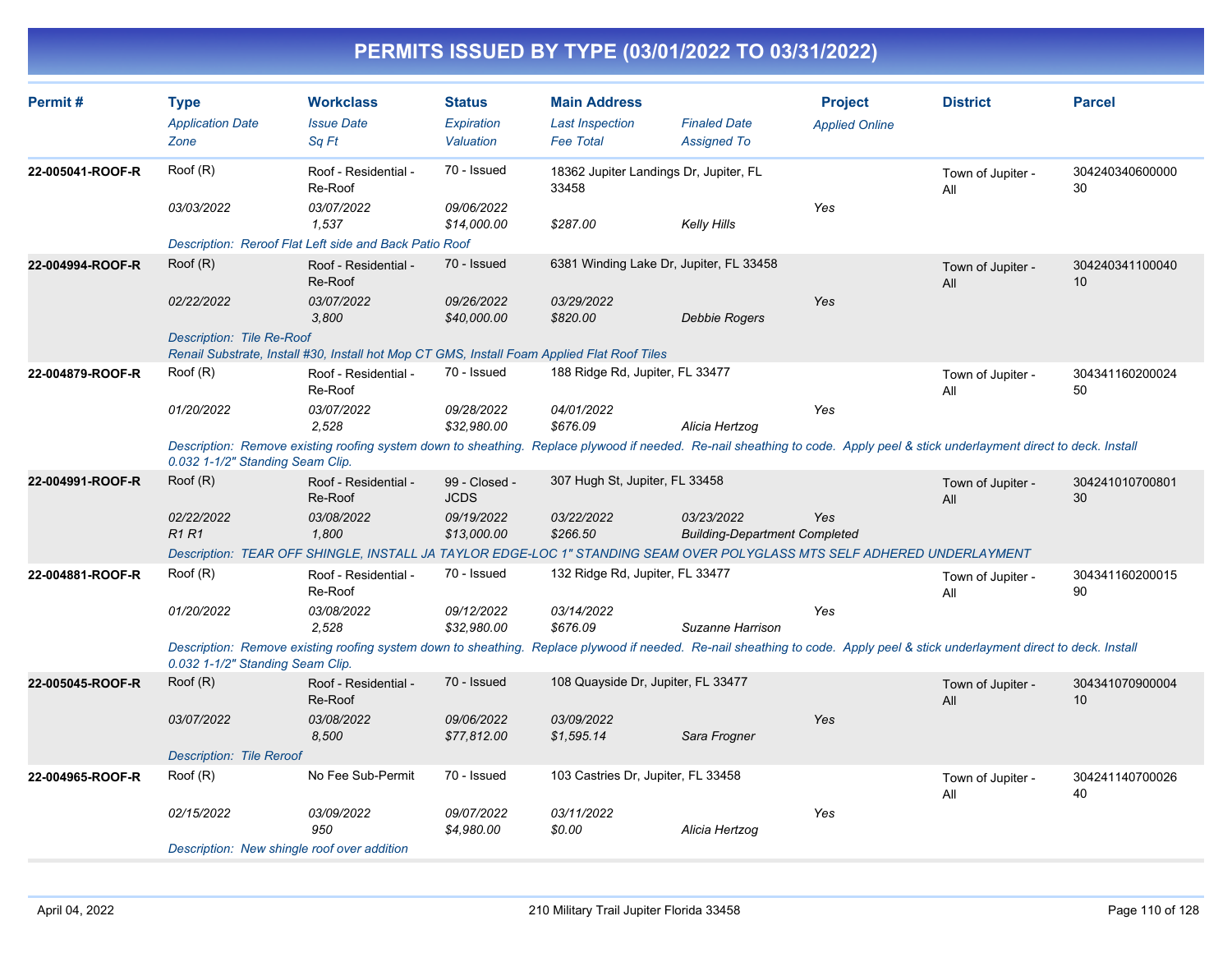| Permit#           | <b>Type</b><br><b>Application Date</b><br>Zone | <b>Workclass</b><br><b>Issue Date</b><br>Sq Ft                                                                                                                                                                                    | <b>Status</b><br>Expiration<br>Valuation | <b>Main Address</b><br><b>Last Inspection</b><br><b>Fee Total</b> | <b>Finaled Date</b><br><b>Assigned To</b> | <b>Project</b><br><b>Applied Online</b> | <b>District</b>          | <b>Parcel</b>         |
|-------------------|------------------------------------------------|-----------------------------------------------------------------------------------------------------------------------------------------------------------------------------------------------------------------------------------|------------------------------------------|-------------------------------------------------------------------|-------------------------------------------|-----------------------------------------|--------------------------|-----------------------|
| 22-005021-ROOF-R  | Roof (R)                                       | Roof - Residential -<br>Re-Roof                                                                                                                                                                                                   | 70 - Issued                              |                                                                   | 6285 Launch Club Cir, Jupiter, FL 33458   |                                         | Town of Jupiter -<br>All | 304240340600010<br>80 |
|                   | 03/01/2022                                     | 03/09/2022<br>2,900                                                                                                                                                                                                               | 09/26/2022<br>\$10,000.00                | 03/30/2022<br>\$205.00                                            | <b>Kimberly Slater</b>                    | Yes                                     |                          |                       |
|                   |                                                | Description: Remove current shingle roof to decking and install self adhered underlayment, dry in new addition with self adhered underlayment and install new 5V metal roof to both.<br>remove and replace modified bituman roof. |                                          |                                                                   |                                           |                                         |                          |                       |
| 22-004982-ROOF-R  | Roof (R)                                       | Roof - Residential -<br>Re-Roof                                                                                                                                                                                                   | <b>NOC</b><br>Required                   | 6165 Pompano St, Jupiter, FL 33458                                |                                           |                                         | Town of Jupiter -<br>All | 304241150806501<br>80 |
|                   | 02/20/2022                                     | 03/09/2022<br>2,020                                                                                                                                                                                                               | 09/27/2022<br>\$17,760.85                | 03/31/2022<br>\$364.10                                            | Suzanne Harrison                          | Yes                                     |                          |                       |
|                   | Description: reroof                            |                                                                                                                                                                                                                                   |                                          |                                                                   |                                           |                                         |                          |                       |
| 22-004997-ROOF-R  | Roof (R)                                       | No Fee Sub-Permit                                                                                                                                                                                                                 | 70 - Issued                              | 145 Commodore Dr, Jupiter, FL 33477                               |                                           |                                         | Town of Jupiter -<br>All | 304341070900003<br>60 |
|                   | 02/22/2022                                     | 03/10/2022<br>4,000                                                                                                                                                                                                               | 09/27/2022<br>\$0.00                     | 03/31/2022<br>\$0.00                                              | Alicia Hertzog                            | Yes                                     |                          |                       |
|                   | <b>Description: ROOF</b>                       |                                                                                                                                                                                                                                   |                                          |                                                                   |                                           |                                         |                          |                       |
| 22-005033-ROOF-R  | Roof (R)                                       | No Fee Sub-Permit                                                                                                                                                                                                                 | 70 - Issued                              | 113 Elsa Rd, Jupiter, FL 33477                                    |                                           |                                         | Town of Jupiter -<br>All | 304341060200000<br>70 |
|                   | 03/02/2022                                     | 03/10/2022<br>4,575                                                                                                                                                                                                               | 09/07/2022<br>\$0.00                     | 03/11/2022<br>\$0.00                                              | Vicki Tarallo                             | Yes                                     |                          |                       |
|                   | Description: ROOF ON NEW SFD                   |                                                                                                                                                                                                                                   |                                          |                                                                   |                                           |                                         |                          |                       |
| 22-005048-ROOF-R  | Roof (R)                                       | Roof - Residential -<br>Re-Roof                                                                                                                                                                                                   | 70 - Issued                              | 200 Anhinga Ln, Jupiter, FL 33458                                 |                                           |                                         | Town of Jupiter -<br>All | 304241150200000<br>90 |
|                   | 03/08/2022                                     | 03/10/2022<br>3,457                                                                                                                                                                                                               | 09/06/2022<br>\$31,000.00                | \$635.50                                                          | Sara Frogner                              | Yes                                     |                          |                       |
|                   | <b>Description: REROOF TILE</b>                |                                                                                                                                                                                                                                   |                                          |                                                                   |                                           |                                         |                          |                       |
| 22-004923-ROOF-R  | Roof (R)                                       | Roof - Residential -<br>Re-Roof                                                                                                                                                                                                   | 70 - Issued                              | 105 Valencia Blvd, Jupiter, FL 33458                              |                                           |                                         | Town of Jupiter -<br>All | 304241131700006<br>00 |
|                   | 02/03/2022<br><b>MXD MXD</b>                   | 03/10/2022<br>5,400                                                                                                                                                                                                               | 09/06/2022<br>\$46,430.00                | \$951.82                                                          | Alicia Hertzog                            | Yes                                     |                          |                       |
|                   | Description: Tile / Flat Re-roof               |                                                                                                                                                                                                                                   |                                          |                                                                   |                                           |                                         |                          |                       |
| 22-005024-ROOF-R  | Root(R)                                        | Roof - Residential -<br>Re-Roof                                                                                                                                                                                                   | 70 - Issued                              | 6264 Lucerne St, Jupiter, FL 33458                                |                                           |                                         | Town of Jupiter -<br>All | 304241150102800<br>80 |
|                   | 03/01/2022                                     | 03/10/2022<br>2,700                                                                                                                                                                                                               | 09/26/2022<br>\$25,930.00                | 03/29/2022<br>\$531.57                                            | Sara Frogner                              | Yes                                     |                          |                       |
|                   | <b>Description: Metal Re-roof</b>              |                                                                                                                                                                                                                                   |                                          |                                                                   |                                           |                                         |                          |                       |
| 22-005025-ROOF-R* | Root(R)                                        | Roof - Residential -<br>Re-Roof                                                                                                                                                                                                   | <b>NOC</b><br>Required                   | 512 Sweet Bay Cir, Jupiter, FL 33458                              |                                           |                                         | Town of Jupiter -<br>All | 304241240100017<br>90 |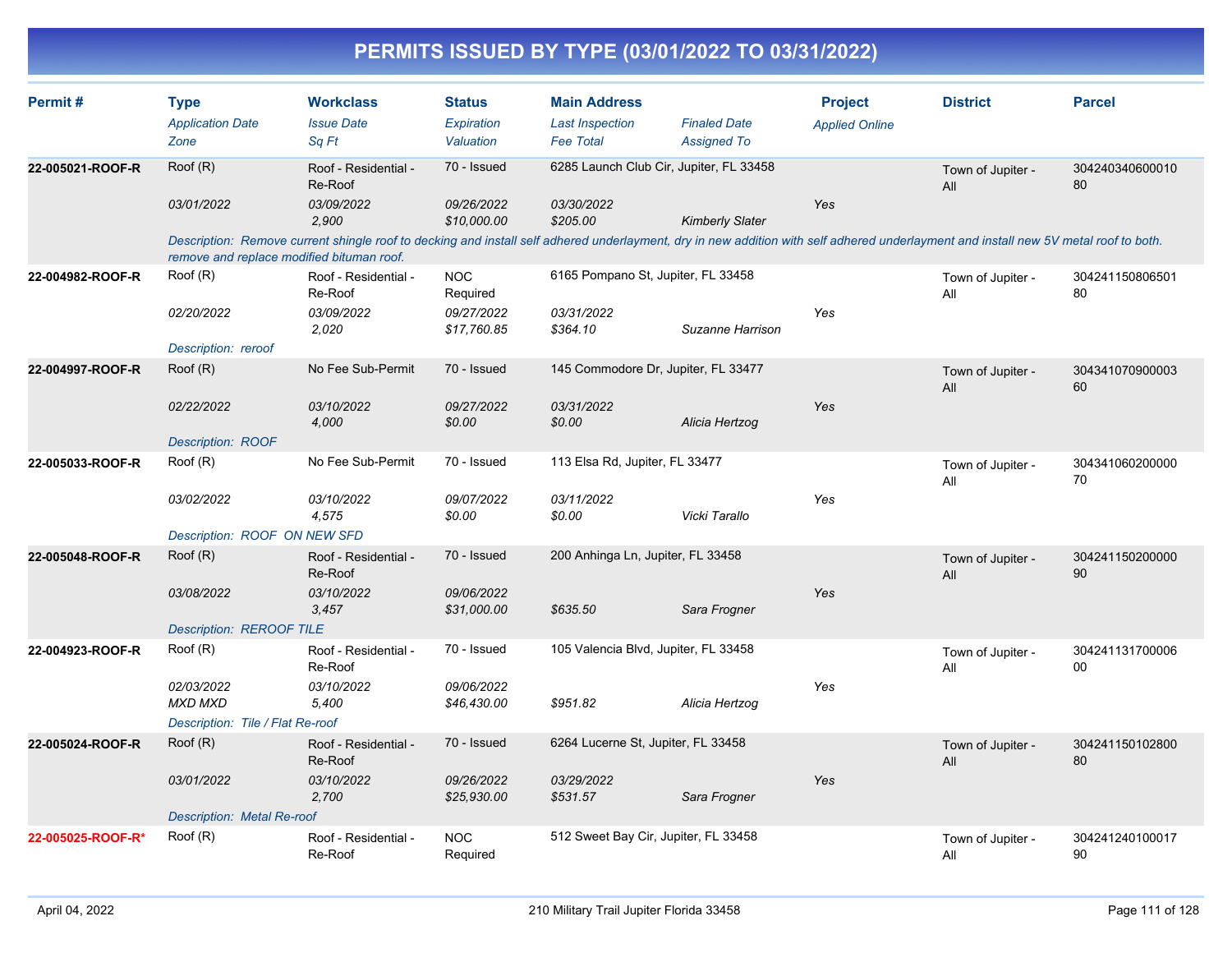| Permit#           | <b>Type</b><br><b>Application Date</b><br>Zone | <b>Workclass</b><br><b>Issue Date</b><br>Sq Ft                                        | <b>Status</b><br>Expiration<br>Valuation | <b>Main Address</b><br><b>Last Inspection</b><br><b>Fee Total</b> | <b>Finaled Date</b><br><b>Assigned To</b> | <b>Project</b><br><b>Applied Online</b> | <b>District</b>          | <b>Parcel</b>         |
|-------------------|------------------------------------------------|---------------------------------------------------------------------------------------|------------------------------------------|-------------------------------------------------------------------|-------------------------------------------|-----------------------------------------|--------------------------|-----------------------|
|                   | 03/01/2022                                     | 03/10/2022<br>4,300                                                                   | 09/06/2022<br>\$22,990.00                | \$471.30                                                          | Debbie Rogers                             | Yes                                     |                          |                       |
|                   | Description: Shingle Re-roof                   |                                                                                       |                                          |                                                                   |                                           |                                         |                          |                       |
| 22-005037-ROOF-R  | Root(R)                                        | Roof - Residential -<br>Re-Roof                                                       | 70 - Issued                              | 142 Beach Summit Ct, Jupiter, FL 33477                            |                                           |                                         | Town of Jupiter -<br>All | 304341160200008<br>60 |
|                   | 03/02/2022                                     | 03/10/2022<br>3,400                                                                   | 09/27/2022<br>\$21,900.00                | 03/31/2022<br>\$448.95                                            | Angela Carpentiere                        | Yes                                     |                          |                       |
|                   |                                                | Description: REROOF SHINGLE TO SHINGLE OVER PEEL & STICK                              |                                          |                                                                   |                                           |                                         |                          |                       |
| 22-005023-ROOF-R  | Root(R)                                        | No Fee Sub-Permit                                                                     | 70 - Issued                              | 1020 Lands End Way, Jupiter, FL 33458                             |                                           |                                         | Town of Jupiter -<br>All | 304340310200000<br>91 |
|                   | 03/01/2022                                     | 03/11/2022<br>200                                                                     | 09/27/2022<br>\$0.00                     | 03/31/2022<br>\$0.00                                              | Suzanne Harrison                          | Yes                                     |                          |                       |
|                   |                                                | Description: New Roof - Steel Shake - FOR ADDITION                                    |                                          |                                                                   |                                           |                                         |                          |                       |
| 22-005031-ROOF-R  | Root(R)                                        | No Fee Sub-Permit                                                                     | 70 - Issued                              | 849 Summerwood Dr, Jupiter, FL 33458                              |                                           |                                         | Town of Jupiter -<br>All | 304241013300001<br>40 |
|                   | 03/02/2022                                     | 03/11/2022<br>400                                                                     | 09/07/2022<br>\$0.00                     | \$0.00                                                            | Suzanne Harrison                          | Yes                                     |                          |                       |
|                   | Description: Roof on new detached porch        |                                                                                       |                                          |                                                                   |                                           |                                         |                          |                       |
| 22-005042-ROOF-R  | Root(R)                                        | Roof - Residential -<br>Re-Roof                                                       | 70 - Issued                              | 127 Commodore Dr, Jupiter, FL 33477                               |                                           |                                         | Town of Jupiter -<br>All | 304341070900002<br>70 |
|                   | 03/03/2022                                     | 03/11/2022<br>150                                                                     | 09/07/2022<br>\$6,805.00                 | 03/21/2022<br>\$140.14                                            | Sara Frogner                              | Yes                                     |                          |                       |
|                   | Description: Remove and replace balcony roof   |                                                                                       |                                          |                                                                   |                                           |                                         |                          |                       |
| 22-005052-ROOF-R  | Root(R)                                        | Roof - Residential -<br>Re-Roof                                                       | 70 - Issued                              | 805 Cayuga St, Jupiter, FL 33458                                  |                                           |                                         | Town of Jupiter -<br>All | 304241020301600<br>60 |
|                   | 03/10/2022                                     | 03/11/2022<br>1,800                                                                   | 09/07/2022<br>\$13,771.65                | \$282.31                                                          | Sara Frogner                              | Yes                                     |                          |                       |
|                   |                                                | Description: Remove existing Shingle system & install 24ga 1" Nail Strip Metal system |                                          |                                                                   |                                           |                                         |                          |                       |
| 22-005044-ROOF-R* | Root(R)                                        | Roof - Residential -<br>Re-Roof                                                       | 70 - Issued                              | 700 Pawnee St, Jupiter, FL 33458                                  |                                           |                                         | Town of Jupiter -<br>All | 304241020301100<br>60 |
|                   | 03/07/2022                                     | 03/14/2022<br>1,558                                                                   | 09/12/2022<br>\$14,000.00                | \$287.00                                                          | Sara Frogner                              | Yes                                     |                          |                       |
|                   | <b>Description: REROOF SHINGLES TO METAL</b>   |                                                                                       |                                          |                                                                   |                                           |                                         |                          |                       |
| 22-005053-ROOF-R  | Root(R)                                        | Roof - Residential -<br>Re-Roof                                                       | 70 - Issued                              | 117 Rockingham Rd, Jupiter, FL 33458                              |                                           |                                         | Town of Jupiter -<br>All | 304241241400006<br>30 |
|                   | 03/10/2022                                     | 03/14/2022<br>3,500                                                                   | 09/12/2022<br>\$26,000.00                | \$533.00                                                          | Sara Frogner                              | Yes                                     |                          |                       |
|                   | Description: Tear off & Reroof                 |                                                                                       |                                          |                                                                   |                                           |                                         |                          |                       |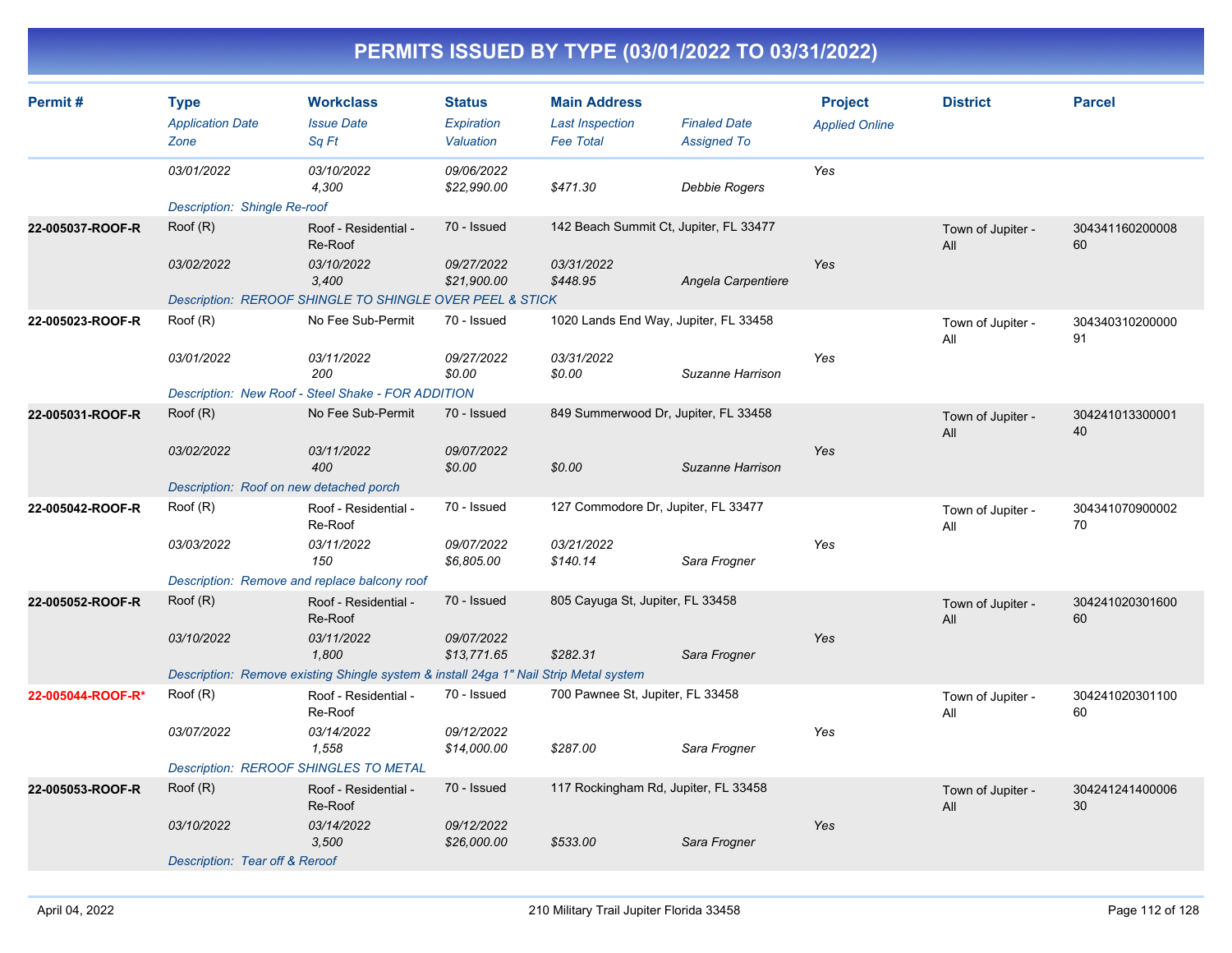| Permit#          | <b>Type</b><br><b>Application Date</b><br>Zone | <b>Workclass</b><br><b>Issue Date</b><br>Sa Ft                                                                                     | <b>Status</b><br>Expiration<br>Valuation | <b>Main Address</b><br><b>Last Inspection</b><br><b>Fee Total</b> | <b>Finaled Date</b><br><b>Assigned To</b>          | <b>Project</b><br><b>Applied Online</b> | <b>District</b>          | <b>Parcel</b>         |
|------------------|------------------------------------------------|------------------------------------------------------------------------------------------------------------------------------------|------------------------------------------|-------------------------------------------------------------------|----------------------------------------------------|-----------------------------------------|--------------------------|-----------------------|
| 22-005054-ROOF-R | Roof (R)                                       | Roof - Residential -<br>Re-Roof                                                                                                    | 70 - Issued                              | 1483 Via Miguel, Jupiter, FL 33477                                |                                                    |                                         | Town of Jupiter -<br>All | 304341080800005<br>40 |
|                  | 03/11/2022                                     | 03/15/2022<br>2,500                                                                                                                | 09/27/2022<br>\$20,500.00                | 03/31/2022<br>\$420.25                                            | Sara Frogner                                       | Yes                                     |                          |                       |
|                  |                                                | Description: Remove existing tile and replace with new                                                                             |                                          |                                                                   |                                                    |                                         |                          |                       |
| 22-005028-ROOF-R | Roof (R)                                       | Roof - Residential -<br>Re-Roof                                                                                                    | 70 - Issued                              | 1545 W Frederick Small Rd, Jupiter, FL<br>33458                   |                                                    |                                         | Town of Jupiter -<br>All | 304241230700001<br>05 |
|                  | 03/01/2022                                     | 03/15/2022<br>1,610                                                                                                                | 09/26/2022<br>\$10,500.00                | 03/30/2022<br>\$215.25                                            | Suzanne Harrison                                   | Yes                                     |                          |                       |
|                  | <b>Description: Reroof</b>                     |                                                                                                                                    |                                          |                                                                   |                                                    |                                         |                          |                       |
| 22-005056-ROOF-R | Root(R)                                        | Roof - Residential -<br>Re-Roof                                                                                                    | 70 - Issued                              | 1075 Lakeshore Dr, Jupiter, FL 33458                              |                                                    |                                         | Town of Jupiter -<br>All | 304241150200047<br>10 |
|                  | 03/12/2022                                     | 03/15/2022<br>2,200                                                                                                                | 09/12/2022<br>\$28,000.00                | \$574.00                                                          | <b>Kimberly Slater</b>                             | Yes                                     |                          |                       |
|                  |                                                | Description: Like-for-Like Concrete Tile Reroof on existing plywood deck                                                           |                                          |                                                                   |                                                    |                                         |                          |                       |
| 22-005055-ROOF-R | Root(R)                                        | Roof - Residential -<br>Re-Roof                                                                                                    | 70 - Issued                              | 1100 Sioux St, Jupiter, FL 33458                                  |                                                    |                                         | Town of Jupiter -<br>All | 304241020300801<br>60 |
|                  | 03/11/2022                                     | 03/16/2022<br>2,700                                                                                                                | 09/12/2022<br>\$18,610.00                | \$381.50                                                          | Sara Frogner                                       | Yes                                     |                          |                       |
|                  |                                                | Description: Remove existing underlayment and shingle and install new underlayment, accessory metals, ridge vent, and metal panels |                                          |                                                                   |                                                    |                                         |                          |                       |
| 22-005060-ROOF-R | Root(R)                                        | Roof - Residential -<br>Re-Roof                                                                                                    | 99 - Closed -<br><b>JCDS</b>             | 188 Barbados Dr. Jupiter, FL 33458                                |                                                    |                                         | Town of Jupiter -<br>All | 304241230400008<br>70 |
|                  | 03/15/2022                                     | 03/16/2022<br>4,400                                                                                                                | 09/26/2022<br>\$23,000.00                | 03/29/2022<br>\$471.50                                            | 03/30/2022<br><b>Building-Department Completed</b> | Yes                                     |                          |                       |
|                  | Description: Shingle off. Shingle Back         |                                                                                                                                    |                                          |                                                                   |                                                    |                                         |                          |                       |
| 22-004947-ROOF-R | Root(R)                                        | Roof - Residential -<br>Re-Roof                                                                                                    | 99 - Closed -<br><b>JCDS</b>             | 405 Douglas Dr, Jupiter, FL 33458                                 |                                                    |                                         | Town of Jupiter -<br>All | 304241011100101<br>20 |
|                  | 02/08/2022                                     | 03/18/2022<br>5                                                                                                                    | 09/27/2022<br>\$4,950.00                 | 03/31/2022<br>\$103.00                                            | 04/01/2022<br><b>Building-Department Completed</b> | Yes                                     |                          |                       |
|                  | Description: RE ROOF FLAT TO FLAT              |                                                                                                                                    |                                          |                                                                   |                                                    |                                         |                          |                       |
| 21-004745-ROOF-R | Root(R)                                        | Roof - Residential -<br>Re-Roof                                                                                                    | 70 - Issued                              | 132 Mystic Ln, Jupiter, FL 33458                                  |                                                    |                                         | Town of Jupiter -<br>All | 304240341300000<br>50 |
|                  | 11/29/2021                                     | 03/18/2022<br>5,400                                                                                                                | 09/19/2022<br>\$54,000.00                | 03/23/2022<br>\$1,107.00                                          | Debbie Rogers                                      | Yes                                     |                          |                       |
|                  | Description: Re-Roof Tile to Tile              |                                                                                                                                    |                                          |                                                                   |                                                    |                                         |                          |                       |
| 22-004894-ROOF-R | Roof (R)                                       | No Fee Sub-Permit                                                                                                                  | 70 - Issued                              | 210 Bears Club Dr, Jupiter, FL 33477                              |                                                    |                                         | Town of Jupiter -<br>All | 304341190800000<br>50 |
|                  | 01/25/2022<br><b>R1R1</b>                      | 03/18/2022<br>26                                                                                                                   | 09/19/2022<br>\$0.00                     | 03/22/2022<br>\$0.00                                              | Alicia Hertzog                                     | Yes                                     |                          |                       |
|                  |                                                |                                                                                                                                    |                                          |                                                                   |                                                    |                                         |                          |                       |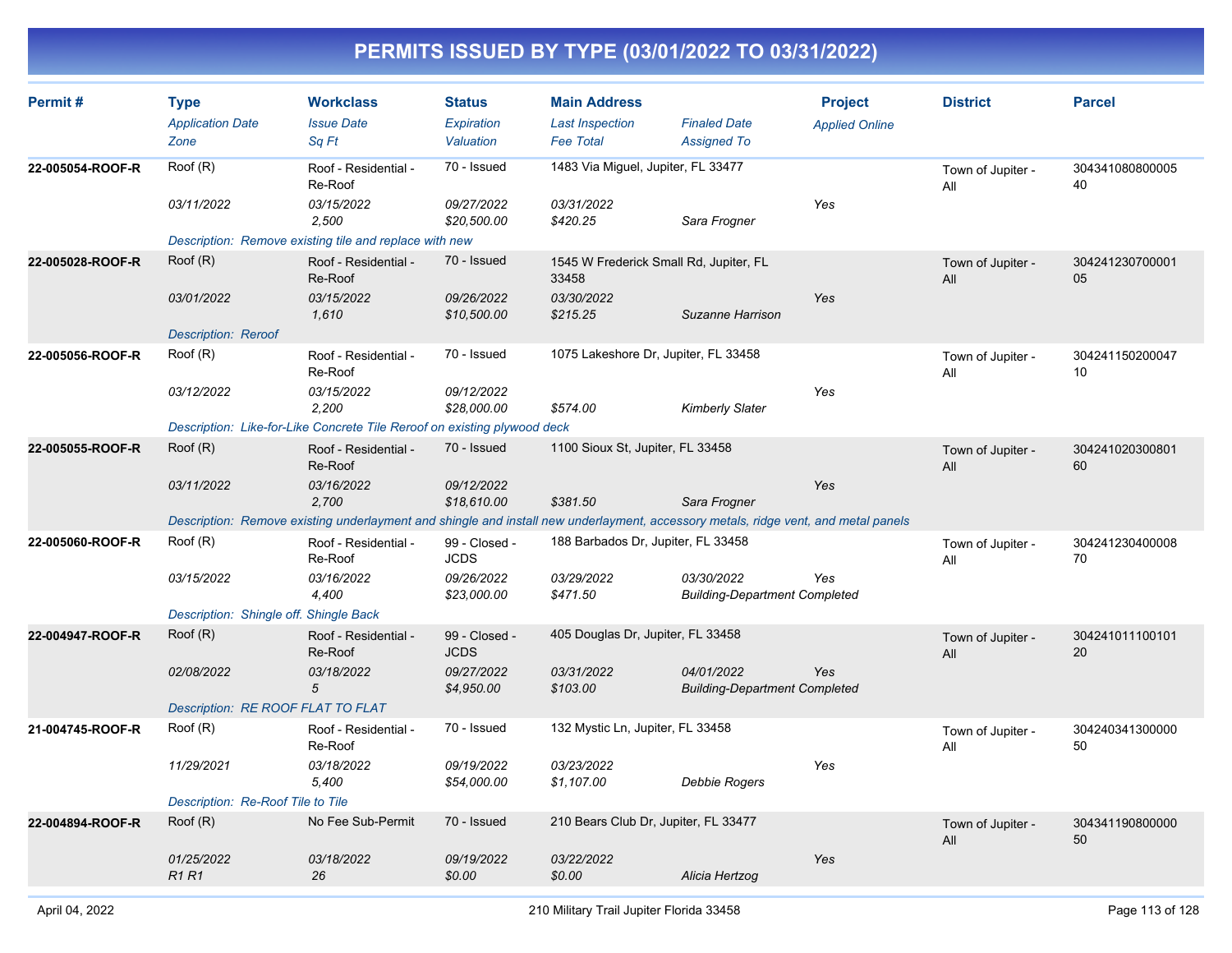| PERMITS ISSUED BY TYPE (03/01/2022 TO 03/31/2022) |                                                |                                                                                                                                                                              |                                          |                                                                   |                                                    |                                         |                          |                       |  |  |
|---------------------------------------------------|------------------------------------------------|------------------------------------------------------------------------------------------------------------------------------------------------------------------------------|------------------------------------------|-------------------------------------------------------------------|----------------------------------------------------|-----------------------------------------|--------------------------|-----------------------|--|--|
| Permit #                                          | <b>Type</b><br><b>Application Date</b><br>Zone | <b>Workclass</b><br><b>Issue Date</b><br>Sq Ft                                                                                                                               | <b>Status</b><br>Expiration<br>Valuation | <b>Main Address</b><br><b>Last Inspection</b><br><b>Fee Total</b> | <b>Finaled Date</b><br><b>Assigned To</b>          | <b>Project</b><br><b>Applied Online</b> | <b>District</b>          | <b>Parcel</b>         |  |  |
|                                                   | Description: new tile roof                     |                                                                                                                                                                              |                                          |                                                                   |                                                    |                                         |                          |                       |  |  |
| 22-005043-ROOF-R                                  | Roof (R)                                       | Roof - Residential -<br>Re-Roof                                                                                                                                              | 99 - Closed -<br><b>JCDS</b>             | 809 Southview Dr, A, Jupiter, FL 33458                            |                                                    |                                         | Town of Jupiter -<br>All | 304241010100300<br>40 |  |  |
|                                                   | 03/04/2022                                     | 03/18/2022<br>2,218                                                                                                                                                          | 09/19/2022<br>\$18,600.00                | 03/23/2022<br>\$381.30                                            | 03/24/2022<br><b>Building-Department Completed</b> | Yes                                     |                          |                       |  |  |
|                                                   | Description: Shingle & Flat Reroof             |                                                                                                                                                                              |                                          |                                                                   |                                                    |                                         |                          |                       |  |  |
| 22-005069-ROOF-R                                  | Root(R)                                        | Roof - Residential -<br>Re-Roof                                                                                                                                              | 70 - Issued                              | 6062 Mullin St, Jupiter, FL 33458                                 |                                                    |                                         | Town of Jupiter -<br>All | 304241150100400<br>40 |  |  |
|                                                   | 03/17/2022                                     | 03/18/2022<br>3,300                                                                                                                                                          | 09/14/2022<br>\$23,160.34                | \$474.79                                                          | Angela Carpentiere                                 | Yes                                     |                          |                       |  |  |
|                                                   |                                                | Description: Remove existing Shingle system & install 24ga 1" Nail Strip Metal system<br>w/Peel & Stick underlayment direct to wood deck                                     |                                          |                                                                   |                                                    |                                         |                          |                       |  |  |
| 22-005059-ROOF-R*                                 | Roof (R)                                       | Roof - Residential -<br>Re-Roof                                                                                                                                              | <b>NOC</b><br>Required                   | 6093 Ungerer St, Jupiter, FL 33458                                |                                                    |                                         | Town of Jupiter -<br>All | 304241150100900<br>80 |  |  |
|                                                   | 03/14/2022<br><b>R1 R1</b>                     | 03/18/2022<br>2,838                                                                                                                                                          | 09/14/2022<br>\$13,920.00                | \$285.36                                                          | <b>Debbie Rogers</b>                               | Yes                                     |                          |                       |  |  |
|                                                   |                                                | Description: tear off and re roof shingle to shingle                                                                                                                         |                                          |                                                                   |                                                    |                                         |                          |                       |  |  |
| 22-005071-ROOF-R                                  | Root(R)                                        | Roof - Residential -<br>Re-Roof                                                                                                                                              | 70 - Issued                              | 6217 Drake St, Jupiter, FL 33458                                  |                                                    |                                         | Town of Jupiter -<br>All | 304241150803001<br>70 |  |  |
|                                                   | 03/17/2022                                     | 03/21/2022<br>3,200                                                                                                                                                          | 09/19/2022<br>\$23,537.99                | \$482.53                                                          | Angela Carpentiere                                 | Yes                                     |                          |                       |  |  |
|                                                   |                                                | Description: Remove existing Shingle system & install 24ga 1" Nail Strip Metal system w/Peel & Stick underlayment direct to wood deck                                        |                                          |                                                                   |                                                    |                                         |                          |                       |  |  |
| 22-005038-ROOF-R                                  | Roof (R)                                       | Roof - Residential -<br>Re-Roof                                                                                                                                              | 70 - Issued                              | 123 Harbourside Cir, Jupiter, FL 33477                            |                                                    |                                         | Town of Jupiter -<br>All | 304341170200010<br>58 |  |  |
|                                                   | 03/02/2022                                     | 03/21/2022<br>3,400                                                                                                                                                          | 09/28/2022<br>\$19,900.00                | 04/01/2022<br>\$407.95                                            | Vicki Tarallo                                      | Yes                                     |                          |                       |  |  |
|                                                   |                                                | Description: REROOF SHINGLE TO SHINGLE OVER PEEL & STICK                                                                                                                     |                                          |                                                                   |                                                    |                                         |                          |                       |  |  |
| 22-005002-ROOF-R                                  | Root(R)                                        | Roof - Residential -<br>Re-Roof                                                                                                                                              | 70 - Issued                              | 164 Harbourside Cir, Jupiter, FL 33477                            |                                                    |                                         | Town of Jupiter -<br>All | 304341170200010<br>22 |  |  |
|                                                   | 02/24/2022                                     | 03/21/2022<br>2,540                                                                                                                                                          | 09/20/2022<br>\$33,290.00                | 03/24/2022<br>\$682.45                                            | Sara Frogner                                       | Yes                                     |                          |                       |  |  |
|                                                   | Metal 0.032 1-1/2" Standing Seam Clip.         | Description: Remove existing roofing system down to sheathing. Replace plywood if needed. Re-nail sheathing to code. Apply peel & stick underlayment direct to deck. Install |                                          |                                                                   |                                                    |                                         |                          |                       |  |  |
| 22-005061-ROOF-R                                  | Root(R)                                        | Roof - Residential -<br>Re-Roof                                                                                                                                              | 70 - Issued                              | 145 Beach Summit Ct, Jupiter, FL 33477                            |                                                    |                                         | Town of Jupiter -<br>All | 304341160200010<br>50 |  |  |
|                                                   | 03/15/2022                                     | 03/21/2022<br>3,400                                                                                                                                                          | 09/28/2022<br>\$20,800.00                | 04/01/2022<br>\$426.40                                            | Sara Frogner                                       | Yes                                     |                          |                       |  |  |
|                                                   |                                                | Description: REROOF SHINGLE TO SHINGLE OVER PEEL STICK                                                                                                                       |                                          |                                                                   |                                                    |                                         |                          |                       |  |  |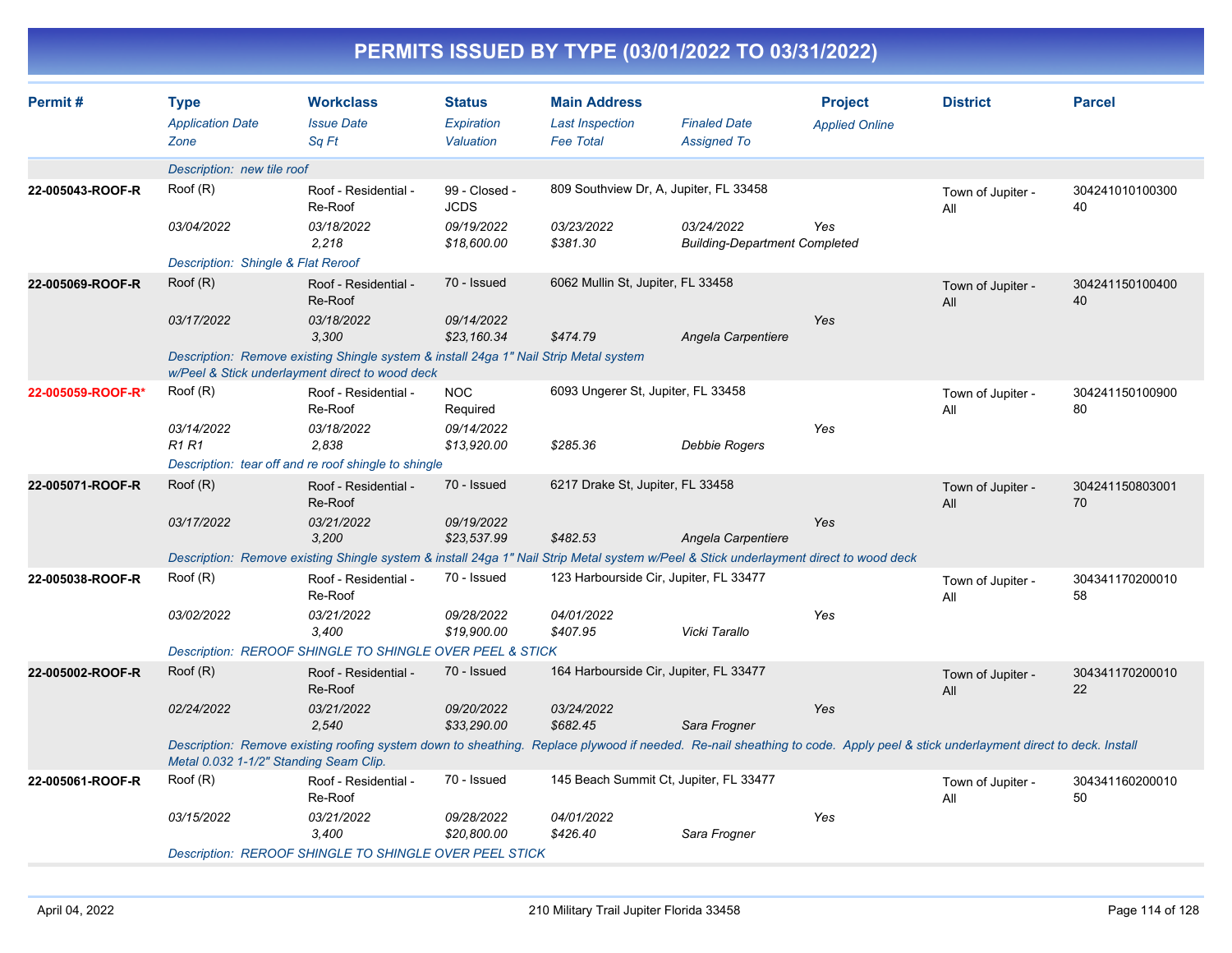| Permit#          | <b>Type</b><br><b>Application Date</b><br>Zone                             | <b>Workclass</b><br><b>Issue Date</b><br>Sq Ft                                                                                                                                                     | <b>Status</b><br>Expiration<br>Valuation | <b>Main Address</b><br><b>Last Inspection</b><br><b>Fee Total</b> | <b>Finaled Date</b><br><b>Assigned To</b> | <b>Project</b><br><b>Applied Online</b> | <b>District</b>          | <b>Parcel</b>         |
|------------------|----------------------------------------------------------------------------|----------------------------------------------------------------------------------------------------------------------------------------------------------------------------------------------------|------------------------------------------|-------------------------------------------------------------------|-------------------------------------------|-----------------------------------------|--------------------------|-----------------------|
| 22-005036-ROOF-R | Root(R)<br>03/02/2022<br>R1R1                                              | Roof - Residential -<br>Re-Roof<br>03/21/2022<br>$\mathbf{1}$<br>Description: REROOF TILE TO TILE BORAL PEEL & STICK                                                                               | 70 - Issued<br>09/19/2022<br>\$87,500.00 | 163 Commodore Dr, Jupiter, FL 33477<br>\$1,793.75                 | <b>Debbie Rogers</b>                      | Yes                                     | Town of Jupiter -<br>All | 304341070900007<br>90 |
| 22-005049-ROOF-R | Roof (R)<br>03/09/2022<br>$R1-A R1-A$<br><b>Description: Metal Re-roof</b> | Roof - Residential -<br>Re-Roof<br>03/22/2022<br>2,300                                                                                                                                             | 70 - Issued<br>09/19/2022<br>\$33,030.00 | 18264 Flagship Cir, Jupiter, FL 33458<br>\$677.12                 | <b>Debbie Rogers</b>                      | Yes                                     | Town of Jupiter -<br>All | 304240340600014<br>30 |
| 22-005051-ROOF-R | Root(R)<br>03/10/2022<br>Reroof on separate permit.                        | No Fee Sub-Permit<br>03/22/2022<br>1.200<br>Description: Roof on new second story addition.                                                                                                        | 70 - Issued<br>09/19/2022<br>\$0.00      | 318 Murcia Dr, Jupiter, FL 33458<br>\$0.00                        | Suzanne Harrison                          | Yes                                     | Town of Jupiter -<br>All | 304241131700000<br>70 |
| 22-004963-ROOF-R | Root(R)<br>02/14/2022<br>Description: Remove and replace tile roof         | Roof - Residential -<br>Re-Roof<br>03/23/2022<br>3,298                                                                                                                                             | 70 - Issued<br>09/19/2022<br>\$56,920.00 | 276 Swan Ln, Jupiter, FL 33458<br>\$1,166.86                      | Suzanne Harrison                          | Yes                                     | Town of Jupiter -<br>All | 304241150200041<br>90 |
| 22-005079-ROOF-R | Root(R)<br>03/21/2022<br><b>R1R1</b>                                       | Roof - Residential -<br>Re-Roof<br>03/23/2022<br>3,000<br>Description: Remove existing roof material to deck; renail to code. Install SA underlayment, metal panels and a 2 ply flat               | 70 - Issued<br>09/19/2022<br>\$25,400.00 | 801 Greenwood Dr, Jupiter, FL 33458<br>\$520.70                   | <b>Debbie Rogers</b>                      | Yes                                     | Town of Jupiter -<br>All | 304241021600000<br>40 |
| 22-005040-ROOF-R | Root(R)<br>03/03/2022<br><b>Seam Roof</b><br><b>System</b>                 | Roof - Residential -<br>Re-Roof<br>03/23/2022<br>3,241<br>Description: Remove Existing Roof System Down to Decking, Renail to code, install Hi temp underlayment, install 1.5" Mechanical Standing | 70 - Issued<br>09/19/2022<br>\$36,000.00 | 207 Ridge Rd, Jupiter, FL 33477<br>\$738.00                       | Kelly Hills                               | Yes                                     | Town of Jupiter -<br>All | 304341160200028<br>70 |
| 22-005077-ROOF-R | Root(R)<br>03/21/2022<br>$R1-A R1-A$<br>Description: Tile off, tile back   | Roof - Residential -<br>Re-Roof<br>03/23/2022<br>5,000                                                                                                                                             | 70 - Issued<br>09/19/2022<br>\$45,150.00 | 150 North River Dr E, Jupiter, FL 33458<br>03/28/2022<br>\$925.57 | Angela Carpentiere                        | Yes                                     | Town of Jupiter -<br>All | 304240271400009<br>60 |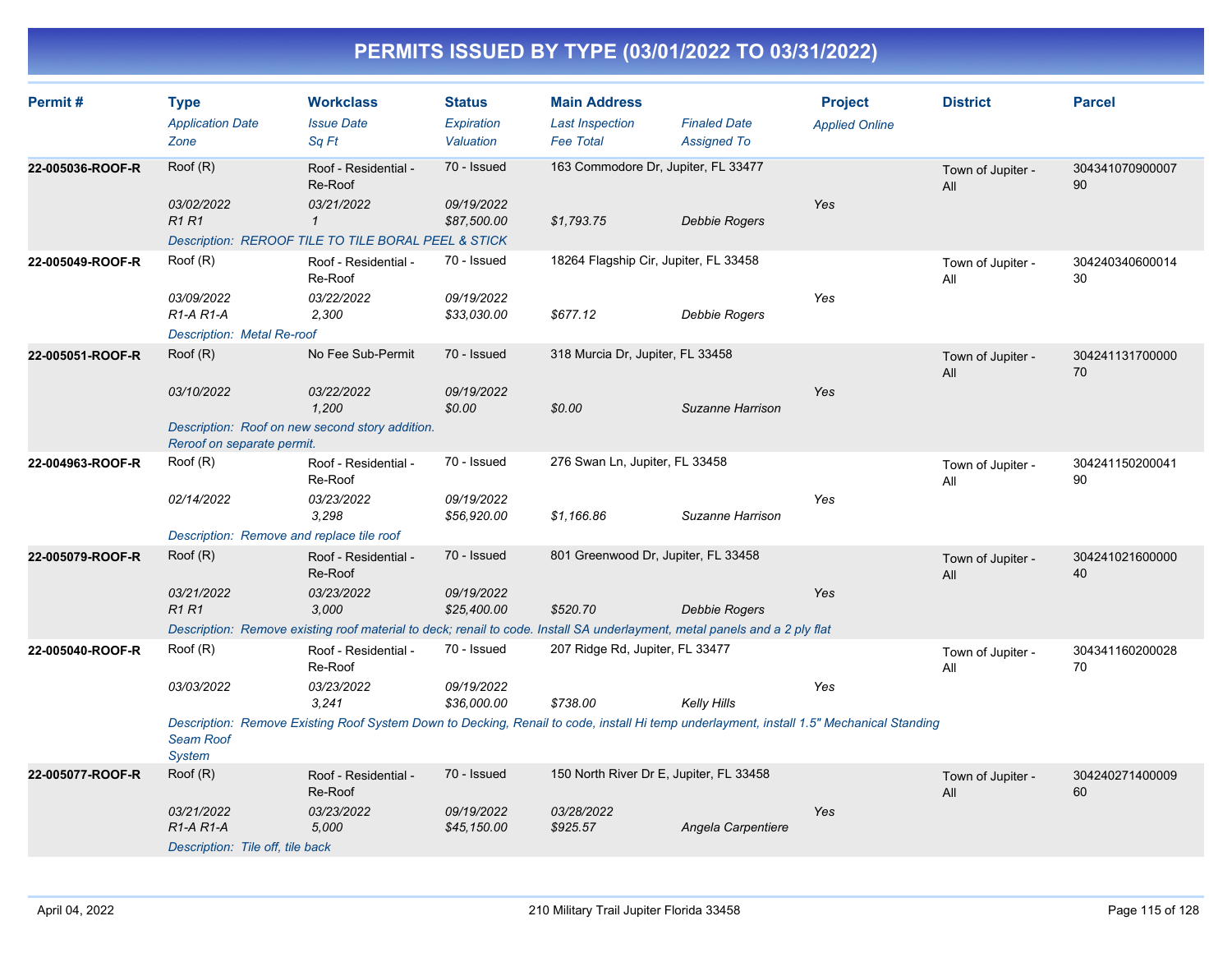| Permit#           | <b>Type</b><br><b>Application Date</b> | <b>Workclass</b><br><b>Issue Date</b>                                                                                                          | <b>Status</b><br><b>Expiration</b> | <b>Main Address</b><br><b>Last Inspection</b>  | <b>Finaled Date</b>                                | <b>Project</b><br><b>Applied Online</b> | <b>District</b>          | <b>Parcel</b>         |
|-------------------|----------------------------------------|------------------------------------------------------------------------------------------------------------------------------------------------|------------------------------------|------------------------------------------------|----------------------------------------------------|-----------------------------------------|--------------------------|-----------------------|
|                   | Zone                                   | Sq Ft                                                                                                                                          | Valuation                          | <b>Fee Total</b>                               | <b>Assigned To</b>                                 |                                         |                          |                       |
| 22-005072-ROOF-R  | Roof (R)                               | Roof - Residential -<br>Re-Roof                                                                                                                | 70 - Issued                        | 6223 Drake St, Jupiter, FL 33458               |                                                    |                                         | Town of Jupiter -<br>All | 304241150803001<br>60 |
|                   | 03/17/2022                             | 03/23/2022<br>2.500                                                                                                                            | 09/19/2022<br>\$15,157.14          | \$310.72                                       | Angela Carpentiere                                 | Yes                                     |                          |                       |
|                   |                                        | Description: Remove existing Shingle system & install new Owens Corning Shingle system w/Peel & Stick underlayment direct to wood deck         |                                    |                                                |                                                    |                                         |                          |                       |
| 22-005068-ROOF-R  | Root(R)                                | Roof - Residential -<br>Re-Roof                                                                                                                | 70 - Issued                        | 421 Meadowlark Dr, Jupiter, FL 33458           |                                                    |                                         | Town of Jupiter -<br>All | 304241150200039<br>60 |
|                   | 03/17/2022                             | 03/23/2022<br>2,200                                                                                                                            | 09/19/2022<br>\$29,000.00          | \$594.50                                       | Vicki Tarallo                                      | Yes                                     |                          |                       |
|                   |                                        | Description: LIKE FOR LIKE CONCRETE TILE RE-ROOF ON EXISTING PLYWOOD DECK                                                                      |                                    |                                                |                                                    |                                         |                          |                       |
| 22-005026-ROOF-R  | Root(R)                                | Roof - Residential -<br>Re-Roof                                                                                                                | 70 - Issued                        |                                                | 204 Pennock Trace Dr, Jupiter, FL 33458            |                                         | Town of Jupiter -<br>All | 304241013600002<br>80 |
|                   | 03/01/2022                             | 03/23/2022<br>3,215                                                                                                                            | 09/19/2022<br>\$22,000.00          | \$451.00                                       | Vicki Tarallo                                      | Yes                                     |                          |                       |
|                   | Description: RE-ROOF                   |                                                                                                                                                |                                    |                                                |                                                    |                                         |                          |                       |
| 22-005067-ROOF-R  | Root(R)                                | Roof - Residential -<br>Re-Roof                                                                                                                | 70 - Issued                        | 6286 Lucerne St, Jupiter, FL 33458             |                                                    |                                         | Town of Jupiter -<br>All | 304241150103300<br>10 |
|                   | 03/16/2022<br><b>R1 R1</b>             | 03/24/2022<br>3,344                                                                                                                            | 09/28/2022<br>\$25,200.00          | 04/01/2022<br>\$516.60                         | Vicki Tarallo                                      | Yes                                     |                          |                       |
|                   |                                        | Description: Tear off existing shingle roof and old skylight lid and replace with a 1" nailstrip standing seam metal roof and new skylight lid |                                    |                                                |                                                    |                                         |                          |                       |
| 22-005064-ROOF-R  | Root(R)                                | Roof - Residential -<br>Re-Roof                                                                                                                | 99 - Closed -<br><b>JCDS</b>       | 6070 Robinson St, Jupiter, FL 33458            |                                                    |                                         | Town of Jupiter -<br>All | 304241150100200<br>70 |
|                   | 03/15/2022                             | 03/24/2022<br>2,700                                                                                                                            | 09/26/2022<br>\$15,500.00          | 03/30/2022<br>\$317.75                         | 03/31/2022<br><b>Building-Department Completed</b> | Yes                                     |                          |                       |
|                   | Description: RE-ROOF - SHINGLES        |                                                                                                                                                |                                    |                                                |                                                    |                                         |                          |                       |
| 22-005082-ROOF-R  | Root(R)                                | Roof - Residential -<br>Re-Roof                                                                                                                | 70 - Issued                        | 212 Woodbridge Dr, Jupiter, FL 33458           |                                                    |                                         | Town of Jupiter -<br>All | 304241101300057<br>20 |
|                   | 03/22/2022                             | 03/24/2022<br>2.200                                                                                                                            | 09/20/2022<br>\$12,950.00          | \$265.47                                       | Sara Frogner                                       | Yes                                     |                          |                       |
|                   |                                        | Description: Tear off existing shingle roof. Install new shingle roof.                                                                         |                                    |                                                |                                                    |                                         |                          |                       |
| 22-005076-ROOF-R  | Root(R)                                | Roof - Residential -<br>Re-Roof                                                                                                                | 70 - Issued                        | 1127 E Seminole Ave, 28B, Jupiter, FL<br>33477 |                                                    |                                         | Town of Jupiter -<br>All | 304341050700002<br>82 |
|                   | 03/20/2022<br>R3 R3                    | 03/25/2022<br>2,500                                                                                                                            | 09/21/2022<br>\$23,750.00          | \$486.87                                       | Sara Frogner                                       | Yes                                     |                          |                       |
|                   | Description: Tile Off. Tile Back       |                                                                                                                                                |                                    |                                                |                                                    |                                         |                          |                       |
| 22-005063-ROOF-R* | Root(R)                                | Roof - Residential -<br>Re-Roof                                                                                                                | <b>NOC</b><br>Required             |                                                | 508 N Loxahatchee Dr, Jupiter, FL 33458            |                                         | Town of Jupiter -<br>All | 304241010700600<br>21 |
|                   | 03/15/2022                             | 03/25/2022<br>$\mathbf{1}$                                                                                                                     | 09/21/2022<br>\$20,000.00          | \$410.00                                       | <b>Kelly Hills</b>                                 | Yes                                     |                          |                       |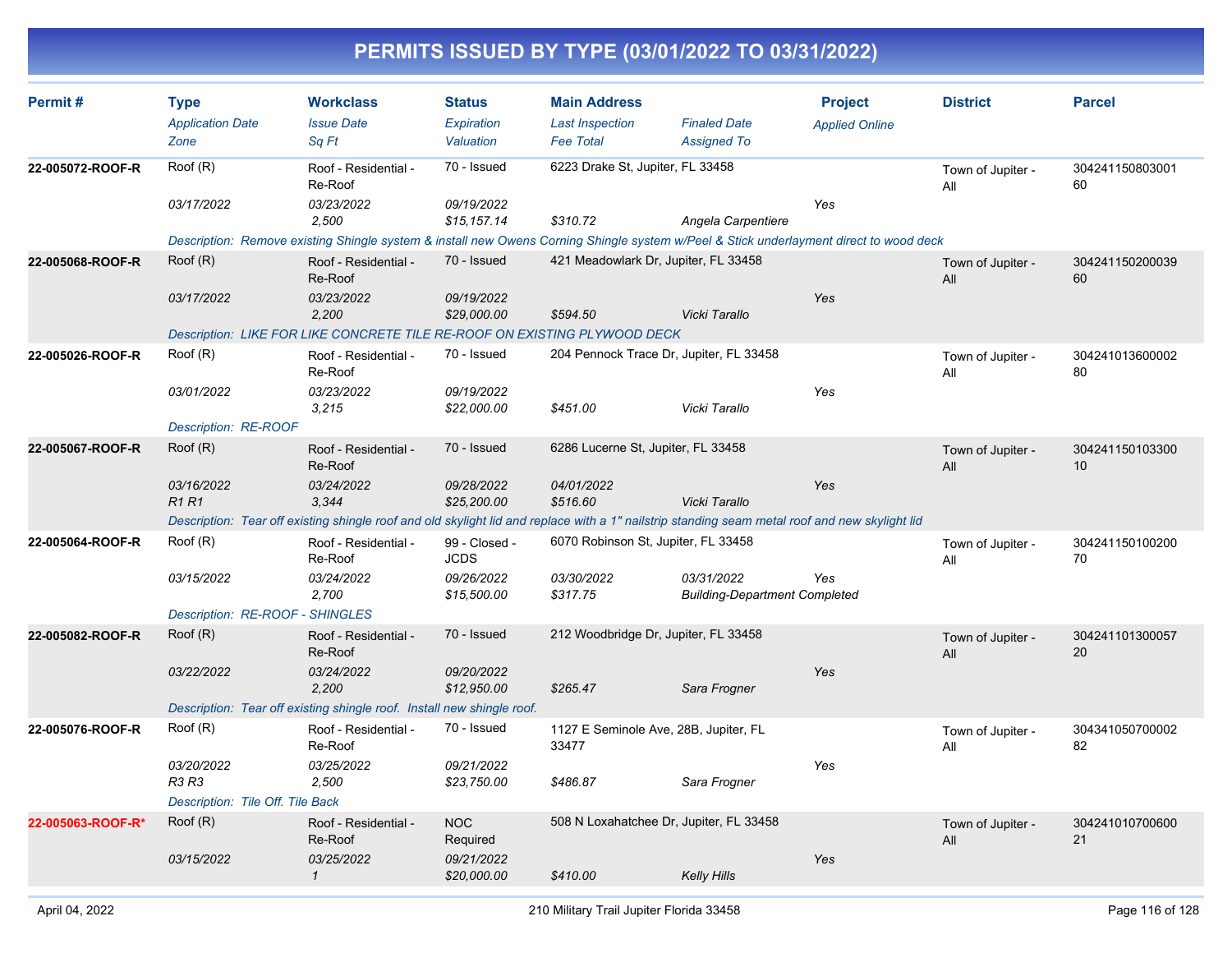| PERMITS ISSUED BY TYPE (03/01/2022 TO 03/31/2022) |                                                |                                                                                                                                                                 |                                          |                                                                   |                                           |                                         |                          |                       |  |  |
|---------------------------------------------------|------------------------------------------------|-----------------------------------------------------------------------------------------------------------------------------------------------------------------|------------------------------------------|-------------------------------------------------------------------|-------------------------------------------|-----------------------------------------|--------------------------|-----------------------|--|--|
| Permit#                                           | <b>Type</b><br><b>Application Date</b><br>Zone | <b>Workclass</b><br><b>Issue Date</b><br>Sq Ft                                                                                                                  | <b>Status</b><br>Expiration<br>Valuation | <b>Main Address</b><br><b>Last Inspection</b><br><b>Fee Total</b> | <b>Finaled Date</b><br><b>Assigned To</b> | <b>Project</b><br><b>Applied Online</b> | <b>District</b>          | <b>Parcel</b>         |  |  |
|                                                   |                                                | Description: reroof entire roof at 508 N loxahatchee dr. decking, underlayment and metal roof.                                                                  |                                          |                                                                   |                                           |                                         |                          |                       |  |  |
| 22-005073-ROOF-R*                                 | Root(R)                                        | Roof - Residential -<br>Re-Roof                                                                                                                                 | <b>NOC</b><br>Required                   | 129 Poinciana Dr, Jupiter, FL 33458                               |                                           |                                         | Town of Jupiter -<br>All | 304241240900022<br>70 |  |  |
|                                                   | 03/18/2022                                     | 03/25/2022<br>2,576                                                                                                                                             | 09/21/2022<br>\$10,400.00                | \$213.20                                                          | Angela Carpentiere                        | Yes                                     |                          |                       |  |  |
|                                                   |                                                | Description: Remove and Replace Asphalt Roofing                                                                                                                 |                                          |                                                                   |                                           |                                         |                          |                       |  |  |
| 22-005075-ROOF-R                                  | Root(R)                                        | Roof - Residential -<br>Re-Roof                                                                                                                                 | 70 - Issued                              | 1504 Summer Ave, Jupiter, FL 33469                                |                                           |                                         | Town of Jupiter -<br>All | 304340310900401<br>20 |  |  |
|                                                   | 03/18/2022                                     | 03/25/2022<br>500                                                                                                                                               | 09/21/2022<br>\$9,710.00                 | \$199.11                                                          | Angela Carpentiere                        | Yes                                     |                          |                       |  |  |
|                                                   | Description: Flat to Flat re-roof              |                                                                                                                                                                 | 70 - Issued                              |                                                                   |                                           |                                         |                          |                       |  |  |
| 22-005087-ROOF-R                                  | Root(R)                                        | Roof - Residential -<br>Re-Roof                                                                                                                                 |                                          | 6230 Linton St, Jupiter, FL 33458                                 |                                           |                                         | Town of Jupiter -<br>All | 304241150808000<br>50 |  |  |
|                                                   | 03/24/2022                                     | 03/25/2022<br>3,100                                                                                                                                             | 09/21/2022<br>\$21,500.00                | \$440.75                                                          | Angela Carpentiere                        | Yes                                     |                          |                       |  |  |
|                                                   |                                                | Description: Remove existing shingle roof down, install peel & stick underlayment, install metal accessories, install metal panels & skylights to be closed in. |                                          |                                                                   |                                           |                                         |                          |                       |  |  |
| 22-005081-ROOF-R*                                 | Root(R)                                        | Roof - Residential -<br>Re-Roof                                                                                                                                 | <b>NOC</b><br>Required                   | 607 Kriss Ln, Jupiter, FL 33458                                   |                                           |                                         | Town of Jupiter -<br>All | 304241021600001<br>20 |  |  |
|                                                   | 03/22/2022<br><b>R1R1</b>                      | 03/25/2022<br>3,100                                                                                                                                             | 09/21/2022<br>\$28,650.00                | \$587.33                                                          | <b>Debbie Rogers</b>                      | Yes                                     |                          |                       |  |  |
|                                                   |                                                | Description: Remove existing roof material to deck; renail to code. Install SA underlayment, shingles, ridge vent and 2 ply Flat                                |                                          |                                                                   |                                           |                                         |                          |                       |  |  |
| 22-005078-ROOF-R                                  | Root(R)                                        | Roof - Residential -<br>Re-Roof                                                                                                                                 | 70 - Issued                              |                                                                   | 6923 Cypress Cove Cir, Jupiter, FL 33458  |                                         | Town of Jupiter -<br>All | 304240271800006<br>40 |  |  |
|                                                   | 03/21/2022<br>$R1-A R1-A$                      | 03/28/2022<br>4,200                                                                                                                                             | 09/26/2022<br>\$36,000.00                | \$738.00                                                          | <b>Kimberly Slater</b>                    | Yes                                     |                          |                       |  |  |
|                                                   | Description: Tile off/tile back                |                                                                                                                                                                 |                                          |                                                                   |                                           |                                         |                          |                       |  |  |
| 22-005088-ROOF-R*                                 | Root(R)                                        | Roof - Residential -<br>Re-Roof                                                                                                                                 | <b>NOC</b><br>Required                   | 933 Turner Quay, Jupiter, FL 33458                                |                                           |                                         | Town of Jupiter -<br>All | 304240360000500<br>61 |  |  |
|                                                   | 03/25/2022                                     | 03/28/2022<br>3,700                                                                                                                                             | 09/26/2022<br>\$40,300.00                | \$826.15                                                          | Sara Frogner                              | Yes                                     |                          |                       |  |  |
|                                                   |                                                | Description: Re-roof - Shingle to Boral Steel Metal & Flat Roof                                                                                                 |                                          |                                                                   |                                           |                                         |                          |                       |  |  |
| 22-005084-ROOF-R*                                 | Root(R)                                        | Roof - Residential -<br>Re-Roof                                                                                                                                 | <b>NOC</b><br>Required                   | 171 Seashore Dr, Jupiter, FL 33477                                |                                           |                                         | Town of Jupiter -<br>All | 304341160200042<br>80 |  |  |
|                                                   | 03/23/2022                                     | 03/28/2022<br>3,363                                                                                                                                             | 09/26/2022<br>\$34,500.00                | \$707.25                                                          | Angela Carpentiere                        | Yes                                     |                          |                       |  |  |
|                                                   | <b>Seam Roof</b><br><b>System</b>              | Description: Remove Existing Roof System Down to Decking, Renail to code, install Hi temp underlayment, install 1.5" Mechanical Standing                        |                                          |                                                                   |                                           |                                         |                          |                       |  |  |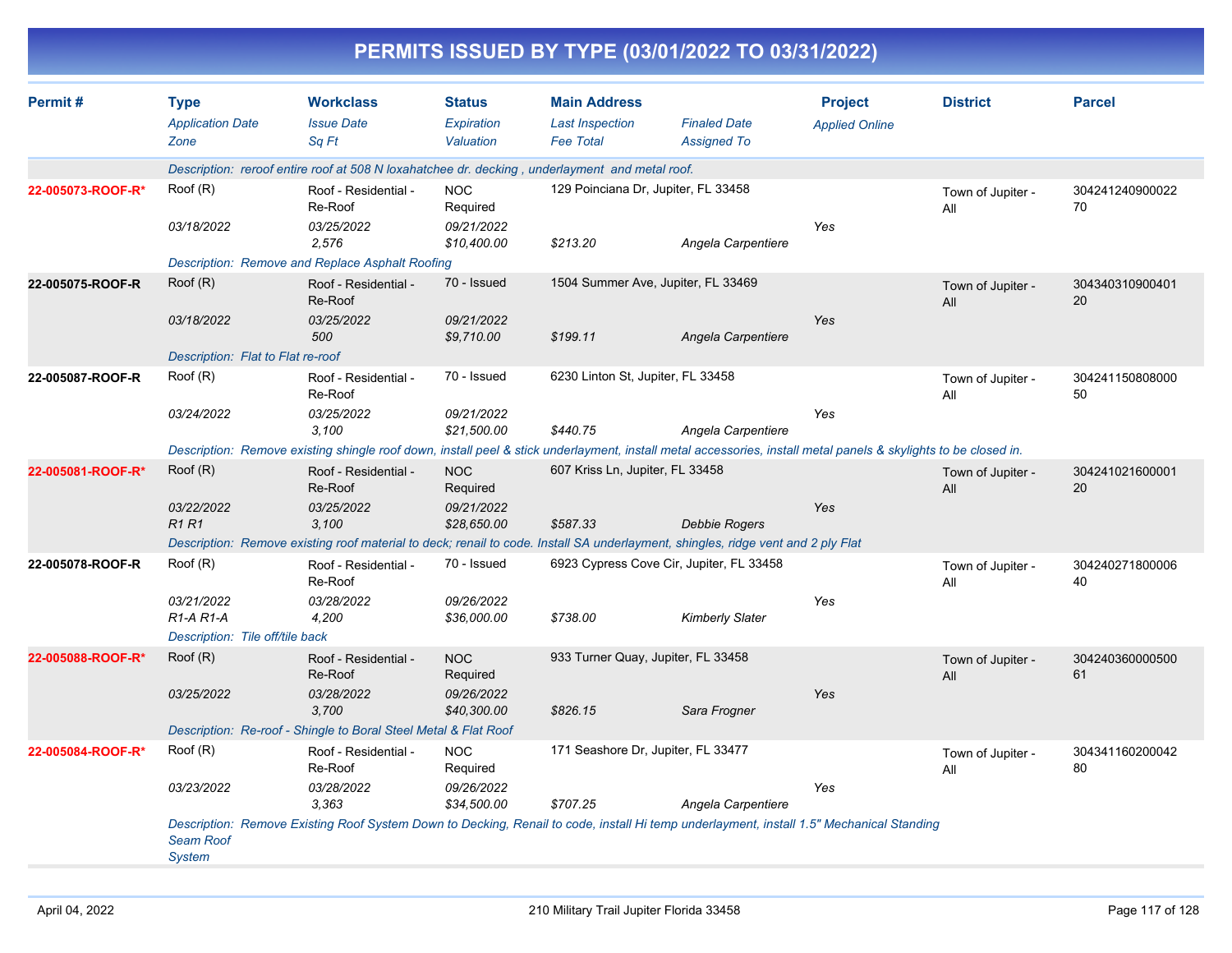| Permit#           | <b>Type</b>                       | <b>Workclass</b>                                                                                                                                                             | <b>Status</b>             | <b>Main Address</b>                |                                         | <b>Project</b>        | <b>District</b>          | <b>Parcel</b>         |
|-------------------|-----------------------------------|------------------------------------------------------------------------------------------------------------------------------------------------------------------------------|---------------------------|------------------------------------|-----------------------------------------|-----------------------|--------------------------|-----------------------|
|                   | <b>Application Date</b>           | <b>Issue Date</b>                                                                                                                                                            | Expiration                | <b>Last Inspection</b>             | <b>Finaled Date</b>                     | <b>Applied Online</b> |                          |                       |
|                   | Zone                              | Sq Ft                                                                                                                                                                        | Valuation                 | <b>Fee Total</b>                   | <b>Assigned To</b>                      |                       |                          |                       |
| 22-005092-ROOF-R  | Roof (R)                          | Roof - Residential -<br>Re-Roof                                                                                                                                              | 70 - Issued               | 6230 Mullin St, Jupiter, FL 33458  |                                         |                       | Town of Jupiter -<br>All | 304241150102400<br>40 |
|                   | 03/25/2022                        | 03/28/2022                                                                                                                                                                   | 09/26/2022                |                                    |                                         | Yes                   |                          |                       |
|                   |                                   | 3.400                                                                                                                                                                        | \$22.841.47               | \$468.25                           | Angela Carpentiere                      |                       |                          |                       |
|                   |                                   | Description: Remove existing Shingle system & install 24ga 1" Nail Strip Metal system w/Peel & Stick underlayment direct to wood deck                                        |                           |                                    |                                         |                       |                          |                       |
| 22-005074-ROOF-R  | Root(R)                           | Roof - Residential -<br>Re-Roof                                                                                                                                              | 70 - Issued               |                                    | 17704 Evangeline Ave, Jupiter, FL 33458 |                       | Town of Jupiter -<br>All | 304241030600006<br>60 |
|                   | 03/18/2022                        | 03/29/2022                                                                                                                                                                   | 09/26/2022                |                                    |                                         | Yes                   |                          |                       |
|                   |                                   | 2.900                                                                                                                                                                        | \$32.976.00               | \$676.01                           | Angela Carpentiere                      |                       |                          |                       |
|                   |                                   | Description: RE-Roof 1.5 Top Max SS Metal Roof System                                                                                                                        |                           |                                    |                                         |                       |                          |                       |
| 22-005089-ROOF-R  | Root(R)                           | Roof - Residential -<br>Re-Roof                                                                                                                                              | 70 - Issued               |                                    | 1118 Lakeshore Dr, Jupiter, FL 33458    |                       | Town of Jupiter -<br>All | 304241150200063<br>10 |
|                   | 03/25/2022                        | 03/29/2022                                                                                                                                                                   | 09/26/2022                |                                    |                                         | Yes                   |                          |                       |
|                   |                                   | 4,559                                                                                                                                                                        | \$49.330.00               | \$1,011.27                         | Sara Frogner                            |                       |                          |                       |
|                   |                                   | Description: Tile reroof, 6/12, 30#, TU Plus, Foam attached. Boral Saxony                                                                                                    |                           |                                    |                                         |                       |                          |                       |
| 22-004880-ROOF-R  | Root(R)                           | Roof - Residential -<br>Re-Roof                                                                                                                                              | 70 - Issued               | 189 Ridge Rd, Jupiter, FL 33477    |                                         |                       | Town of Jupiter -<br>All | 304341160200027<br>80 |
|                   | 01/20/2022                        | 03/29/2022<br>2.528                                                                                                                                                          | 09/26/2022<br>\$32,980.00 | \$676.09                           | Suzanne Harrison                        | Yes                   |                          |                       |
|                   | 0.032 1-1/2" Standing Seam Clip.  | Description: Remove existing roofing system down to sheathing. Replace plywood if needed. Re-nail sheathing to code. Apply peel & stick underlayment direct to deck. Install |                           |                                    |                                         |                       |                          |                       |
| 22-005085-ROOF-R* | Root(R)                           | Roof - Residential -<br>Re-Roof                                                                                                                                              | <b>NOC</b><br>Required    |                                    | 122 Dunes Edge Rd, Jupiter, FL 33477    |                       | Town of Jupiter -<br>All | 304341160200019<br>90 |
|                   | 03/23/2022                        | 03/30/2022                                                                                                                                                                   | 09/26/2022                |                                    |                                         | Yes                   |                          |                       |
|                   | R <sub>2</sub> R <sub>2</sub>     | 3.767                                                                                                                                                                        | \$34,800.00               | \$713.40                           | <b>Debbie Rogers</b>                    |                       |                          |                       |
|                   | <b>Seam Roof</b><br><b>System</b> | Description: Remove Existing Roof System Down to Decking, Renail to code, install Hi temp underlayment, install 1.5" Mechanical Standing                                     |                           |                                    |                                         |                       |                          |                       |
| 22-005070-ROOF-R  | Root(R)                           | Roof - Residential -<br>Re-Roof                                                                                                                                              | 70 - Issued               | 6088 Barbara St, Jupiter, FL 33458 |                                         |                       | Town of Jupiter -<br>All | 304241150100500<br>80 |
|                   | 03/17/2022                        | 03/30/2022<br>2,800                                                                                                                                                          | 09/26/2022<br>\$22,488.02 | \$461.01                           | Vicki Tarallo                           | Yes                   |                          |                       |
|                   |                                   | Description: Remove Shingle system & Install 24ga 1" Nail Strip Metal system w/Peel & Stick underlayment direct to wood deck - install (3) 2x4 Miami Dade Skylights          |                           |                                    |                                         |                       |                          |                       |
| 22-005062-ROOF-R  | Root(R)                           | Roof - Residential -<br>Re-Roof                                                                                                                                              | 70 - Issued               | 258 Barbados Dr. Jupiter, FL 33458 |                                         |                       | Town of Jupiter -<br>All | 304241230400011<br>30 |
|                   | 03/15/2022                        | 03/31/2022<br>3.700                                                                                                                                                          | 09/27/2022<br>\$18,500.00 | \$379.25                           | Vicki Tarallo                           | Yes                   |                          |                       |
|                   | Description: RE-R00F - SHINGLE    |                                                                                                                                                                              |                           |                                    |                                         |                       |                          |                       |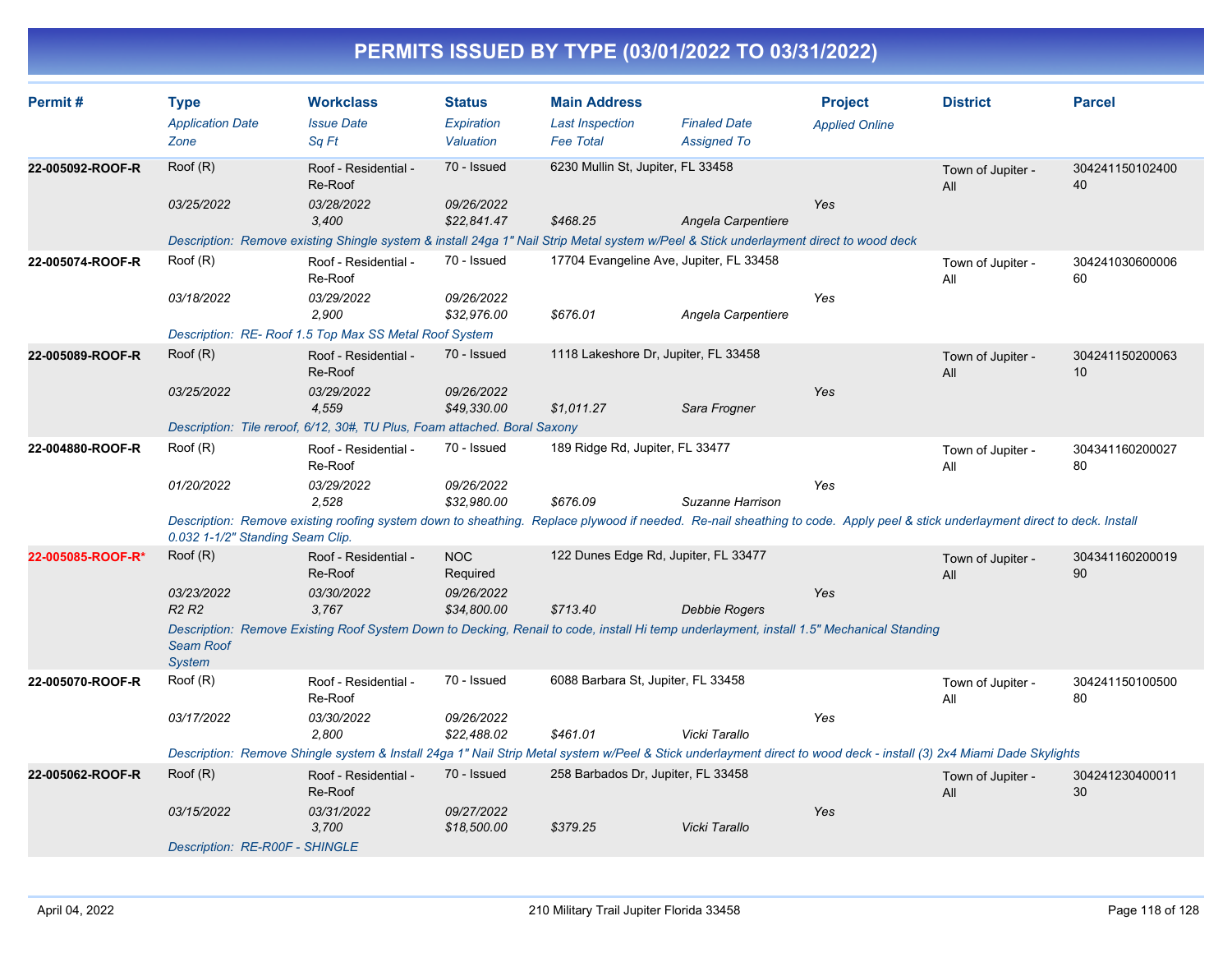| Permit#          | Type<br><b>Application Date</b><br>Zone | <b>Workclass</b><br><b>Issue Date</b><br>Sq Ft                                                                                                                               | <b>Status</b><br>Expiration<br>Valuation | <b>Main Address</b><br><b>Last Inspection</b><br><b>Fee Total</b> | <b>Finaled Date</b><br><b>Assigned To</b> | <b>Project</b><br><b>Applied Online</b> | <b>District</b>          | <b>Parcel</b>         |
|------------------|-----------------------------------------|------------------------------------------------------------------------------------------------------------------------------------------------------------------------------|------------------------------------------|-------------------------------------------------------------------|-------------------------------------------|-----------------------------------------|--------------------------|-----------------------|
| 22-005096-ROOF-R | Root(R)                                 | Roof - Residential -<br>Re-Roof                                                                                                                                              | 70 - Issued                              | 169 Promenade Way, Jupiter, FL 33458                              |                                           |                                         | Town of Jupiter -<br>Αll | 304241241400000<br>10 |
|                  | 03/28/2022                              | 03/31/2022<br>3,100                                                                                                                                                          | 09/27/2022<br>\$22,895.00                | \$469.35                                                          | Sara Frogner                              | Yes                                     |                          |                       |
|                  | Description: Reroof Shingle to Shingle  |                                                                                                                                                                              |                                          |                                                                   |                                           |                                         |                          |                       |
| 22-004910-ROOF-R | Root(R)                                 | Roof - Residential -<br>Re-Roof                                                                                                                                              | 70 - Issued                              | 190 Ridge Rd, Jupiter, FL 33477                                   |                                           |                                         | Town of Jupiter -<br>All | 304341160200024<br>40 |
|                  | 01/28/2022                              | 03/31/2022<br>2,528                                                                                                                                                          | 09/27/2022<br>\$32,980.00                | \$676.09                                                          | Shandre Kellerman                         | Yes                                     |                          |                       |
|                  |                                         | Description: Remove existing roofing system down to sheathing. Replace plywood if needed. Re-nail sheathing to code. Apply peel & stick underlayment direct to deck. Install |                                          |                                                                   |                                           |                                         |                          |                       |

*Metal 0.032 1-1/2" Standing Seam Clip.*

**PERMITS ISSUED FOR ROOF (R): 109**

| <b>WATER HEATER</b> |                                                    |                                                                                                                                     |                              |                                        |                                                    |     |                          |                       |  |
|---------------------|----------------------------------------------------|-------------------------------------------------------------------------------------------------------------------------------------|------------------------------|----------------------------------------|----------------------------------------------------|-----|--------------------------|-----------------------|--|
| 22-060623-WHEAT     | <b>Water Heater</b>                                | Replacement                                                                                                                         | 99 - Closed -<br><b>JCDS</b> | 121 Savona Dr, Jupiter, FL 33458       |                                                    |     | Town of Jupiter -<br>All | 304241140300020<br>30 |  |
|                     | 02/25/2022<br><b>MXD MXD</b>                       | 03/01/2022<br>3.216                                                                                                                 | 08/30/2022<br>\$1,450.00     | 03/03/2022<br>\$79.00                  | 03/04/2022<br><b>Building-Department Completed</b> | Yes |                          |                       |  |
|                     |                                                    | Description: Same as 50 gallon electric water heater change out                                                                     |                              |                                        |                                                    |     |                          |                       |  |
| 22-060685-WHEAT     | <b>Water Heater</b>                                | Replacement                                                                                                                         | 99 - Closed -<br><b>JCDS</b> | 132 Mystic Ln, Jupiter, FL 33458       |                                                    |     | Town of Jupiter -<br>All | 304240341300000<br>50 |  |
|                     | 03/01/2022                                         | 03/03/2022<br>4,799                                                                                                                 | 09/12/2022<br>\$2,450.00     | 03/14/2022<br>\$79.00                  | 03/15/2022<br><b>Building-Department Completed</b> | Yes |                          |                       |  |
|                     |                                                    | Description: Replace, like for like, 75 gallon AO Smith propane water heater and also replace ball valve and install expansion tank |                              |                                        |                                                    |     |                          |                       |  |
| 22-060796-WHEAT     | <b>Water Heater</b>                                | Replacement                                                                                                                         | 99 - Closed -<br><b>JCDS</b> | 150 Pineview Rd, F2, Jupiter, FL 33469 |                                                    |     | Town of Jupiter -<br>Αll | 304340311600000<br>62 |  |
|                     | 03/03/2022                                         | 03/04/2022<br>1.100                                                                                                                 | 09/12/2022<br>\$2,178.00     | 03/14/2022<br>\$79.00                  | 03/15/2022<br><b>Building-Department Completed</b> | Yes |                          |                       |  |
|                     |                                                    | Description: 50 Gallon Electric Water Heater Replacement                                                                            |                              |                                        |                                                    |     |                          |                       |  |
| 22-060794-WHEAT     | <b>Water Heater</b>                                | Replacement                                                                                                                         | 99 - Closed -<br><b>JCDS</b> | 18637 Lake Bend Dr, Jupiter, FL 33458  |                                                    |     | Town of Jupiter -<br>All | 304240340800009<br>70 |  |
|                     | 03/03/2022                                         | 03/04/2022<br>2,604                                                                                                                 | 09/19/2022<br>\$2,315.00     | 03/22/2022<br>\$79.00                  | 03/23/2022<br><b>Building-Department Completed</b> | Yes |                          |                       |  |
|                     |                                                    | Description: 55 Gallon Electric Water Heater Replacement                                                                            |                              |                                        |                                                    |     |                          |                       |  |
| 22-060318-WHEAT*    | <b>Water Heater</b>                                | Replacement                                                                                                                         | <b>NOC</b><br>Required       | 240 W Riverside Dr, Jupiter, FL 33469  |                                                    |     | Town of Jupiter -<br>All | 304240360401100<br>91 |  |
|                     | 02/15/2022                                         | 03/04/2022                                                                                                                          | 08/31/2022<br>\$6,700.00     | \$138.01                               | Ellis Baird                                        | Yes |                          |                       |  |
|                     | <b>Description: REPLACE WATER HEATER IN GARAGE</b> |                                                                                                                                     |                              |                                        |                                                    |     |                          |                       |  |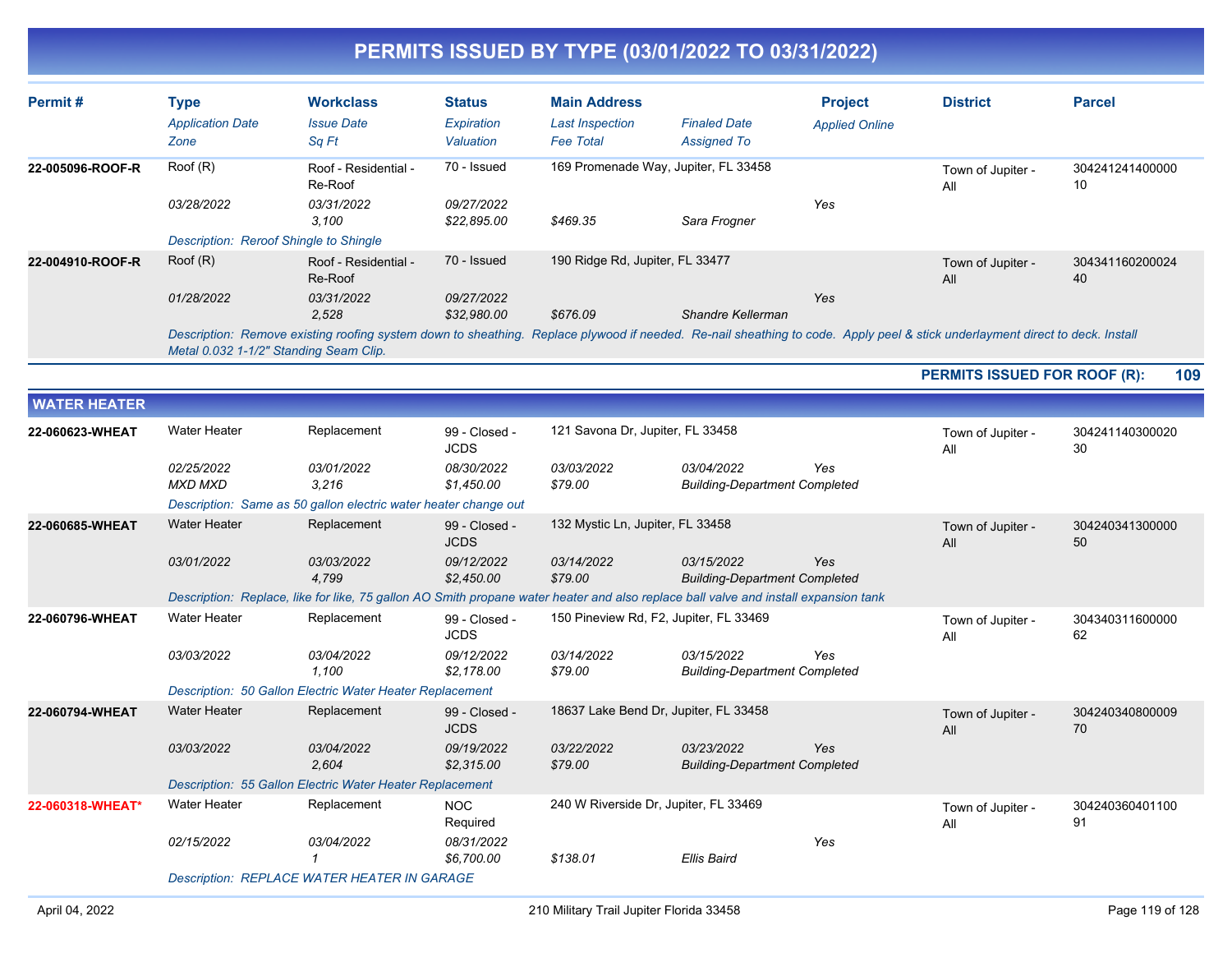| Permit#         | <b>Type</b><br><b>Application Date</b><br>Zone | <b>Workclass</b><br><b>Issue Date</b><br>Sq Ft                                                         | <b>Status</b><br>Expiration<br>Valuation | <b>Main Address</b><br><b>Last Inspection</b><br><b>Fee Total</b> | <b>Finaled Date</b><br><b>Assigned To</b>          | <b>Project</b><br><b>Applied Online</b> | <b>District</b>          | <b>Parcel</b>         |
|-----------------|------------------------------------------------|--------------------------------------------------------------------------------------------------------|------------------------------------------|-------------------------------------------------------------------|----------------------------------------------------|-----------------------------------------|--------------------------|-----------------------|
| 22-060689-WHEAT | <b>Water Heater</b>                            | Replacement                                                                                            | 99 - Closed -<br><b>JCDS</b>             | 187 Mulligan PI, Jupiter, FL 33458                                |                                                    |                                         | Town of Jupiter -<br>All | 304241132300028<br>80 |
|                 | 03/01/2022                                     | <i>03/07/2022</i><br>$\mathcal{I}$                                                                     | 09/21/2022<br>\$1,275.00                 | 03/25/2022<br>\$79.00                                             | 03/25/2022<br><b>Building-Department Completed</b> | Yes                                     |                          |                       |
|                 |                                                | <b>Description: REPLACE 50 GALLON HEATER</b>                                                           |                                          |                                                                   |                                                    |                                         |                          |                       |
| 22-060424-WHEAT | <b>Water Heater</b>                            | Replacement                                                                                            | 70 - Issued                              | 18601 Misty Lake Dr, Jupiter, FL 33458                            |                                                    |                                         | Town of Jupiter -<br>All | 304240340900013<br>20 |
|                 | 02/18/2022                                     | <i>03/08/2022</i><br>2,603                                                                             | 09/06/2022<br>\$2,695.00                 | \$79.00                                                           | Ellis Baird                                        | Yes                                     |                          |                       |
|                 |                                                | Description: 50 GAL ELEC WATER HEATER CHANGE-OUT                                                       |                                          |                                                                   |                                                    |                                         |                          |                       |
| 22-060863-WHEAT | <b>Water Heater</b>                            | Replacement                                                                                            | 99 - Closed -<br><b>JCDS</b>             | 232 Commodore Dr, Jupiter, FL 33477                               |                                                    |                                         | Town of Jupiter -<br>All | 304341070900011<br>30 |
|                 | 03/07/2022                                     | 03/08/2022<br>$\mathbf{1}$                                                                             | 09/14/2022<br>\$3,050.00                 | 03/18/2022<br>\$79.00                                             | 03/21/2022<br><b>Building-Department Completed</b> | Yes                                     |                          |                       |
|                 |                                                | Description: replace 80 gallon heater eletric heater                                                   |                                          |                                                                   |                                                    |                                         |                          |                       |
| 22-060851-WHEAT | <b>Water Heater</b>                            | Replacement                                                                                            | 99 - Closed -<br><b>JCDS</b>             | 130 Lismore Ln, Jupiter, FL 33458                                 |                                                    |                                         | Town of Jupiter -<br>All | 304241132300016<br>60 |
|                 | 03/07/2022<br><b>MXD MXD</b>                   | 03/09/2022<br>$\mathbf{1}$                                                                             | 09/12/2022<br>\$1,622.00                 | 03/14/2022<br>\$79.00                                             | 03/15/2022<br><b>Building-Department Completed</b> | Yes                                     |                          |                       |
|                 |                                                | Description: Replace 50 Gallon Electric with 50 Gallon Electric - Similar Wattage the same and gallons |                                          |                                                                   |                                                    |                                         |                          |                       |
| 22-060888-WHEAT | <b>Water Heater</b>                            | Replacement                                                                                            | 70 - Issued                              | 300 N A1A Hwy, 306M, Jupiter, FL 33477                            |                                                    |                                         | Town of Jupiter -<br>All | 304341050401330<br>60 |
|                 | 03/08/2022<br><b>R3 R3</b>                     | 03/09/2022<br>1,936                                                                                    | 09/06/2022<br>\$1,469.37                 | \$79.00                                                           | Ellis Baird                                        | Yes                                     |                          |                       |
|                 | Description: Water Heater Change Out           |                                                                                                        |                                          |                                                                   |                                                    |                                         |                          |                       |
| 22-060886-WHEAT | <b>Water Heater</b>                            | Replacement                                                                                            | 99 - Closed -<br><b>JCDS</b>             | 239 Moccasin Trl W, Jupiter, FL 33458                             |                                                    |                                         | Town of Jupiter -<br>All | 304241102700011<br>90 |
|                 | 03/08/2022                                     | 03/09/2022<br>$\overline{c}$                                                                           | 09/06/2022<br>\$1,000.00                 | 03/10/2022<br>\$79.00                                             | 03/11/2022<br><b>Building-Department Completed</b> | Yes                                     |                          |                       |
|                 |                                                | Description: NEW 40 GALLON ELECTRIC WATER HEATER                                                       |                                          |                                                                   |                                                    |                                         |                          |                       |
| 22-060902-WHEAT | <b>Water Heater</b>                            | Replacement                                                                                            | 99 - Closed -<br><b>JCDS</b>             | 1901 Marina Isle Way, 102, Jupiter, FL<br>33477                   |                                                    |                                         | Town of Jupiter -<br>All | 304341201101910<br>20 |
|                 | 03/08/2022                                     | <i>03/09/2022</i><br>$\mathbf{1}$                                                                      | 09/26/2022<br>\$1,635.00                 | 03/28/2022<br>\$79.00                                             | 03/30/2022<br><b>Building-Department Completed</b> | Yes                                     |                          |                       |
|                 |                                                | Description: REPLACE EXISITNG 40 GALLON WATER HEATER                                                   |                                          |                                                                   |                                                    |                                         |                          |                       |
| 22-060724-WHEAT | <b>Water Heater</b>                            | Replacement                                                                                            | 70 - Issued                              | 200 Ocean Trail Way, 109, Jupiter, FL<br>33477                    |                                                    |                                         | Town of Jupiter -<br>All | 304341050600010<br>90 |
|                 | 03/01/2022                                     | 03/09/2022<br>1,170                                                                                    | 09/06/2022<br>\$2,425.00                 | \$79.00                                                           | Ellis Baird                                        | Yes                                     |                          |                       |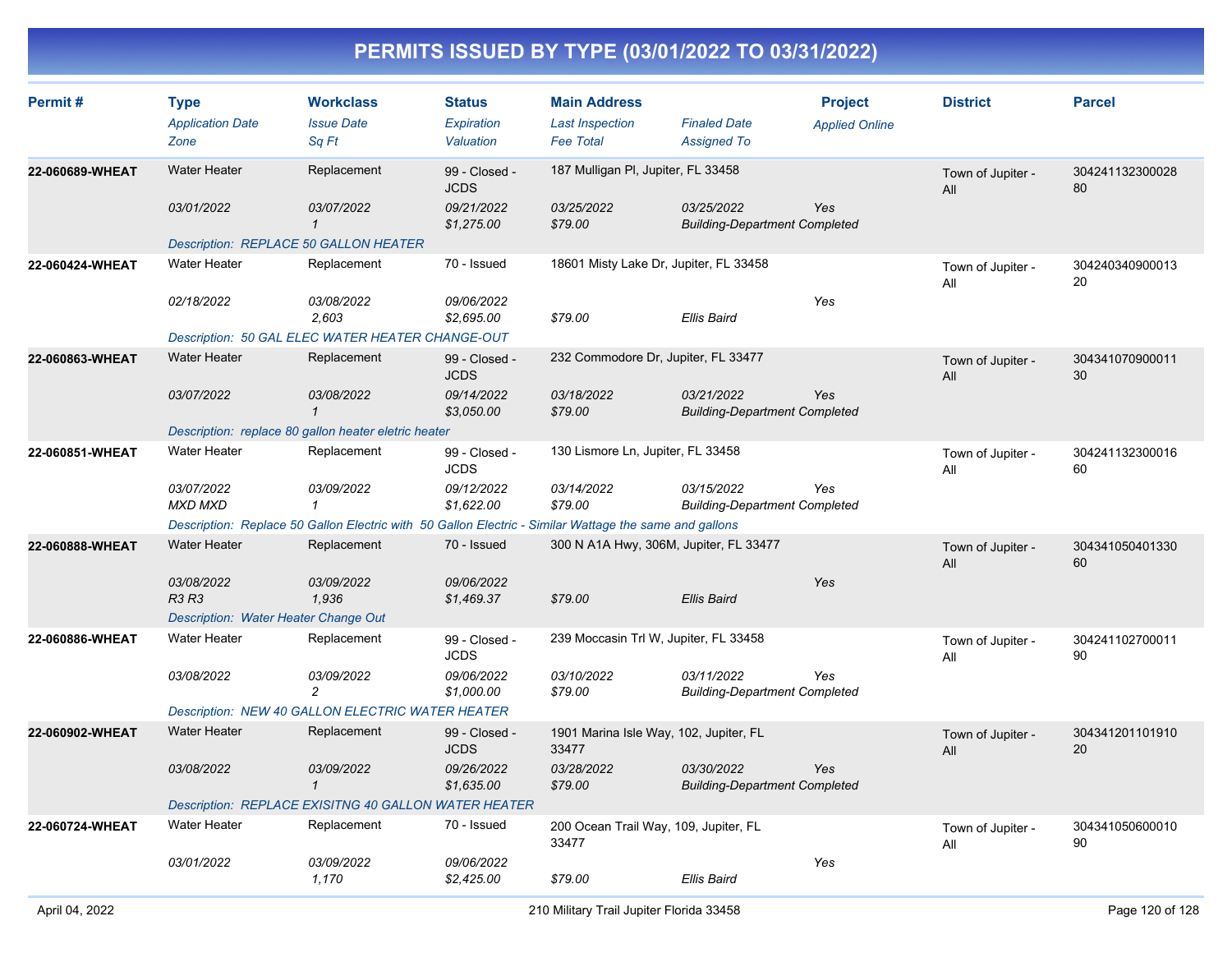| Permit#         | <b>Type</b><br><b>Application Date</b> | <b>Workclass</b><br><b>Issue Date</b>                       | <b>Status</b><br>Expiration  | <b>Main Address</b><br><b>Last Inspection</b> | <b>Finaled Date</b>                                | <b>Project</b>        | <b>District</b>          | <b>Parcel</b>         |
|-----------------|----------------------------------------|-------------------------------------------------------------|------------------------------|-----------------------------------------------|----------------------------------------------------|-----------------------|--------------------------|-----------------------|
|                 | Zone                                   | Sq Ft                                                       | Valuation                    | <b>Fee Total</b>                              | <b>Assigned To</b>                                 | <b>Applied Online</b> |                          |                       |
|                 |                                        | Description: 38 Gallon Electric Water Heater Replacement    |                              |                                               |                                                    |                       |                          |                       |
| 22-061006-WHEAT | <b>Water Heater</b>                    | Replacement                                                 | 70 - Issued                  |                                               | 111 Bent Arrow Dr, B, Jupiter, FL 33458            |                       | Town of Jupiter -<br>All | 304241100700001<br>12 |
|                 | 03/11/2022                             | 03/11/2022<br>1,224                                         | 09/07/2022<br>\$2,350.00     | \$79.00                                       | <b>Ellis Baird</b>                                 | Yes                   |                          |                       |
|                 |                                        | Description: (1) 38 GAL WATER HEATER CHANGE-OUT             |                              |                                               |                                                    |                       |                          |                       |
| 22-061003-WHEAT | <b>Water Heater</b>                    | Replacement                                                 | 70 - Issued                  | 247 Spoonbill Ln S, Jupiter, FL 33458         |                                                    |                       | Town of Jupiter -<br>All | 304241150200044<br>90 |
|                 | 03/10/2022                             | 03/11/2022<br>3,720                                         | 09/07/2022<br>\$2,498.00     | \$79.00                                       | <b>Ellis Baird</b>                                 | Yes                   |                          |                       |
|                 |                                        | Description: 75 Gallon Natural Gas Water Heater Replacement |                              |                                               |                                                    |                       |                          |                       |
| 22-061002-WHEAT | <b>Water Heater</b>                    | Replacement                                                 | 99 - Closed -<br><b>JCDS</b> | 113 Knoll Way, Jupiter, FL 33477              |                                                    |                       | Town of Jupiter -<br>All | 304341160200045<br>50 |
|                 | 03/10/2022                             | 03/11/2022<br>2,528                                         | 09/26/2022<br>\$1,979.00     | 03/28/2022<br>\$79.00                         | 03/30/2022<br><b>Building-Department Completed</b> | Yes                   |                          |                       |
|                 |                                        | Description: 40 Gallon Electric Water Heater Replacement    |                              |                                               |                                                    |                       |                          |                       |
| 22-061000-WHEAT | <b>Water Heater</b>                    | Replacement                                                 | 70 - Issued                  | 4508 Fairway Dr N, Jupiter, FL 33477          |                                                    |                       | Town of Jupiter -<br>All | 304341052000045<br>08 |
|                 | 03/10/2022                             | 03/11/2022<br>1.346                                         | 09/07/2022<br>\$2,117.00     | \$79.00                                       | <b>Ellis Baird</b>                                 | Yes                   |                          |                       |
|                 |                                        | Description: 38 Gallon Electric Water Heater Replacement    |                              |                                               |                                                    |                       |                          |                       |
| 22-060999-WHEAT | <b>Water Heater</b>                    | Replacement                                                 | 70 - Issued                  | 4042 Parkside Dr, Jupiter, FL 33458           |                                                    |                       | Town of Jupiter -<br>All | 304241140300008<br>20 |
|                 | 03/10/2022                             | 03/11/2022<br>2,427                                         | 09/07/2022<br>\$2,185.00     | \$79.00                                       | <b>Ellis Baird</b>                                 | Yes                   |                          |                       |
|                 |                                        | Description: 50 Gallon Electric Water Heater Replacement    |                              |                                               |                                                    |                       |                          |                       |
| 22-060998-WHEAT | <b>Water Heater</b>                    | Replacement                                                 | 70 - Issued                  | 208 Florence Dr, Jupiter, FL 33458            |                                                    |                       | Town of Jupiter -<br>All | 304241140500039<br>60 |
|                 | 03/10/2022                             | 03/11/2022<br>2,853                                         | 09/07/2022<br>\$1,845.00     | \$79.00                                       | <b>Ellis Baird</b>                                 | Yes                   |                          |                       |
|                 |                                        | Description: 50 Gallon Electric Water Heater Replacement    |                              |                                               |                                                    |                       |                          |                       |
| 22-060995-WHEAT | <b>Water Heater</b>                    | Replacement                                                 | 70 - Issued                  | 1127 E Seminole Ave, 2D, Jupiter, FL<br>33477 |                                                    |                       | Town of Jupiter -<br>All | 304341050700000<br>24 |
|                 | 03/10/2022                             | 03/11/2022<br>1,659                                         | 09/07/2022<br>\$2,495.00     | \$79.00                                       | <b>Ellis Baird</b>                                 | Yes                   |                          |                       |
|                 |                                        | Description: 38 Gallon Electric Water Heater Replacement    |                              |                                               |                                                    |                       |                          |                       |
| 22-060827-WHEAT | <b>Water Heater</b>                    | Replacement                                                 | 99 - Closed -<br><b>JCDS</b> |                                               | 115 Via Santa Cruz, Jupiter, FL 33458              |                       | Town of Jupiter -<br>All | 304241121600008<br>40 |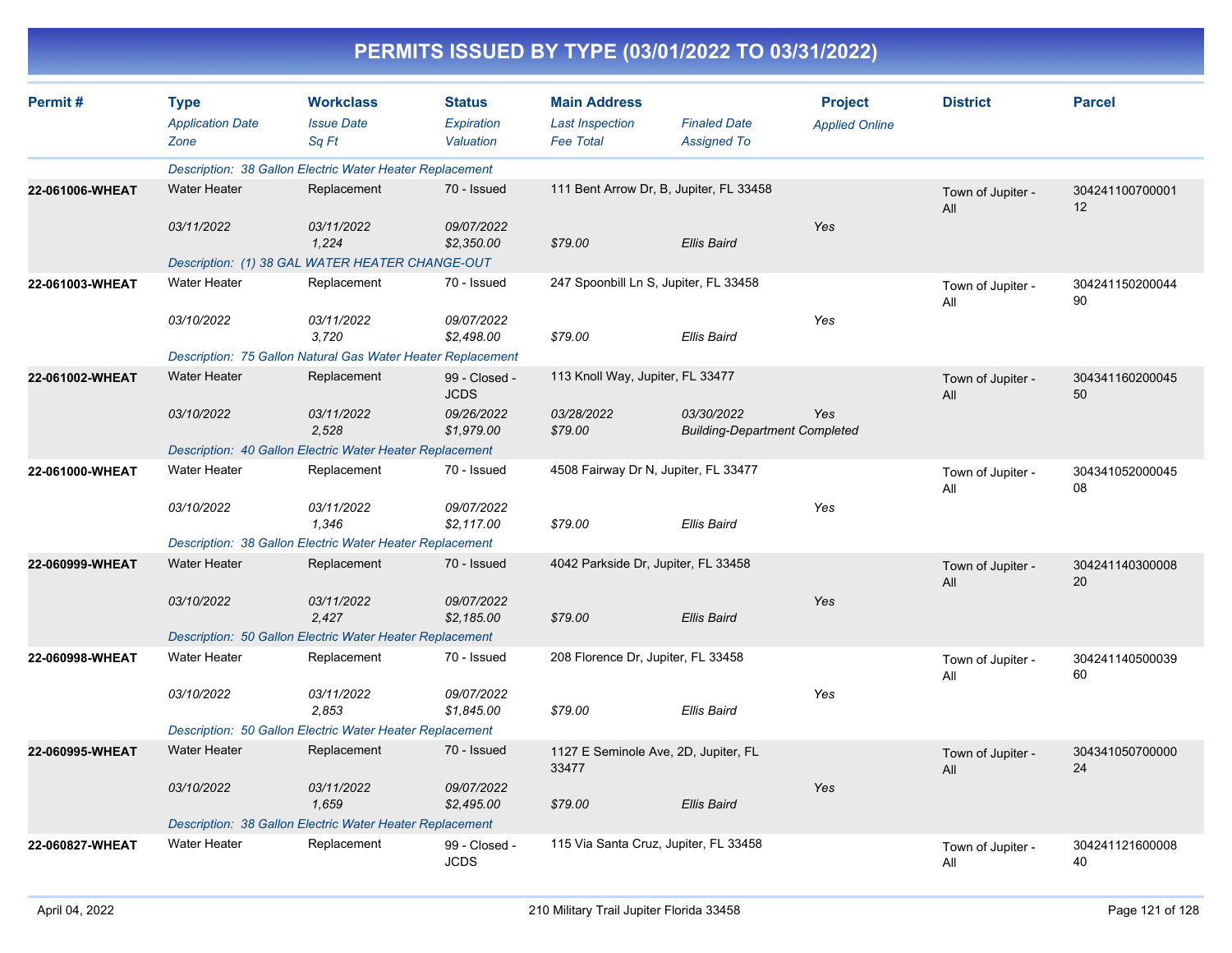|                 |                                                |                                                                                     |                                          |                                                                   | PERMITS ISSUED BY TYPE (03/01/2022 TO 03/31/2022)  |                                         |                          |                                    |
|-----------------|------------------------------------------------|-------------------------------------------------------------------------------------|------------------------------------------|-------------------------------------------------------------------|----------------------------------------------------|-----------------------------------------|--------------------------|------------------------------------|
| Permit#         | <b>Type</b><br><b>Application Date</b><br>Zone | <b>Workclass</b><br><b>Issue Date</b><br>Sq Ft                                      | <b>Status</b><br>Expiration<br>Valuation | <b>Main Address</b><br><b>Last Inspection</b><br><b>Fee Total</b> | <b>Finaled Date</b><br><b>Assigned To</b>          | <b>Project</b><br><b>Applied Online</b> | <b>District</b>          | <b>Parcel</b>                      |
|                 | 03/04/2022                                     | 03/11/2022<br>3,122<br>Description: EXACT CHANGE OUT OF 50GAL ELECTRIC WATER HEATER | 09/21/2022<br>\$1,773.00                 | 03/25/2022<br>\$79.00                                             | 03/28/2022<br><b>Building-Department Completed</b> | Yes                                     |                          |                                    |
| 22-060994-WHEAT | <b>Water Heater</b>                            | Replacement                                                                         | 70 - Issued                              |                                                                   | 220 W Thatch Palm Cir, Jupiter, FL 33458           |                                         | Town of Jupiter -<br>All | 304241121500009<br>10              |
|                 | 03/10/2022                                     | 03/11/2022<br>2.600<br>Description: 50 Gallon Electric Water Heater Replacement     | 09/07/2022<br>\$2,109.00                 | \$79.00                                                           | Angela Carpentiere                                 | Yes                                     |                          |                                    |
| 22-060990-WHEAT | <b>Water Heater</b>                            | Replacement                                                                         | 99 - Closed -<br><b>JCDS</b>             | 1601 16Th Ct, Jupiter, FL 33477                                   |                                                    |                                         | Town of Jupiter -<br>All | 304341200600001<br>81              |
|                 | 03/10/2022                                     | 03/11/2022<br>1,236<br>Description: 30 Gallon Electric Water Heater Replacement     | 09/20/2022<br>\$1,995.00                 | 03/24/2022<br>\$79.00                                             | 03/25/2022<br><b>Building-Department Completed</b> | Yes                                     |                          |                                    |
| 22-060987-WHEAT | <b>Water Heater</b>                            | Replacement                                                                         | 70 - Issued                              |                                                                   | 6298 Lauderdale St, Jupiter, FL 33458              |                                         | Town of Jupiter -<br>All | 304241150806700<br>90              |
|                 | 03/10/2022                                     | 03/11/2022<br>2,484                                                                 | 09/07/2022<br>\$1,997.00                 | \$79.00                                                           | Angela Carpentiere                                 | Yes                                     |                          |                                    |
|                 |                                                | Description: 50 Gallon Electric Water Heater Replacement                            |                                          |                                                                   |                                                    |                                         |                          |                                    |
| 22-061039-WHEAT | <b>Water Heater</b>                            | Replacement                                                                         | 99 - Closed -<br><b>JCDS</b>             |                                                                   | 102 Clubhouse Cir, Jupiter, FL 33477               |                                         | Town of Jupiter -<br>All | 304341050800101<br>02              |
|                 | 03/11/2022                                     | 03/14/2022<br>1,280<br>Description: 38 Gallon Electric Water Heater Replacement     | 09/19/2022<br>\$2,037.00                 | 03/21/2022<br>\$79.00                                             | 03/22/2022<br><b>Building-Department Completed</b> | Yes                                     |                          |                                    |
|                 | <b>Water Heater</b>                            | Replacement                                                                         |                                          | 117 Egret Dr, Jupiter, FL 33458                                   |                                                    |                                         |                          |                                    |
| 22-061040-WHEAT |                                                |                                                                                     | 99 - Closed -<br><b>JCDS</b>             |                                                                   |                                                    |                                         | Town of Jupiter -<br>All | 304241112200000<br>70              |
|                 | 03/11/2022                                     | 03/14/2022<br>2,364                                                                 | 09/19/2022<br>\$1,995.00                 | 03/23/2022<br>\$79.00                                             | 03/24/2022<br><b>Building-Department Completed</b> | Yes                                     |                          |                                    |
|                 |                                                | Description: 40 Gallon Natural Gas Water Heater Replacement                         |                                          |                                                                   |                                                    |                                         |                          |                                    |
| 22-061118-WHEAT | <b>Water Heater</b>                            | Replacement                                                                         | 70 - Issued                              |                                                                   | 6359 Riverwalk Ln, 2, Jupiter, FL 33458            |                                         | Town of Jupiter -<br>All | 304241031700600<br>20              |
|                 | 03/16/2022                                     | 03/17/2022<br>1,159                                                                 | 09/13/2022<br>\$1,979.00                 | \$79.00                                                           | <b>Ellis Baird</b>                                 | Yes                                     |                          |                                    |
|                 |                                                | Description: 40 Gallon Electric Water Heater Replacement                            |                                          |                                                                   |                                                    |                                         |                          |                                    |
| 22-061141-WHEAT | <b>Water Heater</b>                            | Replacement                                                                         | 99 - Closed -<br><b>JCDS</b>             |                                                                   | 176 Helios Dr, 410, Jupiter, FL 33477              |                                         | Town of Jupiter -<br>All | 304341081900041<br>00 <sup>°</sup> |
|                 | 03/16/2022                                     | 03/17/2022<br>$\mathcal I$                                                          | 09/26/2022<br>\$1,630.00                 | 03/30/2022<br>\$79.00                                             | 03/31/2022<br><b>Building-Department Completed</b> | Yes                                     |                          |                                    |
|                 |                                                | Description: Install AO Smith ENLB 40 water heater to replace existing.             |                                          |                                                                   |                                                    |                                         |                          |                                    |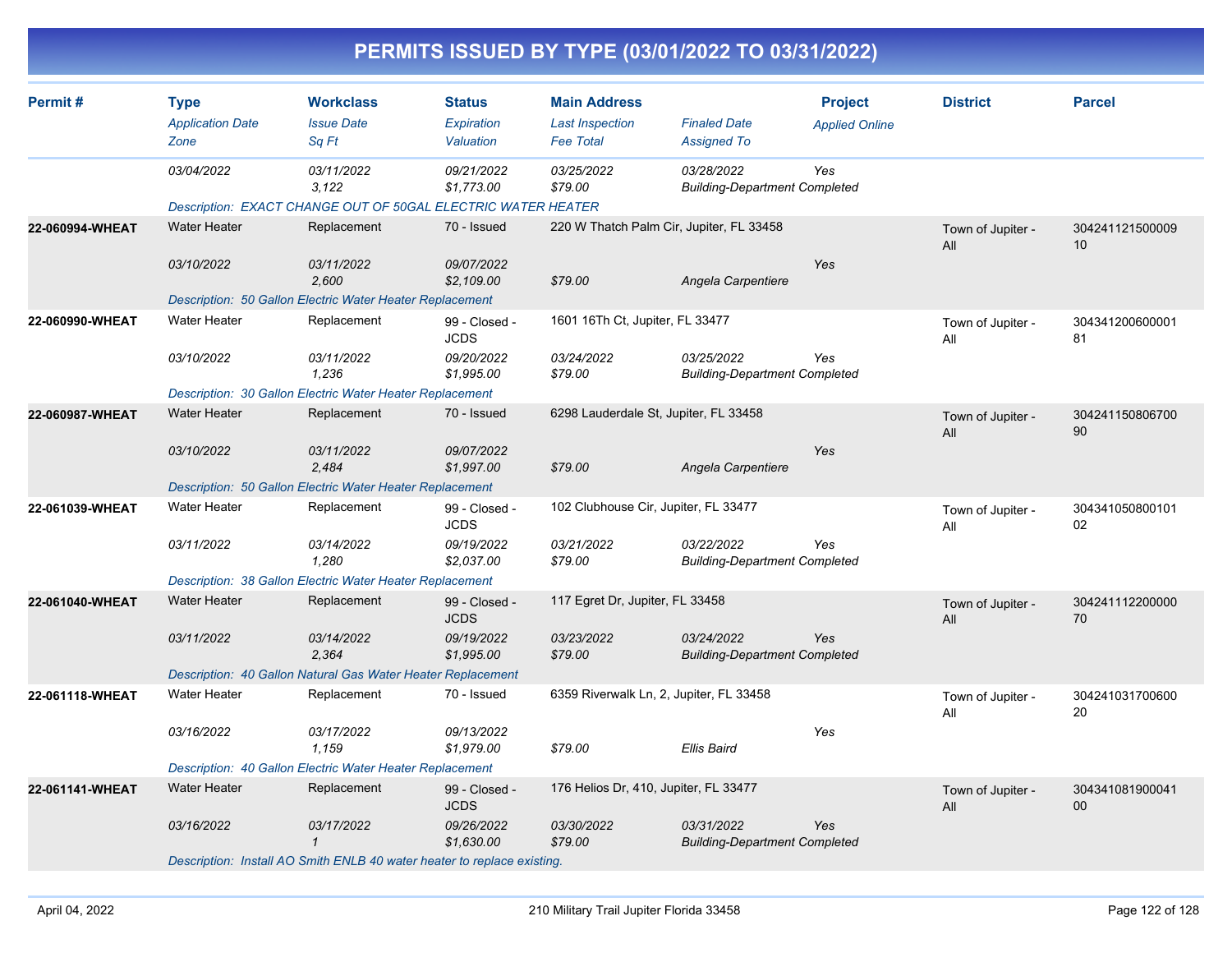| Permit#         | <b>Type</b><br><b>Application Date</b><br>Zone | <b>Workclass</b><br><b>Issue Date</b><br>Sa Ft                  | <b>Status</b><br>Expiration<br>Valuation | <b>Main Address</b><br><b>Last Inspection</b><br><b>Fee Total</b> | <b>Finaled Date</b><br><b>Assigned To</b>          | <b>Project</b><br><b>Applied Online</b> | <b>District</b>          | <b>Parcel</b>         |
|-----------------|------------------------------------------------|-----------------------------------------------------------------|------------------------------------------|-------------------------------------------------------------------|----------------------------------------------------|-----------------------------------------|--------------------------|-----------------------|
| 22-061155-WHEAT | <b>Water Heater</b>                            | Replacement                                                     | 99 - Closed -<br><b>JCDS</b>             | 6247 Allen St, Jupiter, FL 33458                                  |                                                    |                                         | Town of Jupiter -<br>All | 304241220309600<br>60 |
|                 | 03/16/2022                                     | 03/17/2022<br>1,050                                             | 09/19/2022<br>\$1,150.00                 | 03/23/2022<br>\$79.00                                             | 03/24/2022<br><b>Building-Department Completed</b> | Yes                                     |                          |                       |
|                 |                                                | Description: 40 gal electric Hot Water Heater                   |                                          |                                                                   |                                                    |                                         |                          |                       |
| 22-061154-WHEAT | <b>Water Heater</b>                            | Replacement                                                     | 70 - Issued                              | 1542 Jupiter Cove Dr, 202C, Jupiter, FL<br>33469                  |                                                    |                                         | Town of Jupiter -<br>All | 304340311500320<br>20 |
|                 | 03/16/2022                                     | 03/17/2022<br>1,300                                             | 09/13/2022<br>\$2,497.00                 | \$79.00                                                           | Ellis Baird                                        | Yes                                     |                          |                       |
|                 |                                                | Description: 30 Gallon Electric Water Heater Replacement        |                                          |                                                                   |                                                    |                                         |                          |                       |
| 22-061153-WHEAT | Water Heater                                   | Replacement                                                     | 70 - Issued                              | 825 Center St, 36D, Jupiter, FL 33458                             |                                                    |                                         | Town of Jupiter -<br>All | 304240351600003<br>64 |
|                 | 03/16/2022                                     | 03/17/2022<br>1,482                                             | 09/13/2022<br>\$2,495.00                 | \$79.00                                                           | Ellis Baird                                        | Yes                                     |                          |                       |
|                 |                                                | <b>Description: 40 Gallon Electric Water Heater Replacement</b> |                                          |                                                                   |                                                    |                                         |                          |                       |
| 22-061152-WHEAT | <b>Water Heater</b>                            | Replacement                                                     | 99 - Closed -<br><b>JCDS</b>             | 6535 Chasewood Dr, H, Jupiter, FL 33458                           |                                                    |                                         | Town of Jupiter -<br>All | 304241031400001<br>38 |
|                 | 03/16/2022                                     | 03/17/2022<br>1,025                                             | 09/19/2022<br>\$2,242.00                 | 03/22/2022<br>\$79.00                                             | 03/23/2022<br><b>Building-Department Completed</b> | Yes                                     |                          |                       |
|                 |                                                | Description: 38 Gallon Electric Water Heater Replacement        |                                          |                                                                   |                                                    |                                         |                          |                       |
| 22-061149-WHEAT | <b>Water Heater</b>                            | Replacement                                                     | 70 - Issued                              | 1605 S Us Highway 1, 5B, Jupiter, FL<br>33477                     |                                                    |                                         | Town of Jupiter -<br>All | 304341080900500<br>20 |
|                 | 03/16/2022                                     | 03/17/2022<br>740                                               | 09/13/2022<br>\$2,497.00                 | \$79.00                                                           | <b>Ellis Baird</b>                                 | Yes                                     |                          |                       |
|                 |                                                | Description: 38 Gallon Electric Water Heater Replacement        |                                          |                                                                   |                                                    |                                         |                          |                       |
| 22-061151-WHEAT | <b>Water Heater</b>                            | Replacement                                                     | 70 - Issued                              | 163 St Michaels Ct, Jupiter, FL 33458                             |                                                    |                                         | Town of Jupiter -<br>All | 304241111800002<br>80 |
|                 | 03/16/2022                                     | 03/17/2022<br>3,348                                             | 09/28/2022<br>\$2,468.00                 | 04/01/2022<br>\$79.00                                             | Ellis Baird                                        | Yes                                     |                          |                       |
|                 |                                                | Description: 50 Gallon Electric Water Heater Replacement        |                                          |                                                                   |                                                    |                                         |                          |                       |
| 22-061196-WHEAT | <b>Water Heater</b>                            | Replacement                                                     | 99 - Closed -<br><b>JCDS</b>             | 242 Bluejay Ln, Jupiter, FL 33458                                 |                                                    |                                         | Town of Jupiter -<br>All | 304241150200003<br>30 |
|                 | 03/17/2022                                     | 03/18/2022<br>3.467                                             | 09/19/2022<br>\$2,497.00                 | 03/23/2022<br>\$79.00                                             | 03/24/2022<br><b>Building-Department Completed</b> | Yes                                     |                          |                       |
|                 |                                                | Description: 50 Gallon Natural Gas Water Heater Replacement     |                                          |                                                                   |                                                    |                                         |                          |                       |
| 22-061184-WHEAT | <b>Water Heater</b>                            | Replacement                                                     | 70 - Issued                              | 110 Ennis Ln, Jupiter, FL 33458                                   |                                                    |                                         | Town of Jupiter -<br>All | 304241132300018<br>70 |
|                 | 03/17/2022                                     | 03/18/2022<br>1,908                                             | 09/14/2022<br>\$1,679.00                 | \$79.00                                                           | Ellis Baird                                        | Yes                                     |                          |                       |
|                 |                                                |                                                                 |                                          |                                                                   |                                                    |                                         |                          |                       |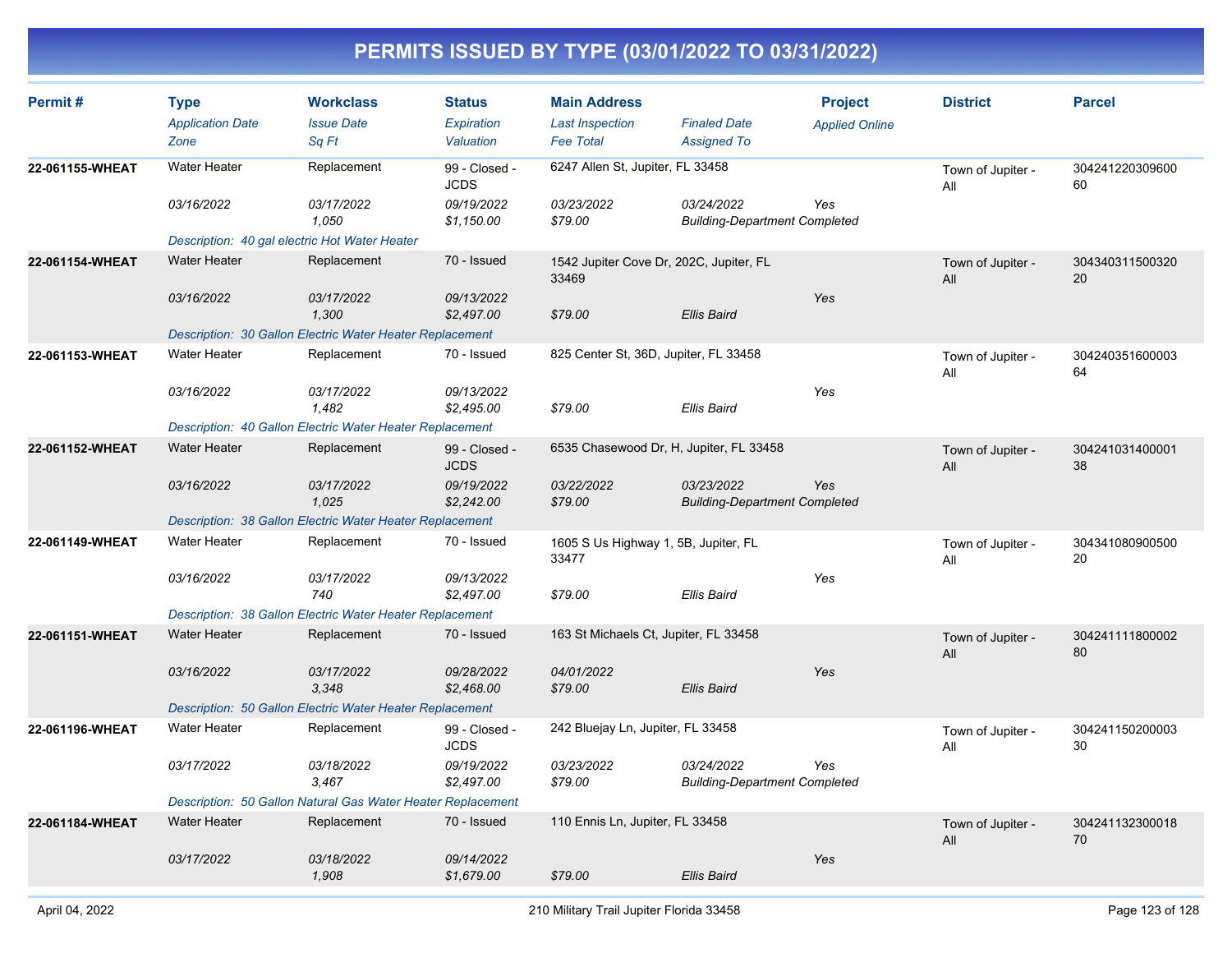|                 |                                                |                                                                              |                                          | PERMITS ISSUED BY TYPE (03/01/2022 TO 03/31/2022)                 |                                                    |                                         |                          |                       |
|-----------------|------------------------------------------------|------------------------------------------------------------------------------|------------------------------------------|-------------------------------------------------------------------|----------------------------------------------------|-----------------------------------------|--------------------------|-----------------------|
| Permit#         | <b>Type</b><br><b>Application Date</b><br>Zone | <b>Workclass</b><br><b>Issue Date</b><br>Sq Ft                               | <b>Status</b><br>Expiration<br>Valuation | <b>Main Address</b><br><b>Last Inspection</b><br><b>Fee Total</b> | <b>Finaled Date</b><br><b>Assigned To</b>          | <b>Project</b><br><b>Applied Online</b> | <b>District</b>          | <b>Parcel</b>         |
|                 |                                                | Description: Supply & install 50 gallon electric heater to replace existing. |                                          |                                                                   |                                                    |                                         |                          |                       |
| 22-061248-WHEAT | <b>Water Heater</b>                            | Replacement                                                                  | 70 - Issued                              | 223 Soriano Dr, Jupiter, FL 33458                                 |                                                    |                                         | Town of Jupiter -<br>All | 304241140600019<br>30 |
|                 | 03/18/2022                                     | 03/21/2022<br>2,535                                                          | 09/19/2022<br>\$2,402.85                 | \$79.00                                                           | Ellis Baird                                        | Yes                                     |                          |                       |
|                 |                                                | Description: 50 Gallon Electric Water Heater Replacement                     |                                          |                                                                   |                                                    |                                         |                          |                       |
| 22-061269-WHEAT | <b>Water Heater</b>                            | Replacement                                                                  | 99 - Closed -<br><b>JCDS</b>             | 146 Rosalia Ct, Jupiter, FL 33478                                 |                                                    |                                         | Town of Jupiter -<br>All | 304241040100102<br>90 |
|                 | 03/21/2022<br><b>R1 R1</b>                     | 03/22/2022<br>5,294                                                          | 09/19/2022<br>\$3,836.00                 | 03/23/2022<br>\$80.72                                             | 03/24/2022<br><b>Building-Department Completed</b> | Yes                                     |                          |                       |
|                 |                                                | Description: Supply & install 75 Gallon Nat Gas heater to replace exisitng   |                                          |                                                                   |                                                    |                                         |                          |                       |
| 22-061263-WHEAT | <b>Water Heater</b>                            | Replacement                                                                  | 99 - Closed -<br><b>JCDS</b>             | 1314 Lamarville Dr, Jupiter, FL 33458                             |                                                    |                                         | Town of Jupiter -<br>All | 304241141600001<br>40 |
|                 | 03/21/2022                                     | 03/22/2022<br>1,872                                                          | 09/26/2022<br>\$1,793.00                 | 03/28/2022<br>\$79.00                                             | 03/30/2022<br><b>Building-Department Completed</b> | Yes                                     |                          |                       |
|                 |                                                | Description: EXACT CHANGE OUT OF 50 GAL ELECTRIC WATER HEATER                |                                          |                                                                   |                                                    |                                         |                          |                       |
| 22-061309-WHEAT | <b>Water Heater</b>                            | Replacement                                                                  | 70 - Issued                              | 334 W Thatch Palm Cir, 107, Jupiter, FL<br>33458                  |                                                    |                                         | Town of Jupiter -<br>All | 304241121901910<br>70 |
|                 | 03/22/2022                                     | 03/23/2022<br>2,068                                                          | 09/19/2022<br>\$1,423.00                 | \$79.00                                                           | Ellis Baird                                        | Yes                                     |                          |                       |
|                 |                                                | Description: EXACT WATER HEATER REPLACEMENT                                  |                                          |                                                                   |                                                    |                                         |                          |                       |
| 22-061311-WHEAT | <b>Water Heater</b>                            | Replacement                                                                  | 99 - Closed -<br><b>JCDS</b>             |                                                                   | 601 South Seas Dr, 405, Jupiter, FL 33477          |                                         | Town of Jupiter -<br>All | 304341160500640<br>50 |
|                 | 03/22/2022                                     | 03/23/2022<br>-1                                                             | 09/26/2022<br>\$1,000.00                 | 03/28/2022<br>\$79.00                                             | 03/30/2022<br><b>Building-Department Completed</b> | Yes                                     |                          |                       |
|                 |                                                | Description: remove and reinstall 40 gallon water heater                     |                                          |                                                                   |                                                    |                                         |                          |                       |
| 22-061145-WHEAT | <b>Water Heater</b>                            | Replacement                                                                  | 70 - Issued                              | 71 E Indiantown Rd, Jupiter, FL 33477                             |                                                    |                                         | Town of Jupiter -<br>All | 304341060000202<br>20 |
|                 | 03/16/2022<br>C <sub>2</sub> C <sub>2</sub>    | 03/25/2022<br>$\mathcal I$                                                   | 09/21/2022<br>\$1,438.00                 | \$79.00                                                           | Ellis Baird                                        | Yes                                     |                          |                       |
|                 |                                                | Description: Install AO Smith ENT 50 water heater to replace existing.       |                                          |                                                                   |                                                    |                                         |                          |                       |
| 22-060899-WHEAT | Water Heater                                   | Replacement                                                                  | 70 - Issued                              | 1601 Marina Isle Way, 302, Jupiter, FL<br>33477                   |                                                    |                                         | Town of Jupiter -<br>All | 304341201101630<br>20 |
|                 | 03/08/2022                                     | 03/25/2022<br>1,385                                                          | 09/21/2022<br>\$1,557.00                 | \$79.00                                                           | Ellis Baird                                        | Yes                                     |                          |                       |
|                 |                                                | Description: exact replacement 40gallon water heater                         |                                          |                                                                   |                                                    |                                         |                          |                       |
| 22-061362-WHEAT | Water Heater                                   | Replacement                                                                  | 99 - Closed -<br><b>JCDS</b>             | 3307 E Mallory Blvd, Jupiter, FL 33458                            |                                                    |                                         | Town of Jupiter -<br>All | 304241141000051<br>80 |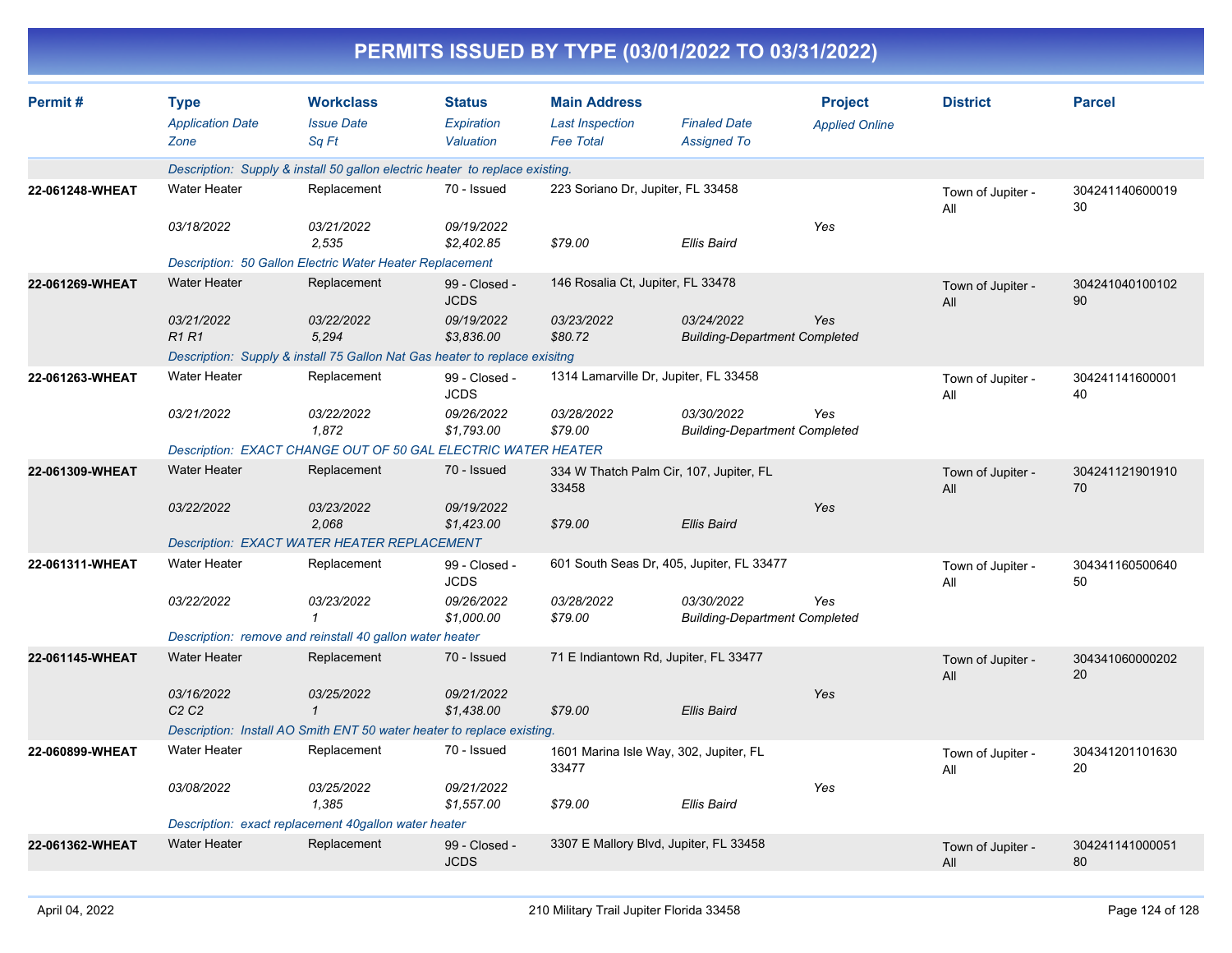|                 |                                                |                                                                                                     |                                          |                                                                   | PERMITS ISSUED BY TYPE (03/01/2022 TO 03/31/2022)  |                                         |                          |                       |
|-----------------|------------------------------------------------|-----------------------------------------------------------------------------------------------------|------------------------------------------|-------------------------------------------------------------------|----------------------------------------------------|-----------------------------------------|--------------------------|-----------------------|
| Permit#         | <b>Type</b><br><b>Application Date</b><br>Zone | <b>Workclass</b><br><b>Issue Date</b><br>Sq Ft                                                      | <b>Status</b><br>Expiration<br>Valuation | <b>Main Address</b><br><b>Last Inspection</b><br><b>Fee Total</b> | <b>Finaled Date</b><br><b>Assigned To</b>          | <b>Project</b><br><b>Applied Online</b> | <b>District</b>          | <b>Parcel</b>         |
|                 | 03/23/2022                                     | 03/25/2022<br>1,990                                                                                 | 09/26/2022<br>\$2,495.00                 | 03/28/2022<br>\$79.00                                             | 03/30/2022<br><b>Building-Department Completed</b> | Yes                                     |                          |                       |
| 22-061360-WHEAT | <b>Water Heater</b>                            | Description: 47 Gallon Electric Water Heater Replacement<br>Replacement                             | 70 - Issued                              |                                                                   | 148 Timberwalk Trl, Jupiter, FL 33458              |                                         | Town of Jupiter -<br>All | 304241032600300<br>40 |
|                 | 03/23/2022                                     | 03/25/2022<br>1,679<br><b>Description: 40GAL ELECTRIC WATER HEATER REPLACEMENT</b>                  | 09/21/2022<br>\$1,679.00                 | \$79.00                                                           | <b>Ellis Baird</b>                                 | Yes                                     |                          |                       |
| 22-061327-WHEAT | <b>Water Heater</b>                            | Replacement                                                                                         | 70 - Issued                              |                                                                   | 3249 Duncombe Dr, Jupiter, FL 33458                |                                         | Town of Jupiter -<br>All | 304241140900018<br>30 |
|                 | 03/22/2022                                     | 03/25/2022<br>1,831<br><b>Description: EXACT WATER HEATER CHANGE OUT</b>                            | 09/21/2022<br>\$1,517.00                 | \$79.00                                                           | <b>Ellis Baird</b>                                 | Yes                                     |                          |                       |
| 22-061326-WHEAT | <b>Water Heater</b>                            | Replacement                                                                                         | 70 - Issued                              | 6390 Leslie St, Jupiter, FL 33458                                 |                                                    |                                         | Town of Jupiter -<br>All | 304241150104100<br>60 |
|                 | 03/22/2022                                     | 03/25/2022<br>1,818<br>Description: EXACT CHANGE OUT OF WATER HEATER                                | 09/28/2022<br>\$1,423.00                 | 04/01/2022<br>\$79.00                                             | <b>Ellis Baird</b>                                 | Yes                                     |                          |                       |
| 22-061342-WHEAT | <b>Water Heater</b>                            | Replacement                                                                                         | 70 - Issued                              |                                                                   | 275 Palm Ave, A502, Jupiter, FL 33477              |                                         | Town of Jupiter -<br>All | 304341051600150<br>20 |
|                 | 03/23/2022                                     | 03/25/2022<br>$\mathcal I$<br><b>Description: REPLACE EXISTING WATER HEATER</b>                     | 09/21/2022<br>\$1,100.00                 | \$79.00                                                           | <b>Ellis Baird</b>                                 | Yes                                     |                          |                       |
| 22-061399-WHEAT | <b>Water Heater</b>                            | Replacement                                                                                         | 70 - Issued                              |                                                                   | 153 Porgee Rock PI, Jupiter, FL 33458              |                                         | Town of Jupiter -<br>All | 304240330500017<br>80 |
|                 | 03/24/2022                                     | 03/25/2022<br>4,252<br>Description: Supply & install 50 gallon electric heater to replace existing. | 09/21/2022<br>\$1,501.00                 | \$79.00                                                           | <b>Ellis Baird</b>                                 | Yes                                     |                          |                       |
| 22-061402-WHEAT | <b>Water Heater</b>                            | Replacement                                                                                         | 99 - Closed -<br><b>JCDS</b>             | 2508 25Th Ct, Jupiter, FL 33477                                   |                                                    |                                         | Town of Jupiter -<br>All | 304341170210200<br>40 |
|                 | 03/24/2022                                     | 03/25/2022<br>1,236                                                                                 | 09/27/2022<br>\$2,475.00                 | 03/31/2022<br>\$79.00                                             | 04/01/2022<br><b>Building-Department Completed</b> | Yes                                     |                          |                       |
| 22-061403-WHEAT | Water Heater                                   | Description: 38 Gallon Electric Water Heater Replacement<br>Replacement                             | 70 - Issued                              |                                                                   | 6528 Chasewood Dr, F, Jupiter, FL 33458            |                                         | Town of Jupiter -<br>All | 304241031400003<br>26 |
|                 | 03/24/2022                                     | 03/25/2022<br>1,025                                                                                 | 09/21/2022<br>\$2,459.56                 | \$79.00                                                           | <b>Ellis Baird</b>                                 | Yes                                     |                          |                       |
|                 |                                                | Description: 30 Gallon Electric Water Heater Replacement                                            |                                          |                                                                   |                                                    |                                         |                          |                       |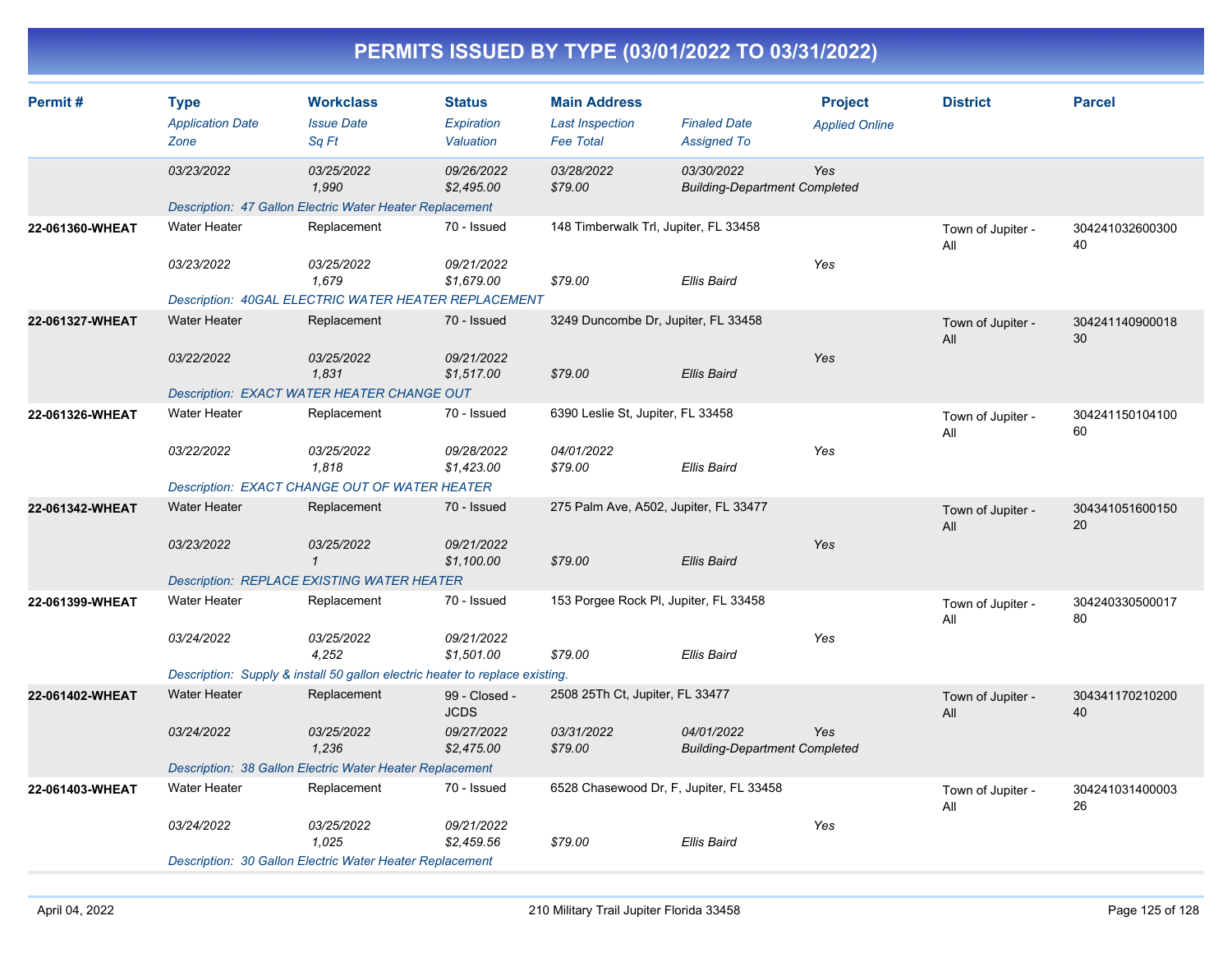| Permit#         | <b>Type</b><br><b>Application Date</b><br>Zone | <b>Workclass</b><br><b>Issue Date</b><br>Sq Ft           | <b>Status</b><br><b>Expiration</b><br>Valuation | <b>Main Address</b><br><b>Last Inspection</b><br><b>Fee Total</b> | <b>Finaled Date</b><br><b>Assigned To</b>          | <b>Project</b><br><b>Applied Online</b> | <b>District</b>          | <b>Parcel</b>         |
|-----------------|------------------------------------------------|----------------------------------------------------------|-------------------------------------------------|-------------------------------------------------------------------|----------------------------------------------------|-----------------------------------------|--------------------------|-----------------------|
| 22-061404-WHEAT | <b>Water Heater</b>                            | Replacement                                              | 99 - Closed -<br><b>JCDS</b>                    | 1000 N Us Highway 1, AN105, Jupiter, FL<br>33477                  |                                                    |                                         | Town of Jupiter -<br>All | 304340312300510<br>50 |
|                 | 03/24/2022                                     | <i>03/25/2022</i><br>2,060                               | 09/26/2022<br>\$2,498.00                        | 03/28/2022<br>\$79.00                                             | 03/30/2022<br><b>Building-Department Completed</b> | Yes                                     |                          |                       |
|                 |                                                | Description: 80 Gallon Electric Water Heater Replacement |                                                 |                                                                   |                                                    |                                         |                          |                       |
| 22-061441-WHEAT | <b>Water Heater</b>                            | Replacement                                              | 70 - Issued                                     | 2200 Via Royale, 2202, Jupiter, FL 33458                          |                                                    |                                         | Town of Jupiter -<br>All | 304241121400100<br>10 |
|                 | 03/25/2022                                     | 03/28/2022<br>950                                        | 09/26/2022<br>\$1,100.00                        | \$79.00                                                           | Ellis Baird                                        | Yes                                     |                          |                       |
|                 | <b>Description: WATER HEATER CHANGE OUT</b>    |                                                          |                                                 |                                                                   |                                                    |                                         |                          |                       |
| 22-061439-WHEAT | <b>Water Heater</b>                            | Replacement                                              | 70 - Issued                                     | 1200 Via Royale, 1204, Jupiter, FL 33458                          |                                                    |                                         | Town of Jupiter -<br>All | 304241121400100<br>10 |
|                 | 03/25/2022                                     | 03/28/2022<br>950                                        | 09/26/2022<br>\$1,100.00                        | \$79.00                                                           | Ellis Baird                                        | Yes                                     |                          |                       |
|                 | <b>Description: WATER HEATER CHANGE OUT</b>    |                                                          |                                                 |                                                                   |                                                    |                                         |                          |                       |
| 22-061437-WHEAT | <b>Water Heater</b>                            | Replacement                                              | 70 - Issued                                     | 800 Via Royale, 802, Jupiter, FL 33458                            |                                                    |                                         | Town of Jupiter -<br>All | 304241121400100<br>10 |
|                 | 03/25/2022                                     | 03/28/2022<br>950                                        | 09/26/2022<br>\$1,100.00                        | \$79.00                                                           | Ellis Baird                                        | Yes                                     |                          |                       |
|                 | Description: WATER HEATER CHANGE OUT           |                                                          |                                                 |                                                                   |                                                    |                                         |                          |                       |
| 22-061435-WHEAT | <b>Water Heater</b>                            | Replacement                                              | 70 - Issued                                     | 200 Via Royale, 210, Jupiter, FL 33458                            |                                                    |                                         | Town of Jupiter -<br>All | 304241121400100<br>10 |
|                 | 03/25/2022                                     | <i>03/28/2022</i><br>950                                 | 09/26/2022<br>\$1,100.00                        | \$79.00                                                           | <b>Ellis Baird</b>                                 | Yes                                     |                          |                       |
|                 | Description: WATER HEATER CHANGE OUT           |                                                          |                                                 |                                                                   |                                                    |                                         |                          |                       |
| 22-061431-WHEAT | <b>Water Heater</b>                            | Replacement                                              | 70 - Issued                                     | 1100 Via Royale, 1105, Jupiter, FL 33458                          |                                                    |                                         | Town of Jupiter -<br>All | 304241121400100<br>10 |
|                 | 03/25/2022                                     | 03/28/2022<br>950                                        | 09/26/2022<br>\$1,100.00                        | \$79.00                                                           | Ellis Baird                                        | Yes                                     |                          |                       |
|                 | <b>Description: WATER HEATER CHANGE OUT</b>    |                                                          |                                                 |                                                                   |                                                    |                                         |                          |                       |
| 22-061421-WHEAT | <b>Water Heater</b>                            | Replacement                                              | 70 - Issued                                     | 1800 Via Royale, 1814, Jupiter, FL 33458                          |                                                    |                                         | Town of Jupiter -<br>All | 304241121400100<br>10 |
|                 | 03/25/2022                                     | <i>03/28/2022</i><br>950                                 | 09/26/2022<br>\$1,100.00                        | \$79.00                                                           | <b>Ellis Baird</b>                                 | Yes                                     |                          |                       |
|                 | <b>Description: WATER HEATER CHANGE OUT</b>    |                                                          |                                                 |                                                                   |                                                    |                                         |                          |                       |
| 22-061420-WHEAT | <b>Water Heater</b>                            | Replacement                                              | 70 - Issued                                     | 3000 Via Royale, 3003, Jupiter, FL 33458                          |                                                    |                                         | Town of Jupiter -<br>All | 304241121400100<br>10 |
|                 | 03/25/2022                                     | 03/28/2022<br>950                                        | 09/26/2022<br>\$1,100.00                        | \$79.00                                                           | Ellis Baird                                        | Yes                                     |                          |                       |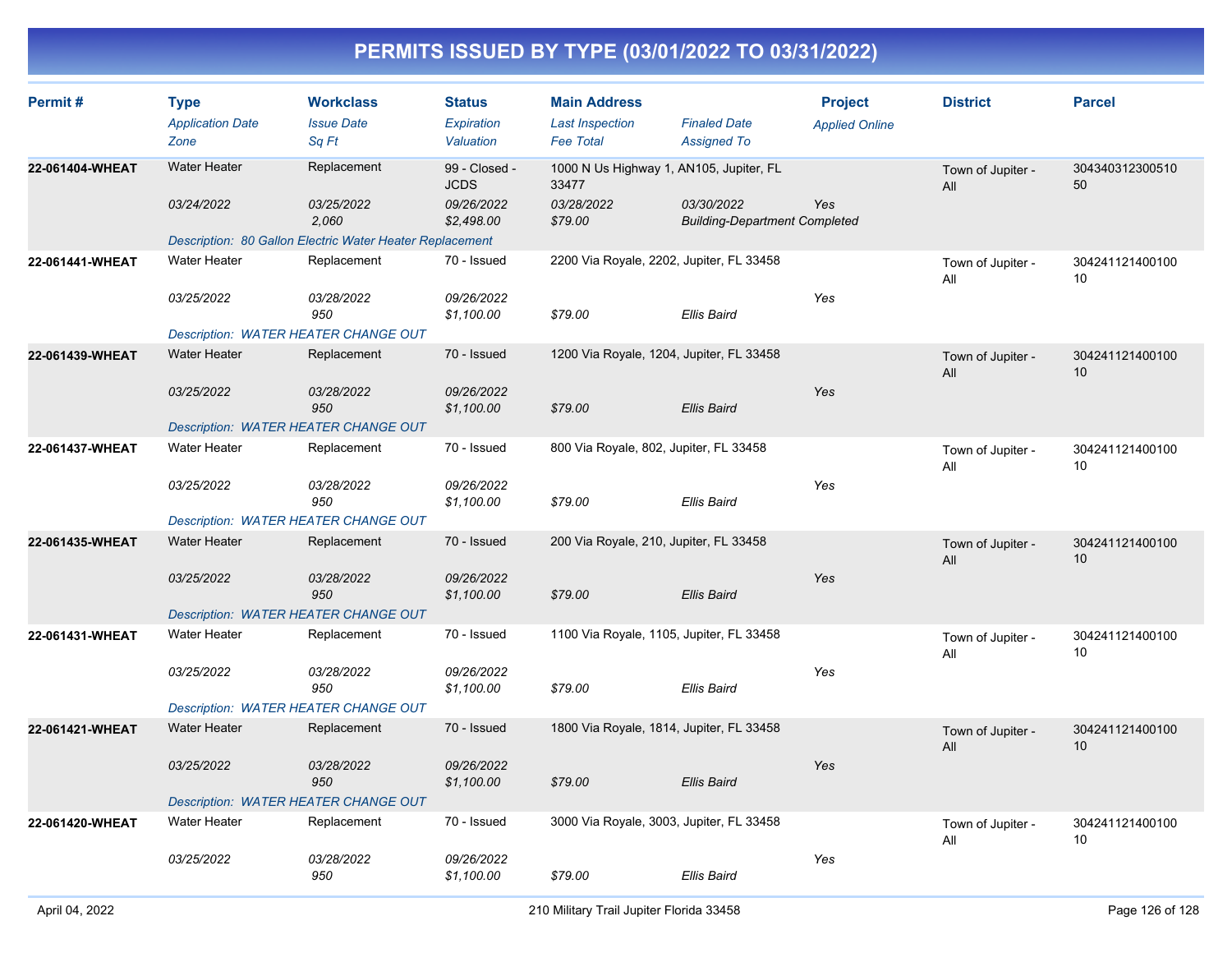| PERMITS ISSUED BY TYPE (03/01/2022 TO 03/31/2022) |
|---------------------------------------------------|
|---------------------------------------------------|

| Permit#         | <b>Type</b><br><b>Application Date</b><br>Zone | <b>Workclass</b><br><b>Issue Date</b><br>Sq Ft                                     | <b>Status</b><br>Expiration<br>Valuation | <b>Main Address</b><br><b>Last Inspection</b><br><b>Fee Total</b> | <b>Finaled Date</b><br><b>Assigned To</b>                                                                                          | <b>Project</b><br><b>Applied Online</b> | <b>District</b>          | <b>Parcel</b>                      |
|-----------------|------------------------------------------------|------------------------------------------------------------------------------------|------------------------------------------|-------------------------------------------------------------------|------------------------------------------------------------------------------------------------------------------------------------|-----------------------------------------|--------------------------|------------------------------------|
|                 |                                                | <b>Description: WATER HEATER CHANGE OUT</b>                                        |                                          |                                                                   |                                                                                                                                    |                                         |                          |                                    |
| 22-061460-WHEAT | <b>Water Heater</b>                            | Replacement                                                                        | 70 - Issued                              | 134 Tallow Trl, Jupiter, FL 33458                                 |                                                                                                                                    |                                         | Town of Jupiter -<br>All | 304241132300006<br>60              |
|                 | 03/28/2022                                     | 03/28/2022<br>2,070                                                                | 09/26/2022<br>\$1,421.00                 | \$79.00                                                           | Ellis Baird                                                                                                                        | Yes                                     |                          |                                    |
|                 |                                                | Description: Supply & install 50 gallon electric water heater to replace existing. |                                          |                                                                   |                                                                                                                                    |                                         |                          |                                    |
| 22-061447-WHEAT | <b>Water Heater</b>                            | Replacement                                                                        | 70 - Issued                              |                                                                   | 6581 Winding Lake Dr, Jupiter, FL 33458                                                                                            |                                         | Town of Jupiter -<br>All | 304240341000033<br>30              |
|                 | 03/25/2022                                     | 03/28/2022<br>3.084                                                                | 09/28/2022<br>\$2,356.00                 | 04/01/2022<br>\$79.00                                             | Ellis Baird                                                                                                                        | Yes                                     |                          |                                    |
|                 |                                                | Description: 55 Gallon Electric Water Heater Replacement                           |                                          |                                                                   |                                                                                                                                    |                                         |                          |                                    |
| 22-061442-WHEAT | <b>Water Heater</b>                            | Replacement                                                                        | 70 - Issued                              |                                                                   | 2800 Via Royale, 2813, Jupiter, FL 33458                                                                                           |                                         | Town of Jupiter -<br>All | 304241121400100<br>10 <sup>°</sup> |
|                 | 03/25/2022                                     | 03/28/2022<br>950                                                                  | 09/26/2022<br>\$1,100.00                 | \$79.00                                                           | <b>Ellis Baird</b>                                                                                                                 | Yes                                     |                          |                                    |
|                 |                                                | Description: WATER HEATER CHANGE OUT                                               |                                          |                                                                   |                                                                                                                                    |                                         |                          |                                    |
| 22-061443-WHEAT | <b>Water Heater</b>                            | Replacement                                                                        | 70 - Issued                              |                                                                   | 1400 Via Royale, 1405, Jupiter, FL 33458                                                                                           |                                         | Town of Jupiter -<br>All | 304241121400100<br>10              |
|                 | 03/25/2022                                     | 03/28/2022<br>950                                                                  | 09/26/2022<br>\$1,100.00                 | \$79.00                                                           | Ellis Baird                                                                                                                        | Yes                                     |                          |                                    |
|                 |                                                | <b>Description: WATER HEATER CHANGE OUT</b>                                        |                                          |                                                                   |                                                                                                                                    |                                         |                          |                                    |
| 22-061444-WHEAT | <b>Water Heater</b>                            | Replacement                                                                        | 70 - Issued                              | 717 S Us Highway 1, 405, Jupiter, FL<br>33477                     |                                                                                                                                    |                                         | Town of Jupiter -<br>All | 304341050500040<br>50              |
|                 | 03/25/2022                                     | 03/28/2022<br>1,315                                                                | 09/26/2022<br>\$2,495.00                 | \$79.00                                                           | <b>Ellis Baird</b>                                                                                                                 | Yes                                     |                          |                                    |
|                 |                                                | Description: 50 Gallon Electric Water Heater Replacement                           |                                          |                                                                   |                                                                                                                                    |                                         |                          |                                    |
| 22-061445-WHEAT | <b>Water Heater</b>                            | Replacement                                                                        | 70 - Issued                              | 1174 Egret Cir S, Jupiter, FL 33458                               |                                                                                                                                    |                                         | Town of Jupiter -<br>All | 304241150200022<br>10              |
|                 | 03/25/2022                                     | 03/28/2022<br>3,608                                                                | 09/26/2022<br>\$2,498.00                 | \$79.00                                                           | Ellis Baird                                                                                                                        | Yes                                     |                          |                                    |
|                 |                                                | Description: 50 Gallon Natural Gas Water Heater Replacement                        |                                          |                                                                   |                                                                                                                                    |                                         |                          |                                    |
| 22-061539-WHEAT | <b>Water Heater</b>                            | Replacement                                                                        | 70 - Issued                              |                                                                   | 18364 Flagship Cir, Jupiter, FL 33458                                                                                              |                                         | Town of Jupiter -<br>All | 304240340600015<br>40              |
|                 | 03/30/2022                                     | 03/30/2022<br>$\mathbf{1}$                                                         | 09/26/2022<br>\$2,105.00                 | \$79.00                                                           | Angela Carpentiere                                                                                                                 | Yes                                     |                          |                                    |
|                 |                                                |                                                                                    |                                          |                                                                   | Description: replace the existing 30 gallon electric water heater with a new 30 gallon electric water heater in the same location. |                                         |                          |                                    |
| 22-061559-WHEAT | <b>Water Heater</b>                            | Replacement                                                                        | 70 - Issued                              |                                                                   | 918 N Loxahatchee Dr, Jupiter, FL 33458                                                                                            |                                         | Town of Jupiter -<br>All | 304240360200003<br>30              |